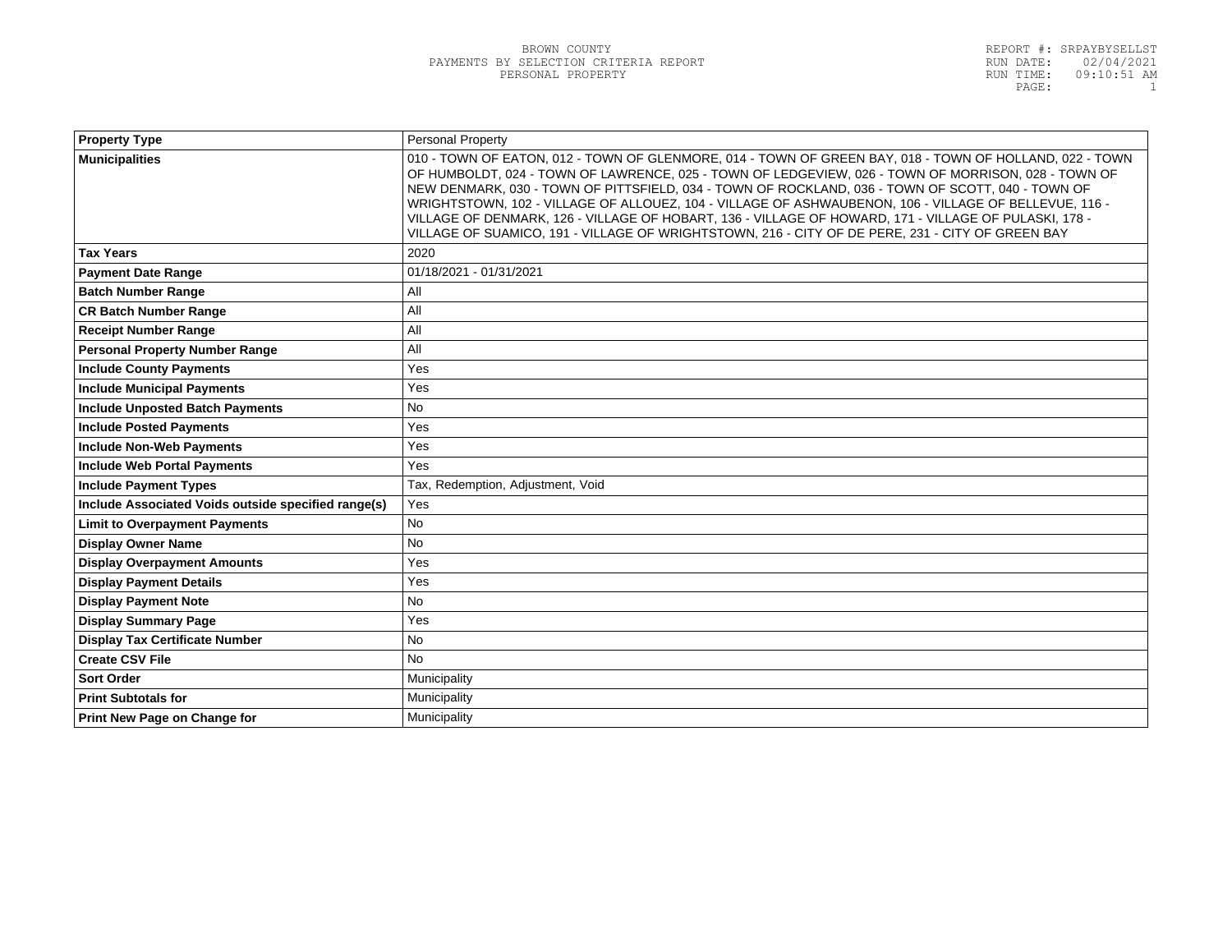| REPORT #: SRPAYBYSELLST |
|-------------------------|
| RUN DATE: 02/04/2021    |
| $09:10:52$ AM           |
| 2                       |
|                         |

|                 |             |         | $\mathbb T$                     |         |                                 |       |                     |                     |                                    |
|-----------------|-------------|---------|---------------------------------|---------|---------------------------------|-------|---------------------|---------------------|------------------------------------|
| PROPERTY NUMBER | YEAR BATCH  | RECEIPT | DATE SY<br>R P<br>$\,$ C $\,$ E | GENERAL | SPEC ASMT<br>SP CHRG<br>DEL CHG | OCCUP | INT GEN<br>INT SPEC | PEN GEN<br>PEN SPEC | OTHER CHRG<br>TOTAL<br>OVERPAYMENT |
| 29531           | 2020        | 133205  | 01/21/2021 C T                  | 40.62   | 0.00<br>0.00<br>0.00            | 0.00  | 0.00<br>0.00        | 0.00<br>0.00        | 0.00<br>40.62<br>0.00              |
| 06495           | 2020        | 133374  | 01/21/2021 C T                  | 12.57   | 0.00<br>0.00<br>0.00            | 0.00  | 0.00<br>0.00        | 0.00<br>0.00        | 0.00<br>12.57<br>0.00              |
| 15319           | 2020        | 135842  | 01/26/2021 C T                  | 23.56   | 0.00<br>0.00<br>0.00            | 0.00  | 0.00<br>0.00        | 0.00<br>0.00        | 0.00<br>23.56<br>0.00              |
| 15956           | 2020        | 136007  | 01/26/2021 C T                  | 1.68    | 0.00<br>0.00<br>0.00            | 0.00  | 0.00<br>0.00        | 0.00<br>0.00        | 0.00<br>1.68<br>0.00               |
| 18150           | 2020 210129 | 9797    | 01/29/2021 C T                  | 182.21  | 0.00<br>0.00<br>0.00            | 0.00  | 0.00<br>0.00        | 0.00<br>0.00        | 0.00<br>182.21<br>0.00             |
| 11192           | 2020        | 140497  | 01/29/2021 C T                  | 49.07   | 0.00<br>0.00<br>0.00            | 0.00  | 0.00<br>0.00        | 0.00<br>0.00        | 0.00<br>49.07<br>0.00              |
|                 |             |         | TOWN OF EATON TOTAL             | 309.71  | 0.00<br>0.00<br>0.00            | 0.00  | 0.00<br>0.00        | 0.00<br>0.00        | 0.00<br>309.71<br>0.00             |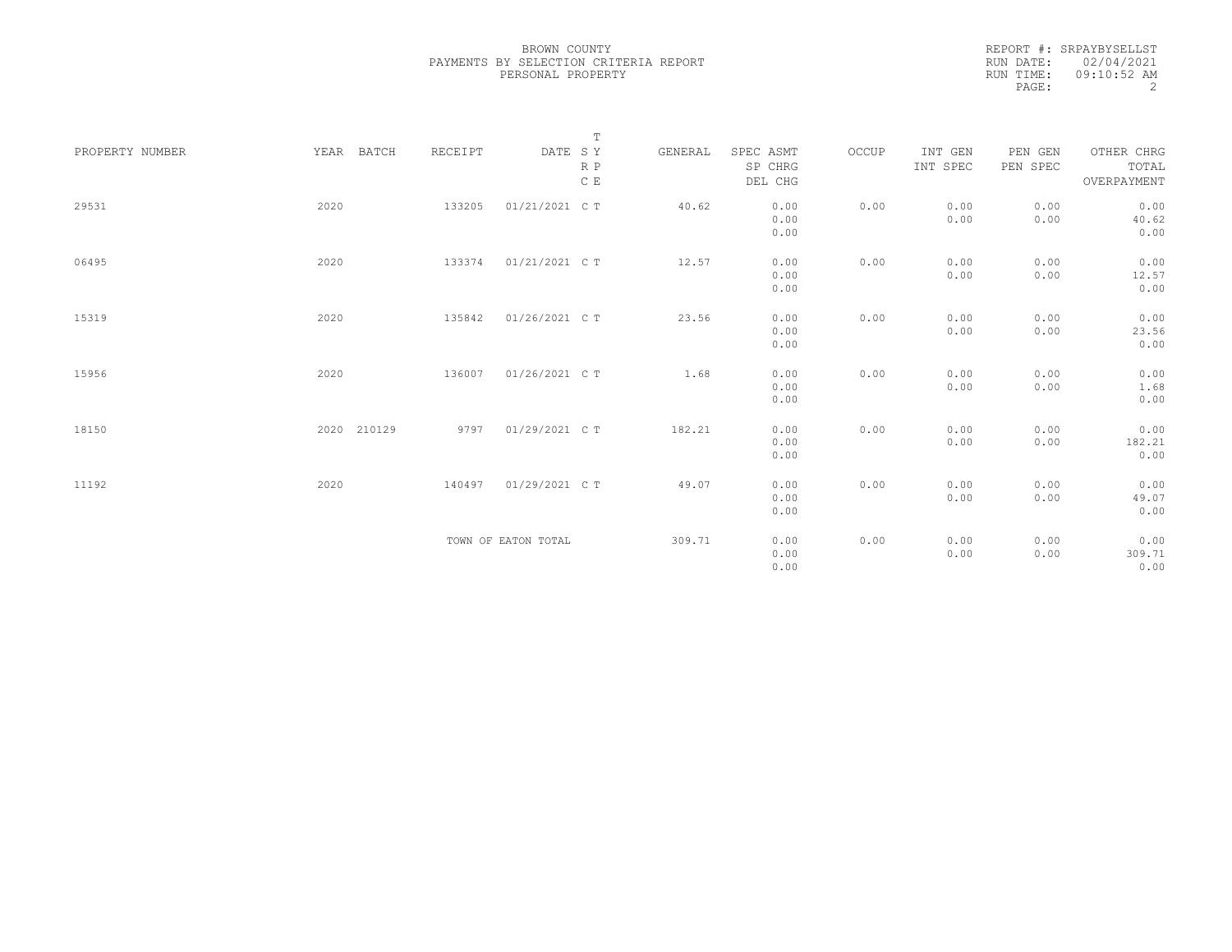REPORT #: SRPAYBYSELLST RUN DATE: 02/04/2021 RUN TIME: 09:10:52 AM PAGE: 3

|                 |            |         | $\mathbb T$                     |           |                                 |       |                     |                     |                                    |
|-----------------|------------|---------|---------------------------------|-----------|---------------------------------|-------|---------------------|---------------------|------------------------------------|
| PROPERTY NUMBER | YEAR BATCH | RECEIPT | DATE SY<br>R P<br>$\,$ C $\,$ E | GENERAL   | SPEC ASMT<br>SP CHRG<br>DEL CHG | OCCUP | INT GEN<br>INT SPEC | PEN GEN<br>PEN SPEC | OTHER CHRG<br>TOTAL<br>OVERPAYMENT |
| 07121           | 2020       | 131550  | 01/18/2021 C T                  | 3,498.32  | 0.00<br>0.00<br>0.00            | 0.00  | 0.00<br>0.00        | 0.00<br>0.00        | 0.00<br>3,498.32<br>0.00           |
| 15864           | 2020       | 132387  | 01/19/2021 C T                  | 29.68     | 0.00<br>0.00<br>0.00            | 0.00  | 0.00<br>0.00        | 0.00<br>0.00        | 0.00<br>29.68<br>0.00              |
| 4254            | 2020       | 134504  | 01/22/2021 C T                  | 4,465.04  | 0.00<br>0.00<br>0.00            | 0.00  | 0.00<br>0.00        | 0.00<br>0.00        | 0.00<br>4,465.04<br>0.00           |
| 17261           | 2020       | 134507  | 01/22/2021 C T                  | 14,103.71 | 0.00<br>0.00<br>0.00            | 0.00  | 0.00<br>0.00        | 0.00<br>0.00        | 0.00<br>14,103.71<br>0.00          |
| 4253            | 2020       | 135143  | 01/25/2021 C T                  | 11,609.08 | 0.00<br>0.00<br>0.00            | 0.00  | 0.00<br>0.00        | 0.00<br>0.00        | 0.00<br>11,609.08<br>0.00          |
| 04874           | 2020       | 136043  | 01/26/2021 C T                  | 30.96     | 0.00<br>0.00<br>0.00            | 0.00  | 0.00<br>0.00        | 0.00<br>0.00        | 0.00<br>30.96<br>0.00              |
| 8096            | 2020       | 137351  | 01/27/2021 C T                  | 1,090.79  | 0.00<br>0.00<br>0.00            | 0.00  | 0.00<br>0.00        | 0.00<br>0.00        | 0.00<br>1,090.79<br>0.00           |
| 07116           | 2020       | 140229  | 01/29/2021 C T                  | 248.02    | 0.00<br>0.00<br>0.00            | 0.00  | 0.00<br>0.00        | 0.00<br>0.00        | 0.00<br>248.02<br>0.00             |
|                 |            |         | TOWN OF GLENMORE TOTAL          | 35,075.60 | 0.00<br>0.00<br>0.00            | 0.00  | 0.00<br>0.00        | 0.00<br>0.00        | 0.00<br>35,075.60<br>0.00          |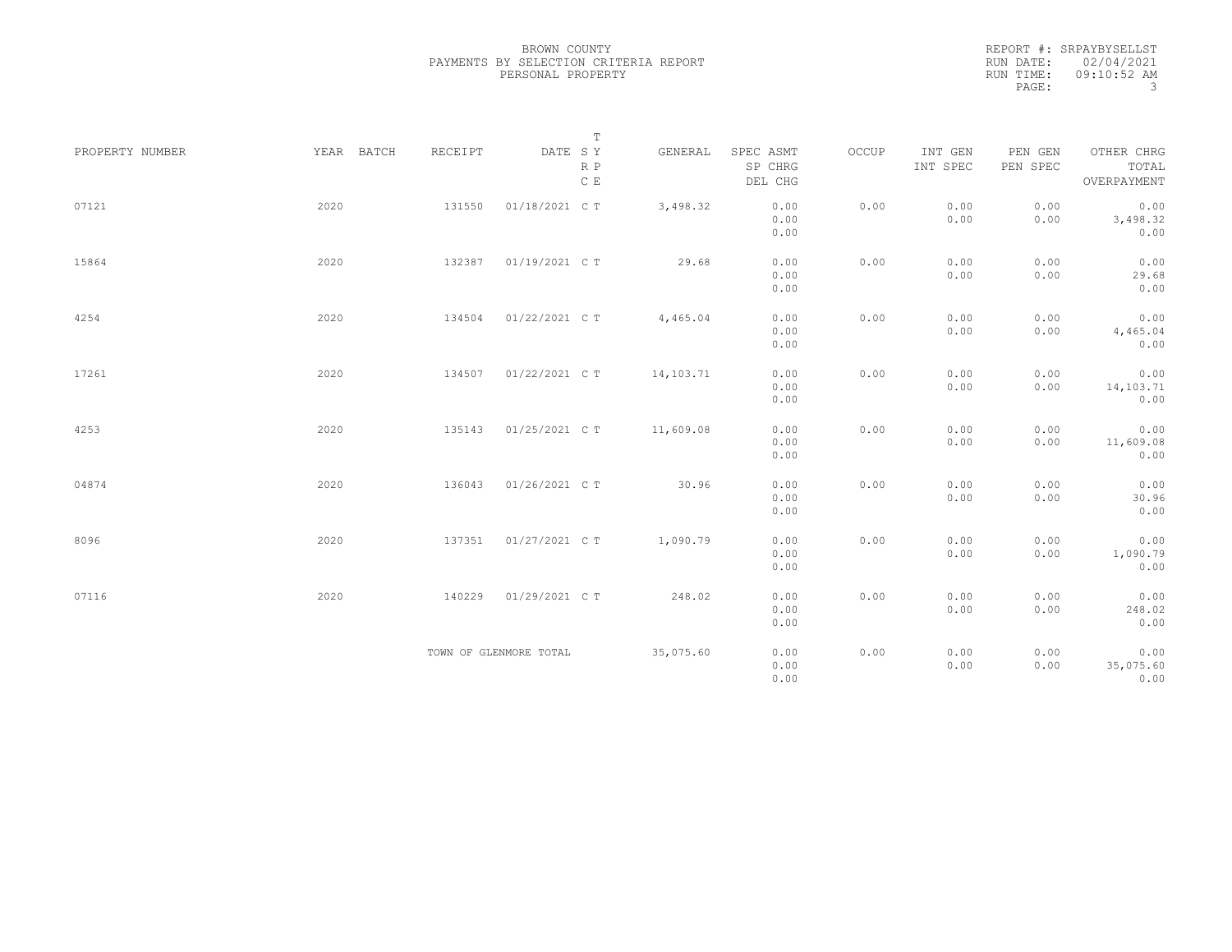| REPORT #: SRPAYBYSELLST |
|-------------------------|
| RUN DATE: 02/04/2021    |
| $09:10:52$ AM           |
| 4                       |
|                         |

|                 |            |         | $\mathbb T$             |          |                                 |       |                     |                     |                                    |
|-----------------|------------|---------|-------------------------|----------|---------------------------------|-------|---------------------|---------------------|------------------------------------|
| PROPERTY NUMBER | YEAR BATCH | RECEIPT | DATE SY<br>R P<br>C E   | GENERAL  | SPEC ASMT<br>SP CHRG<br>DEL CHG | OCCUP | INT GEN<br>INT SPEC | PEN GEN<br>PEN SPEC | OTHER CHRG<br>TOTAL<br>OVERPAYMENT |
| 24527           | 2020       | 132307  | 01/19/2021 C T          | 19.63    | 0.00                            | 0.00  | 0.00                | 0.00                | 0.00                               |
|                 |            |         |                         |          | 0.00                            |       | 0.00                | 0.00                | 19.63                              |
|                 |            |         |                         |          | 0.00                            |       |                     |                     | 0.00                               |
|                 |            |         |                         |          |                                 |       |                     |                     |                                    |
| 26498           | 2020       | 132828  | 01/20/2021 C T          | 447.04   | 0.00                            | 0.00  | 0.00                | 0.00                | 0.00                               |
|                 |            |         |                         |          | 0.00                            |       | 0.00                | 0.00                | 447.04                             |
|                 |            |         |                         |          | 0.00                            |       |                     |                     | 0.00                               |
| 29806           | 2020       | 133369  | 01/21/2021 C T          | 922.63   | 0.00                            | 0.00  | 0.00                | 0.00                | 0.00                               |
|                 |            |         |                         |          | 0.00                            |       | 0.00                | 0.00                | 922.63                             |
|                 |            |         |                         |          | 0.00                            |       |                     |                     | 0.00                               |
|                 |            |         |                         |          |                                 |       |                     |                     |                                    |
| 27536           | 2020       | 133977  | 01/21/2021 C T          | 46.81    | 0.00                            | 0.00  | 0.00                | 0.00                | 0.00                               |
|                 |            |         |                         |          | 0.00                            |       | 0.00                | 0.00                | 46.81                              |
|                 |            |         |                         |          | 0.00                            |       |                     |                     | 0.00                               |
| 13584           | 2020       | 134780  | 01/22/2021 C T          | 114.76   | 0.00                            | 0.00  | 0.00                | 0.00                | 0.00                               |
|                 |            |         |                         |          | 0.00                            |       | 0.00                | 0.00                | 114.76                             |
|                 |            |         |                         |          | 0.00                            |       |                     |                     | 0.00                               |
|                 |            |         |                         |          |                                 |       |                     |                     |                                    |
| 29803           | 2020       | 139858  | 01/29/2021 C T          | 629.16   | 0.00                            | 0.00  | 0.00                | 0.00                | 0.00                               |
|                 |            |         |                         |          | 0.00                            |       | 0.00                | 0.00                | 629.16                             |
|                 |            |         |                         |          | 0.00                            |       |                     |                     | 0.00                               |
|                 |            |         | TOWN OF GREEN BAY TOTAL | 2,180.03 | 0.00                            | 0.00  | 0.00                | 0.00                | 0.00                               |
|                 |            |         |                         |          | 0.00                            |       | 0.00                | 0.00                | 2,180.03                           |
|                 |            |         |                         |          | 0.00                            |       |                     |                     | 0.00                               |
|                 |            |         |                         |          |                                 |       |                     |                     |                                    |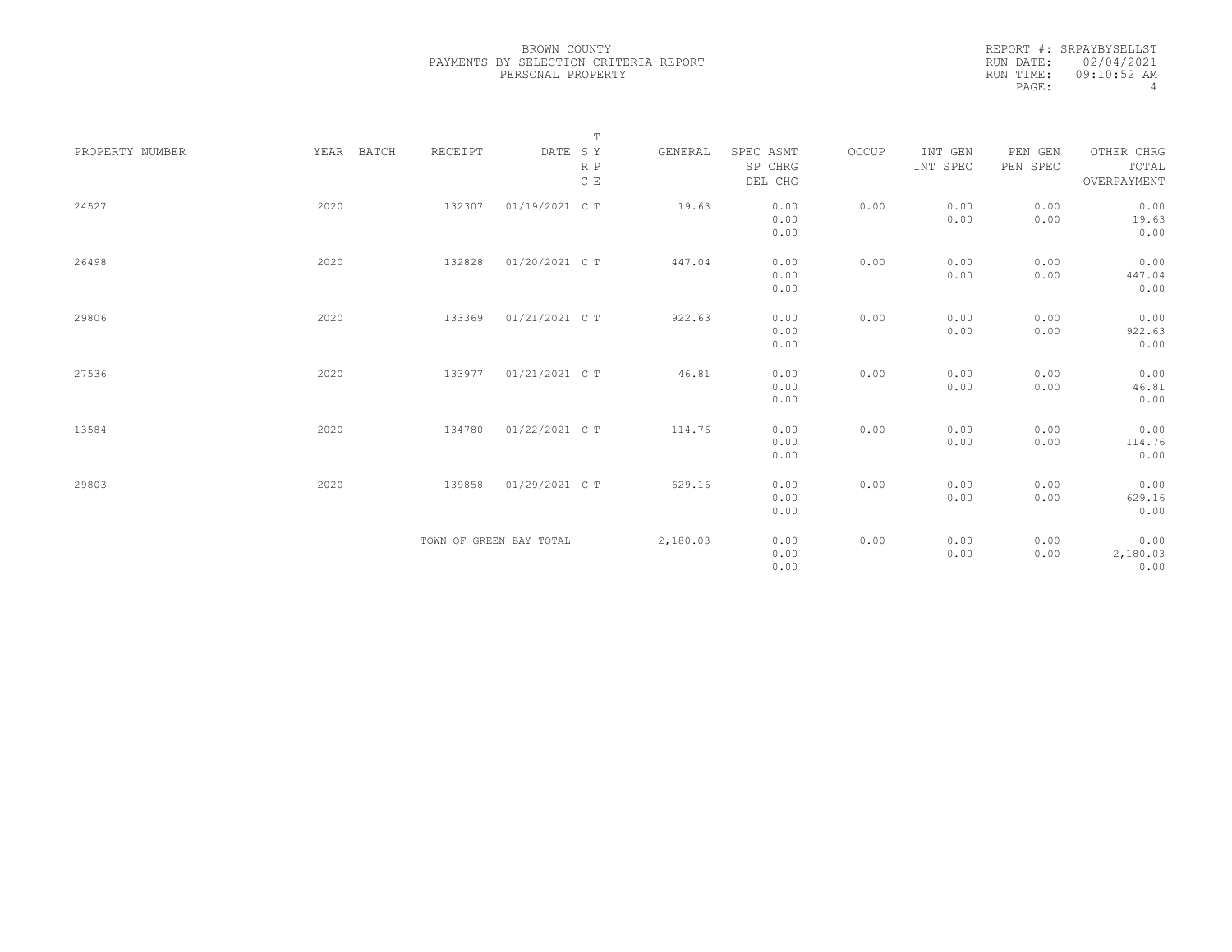REPORT #: SRPAYBYSELLST RUN DATE: 02/04/2021 RUN TIME: 09:10:52 AM PAGE: 5

|                 |               |         |                       | T   |          |           |       |          |          |             |  |
|-----------------|---------------|---------|-----------------------|-----|----------|-----------|-------|----------|----------|-------------|--|
| PROPERTY NUMBER | YEAR<br>BATCH | RECEIPT | DATE SY               |     | GENERAL  | SPEC ASMT | OCCUP | INT GEN  | PEN GEN  | OTHER CHRG  |  |
|                 |               |         |                       | R P |          | SP CHRG   |       | INT SPEC | PEN SPEC | TOTAL       |  |
|                 |               |         |                       | C E |          | DEL CHG   |       |          |          | OVERPAYMENT |  |
| 4469            | 2020          | 136926  | 01/27/2021 C T        |     | 4,628.72 | 0.00      | 0.00  | 0.00     | 0.00     | 0.00        |  |
|                 |               |         |                       |     |          | 0.00      |       | 0.00     | 0.00     | 4,628.72    |  |
|                 |               |         |                       |     |          | 0.00      |       |          |          | 0.00        |  |
| 25663           | 2020          | 138547  | 01/28/2021 C T        |     | 112.48   | 0.00      | 0.00  | 0.00     | 0.00     | 0.00        |  |
|                 |               |         |                       |     |          | 0.00      |       | 0.00     | 0.00     | 112.48      |  |
|                 |               |         |                       |     |          | 0.00      |       |          |          | 0.00        |  |
| 04471           | 2020          | 139564  | 01/28/2021 C T        |     | 4,257.37 | 0.00      | 0.00  | 0.00     | 0.00     | 0.00        |  |
|                 |               |         |                       |     |          | 0.00      |       | 0.00     | 0.00     | 4,257.37    |  |
|                 |               |         |                       |     |          | 0.00      |       |          |          | 0.00        |  |
|                 |               |         | TOWN OF HOLLAND TOTAL |     | 8,998.57 | 0.00      | 0.00  | 0.00     | 0.00     | 0.00        |  |
|                 |               |         |                       |     |          | 0.00      |       | 0.00     | 0.00     | 8,998.57    |  |
|                 |               |         |                       |     |          | 0.00      |       |          |          | 0.00        |  |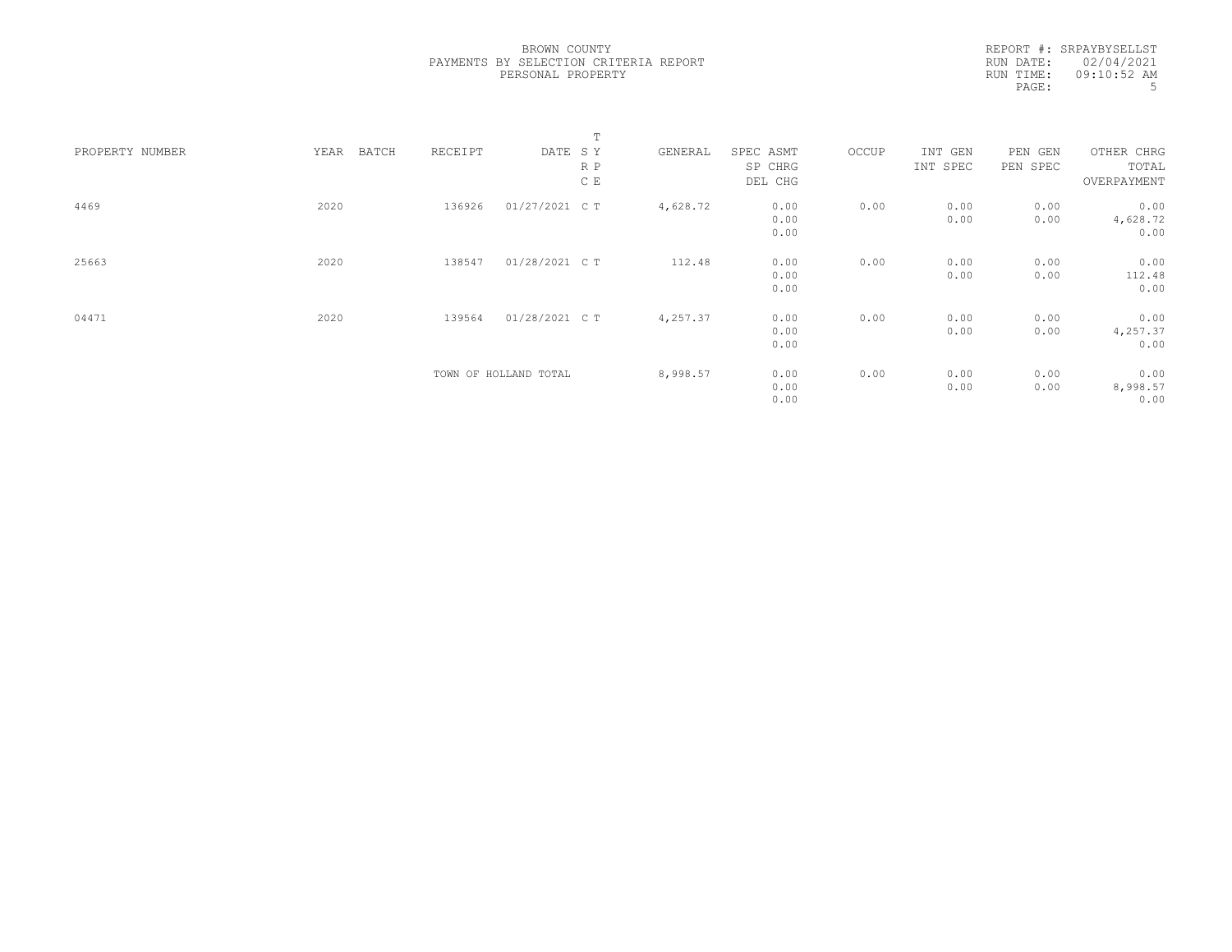|                 |            |         | $\mathbb T$                                                             |          |                      |       |                     |                     |                     |
|-----------------|------------|---------|-------------------------------------------------------------------------|----------|----------------------|-------|---------------------|---------------------|---------------------|
| PROPERTY NUMBER | YEAR BATCH | RECEIPT | $\begin{tabular}{lllll} \bf{DATE} & \tt S & \tt Y \end{tabular}$<br>R P | GENERAL  | SPEC ASMT<br>SP CHRG | OCCUP | INT GEN<br>INT SPEC | PEN GEN<br>PEN SPEC | OTHER CHRG<br>TOTAL |
|                 |            |         | C E                                                                     |          | DEL CHG              |       |                     |                     | OVERPAYMENT         |
| 29573           | 2020       | 132441  | 01/19/2021 C T                                                          | 343.07   | 0.00                 | 0.00  | 0.00                | 0.00                | 0.00                |
|                 |            |         |                                                                         |          | 0.00                 |       | 0.00                | 0.00                | 343.07              |
|                 |            |         |                                                                         |          | 0.00                 |       |                     |                     | 0.00                |
| 11189           | 2020       | 132829  | 01/20/2021 C T                                                          | 52.20    | 0.00                 | 0.00  | 0.00                | 0.00                | 0.00                |
|                 |            |         |                                                                         |          | 0.00                 |       | 0.00                | 0.00                | 52.20               |
|                 |            |         |                                                                         |          | 0.00                 |       |                     |                     | 0.00                |
| 29572           | 2020       | 133201  | 01/21/2021 C T                                                          | 182.12   | 0.00                 | 0.00  | 0.00                | 0.00                | 0.00                |
|                 |            |         |                                                                         |          | 0.00                 |       | 0.00                | 0.00                | 182.12              |
|                 |            |         |                                                                         |          | 0.00                 |       |                     |                     | 0.00                |
| 8072            | 2020       | 133322  | 01/21/2021 C T                                                          | 399.75   | 0.00                 | 0.00  | 0.00                | 0.00                | 0.00                |
|                 |            |         |                                                                         |          | 0.00                 |       | 0.00                | 0.00                | 399.75              |
|                 |            |         |                                                                         |          | 0.00                 |       |                     |                     | 0.00                |
| 17262           | 2020       | 135218  | 01/25/2021 C T                                                          | 2,796.75 | 0.00                 | 0.00  | 0.00                | 0.00                | 0.00                |
|                 |            |         |                                                                         |          | 0.00                 |       | 0.00                | 0.00                | 2,796.75            |
|                 |            |         |                                                                         |          | 0.00                 |       |                     |                     | 0.00                |
| 14511           | 2020       |         | 137167 01/27/2021 CT                                                    | 122.32   | 0.00                 | 0.00  | 0.00                | 0.00                | 0.00                |
|                 |            |         |                                                                         |          | 0.00                 |       | 0.00                | 0.00                | 122.32              |
|                 |            |         |                                                                         |          | 0.00                 |       |                     |                     | 0.00                |
| 07159           | 2020       | 138558  | 01/28/2021 C T                                                          | 34.30    | 0.00                 | 0.00  | 0.00                | 0.00                | 0.00                |
|                 |            |         |                                                                         |          | 0.00                 |       | 0.00                | 0.00                | 34.30               |
|                 |            |         |                                                                         |          | 0.00                 |       |                     |                     | 0.00                |
|                 |            |         | TOWN OF HUMBOLDT TOTAL                                                  | 3,930.51 | 0.00                 | 0.00  | 0.00                | 0.00                | 0.00                |
|                 |            |         |                                                                         |          | 0.00                 |       | 0.00                | 0.00                | 3,930.51            |
|                 |            |         |                                                                         |          | 0.00                 |       |                     |                     | 0.00                |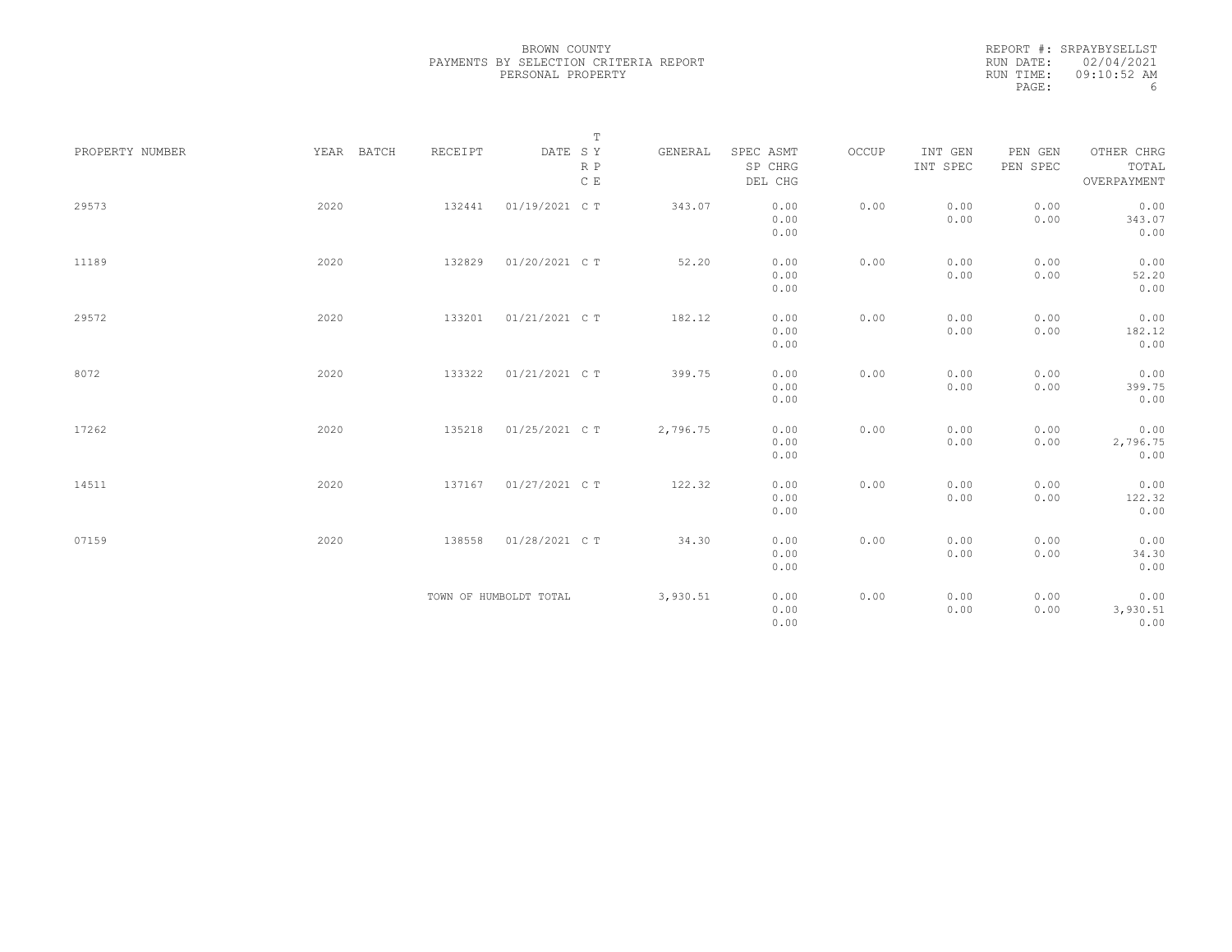REPORT #: SRPAYBYSELLST RUN DATE: 02/04/2021 RUN TIME: 09:10:52 AM PAGE: 7

|                 |            |         | $\mathbb T$           |          |                                 |       |                     |                     |                                    |  |
|-----------------|------------|---------|-----------------------|----------|---------------------------------|-------|---------------------|---------------------|------------------------------------|--|
| PROPERTY NUMBER | YEAR BATCH | RECEIPT | DATE SY<br>R P<br>C E | GENERAL  | SPEC ASMT<br>SP CHRG<br>DEL CHG | OCCUP | INT GEN<br>INT SPEC | PEN GEN<br>PEN SPEC | OTHER CHRG<br>TOTAL<br>OVERPAYMENT |  |
| 13580           | 2020       | 131702  | 01/19/2021 C T        | 700.28   | 0.00<br>0.00<br>0.00            | 0.00  | 0.00<br>0.00        | 0.00<br>0.00        | 0.00<br>700.28<br>0.00             |  |
| 10020           | 2020       | 132419  | 01/19/2021 C T        | 7.63     | 0.00<br>0.00<br>0.00            | 0.00  | 0.00<br>0.00        | 0.00<br>0.00        | 0.00<br>7.63<br>0.00               |  |
| 26411           | 2020       | 132447  | 01/19/2021 C T        | 125.94   | 0.00<br>0.00<br>0.00            | 0.00  | 0.00<br>0.00        | 0.00<br>0.00        | 0.00<br>125.94<br>0.00             |  |
| 07079           | 2020       | 132553  | 01/19/2021 C T        | 3,427.00 | 0.00<br>0.00<br>0.00            | 0.00  | 0.00<br>0.00        | 0.00<br>0.00        | 0.00<br>3,427.00<br>0.00           |  |
| 00023           | 2020       | 132830  | 01/20/2021 C T        | 25.34    | 0.00<br>0.00<br>0.00            | 0.00  | 0.00<br>0.00        | 0.00<br>0.00        | 0.00<br>25.34<br>0.00              |  |
| 25060           | 2020       | 133338  | 01/21/2021 C T        | 597.24   | 0.00<br>0.00<br>0.00            | 0.00  | 0.00<br>0.00        | 0.00<br>0.00        | 0.00<br>597.24<br>0.00             |  |
| 23682           | 2020       | 133534  | 01/21/2021 C T        | 706.01   | 0.00<br>0.00<br>0.00            | 0.00  | 0.00<br>0.00        | 0.00<br>0.00        | 0.00<br>706.01<br>0.00             |  |
| 27077           | 2020       | 133976  | 01/21/2021 C T        | 9.54     | 0.00<br>0.00<br>0.00            | 0.00  | 0.00<br>0.00        | 0.00<br>0.00        | 0.00<br>9.54<br>0.00               |  |
| 12812           | 2020       | 135134  | 01/25/2021 C T        | 24.80    | 0.00<br>0.00<br>0.00            | 0.00  | 0.00<br>0.00        | 0.00<br>0.00        | 0.00<br>24.80<br>0.00              |  |
| 24411           | 2020       | 136150  | 01/26/2021 C T        | 238.51   | 0.00<br>0.00<br>0.00            | 0.00  | 0.00<br>0.00        | 0.00<br>0.00        | 0.00<br>238.51<br>0.00             |  |
| 12005           | 2020       | 136554  | 01/27/2021 C T        | 196.55   | 0.00<br>0.00<br>0.00            | 0.00  | 0.00<br>0.00        | 0.00<br>0.00        | 0.00<br>196.55<br>0.00             |  |
| 20453           | 2020       | 136793  | 01/27/2021 C T        | 299.58   | 0.00<br>0.00<br>0.00            | 0.00  | 0.00<br>0.00        | 0.00<br>0.00        | 0.00<br>299.58<br>0.00             |  |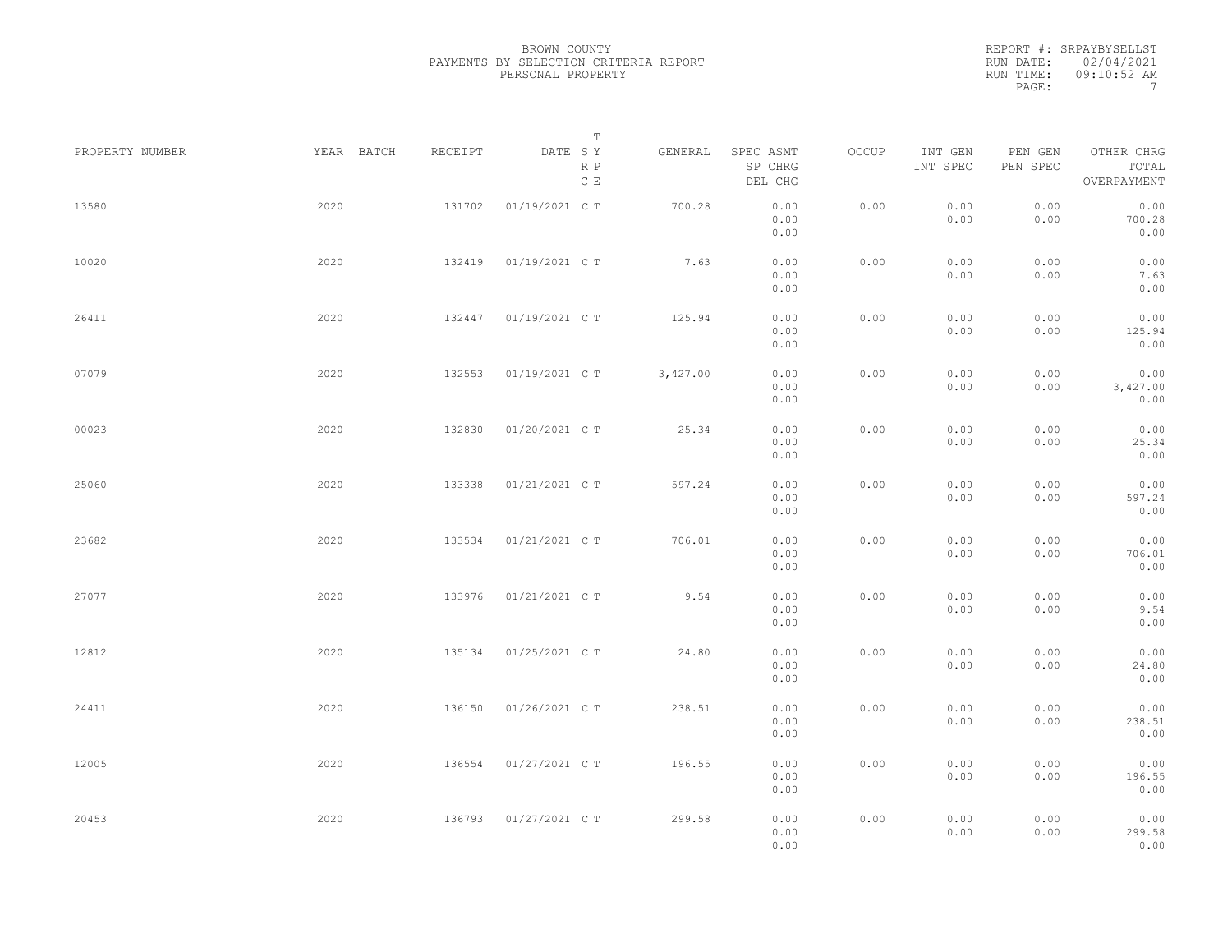|           | REPORT #: SRPAYBYSELLST |
|-----------|-------------------------|
|           | RUN DATE: 02/04/2021    |
| RUN TIME: | $09:10:52$ AM           |
| PAGE:     | 8                       |

|                 |            |         | T                     |          |                                 |       |                     |                     |                                    |  |
|-----------------|------------|---------|-----------------------|----------|---------------------------------|-------|---------------------|---------------------|------------------------------------|--|
| PROPERTY NUMBER | YEAR BATCH | RECEIPT | DATE SY<br>R P<br>C E | GENERAL  | SPEC ASMT<br>SP CHRG<br>DEL CHG | OCCUP | INT GEN<br>INT SPEC | PEN GEN<br>PEN SPEC | OTHER CHRG<br>TOTAL<br>OVERPAYMENT |  |
| 20446           | 2020       | 136934  | 01/27/2021 C T        | 200.92   | 0.00<br>0.00<br>0.00            | 0.00  | 0.00<br>0.00        | 0.00<br>0.00        | 0.00<br>200.92<br>0.00             |  |
| 27064           | 2020       | 137176  | 01/27/2021 C T        | 3,449.91 | 0.00<br>0.00<br>0.00            | 0.00  | 0.00<br>0.00        | 0.00<br>0.00        | 0.00<br>3,449.91<br>0.00           |  |
| 19668           | 2020       | 137231  | 01/27/2021 C T        | 2,505.38 | 0.00<br>0.00<br>0.00            | 0.00  | 0.00<br>0.00        | 0.00<br>0.00        | 0.00<br>2,505.38<br>0.00           |  |
| 12837           | 2020       | 137352  | 01/27/2021 C T        | 2,182.91 | 0.00<br>0.00<br>0.00            | 0.00  | 0.00<br>0.00        | 0.00<br>0.00        | 0.00<br>2,182.91<br>0.00           |  |
| 22488           | 2020       | 137503  | 01/27/2021 C T        | 133.57   | 0.00<br>0.00<br>0.00            | 0.00  | 0.00<br>0.00        | 0.00<br>0.00        | 0.00<br>133.57<br>0.00             |  |
| 27066           | 2020       | 137894  | 01/28/2021 C T        | 585.80   | 0.00<br>0.00<br>0.00            | 0.00  | 0.00<br>0.00        | 0.00<br>0.00        | 0.00<br>585.80<br>0.00             |  |
| 20436           | 2020       | 138064  | 01/28/2021 C T        | 1.91     | 0.00<br>0.00<br>0.00            | 0.00  | 0.00<br>0.00        | 0.00<br>0.00        | 0.00<br>1.91<br>0.00               |  |
| 27067           | 2020       | 138068  | 01/28/2021 C T        | 358.73   | 0.00<br>0.00<br>0.00            | 0.00  | 0.00<br>0.00        | 0.00<br>0.00        | 0.00<br>358.73<br>0.00             |  |
| 24375           | 2020       | 138083  | 01/28/2021 C T        | 179.36   | 0.00<br>0.00<br>0.00            | 0.00  | 0.00<br>0.00        | 0.00<br>0.00        | 0.00<br>179.36<br>0.00             |  |
| 09938           | 2020       | 138346  | 01/28/2021 C T        | 723.19   | 0.00<br>0.00<br>0.00            | 0.00  | 0.00<br>0.00        | 0.00<br>0.00        | 0.00<br>723.19<br>0.00             |  |
| 20459           | 2020       | 138487  | 01/28/2021 C T        | 293.86   | 0.00<br>0.00<br>0.00            | 0.00  | 0.00<br>0.00        | 0.00<br>0.00        | 0.00<br>293.86<br>0.00             |  |
| 12078           | 2020       | 138793  | 01/28/2021 C T        | 6,689.92 | 0.00<br>0.00<br>0.00            | 0.00  | 0.00<br>0.00        | 0.00<br>0.00        | 0.00<br>6,689.92<br>0.00           |  |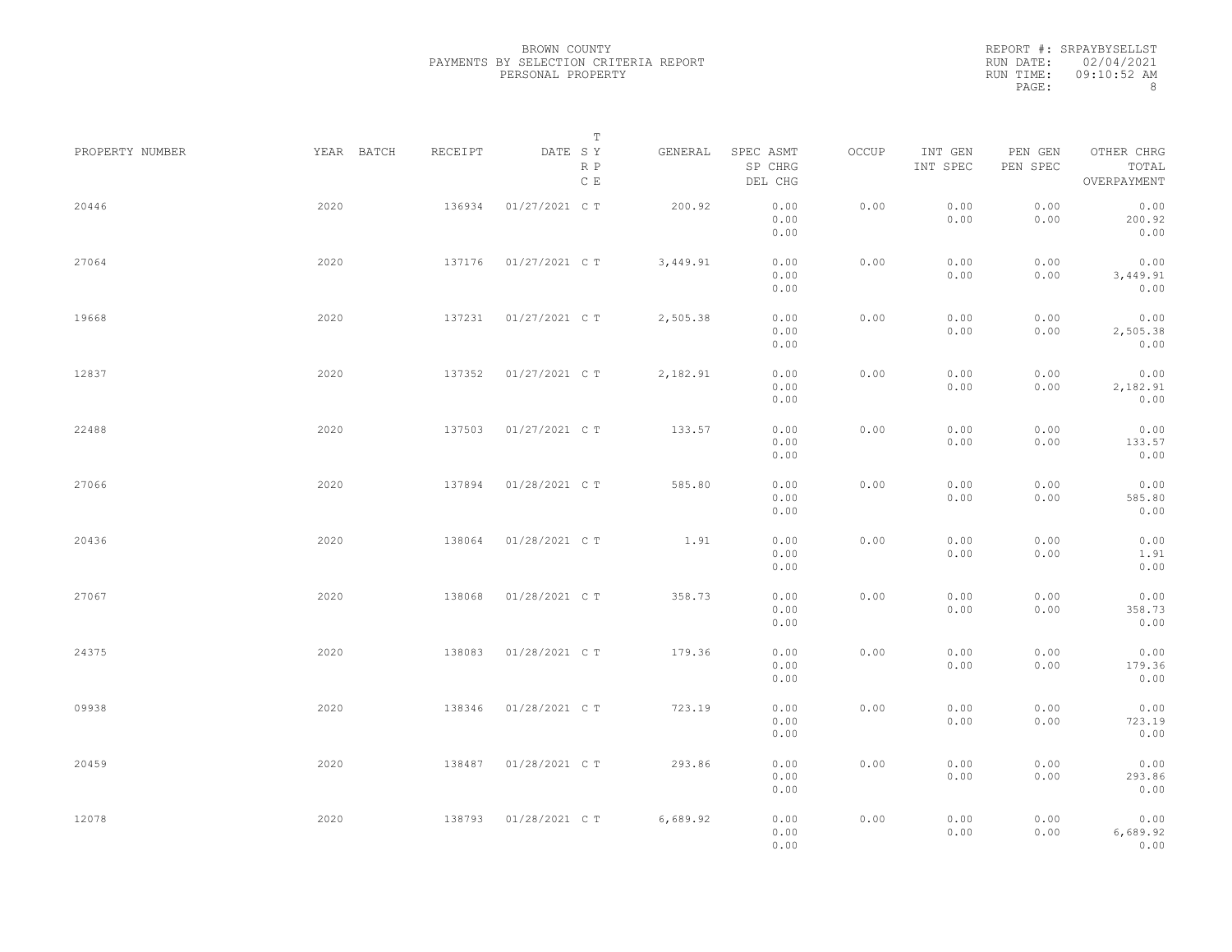|           | REPORT #: SRPAYBYSELLST |
|-----------|-------------------------|
|           | RUN DATE: 02/04/2021    |
| RUN TIME: | $09:10:52$ AM           |
| PAGE:     | q                       |

|                 |            |         | T                     |          |                                 |       |                     |                     |                                    |  |
|-----------------|------------|---------|-----------------------|----------|---------------------------------|-------|---------------------|---------------------|------------------------------------|--|
| PROPERTY NUMBER | YEAR BATCH | RECEIPT | DATE SY<br>R P<br>C E | GENERAL  | SPEC ASMT<br>SP CHRG<br>DEL CHG | OCCUP | INT GEN<br>INT SPEC | PEN GEN<br>PEN SPEC | OTHER CHRG<br>TOTAL<br>OVERPAYMENT |  |
| 21883           | 2020       | 139163  | 01/28/2021 C T        | 3,766.66 | 0.00<br>0.00<br>0.00            | 0.00  | 0.00<br>0.00        | 0.00<br>0.00        | 0.00<br>3,766.66<br>0.00           |  |
| 22469           | 2020       | 139167  | 01/28/2021 C T        | 2,121.84 | 0.00<br>0.00<br>0.00            | 0.00  | 0.00<br>0.00        | 0.00<br>0.00        | 0.00<br>2,121.84<br>0.00           |  |
| 23689           | 2020       | 139168  | 01/28/2021 C T        | 19.09    | 0.00<br>0.00<br>0.00            | 0.00  | 0.00<br>0.00        | 0.00<br>0.00        | 0.00<br>19.09<br>0.00              |  |
| 13502           | 2020       | 139219  | 01/28/2021 C T        | 467.50   | 0.00<br>0.00<br>0.00            | 0.00  | 0.00<br>0.00        | 0.00<br>0.00        | 0.00<br>467.50<br>0.00             |  |
| 16261           | 2020       | 139221  | 01/28/2021 C T        | 509.48   | 0.00<br>0.00<br>0.00            | 0.00  | 0.00<br>0.00        | 0.00<br>0.00        | 0.00<br>509.48<br>0.00             |  |
| 16263           | 2020       | 139498  | 01/28/2021 C T        | 3.82     | 0.00<br>0.00<br>0.00            | 0.00  | 0.00<br>0.00        | 0.00<br>0.00        | 0.00<br>3.82<br>0.00               |  |
| 11272           | 2020       | 139838  | 01/29/2021 C T        | 438.87   | 0.00<br>0.00                    | 0.00  | 0.00<br>0.00        | 0.00<br>0.00        | 0.00<br>438.87                     |  |
| 00007           | 2020       | 139843  | 01/29/2021 C T        | 61.06    | 0.00<br>0.00<br>0.00            | 0.00  | 0.00<br>0.00        | 0.00<br>0.00        | 0.00<br>0.00<br>61.06              |  |
| 23000           | 2020       | 139981  | 01/29/2021 C T        | 188.25   | 0.00<br>0.00<br>0.00            | 0.00  | 0.00<br>0.00        | 0.00<br>0.00        | 0.00<br>0.00<br>188.25             |  |
| 00002           | 2020       | 139984  | 01/29/2021 C T        | 578.16   | 0.00<br>0.00<br>0.00<br>0.00    | 0.00  | 0.00<br>0.00        | 0.00<br>0.00        | 0.00<br>0.00<br>578.16<br>0.00     |  |
| 18557           | 2020       | 140038  | 01/29/2021 C T        | 484.67   | 0.00<br>0.00                    | 0.00  | 0.00<br>0.00        | 0.00<br>0.00        | 0.00<br>484.67                     |  |
| 27073           | 2020       | 140039  | 01/29/2021 C T        | 114.04   | 0.00<br>0.00<br>0.00<br>0.00    | 0.00  | 0.00<br>0.00        | 0.00<br>0.00        | 0.00<br>0.00<br>114.04<br>0.00     |  |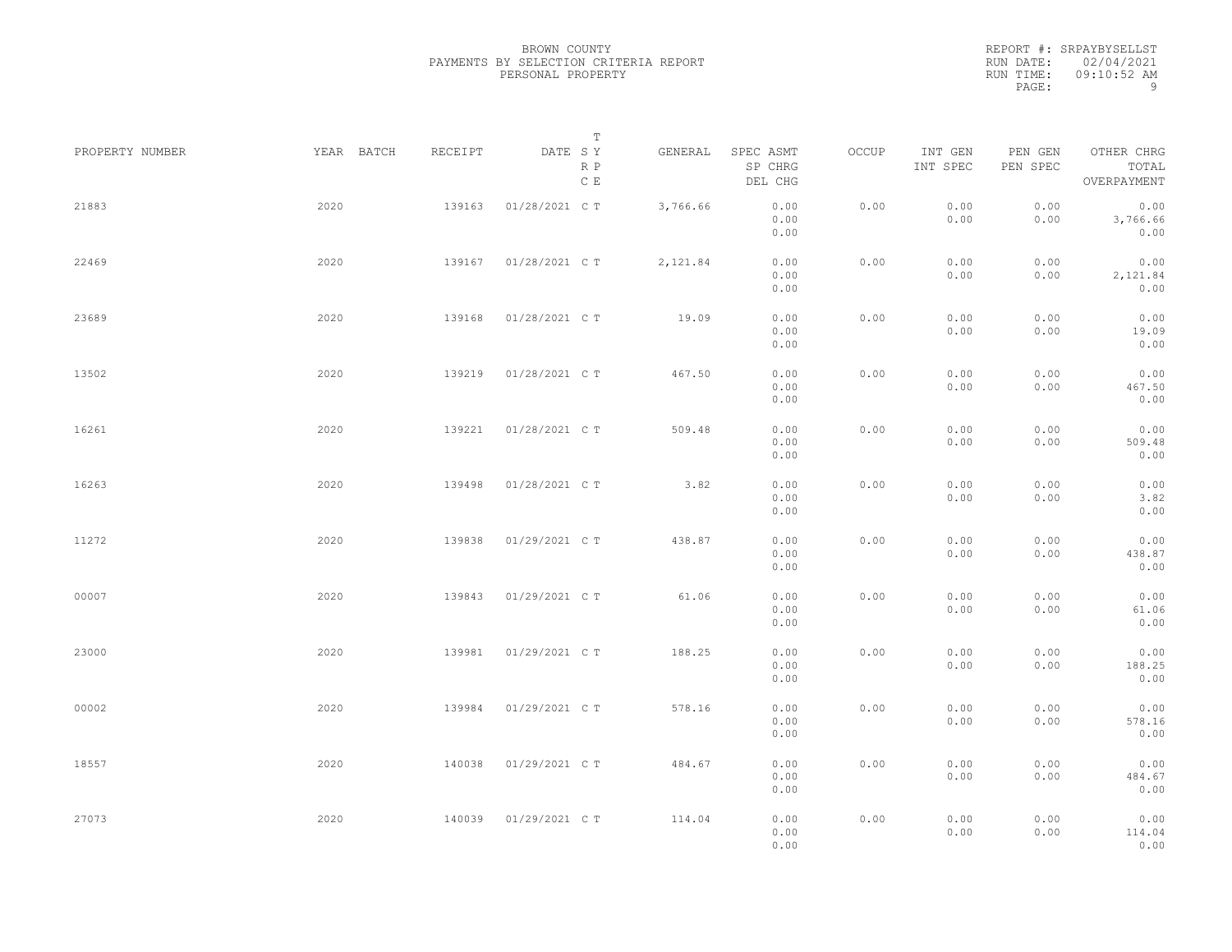REPORT #: SRPAYBYSELLST RUN DATE: 02/04/2021 RUN TIME: 09:10:53 AM PAGE:  $10$ 

|                 |               |         |                        | T   |           |           |       |          |          |             |  |
|-----------------|---------------|---------|------------------------|-----|-----------|-----------|-------|----------|----------|-------------|--|
| PROPERTY NUMBER | YEAR<br>BATCH | RECEIPT | DATE SY                |     | GENERAL   | SPEC ASMT | OCCUP | INT GEN  | PEN GEN  | OTHER CHRG  |  |
|                 |               |         |                        | R P |           | SP CHRG   |       | INT SPEC | PEN SPEC | TOTAL       |  |
|                 |               |         |                        | C E |           | DEL CHG   |       |          |          | OVERPAYMENT |  |
| 27074           | 2020          | 140040  | 01/29/2021 C T         |     | 59.72     | 0.00      | 0.00  | 0.00     | 0.00     | 0.00        |  |
|                 |               |         |                        |     |           | 0.00      |       | 0.00     | 0.00     | 59.72       |  |
|                 |               |         |                        |     |           | 0.00      |       |          |          | 0.00        |  |
| 26394           | 2020          | 140346  | 01/29/2021 C T         |     | 3,091.17  | 0.00      | 0.00  | 0.00     | 0.00     | 0.00        |  |
|                 |               |         |                        |     |           | 0.00      |       | 0.00     | 0.00     | 3,091.17    |  |
|                 |               |         |                        |     |           | 0.00      |       |          |          | 0.00        |  |
| 21884           | 2020          | 140502  | 01/29/2021 C T         |     | 74.42     | 0.00      | 0.00  | 0.00     | 0.00     | 0.00        |  |
|                 |               |         |                        |     |           | 0.00      |       | 0.00     | 0.00     | 74.42       |  |
|                 |               |         |                        |     |           | 0.00      |       |          |          | 0.00        |  |
|                 |               |         | TOWN OF LAWRENCE TOTAL |     | 35,642.63 | 0.00      | 0.00  | 0.00     | 0.00     | 0.00        |  |
|                 |               |         |                        |     |           | 0.00      |       | 0.00     | 0.00     | 35,642.63   |  |
|                 |               |         |                        |     |           | 0.00      |       |          |          | 0.00        |  |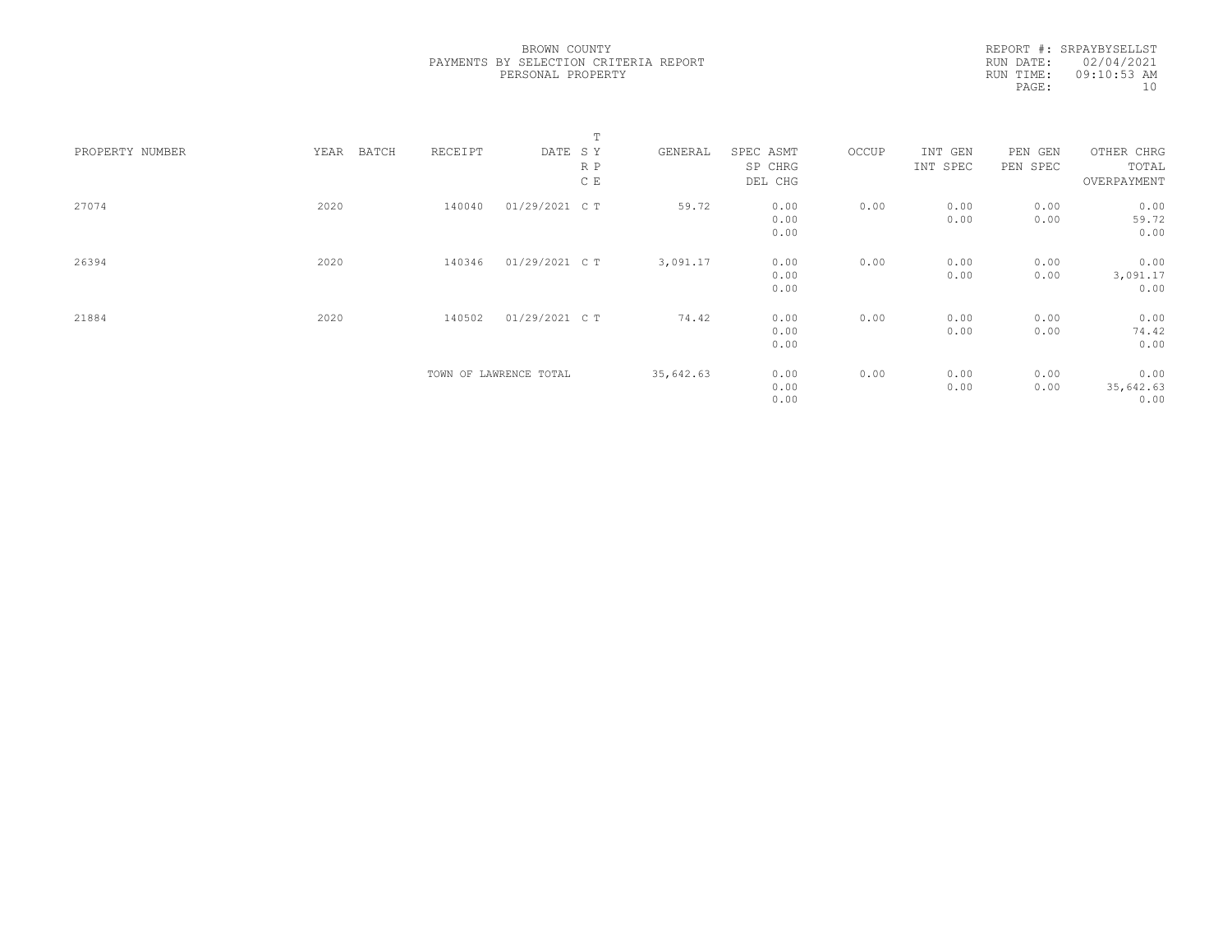REPORT #: SRPAYBYSELLST RUN DATE: 02/04/2021 RUN TIME: 09:10:53 AM PAGE: 11

|                 |      |             |         |                       | $\mathbb T$ |                                 |       |                     |                     |                                    |  |
|-----------------|------|-------------|---------|-----------------------|-------------|---------------------------------|-------|---------------------|---------------------|------------------------------------|--|
| PROPERTY NUMBER |      | YEAR BATCH  | RECEIPT | DATE SY<br>R P<br>C E | GENERAL     | SPEC ASMT<br>SP CHRG<br>DEL CHG | OCCUP | INT GEN<br>INT SPEC | PEN GEN<br>PEN SPEC | OTHER CHRG<br>TOTAL<br>OVERPAYMENT |  |
| 27500           | 2020 |             | 132292  | 01/19/2021 C T        | 748.24      | 0.00<br>0.00<br>0.00            | 0.00  | 0.00<br>0.00        | 0.00<br>0.00        | 0.00<br>748.24<br>0.00             |  |
| 12823           | 2020 |             | 132446  | 01/19/2021 C T        | 984.29      | 0.00<br>0.00<br>0.00            | 0.00  | 0.00<br>0.00        | 0.00<br>0.00        | 0.00<br>984.29<br>0.00             |  |
| 19537           |      | 2020 210119 | 9012    | 01/19/2021 C T        | 30.80       | 0.00<br>0.00<br>0.00            | 0.00  | 0.00<br>0.00        | 0.00<br>0.00        | 0.00<br>30.80<br>0.00              |  |
| 26506           | 2020 |             | 132827  | 01/20/2021 C T        | 13.37       | 0.00<br>0.00<br>0.00            | 0.00  | 0.00<br>0.00        | 0.00<br>0.00        | 0.00<br>13.37<br>0.00              |  |
| 24949           |      | 2020 210121 | 9087    | 01/21/2021 C T        | 100.95      | 0.00<br>0.00<br>0.00            | 0.00  | 0.00<br>0.00        | 0.00<br>0.00        | 0.00<br>100.95<br>0.00             |  |
| 27505           | 2020 |             | 133242  | 01/21/2021 C T        | 402.32      | 0.00<br>0.00<br>0.00            | 0.00  | 0.00<br>0.00        | 0.00<br>0.00        | 0.00<br>402.32<br>0.00             |  |
| 10023           | 2020 |             | 133327  | 01/21/2021 C T        | 1,575.14    | 0.00<br>0.00<br>0.00            | 0.00  | 0.00<br>0.00        | 0.00<br>0.00        | 0.00<br>1,575.14<br>0.00           |  |
| 10033           | 2020 |             | 133533  | 01/21/2021 C T        | 78.69       | 0.00<br>0.00<br>0.00            | 0.00  | 0.00<br>0.00        | 0.00<br>0.00        | 0.00<br>78.69<br>0.00              |  |
| 24364           | 2020 |             | 133972  | 01/21/2021 C T        | 114.28      | 0.00<br>0.00<br>0.00            | 0.00  | 0.00<br>0.00        | 0.00<br>0.00        | 0.00<br>114.28<br>0.00             |  |
| 26972           | 2020 |             | 134285  | 01/22/2021 C T        | 1,754.78    | 0.00<br>0.00<br>0.00            | 0.00  | 0.00<br>0.00        | 0.00<br>0.00        | 0.00<br>1,754.78<br>0.00           |  |
| 14691           |      | 2020 210122 | 9146    | 01/22/2021 C T        | 391.93      | 0.00<br>0.00<br>0.00            | 0.00  | 0.00<br>0.00        | 0.00<br>0.00        | 0.00<br>391.93<br>0.00             |  |
| 22510           | 2020 |             | 134508  | 01/22/2021 C T        | 66, 191.12  | 0.00<br>0.00<br>0.00            | 0.00  | 0.00<br>0.00        | 0.00<br>0.00        | 0.00<br>66,191.12<br>0.00          |  |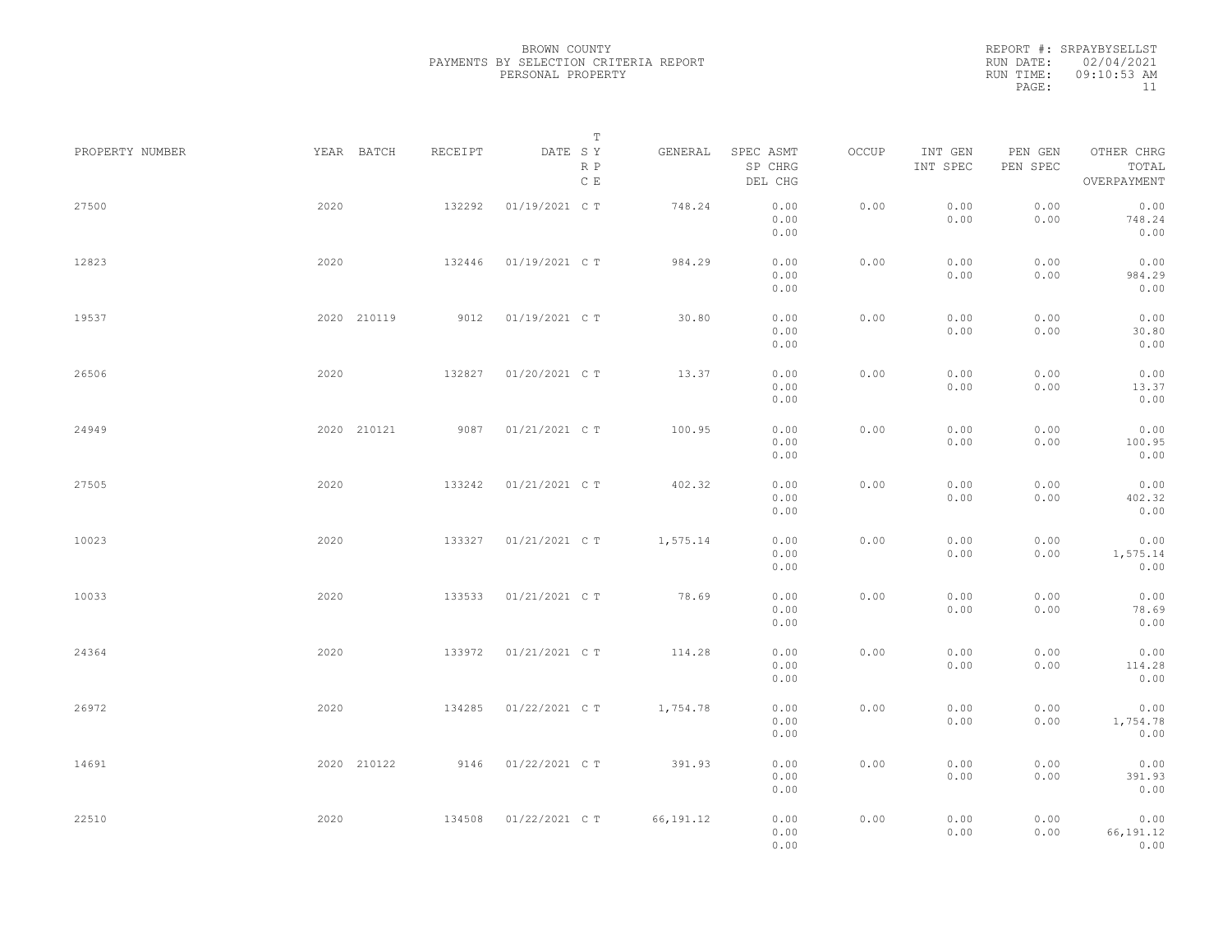|           | REPORT #: SRPAYBYSELLST |
|-----------|-------------------------|
|           | RUN DATE: 02/04/2021    |
| RUN TIME: | 09:10:53 AM             |
| PAGE:     | 12                      |

|                 |            |         | $\mathbb T$                     |           |                                 |       |                     |                     |                                    |  |
|-----------------|------------|---------|---------------------------------|-----------|---------------------------------|-------|---------------------|---------------------|------------------------------------|--|
| PROPERTY NUMBER | YEAR BATCH | RECEIPT | DATE SY<br>R P<br>$\,$ C $\,$ E | GENERAL   | SPEC ASMT<br>SP CHRG<br>DEL CHG | OCCUP | INT GEN<br>INT SPEC | PEN GEN<br>PEN SPEC | OTHER CHRG<br>TOTAL<br>OVERPAYMENT |  |
| 15948           | 2020       | 134551  | 01/22/2021 C T                  | 555.23    | 0.00<br>0.00<br>0.00            | 0.00  | 0.00<br>0.00        | 0.00<br>0.00        | 0.00<br>555.23<br>0.00             |  |
| 27663           | 2020       | 134558  | 01/22/2021 C T                  | 14.84     | 0.00<br>0.00<br>0.00            | 0.00  | 0.00<br>0.00        | 0.00<br>0.00        | 0.00<br>14.84<br>0.00              |  |
| 15104           | 2020       | 135164  | 01/25/2021 C T                  | 647.28    | 0.00<br>0.00<br>0.00            | 0.00  | 0.00<br>0.00        | 0.00<br>0.00        | 0.00<br>647.28<br>0.00             |  |
| 24360           | 2020       | 135237  | 01/25/2021 C T                  | 117.24    | 0.00<br>0.00<br>0.00            | 0.00  | 0.00<br>0.00        | 0.00<br>0.00        | 0.00<br>117.24<br>0.00             |  |
| 16292           | 2020       | 135239  | 01/25/2021 C T                  | 41.55     | 0.00<br>0.00<br>0.00            | 0.00  | 0.00<br>0.00        | 0.00<br>0.00        | 0.00<br>41.55<br>0.00              |  |
| 25538           | 2020       | 135698  | 01/26/2021 C T                  | 21.73     | 0.00<br>0.00<br>0.00            | 0.00  | 0.00<br>0.00        | 0.00<br>0.00        | 0.00<br>21.73<br>0.00              |  |
| 18593           | 2020       | 136072  | 01/26/2021 C T                  | 117.27    | 0.00<br>0.00<br>0.00            | 0.00  | 0.00<br>0.00        | 0.00<br>0.00        | 0.00<br>117.27<br>0.00             |  |
| 09123           | 2020       | 136278  | 01/26/2021 C T                  | 2,074.81  | 0.00<br>0.00<br>0.00            | 0.00  | 0.00<br>0.00        | 0.00<br>0.00        | 0.00<br>2,074.81<br>0.00           |  |
| 15947           | 2020       | 136881  | 01/27/2021 C T                  | 1,435.59  | 0.00<br>0.00<br>0.00            | 0.00  | 0.00<br>0.00        | 0.00<br>0.00        | 0.00<br>1,435.59<br>0.00           |  |
| 25945           | 2020       | 136882  | 01/27/2021 C T                  | 608.69    | 0.00<br>0.00<br>0.00            | 0.00  | 0.00<br>0.00        | 0.00<br>0.00        | 0.00<br>608.69<br>0.00             |  |
| 21754           | 2020       | 139162  | 01/28/2021 C T                  | 15,702.47 | 0.00<br>0.00<br>0.00            | 0.00  | 0.00<br>0.00        | 0.00<br>0.00        | 0.00<br>15,702.47<br>0.00          |  |
| 15946           | 2020       | 139220  | 01/28/2021 C T                  | 907.09    | 0.00<br>0.00<br>0.00            | 0.00  | 0.00<br>0.00        | 0.00<br>0.00        | 0.00<br>907.09<br>0.00             |  |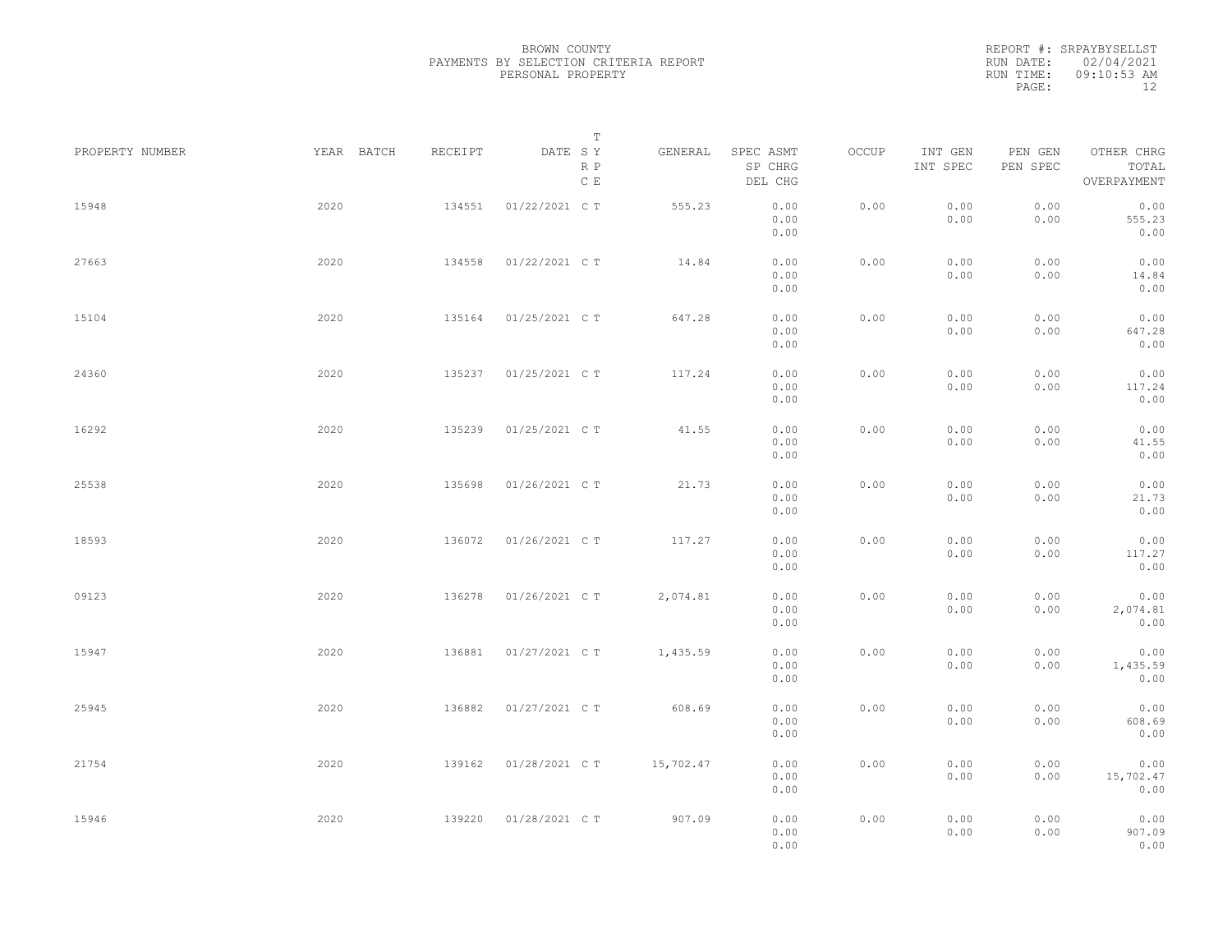| REPORT #: SRPAYBYSELLST |
|-------------------------|
| RUN DATE: 02/04/2021    |
| $09:10:53$ AM           |
| 13                      |
|                         |

|                 |            |         | $\mathbb T$                                         |            |                                 |       |                     |                     |                                    |  |
|-----------------|------------|---------|-----------------------------------------------------|------------|---------------------------------|-------|---------------------|---------------------|------------------------------------|--|
| PROPERTY NUMBER | YEAR BATCH | RECEIPT | DATE SY<br>$\mathbb R$ $\mathbb P$<br>$\,$ C $\,$ E | GENERAL    | SPEC ASMT<br>SP CHRG<br>DEL CHG | OCCUP | INT GEN<br>INT SPEC | PEN GEN<br>PEN SPEC | OTHER CHRG<br>TOTAL<br>OVERPAYMENT |  |
| 23657           | 2020       | 139413  | 01/28/2021 C T                                      | 17.82      | 0.00<br>0.00<br>0.00            | 0.00  | 0.00<br>0.00        | 0.00<br>0.00        | 0.00<br>17.82<br>0.00              |  |
| 10032           | 2020       | 139494  | 01/28/2021 C T                                      | 280.59     | 0.00<br>0.00<br>0.00            | 0.00  | 0.00<br>0.00        | 0.00<br>0.00        | 0.00<br>280.59<br>0.00             |  |
| 19976           | 2020       | 139495  | 01/28/2021 C T                                      | 602.75     | 0.00<br>0.00<br>0.00            | 0.00  | 0.00<br>0.00        | 0.00<br>0.00        | 0.00<br>602.75<br>0.00             |  |
| 25536           | 2020       | 139813  | 01/29/2021 C T                                      | 3,779.76   | 0.00<br>0.00<br>0.00            | 0.00  | 0.00<br>0.00        | 0.00<br>0.00        | 0.00<br>3,779.76<br>0.00           |  |
| 04195           | 2020       | 139840  | 01/29/2021 C T                                      | 31.17      | 0.00<br>0.00<br>0.00            | 0.00  | 0.00<br>0.00        | 0.00<br>0.00        | 0.00<br>31.17<br>0.00              |  |
| 04212           | 2020       | 139950  | 01/29/2021 C T                                      | 85.11      | 0.00<br>0.00<br>0.00            | 0.00  | 0.00<br>0.00        | 0.00<br>0.00        | 0.00<br>85.11<br>0.00              |  |
| 10022           | 2020       | 140167  | 01/29/2021 C T                                      | 644.32     | 0.00<br>0.00<br>0.00            | 0.00  | 0.00<br>0.00        | 0.00<br>0.00        | 0.00<br>644.32<br>0.00             |  |
| 27501           | 2020       | 140337  | 01/29/2021 C T                                      | 5,077.29   | 0.00<br>0.00<br>0.00            | 0.00  | 0.00<br>0.00        | 0.00<br>0.00        | 0.00<br>5,077.29<br>0.00           |  |
| 24948           | 2020       | 140407  | 01/29/2021 C T                                      | 1.49       | 0.00<br>0.00<br>0.00            | 0.00  | 0.00<br>0.00        | 0.00<br>0.00        | 0.00<br>1.49<br>0.00               |  |
| 13603           | 2020       | 140495  | 01/29/2021 C T                                      | 132.21     | 0.00<br>0.00<br>0.00            | 0.00  | 0.00<br>0.00        | 0.00<br>0.00        | 0.00<br>132.21<br>0.00             |  |
|                 |            |         | TOWN OF LEDGEVIEW TOTAL                             | 105,282.21 | 0.00<br>0.00<br>0.00            | 0.00  | 0.00<br>0.00        | 0.00<br>0.00        | 0.00<br>105,282.21<br>0.00         |  |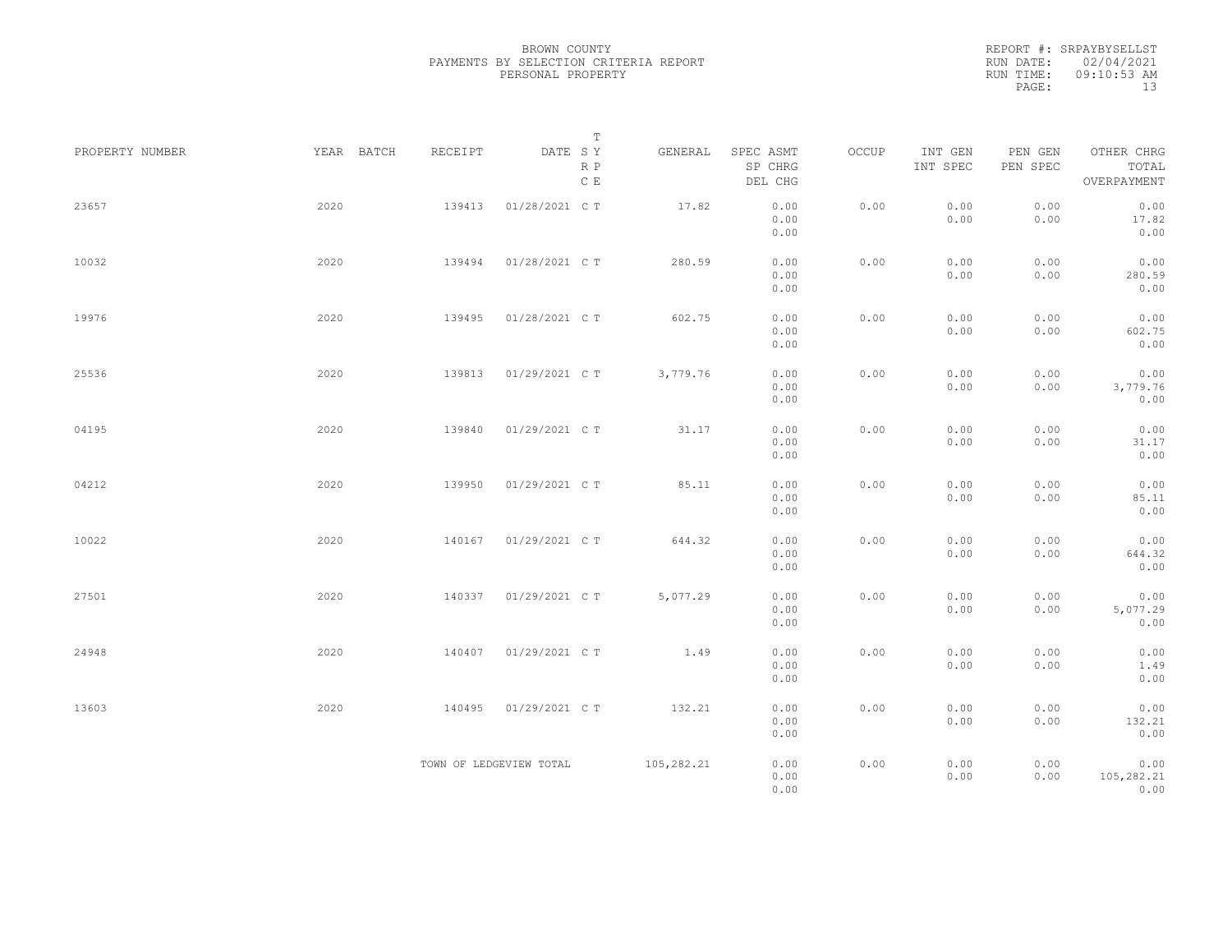| REPORT #: SRPAYBYSELLST |
|-------------------------|
| RUN DATE: 02/04/2021    |
| $09:10:54$ AM           |
| 14                      |
|                         |

|                 |               |         | $\mathbb T$            |          |           |       |          |          |             |
|-----------------|---------------|---------|------------------------|----------|-----------|-------|----------|----------|-------------|
| PROPERTY NUMBER | YEAR<br>BATCH | RECEIPT | DATE SY                | GENERAL  | SPEC ASMT | OCCUP | INT GEN  | PEN GEN  | OTHER CHRG  |
|                 |               |         | R P                    |          | SP CHRG   |       | INT SPEC | PEN SPEC | TOTAL       |
|                 |               |         | C E                    |          | DEL CHG   |       |          |          | OVERPAYMENT |
|                 |               |         |                        |          |           |       |          |          |             |
| 04089           | 2020          | 133633  | 01/21/2021 C T         | 471.07   | 0.00      | 0.00  | 0.00     | 0.00     | 0.00        |
|                 |               |         |                        |          | 0.00      |       | 0.00     | 0.00     | 471.07      |
|                 |               |         |                        |          | 0.00      |       |          |          | 0.00        |
|                 |               |         |                        |          |           |       |          |          |             |
| 20775           | 2020          | 134489  | 01/22/2021 C T         | 50.23    | 0.00      | 0.00  | 0.00     | 0.00     | 0.00        |
|                 |               |         |                        |          | 0.00      |       | 0.00     | 0.00     | 50.23       |
|                 |               |         |                        |          | 0.00      |       |          |          | 0.00        |
|                 |               |         |                        |          |           |       |          |          |             |
| 23100           | 2020          | 138112  | 01/28/2021 C T         | 426.21   | 0.00      | 0.00  | 0.00     | 0.00     | 0.00        |
|                 |               |         |                        |          | 0.00      |       | 0.00     | 0.00     | 426.21      |
|                 |               |         |                        |          | 0.00      |       |          |          | 0.00        |
|                 |               |         |                        |          |           |       |          |          |             |
| 27667           | 2020          | 140054  | 01/29/2021 C T         | 171.59   | 0.00      | 0.00  | 0.00     | 0.00     | 0.00        |
|                 |               |         |                        |          | 0.00      |       | 0.00     | 0.00     | 171.59      |
|                 |               |         |                        |          | 0.00      |       |          |          | 0.00        |
|                 |               |         |                        |          |           |       |          |          |             |
| 17786           | 2020          | 140109  | 01/29/2021 C T         | 1,746.48 | 0.00      | 0.00  | 0.00     | 0.00     | 0.00        |
|                 |               |         |                        |          | 0.00      |       | 0.00     | 0.00     | 1,746.48    |
|                 |               |         |                        |          | 0.00      |       |          |          | 0.00        |
|                 |               |         |                        |          |           |       |          |          |             |
|                 |               |         | TOWN OF MORRISON TOTAL | 2,865.58 | 0.00      | 0.00  | 0.00     | 0.00     | 0.00        |
|                 |               |         |                        |          | 0.00      |       | 0.00     | 0.00     | 2,865.58    |
|                 |               |         |                        |          | 0.00      |       |          |          | 0.00        |
|                 |               |         |                        |          |           |       |          |          |             |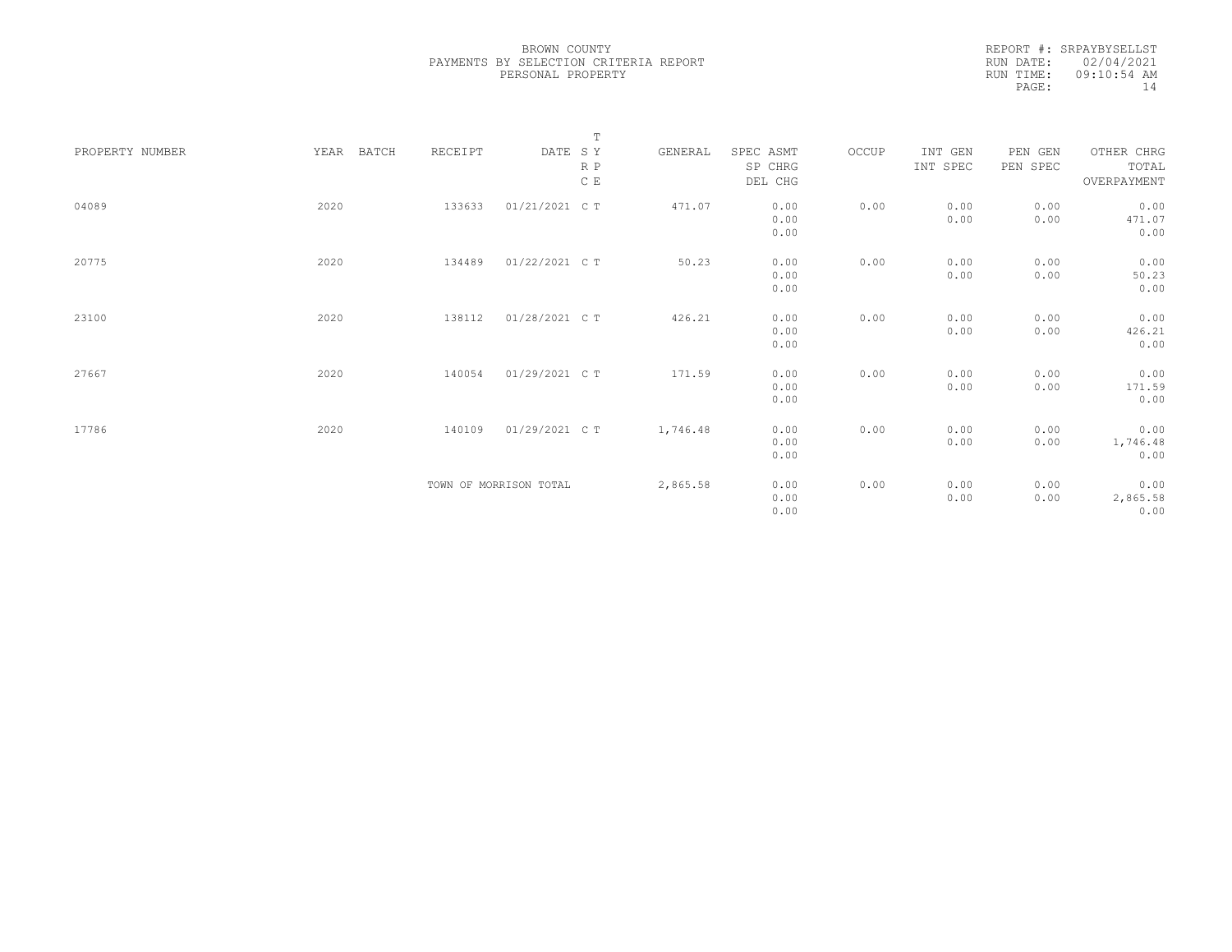REPORT #: SRPAYBYSELLST RUN DATE: 02/04/2021 RUN TIME: 09:10:54 AM PAGE: 15

|                 |            |                           | $\mathbb T$           |           |                                 |       |                     |                     |                                    |  |
|-----------------|------------|---------------------------|-----------------------|-----------|---------------------------------|-------|---------------------|---------------------|------------------------------------|--|
| PROPERTY NUMBER | YEAR BATCH | RECEIPT                   | DATE SY<br>R P<br>C E | GENERAL   | SPEC ASMT<br>SP CHRG<br>DEL CHG | OCCUP | INT GEN<br>INT SPEC | PEN GEN<br>PEN SPEC | OTHER CHRG<br>TOTAL<br>OVERPAYMENT |  |
| 17690           | 2020       | 133051                    | 01/20/2021 C T        | 132.14    | 0.00<br>0.00<br>0.00            | 0.00  | 0.00<br>0.00        | 0.00<br>0.00        | 0.00<br>132.14<br>0.00             |  |
| 6440            | 2020       | 134505                    | 01/22/2021 C T        | 4,387.88  | 0.00<br>0.00<br>0.00            | 0.00  | 0.00<br>0.00        | 0.00<br>0.00        | 0.00<br>4,387.88<br>0.00           |  |
| 27203           | 2020       | 134509                    | 01/22/2021 C T        | 37,771.99 | 0.00<br>0.00<br>0.00            | 0.00  | 0.00<br>0.00        | 0.00<br>0.00        | 0.00<br>37,771.99<br>0.00          |  |
| 26973           | 2020       | 134547                    | 01/22/2021 C T        | 83.14     | 0.00<br>0.00<br>0.00            | 0.00  | 0.00<br>0.00        | 0.00<br>0.00        | 0.00<br>83.14<br>0.00              |  |
| 29950           | 2020       | 135319                    | 01/25/2021 C T        | 11.88     | 0.00<br>0.00<br>0.00            | 0.00  | 0.00<br>0.00        | 0.00<br>0.00        | 0.00<br>11.88<br>0.00              |  |
| 23638           | 2020       | 135965                    | 01/26/2021 C T        | 17.81     | 0.00<br>0.00<br>0.00            | 0.00  | 0.00<br>0.00        | 0.00<br>0.00        | 0.00<br>17.81<br>0.00              |  |
| 18154           | 2020       | 137353                    | 01/27/2021 C T        | 1,436.79  | 0.00<br>0.00<br>0.00            | 0.00  | 0.00<br>0.00        | 0.00<br>0.00        | 0.00<br>1,436.79<br>0.00           |  |
| 23030           | 2020       | 138647                    | 01/28/2021 C T        | 4.46      | 0.00<br>0.00<br>0.00            | 0.00  | 0.00<br>0.00        | 0.00<br>0.00        | 0.00<br>4.46<br>0.00               |  |
| 07286           | 2020       | 139303                    | 01/28/2021 C T        | 148.45    | 0.00<br>0.00<br>0.00            | 0.00  | 0.00<br>0.00        | 0.00<br>0.00        | 0.00<br>148.45<br>0.00             |  |
| 22374           | 2020       | 139874                    | 01/29/2021 C T        | 65.32     | 0.00<br>0.00<br>0.00            | 0.00  | 0.00<br>0.00        | 0.00<br>0.00        | 0.00<br>65.32<br>0.00              |  |
| 27604           | 2020       | 140053                    | 01/29/2021 C T        | 38.59     | 0.00<br>0.00<br>0.00            | 0.00  | 0.00<br>0.00        | 0.00<br>0.00        | 0.00<br>38.59<br>0.00              |  |
|                 |            | TOWN OF NEW DENMARK TOTAL |                       | 44,098.45 | 0.00<br>0.00<br>0.00            | 0.00  | 0.00<br>0.00        | 0.00<br>0.00        | 0.00<br>44,098.45<br>0.00          |  |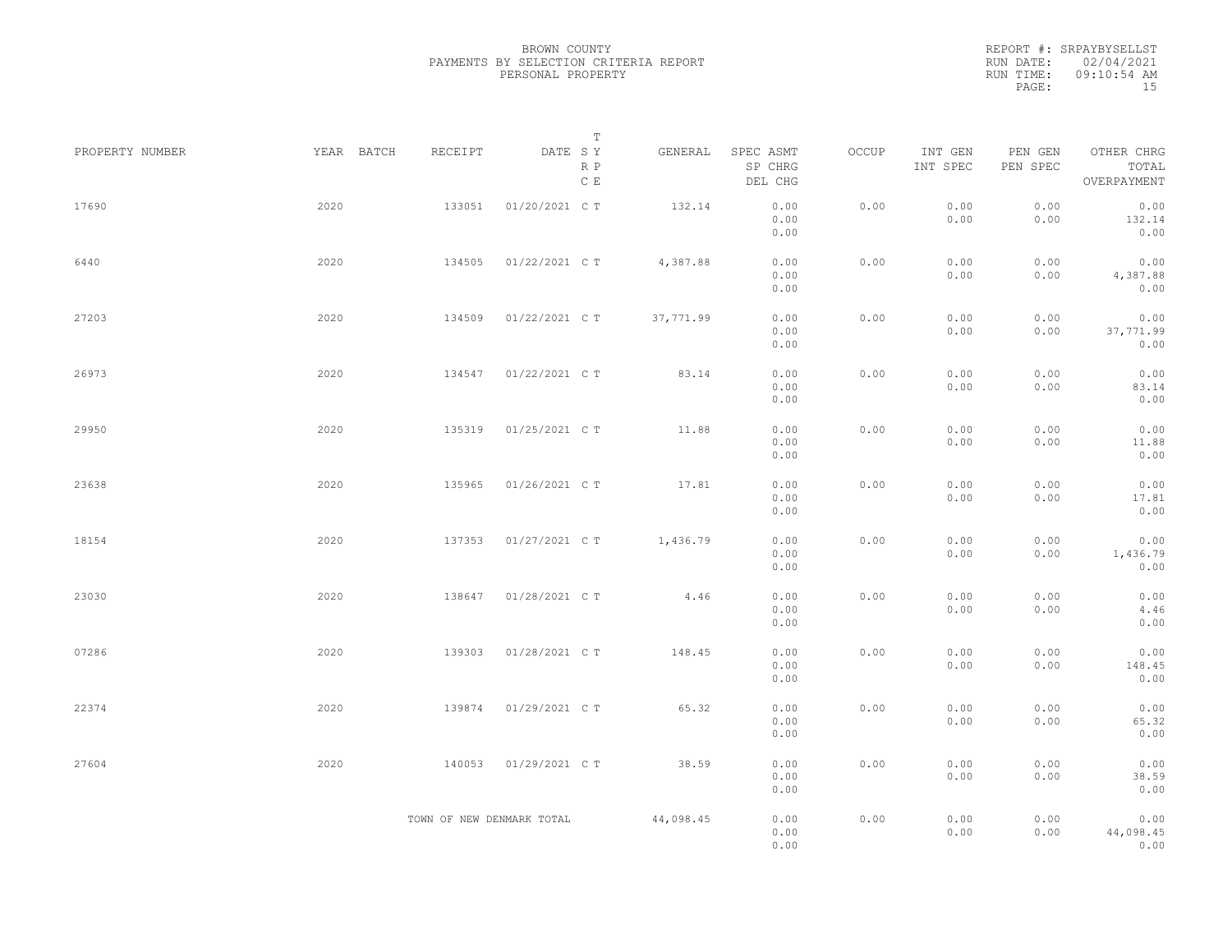|           | REPORT #: SRPAYBYSELLST |
|-----------|-------------------------|
|           | RUN DATE: 02/04/2021    |
| RUN TIME: | $09:10:54$ AM           |
| PAGE:     | 16                      |

|                 |             |                          | $\mathbb T$           |          |                                 |       |                     |                     |                                    |
|-----------------|-------------|--------------------------|-----------------------|----------|---------------------------------|-------|---------------------|---------------------|------------------------------------|
| PROPERTY NUMBER | YEAR BATCH  | RECEIPT                  | DATE SY<br>R P<br>C E | GENERAL  | SPEC ASMT<br>SP CHRG<br>DEL CHG | OCCUP | INT GEN<br>INT SPEC | PEN GEN<br>PEN SPEC | OTHER CHRG<br>TOTAL<br>OVERPAYMENT |
| 26179           | 2020        | 132831                   | 01/20/2021 C T        | 108.68   | 0.00<br>0.00<br>0.00            | 0.00  | 0.00<br>0.00        | 0.00<br>0.00        | 0.00<br>108.68<br>0.00             |
| 06415           | 2020        | 134266                   | 01/22/2021 C T        | 139.93   | 0.00<br>0.00<br>0.00            | 0.00  | 0.00<br>0.00        | 0.00<br>0.00        | 0.00<br>139.93<br>0.00             |
| 06444           | 2020        | 134506                   | 01/22/2021 C T        | 6,376.82 | 0.00<br>0.00<br>0.00            | 0.00  | 0.00<br>0.00        | 0.00<br>0.00        | 0.00<br>6,376.82<br>0.00           |
| 19748           | 2020        | 134793                   | 01/22/2021 C T        | 330.11   | 0.00<br>0.00<br>0.00            | 0.00  | 0.00<br>0.00        | 0.00<br>0.00        | 0.00<br>330.11<br>0.00             |
| 06410           | 2020 210125 | 9261                     | 01/25/2021 C T        | 13.59    | 0.00<br>0.00<br>0.00            | 0.00  | 0.00<br>0.00        | 0.00<br>0.00        | 0.00<br>13.59<br>0.00              |
| 26762           | 2020        | 137502                   | 01/27/2021 C T        | 101.89   | 0.00<br>0.00<br>0.00            | 0.00  | 0.00<br>0.00        | 0.00<br>0.00        | 0.00<br>101.89<br>0.00             |
| 6445            | 2020        | 137905                   | 01/28/2021 C T        | 355.93   | 0.00<br>0.00<br>0.00            | 0.00  | 0.00<br>0.00        | 0.00<br>0.00        | 0.00<br>355.93<br>0.00             |
| 27030           | 2020        | 139898                   | 01/29/2021 C T        | 5.44     | 0.00<br>0.00<br>0.00            | 0.00  | 0.00<br>0.00        | 0.00<br>0.00        | 0.00<br>5.44<br>0.00               |
| 26338           | 2020        | 140042                   | 01/29/2021 C T        | 21.74    | 0.00<br>0.00<br>0.00            | 0.00  | 0.00<br>0.00        | 0.00<br>0.00        | 0.00<br>21.74<br>0.00              |
|                 |             | TOWN OF PITTSFIELD TOTAL |                       | 7,454.13 | 0.00<br>0.00<br>0.00            | 0.00  | 0.00<br>0.00        | 0.00<br>0.00        | 0.00<br>7,454.13<br>0.00           |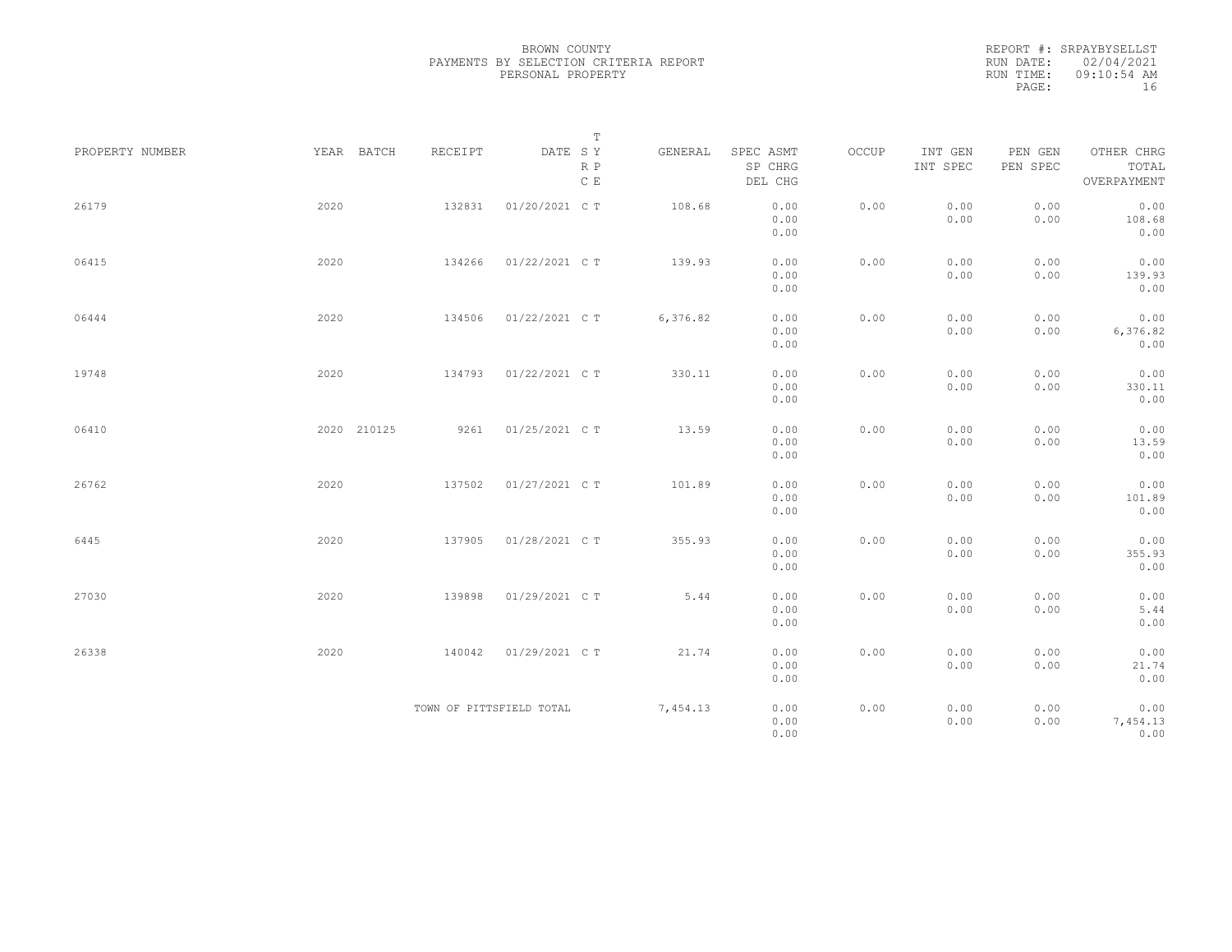| REPORT #: SRPAYBYSELLST |
|-------------------------|
| RUN DATE: 02/04/2021    |
| $09:10:54$ AM           |
| 17                      |
|                         |

|                 |               |         | $\mathbb T$            |         |           |       |          |          |             |
|-----------------|---------------|---------|------------------------|---------|-----------|-------|----------|----------|-------------|
| PROPERTY NUMBER | YEAR<br>BATCH | RECEIPT | DATE SY                | GENERAL | SPEC ASMT | OCCUP | INT GEN  | PEN GEN  | OTHER CHRG  |
|                 |               |         | R P                    |         | SP CHRG   |       | INT SPEC | PEN SPEC | TOTAL       |
|                 |               |         | $\,$ C $\,$ E          |         | DEL CHG   |       |          |          | OVERPAYMENT |
|                 |               |         |                        |         |           |       |          |          |             |
| 26339           | 2020          | 132148  | 01/19/2021 C T         | 142.38  | 0.00      | 0.00  | 0.00     | 0.00     | 0.00        |
|                 |               |         |                        |         | 0.00      |       | 0.00     | 0.00     | 142.38      |
|                 |               |         |                        |         | 0.00      |       |          |          | 0.00        |
|                 |               |         |                        |         |           |       |          |          |             |
| 18439           | 2020          | 132832  | 01/20/2021 C T         | 23.52   | 0.00      | 0.00  | 0.00     | 0.00     | 0.00        |
|                 |               |         |                        |         | 0.00      |       | 0.00     | 0.00     | 23.52       |
|                 |               |         |                        |         | 0.00      |       |          |          | 0.00        |
|                 |               |         |                        |         |           |       |          |          |             |
| 24321           | 2020          | 133971  | 01/21/2021 C T         | 10.55   | 0.00      | 0.00  | 0.00     | 0.00     | 0.00        |
|                 |               |         |                        |         | 0.00      |       | 0.00     | 0.00     | 10.55       |
|                 |               |         |                        |         | 0.00      |       |          |          | 0.00        |
|                 |               |         |                        |         |           |       |          |          |             |
| 15348           | 2020          | 134662  | 01/22/2021 C T         | 44.83   | 0.00      | 0.00  | 0.00     | 0.00     | 0.00        |
|                 |               |         |                        |         | 0.00      |       | 0.00     | 0.00     | 44.83       |
|                 |               |         |                        |         | 0.00      |       |          |          | 0.00        |
|                 |               |         |                        |         |           |       |          |          |             |
| 23191           | 2020          | 137354  | 01/27/2021 C T         | 68.56   | 0.00      | 0.00  | 0.00     | 0.00     | 0.00        |
|                 |               |         |                        |         | 0.00      |       | 0.00     | 0.00     | 68.56       |
|                 |               |         |                        |         | 0.00      |       |          |          | 0.00        |
|                 |               |         |                        |         |           |       |          |          |             |
|                 |               |         | TOWN OF ROCKLAND TOTAL | 289.84  | 0.00      | 0.00  | 0.00     | 0.00     | 0.00        |
|                 |               |         |                        |         | 0.00      |       | 0.00     | 0.00     | 289.84      |
|                 |               |         |                        |         | 0.00      |       |          |          | 0.00        |
|                 |               |         |                        |         |           |       |          |          |             |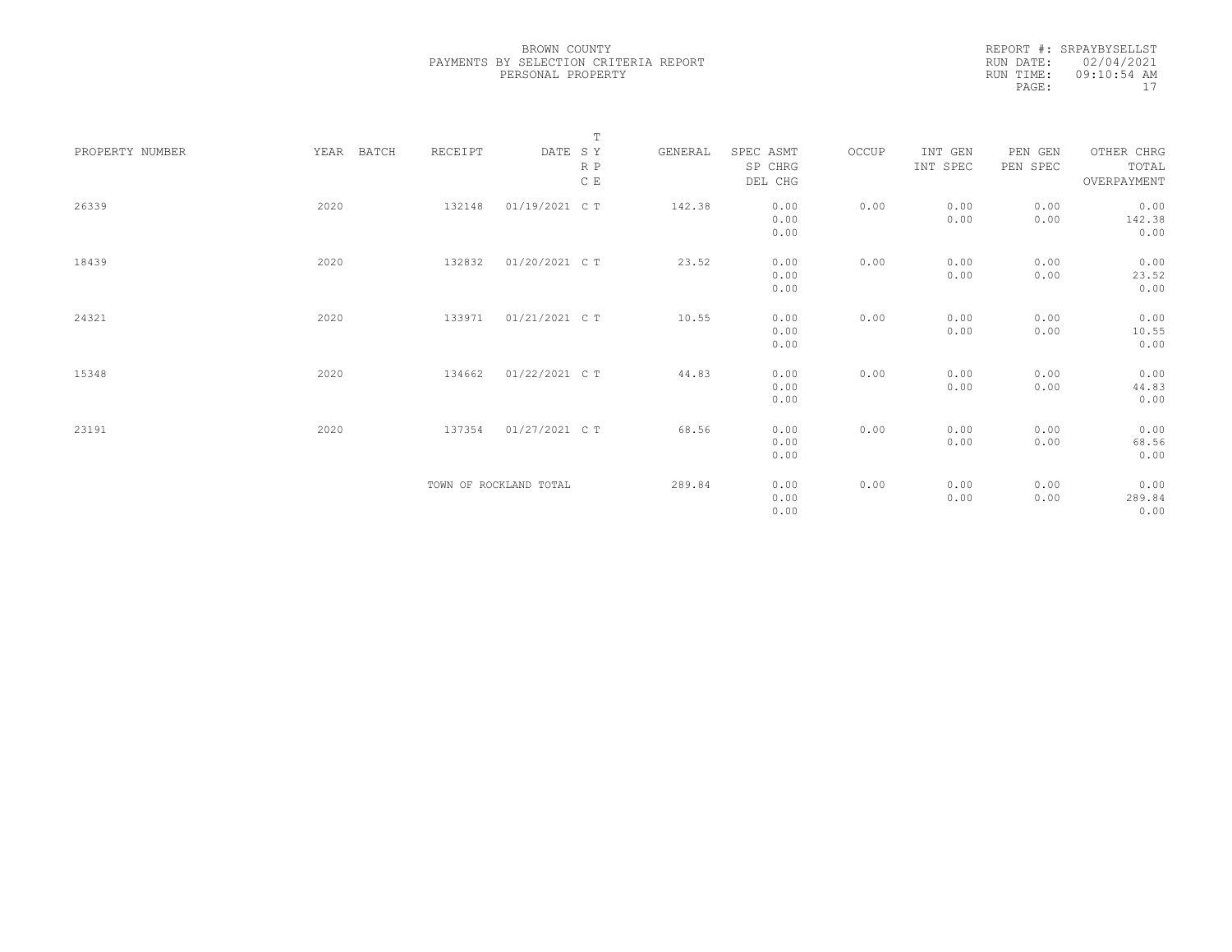|           | REPORT #: SRPAYBYSELLST |
|-----------|-------------------------|
|           | RUN DATE: 02/04/2021    |
| RUN TIME: | $09:10:54$ AM           |
| PAGE:     | 18                      |

|                 |             |         | T                               |          |                                 |       |                     |                     |                                    |  |
|-----------------|-------------|---------|---------------------------------|----------|---------------------------------|-------|---------------------|---------------------|------------------------------------|--|
| PROPERTY NUMBER | YEAR BATCH  | RECEIPT | DATE SY<br>R P<br>$\,$ C $\,$ E | GENERAL  | SPEC ASMT<br>SP CHRG<br>DEL CHG | OCCUP | INT GEN<br>INT SPEC | PEN GEN<br>PEN SPEC | OTHER CHRG<br>TOTAL<br>OVERPAYMENT |  |
| 06339           | 2020        | 133349  | 01/21/2021 C T                  | 162.52   | 0.00<br>0.00<br>0.00            | 0.00  | 0.00<br>0.00        | 0.00<br>0.00        | 0.00<br>162.52<br>0.00             |  |
| 10134           | 2020        | 133969  | 01/21/2021 C T                  | 37.39    | 0.00<br>0.00<br>0.00            | 0.00  | 0.00<br>0.00        | 0.00<br>0.00        | 0.00<br>37.39<br>0.00              |  |
| 26978           | 2020        | 134555  | 01/22/2021 C T                  | 6.49     | 0.00<br>0.00<br>0.00            | 0.00  | 0.00<br>0.00        | 0.00<br>0.00        | 0.00<br>6.49<br>0.00               |  |
| 06323           | 2020        | 134667  | 01/22/2021 C T                  | 13.01    | 0.00<br>0.00<br>0.00            | 0.00  | 0.00<br>0.00        | 0.00<br>0.00        | 0.00<br>13.01<br>0.00              |  |
| 06352           | 2020        | 135327  | 01/25/2021 C T                  | 552.58   | 0.00<br>0.00<br>0.00            | 0.00  | 0.00<br>0.00        | 0.00<br>0.00        | 0.00<br>552.58<br>0.00             |  |
| 10512           | 2020        | 137891  | 01/28/2021 C T                  | 406.31   | 0.00<br>0.00<br>0.00            | 0.00  | 0.00<br>0.00        | 0.00<br>0.00        | 0.00<br>406.31<br>0.00             |  |
| 26981           | 2020        | 138070  | 01/28/2021 C T                  | 864.62   | 0.00<br>0.00<br>0.00            | 0.00  | 0.00<br>0.00        | 0.00<br>0.00        | 0.00<br>864.62<br>0.00             |  |
| 29610           | 2020        | 140032  | 01/29/2021 C T                  | 76.38    | 0.00<br>0.00<br>0.00            | 0.00  | 0.00<br>0.00        | 0.00<br>0.00        | 0.00<br>76.38<br>0.00              |  |
| 06347           | 2020        | 140388  | 01/29/2021 C T                  | 97.51    | 0.00<br>0.00<br>0.00            | 0.00  | 0.00<br>0.00        | 0.00<br>0.00        | 0.00<br>97.51<br>0.00              |  |
| 22369           | 2020 210131 | 9994    | 01/31/2021 C T                  | 16.24    | 0.00<br>0.00<br>0.00            | 0.00  | 0.00<br>0.00        | 0.00<br>0.00        | 0.00<br>16.24<br>0.00              |  |
| 06360           | 2020 210131 | 10043   | 01/31/2021 C T                  | 97.51    | 0.00<br>0.00<br>0.00            | 0.00  | 0.00<br>0.00        | 0.00<br>0.00        | 0.00<br>97.51<br>0.00              |  |
|                 |             |         | TOWN OF SCOTT TOTAL             | 2,330.56 | 0.00<br>0.00<br>0.00            | 0.00  | 0.00<br>0.00        | 0.00<br>0.00        | 0.00<br>2,330.56<br>0.00           |  |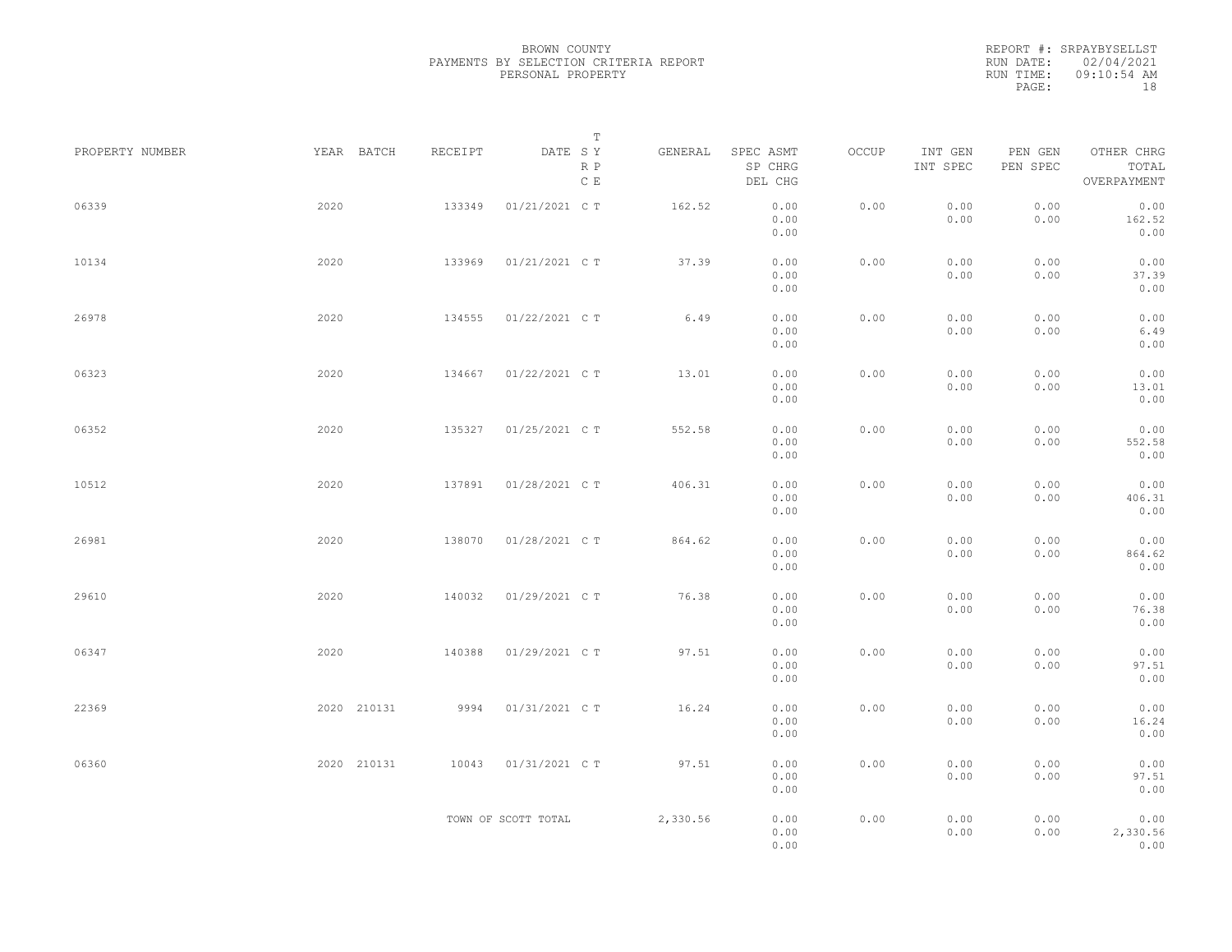REPORT #: SRPAYBYSELLST RUN DATE: 02/04/2021 RUN TIME: 09:10:55 AM PAGE: 19

|                 |             |                           | $\mathbb T$                     |          |                                 |       |                     |                     |                                    |
|-----------------|-------------|---------------------------|---------------------------------|----------|---------------------------------|-------|---------------------|---------------------|------------------------------------|
| PROPERTY NUMBER | YEAR BATCH  | RECEIPT                   | DATE SY<br>R P<br>$\,$ C $\,$ E | GENERAL  | SPEC ASMT<br>SP CHRG<br>DEL CHG | OCCUP | INT GEN<br>INT SPEC | PEN GEN<br>PEN SPEC | OTHER CHRG<br>TOTAL<br>OVERPAYMENT |
| 23957           | 2020        | 131858                    | 01/19/2021 C T                  | 6,681.23 | 0.00<br>0.00<br>0.00            | 0.00  | 0.00<br>0.00        | 0.00<br>0.00        | 0.00<br>6,681.23<br>0.00           |
| 10052           | 2020        | 132410                    | 01/19/2021 C T                  | 52.54    | 0.00<br>0.00<br>0.00            | 0.00  | 0.00<br>0.00        | 0.00<br>0.00        | 0.00<br>52.54<br>0.00              |
| 03825           | 2020 210119 | 9009                      | 01/19/2021 C T                  | 344.21   | 0.00<br>0.00<br>0.00            | 0.00  | 0.00<br>0.00        | 0.00<br>0.00        | 0.00<br>344.21<br>0.00             |
| 07161           | 2020 210119 | 9011                      | 01/19/2021 C T                  | 31.12    | 0.00<br>0.00<br>0.00            | 0.00  | 0.00<br>0.00        | 0.00<br>0.00        | 0.00<br>31.12<br>0.00              |
| 03819           | 2020        | 133294                    | 01/21/2021 C T                  | 540.64   | 0.00<br>0.00<br>0.00            | 0.00  | 0.00<br>0.00        | 0.00<br>0.00        | 0.00<br>540.64<br>0.00             |
| 21548           | 2020        | 133995                    | 01/21/2021 C T                  | 16.21    | 0.00<br>0.00<br>0.00            | 0.00  | 0.00<br>0.00        | 0.00<br>0.00        | 0.00<br>16.21<br>0.00              |
| 27706           | 2020        | 137975                    | 01/28/2021 C T                  | 1,742.65 | 0.00<br>0.00<br>0.00            | 0.00  | 0.00<br>0.00        | 0.00<br>0.00        | 0.00<br>1,742.65<br>0.00           |
| 03817           | 2020        | 137978                    | 01/28/2021 C T                  | 21.41    | 0.00<br>0.00<br>0.00            | 0.00  | 0.00<br>0.00        | 0.00<br>0.00        | 0.00<br>21.41<br>0.00              |
|                 |             | TOWN OF WRIGHTSTOWN TOTAL |                                 | 9,430.01 | 0.00<br>0.00<br>0.00            | 0.00  | 0.00<br>0.00        | 0.00<br>0.00        | 0.00<br>9,430.01<br>0.00           |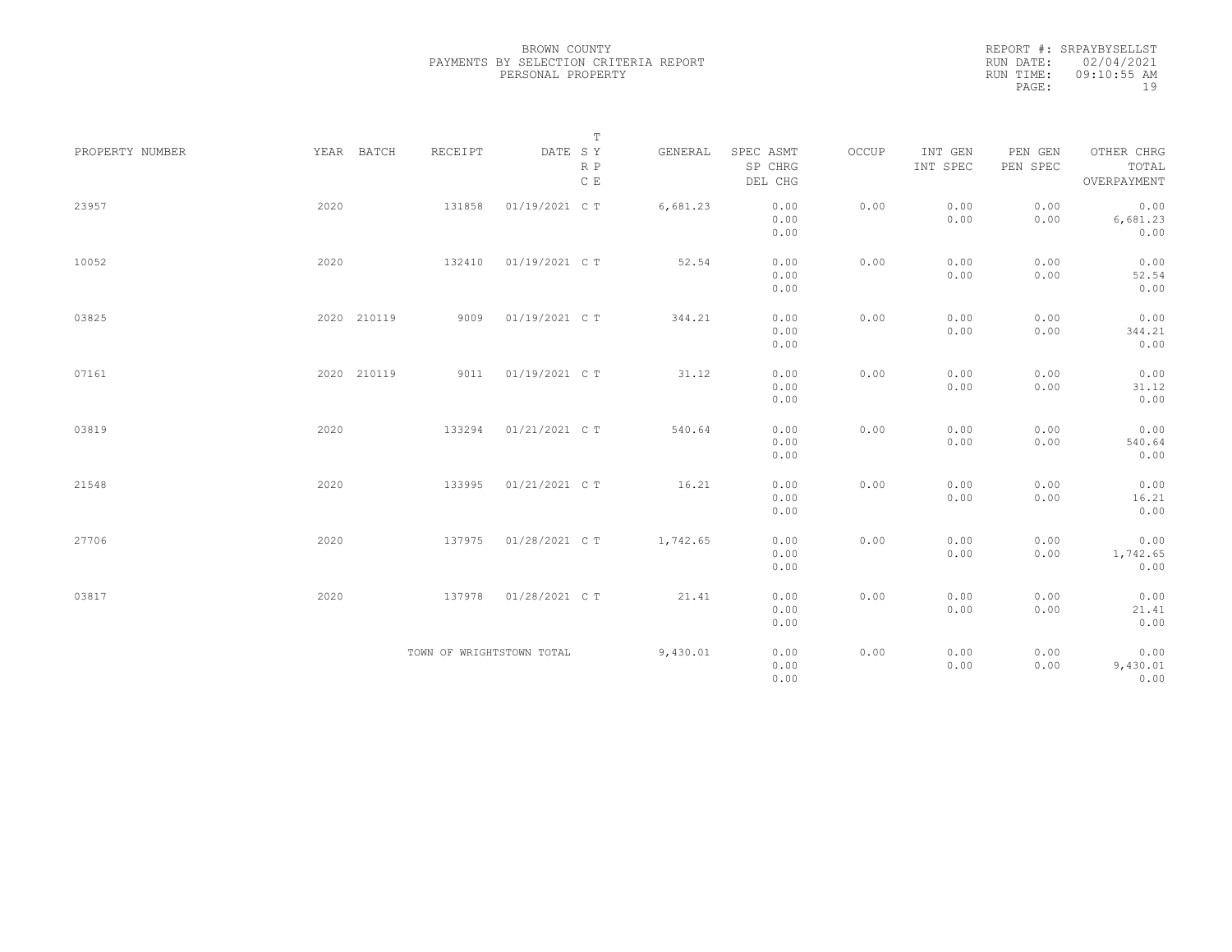|           | REPORT #: SRPAYBYSELLST |
|-----------|-------------------------|
|           | RUN DATE: 02/04/2021    |
| RUN TIME: | $09:10:55$ AM           |
| PAGE:     | 20                      |

| PROPERTY NUMBER |      | YEAR BATCH  | RECEIPT | DATE SY        | Т<br>R P      | GENERAL   | SPEC ASMT<br>SP CHRG | OCCUP | INT GEN<br>INT SPEC | PEN GEN<br>PEN SPEC | OTHER CHRG<br>TOTAL       |  |
|-----------------|------|-------------|---------|----------------|---------------|-----------|----------------------|-------|---------------------|---------------------|---------------------------|--|
| 00124           | 2020 |             | 131612  | 01/18/2021 C T | $\,$ C $\,$ E | 235.55    | DEL CHG<br>0.00      | 0.00  | 0.00                | 0.00                | OVERPAYMENT<br>0.00       |  |
|                 |      |             |         |                |               |           | 0.00<br>0.00         |       | 0.00                | 0.00                | 235.55<br>0.00            |  |
| 21265           |      | 2020 210119 | 8974    | 01/19/2021 C T |               | 340.73    | 0.00<br>0.00<br>0.00 | 0.00  | 0.00<br>0.00        | 0.00<br>0.00        | 0.00<br>340.73<br>0.00    |  |
| 12662           | 2020 |             | 132294  | 01/19/2021 C T |               | 489.39    | 0.00<br>0.00<br>0.00 | 0.00  | 0.00<br>0.00        | 0.00<br>0.00        | 0.00<br>489.39<br>0.00    |  |
| 25145           | 2020 |             | 132344  | 01/19/2021 C T |               | 2,568.09  | 0.00<br>0.00<br>0.00 | 0.00  | 0.00<br>0.00        | 0.00<br>0.00        | 0.00<br>2,568.09<br>0.00  |  |
| 25994           | 2020 |             | 132385  | 01/19/2021 C T |               | 4.57      | 0.00<br>0.00<br>0.00 | 0.00  | 0.00<br>0.00        | 0.00<br>0.00        | 0.00<br>4.57<br>0.00      |  |
| 02706           | 2020 |             | 132548  | 01/19/2021 C T |               | 1,273.75  | 0.00<br>0.00<br>0.00 | 0.00  | 0.00<br>0.00        | 0.00<br>0.00        | 0.00<br>1,273.75<br>0.00  |  |
| 24509           | 2020 |             | 132552  | 01/19/2021 C T |               | 29,602.80 | 0.00<br>0.00<br>0.00 | 0.00  | 0.00<br>0.00        | 0.00<br>0.00        | 0.00<br>29,602.80<br>0.00 |  |
| 25407           |      | 2020 210120 | 9027    | 01/20/2021 C T |               | 327.02    | 0.00<br>0.00<br>0.00 | 0.00  | 0.00<br>0.00        | 0.00<br>0.00        | 0.00<br>327.02<br>0.00    |  |
| 02657           | 2020 |             | 133217  | 01/21/2021 C T |               | 253.84    | 0.00<br>0.00<br>0.00 | 0.00  | 0.00<br>0.00        | 0.00<br>0.00        | 0.00<br>253.84<br>0.00    |  |
| 00104           | 2020 |             | 133359  | 01/21/2021 C T |               | 68.61     | 0.00<br>0.00<br>0.00 | 0.00  | 0.00<br>0.00        | 0.00<br>0.00        | 0.00<br>68.61<br>0.00     |  |
| 24831           | 2020 |             | 133874  | 01/21/2021 C T |               | 150.93    | 0.00<br>0.00<br>0.00 | 0.00  | 0.00<br>0.00        | 0.00<br>0.00        | 0.00<br>150.93<br>0.00    |  |
| 23941           | 2020 |             | 133970  | 01/21/2021 C T |               | 134.91    | 0.00<br>0.00<br>0.00 | 0.00  | 0.00<br>0.00        | 0.00<br>0.00        | 0.00<br>134.91<br>0.00    |  |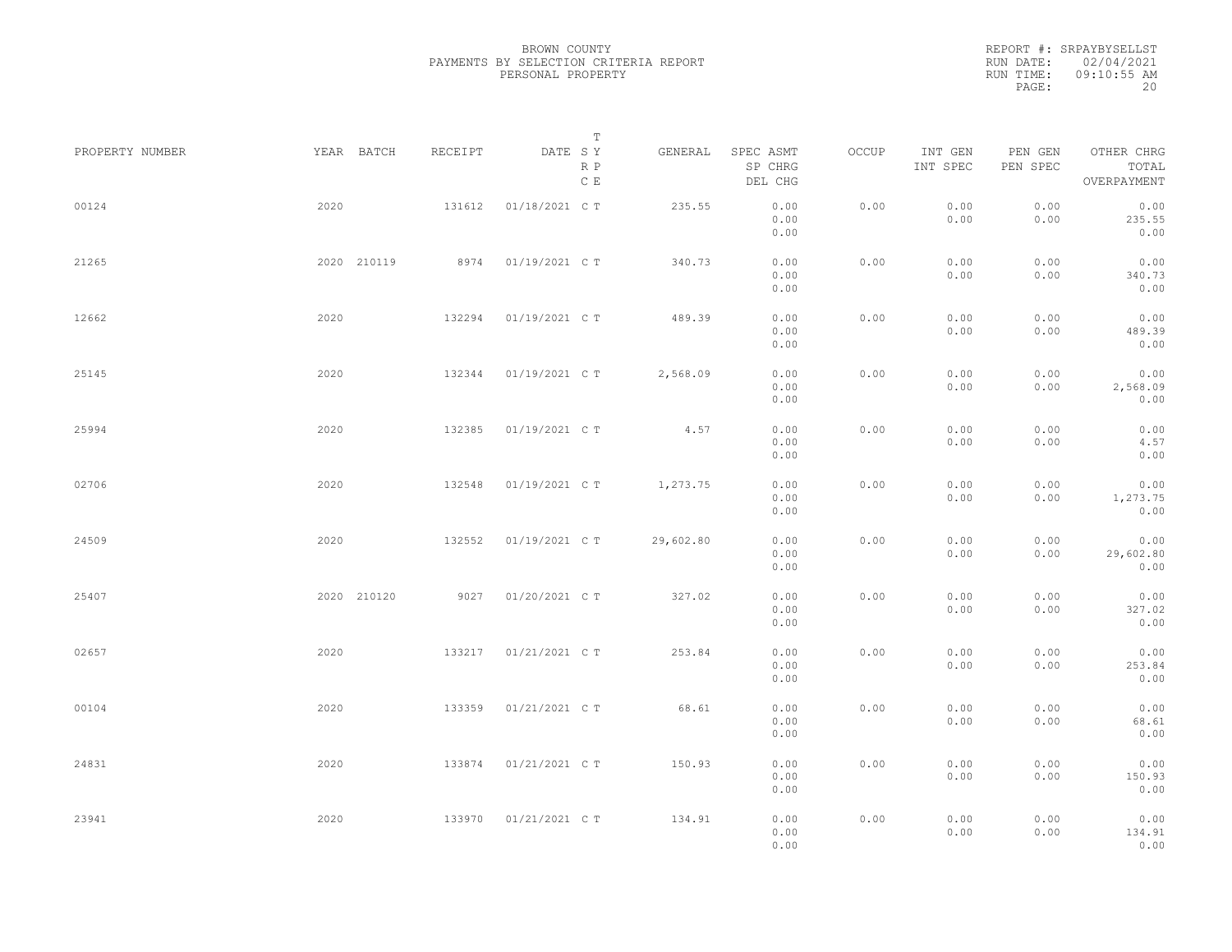| REPORT #: SRPAYBYSELLST |
|-------------------------|
| RUN DATE: 02/04/2021    |
| $09:10:55$ AM           |
| 21                      |
|                         |

|                 |             |         | $\mathbb T$                     |           |                                 |       |                     |                     |                                    |  |
|-----------------|-------------|---------|---------------------------------|-----------|---------------------------------|-------|---------------------|---------------------|------------------------------------|--|
| PROPERTY NUMBER | YEAR BATCH  | RECEIPT | DATE SY<br>R P<br>$\,$ C $\,$ E | GENERAL   | SPEC ASMT<br>SP CHRG<br>DEL CHG | OCCUP | INT GEN<br>INT SPEC | PEN GEN<br>PEN SPEC | OTHER CHRG<br>TOTAL<br>OVERPAYMENT |  |
| 21359           | 2020        | 134356  | 01/22/2021 C T                  | 585.43    | 0.00<br>0.00<br>0.00            | 0.00  | 0.00<br>0.00        | 0.00<br>0.00        | 0.00<br>585.43<br>0.00             |  |
| 23955           | 2020        | 134476  | 01/22/2021 C T                  | 2,161.05  | 0.00<br>0.00<br>0.00            | 0.00  | 0.00<br>0.00        | 0.00<br>0.00        | 0.00<br>2,161.05<br>0.00           |  |
| 27577           | 2020        | 134557  | 01/22/2021 C T                  | 50.31     | 0.00<br>0.00<br>0.00            | 0.00  | 0.00<br>0.00        | 0.00<br>0.00        | 0.00<br>50.31<br>0.00              |  |
| 21239           | 2020 210125 | 9239    | 01/25/2021 C T                  | 61,894.88 | 0.00<br>0.00<br>0.00            | 0.00  | 0.00<br>0.00        | 0.00<br>0.00        | 0.00<br>61,894.88<br>0.00          |  |
| 24513           | 2020        | 135178  | 01/25/2021 C T                  | 1,189.14  | 0.00<br>0.00<br>0.00            | 0.00  | 0.00<br>0.00        | 0.00<br>0.00        | 0.00<br>1,189.14<br>0.00           |  |
| 10074           | 2020 210125 | 9258    | 01/25/2021 C T                  | 9.15      | 0.00<br>0.00<br>0.00            | 0.00  | 0.00<br>0.00        | 0.00<br>0.00        | 0.00<br>9.15<br>0.00               |  |
| 11201           | 2020 210126 | 9370    | 01/26/2021 C T                  | 525.97    | 0.00<br>0.00<br>0.00            | 0.00  | 0.00<br>0.00        | 0.00<br>0.00        | 0.00<br>525.97<br>0.00             |  |
| 26600           | 2020        | 136274  | 01/26/2021 C T                  | 1,285.18  | 0.00<br>0.00<br>0.00            | 0.00  | 0.00<br>0.00        | 0.00<br>0.00        | 0.00<br>1,285.18<br>0.00           |  |
| 14534           | 2020        | 136771  | 01/27/2021 C T                  | 4.57      | 0.00<br>0.00<br>0.00            | 0.00  | 0.00<br>0.00        | 0.00<br>0.00        | 0.00<br>4.57<br>0.00               |  |
| 09746           | 2020        | 136870  | 01/27/2021 C T                  | 1,863.75  | 0.00<br>0.00<br>0.00            | 0.00  | 0.00<br>0.00        | 0.00<br>0.00        | 0.00<br>1,863.75<br>0.00           |  |
| 23180           | 2020        | 136871  | 01/27/2021 C T                  | 4,845.76  | 0.00<br>0.00<br>0.00            | 0.00  | 0.00<br>0.00        | 0.00<br>0.00        | 0.00<br>4,845.76<br>0.00           |  |
| 12651           | 2020        | 137055  | 01/27/2021 C T                  | 9.15      | 0.00<br>0.00<br>0.00            | 0.00  | 0.00<br>0.00        | 0.00<br>0.00        | 0.00<br>9.15<br>0.00               |  |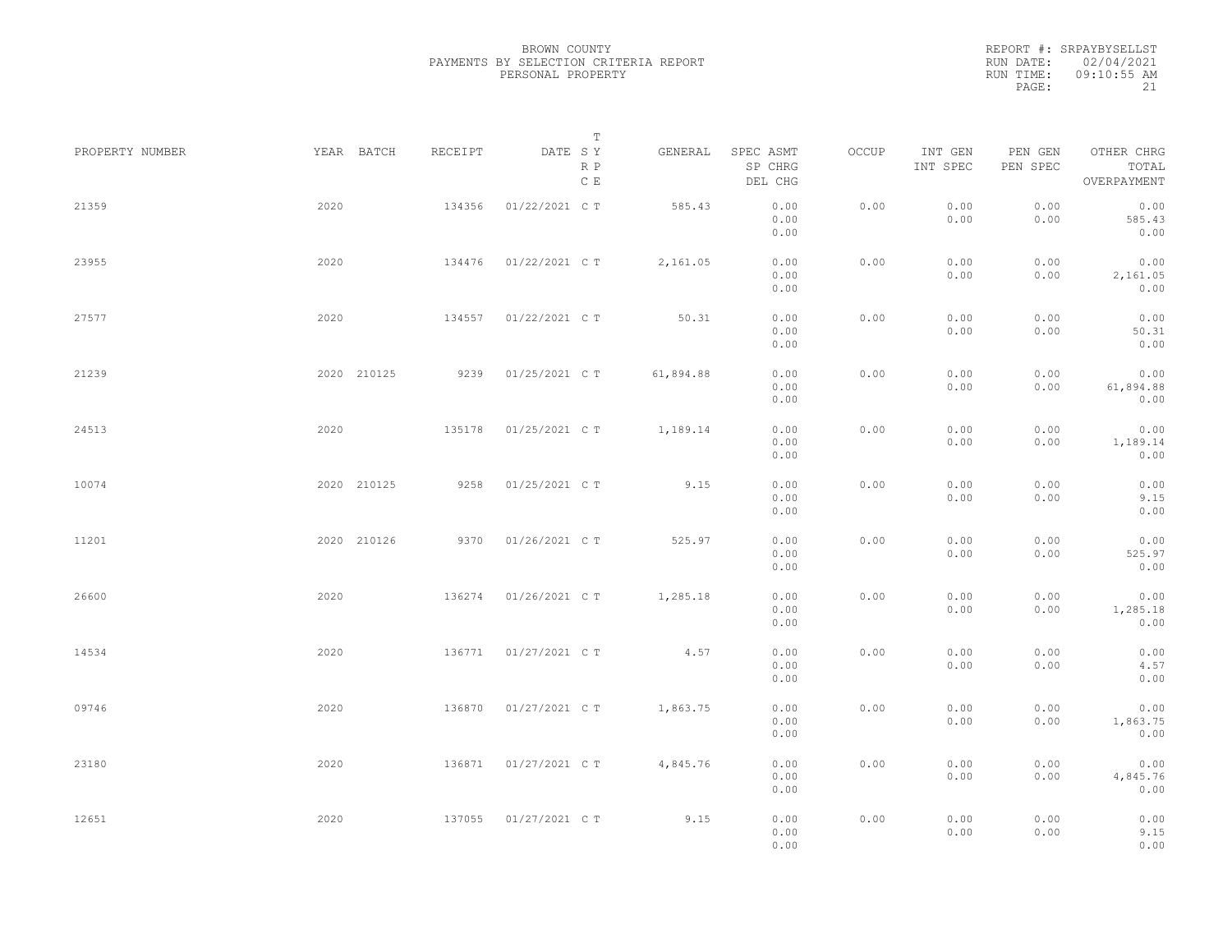|           | REPORT #: SRPAYBYSELLST |
|-----------|-------------------------|
|           | RUN DATE: 02/04/2021    |
| RUN TIME: | 09:10:55 AM             |
| PAGE:     | フフ                      |

|                 |            |         | $\mathbb T$           |            |                                 |       |                     |                     |                                    |  |
|-----------------|------------|---------|-----------------------|------------|---------------------------------|-------|---------------------|---------------------|------------------------------------|--|
| PROPERTY NUMBER | YEAR BATCH | RECEIPT | DATE SY<br>R P<br>C E | GENERAL    | SPEC ASMT<br>SP CHRG<br>DEL CHG | OCCUP | INT GEN<br>INT SPEC | PEN GEN<br>PEN SPEC | OTHER CHRG<br>TOTAL<br>OVERPAYMENT |  |
| 23309           | 2020       | 137230  | 01/27/2021 C T        | 1,621.36   | 0.00<br>0.00<br>0.00            | 0.00  | 0.00<br>0.00        | 0.00<br>0.00        | 0.00<br>1,621.36<br>0.00           |  |
| 19614           | 2020       | 137442  | 01/27/2021 C T        | 3,064.32   | 0.00<br>0.00<br>0.00            | 0.00  | 0.00<br>0.00        | 0.00<br>0.00        | 0.00<br>3,064.32<br>0.00           |  |
| 22347           | 2020       | 137447  | 01/27/2021 C T        | 2.28       | 0.00<br>0.00<br>0.00            | 0.00  | 0.00<br>0.00        | 0.00<br>0.00        | 0.00<br>2.28<br>0.00               |  |
| 24522           | 2020       | 137958  | 01/28/2021 C T        | 4.57       | 0.00<br>0.00<br>0.00            | 0.00  | 0.00<br>0.00        | 0.00<br>0.00        | 0.00<br>4.57<br>0.00               |  |
| 23119           | 2020       | 138063  | 01/28/2021 C T        | 461.93     | 0.00<br>0.00<br>0.00            | 0.00  | 0.00<br>0.00        | 0.00<br>0.00        | 0.00<br>461.93<br>0.00             |  |
| 10077           | 2020       | 138077  | 01/28/2021 C T        | 29.73      | 0.00<br>0.00<br>0.00            | 0.00  | 0.00<br>0.00        | 0.00<br>0.00        | 0.00<br>29.73<br>0.00              |  |
| 07040           | 2020       | 138100  | 01/28/2021 C T        | 187.52     | 0.00<br>0.00<br>0.00            | 0.00  | 0.00<br>0.00        | 0.00<br>0.00        | 0.00<br>187.52<br>0.00             |  |
| 00043           | 2020       | 138355  | 01/28/2021 C T        | 1,756.26   | 0.00<br>0.00<br>0.00            | 0.00  | 0.00<br>0.00        | 0.00<br>0.00        | 0.00<br>1,756.26<br>0.00           |  |
| 23947           | 2020       | 138549  | 01/28/2021 C T        | 61.74      | 0.00<br>0.00<br>0.00            | 0.00  | 0.00<br>0.00        | 0.00<br>0.00        | 0.00<br>61.74<br>0.00              |  |
| 00165           | 2020       | 139118  | 01/28/2021 C T        | 391.04     | 0.00<br>0.00<br>0.00            | 0.00  | 0.00<br>0.00        | 0.00<br>0.00        | 0.00<br>391.04<br>0.00             |  |
| 11202           | 2020       | 139160  | 01/28/2021 C T        | 29.73      | 0.00<br>0.00                    | 0.00  | 0.00<br>0.00        | 0.00<br>0.00        | 0.00<br>29.73                      |  |
| 21936           | 2020       | 139164  | 01/28/2021 C T        | 76, 217.19 | 0.00<br>0.00<br>0.00<br>0.00    | 0.00  | 0.00<br>0.00        | 0.00<br>0.00        | 0.00<br>0.00<br>76, 217.19<br>0.00 |  |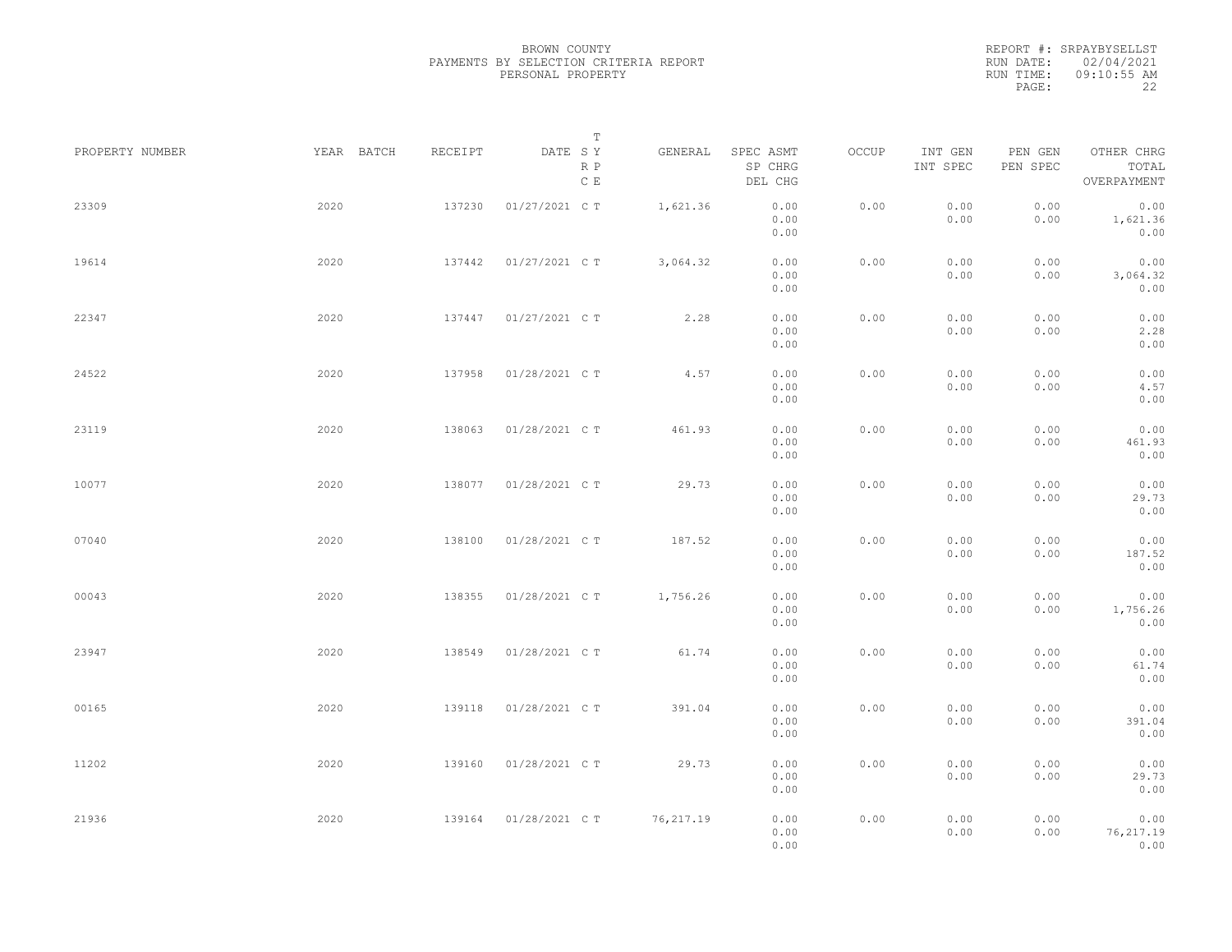| REPORT #: SRPAYBYSELLST |
|-------------------------|
| RUN DATE: 02/04/2021    |
| $09:10:56$ AM           |
| 23                      |
|                         |

| PROPERTY NUMBER | YEAR BATCH | RECEIPT                  | T<br>DATE SY         | GENERAL     | SPEC ASMT            | OCCUP | INT GEN      | PEN GEN<br>OTHER CHRG<br>PEN SPEC<br>TOTAL<br>OVERPAYMENT<br>0.00<br>0.00<br>0.00<br>10,770.88<br>0.00<br>0.00<br>0.00<br>0.00<br>20.58<br>0.00<br>0.00<br>0.00<br>0.00<br>9.15<br>0.00<br>0.00<br>0.00<br>798.10<br>0.00<br>0.00<br>0.00<br>0.00<br>0.00<br>16.00<br>0.00<br>0.00<br>0.00<br>0.00<br>171.51<br>0.00<br>0.00<br>0.00<br>0.00<br>578.55<br>0.00<br>0.00<br>0.00<br>0.00<br>505.39<br>0.00<br>0.00<br>0.00<br>0.00<br>118.92<br>0.00 |                             |  |
|-----------------|------------|--------------------------|----------------------|-------------|----------------------|-------|--------------|----------------------------------------------------------------------------------------------------------------------------------------------------------------------------------------------------------------------------------------------------------------------------------------------------------------------------------------------------------------------------------------------------------------------------------------------------|-----------------------------|--|
|                 |            |                          | R P<br>$\,$ C $\,$ E |             | SP CHRG<br>DEL CHG   |       | INT SPEC     |                                                                                                                                                                                                                                                                                                                                                                                                                                                    |                             |  |
| 00049           | 2020       | 139216                   | 01/28/2021 C T       | 10,770.88   | 0.00<br>0.00<br>0.00 | 0.00  | 0.00<br>0.00 |                                                                                                                                                                                                                                                                                                                                                                                                                                                    |                             |  |
| 02653           | 2020       | 139876                   | 01/29/2021 C T       | 20.58       | 0.00<br>0.00<br>0.00 | 0.00  | 0.00<br>0.00 |                                                                                                                                                                                                                                                                                                                                                                                                                                                    |                             |  |
| 15011           | 2020       | 139925                   | 01/29/2021 C T       | 9.15        | 0.00<br>0.00<br>0.00 | 0.00  | 0.00<br>0.00 |                                                                                                                                                                                                                                                                                                                                                                                                                                                    |                             |  |
| 12762           | 2020       | 140055                   | 01/29/2021 C T       | 798.10      | 0.00<br>0.00<br>0.00 | 0.00  | 0.00<br>0.00 |                                                                                                                                                                                                                                                                                                                                                                                                                                                    |                             |  |
| 21922           | 2020       | 140101                   | 01/29/2021 C T       | 16.00       | 0.00<br>0.00<br>0.00 | 0.00  | 0.00<br>0.00 |                                                                                                                                                                                                                                                                                                                                                                                                                                                    |                             |  |
| 06391           | 2020       | 140156                   | 01/29/2021 C T       | 171.51      | 0.00<br>0.00<br>0.00 | 0.00  | 0.00<br>0.00 |                                                                                                                                                                                                                                                                                                                                                                                                                                                    |                             |  |
| 20407           | 2020       | 140169                   | 01/29/2021 C T       | 578.55      | 0.00<br>0.00<br>0.00 | 0.00  | 0.00<br>0.00 |                                                                                                                                                                                                                                                                                                                                                                                                                                                    |                             |  |
| 25946           | 2020       | 140331                   | 01/29/2021 C T       | 505.39      | 0.00<br>0.00<br>0.00 | 0.00  | 0.00<br>0.00 |                                                                                                                                                                                                                                                                                                                                                                                                                                                    |                             |  |
| 26490           | 2020       | 140420                   | 01/29/2021 C T       | 118.92      | 0.00<br>0.00<br>0.00 | 0.00  | 0.00<br>0.00 |                                                                                                                                                                                                                                                                                                                                                                                                                                                    |                             |  |
| 27508           | 2020       | 140452                   | 01/29/2021 C T       | 395.62      | 0.00<br>0.00<br>0.00 | 0.00  | 0.00<br>0.00 | 0.00<br>0.00                                                                                                                                                                                                                                                                                                                                                                                                                                       | 0.00<br>395.62<br>0.00      |  |
| 16032           | 2020       | 140881                   | 01/29/2021 C T       | 1,150.28    | 0.00<br>0.00<br>0.00 | 0.00  | 0.00<br>0.00 | 0.00<br>0.00                                                                                                                                                                                                                                                                                                                                                                                                                                       | 0.00<br>1,150.28<br>0.00    |  |
|                 |            | VILLAGE OF ALLOUEZ TOTAL |                      | 208, 237.18 | 0.00<br>0.00<br>0.00 | 0.00  | 0.00<br>0.00 | 0.00<br>0.00                                                                                                                                                                                                                                                                                                                                                                                                                                       | 0.00<br>208, 237.18<br>0.00 |  |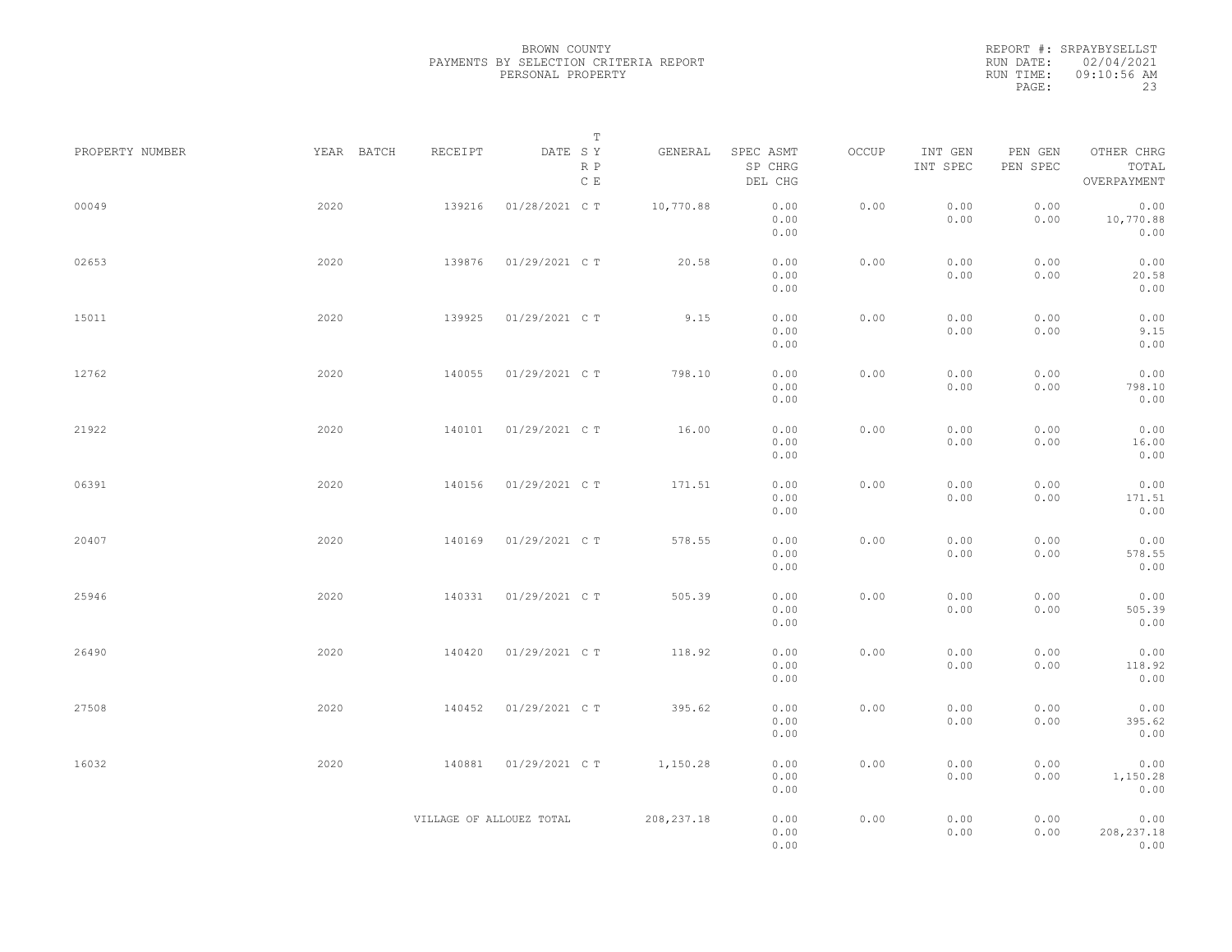|           | REPORT #: SRPAYBYSELLST |
|-----------|-------------------------|
|           | RUN DATE: 02/04/2021    |
| RUN TIME: | 09:10:56 AM             |
| PAGE:     | 24                      |

|                 |             |         | $\mathbb T$                     |           |                                 |       |                     |                     |                                    |  |
|-----------------|-------------|---------|---------------------------------|-----------|---------------------------------|-------|---------------------|---------------------|------------------------------------|--|
| PROPERTY NUMBER | YEAR BATCH  | RECEIPT | DATE SY<br>R P<br>$\,$ C $\,$ E | GENERAL   | SPEC ASMT<br>SP CHRG<br>DEL CHG | OCCUP | INT GEN<br>INT SPEC | PEN GEN<br>PEN SPEC | OTHER CHRG<br>TOTAL<br>OVERPAYMENT |  |
| 27626           | 2020        | 131561  | 01/18/2021 C T                  | 1,708.86  | 0.00<br>0.00<br>0.00            | 0.00  | 0.00<br>0.00        | 0.00<br>0.00        | 0.00<br>1,708.86<br>0.00           |  |
| 26423           | 2020        | 131592  | 01/18/2021 C T                  | 2,809.49  | 0.00<br>0.00<br>0.00            | 0.00  | 0.00<br>0.00        | 0.00<br>0.00        | 0.00<br>2,809.49<br>0.00           |  |
| 25891           | 2020        | 131717  | 01/19/2021 C T                  | 22,966.56 | 0.00<br>0.00<br>0.00            | 0.00  | 0.00<br>0.00        | 0.00<br>0.00        | 0.00<br>22,966.56<br>0.00          |  |
| 12948           | 2020        | 131720  | 01/19/2021 C T                  | 1,451.81  | 0.00<br>0.00<br>0.00            | 0.00  | 0.00<br>0.00        | 0.00<br>0.00        | 0.00<br>1,451.81<br>0.00           |  |
| 16499           | 2020        | 131745  | 01/19/2021 C T                  | 4,407.94  | 0.00<br>0.00<br>0.00            | 0.00  | 0.00<br>0.00        | 0.00<br>0.00        | 0.00<br>4,407.94<br>0.00           |  |
| 03128           | 2020        | 131863  | 01/19/2021 C T                  | 524.97    | 0.00<br>0.00<br>0.00            | 0.00  | 0.00<br>0.00        | 0.00<br>0.00        | 0.00<br>524.97<br>0.00             |  |
| 05229           | 2020        | 132047  | 01/19/2021 C T                  | 48.87     | 0.00<br>0.00<br>0.00            | 0.00  | 0.00<br>0.00        | 0.00<br>0.00        | 0.00<br>48.87<br>0.00              |  |
| 11375           | 2020        | 132051  | 01/19/2021 C T                  | 4,554.57  | 0.00<br>0.00<br>0.00            | 0.00  | 0.00<br>0.00        | 0.00<br>0.00        | 0.00<br>4,554.57<br>0.00           |  |
| 16517           | 2020 210119 | 8985    | 01/19/2021 C T                  | 1,484.41  | 0.00<br>0.00<br>0.00            | 0.00  | 0.00<br>0.00        | 0.00<br>0.00        | 0.00<br>1,484.41<br>0.00           |  |
| 03117           | 2020        | 132235  | 01/19/2021 C T                  | 32.59     | 0.00<br>0.00<br>0.00            | 0.00  | 0.00<br>0.00        | 0.00<br>0.00        | 0.00<br>32.59<br>0.00              |  |
| 40098           | 2020        | 132257  | 01/19/2021 C T                  | 7,183.17  | 0.00<br>0.00<br>0.00            | 0.00  | 0.00<br>0.00        | 0.00<br>0.00        | 0.00<br>7,183.17<br>0.00           |  |
| 03379           | 2020        | 132264  | 01/19/2021 C T                  | 7,467.25  | 0.00<br>0.00<br>0.00            | 0.00  | 0.00<br>0.00        | 0.00<br>0.00        | 0.00<br>7,467.25<br>0.00           |  |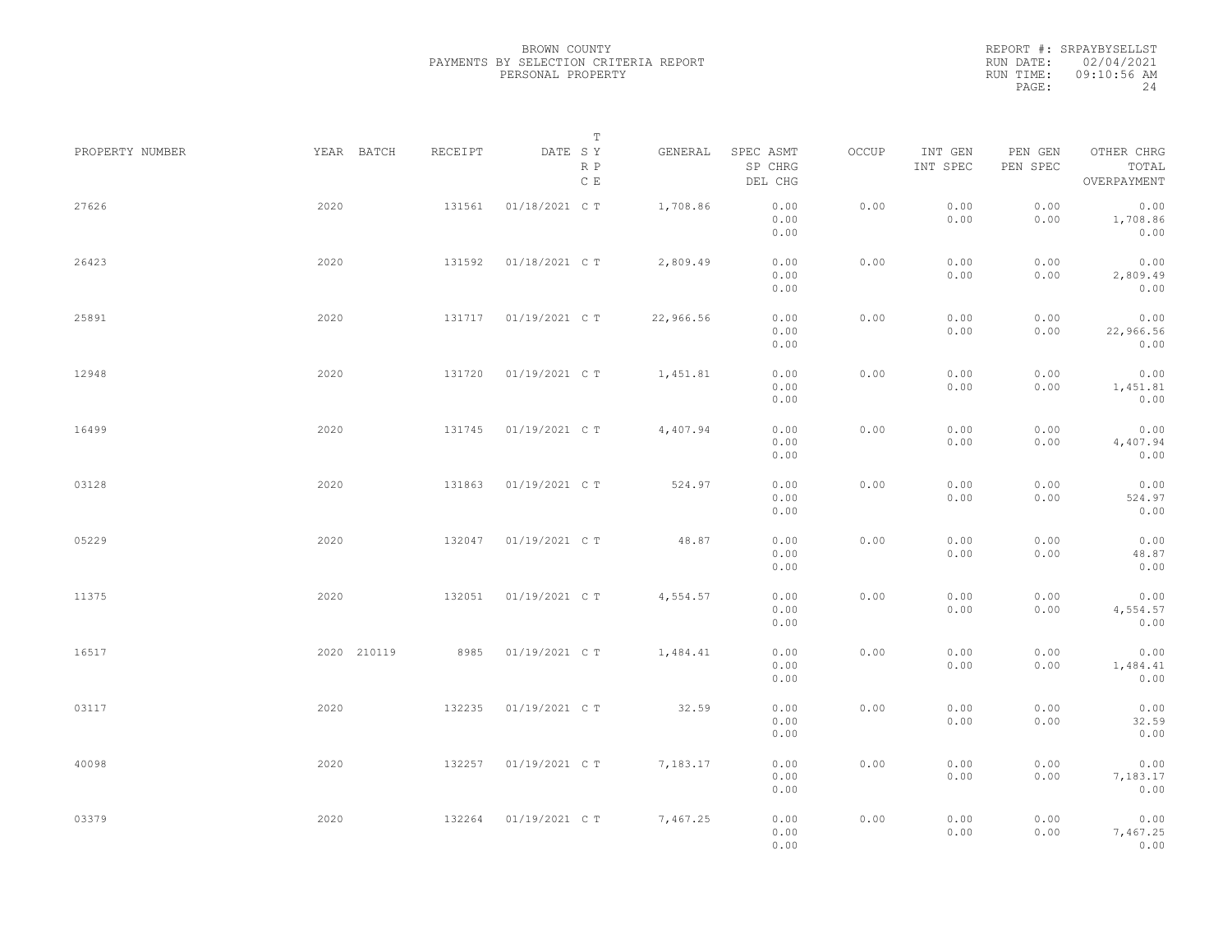REPORT #: SRPAYBYSELLST RUN DATE: 02/04/2021 RUN TIME: 09:10:56 AM PAGE: 25

|                 |            |         | $\mathbb T$                     |          |                                 |       |                     |                     |                                    |  |
|-----------------|------------|---------|---------------------------------|----------|---------------------------------|-------|---------------------|---------------------|------------------------------------|--|
| PROPERTY NUMBER | YEAR BATCH | RECEIPT | DATE SY<br>R P<br>$\,$ C $\,$ E | GENERAL  | SPEC ASMT<br>SP CHRG<br>DEL CHG | OCCUP | INT GEN<br>INT SPEC | PEN GEN<br>PEN SPEC | OTHER CHRG<br>TOTAL<br>OVERPAYMENT |  |
| 09242           | 2020       | 132299  | 01/19/2021 C T                  | 2,527.10 | 0.00<br>0.00<br>0.00            | 0.00  | 0.00<br>0.00        | 0.00<br>0.00        | 0.00<br>2,527.10<br>0.00           |  |
| 22553           | 2020       | 132308  | 01/19/2021 C T                  | 2,311.68 | 0.00<br>0.00<br>0.00            | 0.00  | 0.00<br>0.00        | 0.00<br>0.00        | 0.00<br>2,311.68<br>0.00           |  |
| 16510           | 2020       | 132316  | 01/19/2021 C T                  | 1,556.80 | 0.00<br>0.00<br>0.00            | 0.00  | 0.00<br>0.00        | 0.00<br>0.00        | 0.00<br>1,556.80<br>0.00           |  |
| 18391           | 2020       | 132322  | 01/19/2021 C T                  | 1,565.87 | 0.00<br>0.00<br>0.00            | 0.00  | 0.00<br>0.00        | 0.00<br>0.00        | 0.00<br>1,565.87<br>0.00           |  |
| 16514           | 2020       | 132323  | 01/19/2021 C T                  | 380.16   | 0.00<br>0.00<br>0.00            | 0.00  | 0.00<br>0.00        | 0.00<br>0.00        | 0.00<br>380.16<br>0.00             |  |
| 03004           | 2020       | 132324  | 01/19/2021 C T                  | 615.48   | 0.00<br>0.00<br>0.00            | 0.00  | 0.00<br>0.00        | 0.00<br>0.00        | 0.00<br>615.48<br>0.00             |  |
| 08191           | 2020       | 132328  | 01/19/2021 C T                  | 181.03   | 0.00<br>0.00<br>0.00            | 0.00  | 0.00<br>0.00        | 0.00<br>0.00        | 0.00<br>181.03<br>0.00             |  |
| 23218           | 2020       | 132338  | 01/19/2021 C T                  | 1,927.91 | 0.00<br>0.00<br>0.00            | 0.00  | 0.00<br>0.00        | 0.00<br>0.00        | 0.00<br>1,927.91<br>0.00           |  |
| 27454           | 2020       | 132340  | 01/19/2021 C T                  | 1,118.73 | 0.00<br>0.00<br>0.00            | 0.00  | 0.00<br>0.00        | 0.00<br>0.00        | 0.00<br>1,118.73<br>0.00           |  |
| 23325           | 2020       | 132341  | 01/19/2021 C T                  | 1,725.15 | 0.00<br>0.00<br>0.00            | 0.00  | 0.00<br>0.00        | 0.00<br>0.00        | 0.00<br>1,725.15<br>0.00           |  |
| 26034           | 2020       | 132342  | 01/19/2021 C T                  | 1,421.04 | 0.00<br>0.00                    | 0.00  | 0.00<br>0.00        | 0.00<br>0.00        | 0.00<br>1,421.04                   |  |
| 25337           | 2020       | 132350  | 01/19/2021 C T                  | 561.17   | 0.00<br>0.00<br>0.00<br>0.00    | 0.00  | 0.00<br>0.00        | 0.00<br>0.00        | 0.00<br>0.00<br>561.17<br>0.00     |  |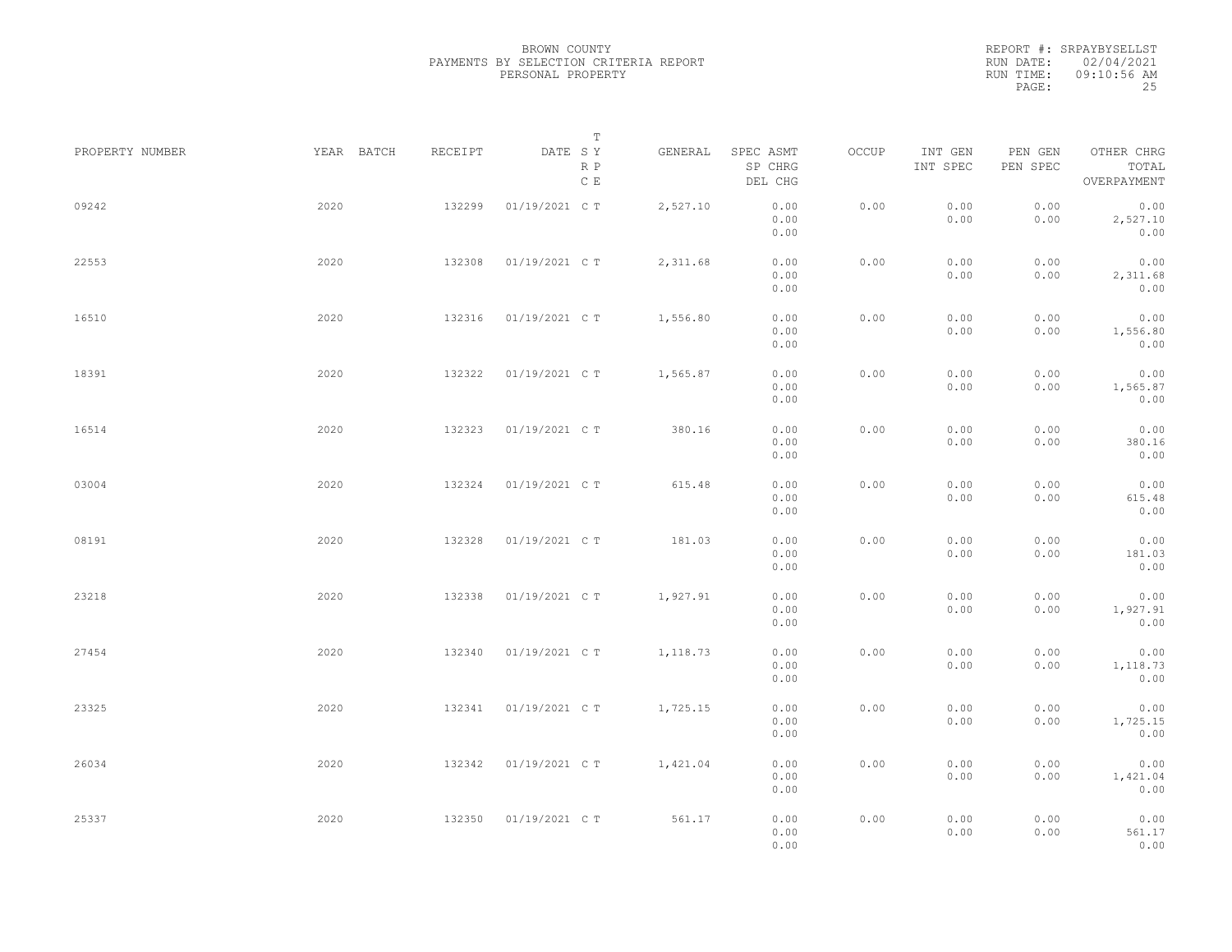REPORT #: SRPAYBYSELLST RUN DATE: 02/04/2021 RUN TIME: 09:10:56 AM PAGE: 26

|                 |            |         | T                     |           |                                 |       |                     |                     |                                    |  |
|-----------------|------------|---------|-----------------------|-----------|---------------------------------|-------|---------------------|---------------------|------------------------------------|--|
| PROPERTY NUMBER | YEAR BATCH | RECEIPT | DATE SY<br>R P<br>C E | GENERAL   | SPEC ASMT<br>SP CHRG<br>DEL CHG | OCCUP | INT GEN<br>INT SPEC | PEN GEN<br>PEN SPEC | OTHER CHRG<br>TOTAL<br>OVERPAYMENT |  |
| 26043           | 2020       | 132376  | 01/19/2021 C T        | 13,079.01 | 0.00<br>0.00<br>0.00            | 0.00  | 0.00<br>0.00        | 0.00<br>0.00        | 0.00<br>13,079.01<br>0.00          |  |
| 20755           | 2020       | 132381  | 01/19/2021 C T        | 220.85    | 0.00<br>0.00<br>0.00            | 0.00  | 0.00<br>0.00        | 0.00<br>0.00        | 0.00<br>220.85<br>0.00             |  |
| 27413           | 2020       | 132386  | 01/19/2021 C T        | 3,685.66  | 0.00<br>0.00<br>0.00            | 0.00  | 0.00<br>0.00        | 0.00<br>0.00        | 0.00<br>3,685.66<br>0.00           |  |
| 21577           | 2020       | 132389  | 01/19/2021 C T        | 47.06     | 0.00<br>0.00<br>0.00            | 0.00  | 0.00<br>0.00        | 0.00<br>0.00        | 0.00<br>47.06<br>0.00              |  |
| 08154           | 2020       | 132399  | 01/19/2021 C T        | 552.12    | 0.00<br>0.00<br>0.00            | 0.00  | 0.00<br>0.00        | 0.00<br>0.00        | 0.00<br>552.12<br>0.00             |  |
| 40076           | 2020       | 132411  | 01/19/2021 C T        | 1,902.58  | 0.00<br>0.00<br>0.00            | 0.00  | 0.00<br>0.00        | 0.00<br>0.00        | 0.00<br>1,902.58<br>0.00           |  |
| 26756           | 2020       | 132420  | 01/19/2021 C T        | 30.13     | 0.00<br>0.00<br>0.00            | 0.00  | 0.00<br>0.00        | 0.00<br>0.00        | 0.00<br>30.13<br>0.00              |  |
| 03451           | 2020       | 132423  | 01/19/2021 C T        | 935.88    | 0.00<br>0.00<br>0.00            | 0.00  | 0.00<br>0.00        | 0.00<br>0.00        | 0.00<br>935.88<br>0.00             |  |
| 22127           | 2020       | 132434  | 01/19/2021 C T        | 112.24    | 0.00<br>0.00                    | 0.00  | 0.00<br>0.00        | 0.00<br>0.00        | 0.00<br>112.24                     |  |
| 04824           | 2020       | 132435  | 01/19/2021 C T        | 699.03    | 0.00<br>0.00<br>0.00            | 0.00  | 0.00<br>0.00        | 0.00<br>0.00        | 0.00<br>0.00<br>699.03             |  |
| 24678           | 2020       |         | 132437 01/19/2021 CT  | 244.38    | 0.00<br>0.00<br>0.00            | 0.00  | 0.00<br>0.00        | 0.00<br>0.00        | 0.00<br>0.00<br>244.38             |  |
| 12850           | 2020       | 132444  | 01/19/2021 C T        | 2,110.75  | 0.00<br>0.00<br>0.00<br>0.00    | 0.00  | 0.00<br>0.00        | 0.00<br>0.00        | 0.00<br>0.00<br>2,110.75<br>0.00   |  |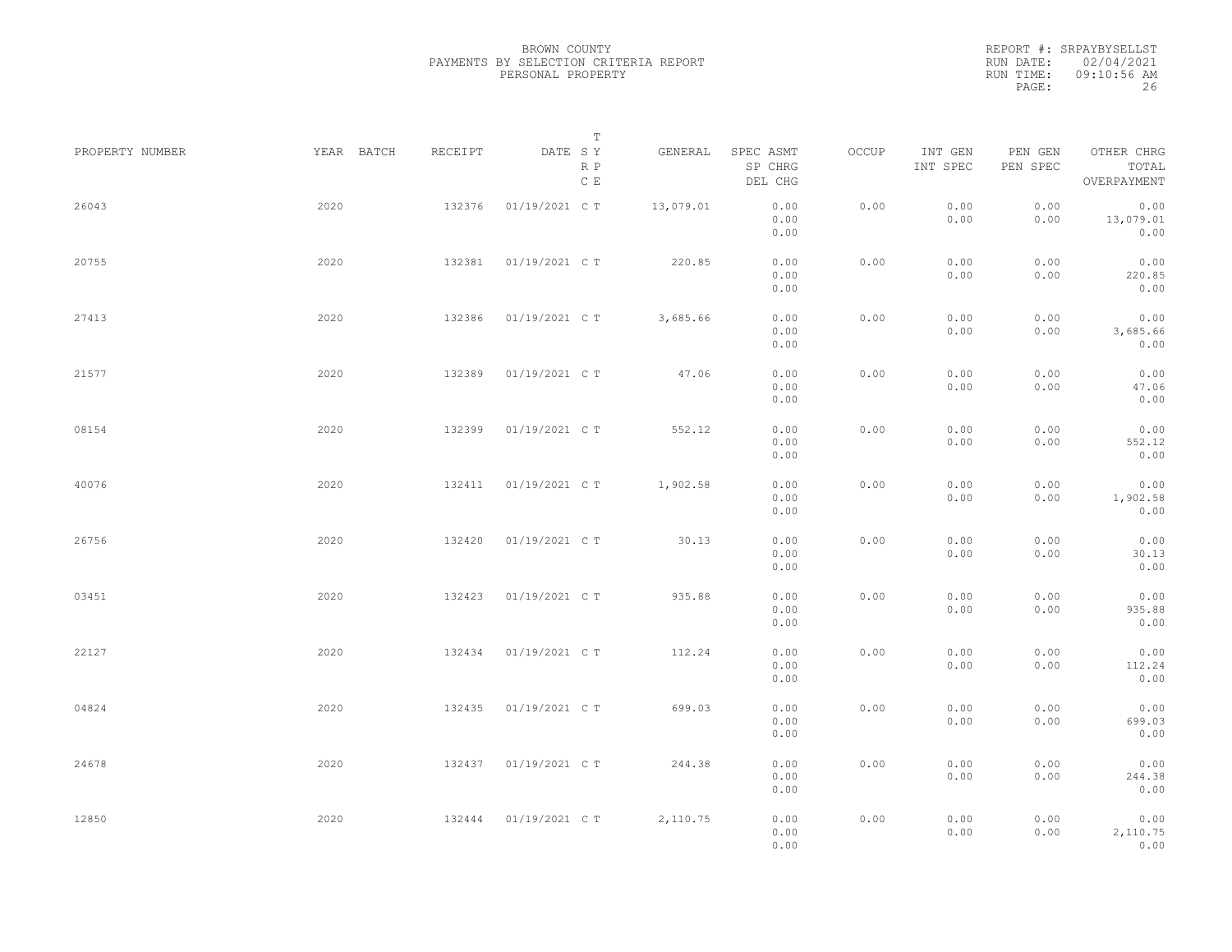|           | REPORT #: SRPAYBYSELLST |
|-----------|-------------------------|
|           | RUN DATE: 02/04/2021    |
| RUN TIME: | $09:10:57$ AM           |
| PAGE:     | 27                      |

|                 |            |         | T                               |          |                                 |       |                     |                     |                                    |  |
|-----------------|------------|---------|---------------------------------|----------|---------------------------------|-------|---------------------|---------------------|------------------------------------|--|
| PROPERTY NUMBER | YEAR BATCH | RECEIPT | DATE SY<br>R P<br>$\,$ C $\,$ E | GENERAL  | SPEC ASMT<br>SP CHRG<br>DEL CHG | OCCUP | INT GEN<br>INT SPEC | PEN GEN<br>PEN SPEC | OTHER CHRG<br>TOTAL<br>OVERPAYMENT |  |
| 06584           | 2020       | 132448  | 01/19/2021 C T                  | 760.30   | 0.00<br>0.00<br>0.00            | 0.00  | 0.00<br>0.00        | 0.00<br>0.00        | 0.00<br>760.30<br>0.00             |  |
| 22124           | 2020       | 132488  | 01/19/2021 C T                  | 16.28    | 0.00<br>0.00<br>0.00            | 0.00  | 0.00<br>0.00        | 0.00<br>0.00        | 0.00<br>16.28<br>0.00              |  |
| 26750           | 2020       | 132493  | 01/19/2021 C T                  | 296.88   | 0.00<br>0.00<br>0.00            | 0.00  | 0.00<br>0.00        | 0.00<br>0.00        | 0.00<br>296.88<br>0.00             |  |
| 26346           | 2020       | 132494  | 01/19/2021 C T                  | 126.72   | 0.00<br>0.00<br>0.00            | 0.00  | 0.00<br>0.00        | 0.00<br>0.00        | 0.00<br>126.72<br>0.00             |  |
| 17542           | 2020       | 132495  | 01/19/2021 C T                  | 2,409.43 | 0.00<br>0.00<br>0.00            | 0.00  | 0.00<br>0.00        | 0.00<br>0.00        | 0.00<br>2,409.43<br>0.00           |  |
| 04591           | 2020       | 132507  | 01/19/2021 C T                  | 1,040.88 | 0.00<br>0.00<br>0.00            | 0.00  | 0.00<br>0.00        | 0.00<br>0.00        | 0.00<br>1,040.88<br>0.00           |  |
| 40085           | 2020       | 132509  | 01/19/2021 C T                  | 121.28   | 0.00<br>0.00<br>0.00            | 0.00  | 0.00<br>0.00        | 0.00<br>0.00        | 0.00<br>121.28<br>0.00             |  |
| 03509           | 2020       | 132513  | 01/19/2021 C T                  | 1,862.74 | 0.00<br>0.00<br>0.00            | 0.00  | 0.00<br>0.00        | 0.00<br>0.00        | 0.00<br>1,862.74<br>0.00           |  |
| 24706           | 2020       | 132554  | 01/19/2021 C T                  | 85.09    | 0.00<br>0.00<br>0.00            | 0.00  | 0.00<br>0.00        | 0.00<br>0.00        | 0.00<br>85.09<br>0.00              |  |
| 10672           | 2020       | 132557  | 01/19/2021 C T                  | 124.89   | 0.00<br>0.00<br>0.00            | 0.00  | 0.00<br>0.00        | 0.00<br>0.00        | 0.00<br>124.89<br>0.00             |  |
| 27412           | 2020       | 132559  | 01/19/2021 C T                  | 5,628.05 | 0.00<br>0.00<br>0.00            | 0.00  | 0.00<br>0.00        | 0.00<br>0.00        | 0.00<br>5,628.05<br>0.00           |  |
| 40060           | 2020       | 132572  | 01/19/2021 C T                  | 573.84   | 0.00<br>0.00<br>0.00            | 0.00  | 0.00<br>0.00        | 0.00<br>0.00        | 0.00<br>573.84<br>0.00             |  |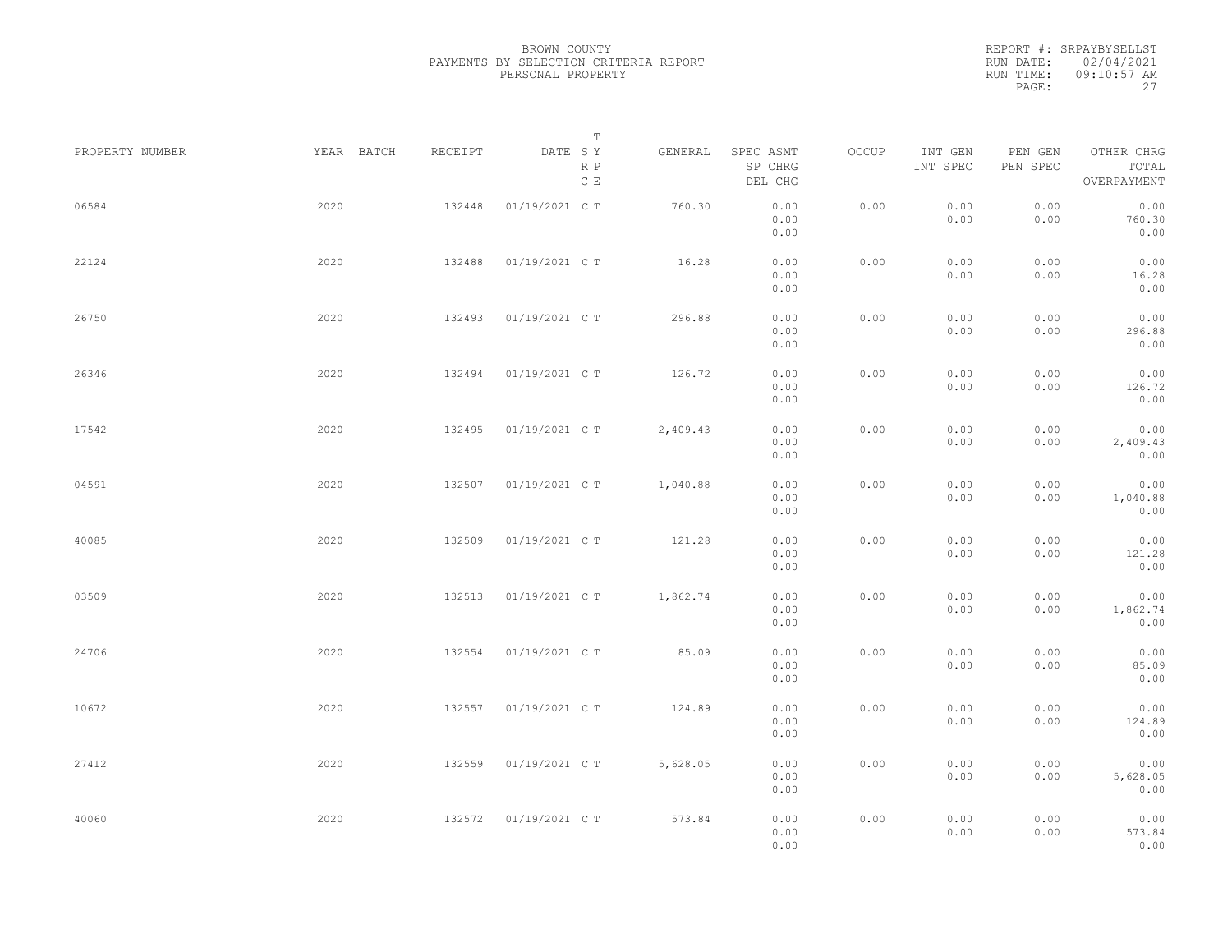REPORT #: SRPAYBYSELLST RUN DATE: 02/04/2021 RUN TIME: 09:10:57 AM PAGE: 28

|                 |             |         | $\mathbb T$           |           |                                 |       |                     |                     |                                    |  |
|-----------------|-------------|---------|-----------------------|-----------|---------------------------------|-------|---------------------|---------------------|------------------------------------|--|
| PROPERTY NUMBER | YEAR BATCH  | RECEIPT | DATE SY<br>R P<br>C E | GENERAL   | SPEC ASMT<br>SP CHRG<br>DEL CHG | OCCUP | INT GEN<br>INT SPEC | PEN GEN<br>PEN SPEC | OTHER CHRG<br>TOTAL<br>OVERPAYMENT |  |
| 24618           | 2020        | 132573  | 01/19/2021 C T        | 3,864.87  | 0.00<br>0.00<br>0.00            | 0.00  | 0.00<br>0.00        | 0.00<br>0.00        | 0.00<br>3,864.87<br>0.00           |  |
| 26794           | 2020        | 132590  | 01/19/2021 C T        | 1.81      | 0.00<br>0.00<br>0.00            | 0.00  | 0.00<br>0.00        | 0.00<br>0.00        | 0.00<br>1.81<br>0.00               |  |
| 18308           | 2020        | 132598  | 01/19/2021 C T        | 10,769.13 | 0.00<br>0.00<br>0.00            | 0.00  | 0.00<br>0.00        | 0.00<br>0.00        | 0.00<br>10,769.13<br>0.00          |  |
| 22084           | 2020 210119 | 9014    | 01/19/2021 C T        | 1,312.43  | 0.00<br>0.00<br>0.00            | 0.00  | 0.00<br>0.00        | 0.00<br>0.00        | 0.00<br>1,312.43<br>0.00           |  |
| 27555           | 2020        | 132630  | 01/19/2021 C T        | 65.18     | 0.00<br>0.00<br>0.00            | 0.00  | 0.00<br>0.00        | 0.00<br>0.00        | 0.00<br>65.18<br>0.00              |  |
| 21361           | 2020        | 132631  | 01/19/2021 C T        | 105.00    | 0.00<br>0.00<br>0.00            | 0.00  | 0.00<br>0.00        | 0.00<br>0.00        | 0.00<br>105.00<br>0.00             |  |
| 06139           | 2020 210119 | 9021    | 01/19/2021 C T        | 141.21    | 0.00<br>0.00<br>0.00            | 0.00  | 0.00<br>0.00        | 0.00<br>0.00        | 0.00<br>141.21<br>0.00             |  |
| 19902           | 2020 210119 | 9026    | 01/19/2021 C T        | 720.48    | 0.00<br>0.00<br>0.00            | 0.00  | 0.00<br>0.00        | 0.00<br>0.00        | 0.00<br>720.48<br>0.00             |  |
| 19995           | 2020        | 132833  | 01/20/2021 C T        | 50.69     | 0.00<br>0.00<br>0.00            | 0.00  | 0.00<br>0.00        | 0.00<br>0.00        | 0.00<br>50.69<br>0.00              |  |
| 25272           | 2020 210120 | 9033    | 01/20/2021 C T        | 359.57    | 0.00<br>0.00<br>0.00            | 0.00  | 0.00<br>0.00        | 0.00<br>0.00        | 0.00<br>359.57<br>0.00             |  |
| 03237           | 2020        | 132856  | 01/20/2021 C T        | 1,478.97  | 0.00<br>0.00<br>0.00            | 0.00  | 0.00<br>0.00        | 0.00<br>0.00        | 0.00<br>1,478.97<br>0.00           |  |
| 11142           | 2020 210120 | 9044    | 01/20/2021 C T        | 617.29    | 0.00<br>0.00<br>0.00            | 0.00  | 0.00<br>0.00        | 0.00<br>0.00        | 0.00<br>617.29<br>0.00             |  |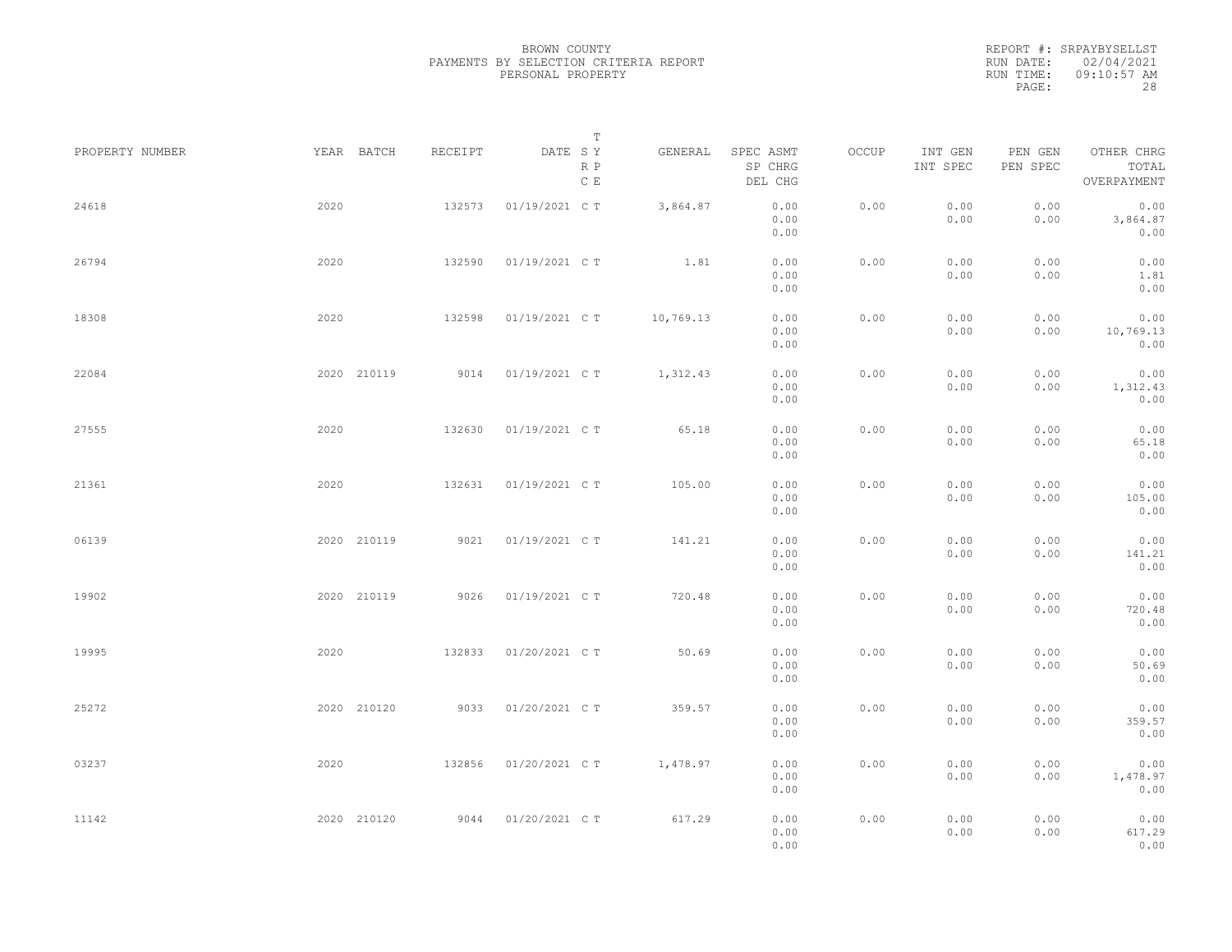|           | REPORT #: SRPAYBYSELLST |
|-----------|-------------------------|
|           | RUN DATE: 02/04/2021    |
| RUN TIME: | $09:10:57$ AM           |
| PAGE:     | 29                      |

|                 |             |         | T                     |          |                                 |       |                     |                     |                                    |  |
|-----------------|-------------|---------|-----------------------|----------|---------------------------------|-------|---------------------|---------------------|------------------------------------|--|
| PROPERTY NUMBER | YEAR BATCH  | RECEIPT | DATE SY<br>R P<br>C E | GENERAL  | SPEC ASMT<br>SP CHRG<br>DEL CHG | OCCUP | INT GEN<br>INT SPEC | PEN GEN<br>PEN SPEC | OTHER CHRG<br>TOTAL<br>OVERPAYMENT |  |
| 23994           | 2020        | 132987  | 01/20/2021 C T        | 57.93    | 0.00<br>0.00<br>0.00            | 0.00  | 0.00<br>0.00        | 0.00<br>0.00        | 0.00<br>57.93<br>0.00              |  |
| 19108           | 2020 210120 | 9056    | 01/20/2021 C T        | 146.62   | 0.00<br>0.00<br>0.00            | 0.00  | 0.00<br>0.00        | 0.00<br>0.00        | 0.00<br>146.62<br>0.00             |  |
| 26051           | 2020        | 133043  | 01/20/2021 C T        | 644.81   | 0.00<br>0.00<br>0.00            | 0.00  | 0.00<br>0.00        | 0.00<br>0.00        | 0.00<br>644.81<br>0.00             |  |
| 23222           | 2020        | 133045  | 01/20/2021 C T        | 883.39   | 0.00<br>0.00<br>0.00            | 0.00  | 0.00<br>0.00        | 0.00<br>0.00        | 0.00<br>883.39<br>0.00             |  |
| 27559           | 2020        | 133204  | 01/21/2021 C T        | 324.04   | 0.00<br>0.00<br>0.00            | 0.00  | 0.00<br>0.00        | 0.00<br>0.00        | 0.00<br>324.04<br>0.00             |  |
| 25302           | 2020        | 133220  | 01/21/2021 C T        | 611.87   | 0.00<br>0.00<br>0.00            | 0.00  | 0.00<br>0.00        | 0.00<br>0.00        | 0.00<br>611.87<br>0.00             |  |
| 11057           | 2020        | 133221  | 01/21/2021 C T        | 753.06   | 0.00<br>0.00                    | 0.00  | 0.00<br>0.00        | 0.00<br>0.00        | 0.00<br>753.06                     |  |
| 03228           | 2020        | 133249  | 01/21/2021 C T        | 5,370.99 | 0.00<br>0.00<br>0.00            | 0.00  | 0.00<br>0.00        | 0.00<br>0.00        | 0.00<br>0.00<br>5,370.99           |  |
| 03075           | 2020        | 133290  | 01/21/2021 C T        | 3,284.26 | 0.00<br>0.00<br>0.00            | 0.00  | 0.00<br>0.00        | 0.00<br>0.00        | 0.00<br>0.00<br>3,284.26           |  |
| 19267           | 2020        | 133328  | 01/21/2021 C T        | 867.10   | 0.00<br>0.00<br>0.00            | 0.00  | 0.00<br>0.00        | 0.00<br>0.00        | 0.00<br>0.00<br>867.10             |  |
| 09861           | 2020        | 133346  | 01/21/2021 C T        | 7,068.99 | 0.00<br>0.00<br>0.00            | 0.00  | 0.00<br>0.00        | 0.00<br>0.00        | 0.00<br>0.00<br>7,068.99           |  |
| 23991           | 2020        | 133355  | 01/21/2021 C T        | 48.87    | 0.00<br>0.00<br>0.00<br>0.00    | 0.00  | 0.00<br>0.00        | 0.00<br>0.00        | 0.00<br>0.00<br>48.87<br>0.00      |  |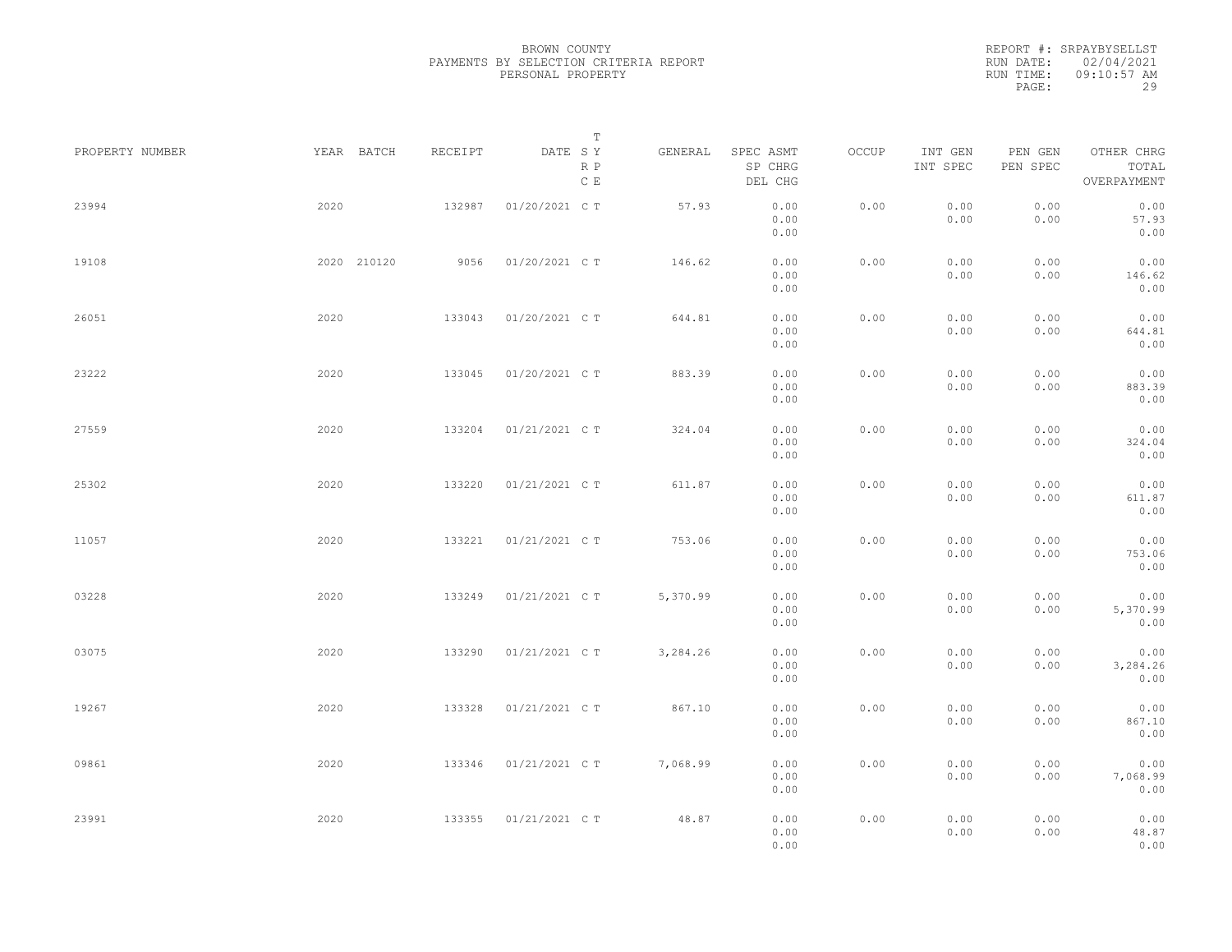|           | REPORT #: SRPAYBYSELLST |
|-----------|-------------------------|
|           | RUN DATE: 02/04/2021    |
| RUN TIME: | $09:10:57$ AM           |
| PAGE:     | 30                      |

|                 |             |         | T                               |          |                                 |       |                     |                     |                                    |  |
|-----------------|-------------|---------|---------------------------------|----------|---------------------------------|-------|---------------------|---------------------|------------------------------------|--|
| PROPERTY NUMBER | YEAR BATCH  | RECEIPT | DATE SY<br>R P<br>$\,$ C $\,$ E | GENERAL  | SPEC ASMT<br>SP CHRG<br>DEL CHG | OCCUP | INT GEN<br>INT SPEC | PEN GEN<br>PEN SPEC | OTHER CHRG<br>TOTAL<br>OVERPAYMENT |  |
| 20577           | 2020        | 133381  | 01/21/2021 C T                  | 150.25   | 0.00<br>0.00<br>0.00            | 0.00  | 0.00<br>0.00        | 0.00<br>0.00        | 0.00<br>150.25<br>0.00             |  |
| 02907           | 2020        | 133387  | 01/21/2021 C T                  | 3,756.26 | 0.00<br>0.00<br>0.00            | 0.00  | 0.00<br>0.00        | 0.00<br>0.00        | 0.00<br>3,756.26<br>0.00           |  |
| 19736           | 2020        | 133409  | 01/21/2021 C T                  | 1,120.53 | 0.00<br>0.00<br>0.00            | 0.00  | 0.00<br>0.00        | 0.00<br>0.00        | 0.00<br>1,120.53<br>0.00           |  |
| 16526           | 2020        | 133500  | 01/21/2021 C T                  | 347.57   | 0.00<br>0.00<br>0.00            | 0.00  | 0.00<br>0.00        | 0.00<br>0.00        | 0.00<br>347.57<br>0.00             |  |
| 18367           | 2020        | 133535  | 01/21/2021 C T                  | 1,440.95 | 0.00<br>0.00<br>0.00            | 0.00  | 0.00<br>0.00        | 0.00<br>0.00        | 0.00<br>1,440.95<br>0.00           |  |
| 23183           | 2020        | 133615  | 01/21/2021 C T                  | 1,223.73 | 0.00<br>0.00<br>0.00            | 0.00  | 0.00<br>0.00        | 0.00<br>0.00        | 0.00<br>1,223.73<br>0.00           |  |
| 03268           | 2020 210121 | 9120    | 01/21/2021 C T                  | 4,179.85 | 0.00<br>0.00<br>0.00            | 0.00  | 0.00<br>0.00        | 0.00<br>0.00        | 0.00<br>4,179.85<br>0.00           |  |
| 26784           | 2020        | 133940  | 01/21/2021 C T                  | 2,040.14 | 0.00<br>0.00<br>0.00            | 0.00  | 0.00<br>0.00        | 0.00<br>0.00        | 0.00<br>2,040.14<br>0.00           |  |
| 15789           | 2020        | 133963  | 01/21/2021 C T                  | 3,325.42 | 0.00<br>0.00<br>0.00            | 0.00  | 0.00<br>0.00        | 0.00<br>0.00        | 0.00<br>3,325.42<br>0.00           |  |
| 40072           | 2020        | 133978  | 01/21/2021 C T                  | 984.78   | 0.00<br>0.00<br>0.00            | 0.00  | 0.00<br>0.00        | 0.00<br>0.00        | 0.00<br>984.78<br>0.00             |  |
| 21532           | 2020        | 133980  | 01/21/2021 C T                  | 193.71   | 0.00<br>0.00<br>0.00            | 0.00  | 0.00<br>0.00        | 0.00<br>0.00        | 0.00<br>193.71<br>0.00             |  |
| 23353           | 2020        | 134026  | 01/21/2021 C T                  | 77.83    | 0.00<br>0.00<br>0.00            | 0.00  | 0.00<br>0.00        | 0.00<br>0.00        | 0.00<br>77.83<br>0.00              |  |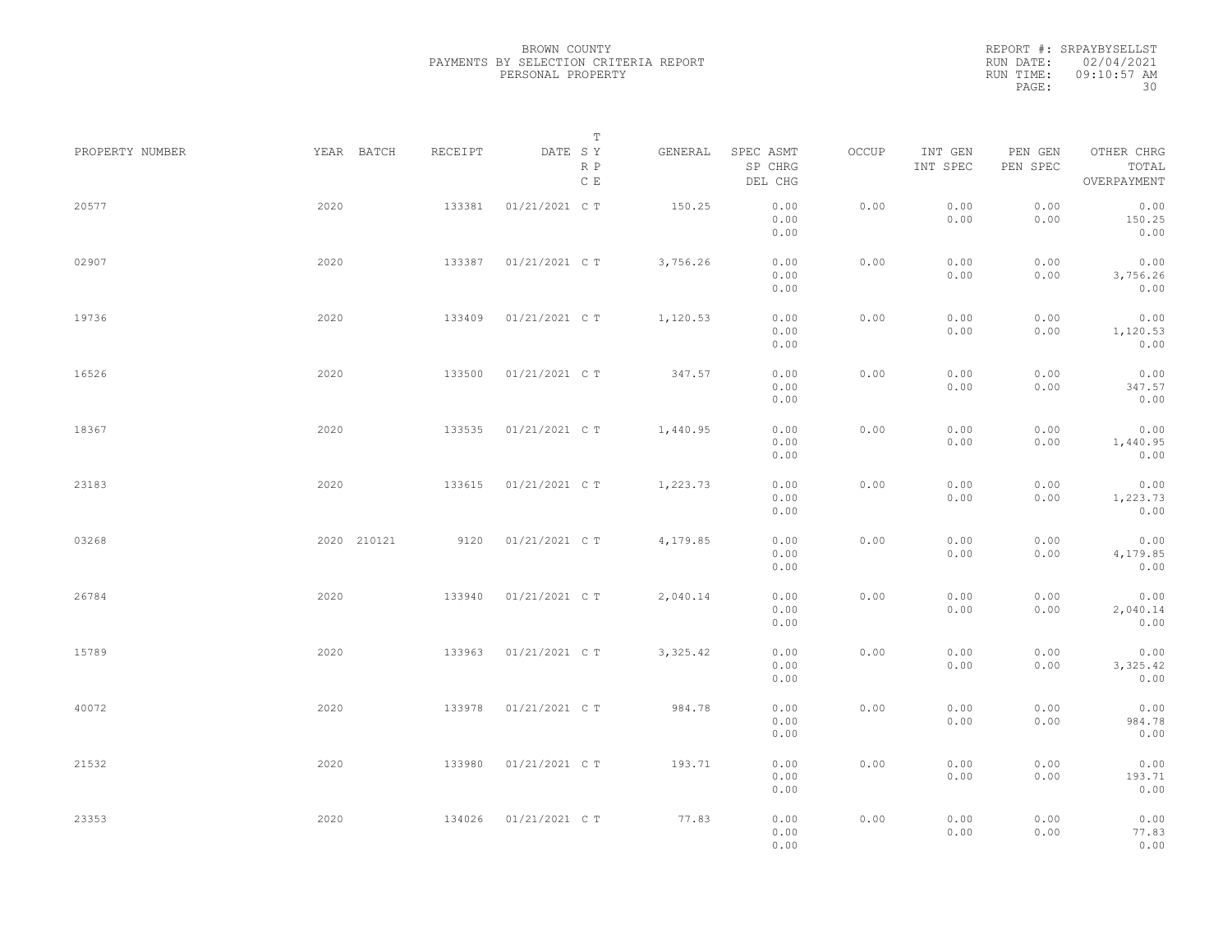|           | REPORT #: SRPAYBYSELLST |
|-----------|-------------------------|
|           | RUN DATE: 02/04/2021    |
| RUN TIME: | $09:10:58$ AM           |
| PAGE:     | 31                      |

|                 |             |         | $\mathbb T$           |           |                                 |       |                     |                     |                                    |  |
|-----------------|-------------|---------|-----------------------|-----------|---------------------------------|-------|---------------------|---------------------|------------------------------------|--|
| PROPERTY NUMBER | YEAR BATCH  | RECEIPT | DATE SY<br>R P<br>C E | GENERAL   | SPEC ASMT<br>SP CHRG<br>DEL CHG | OCCUP | INT GEN<br>INT SPEC | PEN GEN<br>PEN SPEC | OTHER CHRG<br>TOTAL<br>OVERPAYMENT |  |
| 25846           | 2020        | 134077  | 01/21/2021 C T        | 314.99    | 0.00<br>0.00<br>0.00            | 0.00  | 0.00<br>0.00        | 0.00<br>0.00        | 0.00<br>314.99<br>0.00             |  |
| 25224           | 2020        | 134083  | 01/21/2021 C T        | 126.72    | 0.00<br>0.00<br>0.00            | 0.00  | 0.00<br>0.00        | 0.00<br>0.00        | 0.00<br>126.72<br>0.00             |  |
| 10010           | 2020        | 134104  | 01/21/2021 C T        | 56.11     | 0.00<br>0.00<br>0.00            | 0.00  | 0.00<br>0.00        | 0.00<br>0.00        | 0.00<br>56.11<br>0.00              |  |
| 25243           | 2020 210121 | 9130    | 01/21/2021 C T        | 21.72     | 0.00<br>0.00<br>0.00            | 0.00  | 0.00<br>0.00        | 0.00<br>0.00        | 0.00<br>21.72<br>0.00              |  |
| 12920           | 2020        | 134291  | 01/22/2021 C T        | 343.49    | 0.00<br>0.00<br>0.00            | 0.00  | 0.00<br>0.00        | 0.00<br>0.00        | 0.00<br>343.49<br>0.00             |  |
| 05841           | 2020 210122 | 9145    | 01/22/2021 C T        | 792.88    | 0.00<br>0.00<br>0.00            | 0.00  | 0.00<br>0.00        | 0.00<br>0.00        | 0.00<br>792.88<br>0.00             |  |
| 25248           | 2020        | 134331  | 01/22/2021 C T        | 329.45    | 0.00<br>0.00<br>0.00            | 0.00  | 0.00<br>0.00        | 0.00<br>0.00        | 0.00<br>329.45<br>0.00             |  |
| 40054           | 2020        | 134342  | 01/22/2021 C T        | 1,086.15  | 0.00<br>0.00<br>0.00            | 0.00  | 0.00<br>0.00        | 0.00<br>0.00        | 0.00<br>1,086.15<br>0.00           |  |
| 03346           | 2020        | 134345  | 01/22/2021 C T        | 3, 131.72 | 0.00<br>0.00<br>0.00            | 0.00  | 0.00<br>0.00        | 0.00<br>0.00        | 0.00<br>3, 131.72<br>0.00          |  |
| 22146           | 2020 210122 | 9152    | 01/22/2021 C T        | 128.53    | 0.00<br>0.00<br>0.00            | 0.00  | 0.00<br>0.00        | 0.00<br>0.00        | 0.00<br>128.53<br>0.00             |  |
| 26608           | 2020        | 134432  | 01/22/2021 C T        | 74,757.62 | 0.00<br>0.00                    | 0.00  | 0.00<br>0.00        | 0.00<br>0.00        | 0.00<br>74,757.62                  |  |
| 12931           | 2020        | 134436  | 01/22/2021 C T        | 1,647.31  | 0.00<br>0.00<br>0.00<br>0.00    | 0.00  | 0.00<br>0.00        | 0.00<br>0.00        | 0.00<br>0.00<br>1,647.31<br>0.00   |  |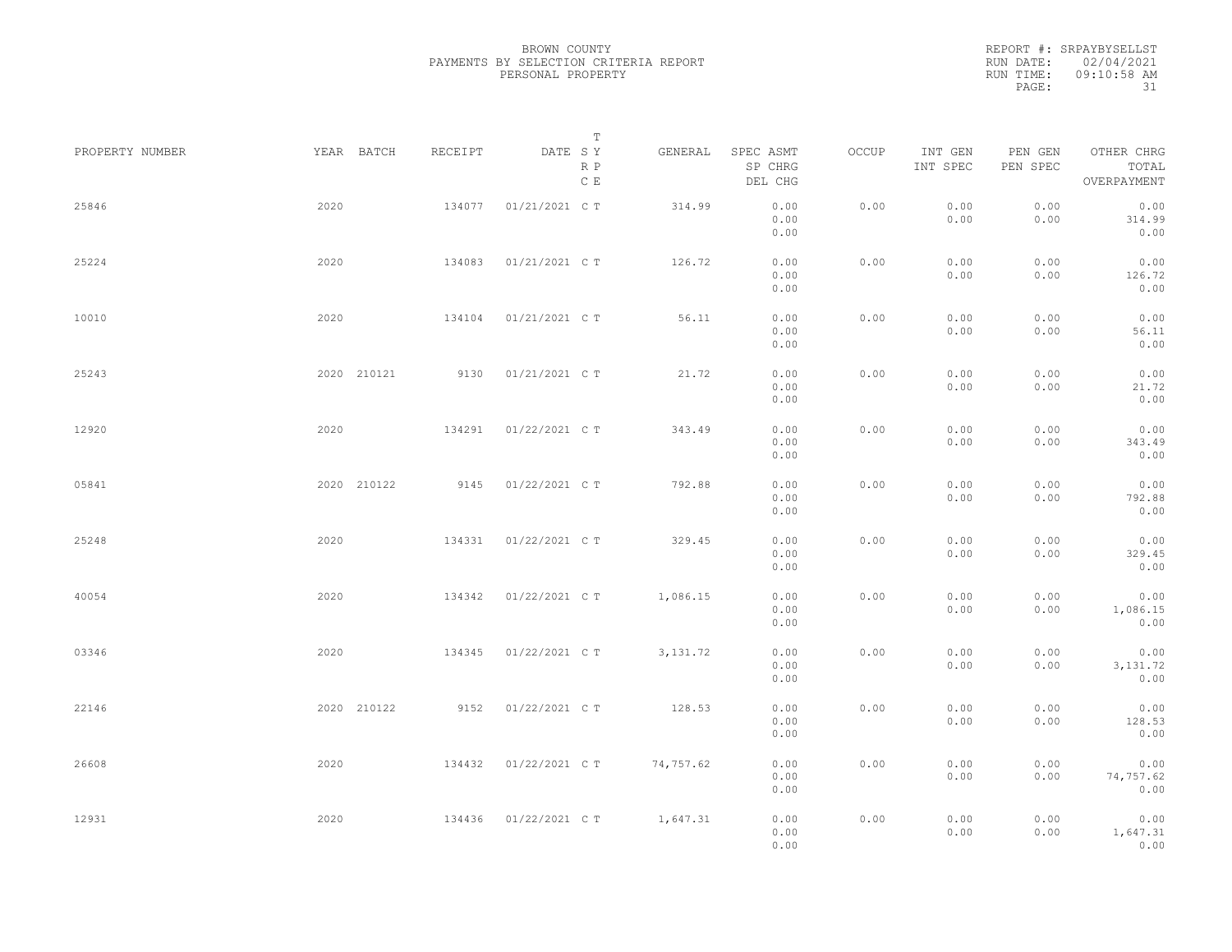|           | REPORT #: SRPAYBYSELLST |
|-----------|-------------------------|
|           | RUN DATE: 02/04/2021    |
| RUN TIME: | $09:10:58$ AM           |
| PAGE:     | 32                      |

|                 |             |         | $\mathbb T$                     |          |                                 |       |                     |                     |                                    |  |
|-----------------|-------------|---------|---------------------------------|----------|---------------------------------|-------|---------------------|---------------------|------------------------------------|--|
| PROPERTY NUMBER | YEAR BATCH  | RECEIPT | DATE SY<br>R P<br>$\,$ C $\,$ E | GENERAL  | SPEC ASMT<br>SP CHRG<br>DEL CHG | OCCUP | INT GEN<br>INT SPEC | PEN GEN<br>PEN SPEC | OTHER CHRG<br>TOTAL<br>OVERPAYMENT |  |
| 26422           | 2020        | 134443  | 01/22/2021 C T                  | 1,860.93 | 0.00<br>0.00<br>0.00            | 0.00  | 0.00<br>0.00        | 0.00<br>0.00        | 0.00<br>1,860.93<br>0.00           |  |
| 04389           | 2020        | 134461  | 01/22/2021 C T                  | 1,459.06 | 0.00<br>0.00<br>0.00            | 0.00  | 0.00<br>0.00        | 0.00<br>0.00        | 0.00<br>1,459.06<br>0.00           |  |
| 13803           | 2020        | 134477  | 01/22/2021 C T                  | 52.50    | 0.00<br>0.00<br>0.00            | 0.00  | 0.00<br>0.00        | 0.00<br>0.00        | 0.00<br>52.50<br>0.00              |  |
| 03609           | 2020        | 134488  | 01/22/2021 C T                  | 2,168.68 | 0.00<br>0.00<br>0.00            | 0.00  | 0.00<br>0.00        | 0.00<br>0.00        | 0.00<br>2,168.68<br>0.00           |  |
| 26962           | 2020        | 134561  | 01/22/2021 C T                  | 30.78    | 0.00<br>0.00<br>0.00            | 0.00  | 0.00<br>0.00        | 0.00<br>0.00        | 0.00<br>30.78<br>0.00              |  |
| 40029           | 2020        | 134664  | 01/22/2021 C T                  | 2,480.03 | 0.00<br>0.00<br>0.00            | 0.00  | 0.00<br>0.00        | 0.00<br>0.00        | 0.00<br>2,480.03<br>0.00           |  |
| 09265           | 2020        | 134800  | 01/22/2021 C T                  | 68.78    | 0.00<br>0.00<br>0.00            | 0.00  | 0.00<br>0.00        | 0.00<br>0.00        | 0.00<br>68.78<br>0.00              |  |
| 10739           | 2020        | 134807  | 01/22/2021 C T                  | 39.82    | 0.00<br>0.00<br>0.00            | 0.00  | 0.00<br>0.00        | 0.00<br>0.00        | 0.00<br>39.82<br>0.00              |  |
| 09172           | 2020        | 134809  | 01/22/2021 C T                  | 3,652.17 | 0.00<br>0.00<br>0.00            | 0.00  | 0.00<br>0.00        | 0.00<br>0.00        | 0.00<br>3,652.17<br>0.00           |  |
| 27543           | 2020 210124 | 9218    | 01/24/2021 C T                  | 7.25     | 0.00<br>0.00<br>0.00            | 0.00  | 0.00<br>0.00        | 0.00<br>0.00        | 0.00<br>7.25<br>0.00               |  |
| 20604           | 2020        | 135172  | 01/25/2021 C T                  | 796.52   | 0.00<br>0.00<br>0.00            | 0.00  | 0.00<br>0.00        | 0.00<br>0.00        | 0.00<br>796.52<br>0.00             |  |
| 03269           | 2020        | 135177  | 01/25/2021 C T                  | 5,602.70 | 0.00<br>0.00<br>0.00            | 0.00  | 0.00<br>0.00        | 0.00<br>0.00        | 0.00<br>5,602.70<br>0.00           |  |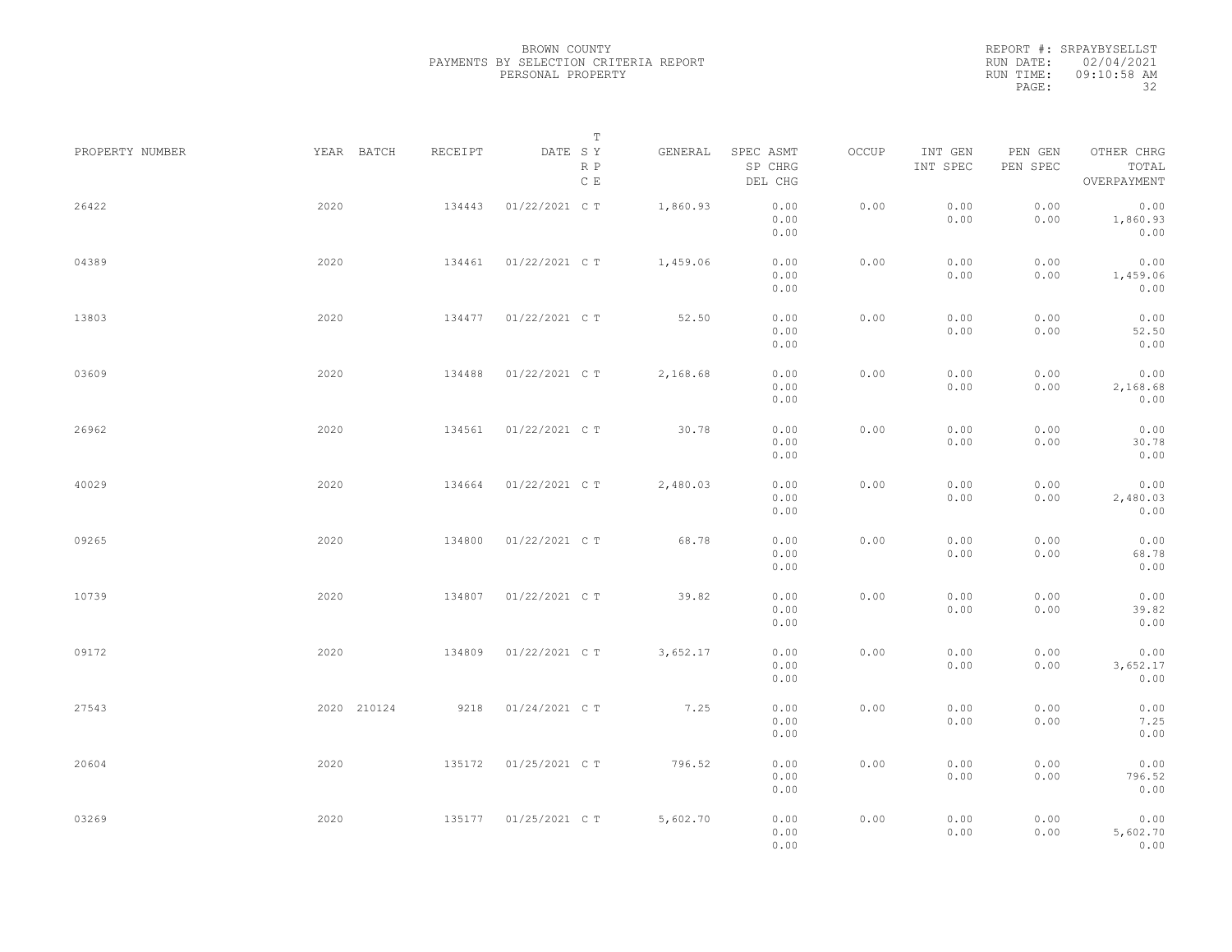REPORT #: SRPAYBYSELLST RUN DATE: 02/04/2021 RUN TIME: 09:10:58 AM PAGE: 33

|                 |             |         | $\mathbb T$           |           |                                 |       |                     |                     |                                    |
|-----------------|-------------|---------|-----------------------|-----------|---------------------------------|-------|---------------------|---------------------|------------------------------------|
| PROPERTY NUMBER | YEAR BATCH  | RECEIPT | DATE SY<br>R P<br>C E | GENERAL   | SPEC ASMT<br>SP CHRG<br>DEL CHG | OCCUP | INT GEN<br>INT SPEC | PEN GEN<br>PEN SPEC | OTHER CHRG<br>TOTAL<br>OVERPAYMENT |
| 13754           | 2020        | 135184  | 01/25/2021 C T        | 5,653.38  | 0.00<br>0.00<br>0.00            | 0.00  | 0.00<br>0.00        | 0.00<br>0.00        | 0.00<br>5,653.38<br>0.00           |
| 02943           | 2020        | 135188  | 01/25/2021 C T        | 3,291.02  | 0.00<br>0.00<br>0.00            | 0.00  | 0.00<br>0.00        | 0.00<br>0.00        | 0.00<br>3,291.02<br>0.00           |
| 14878           | 2020        | 135195  | 01/25/2021 C T        | 36,130.63 | 0.00<br>0.00<br>0.00            | 0.00  | 0.00<br>0.00        | 0.00<br>0.00        | 0.00<br>36,130.63<br>0.00          |
| 19881           | 2020 210125 | 9256    | 01/25/2021 C T        | 1,663.61  | 0.00<br>0.00<br>0.00            | 0.00  | 0.00<br>0.00        | 0.00<br>0.00        | 0.00<br>1,663.61<br>0.00           |
| 03182           | 2020        | 135276  | 01/25/2021 C T        | 86.89     | 0.00<br>0.00<br>0.00            | 0.00  | 0.00<br>0.00        | 0.00<br>0.00        | 0.00<br>86.89<br>0.00              |
| 26365           | 2020 210125 | 9283    | 01/25/2021 C T        | 6,801.08  | 0.00<br>0.00<br>0.00            | 0.00  | 0.00<br>0.00        | 0.00<br>0.00        | 0.00<br>6,801.08<br>0.00           |
| 22096           | 2020        | 135342  | 01/25/2021 C T        | 27.15     | 0.00<br>0.00<br>0.00            | 0.00  | 0.00<br>0.00        | 0.00<br>0.00        | 0.00<br>27.15<br>0.00              |
| 11377           | 2020        | 135628  | 01/26/2021 C T        | 237.14    | 0.00<br>0.00<br>0.00            | 0.00  | 0.00<br>0.00        | 0.00<br>0.00        | 0.00<br>237.14<br>0.00             |
| 21462           | 2020        | 135636  | 01/26/2021 C T        | 32.59     | 0.00<br>0.00<br>0.00            | 0.00  | 0.00<br>0.00        | 0.00<br>0.00        | 0.00<br>32.59<br>0.00              |
| 25262           | 2020        | 135753  | 01/26/2021 C T        | 771.17    | 0.00<br>0.00<br>0.00            | 0.00  | 0.00<br>0.00        | 0.00<br>0.00        | 0.00<br>771.17<br>0.00             |
| 21460           | 2020        | 135804  | 01/26/2021 C T        | 190.07    | 0.00<br>0.00<br>0.00            | 0.00  | 0.00<br>0.00        | 0.00<br>0.00        | 0.00<br>190.07<br>0.00             |
| 24727           | 2020        | 135817  | 01/26/2021 C T        | 9.05      | 0.00<br>0.00<br>0.00            | 0.00  | 0.00<br>0.00        | 0.00<br>0.00        | 0.00<br>9.05<br>0.00               |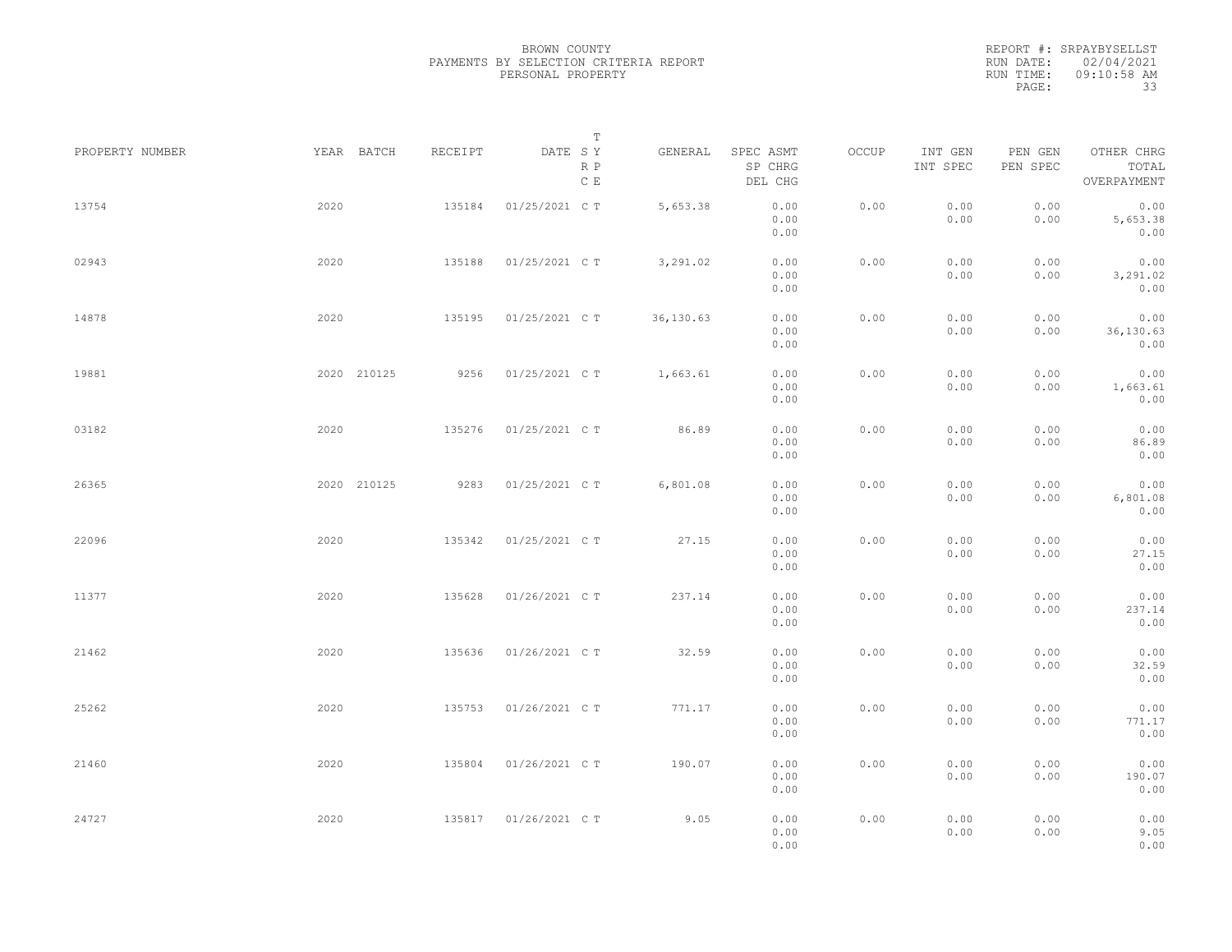|           | REPORT #: SRPAYBYSELLST |
|-----------|-------------------------|
|           | RUN DATE: 02/04/2021    |
| RUN TIME: | $09:10:58$ AM           |
| PAGE:     | 34                      |

| PROPERTY NUMBER |      | YEAR BATCH  | RECEIPT | DATE SY        | Т                    | GENERAL    | SPEC ASMT            | OCCUP | INT GEN      | PEN GEN      | OTHER CHRG                 |  |
|-----------------|------|-------------|---------|----------------|----------------------|------------|----------------------|-------|--------------|--------------|----------------------------|--|
|                 |      |             |         |                | R P<br>$\,$ C $\,$ E |            | SP CHRG<br>DEL CHG   |       | INT SPEC     | PEN SPEC     | TOTAL<br>OVERPAYMENT       |  |
| 40025           | 2020 |             | 135841  | 01/26/2021 C T |                      | 430.84     | 0.00<br>0.00<br>0.00 | 0.00  | 0.00<br>0.00 | 0.00<br>0.00 | 0.00<br>430.84<br>0.00     |  |
| 03136           |      | 2020 999002 | 11      | 01/26/2021 C T |                      | 18,180.27  | 0.00<br>0.00<br>0.00 | 0.00  | 0.00<br>0.00 | 0.00<br>0.00 | 0.00<br>18,180.27<br>0.00  |  |
| 24669           |      | 2020 999002 | 12      | 01/26/2021 C T |                      | 18,062.61  | 0.00<br>0.00<br>0.00 | 0.00  | 0.00<br>0.00 | 0.00<br>0.00 | 0.00<br>18,062.61<br>0.00  |  |
| 26671           |      | 2020 999002 | 18      | 01/26/2021 C T |                      | 120,249.02 | 0.00<br>0.00<br>0.00 | 0.00  | 0.00<br>0.00 | 0.00<br>0.00 | 0.00<br>120,249.02<br>0.00 |  |
| 25643           | 2020 |             | 135947  | 01/26/2021 C T |                      | 278.77     | 0.00<br>0.00<br>0.00 | 0.00  | 0.00<br>0.00 | 0.00<br>0.00 | 0.00<br>278.77<br>0.00     |  |
| 40077           | 2020 |             | 136005  | 01/26/2021 C T |                      | 114.04     | 0.00<br>0.00<br>0.00 | 0.00  | 0.00<br>0.00 | 0.00<br>0.00 | 0.00<br>114.04<br>0.00     |  |
| 03196           | 2020 |             | 136008  | 01/26/2021 C T |                      | 55, 959.14 | 0.00<br>0.00<br>0.00 | 0.00  | 0.00<br>0.00 | 0.00<br>0.00 | 0.00<br>55, 959.14<br>0.00 |  |
| 23279           | 2020 |             | 136060  | 01/26/2021 C T |                      | 249.83     | 0.00<br>0.00<br>0.00 | 0.00  | 0.00<br>0.00 | 0.00<br>0.00 | 0.00<br>249.83<br>0.00     |  |
| 24635           | 2020 |             | 136063  | 01/26/2021 C T |                      | 338.52     | 0.00<br>0.00<br>0.00 | 0.00  | 0.00<br>0.00 | 0.00<br>0.00 | 0.00<br>338.52<br>0.00     |  |
| 22676           | 2020 |             | 136071  | 01/26/2021 C T |                      | 12.68      | 0.00<br>0.00<br>0.00 | 0.00  | 0.00<br>0.00 | 0.00<br>0.00 | 0.00<br>12.68<br>0.00      |  |
| 22045           | 2020 |             | 136074  | 01/26/2021 C T |                      | 521.36     | 0.00<br>0.00<br>0.00 | 0.00  | 0.00<br>0.00 | 0.00<br>0.00 | 0.00<br>521.36<br>0.00     |  |
| 25853           | 2020 |             | 136092  | 01/26/2021 C T |                      | 38.17      | 0.00<br>0.00<br>0.00 | 0.00  | 0.00<br>0.00 | 0.00<br>0.00 | 0.00<br>38.17<br>0.00      |  |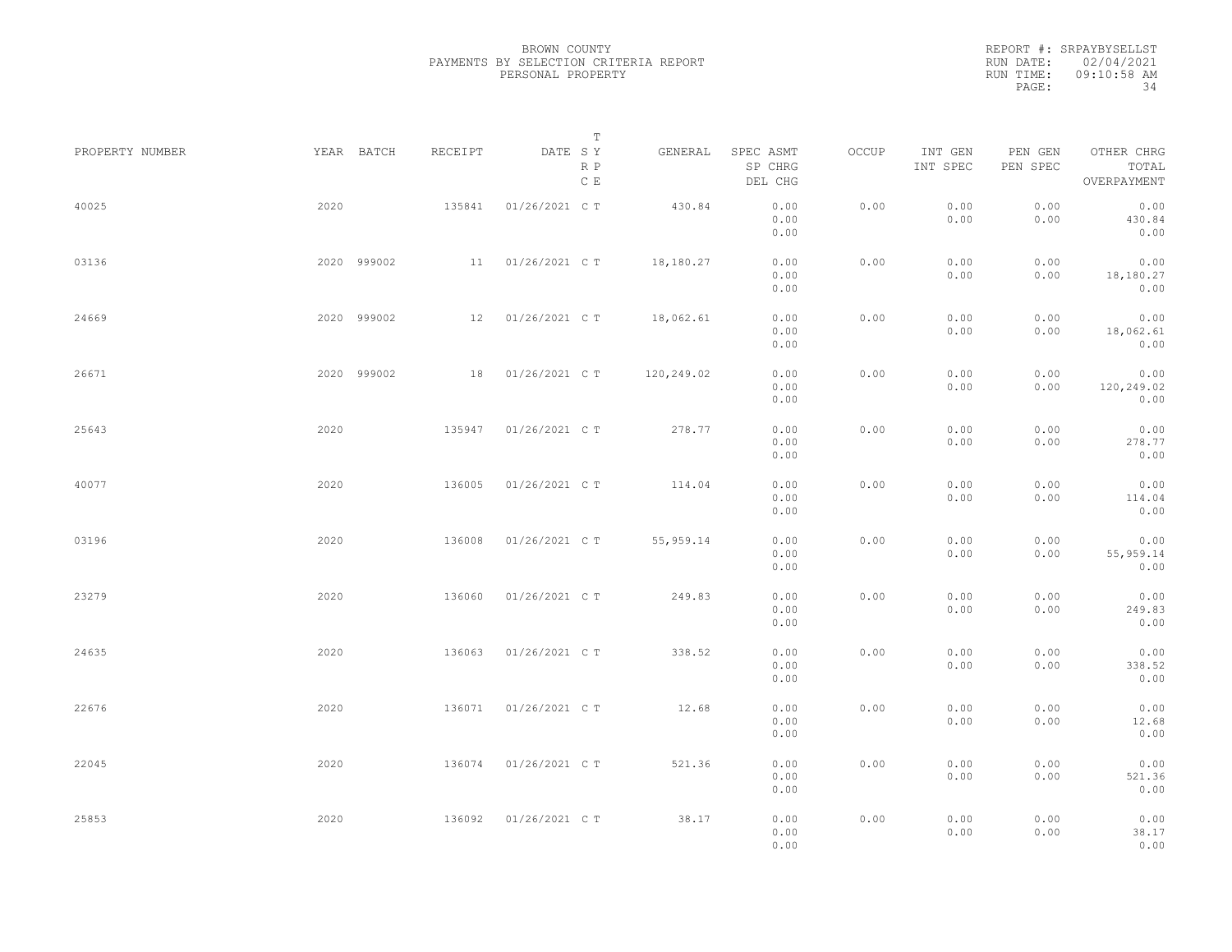REPORT #: SRPAYBYSELLST RUN DATE: 02/04/2021 RUN TIME: 09:10:59 AM PAGE: 35

|                 |             |         | $\mathbb T$           |          |                                 |       |                     |                     |                                    |
|-----------------|-------------|---------|-----------------------|----------|---------------------------------|-------|---------------------|---------------------|------------------------------------|
| PROPERTY NUMBER | YEAR BATCH  | RECEIPT | DATE SY<br>R P<br>C E | GENERAL  | SPEC ASMT<br>SP CHRG<br>DEL CHG | OCCUP | INT GEN<br>INT SPEC | PEN GEN<br>PEN SPEC | OTHER CHRG<br>TOTAL<br>OVERPAYMENT |
| 40092           | 2020        | 136105  | 01/26/2021 C T        | 115.86   | 0.00<br>0.00<br>0.00            | 0.00  | 0.00<br>0.00        | 0.00<br>0.00        | 0.00<br>115.86<br>0.00             |
| 11715           | 2020        | 136106  | 01/26/2021 C T        | 159.31   | 0.00<br>0.00<br>0.00            | 0.00  | 0.00<br>0.00        | 0.00<br>0.00        | 0.00<br>159.31<br>0.00             |
| 10385           | 2020        | 136133  | 01/26/2021 C T        | 88.71    | 0.00<br>0.00<br>0.00            | 0.00  | 0.00<br>0.00        | 0.00<br>0.00        | 0.00<br>88.71<br>0.00              |
| 03477           | 2020        | 136148  | 01/26/2021 C T        | 1,082.53 | 0.00<br>0.00<br>0.00            | 0.00  | 0.00<br>0.00        | 0.00<br>0.00        | 0.00<br>1,082.53<br>0.00           |
| 24622           | 2020        | 136149  | 01/26/2021 C T        | 801.95   | 0.00<br>0.00<br>0.00            | 0.00  | 0.00<br>0.00        | 0.00<br>0.00        | 0.00<br>801.95<br>0.00             |
| 22536           | 2020        | 136155  | 01/26/2021 C T        | 130.33   | 0.00<br>0.00<br>0.00            | 0.00  | 0.00<br>0.00        | 0.00<br>0.00        | 0.00<br>130.33<br>0.00             |
| 24691           | 2020 210126 | 9379    | 01/26/2021 C T        | 16.28    | 0.00<br>0.00<br>0.00            | 0.00  | 0.00<br>0.00        | 0.00<br>0.00        | 0.00<br>16.28<br>0.00              |
| 27680           | 2020 210126 | 9381    | 01/26/2021 C T        | 99.56    | 0.00<br>0.00<br>0.00            | 0.00  | 0.00<br>0.00        | 0.00<br>0.00        | 0.00<br>99.56<br>0.00              |
| 22557           | 2020        | 136235  | 01/26/2021 C T        | 121.28   | 0.00<br>0.00<br>0.00            | 0.00  | 0.00<br>0.00        | 0.00<br>0.00        | 0.00<br>121.28<br>0.00             |
| 21145           | 2020        | 136238  | 01/26/2021 C T        | 383.77   | 0.00<br>0.00<br>0.00            | 0.00  | 0.00<br>0.00        | 0.00<br>0.00        | 0.00<br>383.77<br>0.00             |
| 11460           | 2020        | 136239  | 01/26/2021 C T        | 756.68   | 0.00<br>0.00<br>0.00            | 0.00  | 0.00<br>0.00        | 0.00<br>0.00        | 0.00<br>756.68<br>0.00             |
| 24588           | 2020        | 136292  | 01/26/2021 C T        | 195.52   | 0.00<br>0.00<br>0.00            | 0.00  | 0.00<br>0.00        | 0.00<br>0.00        | 0.00<br>195.52<br>0.00             |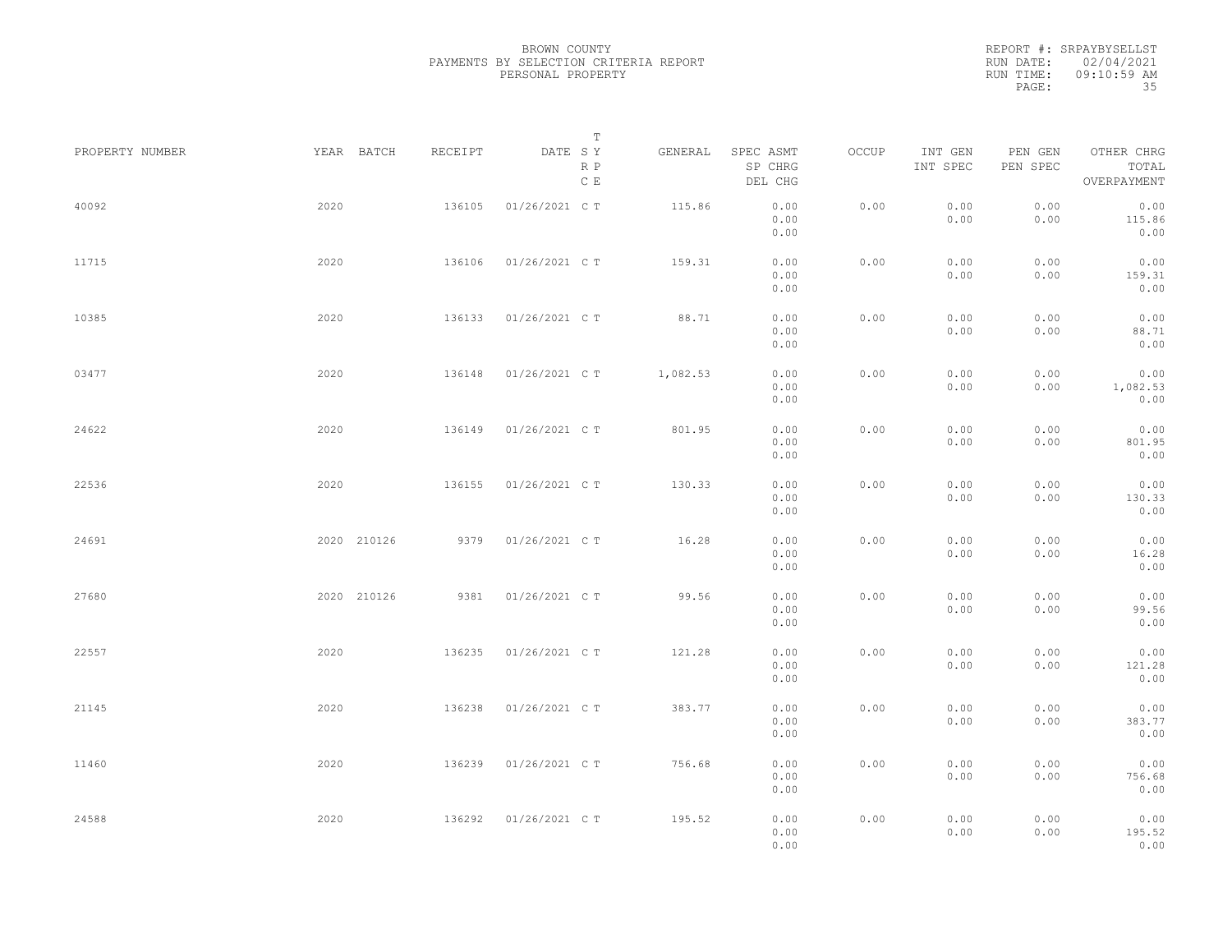REPORT #: SRPAYBYSELLST RUN DATE: 02/04/2021 RUN TIME: 09:10:59 AM PAGE: 36

|                 |      |             |         |                       | $\mathbb T$ |                                 |       |                     |                     |                                    |  |
|-----------------|------|-------------|---------|-----------------------|-------------|---------------------------------|-------|---------------------|---------------------|------------------------------------|--|
| PROPERTY NUMBER |      | YEAR BATCH  | RECEIPT | DATE SY<br>R P<br>C E | GENERAL     | SPEC ASMT<br>SP CHRG<br>DEL CHG | OCCUP | INT GEN<br>INT SPEC | PEN GEN<br>PEN SPEC | OTHER CHRG<br>TOTAL<br>OVERPAYMENT |  |
| 16439           | 2020 |             | 136308  | 01/26/2021 C T        | 2,228.41    | 0.00<br>0.00<br>0.00            | 0.00  | 0.00<br>0.00        | 0.00<br>0.00        | 0.00<br>2,228.41<br>0.00           |  |
| 27642           |      | 2020 210126 | 9405    | 01/26/2021 C T        | 286.02      | 0.00<br>0.00<br>0.00            | 0.00  | 0.00<br>0.00        | 0.00<br>0.00        | 0.00<br>286.02<br>0.00             |  |
| 03367           | 2020 |             | 136551  | 01/27/2021 C T        | 1,734.22    | 0.00<br>0.00<br>0.00            | 0.00  | 0.00<br>0.00        | 0.00<br>0.00        | 0.00<br>1,734.22<br>0.00           |  |
| 15627           | 2020 |             | 136552  | 01/27/2021 C T        | 1,453.64    | 0.00<br>0.00<br>0.00            | 0.00  | 0.00<br>0.00        | 0.00<br>0.00        | 0.00<br>1,453.64<br>0.00           |  |
| 40017           |      | 2020 210127 | 9415    | 01/27/2021 C T        | 1,929.71    | 0.00<br>0.00<br>0.00            | 0.00  | 0.00<br>0.00        | 0.00<br>0.00        | 0.00<br>1,929.71<br>0.00           |  |
| 21487           | 2020 |             | 136595  | 01/27/2021 C T        | 61.55       | 0.00<br>0.00<br>0.00            | 0.00  | 0.00<br>0.00        | 0.00<br>0.00        | 0.00<br>61.55<br>0.00              |  |
| 20633           | 2020 |             | 136750  | 01/27/2021 C T        | 1,129.59    | 0.00<br>0.00<br>0.00            | 0.00  | 0.00<br>0.00        | 0.00<br>0.00        | 0.00<br>1,129.59<br>0.00           |  |
| 25844           | 2020 |             | 136762  | 01/27/2021 C T        | 2,604.94    | 0.00<br>0.00<br>0.00            | 0.00  | 0.00<br>0.00        | 0.00<br>0.00        | 0.00<br>2,604.94<br>0.00           |  |
| 40081           | 2020 |             | 136767  | 01/27/2021 C T        | 894.26      | 0.00<br>0.00                    | 0.00  | 0.00<br>0.00        | 0.00<br>0.00        | 0.00<br>894.26                     |  |
| 40100           | 2020 |             | 136770  | 01/27/2021 C T        | 4,746.46    | 0.00<br>0.00<br>0.00            | 0.00  | 0.00<br>0.00        | 0.00<br>0.00        | 0.00<br>0.00<br>4,746.46           |  |
| 12924           | 2020 |             | 136781  | 01/27/2021 C T        | 5,799.16    | 0.00<br>0.00<br>0.00            | 0.00  | 0.00<br>0.00        | 0.00<br>0.00        | 0.00<br>0.00<br>5,799.16           |  |
| 27470           | 2020 |             | 136782  | 01/27/2021 C T        | 204.56      | 0.00<br>0.00<br>0.00<br>0.00    | 0.00  | 0.00<br>0.00        | 0.00<br>0.00        | 0.00<br>0.00<br>204.56<br>0.00     |  |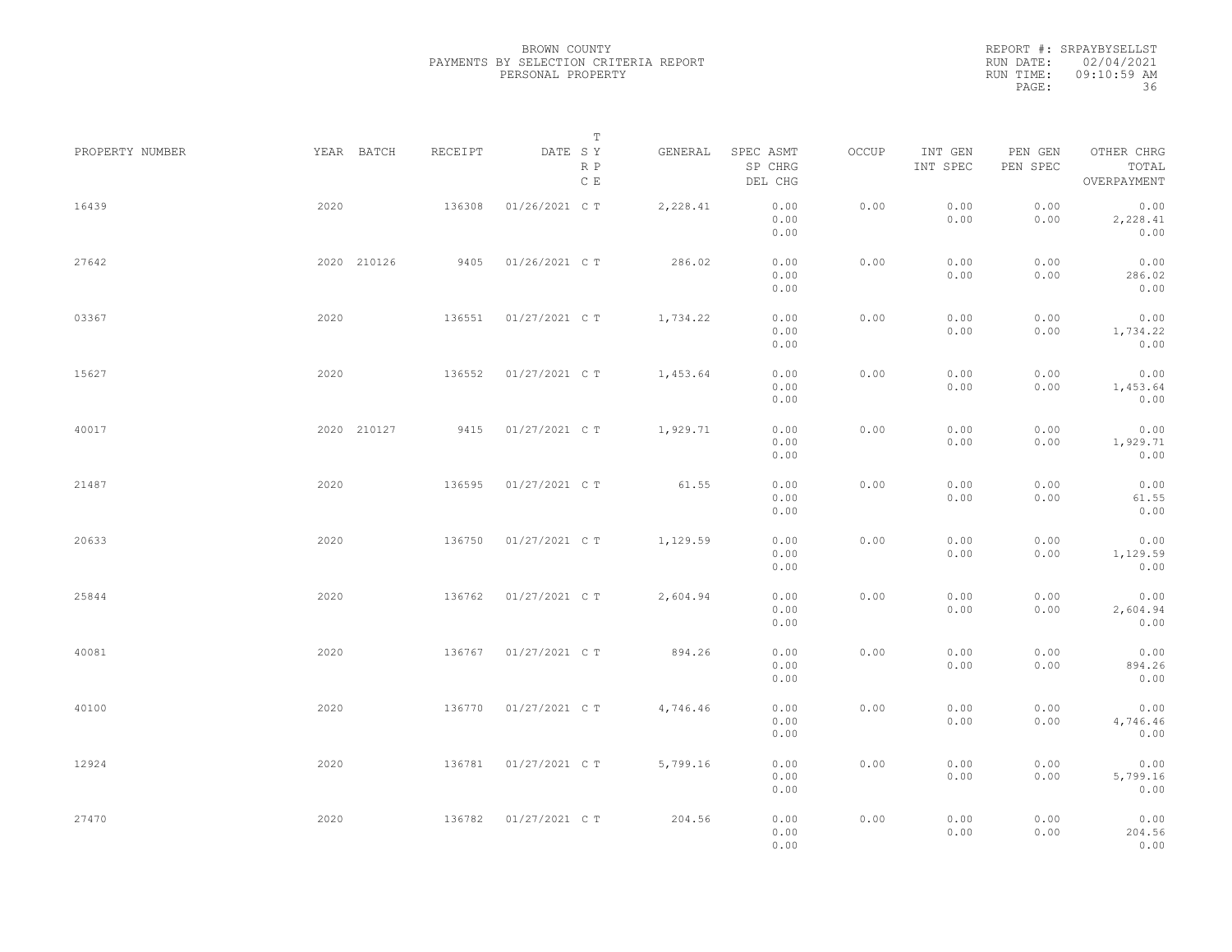|           | REPORT #: SRPAYBYSELLST |
|-----------|-------------------------|
|           | RUN DATE: 02/04/2021    |
| RUN TIME: | $09:10:59$ AM           |
| PAGE:     | -37                     |

|                 |            |         | $\mathbb T$           |            |                                 |       |                     |                     |                                    |  |
|-----------------|------------|---------|-----------------------|------------|---------------------------------|-------|---------------------|---------------------|------------------------------------|--|
| PROPERTY NUMBER | YEAR BATCH | RECEIPT | DATE SY<br>R P<br>C E | GENERAL    | SPEC ASMT<br>SP CHRG<br>DEL CHG | OCCUP | INT GEN<br>INT SPEC | PEN GEN<br>PEN SPEC | OTHER CHRG<br>TOTAL<br>OVERPAYMENT |  |
| 17605           | 2020       | 136786  | 01/27/2021 C T        | 36, 394.93 | 0.00<br>0.00<br>0.00            | 0.00  | 0.00<br>0.00        | 0.00<br>0.00        | 0.00<br>36, 394.93<br>0.00         |  |
| 12961           | 2020       | 136787  | 01/27/2021 C T        | 4,060.38   | 0.00<br>0.00<br>0.00            | 0.00  | 0.00<br>0.00        | 0.00<br>0.00        | 0.00<br>4,060.38<br>0.00           |  |
| 27456           | 2020       | 136788  | 01/27/2021 C T        | 5,285.91   | 0.00<br>0.00<br>0.00            | 0.00  | 0.00<br>0.00        | 0.00<br>0.00        | 0.00<br>5,285.91<br>0.00           |  |
| 21572           | 2020       | 136789  | 01/27/2021 C T        | 19,490.61  | 0.00<br>0.00<br>0.00            | 0.00  | 0.00<br>0.00        | 0.00<br>0.00        | 0.00<br>19,490.61<br>0.00          |  |
| 20093           | 2020       | 136791  | 01/27/2021 C T        | 401.88     | 0.00<br>0.00<br>0.00            | 0.00  | 0.00<br>0.00        | 0.00<br>0.00        | 0.00<br>401.88<br>0.00             |  |
| 11503           | 2020       | 136884  | 01/27/2021 C T        | 4,789.89   | 0.00<br>0.00<br>0.00            | 0.00  | 0.00<br>0.00        | 0.00<br>0.00        | 0.00<br>4,789.89<br>0.00           |  |
| 16590           | 2020       | 136885  | 01/27/2021 C T        | 3,091.90   | 0.00<br>0.00<br>0.00            | 0.00  | 0.00<br>0.00        | 0.00<br>0.00        | 0.00<br>3,091.90<br>0.00           |  |
| 20186           | 2020       | 136886  | 01/27/2021 C T        | 280.59     | 0.00<br>0.00<br>0.00            | 0.00  | 0.00<br>0.00        | 0.00<br>0.00        | 0.00<br>280.59<br>0.00             |  |
| 20866           | 2020       | 136887  | 01/27/2021 C T        | 195.52     | 0.00<br>0.00<br>0.00            | 0.00  | 0.00<br>0.00        | 0.00<br>0.00        | 0.00<br>195.52<br>0.00             |  |
| 21179           | 2020       | 136888  | 01/27/2021 C T        | 3,292.84   | 0.00<br>0.00<br>0.00            | 0.00  | 0.00<br>0.00        | 0.00<br>0.00        | 0.00<br>3,292.84<br>0.00           |  |
| 21180           | 2020       | 136889  | 01/27/2021 C T        | 7,116.07   | 0.00<br>0.00<br>0.00            | 0.00  | 0.00<br>0.00        | 0.00<br>0.00        | 0.00<br>7,116.07<br>0.00           |  |
| 21475           | 2020       | 136890  | 01/27/2021 C T        | 16.06      | 0.00<br>0.00<br>0.00            | 0.00  | 0.00<br>0.00        | 0.00<br>0.00        | 0.00<br>16.06<br>0.00              |  |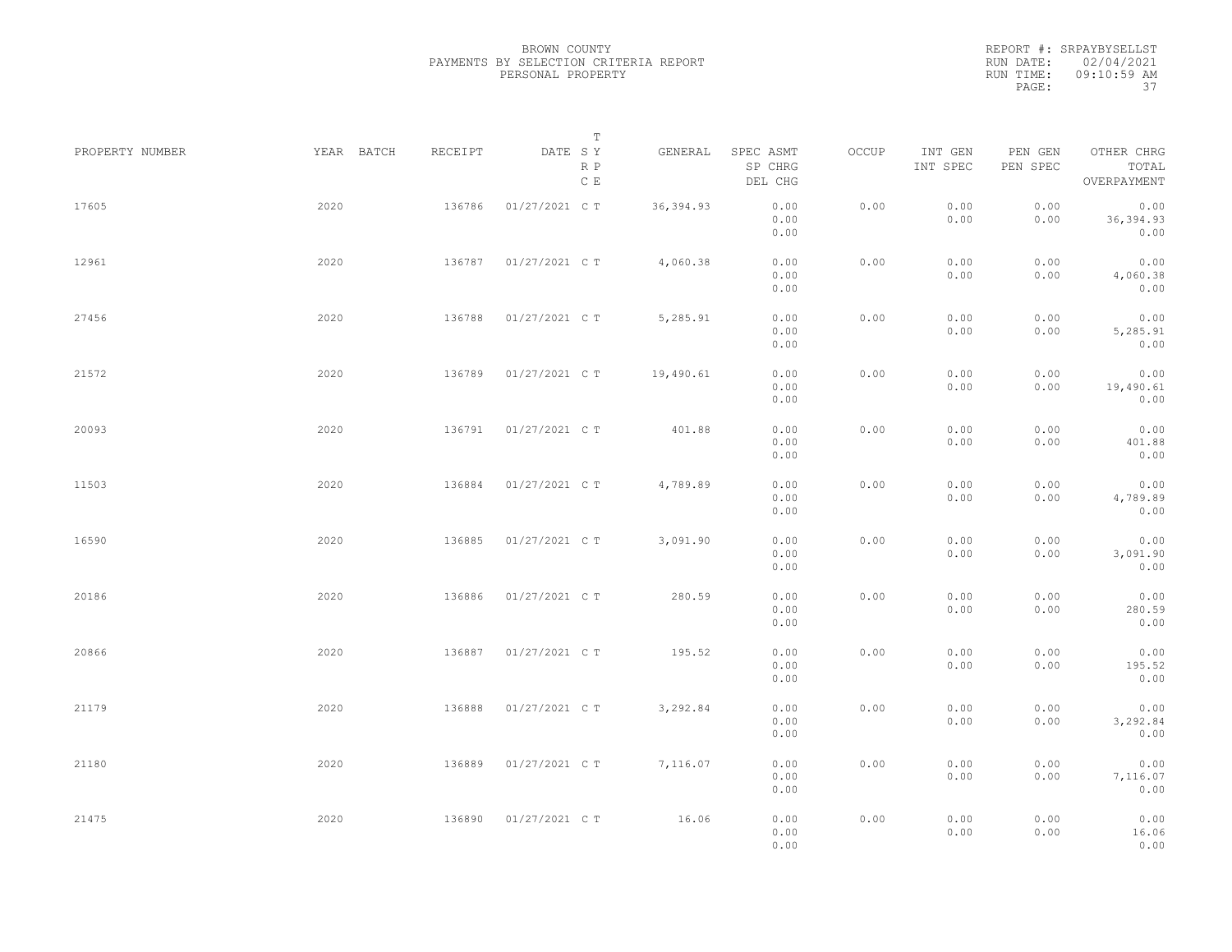|           | REPORT #: SRPAYBYSELLST |
|-----------|-------------------------|
|           | RUN DATE: 02/04/2021    |
| RUN TIME: | $09:10:59$ AM           |
| PAGE:     | 38                      |

|                 |             |         | T                               |           |                                 |       |                     |                     |                                    |  |
|-----------------|-------------|---------|---------------------------------|-----------|---------------------------------|-------|---------------------|---------------------|------------------------------------|--|
| PROPERTY NUMBER | YEAR BATCH  | RECEIPT | DATE SY<br>R P<br>$\,$ C $\,$ E | GENERAL   | SPEC ASMT<br>SP CHRG<br>DEL CHG | OCCUP | INT GEN<br>INT SPEC | PEN GEN<br>PEN SPEC | OTHER CHRG<br>TOTAL<br>OVERPAYMENT |  |
| 21605           | 2020        | 136891  | 01/27/2021 C T                  | 133.96    | 0.00<br>0.00<br>0.00            | 0.00  | 0.00<br>0.00        | 0.00<br>0.00        | 0.00<br>133.96<br>0.00             |  |
| 23327           | 2020        | 136892  | 01/27/2021 C T                  | 959.44    | 0.00<br>0.00<br>0.00            | 0.00  | 0.00<br>0.00        | 0.00<br>0.00        | 0.00<br>959.44<br>0.00             |  |
| 24084           | 2020        | 136893  | 01/27/2021 C T                  | 738.57    | 0.00<br>0.00<br>0.00            | 0.00  | 0.00<br>0.00        | 0.00<br>0.00        | 0.00<br>738.57<br>0.00             |  |
| 25289           | 2020        | 136894  | 01/27/2021 C T                  | 117.68    | 0.00<br>0.00<br>0.00            | 0.00  | 0.00<br>0.00        | 0.00<br>0.00        | 0.00<br>117.68<br>0.00             |  |
| 26606           | 2020        | 136895  | 01/27/2021 C T                  | 26,844.09 | 0.00<br>0.00<br>0.00            | 0.00  | 0.00<br>0.00        | 0.00<br>0.00        | 0.00<br>26,844.09<br>0.00          |  |
| 27582           | 2020        | 136896  | 01/27/2021 C T                  | 1,766.79  | 0.00<br>0.00<br>0.00            | 0.00  | 0.00<br>0.00        | 0.00<br>0.00        | 0.00<br>1,766.79<br>0.00           |  |
| 40095           | 2020        | 136897  | 01/27/2021 C T                  | 416.36    | 0.00<br>0.00<br>0.00            | 0.00  | 0.00<br>0.00        | 0.00<br>0.00        | 0.00<br>416.36<br>0.00             |  |
| 24653           | 2020        | 136922  | 01/27/2021 C T                  | 796.52    | 0.00<br>0.00<br>0.00            | 0.00  | 0.00<br>0.00        | 0.00<br>0.00        | 0.00<br>796.52<br>0.00             |  |
| 24680           | 2020        | 136938  | 01/27/2021 C T                  | 16.28     | 0.00<br>0.00                    | 0.00  | 0.00<br>0.00        | 0.00<br>0.00        | 0.00<br>16.28                      |  |
| 12259           | 2020 210127 |         | 9442 01/27/2021 C T             | 439.88    | 0.00<br>0.00<br>0.00<br>0.00    | 0.00  | 0.00<br>0.00        | 0.00<br>0.00        | 0.00<br>0.00<br>439.88<br>0.00     |  |
| 06534           | 2020        | 136990  | 01/27/2021 C T                  | 39.82     | 0.00<br>0.00                    | 0.00  | 0.00<br>0.00        | 0.00<br>0.00        | 0.00<br>39.82                      |  |
| 27655           | 2020        | 136994  | 01/27/2021 C T                  | 45.25     | 0.00<br>0.00<br>0.00<br>0.00    | 0.00  | 0.00<br>0.00        | 0.00<br>0.00        | 0.00<br>0.00<br>45.25<br>0.00      |  |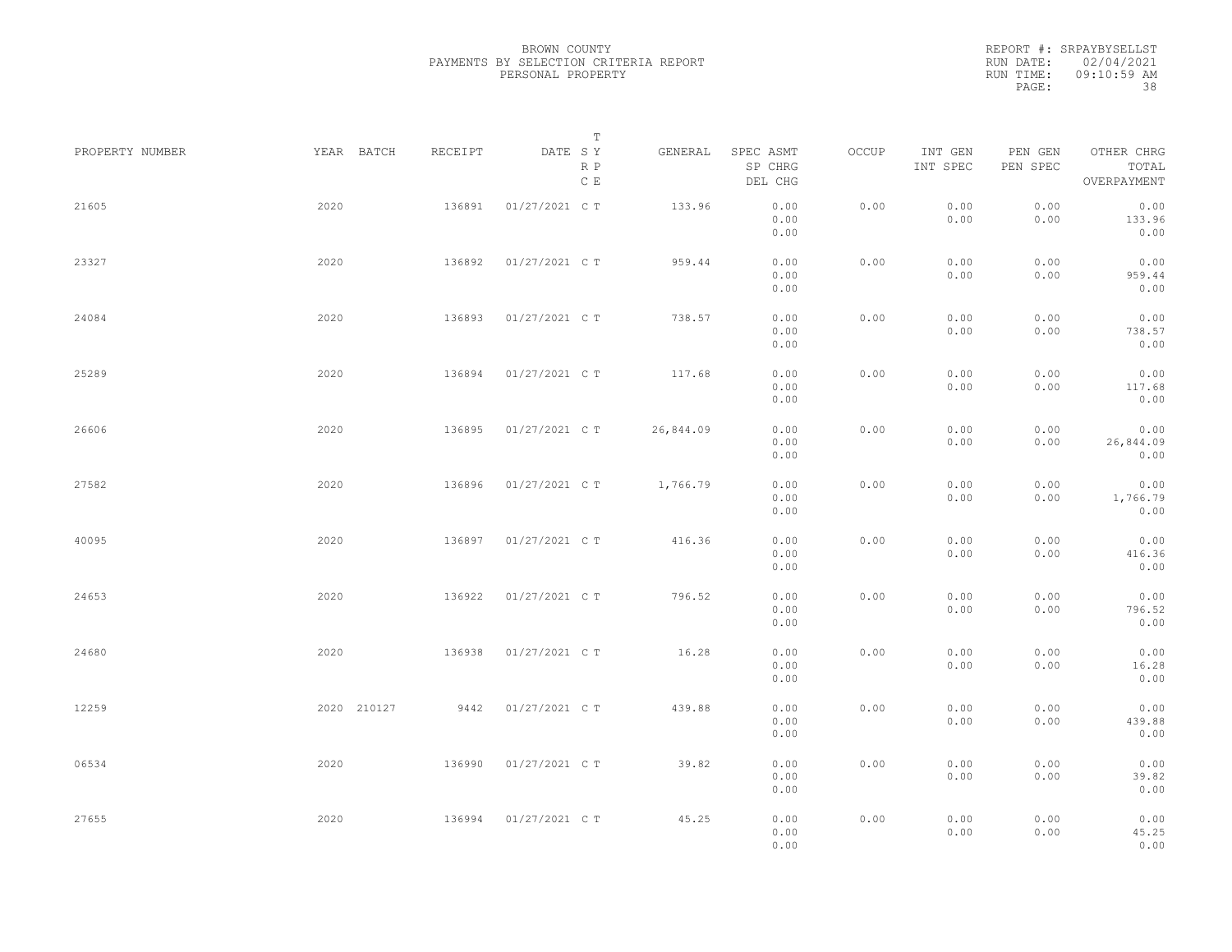REPORT #: SRPAYBYSELLST RUN DATE: 02/04/2021 RUN TIME: 09:11:00 AM PAGE: 39

|                 |             |         | $\mathbb T$           |            |                                 |       |                     |                     |                                    |
|-----------------|-------------|---------|-----------------------|------------|---------------------------------|-------|---------------------|---------------------|------------------------------------|
| PROPERTY NUMBER | YEAR BATCH  | RECEIPT | DATE SY<br>R P<br>C E | GENERAL    | SPEC ASMT<br>SP CHRG<br>DEL CHG | OCCUP | INT GEN<br>INT SPEC | PEN GEN<br>PEN SPEC | OTHER CHRG<br>TOTAL<br>OVERPAYMENT |
| 03348           | 2020        | 137003  | 01/27/2021 C T        | 1,526.03   | 0.00<br>0.00<br>0.00            | 0.00  | 0.00<br>0.00        | 0.00<br>0.00        | 0.00<br>1,526.03<br>0.00           |
| 15704           | 2020        | 137043  | 01/27/2021 C T        | 12.68      | 0.00<br>0.00<br>0.00            | 0.00  | 0.00<br>0.00        | 0.00<br>0.00        | 0.00<br>12.68<br>0.00              |
| 24668           | 2020        | 137067  | 01/27/2021 C T        | 15, 412.41 | 0.00<br>0.00<br>0.00            | 0.00  | 0.00<br>0.00        | 0.00<br>0.00        | 0.00<br>15, 412.41<br>0.00         |
| 26746           | 2020 210127 | 9453    | 01/27/2021 C T        | 1,426.47   | 0.00<br>0.00<br>0.00            | 0.00  | 0.00<br>0.00        | 0.00<br>0.00        | 0.00<br>1,426.47<br>0.00           |
| 40055           | 2020        | 137172  | 01/27/2021 C T        | 181.03     | 0.00<br>0.00<br>0.00            | 0.00  | 0.00<br>0.00        | 0.00<br>0.00        | 0.00<br>181.03<br>0.00             |
| 40027           | 2020        | 137212  | 01/27/2021 C T        | 74.22      | 0.00<br>0.00<br>0.00            | 0.00  | 0.00<br>0.00        | 0.00<br>0.00        | 0.00<br>74.22<br>0.00              |
| 19927           | 2020        | 137213  | 01/27/2021 C T        | 447.94     | 0.00<br>0.00<br>0.00            | 0.00  | 0.00<br>0.00        | 0.00<br>0.00        | 0.00<br>447.94<br>0.00             |
| 10024           | 2020        | 137249  | 01/27/2021 C T        | 43.45      | 0.00<br>0.00<br>0.00            | 0.00  | 0.00<br>0.00        | 0.00<br>0.00        | 0.00<br>43.45<br>0.00              |
| 18302           | 2020        | 137251  | 01/27/2021 C T        | 584.71     | 0.00<br>0.00<br>0.00            | 0.00  | 0.00<br>0.00        | 0.00<br>0.00        | 0.00<br>584.71<br>0.00             |
| 18408           | 2020        | 137256  | 01/27/2021 C T        | 8,068.25   | 0.00<br>0.00<br>0.00            | 0.00  | 0.00<br>0.00        | 0.00<br>0.00        | 0.00<br>8,068.25<br>0.00           |
| 40013           | 2020        | 137416  | 01/27/2021 C T        | 121.28     | 0.00<br>0.00<br>0.00            | 0.00  | 0.00<br>0.00        | 0.00<br>0.00        | 0.00<br>121.28<br>0.00             |
| 14063           | 2020        | 137432  | 01/27/2021 C T        | 1,524.22   | 0.00<br>0.00<br>0.00            | 0.00  | 0.00<br>0.00        | 0.00<br>0.00        | 0.00<br>1,524.22<br>0.00           |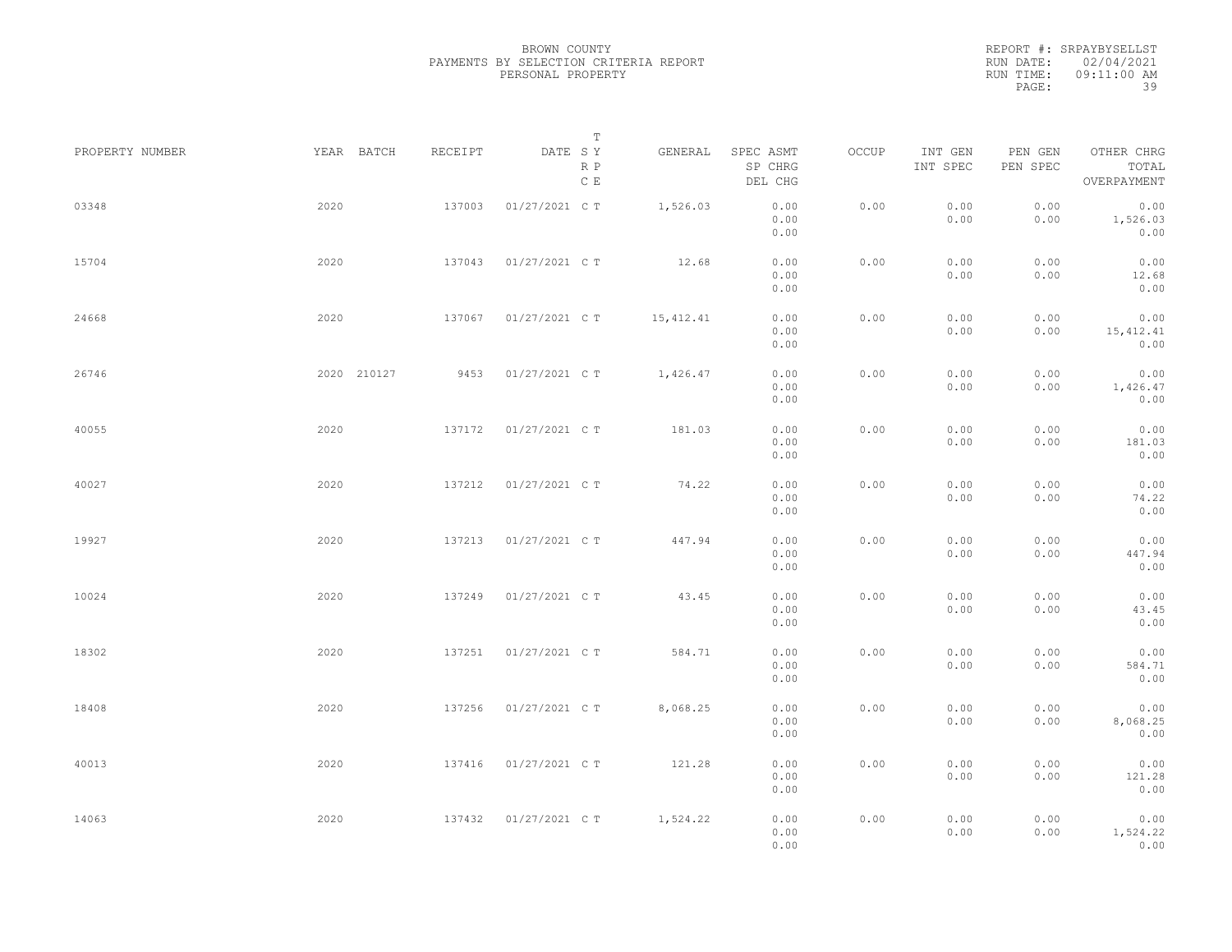|           | REPORT #: SRPAYBYSELLST |
|-----------|-------------------------|
|           | RUN DATE: 02/04/2021    |
| RUN TIME: | 09:11:00 AM             |
| PAGE:     | 40                      |

|                 |             |         | $\mathbb T$                     |           |                                 |       |                     |                     |                                    |  |
|-----------------|-------------|---------|---------------------------------|-----------|---------------------------------|-------|---------------------|---------------------|------------------------------------|--|
| PROPERTY NUMBER | YEAR BATCH  | RECEIPT | DATE SY<br>R P<br>$\,$ C $\,$ E | GENERAL   | SPEC ASMT<br>SP CHRG<br>DEL CHG | OCCUP | INT GEN<br>INT SPEC | PEN GEN<br>PEN SPEC | OTHER CHRG<br>TOTAL<br>OVERPAYMENT |  |
| 16516           | 2020        | 137434  | 01/27/2021 C T                  | 4,360.88  | 0.00<br>0.00<br>0.00            | 0.00  | 0.00<br>0.00        | 0.00<br>0.00        | 0.00<br>4,360.88<br>0.00           |  |
| 40089           | 2020        | 137436  | 01/27/2021 C T                  | 1,895.33  | 0.00<br>0.00<br>0.00            | 0.00  | 0.00<br>0.00        | 0.00<br>0.00        | 0.00<br>1,895.33<br>0.00           |  |
| 16615           | 2020        | 137438  | 01/27/2021 C T                  | 1,250.87  | 0.00<br>0.00<br>0.00            | 0.00  | 0.00<br>0.00        | 0.00<br>0.00        | 0.00<br>1,250.87<br>0.00           |  |
| 13766           | 2020        | 137439  | 01/27/2021 C T                  | 318.60    | 0.00<br>0.00<br>0.00            | 0.00  | 0.00<br>0.00        | 0.00<br>0.00        | 0.00<br>318.60<br>0.00             |  |
| 40097           | 2020 210127 |         | 9477 01/27/2021 C T             | 10,106.58 | 0.00<br>0.00<br>0.00            | 0.00  | 0.00<br>0.00        | 0.00<br>0.00        | 0.00<br>10,106.58<br>0.00          |  |
| 25336           | 2020        | 137443  | 01/27/2021 C T                  | 410.92    | 0.00<br>0.00<br>0.00            | 0.00  | 0.00<br>0.00        | 0.00<br>0.00        | 0.00<br>410.92<br>0.00             |  |
| 12085           | 2020        | 137466  | 01/27/2021 C T                  | 2,450.64  | 0.00<br>0.00<br>0.00            | 0.00  | 0.00<br>0.00        | 0.00<br>0.00        | 0.00<br>2,450.64<br>0.00           |  |
| 40047           | 2020        | 137476  | 01/27/2021 C T                  | 1,998.49  | 0.00<br>0.00<br>0.00            | 0.00  | 0.00<br>0.00        | 0.00<br>0.00        | 0.00<br>1,998.49<br>0.00           |  |
| 40105           | 2020        | 137479  | 01/27/2021 C T                  | 1,860.93  | 0.00<br>0.00<br>0.00            | 0.00  | 0.00<br>0.00        | 0.00<br>0.00        | 0.00<br>1,860.93<br>0.00           |  |
| 03121           | 2020        | 137505  | 01/27/2021 C T                  | 338.52    | 0.00<br>0.00<br>0.00            | 0.00  | 0.00<br>0.00        | 0.00<br>0.00        | 0.00<br>338.52<br>0.00             |  |
| 03412           | 2020        | 137509  | 01/27/2021 C T                  | 1,325.10  | 0.00<br>0.00<br>0.00            | 0.00  | 0.00<br>0.00        | 0.00<br>0.00        | 0.00<br>1,325.10<br>0.00           |  |
| 27414           | 2020        | 137515  | 01/27/2021 C T                  | 410.92    | 0.00<br>0.00<br>0.00            | 0.00  | 0.00<br>0.00        | 0.00<br>0.00        | 0.00<br>410.92<br>0.00             |  |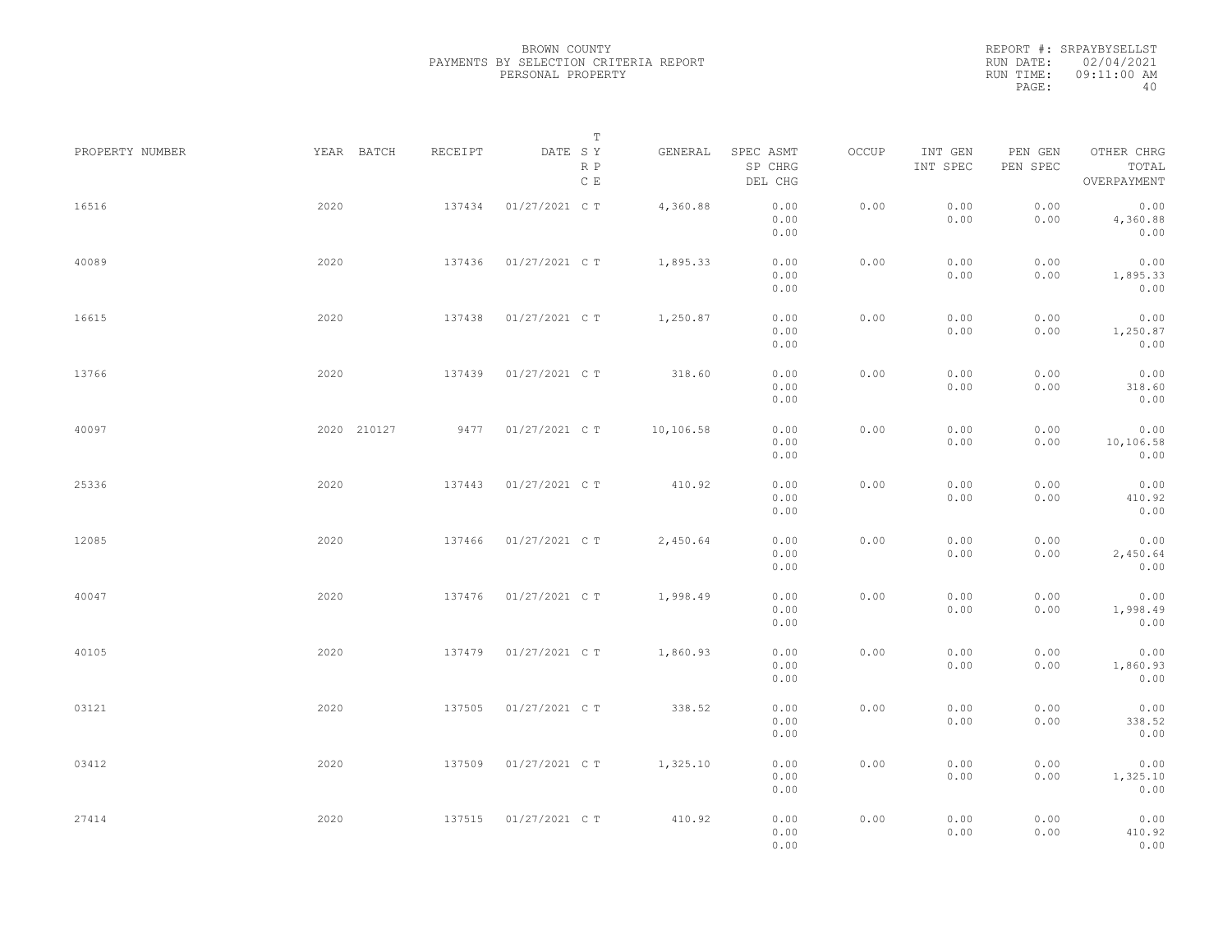|           | REPORT #: SRPAYBYSELLST |
|-----------|-------------------------|
|           | RUN DATE: 02/04/2021    |
| RUN TIME: | $09:11:00$ AM           |
| PAGE:     | 41                      |

|                 |             |         | T                               |           |                                 |       |                     |                     |                                    |  |
|-----------------|-------------|---------|---------------------------------|-----------|---------------------------------|-------|---------------------|---------------------|------------------------------------|--|
| PROPERTY NUMBER | YEAR BATCH  | RECEIPT | DATE SY<br>R P<br>$\,$ C $\,$ E | GENERAL   | SPEC ASMT<br>SP CHRG<br>DEL CHG | OCCUP | INT GEN<br>INT SPEC | PEN GEN<br>PEN SPEC | OTHER CHRG<br>TOTAL<br>OVERPAYMENT |  |
| 03290           | 2020        | 137518  | 01/27/2021 C T                  | 2,644.77  | 0.00<br>0.00<br>0.00            | 0.00  | 0.00<br>0.00        | 0.00<br>0.00        | 0.00<br>2,644.77<br>0.00           |  |
| 09568           | 2020        | 137528  | 01/27/2021 C T                  | 1,010.11  | 0.00<br>0.00<br>0.00            | 0.00  | 0.00<br>0.00        | 0.00<br>0.00        | 0.00<br>1,010.11<br>0.00           |  |
| 08653           | 2020        | 137529  | 01/27/2021 C T                  | 42,349.84 | 0.00<br>0.00<br>0.00            | 0.00  | 0.00<br>0.00        | 0.00<br>0.00        | 0.00<br>42,349.84<br>0.00          |  |
| 21477           | 2020        | 137561  | 01/27/2021 C T                  | 81.46     | 0.00<br>0.00<br>0.00            | 0.00  | 0.00<br>0.00        | 0.00<br>0.00        | 0.00<br>81.46<br>0.00              |  |
| 26625           | 2020        | 137594  | 01/27/2021 C T                  | 438.08    | 0.00<br>0.00<br>0.00            | 0.00  | 0.00<br>0.00        | 0.00<br>0.00        | 0.00<br>438.08<br>0.00             |  |
| 16471           | 2020        | 137600  | 01/27/2021 C T                  | 126.72    | 0.00<br>0.00<br>0.00            | 0.00  | 0.00<br>0.00        | 0.00<br>0.00        | 0.00<br>126.72<br>0.00             |  |
| 26645           | 2020 210128 | 9567    | 01/28/2021 C T                  | 139.40    | 0.00<br>0.00<br>0.00            | 0.00  | 0.00<br>0.00        | 0.00<br>0.00        | 0.00<br>139.40<br>0.00             |  |
| 07222           | 2020        | 137911  | 01/28/2021 C T                  | 222.66    | 0.00<br>0.00<br>0.00            | 0.00  | 0.00<br>0.00        | 0.00<br>0.00        | 0.00<br>222.66<br>0.00             |  |
| 23255           | 2020        | 137927  | 01/28/2021 C T                  | 63.36     | 0.00<br>0.00<br>0.00            | 0.00  | 0.00<br>0.00        | 0.00<br>0.00        | 0.00<br>63.36<br>0.00              |  |
| 23313           | 2020        | 137957  | 01/28/2021 C T                  | 1,643.71  | 0.00<br>0.00<br>0.00            | 0.00  | 0.00<br>0.00        | 0.00<br>0.00        | 0.00<br>1,643.71<br>0.00           |  |
| 24097           | 2020        | 137971  | 01/28/2021 C T                  | 378.35    | 0.00<br>0.00<br>0.00            | 0.00  | 0.00<br>0.00        | 0.00<br>0.00        | 0.00<br>378.35<br>0.00             |  |
| 27629           | 2020        | 137985  | 01/28/2021 C T                  | 155.68    | 0.00<br>0.00<br>0.00            | 0.00  | 0.00<br>0.00        | 0.00<br>0.00        | 0.00<br>155.68<br>0.00             |  |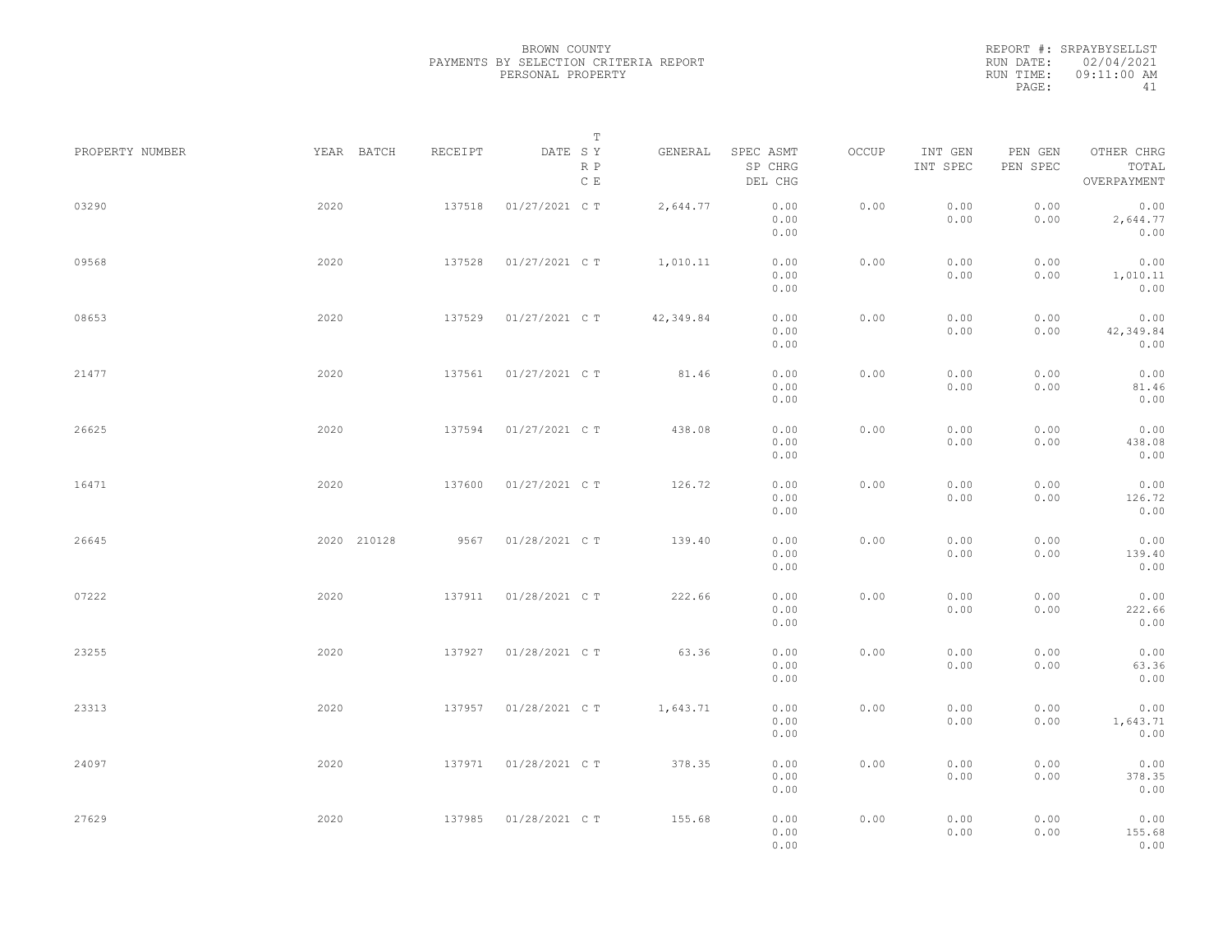|           | REPORT #: SRPAYBYSELLST |
|-----------|-------------------------|
|           | RUN DATE: 02/04/2021    |
| RUN TIME: | 09:11:01 AM             |
| PAGE:     | ΔΩ                      |

|                 |            |         | T                     |          |                                 |       |                     |                     |                                    |  |
|-----------------|------------|---------|-----------------------|----------|---------------------------------|-------|---------------------|---------------------|------------------------------------|--|
| PROPERTY NUMBER | YEAR BATCH | RECEIPT | DATE SY<br>R P<br>C E | GENERAL  | SPEC ASMT<br>SP CHRG<br>DEL CHG | OCCUP | INT GEN<br>INT SPEC | PEN GEN<br>PEN SPEC | OTHER CHRG<br>TOTAL<br>OVERPAYMENT |  |
| 27587           | 2020       | 137986  | 01/28/2021 C T        | 38.02    | 0.00<br>0.00<br>0.00            | 0.00  | 0.00<br>0.00        | 0.00<br>0.00        | 0.00<br>38.02<br>0.00              |  |
| 22604           | 2020       | 137988  | 01/28/2021 C T        | 237.14   | 0.00<br>0.00<br>0.00            | 0.00  | 0.00<br>0.00        | 0.00<br>0.00        | 0.00<br>237.14<br>0.00             |  |
| 25571           | 2020       | 137989  | 01/28/2021 C T        | 4,402.51 | 0.00<br>0.00<br>0.00            | 0.00  | 0.00<br>0.00        | 0.00<br>0.00        | 0.00<br>4,402.51<br>0.00           |  |
| 18281           | 2020       | 138009  | 01/28/2021 C T        | 2,073.00 | 0.00<br>0.00<br>0.00            | 0.00  | 0.00<br>0.00        | 0.00<br>0.00        | 0.00<br>2,073.00<br>0.00           |  |
| 27397           | 2020       | 138022  | 01/28/2021 C T        | 459.81   | 0.00<br>0.00<br>0.00            | 0.00  | 0.00<br>0.00        | 0.00<br>0.00        | 0.00<br>459.81<br>0.00             |  |
| 22546           | 2020       | 138026  | 01/28/2021 C T        | 823.67   | 0.00<br>0.00<br>0.00            | 0.00  | 0.00<br>0.00        | 0.00<br>0.00        | 0.00<br>823.67<br>0.00             |  |
| 23990           | 2020       | 138033  | 01/28/2021 C T        | 86.89    | 0.00<br>0.00                    | 0.00  | 0.00<br>0.00        | 0.00<br>0.00        | 0.00<br>86.89                      |  |
| 16522           | 2020       | 138045  | 01/28/2021 C T        | 235.32   | 0.00<br>0.00<br>0.00            | 0.00  | 0.00<br>0.00        | 0.00<br>0.00        | 0.00<br>0.00<br>235.32             |  |
| 24726           | 2020       | 138054  | 01/28/2021 C T        | 23.53    | 0.00<br>0.00<br>0.00            | 0.00  | 0.00<br>0.00        | 0.00<br>0.00        | 0.00<br>0.00<br>23.53              |  |
| 13251           | 2020       | 138059  | 01/28/2021 C T        | 193.71   | 0.00<br>0.00<br>0.00<br>0.00    | 0.00  | 0.00<br>0.00        | 0.00<br>0.00        | 0.00<br>0.00<br>193.71<br>0.00     |  |
| 19882           | 2020       | 138060  | 01/28/2021 C T        | 340.32   | 0.00<br>0.00                    | 0.00  | 0.00<br>0.00        | 0.00<br>0.00        | 0.00<br>340.32                     |  |
| 40086           | 2020       | 138067  | 01/28/2021 C T        | 744.02   | 0.00<br>0.00<br>0.00<br>0.00    | 0.00  | 0.00<br>0.00        | 0.00<br>0.00        | 0.00<br>0.00<br>744.02<br>0.00     |  |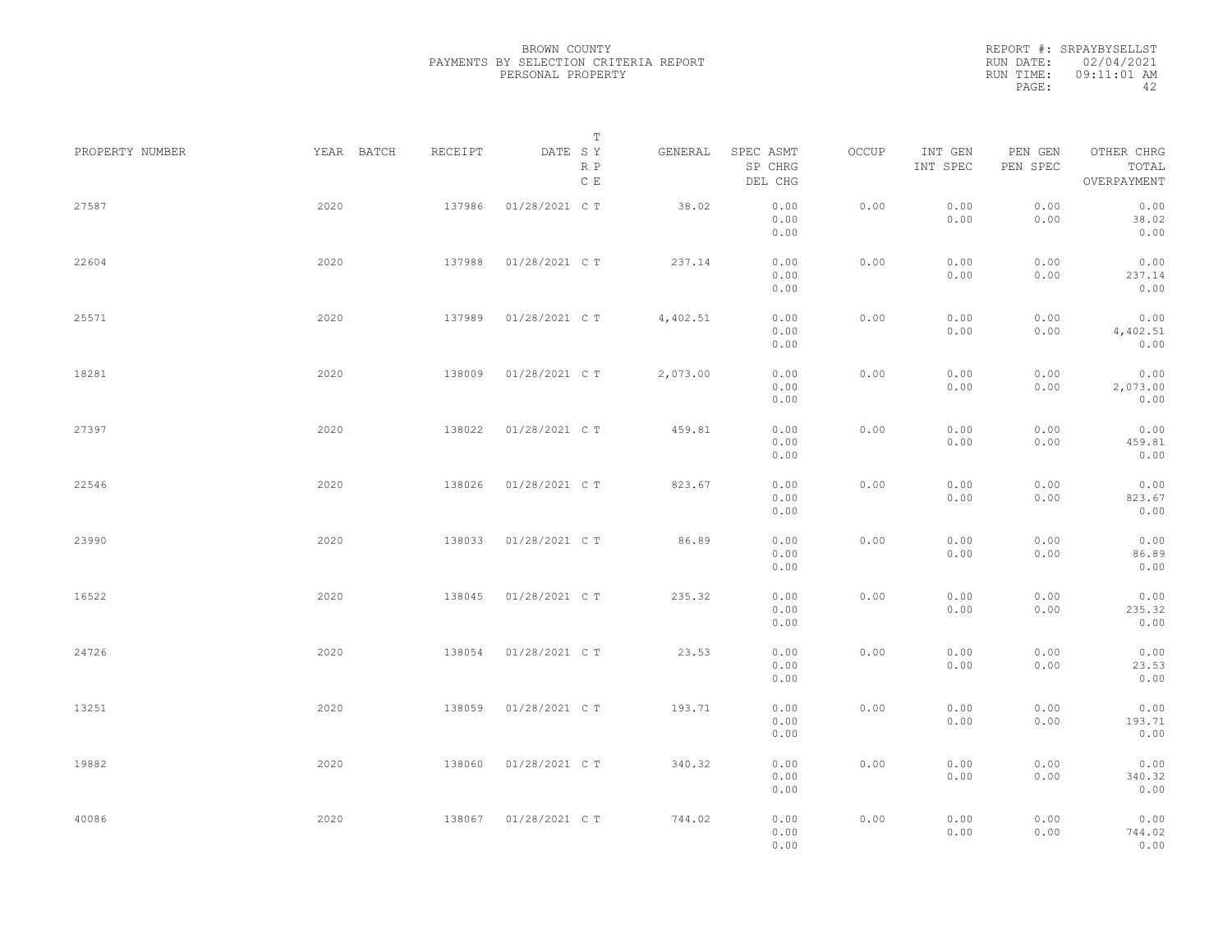|           | REPORT #: SRPAYBYSELLST |
|-----------|-------------------------|
|           | RUN DATE: 02/04/2021    |
| RUN TIME: | 09:11:01 AM             |
| PAGE:     | 43                      |

|                 |            |         | T                               |          |                                 |       |                     |                     |                                    |  |
|-----------------|------------|---------|---------------------------------|----------|---------------------------------|-------|---------------------|---------------------|------------------------------------|--|
| PROPERTY NUMBER | YEAR BATCH | RECEIPT | DATE SY<br>R P<br>$\,$ C $\,$ E | GENERAL  | SPEC ASMT<br>SP CHRG<br>DEL CHG | OCCUP | INT GEN<br>INT SPEC | PEN GEN<br>PEN SPEC | OTHER CHRG<br>TOTAL<br>OVERPAYMENT |  |
| 25930           | 2020       | 138087  | 01/28/2021 C T                  | 119.47   | 0.00<br>0.00<br>0.00            | 0.00  | 0.00<br>0.00        | 0.00<br>0.00        | 0.00<br>119.47<br>0.00             |  |
| 03082           | 2020       | 138110  | 01/28/2021 C T                  | 791.07   | 0.00<br>0.00<br>0.00            | 0.00  | 0.00<br>0.00        | 0.00<br>0.00        | 0.00<br>791.07<br>0.00             |  |
| 10442           | 2020       | 138111  | 01/28/2021 C T                  | 481.53   | 0.00<br>0.00<br>0.00            | 0.00  | 0.00<br>0.00        | 0.00<br>0.00        | 0.00<br>481.53<br>0.00             |  |
| 25245           | 2020       | 138114  | 01/28/2021 C T                  | 39.82    | 0.00<br>0.00<br>0.00            | 0.00  | 0.00<br>0.00        | 0.00<br>0.00        | 0.00<br>39.82<br>0.00              |  |
| 27654           | 2020       | 138122  | 01/28/2021 C T                  | 488.76   | 0.00<br>0.00<br>0.00            | 0.00  | 0.00<br>0.00        | 0.00<br>0.00        | 0.00<br>488.76<br>0.00             |  |
| 21463           | 2020       | 138135  | 01/28/2021 C T                  | 1,306.99 | 0.00<br>0.00<br>0.00            | 0.00  | 0.00<br>0.00        | 0.00<br>0.00        | 0.00<br>1,306.99<br>0.00           |  |
| 07473           | 2020       | 138136  | 01/28/2021 C T                  | 3,533.60 | 0.00<br>0.00<br>0.00            | 0.00  | 0.00<br>0.00        | 0.00<br>0.00        | 0.00<br>3,533.60<br>0.00           |  |
| 03372           | 2020       | 138196  | 01/28/2021 C T                  | 4,721.11 | 0.00<br>0.00<br>0.00            | 0.00  | 0.00<br>0.00        | 0.00<br>0.00        | 0.00<br>4,721.11<br>0.00           |  |
| 05706           | 2020       | 138199  | 01/28/2021 C T                  | 5,629.86 | 0.00<br>0.00<br>0.00            | 0.00  | 0.00<br>0.00        | 0.00<br>0.00        | 0.00<br>5,629.86<br>0.00           |  |
| 18304           | 2020       | 138202  | 01/28/2021 C T                  | 21.72    | 0.00<br>0.00<br>0.00            | 0.00  | 0.00<br>0.00        | 0.00<br>0.00        | 0.00<br>21.72<br>0.00              |  |
| 06283           | 2020       | 138208  | 01/28/2021 C T                  | 362.04   | 0.00<br>0.00<br>0.00            | 0.00  | 0.00<br>0.00        | 0.00<br>0.00        | 0.00<br>362.04<br>0.00             |  |
| 40108           | 2020       | 138298  | 01/28/2021 C T                  | 299.31   | 0.00<br>0.00<br>0.00            | 0.00  | 0.00<br>0.00        | 0.00<br>0.00        | 0.00<br>299.31<br>0.00             |  |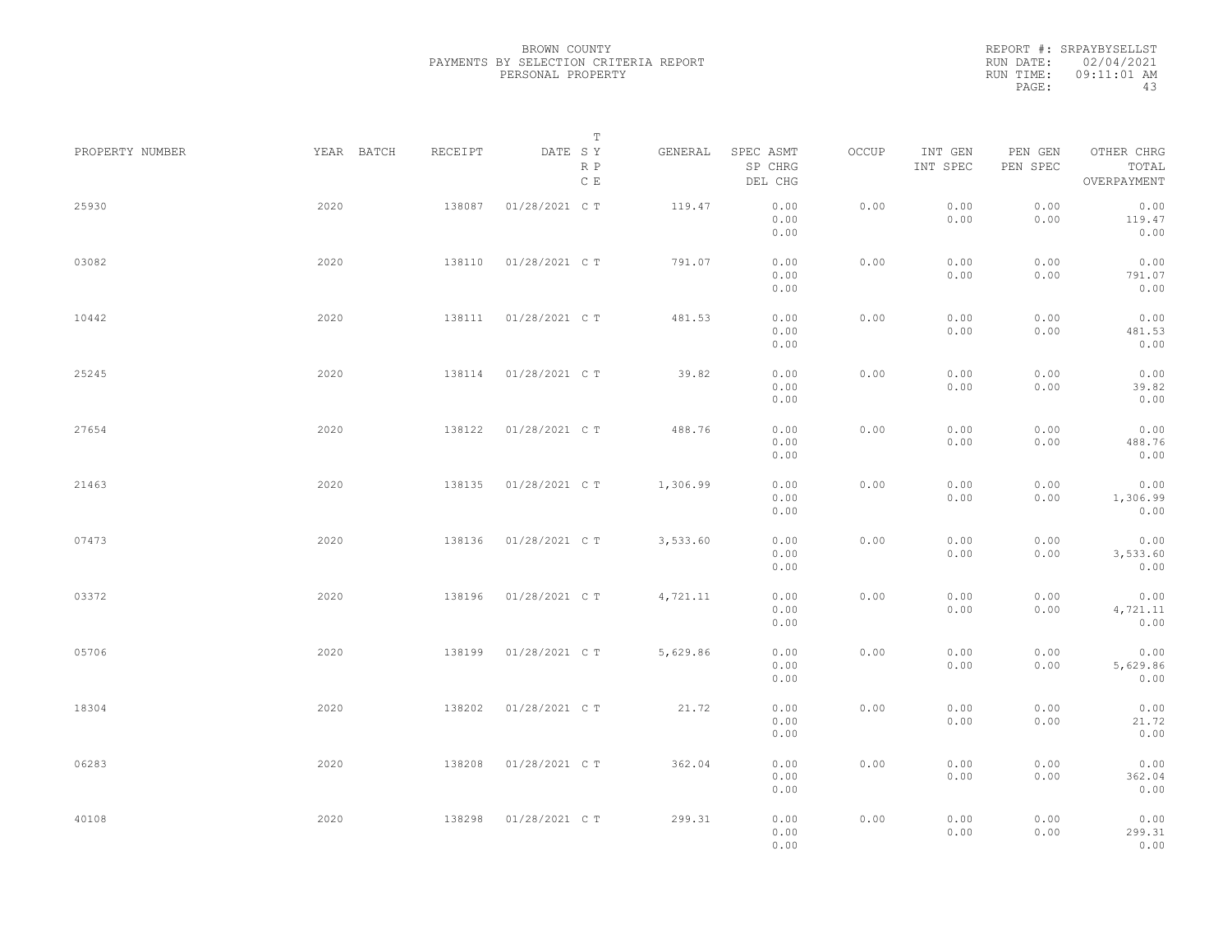REPORT #: SRPAYBYSELLST RUN DATE: 02/04/2021 RUN TIME: 09:11:01 AM PAGE: 44

|                 |             |         | $\mathbb T$                     |           |                                 |       |                     |                     |                                    |  |
|-----------------|-------------|---------|---------------------------------|-----------|---------------------------------|-------|---------------------|---------------------|------------------------------------|--|
| PROPERTY NUMBER | YEAR BATCH  | RECEIPT | DATE SY<br>R P<br>$\,$ C $\,$ E | GENERAL   | SPEC ASMT<br>SP CHRG<br>DEL CHG | OCCUP | INT GEN<br>INT SPEC | PEN GEN<br>PEN SPEC | OTHER CHRG<br>TOTAL<br>OVERPAYMENT |  |
| 02924           | 2020        | 138305  | 01/28/2021 C T                  | 128.53    | 0.00<br>0.00<br>0.00            | 0.00  | 0.00<br>0.00        | 0.00<br>0.00        | 0.00<br>128.53<br>0.00             |  |
| 26614           | 2020        | 138325  | 01/28/2021 C T                  | 1,743.27  | 0.00<br>0.00<br>0.00            | 0.00  | 0.00<br>0.00        | 0.00<br>0.00        | 0.00<br>1,743.27<br>0.00           |  |
| 16431           | 2020        | 138329  | 01/28/2021 C T                  | 48.87     | 0.00<br>0.00<br>0.00            | 0.00  | 0.00<br>0.00        | 0.00<br>0.00        | 0.00<br>48.87<br>0.00              |  |
| 27425           | 2020 210128 | 9585    | 01/28/2021 C T                  | 49,906.60 | 0.00<br>0.00<br>0.00            | 0.00  | 0.00<br>0.00        | 0.00<br>0.00        | 0.00<br>49,906.60<br>0.00          |  |
| 26607           | 2020        | 138339  | 01/28/2021 C T                  | 10,133.74 | 0.00<br>0.00<br>0.00            | 0.00  | 0.00<br>0.00        | 0.00<br>0.00        | 0.00<br>10,133.74<br>0.00          |  |
| 40008           | 2020        | 138358  | 01/28/2021 C T                  | 1,006.50  | 0.00<br>0.00<br>0.00            | 0.00  | 0.00<br>0.00        | 0.00<br>0.00        | 0.00<br>1,006.50<br>0.00           |  |
| 06529           | 2020        | 138359  | 01/28/2021 C T                  | 7,449.15  | 0.00<br>0.00<br>0.00            | 0.00  | 0.00<br>0.00        | 0.00<br>0.00        | 0.00<br>7,449.15<br>0.00           |  |
| 17534           | 2020        | 138382  | 01/28/2021 C T                  | 669.79    | 0.00<br>0.00<br>0.00            | 0.00  | 0.00<br>0.00        | 0.00<br>0.00        | 0.00<br>669.79<br>0.00             |  |
| 26780           | 2020        | 138403  | 01/28/2021 C T                  | 794.71    | 0.00<br>0.00<br>0.00            | 0.00  | 0.00<br>0.00        | 0.00<br>0.00        | 0.00<br>794.71<br>0.00             |  |
| 14859           | 2020 210128 |         | 9597 01/28/2021 C T             | 483.34    | 0.00<br>0.00<br>0.00            | 0.00  | 0.00<br>0.00        | 0.00<br>0.00        | 0.00<br>483.34<br>0.00             |  |
| 22046           | 2020        | 138408  | 01/28/2021 C T                  | 492.38    | 0.00<br>0.00<br>0.00            | 0.00  | 0.00<br>0.00        | 0.00<br>0.00        | 0.00<br>492.38<br>0.00             |  |
| 40007           | 2020        | 138426  | 01/28/2021 C T                  | 505.06    | 0.00<br>0.00<br>0.00            | 0.00  | 0.00<br>0.00        | 0.00<br>0.00        | 0.00<br>505.06<br>0.00             |  |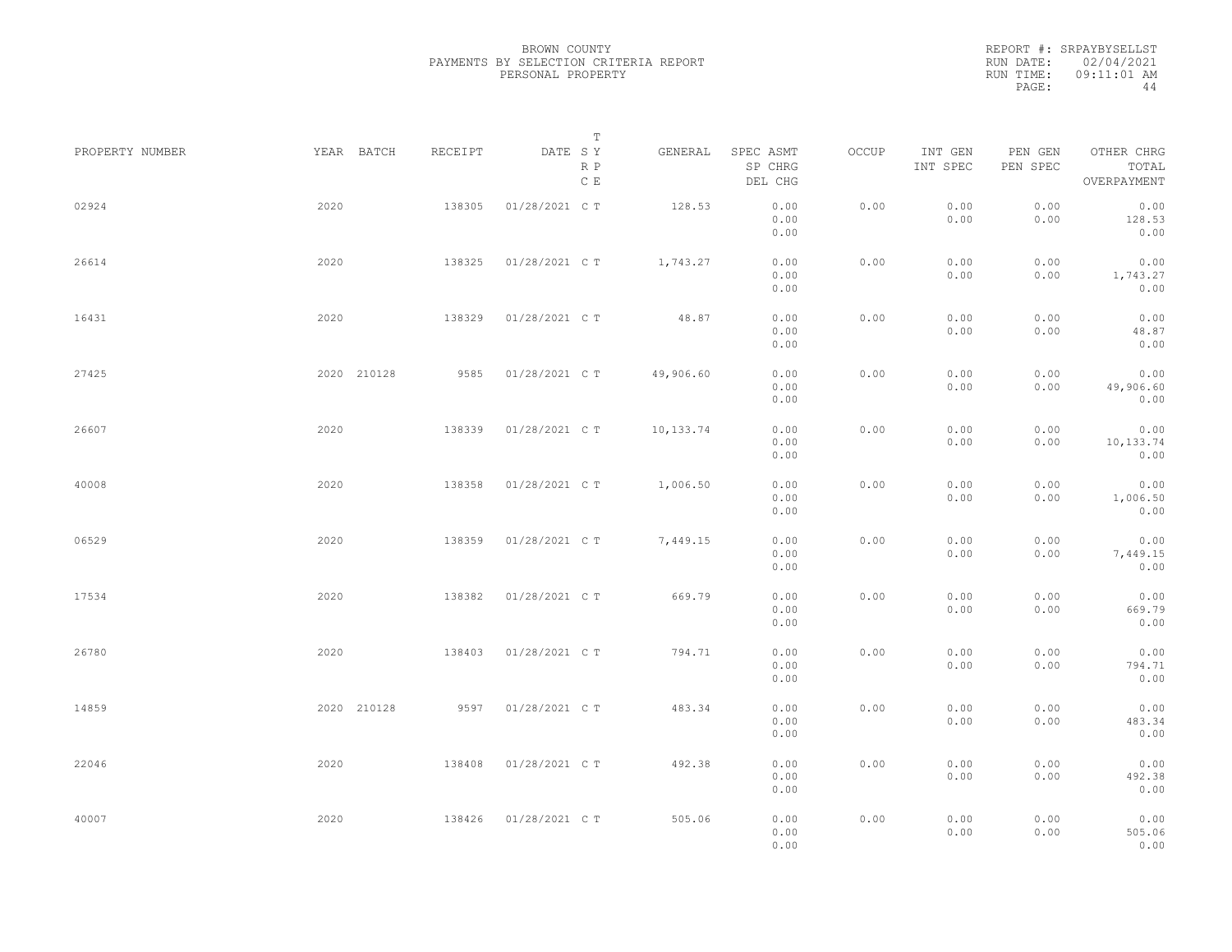|           | REPORT #: SRPAYBYSELLST |
|-----------|-------------------------|
|           | RUN DATE: 02/04/2021    |
| RUN TIME: | $09:11:01$ AM           |
| PAGE:     | 45                      |

|                 |             |                   | $\mathbb T$           |           |                                 |       |                     |                     |                                    |  |
|-----------------|-------------|-------------------|-----------------------|-----------|---------------------------------|-------|---------------------|---------------------|------------------------------------|--|
| PROPERTY NUMBER | YEAR BATCH  | RECEIPT           | DATE SY<br>R P<br>C E | GENERAL   | SPEC ASMT<br>SP CHRG<br>DEL CHG | OCCUP | INT GEN<br>INT SPEC | PEN GEN<br>PEN SPEC | OTHER CHRG<br>TOTAL<br>OVERPAYMENT |  |
| 14906           | 2020        | 138466            | 01/28/2021 C T        | 128.53    | 0.00<br>0.00<br>0.00            | 0.00  | 0.00<br>0.00        | 0.00<br>0.00        | 0.00<br>128.53<br>0.00             |  |
| 03512           | 2020        | 138479            | 01/28/2021 C T        | 3,149.82  | 0.00<br>0.00<br>0.00            | 0.00  | 0.00<br>0.00        | 0.00<br>0.00        | 0.00<br>3,149.82<br>0.00           |  |
| 25317           | 2020        | 138480            | 01/28/2021 C T        | 2,575.98  | 0.00<br>0.00<br>0.00            | 0.00  | 0.00<br>0.00        | 0.00<br>0.00        | 0.00<br>2,575.98<br>0.00           |  |
| 02970           | 2020        | 138518            | 01/28/2021 C T        | 523.17    | 0.00<br>0.00<br>0.00            | 0.00  | 0.00<br>0.00        | 0.00<br>0.00        | 0.00<br>523.17<br>0.00             |  |
| 40108           | 2020        | Voids #<br>138298 | 01/28/2021 C V        | $-299.31$ | 0.00<br>0.00<br>0.00            | 0.00  | 0.00<br>0.00        | 0.00<br>0.00        | 0.00<br>$-299.31$<br>0.00          |  |
| 40108           | 2020        | 138530            | 01/28/2021 C T        | 299.31    | 0.00<br>0.00<br>0.00            | 0.00  | 0.00<br>0.00        | 0.00<br>0.00        | 0.00<br>299.31<br>0.00             |  |
| 15748           | 2020        | 138545            | 01/28/2021 C T        | 4,062.18  | 0.00<br>0.00<br>0.00            | 0.00  | 0.00<br>0.00        | 0.00<br>0.00        | 0.00<br>4,062.18<br>0.00           |  |
| 26613           | 2020        | 138550            | 01/28/2021 C T        | 1,354.07  | 0.00<br>0.00<br>0.00            | 0.00  | 0.00<br>0.00        | 0.00<br>0.00        | 0.00<br>1,354.07<br>0.00           |  |
| 04509           | 2020        | 138570            | 01/28/2021 C T        | 499.63    | 0.00<br>0.00<br>0.00            | 0.00  | 0.00<br>0.00        | 0.00<br>0.00        | 0.00<br>499.63<br>0.00             |  |
| 04811           | 2020        | 138582            | 01/28/2021 C T        | 3,640.40  | 0.00<br>0.00<br>0.00            | 0.00  | 0.00<br>0.00        | 0.00<br>0.00        | 0.00<br>3,640.40<br>0.00           |  |
| 25894           | 2020        | 138587            | 01/28/2021 C T        | 3.61      | 0.00<br>0.00<br>0.00            | 0.00  | 0.00<br>0.00        | 0.00<br>0.00        | 0.00<br>3.61<br>0.00               |  |
| 02963           | 2020 210128 | 9623              | 01/28/2021 C T        | 8,660.21  | 0.00<br>0.00<br>0.00            | 0.00  | 0.00<br>0.00        | 0.00<br>0.00        | 0.00<br>8,660.21<br>0.00           |  |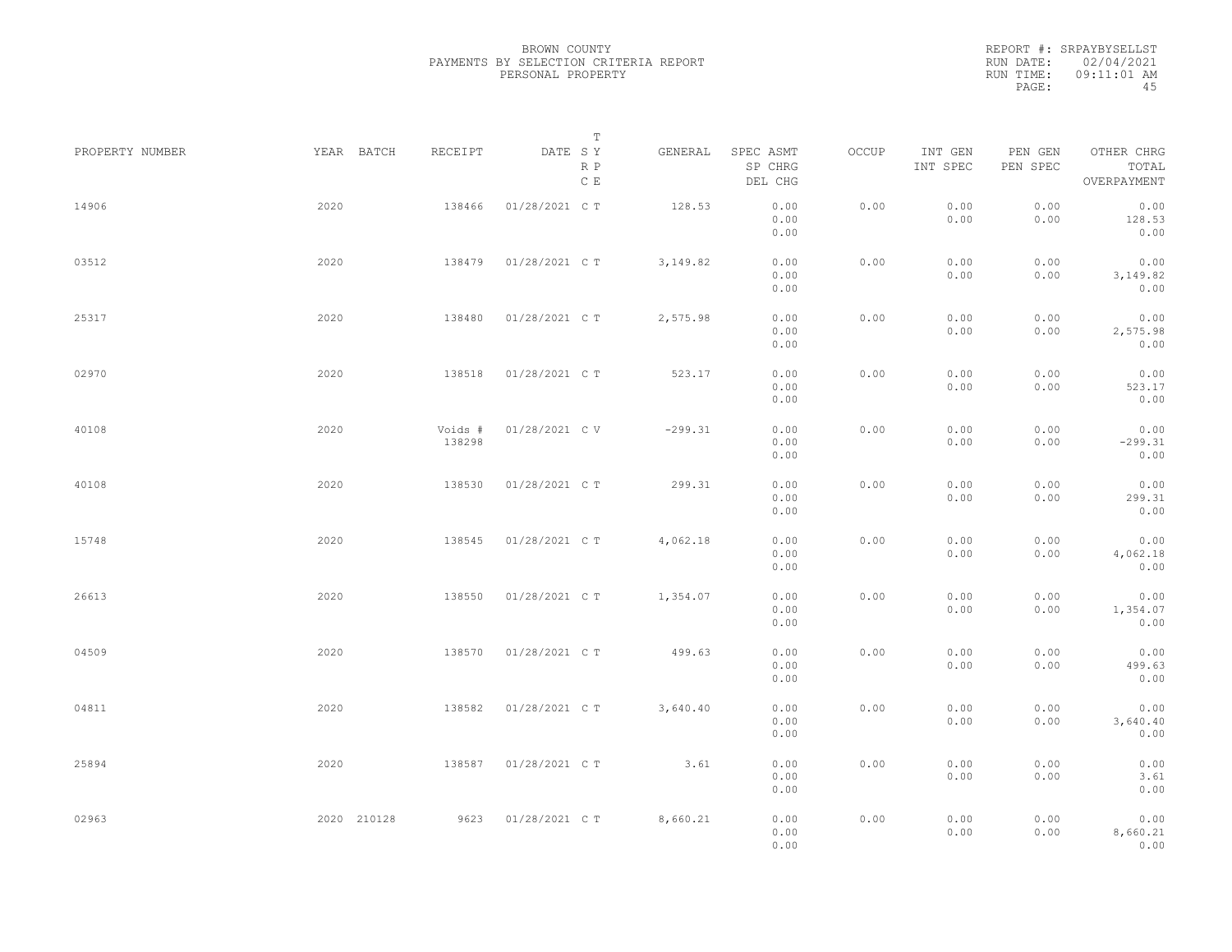REPORT #: SRPAYBYSELLST RUN DATE: 02/04/2021 RUN TIME: 09:11:02 AM PAGE: 46

|                 |             |         | $\mathbb T$                     |           |                                 |       |                     |                     |                                    |
|-----------------|-------------|---------|---------------------------------|-----------|---------------------------------|-------|---------------------|---------------------|------------------------------------|
| PROPERTY NUMBER | YEAR BATCH  | RECEIPT | DATE SY<br>R P<br>$\,$ C $\,$ E | GENERAL   | SPEC ASMT<br>SP CHRG<br>DEL CHG | OCCUP | INT GEN<br>INT SPEC | PEN GEN<br>PEN SPEC | OTHER CHRG<br>TOTAL<br>OVERPAYMENT |
| 13856           | 2020        | 138684  | 01/28/2021 C T                  | 30.78     | 0.00<br>0.00<br>0.00            | 0.00  | 0.00<br>0.00        | 0.00<br>0.00        | 0.00<br>30.78<br>0.00              |
| 10692           | 2020        | 138733  | 01/28/2021 C T                  | 497.81    | 0.00<br>0.00<br>0.00            | 0.00  | 0.00<br>0.00        | 0.00<br>0.00        | 0.00<br>497.81<br>0.00             |
| 25335           | 2020        | 138745  | 01/28/2021 C T                  | 2,434.78  | 0.00<br>0.00<br>0.00            | 0.00  | 0.00<br>0.00        | 0.00<br>0.00        | 0.00<br>2,434.78<br>0.00           |
| 25884           | 2020        | 138751  | 01/28/2021 C T                  | 1.81      | 0.00<br>0.00<br>0.00            | 0.00  | 0.00<br>0.00        | 0.00<br>0.00        | 0.00<br>1.81<br>0.00               |
| 19103           | 2020 210128 | 9628    | 01/28/2021 C T                  | 333.08    | 0.00<br>0.00<br>0.00            | 0.00  | 0.00<br>0.00        | 0.00<br>0.00        | 0.00<br>333.08<br>0.00             |
| 40004           | 2020        | 138971  | 01/28/2021 C T                  | 4,742.84  | 0.00<br>0.00<br>0.00            | 0.00  | 0.00<br>0.00        | 0.00<br>0.00        | 0.00<br>4,742.84<br>0.00           |
| 40002           | 2020        | 138972  | 01/28/2021 C T                  | 7,979.56  | 0.00<br>0.00<br>0.00            | 0.00  | 0.00<br>0.00        | 0.00<br>0.00        | 0.00<br>7,979.56<br>0.00           |
| 03274           | 2020        | 138986  | 01/28/2021 C T                  | 581.10    | 0.00<br>0.00<br>0.00            | 0.00  | 0.00<br>0.00        | 0.00<br>0.00        | 0.00<br>581.10<br>0.00             |
| 22556           | 2020        | 139014  | 01/28/2021 C T                  | 376.53    | 0.00<br>0.00<br>0.00            | 0.00  | 0.00<br>0.00        | 0.00<br>0.00        | 0.00<br>376.53<br>0.00             |
| 07330           | 2020        | 139015  | 01/28/2021 C T                  | 1,473.54  | 0.00<br>0.00<br>0.00            | 0.00  | 0.00<br>0.00        | 0.00<br>0.00        | 0.00<br>1,473.54<br>0.00           |
| 03151           | 2020        | 139116  | 01/28/2021 C T                  | 228.09    | 0.00<br>0.00<br>0.00            | 0.00  | 0.00<br>0.00        | 0.00<br>0.00        | 0.00<br>228.09<br>0.00             |
| 21591           | 2020        | 139161  | 01/28/2021 C T                  | 10,624.31 | 0.00<br>0.00<br>0.00            | 0.00  | 0.00<br>0.00        | 0.00<br>0.00        | 0.00<br>10,624.31<br>0.00          |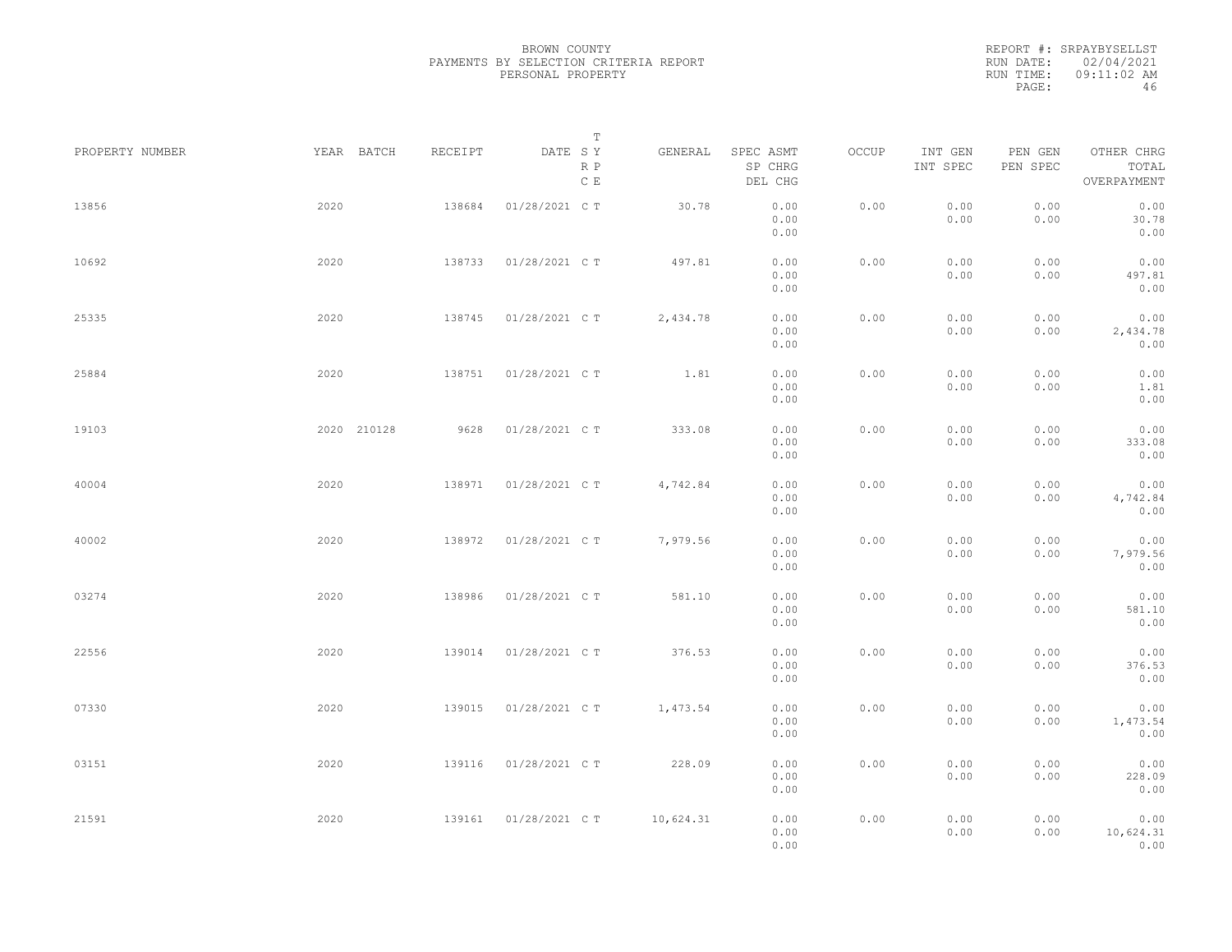|           | REPORT #: SRPAYBYSELLST |
|-----------|-------------------------|
|           | RUN DATE: 02/04/2021    |
| RUN TIME: | $09:11:02$ AM           |
| PAGE:     | 47                      |

|                 |            |         | $\mathbb T$           |           |                                 |       |                     |                     |                                    |  |
|-----------------|------------|---------|-----------------------|-----------|---------------------------------|-------|---------------------|---------------------|------------------------------------|--|
| PROPERTY NUMBER | YEAR BATCH | RECEIPT | DATE SY<br>R P<br>C E | GENERAL   | SPEC ASMT<br>SP CHRG<br>DEL CHG | OCCUP | INT GEN<br>INT SPEC | PEN GEN<br>PEN SPEC | OTHER CHRG<br>TOTAL<br>OVERPAYMENT |  |
| 22136           | 2020       | 139165  | 01/28/2021 C T        | 8,819.51  | 0.00<br>0.00<br>0.00            | 0.00  | 0.00<br>0.00        | 0.00<br>0.00        | 0.00<br>8,819.51<br>0.00           |  |
| 24685           | 2020       | 139170  | 01/28/2021 C T        | 276.96    | 0.00<br>0.00<br>0.00            | 0.00  | 0.00<br>0.00        | 0.00<br>0.00        | 0.00<br>276.96<br>0.00             |  |
| 26014           | 2020       | 139171  | 01/28/2021 C T        | 70.31     | 0.00<br>0.00<br>0.00            | 0.00  | 0.00<br>0.00        | 0.00<br>0.00        | 0.00<br>70.31<br>0.00              |  |
| 26015           | 2020       | 139172  | 01/28/2021 C T        | 15,245.87 | 0.00<br>0.00<br>0.00            | 0.00  | 0.00<br>0.00        | 0.00<br>0.00        | 0.00<br>15,245.87<br>0.00          |  |
| 27399           | 2020       | 139173  | 01/28/2021 C T        | 2,376.85  | 0.00<br>0.00<br>0.00            | 0.00  | 0.00<br>0.00        | 0.00<br>0.00        | 0.00<br>2,376.85<br>0.00           |  |
| 27591           | 2020       | 139174  | 01/28/2021 C T        | 52.50     | 0.00<br>0.00<br>0.00            | 0.00  | 0.00<br>0.00        | 0.00<br>0.00        | 0.00<br>52.50<br>0.00              |  |
| 40070           | 2020       | 139176  | 01/28/2021 C T        | 124.89    | 0.00<br>0.00<br>0.00            | 0.00  | 0.00<br>0.00        | 0.00<br>0.00        | 0.00<br>124.89<br>0.00             |  |
| 27592           | 2020       | 139215  | 01/28/2021 C T        | 3,582.47  | 0.00<br>0.00<br>0.00            | 0.00  | 0.00<br>0.00        | 0.00<br>0.00        | 0.00<br>3,582.47<br>0.00           |  |
| 02911           | 2020       | 139217  | 01/28/2021 C T        | 698.75    | 0.00<br>0.00<br>0.00            | 0.00  | 0.00<br>0.00        | 0.00<br>0.00        | 0.00<br>698.75<br>0.00             |  |
| 17603           | 2020       | 139222  | 01/28/2021 C T        | 658.93    | 0.00<br>0.00<br>0.00            | 0.00  | 0.00<br>0.00        | 0.00<br>0.00        | 0.00<br>658.93<br>0.00             |  |
| 20567           | 2020       | 139239  | 01/28/2021 C T        | 2,534.34  | 0.00<br>0.00<br>0.00            | 0.00  | 0.00<br>0.00        | 0.00<br>0.00        | 0.00<br>2,534.34<br>0.00           |  |
| 16489           | 2020       | 139262  | 01/28/2021 C T        | 161.11    | 0.00<br>0.00<br>0.00            | 0.00  | 0.00<br>0.00        | 0.00<br>0.00        | 0.00<br>161.11<br>0.00             |  |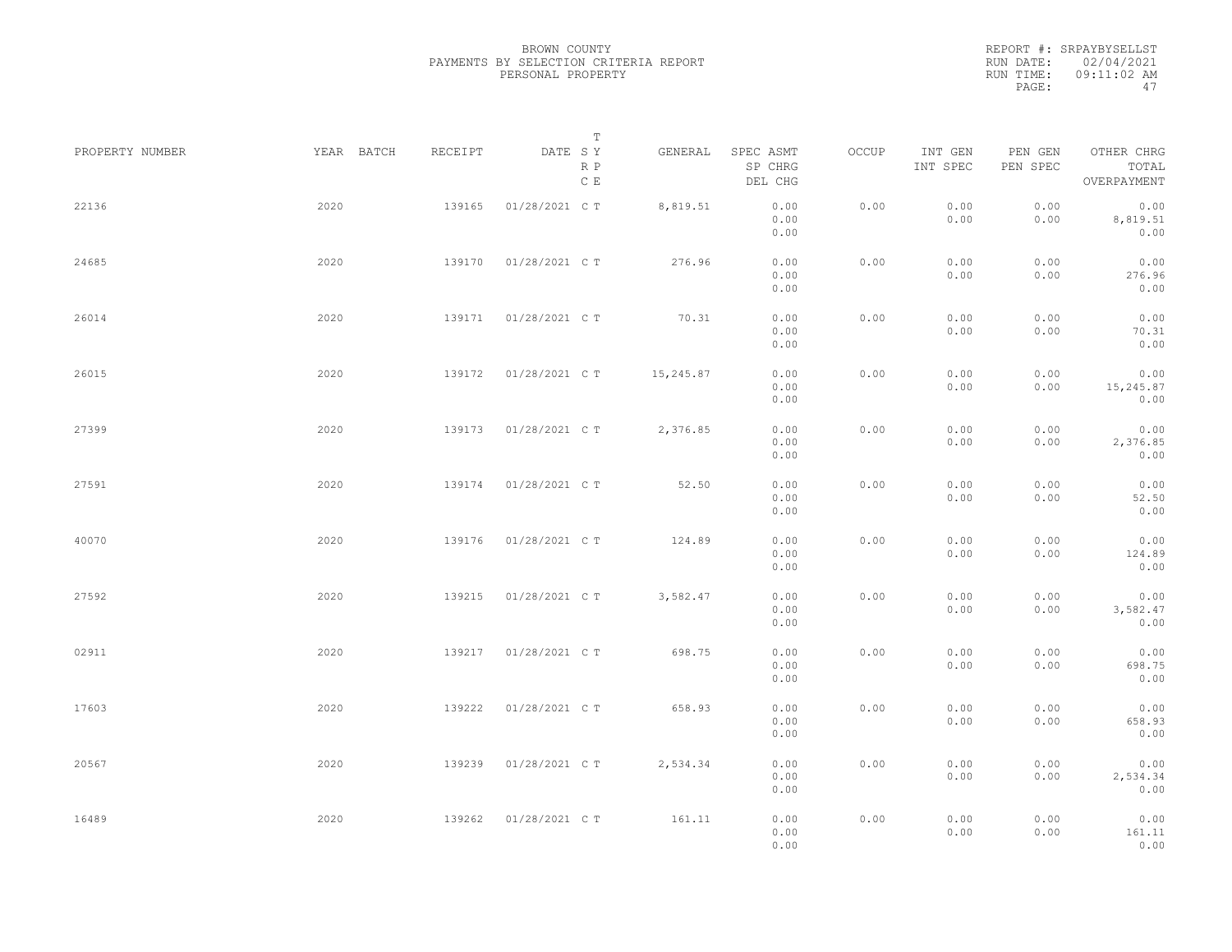REPORT #: SRPAYBYSELLST RUN DATE: 02/04/2021 RUN TIME: 09:11:02 AM PAGE: 48

|                 |      |             |         |                      | $\mathbb T$ |          |                                 |       |                     |                     |                                    |  |
|-----------------|------|-------------|---------|----------------------|-------------|----------|---------------------------------|-------|---------------------|---------------------|------------------------------------|--|
| PROPERTY NUMBER |      | YEAR BATCH  | RECEIPT | DATE SY              | R P<br>C E  | GENERAL  | SPEC ASMT<br>SP CHRG<br>DEL CHG | OCCUP | INT GEN<br>INT SPEC | PEN GEN<br>PEN SPEC | OTHER CHRG<br>TOTAL<br>OVERPAYMENT |  |
| 03559           |      | 2020 210128 | 9640    | 01/28/2021 C T       |             | 1,576.73 | 0.00<br>0.00<br>0.00            | 0.00  | 0.00<br>0.00        | 0.00<br>0.00        | 0.00<br>1,576.73<br>0.00           |  |
| 10999           | 2020 |             | 139273  | 01/28/2021 C T       |             | 2,545.19 | 0.00<br>0.00<br>0.00            | 0.00  | 0.00<br>0.00        | 0.00<br>0.00        | 0.00<br>2,545.19<br>0.00           |  |
| 25266           | 2020 |             | 139275  | 01/28/2021 C T       |             | 7,011.07 | 0.00<br>0.00<br>0.00            | 0.00  | 0.00<br>0.00        | 0.00<br>0.00        | 0.00<br>7,011.07<br>0.00           |  |
| 11059           | 2020 |             | 139276  | 01/28/2021 C T       |             | 8,812.27 | 0.00<br>0.00<br>0.00            | 0.00  | 0.00<br>0.00        | 0.00<br>0.00        | 0.00<br>8,812.27<br>0.00           |  |
| 25300           | 2020 |             | 139385  | 01/28/2021 C T       |             | 423.61   | 0.00<br>0.00<br>0.00            | 0.00  | 0.00<br>0.00        | 0.00<br>0.00        | 0.00<br>423.61<br>0.00             |  |
| 40062           | 2020 |             | 139395  | 01/28/2021 C T       |             | 452.56   | 0.00<br>0.00<br>0.00            | 0.00  | 0.00<br>0.00        | 0.00<br>0.00        | 0.00<br>452.56<br>0.00             |  |
| 40063           | 2020 |             | 139396  | 01/28/2021 C T       |             | 740.40   | 0.00<br>0.00<br>0.00            | 0.00  | 0.00<br>0.00        | 0.00<br>0.00        | 0.00<br>740.40<br>0.00             |  |
| 27583           | 2020 |             | 139410  | 01/28/2021 C T       |             | 506.87   | 0.00<br>0.00<br>0.00            | 0.00  | 0.00<br>0.00        | 0.00<br>0.00        | 0.00<br>506.87<br>0.00             |  |
| 21574           | 2020 |             | 139419  | 01/28/2021 C T       |             | 141.21   | 0.00<br>0.00<br>0.00            | 0.00  | 0.00<br>0.00        | 0.00<br>0.00        | 0.00<br>141.21<br>0.00             |  |
| 20650           | 2020 |             | 139465  | 01/28/2021 C T       |             | 106.81   | 0.00<br>0.00<br>0.00            | 0.00  | 0.00<br>0.00        | 0.00<br>0.00        | 0.00<br>106.81<br>0.00             |  |
| 27635           | 2020 |             | 139497  | 01/28/2021 C T       |             | 16.28    | 0.00<br>0.00                    | 0.00  | 0.00<br>0.00        | 0.00<br>0.00        | 0.00<br>16.28                      |  |
| 15718           | 2020 |             |         | 139499 01/28/2021 CT |             | 82.36    | 0.00<br>0.00<br>0.00<br>0.00    | 0.00  | 0.00<br>0.00        | 0.00<br>0.00        | 0.00<br>0.00<br>82.36<br>0.00      |  |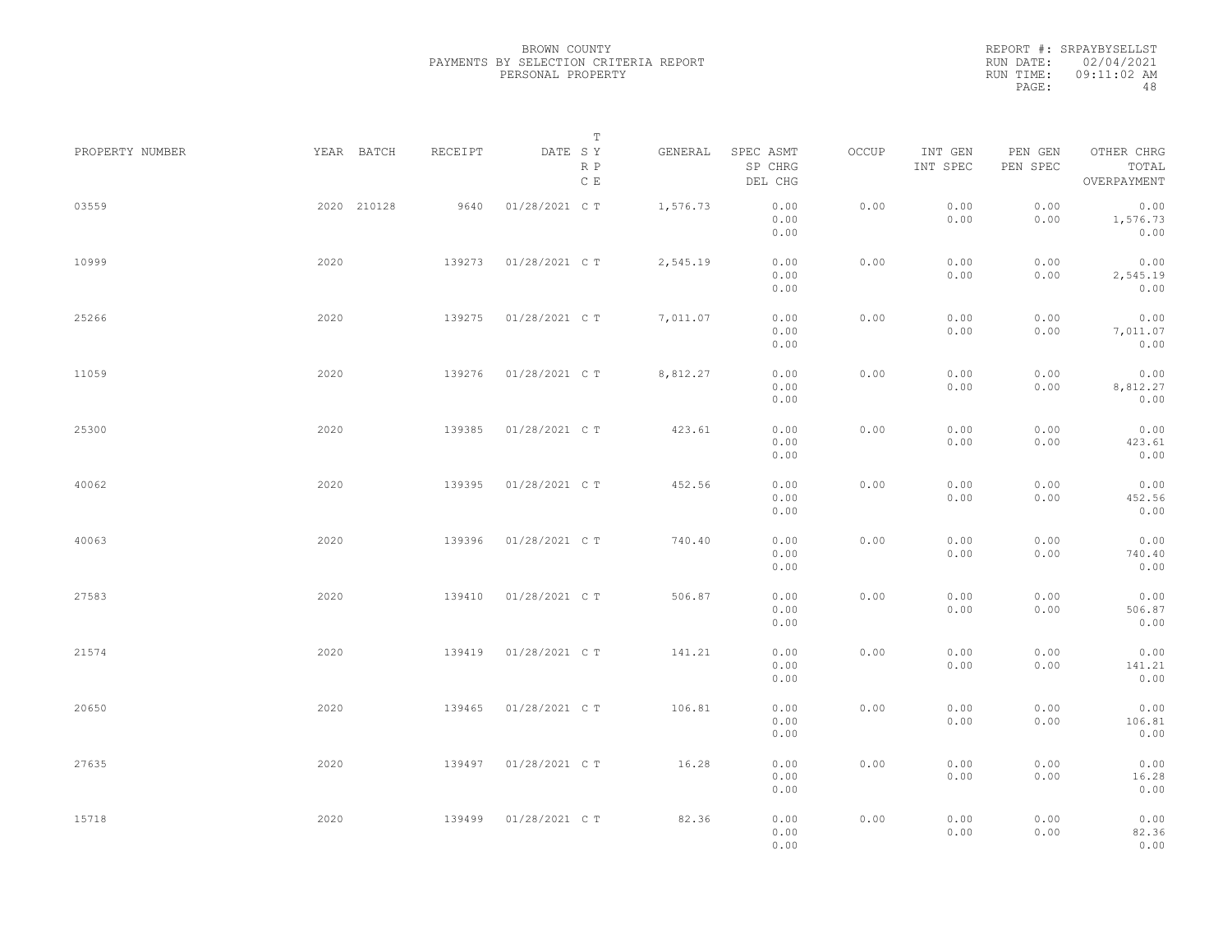|           | REPORT #: SRPAYBYSELLST |
|-----------|-------------------------|
|           | RUN DATE: 02/04/2021    |
| RUN TIME: | $09:11:02$ AM           |
| PAGE:     | 49                      |

|                 |            |         | T                               |           |                                 |       |                     |                     |                                    |  |
|-----------------|------------|---------|---------------------------------|-----------|---------------------------------|-------|---------------------|---------------------|------------------------------------|--|
| PROPERTY NUMBER | YEAR BATCH | RECEIPT | DATE SY<br>R P<br>$\,$ C $\,$ E | GENERAL   | SPEC ASMT<br>SP CHRG<br>DEL CHG | OCCUP | INT GEN<br>INT SPEC | PEN GEN<br>PEN SPEC | OTHER CHRG<br>TOTAL<br>OVERPAYMENT |  |
| 20611           | 2020       | 139513  | 01/28/2021 C T                  | 79.64     | 0.00<br>0.00<br>0.00            | 0.00  | 0.00<br>0.00        | 0.00<br>0.00        | 0.00<br>79.64<br>0.00              |  |
| 22584           | 2020       | 139565  | 01/28/2021 C T                  | 228.99    | 0.00<br>0.00<br>0.00            | 0.00  | 0.00<br>0.00        | 0.00<br>0.00        | 0.00<br>228.99<br>0.00             |  |
| 17576           | 2020       | 139572  | 01/28/2021 C T                  | 434.45    | 0.00<br>0.00<br>0.00            | 0.00  | 0.00<br>0.00        | 0.00<br>0.00        | 0.00<br>434.45<br>0.00             |  |
| 03416           | 2020       | 139574  | 01/28/2021 C T                  | 510.49    | 0.00<br>0.00<br>0.00            | 0.00  | 0.00<br>0.00        | 0.00<br>0.00        | 0.00<br>510.49<br>0.00             |  |
| 25303           | 2020       | 139844  | 01/29/2021 C T                  | 713.24    | 0.00<br>0.00<br>0.00            | 0.00  | 0.00<br>0.00        | 0.00<br>0.00        | 0.00<br>713.24<br>0.00             |  |
| 12702           | 2020       | 139845  | 01/29/2021 C T                  | 753.06    | 0.00<br>0.00<br>0.00            | 0.00  | 0.00<br>0.00        | 0.00<br>0.00        | 0.00<br>753.06<br>0.00             |  |
| 23301           | 2020       | 139855  | 01/29/2021 C T                  | 21.72     | 0.00<br>0.00<br>0.00            | 0.00  | 0.00<br>0.00        | 0.00<br>0.00        | 0.00<br>21.72<br>0.00              |  |
| 19114           | 2020       | 139875  | 01/29/2021 C T                  | 4,197.96  | 0.00<br>0.00<br>0.00            | 0.00  | 0.00<br>0.00        | 0.00<br>0.00        | 0.00<br>4,197.96<br>0.00           |  |
| 26021           | 2020       | 139882  | 01/29/2021 C T                  | 2,069.11  | 0.00<br>0.00                    | 0.00  | 0.00<br>0.00        | 0.00<br>0.00        | 0.00<br>2,069.11<br>0.00           |  |
| 06567           | 2020       | 139884  | 01/29/2021 C T                  | 1,647.31  | 0.00<br>0.00<br>0.00<br>0.00    | 0.00  | 0.00<br>0.00        | 0.00<br>0.00        | 0.00<br>1,647.31<br>0.00           |  |
| 24772           | 2020       | 139948  | 01/29/2021 C T                  | 441.69    | 0.00<br>0.00                    | 0.00  | 0.00<br>0.00        | 0.00<br>0.00        | 0.00<br>441.69                     |  |
| 03573           | 2020       | 139994  | 01/29/2021 C T                  | 12,720.58 | 0.00<br>0.00<br>0.00<br>0.00    | 0.00  | 0.00<br>0.00        | 0.00<br>0.00        | 0.00<br>0.00<br>12,720.58<br>0.00  |  |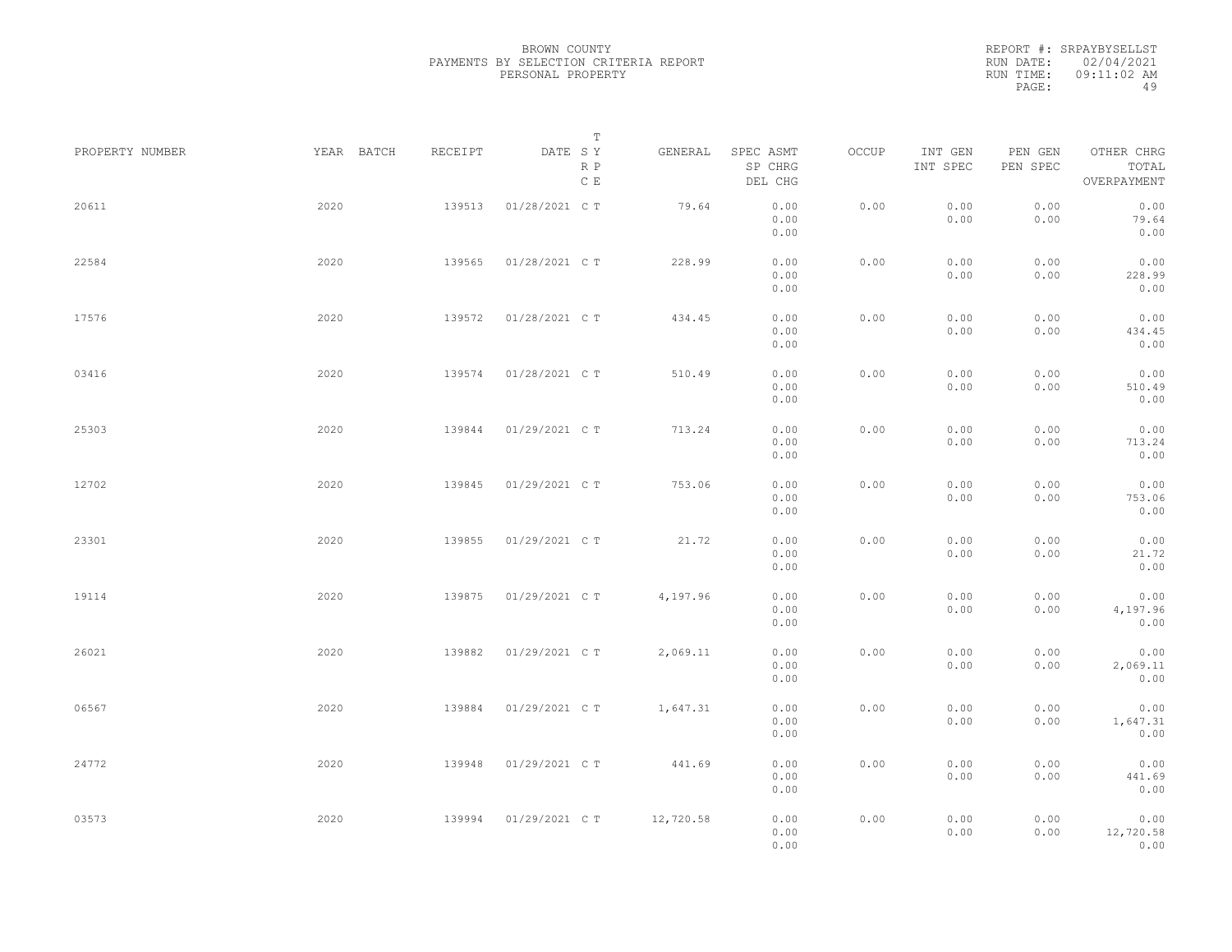REPORT #: SRPAYBYSELLST RUN DATE: 02/04/2021 RUN TIME: 09:11:03 AM PAGE: 50

|                 |             |         | $\mathbb T$           |           |                                 |       |                     |                     |                                    |  |
|-----------------|-------------|---------|-----------------------|-----------|---------------------------------|-------|---------------------|---------------------|------------------------------------|--|
| PROPERTY NUMBER | YEAR BATCH  | RECEIPT | DATE SY<br>R P<br>C E | GENERAL   | SPEC ASMT<br>SP CHRG<br>DEL CHG | OCCUP | INT GEN<br>INT SPEC | PEN GEN<br>PEN SPEC | OTHER CHRG<br>TOTAL<br>OVERPAYMENT |  |
| 03357           | 2020        | 140005  | 01/29/2021 C T        | 12,264.41 | 0.00<br>0.00<br>0.00            | 0.00  | 0.00<br>0.00        | 0.00<br>0.00        | 0.00<br>12,264.41<br>0.00          |  |
| 40107           | 2020        | 140013  | 01/29/2021 C T        | 819.55    | 0.00<br>0.00<br>0.00            | 0.00  | 0.00<br>0.00        | 0.00<br>0.00        | 0.00<br>819.55<br>0.00             |  |
| 12690           | 2020        | 140030  | 01/29/2021 C T        | 2,275.49  | 0.00<br>0.00<br>0.00            | 0.00  | 0.00<br>0.00        | 0.00<br>0.00        | 0.00<br>2,275.49<br>0.00           |  |
| 19919           | 2020        | 140037  | 01/29/2021 C T        | 9,610.58  | 0.00<br>0.00<br>0.00            | 0.00  | 0.00<br>0.00        | 0.00<br>0.00        | 0.00<br>9,610.58<br>0.00           |  |
| 03474           | 2020        | 140041  | 01/29/2021 C T        | 552.12    | 0.00<br>0.00<br>0.00            | 0.00  | 0.00<br>0.00        | 0.00<br>0.00        | 0.00<br>552.12<br>0.00             |  |
| 20767           | 2020        | 140045  | 01/29/2021 C T        | 228.02    | 0.00<br>0.00<br>0.00            | 0.00  | 0.00<br>0.00        | 0.00<br>0.00        | 0.00<br>228.02<br>0.00             |  |
| 10017           | 2020 210129 | 9725    | 01/29/2021 C T        | 112.24    | 0.00<br>0.00<br>0.00            | 0.00  | 0.00<br>0.00        | 0.00<br>0.00        | 0.00<br>112.24<br>0.00             |  |
| 13790           | 2020        | 140230  | 01/29/2021 C T        | 117.68    | 0.00<br>0.00<br>0.00            | 0.00  | 0.00<br>0.00        | 0.00<br>0.00        | 0.00<br>117.68<br>0.00             |  |
| 40012           | 2020 210129 | 9736    | 01/29/2021 C T        | 83.28     | 0.00<br>0.00<br>0.00            | 0.00  | 0.00<br>0.00        | 0.00<br>0.00        | 0.00<br>83.28<br>0.00              |  |
| 27206           | 2020        | 140256  | 01/29/2021 C T        | 327.66    | 0.00<br>0.00<br>0.00            | 0.00  | 0.00<br>0.00        | 0.00<br>0.00        | 0.00<br>327.66<br>0.00             |  |
| 14902           | 2020        | 140261  | 01/29/2021 C T        | 77.83     | 0.00<br>0.00<br>0.00            | 0.00  | 0.00<br>0.00        | 0.00<br>0.00        | 0.00<br>77.83<br>0.00              |  |
| 02942           | 2020        |         | 140277 01/29/2021 CT  | 14,275.58 | 0.00<br>0.00<br>0.00            | 0.00  | 0.00<br>0.00        | 0.00<br>0.00        | 0.00<br>14,275.58<br>0.00          |  |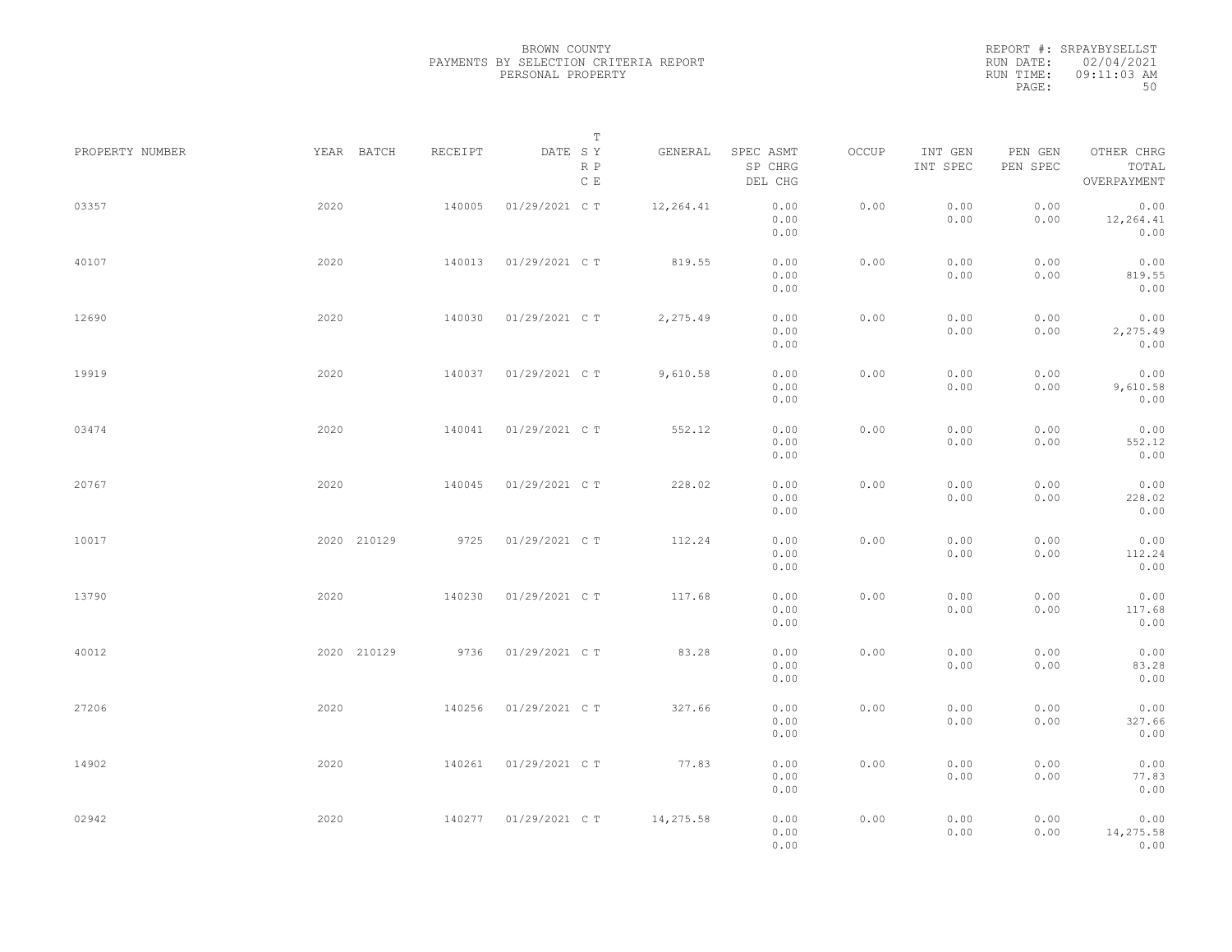REPORT #: SRPAYBYSELLST RUN DATE: 02/04/2021 RUN TIME: 09:11:03 AM PAGE: 51

|                 |             |         | $\mathbb T$           |          |                                 |       |                     |                     |                                    |  |
|-----------------|-------------|---------|-----------------------|----------|---------------------------------|-------|---------------------|---------------------|------------------------------------|--|
| PROPERTY NUMBER | YEAR BATCH  | RECEIPT | DATE SY<br>R P<br>C E | GENERAL  | SPEC ASMT<br>SP CHRG<br>DEL CHG | OCCUP | INT GEN<br>INT SPEC | PEN GEN<br>PEN SPEC | OTHER CHRG<br>TOTAL<br>OVERPAYMENT |  |
| 03293           | 2020        | 140301  | 01/29/2021 C T        | 3,489.25 | 0.00<br>0.00<br>0.00            | 0.00  | 0.00<br>0.00        | 0.00<br>0.00        | 0.00<br>3,489.25<br>0.00           |  |
| 27656           | 2020 210129 | 9757    | 01/29/2021 C T        | 3,048.45 | 0.00<br>0.00<br>0.00            | 0.00  | 0.00<br>0.00        | 0.00<br>0.00        | 0.00<br>3,048.45<br>0.00           |  |
| 22110           | 2020 210129 | 9766    | 01/29/2021 C T        | 2,697.27 | 0.00<br>0.00<br>0.00            | 0.00  | 0.00<br>0.00        | 0.00<br>0.00        | 0.00<br>2,697.27<br>0.00           |  |
| 16480           | 2020        | 140335  | 01/29/2021 C T        | 18.10    | 0.00<br>0.00<br>0.00            | 0.00  | 0.00<br>0.00        | 0.00<br>0.00        | 0.00<br>18.10<br>0.00              |  |
| 27051           | 2020        | 140342  | 01/29/2021 C T        | 2.01     | 0.00<br>0.00<br>0.00            | 0.00  | 0.00<br>0.00        | 0.00<br>0.00        | 0.00<br>2.01<br>0.00               |  |
| 40033           | 2020        | 140348  | 01/29/2021 C T        | 74.22    | 0.00<br>0.00<br>0.00            | 0.00  | 0.00<br>0.00        | 0.00<br>0.00        | 0.00<br>74.22<br>0.00              |  |
| 26882           | 2020        | 140417  | 01/29/2021 C T        | 105.00   | 0.00<br>0.00<br>0.00            | 0.00  | 0.00<br>0.00        | 0.00<br>0.00        | 0.00<br>105.00<br>0.00             |  |
| 03613           | 2020        | 140419  | 01/29/2021 C T        | 1,048.13 | 0.00<br>0.00<br>0.00            | 0.00  | 0.00<br>0.00        | 0.00<br>0.00        | 0.00<br>1,048.13<br>0.00           |  |
| 27411           | 2020        | 140422  | 01/29/2021 C T        | 642.65   | 0.00<br>0.00<br>0.00            | 0.00  | 0.00<br>0.00        | 0.00<br>0.00        | 0.00<br>642.65<br>0.00             |  |
| 14862           | 2020        | 140431  | 01/29/2021 C T        | 4,688.53 | 0.00<br>0.00<br>0.00            | 0.00  | 0.00<br>0.00        | 0.00<br>0.00        | 0.00<br>4,688.53<br>0.00           |  |
| 17435           | 2020        | 140432  | 01/29/2021 C T        | 27.15    | 0.00<br>0.00                    | 0.00  | 0.00<br>0.00        | 0.00<br>0.00        | 0.00<br>27.15                      |  |
| 20635           | 2020        |         | 140433 01/29/2021 C T | 3,785.22 | 0.00<br>0.00<br>0.00<br>0.00    | 0.00  | 0.00<br>0.00        | 0.00<br>0.00        | 0.00<br>0.00<br>3,785.22<br>0.00   |  |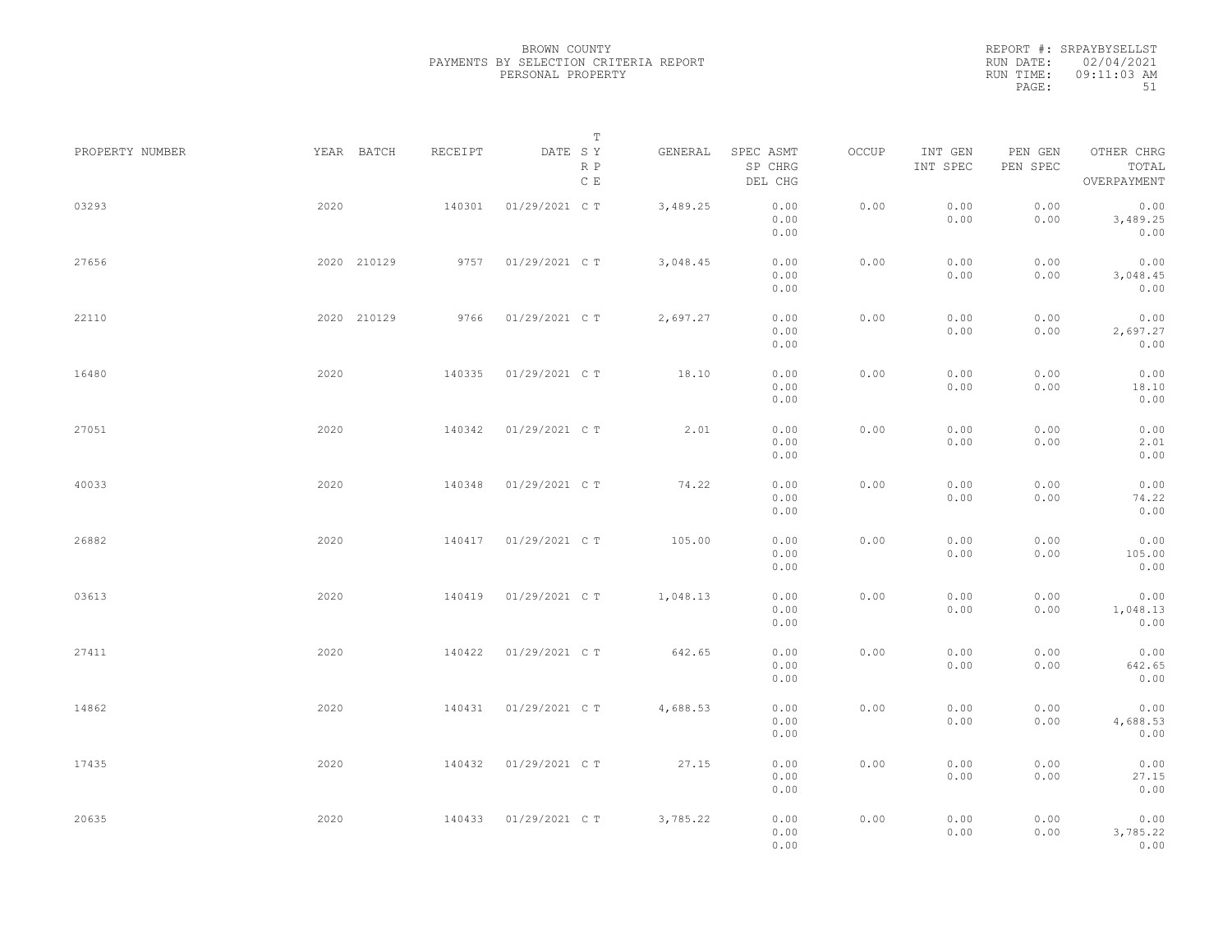REPORT #: SRPAYBYSELLST RUN DATE: 02/04/2021 RUN TIME: 09:11:03 AM PAGE: 52

|                 |             |                   | T                     |           |                                 |       |                     |                     |                                    |  |
|-----------------|-------------|-------------------|-----------------------|-----------|---------------------------------|-------|---------------------|---------------------|------------------------------------|--|
| PROPERTY NUMBER | YEAR BATCH  | RECEIPT           | DATE SY<br>R P<br>C E | GENERAL   | SPEC ASMT<br>SP CHRG<br>DEL CHG | OCCUP | INT GEN<br>INT SPEC | PEN GEN<br>PEN SPEC | OTHER CHRG<br>TOTAL<br>OVERPAYMENT |  |
| 40080           | 2020        | 140464            | 01/29/2021 C T        | 269.74    | 0.00<br>0.00<br>0.00            | 0.00  | 0.00<br>0.00        | 0.00<br>0.00        | 0.00<br>269.74<br>0.00             |  |
| 19073           | 2020        | 140500            | 01/29/2021 C T        | 1,464.49  | 0.00<br>0.00<br>0.00            | 0.00  | 0.00<br>0.00        | 0.00<br>0.00        | 0.00<br>1,464.49<br>0.00           |  |
| 20145           | 2020        | 140519            | 01/29/2021 C T        | 691.52    | 0.00<br>0.00<br>0.00            | 0.00  | 0.00<br>0.00        | 0.00<br>0.00        | 0.00<br>691.52<br>0.00             |  |
| 12265           | 2020        | 140562            | 01/29/2021 C T        | 138.59    | 0.00<br>0.00<br>0.00            | 0.00  | 0.00<br>0.00        | 0.00<br>0.00        | 0.00<br>138.59<br>0.00             |  |
| 26225           | 2020        | 140573            | 01/29/2021 C T        | 474.29    | 0.00<br>0.00<br>0.00            | 0.00  | 0.00<br>0.00        | 0.00<br>0.00        | 0.00<br>474.29<br>0.00             |  |
| 19833           | 2020        | 140657            | 01/29/2021 C T        | 792.88    | 0.00<br>0.00<br>0.00            | 0.00  | 0.00<br>0.00        | 0.00<br>0.00        | 0.00<br>792.88<br>0.00             |  |
| 19734           | 2020 210129 | 9821              | 01/29/2021 C T        | 2,492.71  | 0.00<br>0.00<br>0.00            | 0.00  | 0.00<br>0.00        | 0.00<br>0.00        | 0.00<br>2,492.71<br>0.00           |  |
| 18275           | 2020 210129 | 9826              | 01/29/2021 C T        | 95.95     | 0.00<br>0.00<br>0.00            | 0.00  | 0.00<br>0.00        | 0.00<br>0.00        | 0.00<br>95.95<br>0.00              |  |
| 24009           | 2020        | 140777            | 01/29/2021 C T        | 26.11     | 0.00<br>0.00<br>0.00            | 0.00  | 0.00<br>0.00        | 0.00<br>0.00        | 0.00<br>26.11<br>0.00              |  |
| 23184           | 2020        | 140866            | 01/29/2021 C T        | 363.86    | 0.00<br>0.00<br>0.00            | 0.00  | 0.00<br>0.00        | 0.00<br>0.00        | 0.00<br>363.86<br>0.00             |  |
| 03071           | 2020        | 140869            | 01/29/2021 C T        | 3, 151.63 | 0.00<br>0.00<br>0.00            | 0.00  | 0.00<br>0.00        | 0.00<br>0.00        | 0.00<br>3,151.63<br>0.00           |  |
| 23184           | 2020        | Voids #<br>140866 | 01/29/2021 C V        | $-363.86$ | 0.00<br>0.00<br>0.00            | 0.00  | 0.00<br>0.00        | 0.00<br>0.00        | 0.00<br>$-363.86$<br>0.00          |  |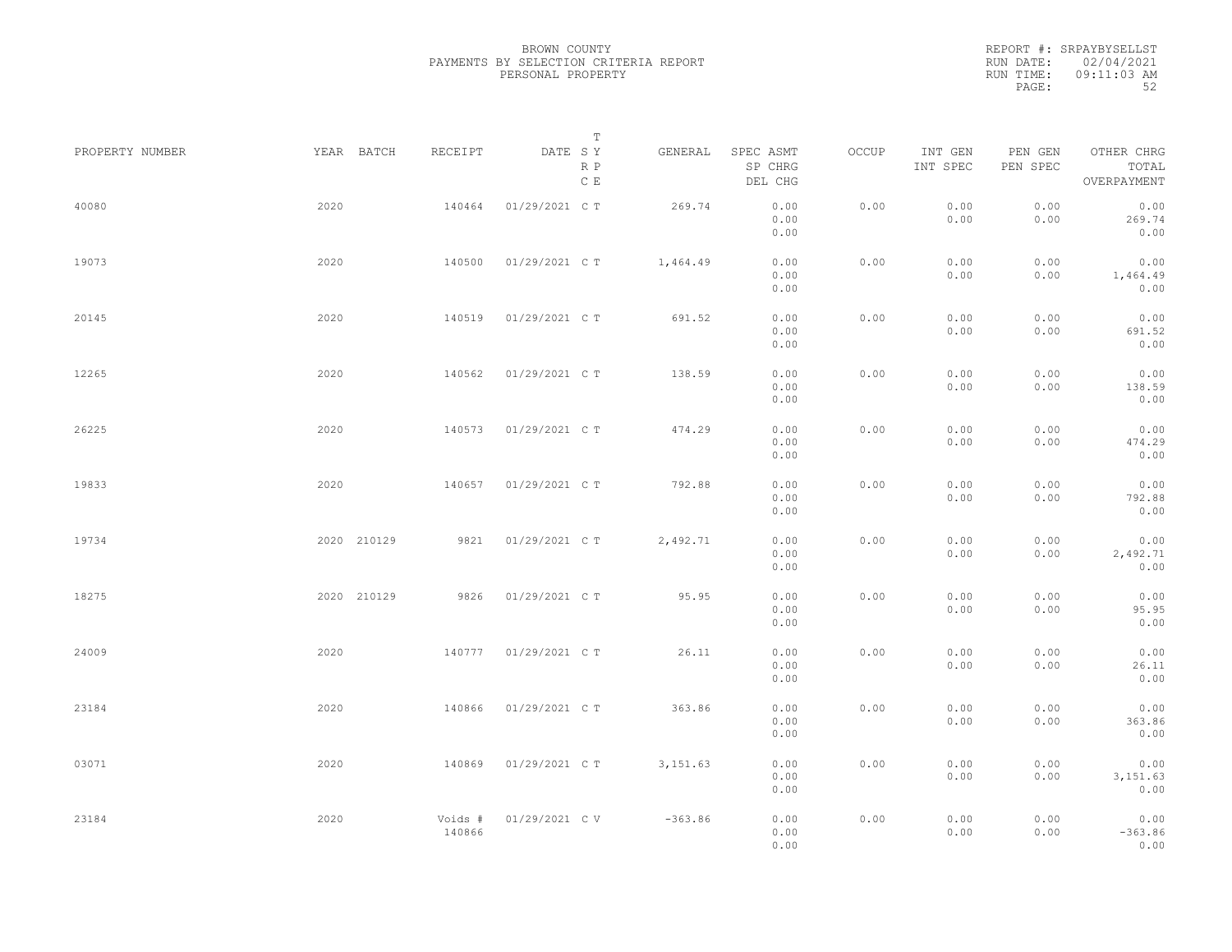REPORT #: SRPAYBYSELLST RUN DATE: 02/04/2021 RUN TIME: 09:11:03 AM PAGE: 53

|                 |      |                              | $\mathbb T$           |              |                                 |       |                     |                     |                                    |
|-----------------|------|------------------------------|-----------------------|--------------|---------------------------------|-------|---------------------|---------------------|------------------------------------|
| PROPERTY NUMBER |      | YEAR BATCH<br>RECEIPT        | DATE SY<br>R P<br>C E | GENERAL      | SPEC ASMT<br>SP CHRG<br>DEL CHG | OCCUP | INT GEN<br>INT SPEC | PEN GEN<br>PEN SPEC | OTHER CHRG<br>TOTAL<br>OVERPAYMENT |
| 03071           | 2020 | Voids #<br>140869            | 01/29/2021 C V        | $-3, 151.63$ | 0.00<br>0.00<br>0.00            | 0.00  | 0.00<br>0.00        | 0.00<br>0.00        | 0.00<br>$-3, 151.63$<br>0.00       |
| 23184           | 2020 | 140927                       | 01/29/2021 C T        | 363.86       | 0.00<br>0.00<br>0.00            | 0.00  | 0.00<br>0.00        | 0.00<br>0.00        | 0.00<br>363.86<br>0.00             |
| 03071           | 2020 | 140930                       | 01/29/2021 C T        | 3, 151.63    | 0.00<br>0.00<br>0.00            | 0.00  | 0.00<br>0.00        | 0.00<br>0.00        | 0.00<br>3,151.63<br>0.00           |
| 17473           |      | 2020 210129<br>9842          | 01/29/2021 C T        | 119.47       | 0.00<br>0.00<br>0.00            | 0.00  | 0.00<br>0.00        | 0.00<br>0.00        | 0.00<br>119.47<br>0.00             |
| 40038           | 2020 | 140962                       | 01/29/2021 C T        | 6.03         | 0.00<br>0.00<br>0.00            | 0.00  | 0.00<br>0.00        | 0.00<br>0.00        | 0.00<br>6.03<br>0.00               |
| 27693           |      | 2020 210129<br>9878          | 01/29/2021 C T        | 10,913.95    | 0.00<br>0.00<br>0.00            | 0.00  | 0.00<br>0.00        | 0.00<br>0.00        | 0.00<br>10,913.95<br>0.00          |
| 24107           |      | 2020 210131<br>9987          | 01/31/2021 C T        | 369.30       | 0.00<br>0.00<br>0.00            | 0.00  | 0.00<br>0.00        | 0.00<br>0.00        | 0.00<br>369.30<br>0.00             |
| 27415           |      | 2020 210131<br>10049         | 01/31/2021 C T        | 27.15        | 0.00<br>0.00<br>0.00            | 0.00  | 0.00<br>0.00        | 0.00<br>0.00        | 0.00<br>27.15<br>0.00              |
| 16508           |      | 2020 210131<br>10093         | 01/31/2021 C T        | 711.43       | 0.00<br>0.00<br>0.00            | 0.00  | 0.00<br>0.00        | 0.00<br>0.00        | 0.00<br>711.43<br>0.00             |
|                 |      | VILLAGE OF ASHWAUBENON TOTAL |                       | 1,103,065.93 | 0.00<br>0.00<br>0.00            | 0.00  | 0.00<br>0.00        | 0.00<br>0.00        | 0.00<br>1,103,065.93<br>0.00       |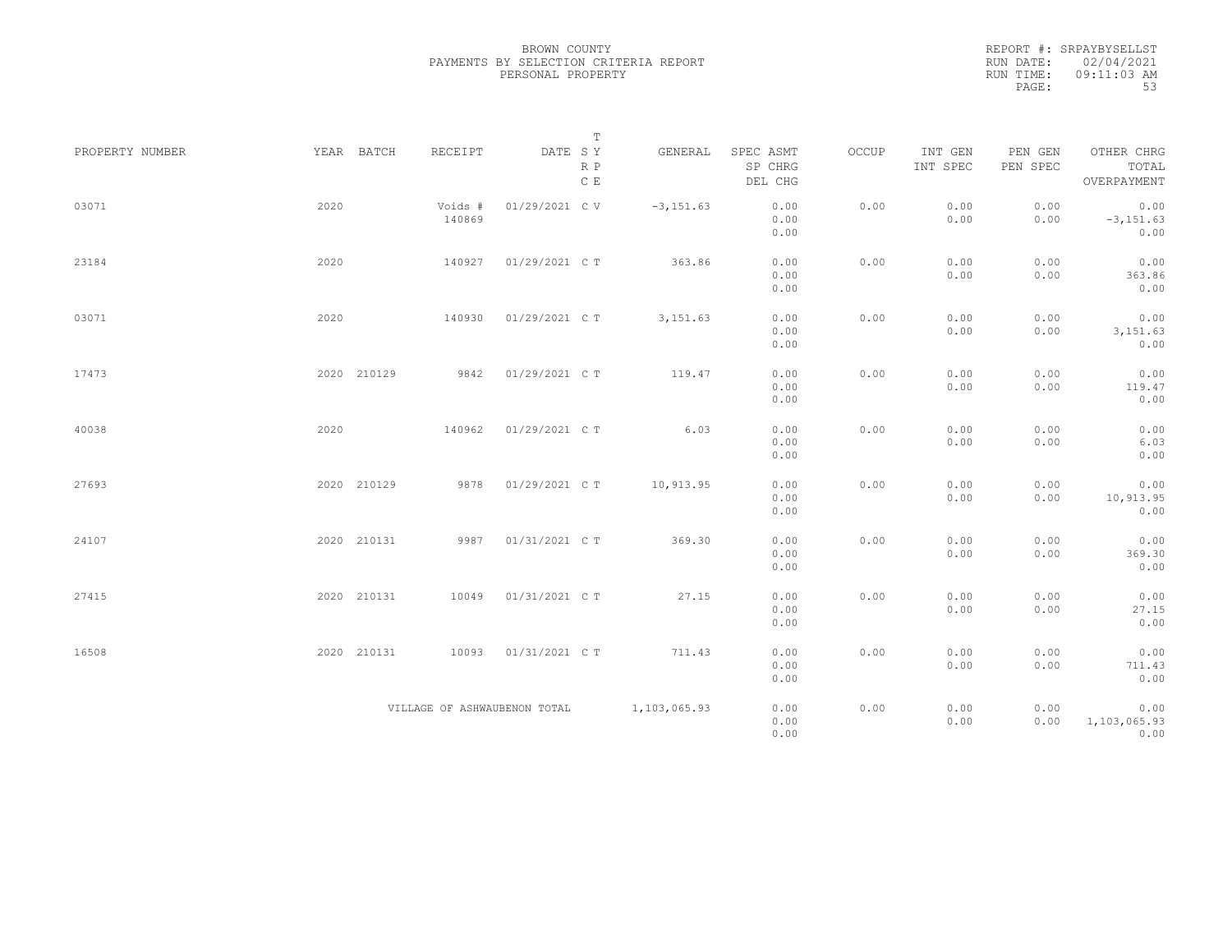REPORT #: SRPAYBYSELLST RUN DATE: 02/04/2021 RUN TIME: 09:11:04 AM PAGE: 54

|                 |            |         | $\mathbb T$                     |           |                                 |       |                     |                     |                                    |  |
|-----------------|------------|---------|---------------------------------|-----------|---------------------------------|-------|---------------------|---------------------|------------------------------------|--|
| PROPERTY NUMBER | YEAR BATCH | RECEIPT | DATE SY<br>R P<br>$\,$ C $\,$ E | GENERAL   | SPEC ASMT<br>SP CHRG<br>DEL CHG | OCCUP | INT GEN<br>INT SPEC | PEN GEN<br>PEN SPEC | OTHER CHRG<br>TOTAL<br>OVERPAYMENT |  |
| 18484           | 2020       | 132050  | 01/19/2021 C T                  | 4,441.60  | 0.00<br>0.00<br>0.00            | 0.00  | 0.00<br>0.00        | 0.00<br>0.00        | 0.00<br>4,441.60<br>0.00           |  |
| 25120           | 2020       | 132246  | 01/19/2021 C T                  | 758.01    | 0.00<br>0.00<br>0.00            | 0.00  | 0.00<br>0.00        | 0.00<br>0.00        | 0.00<br>758.01<br>0.00             |  |
| 19767           | 2020       | 132295  | 01/19/2021 C T                  | 1,157.87  | 0.00<br>0.00<br>0.00            | 0.00  | 0.00<br>0.00        | 0.00<br>0.00        | 0.00<br>1,157.87<br>0.00           |  |
| 15094           | 2020       | 132303  | 01/19/2021 C T                  | 143.57    | 0.00<br>0.00<br>0.00            | 0.00  | 0.00<br>0.00        | 0.00<br>0.00        | 0.00<br>143.57<br>0.00             |  |
| 26719           | 2020       | 132339  | 01/19/2021 C T                  | 2,988.86  | 0.00<br>0.00<br>0.00            | 0.00  | 0.00<br>0.00        | 0.00<br>0.00        | 0.00<br>2,988.86<br>0.00           |  |
| 18514           | 2020       | 132343  | 01/19/2021 C T                  | 463.88    | 0.00<br>0.00<br>0.00            | 0.00  | 0.00<br>0.00        | 0.00<br>0.00        | 0.00<br>463.88<br>0.00             |  |
| 25990           | 2020       | 132377  | 01/19/2021 C T                  | 10,533.55 | 0.00<br>0.00<br>0.00            | 0.00  | 0.00<br>0.00        | 0.00<br>0.00        | 0.00<br>10,533.55<br>0.00          |  |
| 25993           | 2020       | 132384  | 01/19/2021 C T                  | 33.96     | 0.00<br>0.00<br>0.00            | 0.00  | 0.00<br>0.00        | 0.00<br>0.00        | 0.00<br>33.96<br>0.00              |  |
| 29871           | 2020       | 132418  | 01/19/2021 C T                  | 274.79    | 0.00<br>0.00<br>0.00            | 0.00  | 0.00<br>0.00        | 0.00<br>0.00        | 0.00<br>274.79<br>0.00             |  |
| 27713           | 2020       | 132439  | 01/19/2021 C T                  | 566.58    | 0.00<br>0.00<br>0.00            | 0.00  | 0.00<br>0.00        | 0.00<br>0.00        | 0.00<br>566.58<br>0.00             |  |
| 25117           | 2020       | 132483  | 01/19/2021 C T                  | 10.80     | 0.00<br>0.00<br>0.00            | 0.00  | 0.00<br>0.00        | 0.00<br>0.00        | 0.00<br>10.80<br>0.00              |  |
| 10540           | 2020       | 132506  | 01/19/2021 C T                  | 768.83    | 0.00<br>0.00<br>0.00            | 0.00  | 0.00<br>0.00        | 0.00<br>0.00        | 0.00<br>768.83<br>0.00             |  |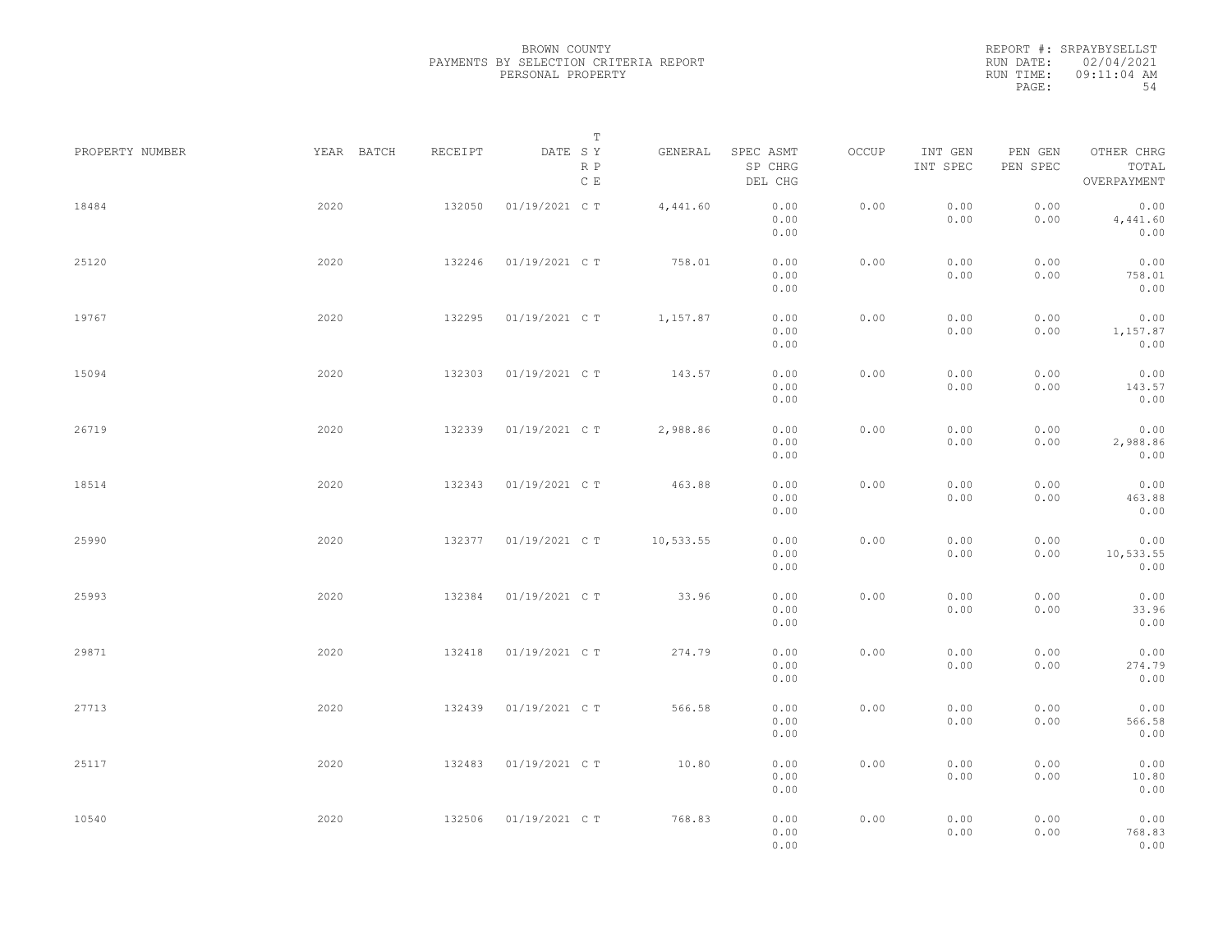REPORT #: SRPAYBYSELLST RUN DATE: 02/04/2021 RUN TIME: 09:11:04 AM PAGE: 55

|                 |             |         | $\mathbb T$           |          |                                 |       |                     |                     |                                    |  |
|-----------------|-------------|---------|-----------------------|----------|---------------------------------|-------|---------------------|---------------------|------------------------------------|--|
| PROPERTY NUMBER | YEAR BATCH  | RECEIPT | DATE SY<br>R P<br>C E | GENERAL  | SPEC ASMT<br>SP CHRG<br>DEL CHG | OCCUP | INT GEN<br>INT SPEC | PEN GEN<br>PEN SPEC | OTHER CHRG<br>TOTAL<br>OVERPAYMENT |  |
| 23596           | 2020        | 132611  | 01/19/2021 C T        | 611.35   | 0.00<br>0.00<br>0.00            | 0.00  | 0.00<br>0.00        | 0.00<br>0.00        | 0.00<br>611.35<br>0.00             |  |
| 25980           | 2020 210119 | 9017    | 01/19/2021 C T        | 463.15   | 0.00<br>0.00<br>0.00            | 0.00  | 0.00<br>0.00        | 0.00<br>0.00        | 0.00<br>463.15<br>0.00             |  |
| 26485           | 2020        | 132825  | 01/20/2021 C T        | 77.20    | 0.00<br>0.00<br>0.00            | 0.00  | 0.00<br>0.00        | 0.00<br>0.00        | 0.00<br>77.20<br>0.00              |  |
| 04944           | 2020        | 132857  | 01/20/2021 C T        | 104.92   | 0.00<br>0.00<br>0.00            | 0.00  | 0.00<br>0.00        | 0.00<br>0.00        | 0.00<br>104.92<br>0.00             |  |
| 22475           | 2020        | 132877  | 01/20/2021 C T        | 2,723.94 | 0.00<br>0.00<br>0.00            | 0.00  | 0.00<br>0.00        | 0.00<br>0.00        | 0.00<br>2,723.94<br>0.00           |  |
| 15236           | 2020        | 132976  | 01/20/2021 C T        | 44.78    | 0.00<br>0.00<br>0.00            | 0.00  | 0.00<br>0.00        | 0.00<br>0.00        | 0.00<br>44.78<br>0.00              |  |
| 26729           | 2020        | 133020  | 01/20/2021 C T        | 552.68   | 0.00<br>0.00<br>0.00            | 0.00  | 0.00<br>0.00        | 0.00<br>0.00        | 0.00<br>552.68<br>0.00             |  |
| 27124           | 2020        | 133203  | 01/21/2021 C T        | 208.42   | 0.00<br>0.00<br>0.00            | 0.00  | 0.00<br>0.00        | 0.00<br>0.00        | 0.00<br>208.42<br>0.00             |  |
| 29861           | 2020        | 133224  | 01/21/2021 C T        | 151.30   | 0.00<br>0.00<br>0.00            | 0.00  | 0.00<br>0.00        | 0.00<br>0.00        | 0.00<br>151.30<br>0.00             |  |
| 29857           | 2020        | 133248  | 01/21/2021 C T        | 1,312.25 | 0.00<br>0.00<br>0.00            | 0.00  | 0.00<br>0.00        | 0.00<br>0.00        | 0.00<br>1,312.25<br>0.00           |  |
| 08700           | 2020        | 133315  | 01/21/2021 C T        | 2,253.99 | 0.00<br>0.00<br>0.00            | 0.00  | 0.00<br>0.00        | 0.00<br>0.00        | 0.00<br>2,253.99<br>0.00           |  |
| 24488           | 2020        | 133505  | 01/21/2021 C T        | 142.03   | 0.00<br>0.00<br>0.00            | 0.00  | 0.00<br>0.00        | 0.00<br>0.00        | 0.00<br>142.03<br>0.00             |  |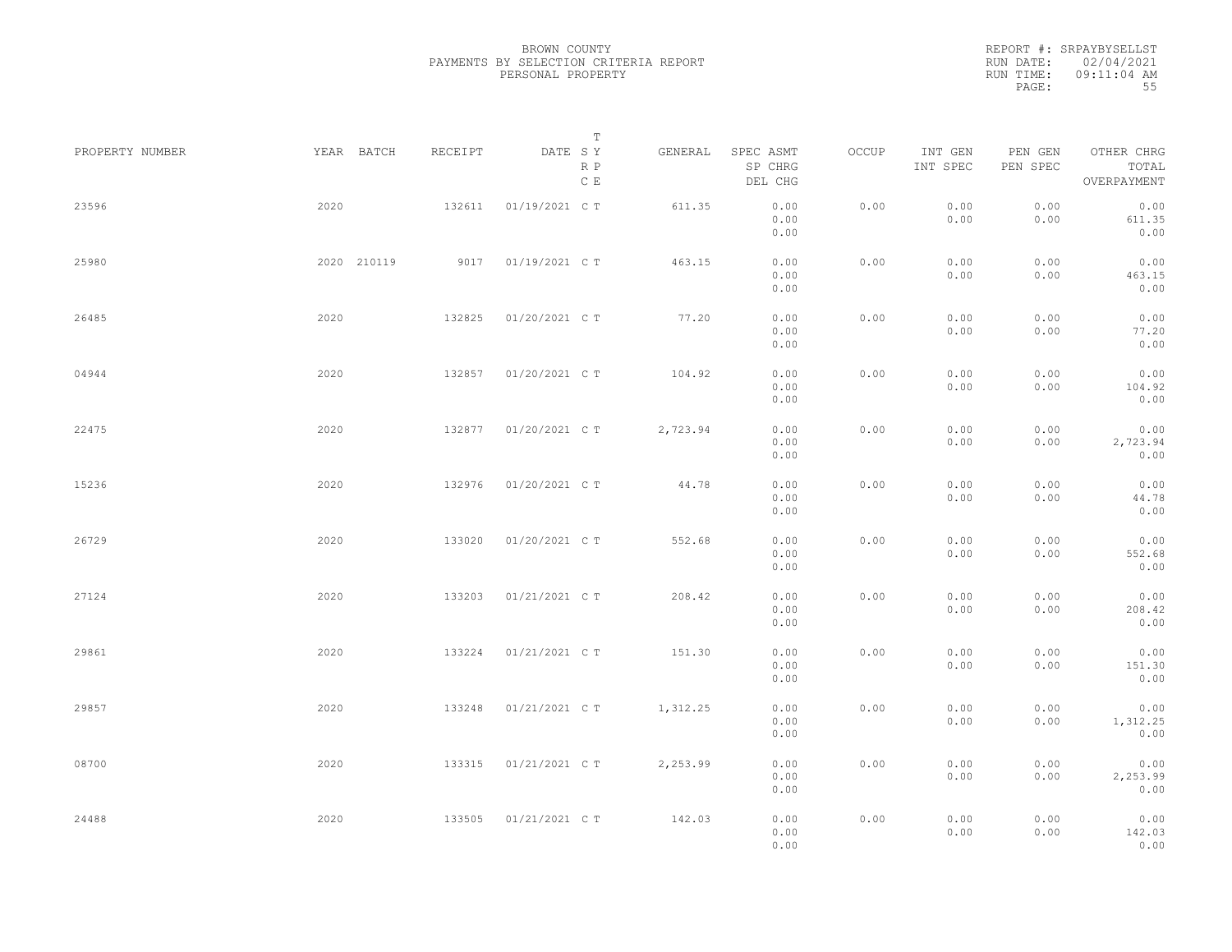REPORT #: SRPAYBYSELLST RUN DATE: 02/04/2021 RUN TIME: 09:11:04 AM PAGE: 56

|                 |             |         | $\mathbb T$                     |           |                                 |       |                     |                     |                                    |  |
|-----------------|-------------|---------|---------------------------------|-----------|---------------------------------|-------|---------------------|---------------------|------------------------------------|--|
| PROPERTY NUMBER | YEAR BATCH  | RECEIPT | DATE SY<br>R P<br>$\,$ C $\,$ E | GENERAL   | SPEC ASMT<br>SP CHRG<br>DEL CHG | OCCUP | INT GEN<br>INT SPEC | PEN GEN<br>PEN SPEC | OTHER CHRG<br>TOTAL<br>OVERPAYMENT |  |
| 11225           | 2020        | 133584  | 01/21/2021 C T                  | 160.56    | 0.00<br>0.00<br>0.00            | 0.00  | 0.00<br>0.00        | 0.00<br>0.00        | 0.00<br>160.56<br>0.00             |  |
| 03643           | 2020        | 133964  | 01/21/2021 C T                  | 424.55    | 0.00<br>0.00<br>0.00            | 0.00  | 0.00<br>0.00        | 0.00<br>0.00        | 0.00<br>424.55<br>0.00             |  |
| 24457           | 2020        | 133973  | 01/21/2021 C T                  | 464.69    | 0.00<br>0.00<br>0.00            | 0.00  | 0.00<br>0.00        | 0.00<br>0.00        | 0.00<br>464.69<br>0.00             |  |
| 17375           | 2020 210122 | 9144    | 01/22/2021 C T                  | 703.98    | 0.00<br>0.00<br>0.00            | 0.00  | 0.00<br>0.00        | 0.00<br>0.00        | 0.00<br>703.98<br>0.00             |  |
| 24502           | 2020        | 134438  | 01/22/2021 C T                  | 15.44     | 0.00<br>0.00<br>0.00            | 0.00  | 0.00<br>0.00        | 0.00<br>0.00        | 0.00<br>15.44<br>0.00              |  |
| 03717           | 2020 210122 | 9165    | 01/22/2021 C T                  | 18,248.06 | 0.00<br>0.00<br>0.00            | 0.00  | 0.00<br>0.00        | 0.00<br>0.00        | 0.00<br>18,248.06<br>0.00          |  |
| 27714           | 2020        | 134494  | 01/22/2021 C T                  | 67.93     | 0.00<br>0.00<br>0.00            | 0.00  | 0.00<br>0.00        | 0.00<br>0.00        | 0.00<br>67.93<br>0.00              |  |
| 08040           | 2020        | 134497  | 01/22/2021 C T                  | 20,364.67 | 0.00<br>0.00<br>0.00            | 0.00  | 0.00<br>0.00        | 0.00<br>0.00        | 0.00<br>20,364.67<br>0.00          |  |
| 27127           | 2020        | 134556  | 01/22/2021 C T                  | 20.07     | 0.00<br>0.00<br>0.00            | 0.00  | 0.00<br>0.00        | 0.00<br>0.00        | 0.00<br>20.07<br>0.00              |  |
| 14629           | 2020        | 134665  | 01/22/2021 C T                  | 1,338.51  | 0.00<br>0.00<br>0.00            | 0.00  | 0.00<br>0.00        | 0.00<br>0.00        | 0.00<br>1,338.51<br>0.00           |  |
| 07127           | 2020        | 134769  | 01/22/2021 C T                  | 540.34    | 0.00<br>0.00<br>0.00            | 0.00  | 0.00<br>0.00        | 0.00<br>0.00        | 0.00<br>540.34<br>0.00             |  |
| 03685           | 2020        | 135154  | 01/25/2021 C T                  | 35.52     | 0.00<br>0.00<br>0.00            | 0.00  | 0.00<br>0.00        | 0.00<br>0.00        | 0.00<br>35.52<br>0.00              |  |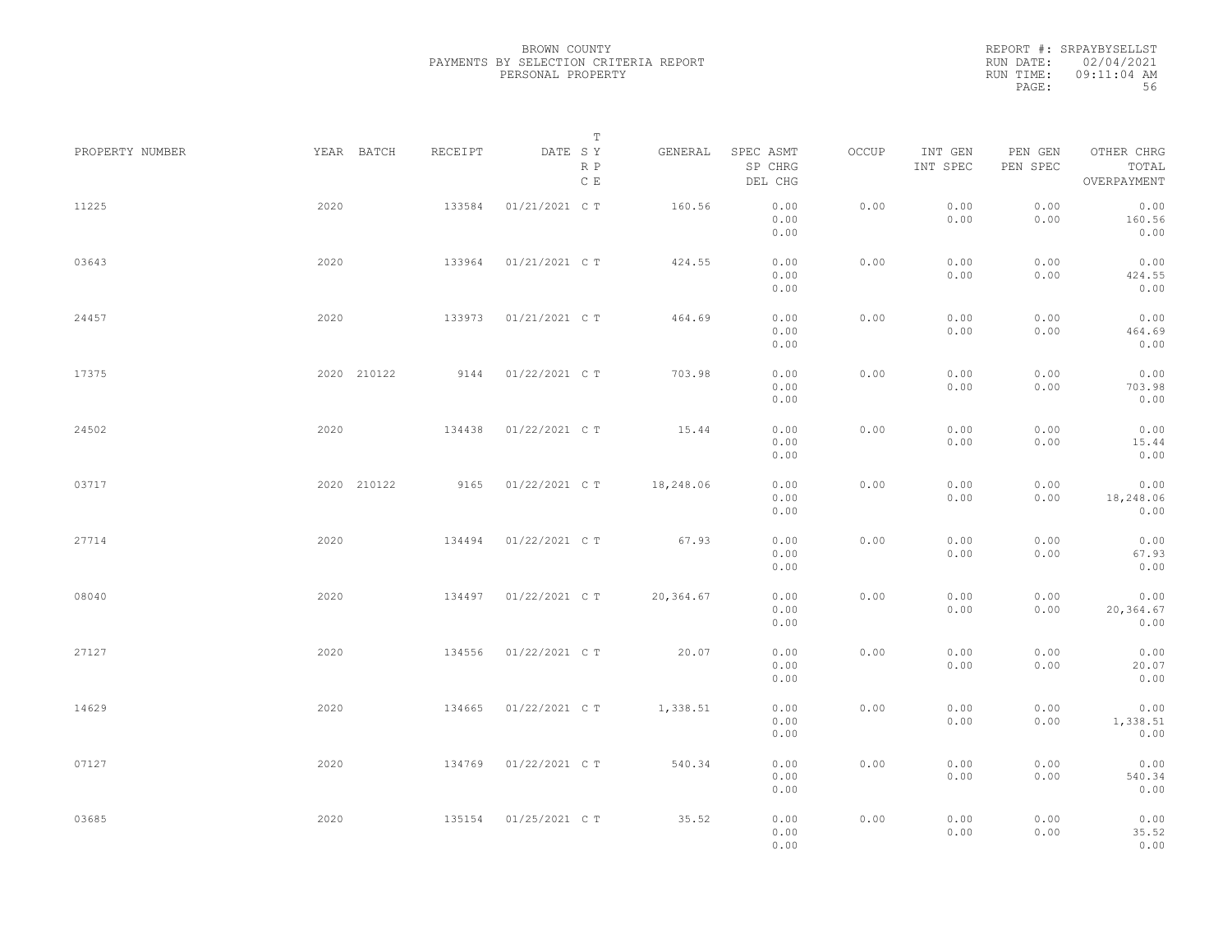REPORT #: SRPAYBYSELLST RUN DATE: 02/04/2021 RUN TIME: 09:11:04 AM PAGE: 57

|                 |             |         | $\mathbb T$           |           |                                 |       |                     |                     |                                    |  |
|-----------------|-------------|---------|-----------------------|-----------|---------------------------------|-------|---------------------|---------------------|------------------------------------|--|
| PROPERTY NUMBER | YEAR BATCH  | RECEIPT | DATE SY<br>R P<br>C E | GENERAL   | SPEC ASMT<br>SP CHRG<br>DEL CHG | OCCUP | INT GEN<br>INT SPEC | PEN GEN<br>PEN SPEC | OTHER CHRG<br>TOTAL<br>OVERPAYMENT |  |
| 24512           | 2020        | 135157  | 01/25/2021 C T        | 8,208.54  | 0.00<br>0.00<br>0.00            | 0.00  | 0.00<br>0.00        | 0.00<br>0.00        | 0.00<br>8,208.54<br>0.00           |  |
| 10538           | 2020        | 135181  | 01/25/2021 C T        | 6,278.76  | 0.00<br>0.00<br>0.00            | 0.00  | 0.00<br>0.00        | 0.00<br>0.00        | 0.00<br>6,278.76<br>0.00           |  |
| 27530           | 2020 210125 | 9249    | 01/25/2021 C T        | 376.69    | 0.00<br>0.00<br>0.00            | 0.00  | 0.00<br>0.00        | 0.00<br>0.00        | 0.00<br>376.69<br>0.00             |  |
| 15971           | 2020        | 135194  | 01/25/2021 C T        | 26,544.60 | 0.00<br>0.00<br>0.00            | 0.00  | 0.00<br>0.00        | 0.00<br>0.00        | 0.00<br>26,544.60<br>0.00          |  |
| 03718           | 2020        | 135215  | 01/25/2021 C T        | 904.67    | 0.00<br>0.00<br>0.00            | 0.00  | 0.00<br>0.00        | 0.00<br>0.00        | 0.00<br>904.67<br>0.00             |  |
| 25085           | 2020 210126 | 9327    | 01/26/2021 C T        | 9,432.80  | 0.00<br>0.00<br>0.00            | 0.00  | 0.00<br>0.00        | 0.00<br>0.00        | 0.00<br>9,432.80<br>0.00           |  |
| 11974           | 2020        | 135771  | 01/26/2021 C T        | 12,491.12 | 0.00<br>0.00<br>0.00            | 0.00  | 0.00<br>0.00        | 0.00<br>0.00        | 0.00<br>12,491.12<br>0.00          |  |
| 17394           | 2020        | 135806  | 01/26/2021 C T        | 55.57     | 0.00<br>0.00<br>0.00            | 0.00  | 0.00<br>0.00        | 0.00<br>0.00        | 0.00<br>55.57<br>0.00              |  |
| 17277           | 2020        | 135815  | 01/26/2021 C T        | 159.01    | 0.00<br>0.00<br>0.00            | 0.00  | 0.00<br>0.00        | 0.00<br>0.00        | 0.00<br>159.01<br>0.00             |  |
| 29873           | 2020        | 136004  | 01/26/2021 C T        | 194.52    | 0.00<br>0.00<br>0.00            | 0.00  | 0.00<br>0.00        | 0.00<br>0.00        | 0.00<br>194.52<br>0.00             |  |
| 17009           | 2020        | 136012  | 01/26/2021 C T        | 463.15    | 0.00<br>0.00<br>0.00            | 0.00  | 0.00<br>0.00        | 0.00<br>0.00        | 0.00<br>463.15<br>0.00             |  |
| 29852           | 2020        |         | 136017 01/26/2021 C T | 2,354.84  | 0.00<br>0.00<br>0.00            | 0.00  | 0.00<br>0.00        | 0.00<br>0.00        | 0.00<br>2,354.84<br>0.00           |  |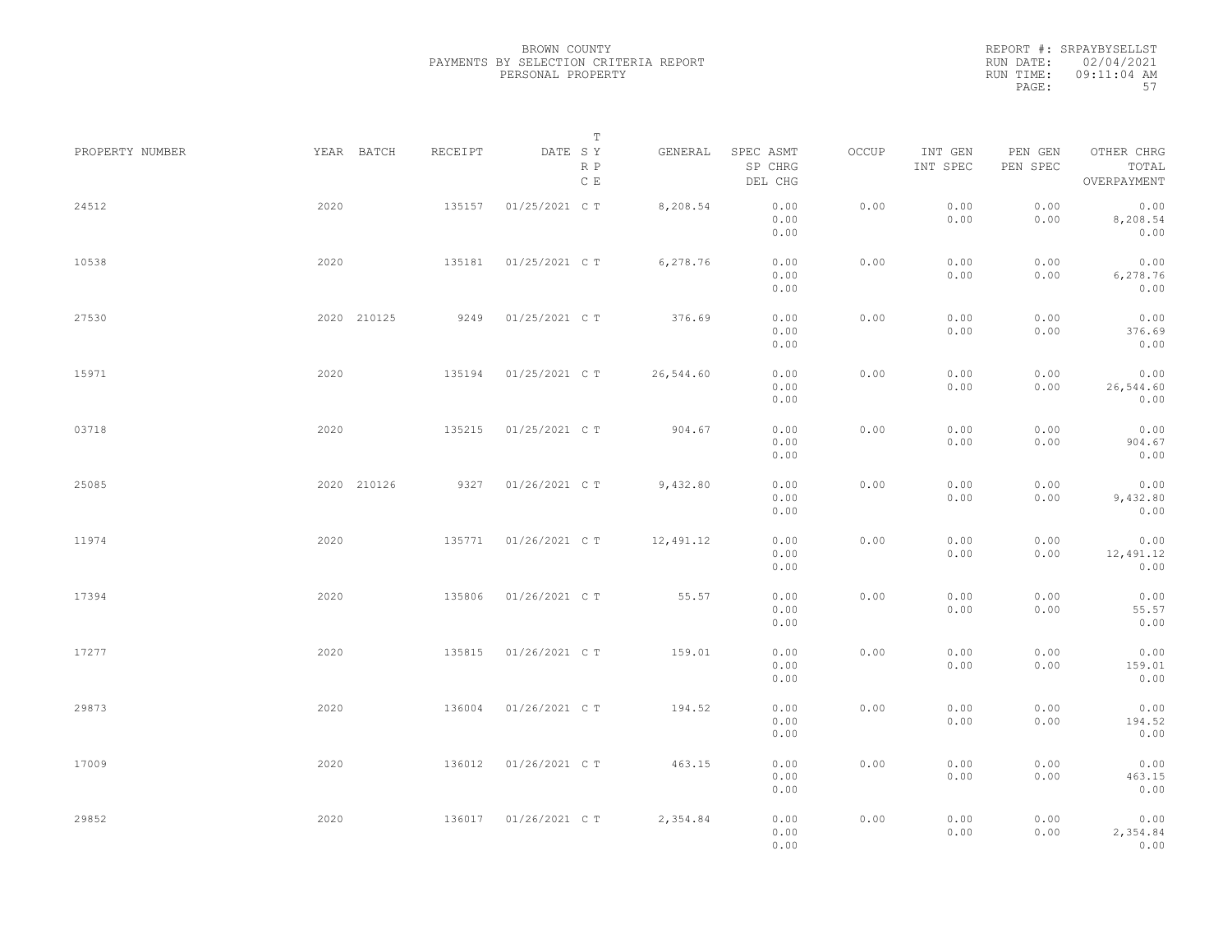|           | REPORT #: SRPAYBYSELLST |
|-----------|-------------------------|
|           | RUN DATE: 02/04/2021    |
| RUN TIME: | $09:11:05$ AM           |
| PAGE:     | 58                      |

|                 |            |         | T                               |          |                                 |       |                     |                     |                                    |  |
|-----------------|------------|---------|---------------------------------|----------|---------------------------------|-------|---------------------|---------------------|------------------------------------|--|
| PROPERTY NUMBER | YEAR BATCH | RECEIPT | DATE SY<br>R P<br>$\,$ C $\,$ E | GENERAL  | SPEC ASMT<br>SP CHRG<br>DEL CHG | OCCUP | INT GEN<br>INT SPEC | PEN GEN<br>PEN SPEC | OTHER CHRG<br>TOTAL<br>OVERPAYMENT |  |
| 25979           | 2020       | 136031  | 01/26/2021 C T                  | 77.20    | 0.00<br>0.00<br>0.00            | 0.00  | 0.00<br>0.00        | 0.00<br>0.00        | 0.00<br>77.20<br>0.00              |  |
| 27149           | 2020       | 136099  | 01/26/2021 C T                  | 2,560.87 | 0.00<br>0.00<br>0.00            | 0.00  | 0.00<br>0.00        | 0.00<br>0.00        | 0.00<br>2,560.87<br>0.00           |  |
| 03724           | 2020       | 136597  | 01/27/2021 C T                  | 611.35   | 0.00<br>0.00<br>0.00            | 0.00  | 0.00<br>0.00        | 0.00<br>0.00        | 0.00<br>611.35<br>0.00             |  |
| 25119           | 2020       | 136747  | 01/27/2021 C T                  | 1,463.56 | 0.00<br>0.00<br>0.00            | 0.00  | 0.00<br>0.00        | 0.00<br>0.00        | 0.00<br>1,463.56<br>0.00           |  |
| 15076           | 2020       | 136763  | 01/27/2021 C T                  | 177.55   | 0.00<br>0.00<br>0.00            | 0.00  | 0.00<br>0.00        | 0.00<br>0.00        | 0.00<br>177.55<br>0.00             |  |
| 19595           | 2020       | 136775  | 01/27/2021 C T                  | 3,487.52 | 0.00<br>0.00<br>0.00            | 0.00  | 0.00<br>0.00        | 0.00<br>0.00        | 0.00<br>3,487.52<br>0.00           |  |
| 20665           | 2020       | 136872  | 01/27/2021 C T                  | 3,692.84 | 0.00<br>0.00<br>0.00            | 0.00  | 0.00<br>0.00        | 0.00<br>0.00        | 0.00<br>3,692.84<br>0.00           |  |
| 20781           | 2020       | 136873  | 01/27/2021 C T                  | 2,436.16 | 0.00<br>0.00<br>0.00            | 0.00  | 0.00<br>0.00        | 0.00<br>0.00        | 0.00<br>2,436.16<br>0.00           |  |
| 21586           | 2020       | 136874  | 01/27/2021 C T                  | 847.57   | 0.00<br>0.00<br>0.00            | 0.00  | 0.00<br>0.00        | 0.00<br>0.00        | 0.00<br>847.57<br>0.00             |  |
| 27126           | 2020       | 136875  | 01/27/2021 C T                  | 1,443.48 | 0.00<br>0.00<br>0.00            | 0.00  | 0.00<br>0.00        | 0.00<br>0.00        | 0.00<br>1,443.48<br>0.00           |  |
| 27130           | 2020       | 136876  | 01/27/2021 C T                  | 875.35   | 0.00<br>0.00<br>0.00            | 0.00  | 0.00<br>0.00        | 0.00<br>0.00        | 0.00<br>875.35<br>0.00             |  |
| 29851           | 2020       | 136877  | 01/27/2021 C T                  | 923.21   | 0.00<br>0.00<br>0.00            | 0.00  | 0.00<br>0.00        | 0.00<br>0.00        | 0.00<br>923.21<br>0.00             |  |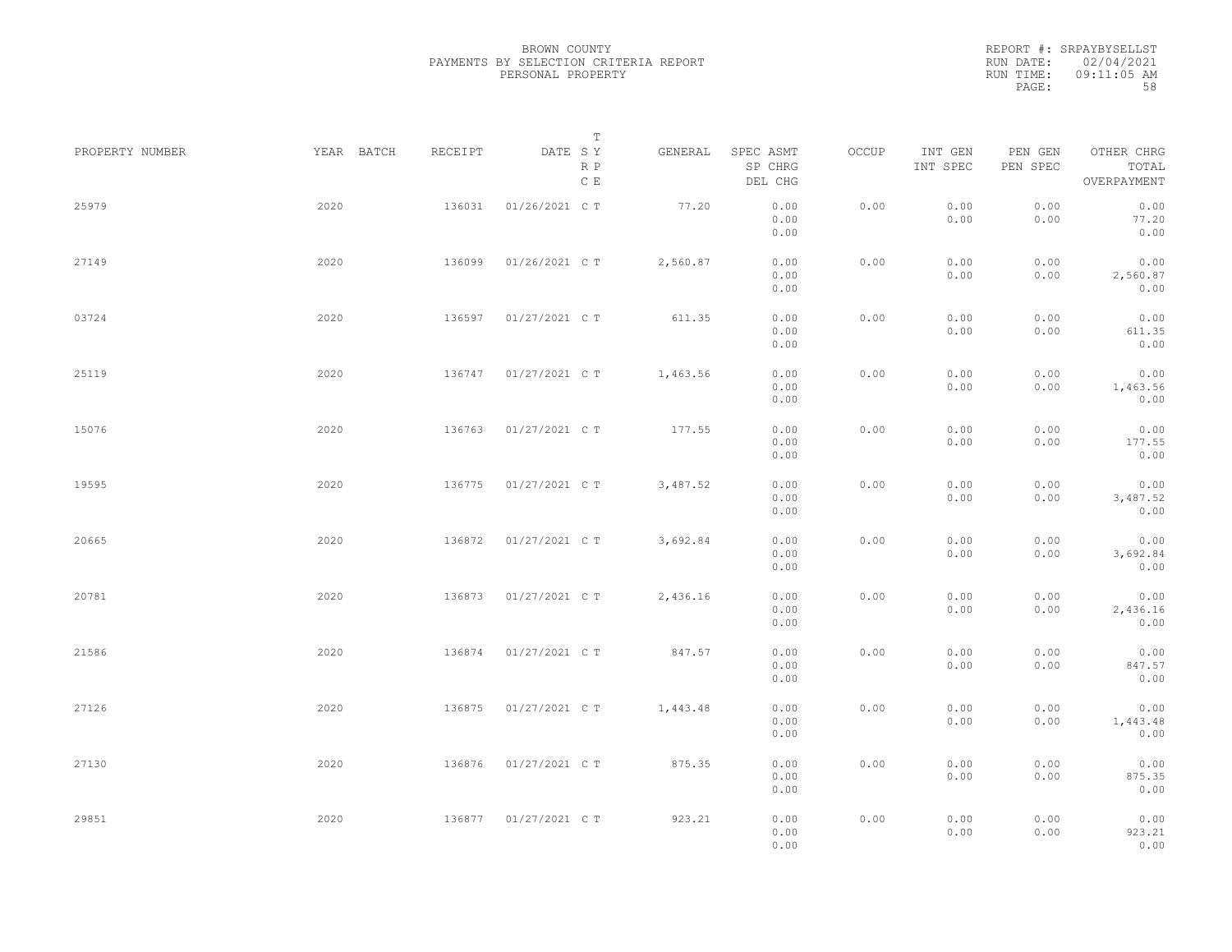|           | REPORT #: SRPAYBYSELLST |
|-----------|-------------------------|
|           | RUN DATE: 02/04/2021    |
| RUN TIME: | $09:11:05$ AM           |
| PAGE:     | 59                      |

|                 |            |         | $\mathbb T$           |          |                                 |       |                     |                     |                                    |  |
|-----------------|------------|---------|-----------------------|----------|---------------------------------|-------|---------------------|---------------------|------------------------------------|--|
| PROPERTY NUMBER | YEAR BATCH | RECEIPT | DATE SY<br>R P<br>C E | GENERAL  | SPEC ASMT<br>SP CHRG<br>DEL CHG | OCCUP | INT GEN<br>INT SPEC | PEN GEN<br>PEN SPEC | OTHER CHRG<br>TOTAL<br>OVERPAYMENT |  |
| 25695           | 2020       | 136973  | 01/27/2021 C T        | 1,003.49 | 0.00<br>0.00<br>0.00            | 0.00  | 0.00<br>0.00        | 0.00<br>0.00        | 0.00<br>1,003.49<br>0.00           |  |
| 16400           | 2020       | 137042  | 01/27/2021 C T        | 3,963.01 | 0.00<br>0.00<br>0.00            | 0.00  | 0.00<br>0.00        | 0.00<br>0.00        | 0.00<br>3,963.01<br>0.00           |  |
| 03640           | 2020       | 137177  | 01/27/2021 C T        | 2,263.25 | 0.00<br>0.00<br>0.00            | 0.00  | 0.00<br>0.00        | 0.00<br>0.00        | 0.00<br>2,263.25<br>0.00           |  |
| 08025           | 2020       | 137185  | 01/27/2021 C T        | 10.80    | 0.00<br>0.00<br>0.00            | 0.00  | 0.00<br>0.00        | 0.00<br>0.00        | 0.00<br>10.80<br>0.00              |  |
| 07129           | 2020       | 137245  | 01/27/2021 C T        | 30.88    | 0.00<br>0.00<br>0.00            | 0.00  | 0.00<br>0.00        | 0.00<br>0.00        | 0.00<br>30.88<br>0.00              |  |
| 23608           | 2020       | 137433  | 01/27/2021 C T        | 285.61   | 0.00<br>0.00<br>0.00            | 0.00  | 0.00<br>0.00        | 0.00<br>0.00        | 0.00<br>285.61<br>0.00             |  |
| 29867           | 2020       | 137440  | 01/27/2021 C T        | 253.19   | 0.00<br>0.00<br>0.00            | 0.00  | 0.00<br>0.00        | 0.00<br>0.00        | 0.00<br>253.19<br>0.00             |  |
| 25677           | 2020       | 137444  | 01/27/2021 C T        | 398.32   | 0.00<br>0.00<br>0.00            | 0.00  | 0.00<br>0.00        | 0.00<br>0.00        | 0.00<br>398.32<br>0.00             |  |
| 27709           | 2020       | 137448  | 01/27/2021 C T        | 294.87   | 0.00<br>0.00<br>0.00            | 0.00  | 0.00<br>0.00        | 0.00<br>0.00        | 0.00<br>294.87<br>0.00             |  |
| 29856           | 2020       | 137475  | 01/27/2021 C T        | 759.56   | 0.00<br>0.00<br>0.00            | 0.00  | 0.00<br>0.00        | 0.00<br>0.00        | 0.00<br>759.56<br>0.00             |  |
| 09820           | 2020       | 137484  | 01/27/2021 C T        | 4,245.53 | 0.00<br>0.00<br>0.00            | 0.00  | 0.00<br>0.00        | 0.00<br>0.00        | 0.00<br>4,245.53<br>0.00           |  |
| 23321           | 2020       | 137506  | 01/27/2021 C T        | 257.82   | 0.00<br>0.00<br>0.00            | 0.00  | 0.00<br>0.00        | 0.00<br>0.00        | 0.00<br>257.82<br>0.00             |  |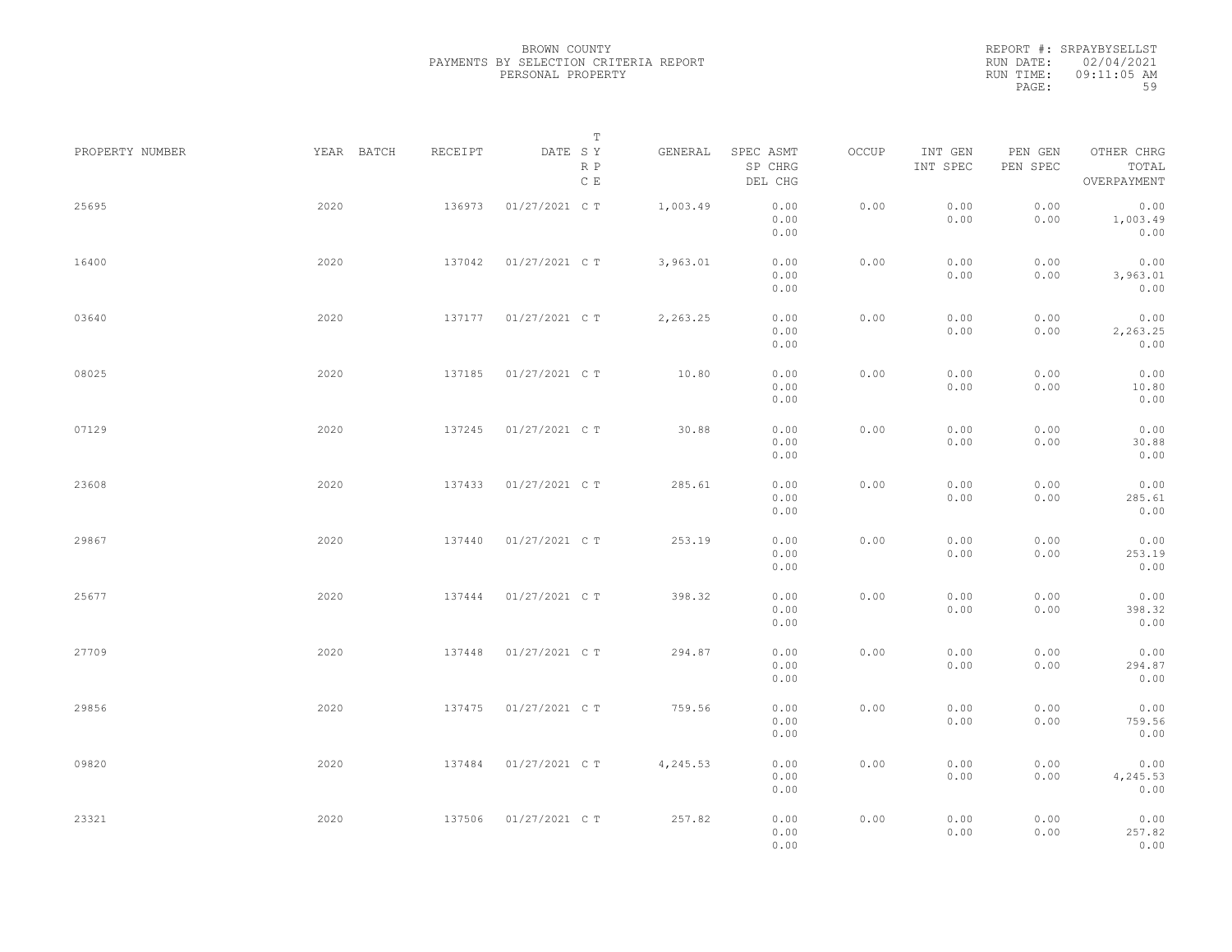|           | REPORT #: SRPAYBYSELLST |
|-----------|-------------------------|
|           | RUN DATE: 02/04/2021    |
| RUN TIME: | $09:11:05$ AM           |
| PAGE:     | 60                      |

|                 |            |         | T                               |          |                                 |       |                     |                     |                                    |  |
|-----------------|------------|---------|---------------------------------|----------|---------------------------------|-------|---------------------|---------------------|------------------------------------|--|
| PROPERTY NUMBER | YEAR BATCH | RECEIPT | DATE SY<br>R P<br>$\,$ C $\,$ E | GENERAL  | SPEC ASMT<br>SP CHRG<br>DEL CHG | OCCUP | INT GEN<br>INT SPEC | PEN GEN<br>PEN SPEC | OTHER CHRG<br>TOTAL<br>OVERPAYMENT |  |
| 16390           | 2020       | 137517  | 01/27/2021 C T                  | 2,067.18 | 0.00<br>0.00<br>0.00            | 0.00  | 0.00<br>0.00        | 0.00<br>0.00        | 0.00<br>2,067.18<br>0.00           |  |
| 11232           | 2020       | 137522  | 01/27/2021 C T                  | 313.40   | 0.00<br>0.00<br>0.00            | 0.00  | 0.00<br>0.00        | 0.00<br>0.00        | 0.00<br>313.40<br>0.00             |  |
| 27712           | 2020       | 137893  | 01/28/2021 C T                  | 561.95   | 0.00<br>0.00<br>0.00            | 0.00  | 0.00<br>0.00        | 0.00<br>0.00        | 0.00<br>561.95<br>0.00             |  |
| 22990           | 2020       | 137987  | 01/28/2021 C T                  | 290.24   | 0.00<br>0.00<br>0.00            | 0.00  | 0.00<br>0.00        | 0.00<br>0.00        | 0.00<br>290.24<br>0.00             |  |
| 17384           | 2020       | 138046  | 01/28/2021 C T                  | 308.76   | 0.00<br>0.00<br>0.00            | 0.00  | 0.00<br>0.00        | 0.00<br>0.00        | 0.00<br>308.76<br>0.00             |  |
| 18528           | 2020       | 138048  | 01/28/2021 C T                  | 324.21   | 0.00<br>0.00<br>0.00            | 0.00  | 0.00<br>0.00        | 0.00<br>0.00        | 0.00<br>324.21<br>0.00             |  |
| 14622           | 2020       | 138058  | 01/28/2021 C T                  | 128.13   | 0.00<br>0.00<br>0.00            | 0.00  | 0.00<br>0.00        | 0.00<br>0.00        | 0.00<br>128.13<br>0.00             |  |
| 14635           | 2020       | 138189  | 01/28/2021 C T                  | 1,347.76 | 0.00<br>0.00<br>0.00            | 0.00  | 0.00<br>0.00        | 0.00<br>0.00        | 0.00<br>1,347.76<br>0.00           |  |
| 27145           | 2020       | 138354  | 01/28/2021 C T                  | 1,128.54 | 0.00<br>0.00<br>0.00            | 0.00  | 0.00<br>0.00        | 0.00<br>0.00        | 0.00<br>1,128.54<br>0.00           |  |
| 25966           | 2020       | 138544  | 01/28/2021 C T                  | 3,597.12 | 0.00<br>0.00<br>0.00            | 0.00  | 0.00<br>0.00        | 0.00<br>0.00        | 0.00<br>3,597.12<br>0.00           |  |
| 22684           | 2020       | 138548  | 01/28/2021 C T                  | 24.69    | 0.00<br>0.00<br>0.00            | 0.00  | 0.00<br>0.00        | 0.00<br>0.00        | 0.00<br>24.69<br>0.00              |  |
| 15961           | 2020       | 138652  | 01/28/2021 C T                  | 32.42    | 0.00<br>0.00<br>0.00            | 0.00  | 0.00<br>0.00        | 0.00<br>0.00        | 0.00<br>32.42<br>0.00              |  |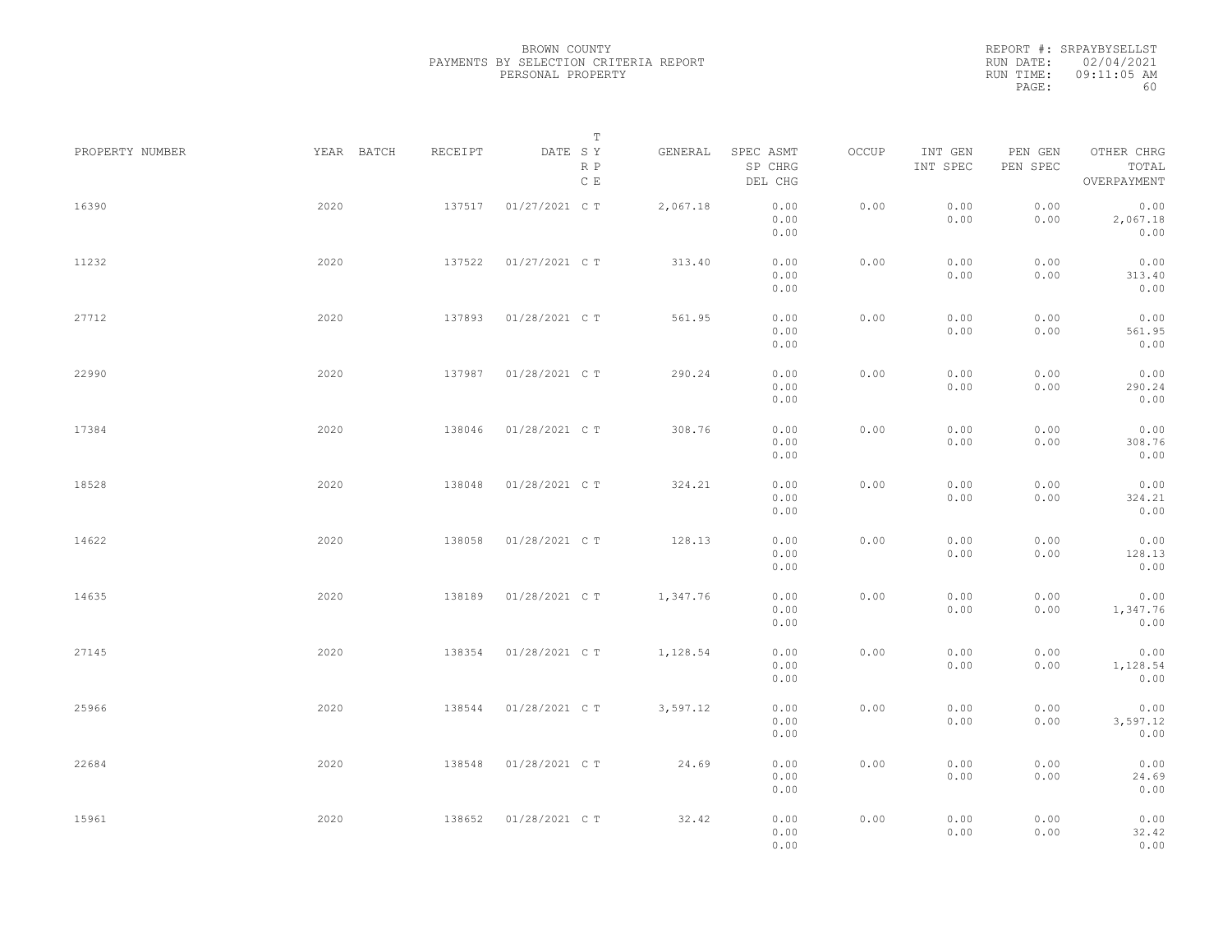|           | REPORT #: SRPAYBYSELLST |
|-----------|-------------------------|
|           | RUN DATE: 02/04/2021    |
| RUN TIME: | 09:11:06 AM             |
| PAGE:     | 61                      |

|                 |      |                       |                        | $\mathbb T$           |           |                                 |       |                     |                     |                                    |  |
|-----------------|------|-----------------------|------------------------|-----------------------|-----------|---------------------------------|-------|---------------------|---------------------|------------------------------------|--|
| PROPERTY NUMBER |      | YEAR BATCH<br>RECEIPT |                        | DATE SY<br>R P<br>C E | GENERAL   | SPEC ASMT<br>SP CHRG<br>DEL CHG | OCCUP | INT GEN<br>INT SPEC | PEN GEN<br>PEN SPEC | OTHER CHRG<br>TOTAL<br>OVERPAYMENT |  |
| 26463           | 2020 | 139009                | 01/28/2021 C T         |                       | 18,935.07 | 0.00<br>0.00<br>0.00            | 0.00  | 0.00<br>0.00        | 0.00<br>0.00        | 0.00<br>18,935.07<br>0.00          |  |
| 03712           | 2020 | 139031                | 01/28/2021 C T         |                       | 30.88     | 0.00<br>0.00<br>0.00            | 0.00  | 0.00<br>0.00        | 0.00<br>0.00        | 0.00<br>30.88<br>0.00              |  |
| 18513           | 2020 | 139226                | 01/28/2021 C T         |                       | 92.27     | 0.00<br>0.00<br>0.00            | 0.00  | 0.00<br>0.00        | 0.00<br>0.00        | 0.00<br>92.27<br>0.00              |  |
| 29855           | 2020 | 139397                | 01/28/2021 C T         |                       | 569.68    | 0.00<br>0.00<br>0.00            | 0.00  | 0.00<br>0.00        | 0.00<br>0.00        | 0.00<br>569.68<br>0.00             |  |
| 29863           | 2020 | 139398                | 01/28/2021 C T         |                       | 537.25    | 0.00<br>0.00<br>0.00            | 0.00  | 0.00<br>0.00        | 0.00<br>0.00        | 0.00<br>537.25<br>0.00             |  |
| 03651           | 2020 | 139856                | 01/29/2021 C T         |                       | 49.41     | 0.00<br>0.00<br>0.00            | 0.00  | 0.00<br>0.00        | 0.00<br>0.00        | 0.00<br>49.41<br>0.00              |  |
| 27482           |      | 2020 210129           | 9694<br>01/29/2021 C T |                       | 185.25    | 0.00<br>0.00                    | 0.00  | 0.00<br>0.00        | 0.00<br>0.00        | 0.00<br>185.25                     |  |
| 27131           | 2020 | 139897                | 01/29/2021 C T         |                       | 3.10      | 0.00<br>0.00<br>0.00            | 0.00  | 0.00<br>0.00        | 0.00<br>0.00        | 0.00<br>0.00<br>3.10               |  |
| 17373           | 2020 | 139954                | 01/29/2021 C T         |                       | 88.48     | 0.00<br>0.00<br>0.00            | 0.00  | 0.00<br>0.00        | 0.00<br>0.00        | 0.00<br>0.00<br>88.48              |  |
| 25698           | 2020 | 139955                | 01/29/2021 C T         |                       | 905.04    | 0.00<br>0.00<br>0.00            | 0.00  | 0.00<br>0.00        | 0.00<br>0.00        | 0.00<br>0.00<br>905.04             |  |
| 12630           | 2020 | 139989                | 01/29/2021 C T         |                       | 6,207.74  | 0.00<br>0.00<br>0.00            | 0.00  | 0.00<br>0.00        | 0.00<br>0.00        | 0.00<br>0.00<br>6,207.74           |  |
| 15093           | 2020 | 140056                | 01/29/2021 C T         |                       | 1,122.37  | 0.00<br>0.00                    | 0.00  | 0.00                | 0.00                | 0.00<br>0.00                       |  |
|                 |      |                       |                        |                       |           | 0.00<br>0.00                    |       | 0.00                | 0.00                | 1,122.37<br>0.00                   |  |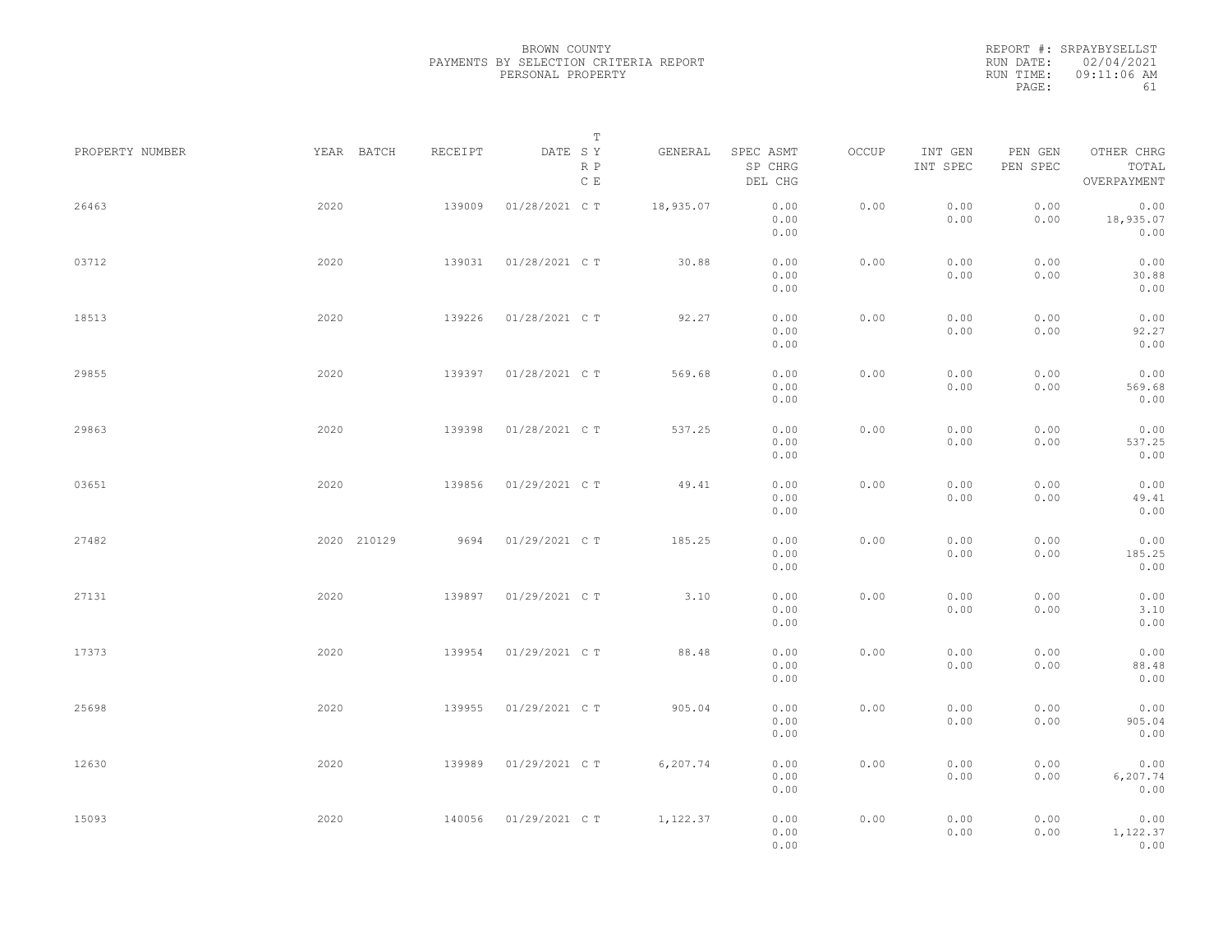REPORT #: SRPAYBYSELLST RUN DATE: 02/04/2021 RUN TIME: 09:11:06 AM PAGE: 62

|                 |             |                           | $\mathbb T$           |             |                                 |       |                     |                     |                                    |
|-----------------|-------------|---------------------------|-----------------------|-------------|---------------------------------|-------|---------------------|---------------------|------------------------------------|
| PROPERTY NUMBER | YEAR BATCH  | RECEIPT                   | DATE SY<br>R P<br>C E | GENERAL     | SPEC ASMT<br>SP CHRG<br>DEL CHG | OCCUP | INT GEN<br>INT SPEC | PEN GEN<br>PEN SPEC | OTHER CHRG<br>TOTAL<br>OVERPAYMENT |
| 27716           | 2020        | 140275                    | 01/29/2021 C T        | 781.18      | 0.00<br>0.00<br>0.00            | 0.00  | 0.00<br>0.00        | 0.00<br>0.00        | 0.00<br>781.18<br>0.00             |
| 26479           | 2020        | 140347                    | 01/29/2021 C T        | 436.89      | 0.00<br>0.00<br>0.00            | 0.00  | 0.00<br>0.00        | 0.00<br>0.00        | 0.00<br>436.89<br>0.00             |
| 12633           | 2020        | 140445                    | 01/29/2021 C T        | 86.45       | 0.00<br>0.00<br>0.00            | 0.00  | 0.00<br>0.00        | 0.00<br>0.00        | 0.00<br>86.45<br>0.00              |
| 18480           | 2020        | 140511                    | 01/29/2021 C T        | 57.11       | 0.00<br>0.00<br>0.00            | 0.00  | 0.00<br>0.00        | 0.00<br>0.00        | 0.00<br>57.11<br>0.00              |
| 25109           | 2020 210129 | 9817                      | 01/29/2021 C T        | 143.57      | 0.00<br>0.00<br>0.00            | 0.00  | 0.00<br>0.00        | 0.00<br>0.00        | 0.00<br>143.57<br>0.00             |
| 14613           | 2020        | 140683                    | 01/29/2021 C T        | 7.72        | 0.00<br>0.00<br>0.00            | 0.00  | 0.00<br>0.00        | 0.00<br>0.00        | 0.00<br>7.72<br>0.00               |
| 05605           | 2020        | 140784                    | 01/29/2021 C T        | 1,037.45    | 0.00<br>0.00<br>0.00            | 0.00  | 0.00<br>0.00        | 0.00<br>0.00        | 0.00<br>1,037.45<br>0.00           |
| 27123           | 2020 210131 | 10088                     | 01/31/2021 C T        | 1,824.81    | 0.00<br>0.00<br>0.00            | 0.00  | 0.00<br>0.00        | 0.00<br>0.00        | 0.00<br>1,824.81<br>0.00           |
| 26154           | 2020 210131 | 10101                     | 01/31/2021 C T        | 98.81       | 0.00<br>0.00<br>0.00            | 0.00  | 0.00<br>0.00        | 0.00<br>0.00        | 0.00<br>98.81<br>0.00              |
| 11205           | 2020 210131 | 10155                     | 01/31/2021 C T        | 100.35      | 0.00<br>0.00<br>0.00            | 0.00  | 0.00<br>0.00        | 0.00<br>0.00        | 0.00<br>100.35<br>0.00             |
|                 |             | VILLAGE OF BELLEVUE TOTAL |                       | 216, 425.17 | 0.00<br>0.00<br>0.00            | 0.00  | 0.00<br>0.00        | 0.00<br>0.00        | 0.00<br>216, 425.17<br>0.00        |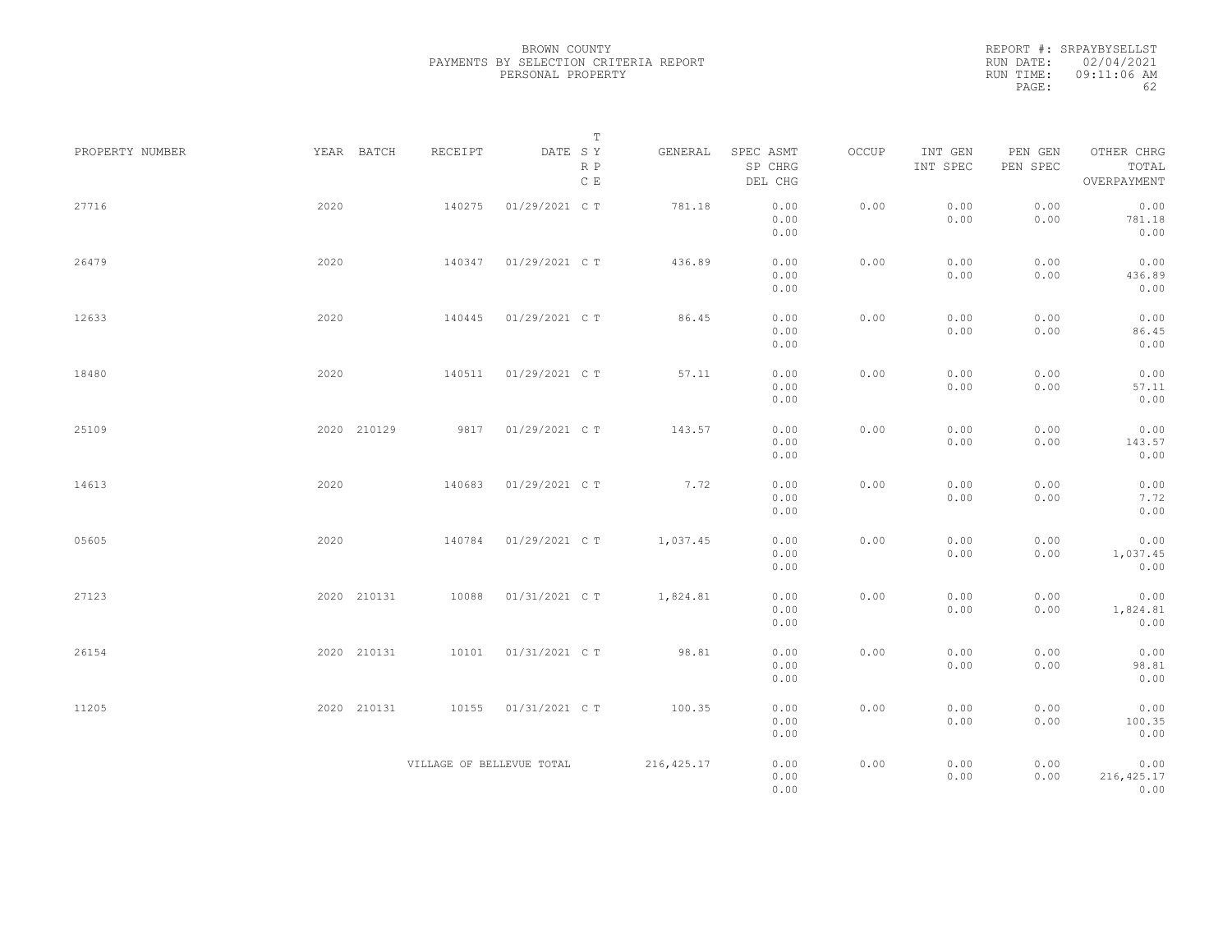| REPORT #: SRPAYBYSELLST |
|-------------------------|
| RUN DATE: 02/04/2021    |
| 09:11:06 AM             |
| 63                      |
|                         |

| PROPERTY NUMBER | YEAR BATCH  | RECEIPT | DATE SY          | T<br>R P<br>C E | GENERAL   | SPEC ASMT<br>SP CHRG<br>DEL CHG | OCCUP | INT GEN<br>INT SPEC | PEN GEN<br>PEN SPEC | OTHER CHRG<br>TOTAL<br>OVERPAYMENT |  |
|-----------------|-------------|---------|------------------|-----------------|-----------|---------------------------------|-------|---------------------|---------------------|------------------------------------|--|
| 05567           | 2020 116018 | 42      | 01/19/2021 MT    |                 | 148.98    | 0.00<br>0.00<br>0.00            | 0.00  | 0.00<br>0.00        | 0.00<br>0.00        | 0.00<br>148.98<br>0.00             |  |
| 20476           | 2020 116018 |         | 36 01/19/2021 MT |                 | 147.12    | 0.00<br>0.00<br>0.00            | 0.00  | 0.00<br>0.00        | 0.00<br>0.00        | 0.00<br>147.12<br>0.00             |  |
| 21211           | 2020 116018 | 40      | 01/19/2021 MT    |                 | 27.94     | 0.00<br>0.00<br>0.00            | 0.00  | 0.00<br>0.00        | 0.00<br>0.00        | 0.00<br>27.94<br>0.00              |  |
| 21213           | 2020 116018 |         | 41 01/19/2021 MT |                 | 14.89     | 0.00<br>0.00<br>0.00            | 0.00  | 0.00<br>0.00        | 0.00<br>0.00        | 0.00<br>14.89<br>0.00              |  |
| 23799           | 2020 116018 |         | 39 01/19/2021 MT |                 | 48.42     | 0.00<br>0.00<br>0.00            | 0.00  | 0.00<br>0.00        | 0.00<br>0.00        | 0.00<br>48.42<br>0.00              |  |
| 24471           | 2020 116018 | 43      | 01/19/2021 MT    |                 | 5.59      | 0.00<br>0.00<br>0.00            | 0.00  | 0.00<br>0.00        | 0.00<br>0.00        | 0.00<br>5.59<br>0.00               |  |
| 27152           | 2020 116018 |         | 38 01/19/2021 MT |                 | 817.49    | 0.00<br>0.00<br>0.00            | 0.00  | 0.00<br>0.00        | 0.00<br>0.00        | 0.00<br>817.49<br>0.00             |  |
| 27157           | 2020 116018 |         | 37 01/19/2021 MT |                 | 299.81    | 0.00<br>0.00<br>0.00            | 0.00  | 0.00<br>0.00        | 0.00<br>0.00        | 0.00<br>299.81<br>0.00             |  |
| 03734           | 2020 116019 |         | 61 01/25/2021 MT |                 | 897.56    | 0.00<br>0.00<br>0.00            | 0.00  | 0.00<br>0.00        | 0.00<br>0.00        | 0.00<br>897.56<br>0.00             |  |
| 03742           | 2020 116020 |         | 57 01/25/2021 MT |                 | 14,232.52 | 0.00<br>0.00<br>0.00            | 0.00  | 0.00<br>0.00        | 0.00<br>0.00        | 0.00<br>14,232.52<br>0.00          |  |
| 03758           | 2020 116019 |         | 62 01/25/2021 MT |                 | 1,918.03  | 0.00<br>0.00<br>0.00            | 0.00  | 0.00<br>0.00        | 0.00<br>0.00        | 0.00<br>1,918.03<br>0.00           |  |
| 09800           | 2020 116020 |         | 52 01/25/2021 MT |                 | 355.68    | 0.00<br>0.00<br>0.00            | 0.00  | 0.00<br>0.00        | 0.00<br>0.00        | 0.00<br>355.68<br>0.00             |  |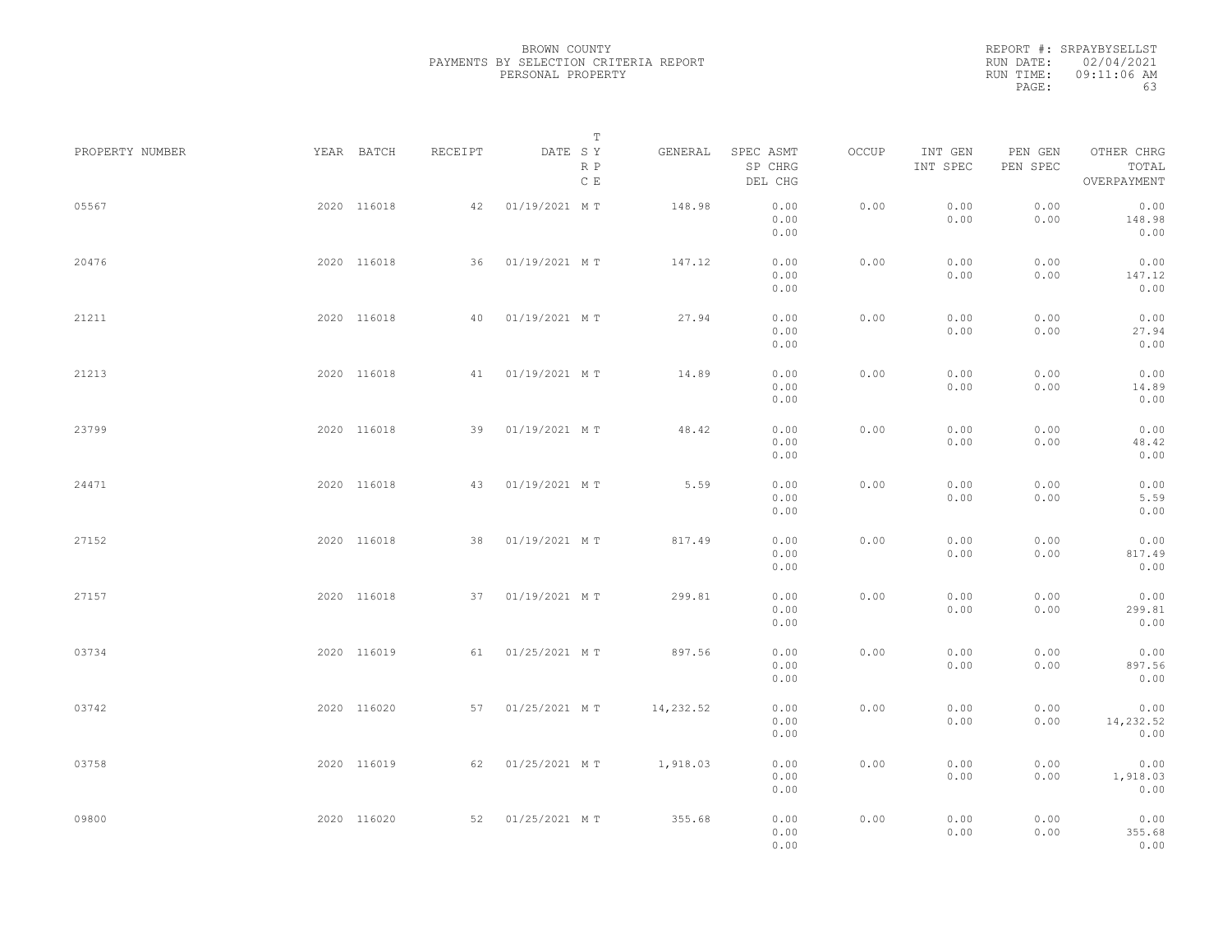|           | REPORT #: SRPAYBYSELLST |
|-----------|-------------------------|
|           | RUN DATE: 02/04/2021    |
| RUN TIME: | 09:11:06 AM             |
| PAGE:     | 64                      |
|           |                         |

| PROPERTY NUMBER | YEAR BATCH  | RECEIPT | DATE SY          | T<br>R P<br>C E | GENERAL   | SPEC ASMT<br>SP CHRG<br>DEL CHG | OCCUP | INT GEN<br>INT SPEC | PEN GEN<br>PEN SPEC | OTHER CHRG<br>TOTAL<br>OVERPAYMENT |  |
|-----------------|-------------|---------|------------------|-----------------|-----------|---------------------------------|-------|---------------------|---------------------|------------------------------------|--|
| 10520           | 2020 116020 | 58      | 01/25/2021 MT    |                 | 2,623.79  | 0.00<br>0.00<br>0.00            | 0.00  | 0.00<br>0.00        | 0.00<br>0.00        | 0.00<br>2,623.79<br>0.00           |  |
| 10521           | 2020 116020 | 50      | 01/25/2021 MT    |                 | 1.87      | 0.00<br>0.00<br>0.00            | 0.00  | 0.00<br>0.00        | 0.00<br>0.00        | 0.00<br>1.87<br>0.00               |  |
| 11208           | 2020 116020 | 51      | 01/25/2021 MT    |                 | 1.87      | 0.00<br>0.00<br>0.00            | 0.00  | 0.00<br>0.00        | 0.00<br>0.00        | 0.00<br>1.87<br>0.00               |  |
| 11264           | 2020 116020 | 54      | 01/25/2021 MT    |                 | 148.98    | 0.00<br>0.00<br>0.00            | 0.00  | 0.00<br>0.00        | 0.00<br>0.00        | 0.00<br>148.98<br>0.00             |  |
| 11266           | 2020 116020 | 45      | 01/25/2021 MT    |                 | 31.67     | 0.00<br>0.00<br>0.00            | 0.00  | 0.00<br>0.00        | 0.00<br>0.00        | 0.00<br>31.67<br>0.00              |  |
| 11984           | 2020 116020 | 46      | 01/25/2021 MT    |                 | 35.39     | 0.00<br>0.00<br>0.00            | 0.00  | 0.00<br>0.00        | 0.00<br>0.00        | 0.00<br>35.39<br>0.00              |  |
| 13591           | 2020 116019 | 65      | 01/25/2021 MT    |                 | 638.73    | 0.00<br>0.00<br>0.00            | 0.00  | 0.00<br>0.00        | 0.00<br>0.00        | 0.00<br>638.73<br>0.00             |  |
| 14558           | 2020 116019 | 64      | 01/25/2021 MT    |                 | 124.78    | 0.00<br>0.00<br>0.00            | 0.00  | 0.00<br>0.00        | 0.00<br>0.00        | 0.00<br>124.78<br>0.00             |  |
| 14561           | 2020 116019 | 59      | 01/25/2021 MT    |                 | 80.07     | 0.00<br>0.00<br>0.00            | 0.00  | 0.00<br>0.00        | 0.00<br>0.00        | 0.00<br>80.07<br>0.00              |  |
| 16042           | 2020 116020 | 49      | 01/25/2021 MT    |                 | 44.69     | 0.00<br>0.00<br>0.00            | 0.00  | 0.00<br>0.00        | 0.00<br>0.00        | 0.00<br>44.69<br>0.00              |  |
| 17025           | 2020 116020 | 56      | 01/25/2021 MT    |                 | 480.45    | 0.00<br>0.00<br>0.00            | 0.00  | 0.00<br>0.00        | 0.00<br>0.00        | 0.00<br>480.45<br>0.00             |  |
| 20537           | 2020 116020 |         | 47 01/25/2021 MT |                 | 25,958.59 | 0.00<br>0.00<br>0.00            | 0.00  | 0.00<br>0.00        | 0.00<br>0.00        | 0.00<br>25,958.59<br>0.00          |  |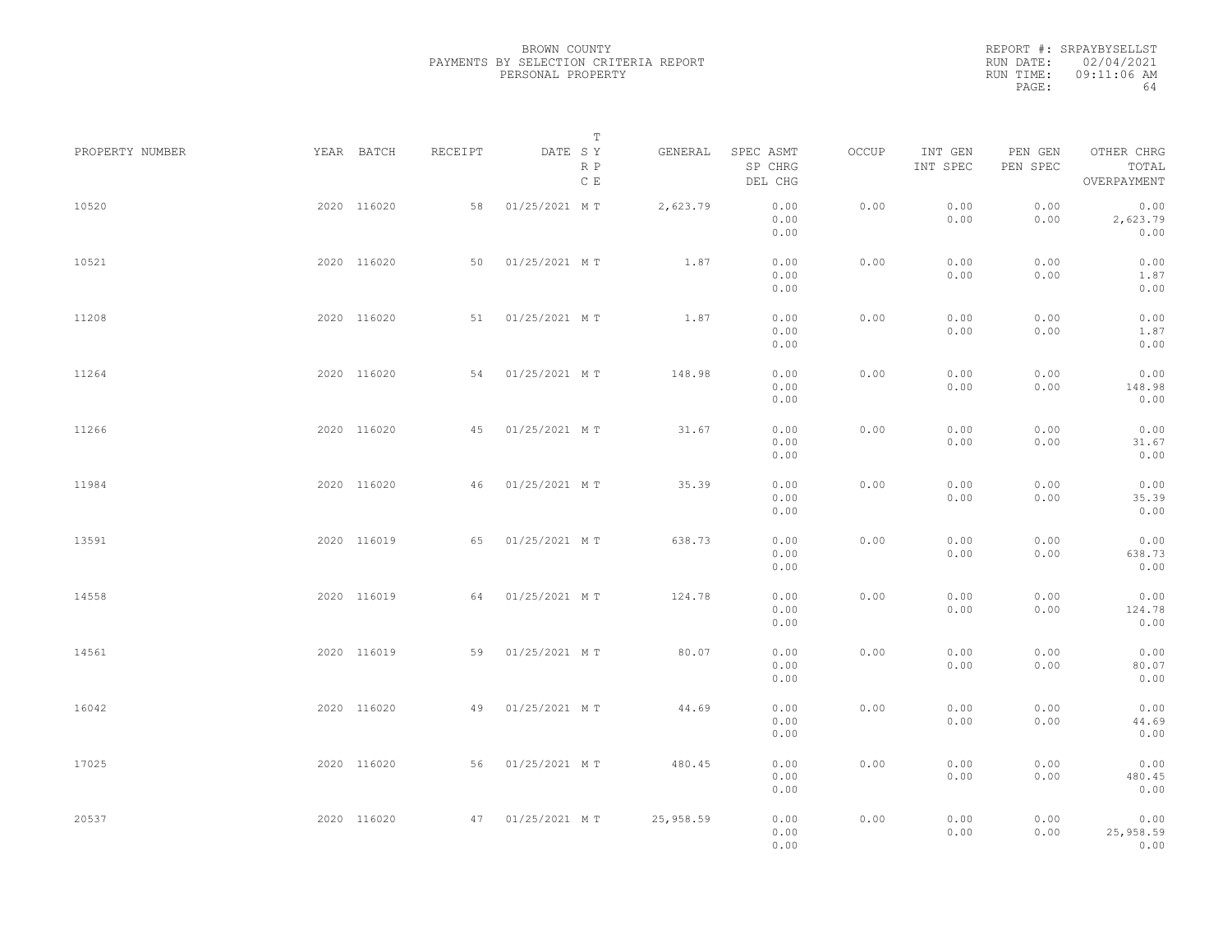|           | REPORT #: SRPAYBYSELLST |
|-----------|-------------------------|
|           | RUN DATE: 02/04/2021    |
| RUN TIME: | 09:11:07 AM             |
| PAGE:     | 65                      |

| PROPERTY NUMBER | YEAR BATCH  | RECEIPT | DATE SY          | T<br>R P<br>C E | GENERAL  | SPEC ASMT<br>SP CHRG<br>DEL CHG | OCCUP | INT GEN<br>INT SPEC | PEN GEN<br>PEN SPEC | OTHER CHRG<br>TOTAL<br>OVERPAYMENT |  |
|-----------------|-------------|---------|------------------|-----------------|----------|---------------------------------|-------|---------------------|---------------------|------------------------------------|--|
| 21223           | 2020 116020 | 55      | 01/25/2021 MT    |                 | 63.30    | 0.00<br>0.00<br>0.00            | 0.00  | 0.00<br>0.00        | 0.00<br>0.00        | 0.00<br>63.30<br>0.00              |  |
| 23960           | 2020 116019 | 60      | 01/25/2021 MT    |                 | 4,863.97 | 0.00<br>0.00<br>0.00            | 0.00  | 0.00<br>0.00        | 0.00<br>0.00        | 0.00<br>4,863.97<br>0.00           |  |
| 25652           | 2020 116019 | 44      | 01/25/2021 MT    |                 | 29.80    | 0.00<br>0.00<br>0.00            | 0.00  | 0.00<br>0.00        | 0.00<br>0.00        | 0.00<br>29.80<br>0.00              |  |
| 25655           | 2020 116019 | 63      | 01/25/2021 MT    |                 | 165.74   | 0.00<br>0.00<br>0.00            | 0.00  | 0.00<br>0.00        | 0.00<br>0.00        | 0.00<br>165.74<br>0.00             |  |
| 29750           | 2020 116020 |         | 48 01/25/2021 MT |                 | 46.56    | 0.00<br>0.00<br>0.00            | 0.00  | 0.00<br>0.00        | 0.00<br>0.00        | 0.00<br>46.56<br>0.00              |  |
| 6423            | 2020 116020 | 53      | 01/25/2021 MT    |                 | 1,834.23 | 0.00<br>0.00<br>0.00            | 0.00  | 0.00<br>0.00        | 0.00<br>0.00        | 0.00<br>1,834.23<br>0.00           |  |
| 07070           | 2020 116021 | 66      | 01/28/2021 MT    |                 | 1.87     | 0.00<br>0.00<br>0.00            | 0.00  | 0.00<br>0.00        | 0.00<br>0.00        | 0.00<br>1.87<br>0.00               |  |
| 03775           | 2020 116022 |         | 75 01/31/2021 MT |                 | 735.56   | 0.00<br>0.00<br>0.00            | 0.00  | 0.00<br>0.00        | 0.00<br>0.00        | 0.00<br>735.56<br>0.00             |  |
| 11267           | 2020 116022 |         | 72 01/31/2021 MT |                 | 132.22   | 0.00<br>0.00<br>0.00            | 0.00  | 0.00<br>0.00        | 0.00<br>0.00        | 0.00<br>132.22<br>0.00             |  |
| 17263           | 2020 116022 |         | 73 01/31/2021 MT |                 | 616.38   | 0.00<br>0.00<br>0.00            | 0.00  | 0.00<br>0.00        | 0.00<br>0.00        | 0.00<br>616.38<br>0.00             |  |
| 20185           | 2020 116022 |         | 67 01/31/2021 MT |                 | 22.35    | 0.00<br>0.00<br>0.00            | 0.00  | 0.00<br>0.00        | 0.00<br>0.00        | 0.00<br>22.35<br>0.00              |  |
| 21217           | 2020 116022 |         | 68 01/31/2021 MT |                 | 122.91   | 0.00<br>0.00<br>0.00            | 0.00  | 0.00<br>0.00        | 0.00<br>0.00        | 0.00<br>122.91<br>0.00             |  |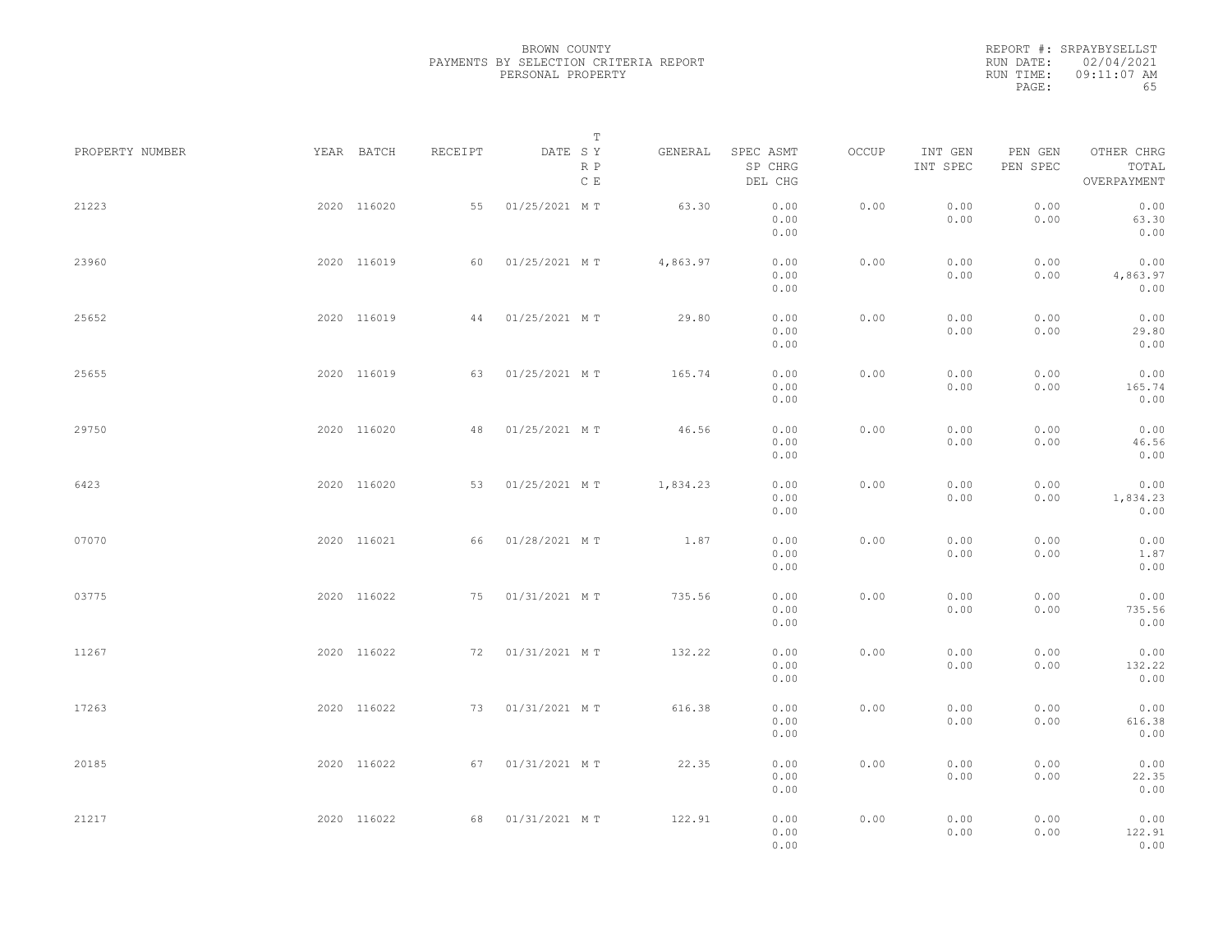|           | REPORT #: SRPAYBYSELLST |
|-----------|-------------------------|
|           | RUN DATE: 02/04/2021    |
| RUN TIME: | $09:11:07$ AM           |
| PAGE:     | 66                      |

|                                  |                          | $\mathbb T$ |           |       |          |          |             |
|----------------------------------|--------------------------|-------------|-----------|-------|----------|----------|-------------|
| BATCH<br>PROPERTY NUMBER<br>YEAR | DATE SY<br>RECEIPT       | GENERAL     | SPEC ASMT | OCCUP | INT GEN  | PEN GEN  | OTHER CHRG  |
|                                  | R P                      |             | SP CHRG   |       | INT SPEC | PEN SPEC | TOTAL       |
|                                  | C E                      |             | DEL CHG   |       |          |          | OVERPAYMENT |
|                                  |                          |             |           |       |          |          |             |
| 116022<br>23808<br>2020          | 74<br>01/31/2021 MT      | 407.81      | 0.00      | 0.00  | 0.00     | 0.00     | 0.00        |
|                                  |                          |             | 0.00      |       | 0.00     | 0.00     | 407.81      |
|                                  |                          |             | 0.00      |       |          |          | 0.00        |
|                                  |                          |             |           |       |          |          |             |
| 2020 116022<br>25658             | 01/31/2021 MT<br>71      | 1.87        | 0.00      | 0.00  | 0.00     | 0.00     | 0.00        |
|                                  |                          |             | 0.00      |       | 0.00     | 0.00     | 1.87        |
|                                  |                          |             | 0.00      |       |          |          | 0.00        |
|                                  |                          |             |           |       |          |          |             |
| 2020 116022<br>26467             | 01/31/2021 MT<br>69      | 39.11       | 0.00      | 0.00  | 0.00     | 0.00     | 0.00        |
|                                  |                          |             | 0.00      |       | 0.00     | 0.00     | 39.11       |
|                                  |                          |             | 0.00      |       |          |          | 0.00        |
|                                  |                          |             |           |       |          |          |             |
| 116022<br>29751<br>2020          | 70<br>01/31/2021 MT      | 6,467.31    | 0.00      | 0.00  | 0.00     | 0.00     | 0.00        |
|                                  |                          |             | 0.00      |       | 0.00     | 0.00     | 6,467.31    |
|                                  |                          |             | 0.00      |       |          |          | 0.00        |
|                                  |                          |             |           |       |          |          |             |
|                                  | VILLAGE OF DENMARK TOTAL | 64,635.90   | 0.00      | 0.00  | 0.00     | 0.00     | 0.00        |
|                                  |                          |             | 0.00      |       | 0.00     | 0.00     | 64,635.90   |
|                                  |                          |             | 0.00      |       |          |          | 0.00        |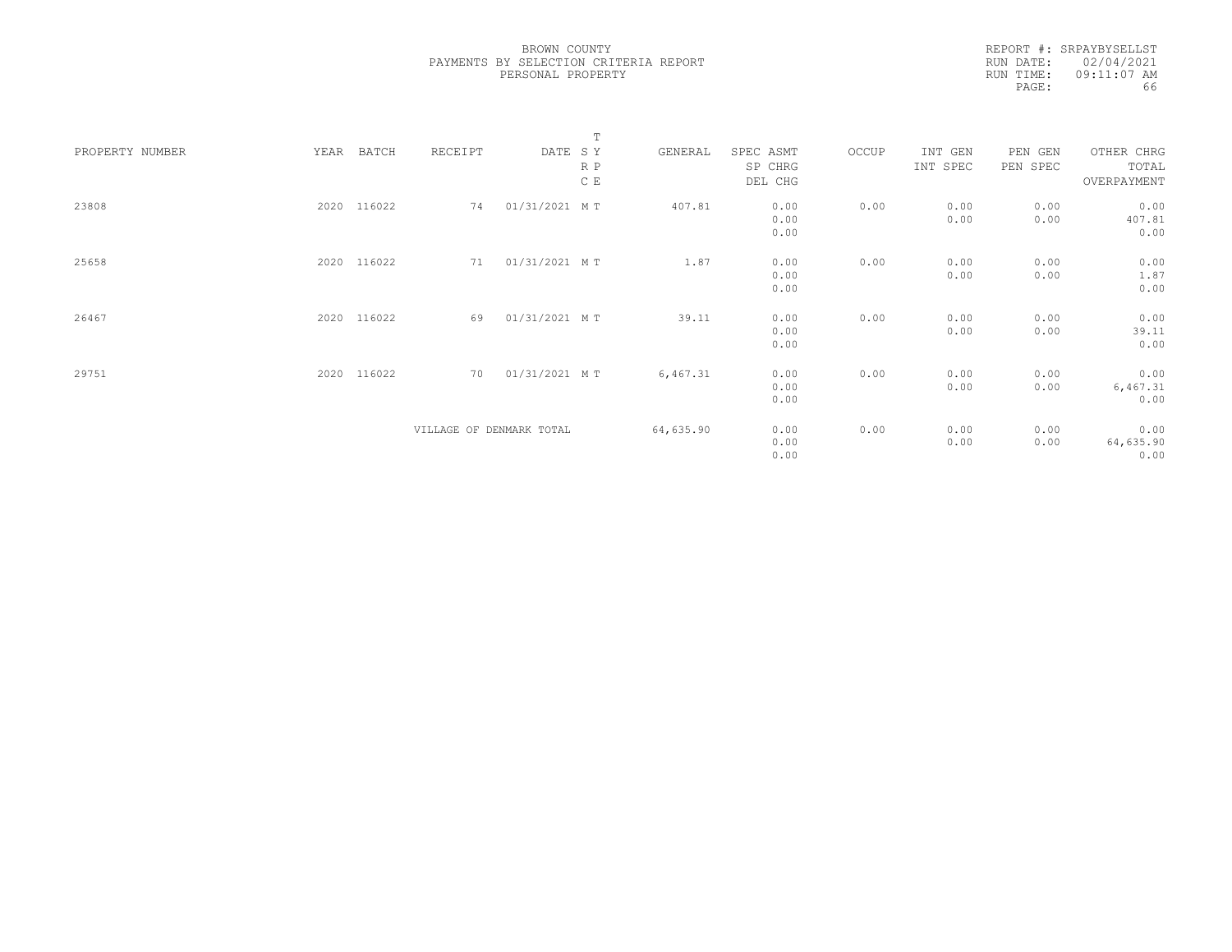|           | REPORT #: SRPAYBYSELLST |
|-----------|-------------------------|
|           | RUN DATE: 02/04/2021    |
| RUN TIME: | 09:11:07 AM             |
| PAGE:     | 67                      |

|                 |             |         | $\mathbb T$           |           |                                 |       |                     |                     |                                    |
|-----------------|-------------|---------|-----------------------|-----------|---------------------------------|-------|---------------------|---------------------|------------------------------------|
| PROPERTY NUMBER | YEAR BATCH  | RECEIPT | DATE SY<br>R P<br>C E | GENERAL   | SPEC ASMT<br>SP CHRG<br>DEL CHG | OCCUP | INT GEN<br>INT SPEC | PEN GEN<br>PEN SPEC | OTHER CHRG<br>TOTAL<br>OVERPAYMENT |
| 25702           | 2020        | 131749  | 01/19/2021 C T        | 23.70     | 0.00<br>0.00<br>0.00            | 0.00  | 0.00<br>0.00        | 0.00<br>0.00        | 0.00<br>23.70<br>0.00              |
| 10064           | 2020        | 132317  | 01/19/2021 C T        | 577.03    | 0.00<br>0.00<br>0.00            | 0.00  | 0.00<br>0.00        | 0.00<br>0.00        | 0.00<br>577.03<br>0.00             |
| 14669           | 2020 210119 | 8992    | 01/19/2021 C T        | 262.61    | 0.00<br>0.00<br>0.00            | 0.00  | 0.00<br>0.00        | 0.00<br>0.00        | 0.00<br>262.61<br>0.00             |
| 10056           | 2020        | 132438  | 01/19/2021 C T        | 202.75    | 0.00<br>0.00<br>0.00            | 0.00  | 0.00<br>0.00        | 0.00<br>0.00        | 0.00<br>202.75<br>0.00             |
| 27580           | 2020        | 133202  | 01/21/2021 C T        | 31.60     | 0.00<br>0.00<br>0.00            | 0.00  | 0.00<br>0.00        | 0.00<br>0.00        | 0.00<br>31.60<br>0.00              |
| 00836           | 2020        | 133948  | 01/21/2021 C T        | 2,919.82  | 0.00<br>0.00<br>0.00            | 0.00  | 0.00<br>0.00        | 0.00<br>0.00        | 0.00<br>2,919.82<br>0.00           |
| 22932           | 2020        | 133968  | 01/21/2021 C T        | 22.53     | 0.00<br>0.00<br>0.00            | 0.00  | 0.00<br>0.00        | 0.00<br>0.00        | 0.00<br>22.53<br>0.00              |
| 19000           | 2020 210125 | 9238    | 01/25/2021 C T        | 10,273.29 | 0.00<br>0.00<br>0.00            | 0.00  | 0.00<br>0.00        | 0.00<br>0.00        | 0.00<br>10,273.29<br>0.00          |
| 12867           | 2020        | 135144  | 01/25/2021 C T        | 5,108.01  | 0.00<br>0.00<br>0.00            | 0.00  | 0.00<br>0.00        | 0.00<br>0.00        | 0.00<br>5,108.01<br>0.00           |
| 12860           | 2020        | 135207  | 01/25/2021 C T        | 43.43     | 0.00<br>0.00<br>0.00            | 0.00  | 0.00<br>0.00        | 0.00<br>0.00        | 0.00<br>43.43<br>0.00              |
| 23760           | 2020        | 135703  | 01/26/2021 C T        | 1,085.98  | 0.00<br>0.00<br>0.00            | 0.00  | 0.00<br>0.00        | 0.00<br>0.00        | 0.00<br>1,085.98<br>0.00           |
| 19770           | 2020        | 135704  | 01/26/2021 C T        | 1,085.98  | 0.00<br>0.00<br>0.00            | 0.00  | 0.00<br>0.00        | 0.00<br>0.00        | 0.00<br>1,085.98<br>0.00           |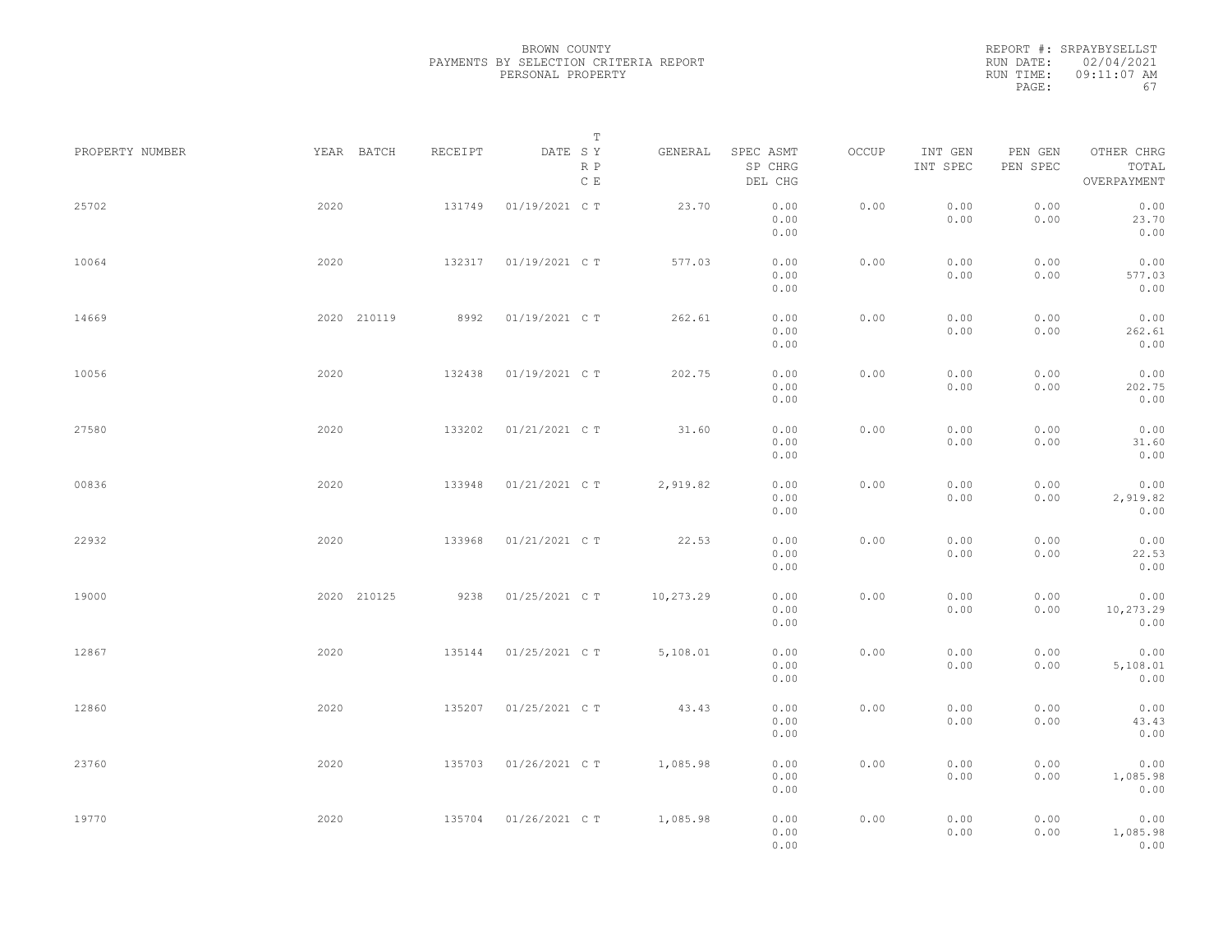|           | REPORT #: SRPAYBYSELLST |
|-----------|-------------------------|
|           | RUN DATE: 02/04/2021    |
| RUN TIME: | 09:11:07 AM             |
| PAGE:     | 68                      |

|                 |             |                         | $\mathbb T$                     |           |                                 |       |                     |                     |                                    |
|-----------------|-------------|-------------------------|---------------------------------|-----------|---------------------------------|-------|---------------------|---------------------|------------------------------------|
| PROPERTY NUMBER | YEAR BATCH  | RECEIPT                 | DATE SY<br>R P<br>$\,$ C $\,$ E | GENERAL   | SPEC ASMT<br>SP CHRG<br>DEL CHG | OCCUP | INT GEN<br>INT SPEC | PEN GEN<br>PEN SPEC | OTHER CHRG<br>TOTAL<br>OVERPAYMENT |
| 21758           | 2020        | 136769                  | 01/27/2021 C T                  | 7.90      | 0.00<br>0.00<br>0.00            | 0.00  | 0.00<br>0.00        | 0.00<br>0.00        | 0.00<br>7.90<br>0.00               |
| 10006           | 2020        | 137477                  | 01/27/2021 C T                  | 4,185.92  | 0.00<br>0.00<br>0.00            | 0.00  | 0.00<br>0.00        | 0.00<br>0.00        | 0.00<br>4,185.92<br>0.00           |
| 10062           | 2020        | 137592                  | 01/27/2021 C T                  | 86.64     | 0.00<br>0.00<br>0.00            | 0.00  | 0.00<br>0.00        | 0.00<br>0.00        | 0.00<br>86.64<br>0.00              |
| 21393           | 2020        | 137925                  | 01/28/2021 C T                  | 9.87      | 0.00<br>0.00<br>0.00            | 0.00  | 0.00<br>0.00        | 0.00<br>0.00        | 0.00<br>9.87<br>0.00               |
| 22954           | 2020        | 138405                  | 01/28/2021 C T                  | 379.10    | 0.00<br>0.00<br>0.00            | 0.00  | 0.00<br>0.00        | 0.00<br>0.00        | 0.00<br>379.10<br>0.00             |
| 22953           | 2020        | 139415                  | 01/28/2021 C T                  | 15.79     | 0.00<br>0.00<br>0.00            | 0.00  | 0.00<br>0.00        | 0.00<br>0.00        | 0.00<br>15.79<br>0.00              |
| 26337           | 2020        | 139481                  | 01/28/2021 C T                  | 183.64    | 0.00<br>0.00<br>0.00            | 0.00  | 0.00<br>0.00        | 0.00<br>0.00        | 0.00<br>183.64<br>0.00             |
| 20967           | 2020        | 140033                  | 01/29/2021 C T                  | 167.83    | 0.00<br>0.00<br>0.00            | 0.00  | 0.00<br>0.00        | 0.00<br>0.00        | 0.00<br>167.83<br>0.00             |
| 18587           | 2020        | 140421                  | 01/29/2021 C T                  | 84.90     | 0.00<br>0.00<br>0.00            | 0.00  | 0.00<br>0.00        | 0.00<br>0.00        | 0.00<br>84.90<br>0.00              |
| 27490           | 2020 210131 | 10052                   | 01/31/2021 C T                  | 82.94     | 0.00<br>0.00<br>0.00            | 0.00  | 0.00<br>0.00        | 0.00<br>0.00        | 0.00<br>82.94<br>0.00              |
|                 |             | VILLAGE OF HOBART TOTAL |                                 | 26,841.26 | 0.00<br>0.00<br>0.00            | 0.00  | 0.00<br>0.00        | 0.00<br>0.00        | 0.00<br>26,841.26<br>0.00          |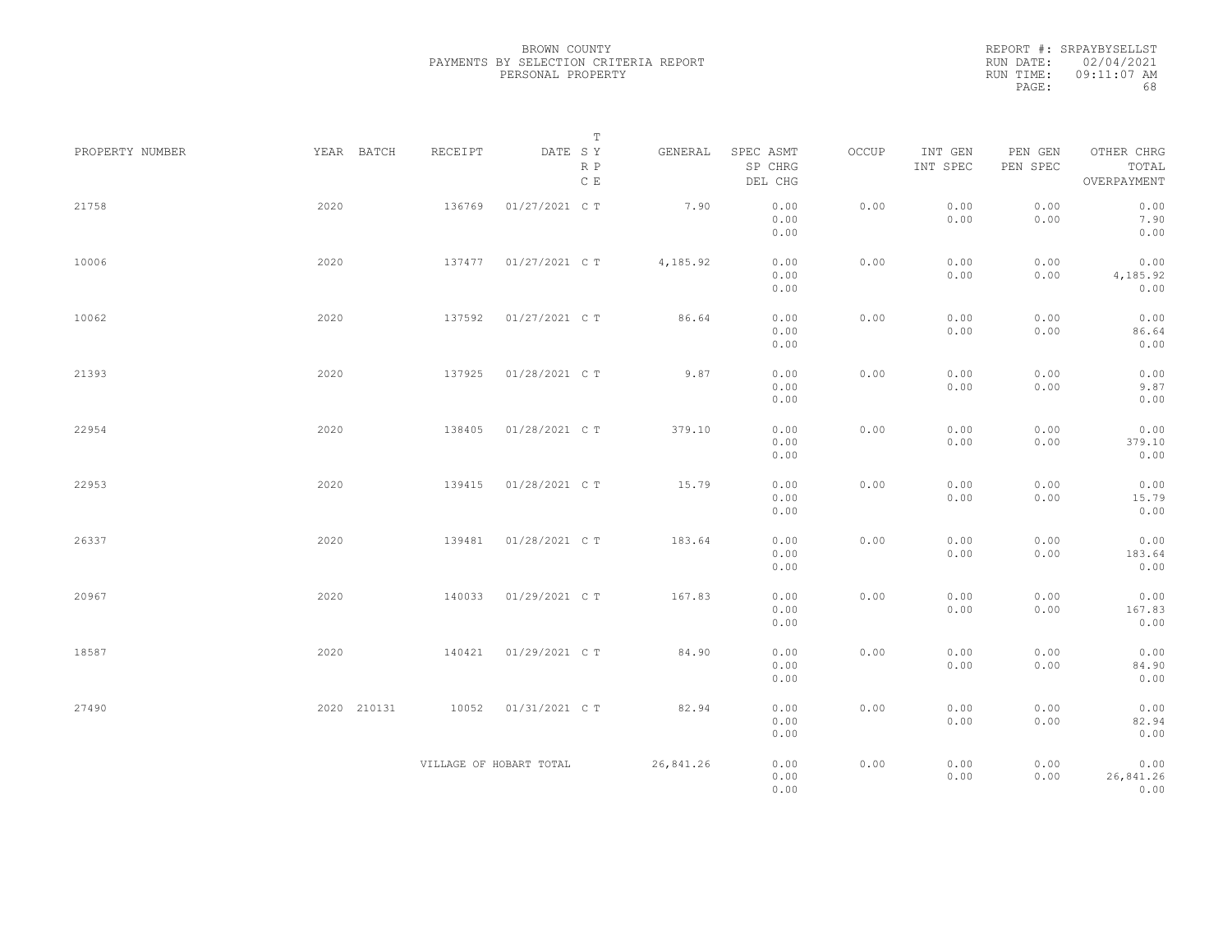|           | REPORT #: SRPAYBYSELLST |
|-----------|-------------------------|
|           | RUN DATE: 02/04/2021    |
| RUN TIME: | 09:11:08 AM             |
| PAGE:     | 69                      |

| PROPERTY NUMBER | YEAR BATCH  | RECEIPT | DATE SY           | Т                    | GENERAL  | SPEC ASMT            | OCCUP | INT GEN      | PEN GEN<br>PEN SPEC | OTHER CHRG<br>TOTAL      |  |
|-----------------|-------------|---------|-------------------|----------------------|----------|----------------------|-------|--------------|---------------------|--------------------------|--|
|                 |             |         |                   | R P<br>$\,$ C $\,$ E |          | SP CHRG<br>DEL CHG   |       | INT SPEC     |                     | OVERPAYMENT              |  |
| 23012           | 2020 136057 | 323     | 01/25/2021 MT     |                      | 25.64    | 0.00<br>0.00<br>0.00 | 0.00  | 0.00<br>0.00 | 0.00<br>0.00        | 0.00<br>25.64<br>0.00    |  |
| 26987           | 2020 136063 | 377     | 01/27/2021 MT     |                      | 348.58   | 0.00<br>0.00<br>0.00 | 0.00  | 0.00<br>0.00 | 0.00<br>0.00        | 0.00<br>348.58<br>0.00   |  |
| 06652           | 2020 136067 |         | 421 01/29/2021 MT |                      | 129.86   | 0.00<br>0.00<br>0.00 | 0.00  | 0.00<br>0.00 | 0.00<br>0.00        | 0.00<br>129.86<br>0.00   |  |
| 13734           | 2020 136067 | 422     | 01/29/2021 MT     |                      | 210.17   | 0.00<br>0.00<br>0.00 | 0.00  | 0.00<br>0.00 | 0.00<br>0.00        | 0.00<br>210.17<br>0.00   |  |
| 03849           | 2020 136065 |         | 401 01/29/2021 MT |                      | 104.22   | 0.00<br>0.00<br>0.00 | 0.00  | 0.00<br>0.00 | 0.00<br>0.00        | 0.00<br>104.22<br>0.00   |  |
| 03901           | 2020 136056 | 335     | 01/25/2021 MT     |                      | 1,430.16 | 0.00<br>0.00<br>0.00 | 0.00  | 0.00<br>0.00 | 0.00<br>0.00        | 0.00<br>1,430.16<br>0.00 |  |
| 03909           | 2020 136058 | 350     | 01/26/2021 MT     |                      | 710.81   | 0.00<br>0.00<br>0.00 | 0.00  | 0.00<br>0.00 | 0.00<br>0.00        | 0.00<br>710.81<br>0.00   |  |
| 03910           | 2020 136058 | 356     | 01/26/2021 MT     |                      | 1,717.23 | 0.00<br>0.00<br>0.00 | 0.00  | 0.00<br>0.00 | 0.00<br>0.00        | 0.00<br>1,717.23<br>0.00 |  |
| 03918           | 2020 136054 | 297     | 01/22/2021 MT     |                      | 68.35    | 0.00<br>0.00<br>0.00 | 0.00  | 0.00<br>0.00 | 0.00<br>0.00        | 0.00<br>68.35<br>0.00    |  |
| 03931           | 2020 136064 |         | 387 01/28/2021 MT |                      | 2,339.19 | 0.00<br>0.00<br>0.00 | 0.00  | 0.00<br>0.00 | 0.00<br>0.00        | 0.00<br>2,339.19<br>0.00 |  |
| 03934           | 2020 136055 | 306     | 01/25/2021 MT     |                      | 2,402.40 | 0.00<br>0.00<br>0.00 | 0.00  | 0.00<br>0.00 | 0.00<br>0.00        | 0.00<br>2,402.40<br>0.00 |  |
| 03947           | 2020 136049 |         | 266 01/19/2021 MT |                      | 52.97    | 0.00<br>0.00<br>0.00 | 0.00  | 0.00<br>0.00 | 0.00<br>0.00        | 0.00<br>52.97<br>0.00    |  |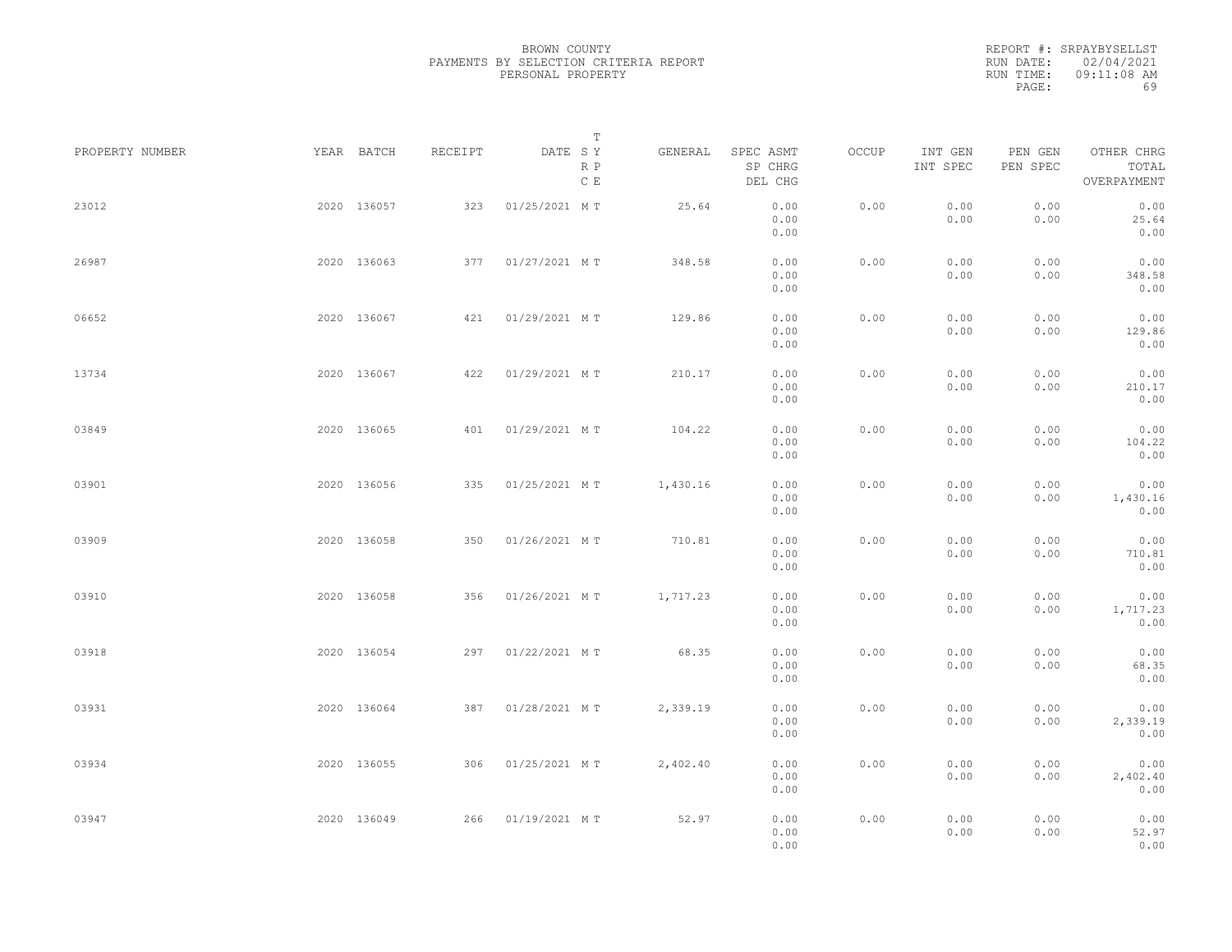|           | REPORT #: SRPAYBYSELLST |
|-----------|-------------------------|
|           | RUN DATE: 02/04/2021    |
| RUN TIME: | $09:11:08$ AM           |
| PAGE:     | 70                      |

| PROPERTY NUMBER | YEAR BATCH  | RECEIPT | DATE SY           | Т                    | GENERAL  | SPEC ASMT            | OCCUP | INT GEN      |                     | OTHER CHRG               |  |
|-----------------|-------------|---------|-------------------|----------------------|----------|----------------------|-------|--------------|---------------------|--------------------------|--|
|                 |             |         |                   | R P<br>$\,$ C $\,$ E |          | SP CHRG<br>DEL CHG   |       | INT SPEC     | PEN GEN<br>PEN SPEC | TOTAL<br>OVERPAYMENT     |  |
| 03979           | 2020 136065 | 411     | 01/29/2021 MT     |                      | 78.60    | 0.00<br>0.00<br>0.00 | 0.00  | 0.00<br>0.00 | 0.00<br>0.00        | 0.00<br>78.60<br>0.00    |  |
| 04004           | 2020 136055 | 321     | 01/25/2021 MT     |                      | 1,389.16 | 0.00<br>0.00<br>0.00 | 0.00  | 0.00<br>0.00 | 0.00<br>0.00        | 0.00<br>1,389.16<br>0.00 |  |
| 04022           | 2020 136064 | 393     | 01/28/2021 MT     |                      | 473.31   | 0.00<br>0.00<br>0.00 | 0.00  | 0.00<br>0.00 | 0.00<br>0.00        | 0.00<br>473.31<br>0.00   |  |
| 04040           | 2020 136055 |         | 319 01/25/2021 MT |                      | 456.23   | 0.00<br>0.00<br>0.00 | 0.00  | 0.00<br>0.00 | 0.00<br>0.00        | 0.00<br>456.23<br>0.00   |  |
| 04057           | 2020 136058 | 346     | 01/26/2021 MT     |                      | 143.54   | 0.00<br>0.00<br>0.00 | 0.00  | 0.00<br>0.00 | 0.00<br>0.00        | 0.00<br>143.54<br>0.00   |  |
| 04059           | 2020 136064 | 386     | 01/28/2021 MT     |                      | 87.13    | 0.00<br>0.00<br>0.00 | 0.00  | 0.00<br>0.00 | 0.00<br>0.00        | 0.00<br>87.13<br>0.00    |  |
| 04657           | 2020 136048 | 251     | 01/18/2021 MT     |                      | 8.55     | 0.00<br>0.00<br>0.00 | 0.00  | 0.00<br>0.00 | 0.00<br>0.00        | 0.00<br>8.55<br>0.00     |  |
| 04699           | 2020 136054 | 295     | 01/22/2021 MT     |                      | 93.98    | 0.00<br>0.00<br>0.00 | 0.00  | 0.00<br>0.00 | 0.00<br>0.00        | 0.00<br>93.98<br>0.00    |  |
| 05013           | 2020 136058 | 343     | 01/26/2021 MT     |                      | 99.10    | 0.00<br>0.00<br>0.00 | 0.00  | 0.00<br>0.00 | 0.00<br>0.00        | 0.00<br>99.10<br>0.00    |  |
| 05020           | 2020 136065 | 406     | 01/29/2021 MT     |                      | 11.97    | 0.00<br>0.00<br>0.00 | 0.00  | 0.00<br>0.00 | 0.00<br>0.00        | 0.00<br>11.97<br>0.00    |  |
| 05200           | 2020 136050 |         | 272 01/20/2021 MT |                      | 3.43     | 0.00<br>0.00<br>0.00 | 0.00  | 0.00<br>0.00 | 0.00<br>0.00        | 0.00<br>3.43<br>0.00     |  |
| 05235           | 2020 136050 |         | 282 01/20/2021 MT |                      | 15.38    | 0.00<br>0.00<br>0.00 | 0.00  | 0.00<br>0.00 | 0.00<br>0.00        | 0.00<br>15.38<br>0.00    |  |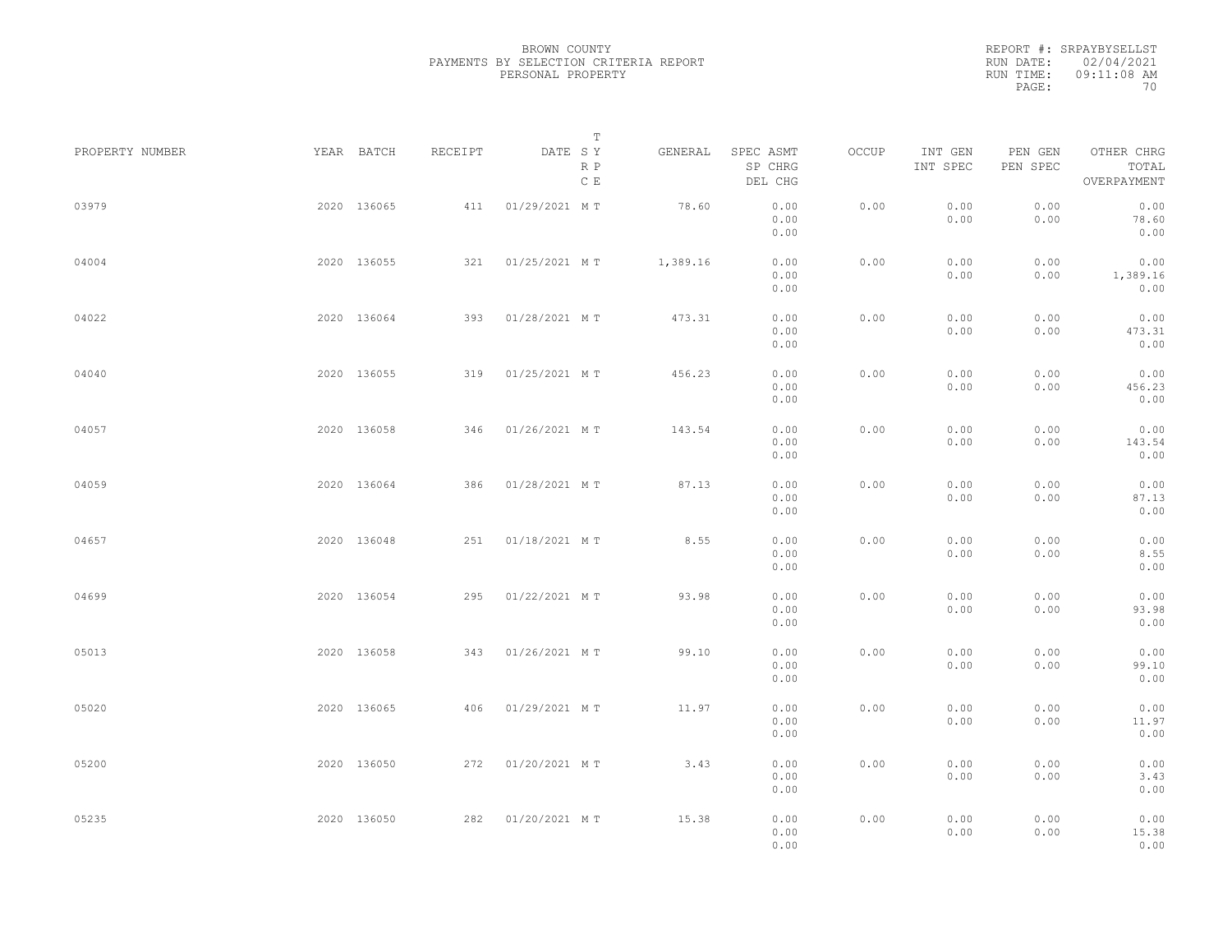|           | REPORT #: SRPAYBYSELLST |
|-----------|-------------------------|
|           | RUN DATE: 02/04/2021    |
| RUN TIME: | 09:11:09 AM             |
| PAGE:     | 71                      |

| PROPERTY NUMBER | YEAR BATCH  | RECEIPT | DATE SY            | Т<br>R P      | GENERAL  | SPEC ASMT<br>SP CHRG         | OCCUP | INT GEN<br>INT SPEC | PEN GEN<br>PEN SPEC | OTHER CHRG<br>TOTAL           |  |
|-----------------|-------------|---------|--------------------|---------------|----------|------------------------------|-------|---------------------|---------------------|-------------------------------|--|
|                 |             |         |                    | $\,$ C $\,$ E |          | DEL CHG                      |       |                     |                     | OVERPAYMENT                   |  |
| 05242           | 2020 136065 | 403     | 01/29/2021 MT      |               | 61.51    | 0.00<br>0.00<br>0.00         | 0.00  | 0.00<br>0.00        | 0.00<br>0.00        | 0.00<br>61.51<br>0.00         |  |
| 06191           | 2020 136056 | 331     | 01/25/2021 MT      |               | 44.43    | 0.00<br>0.00<br>0.00         | 0.00  | 0.00<br>0.00        | 0.00<br>0.00        | 0.00<br>44.43<br>0.00         |  |
| 06627           | 2020 136060 |         | 372 01/27/2021 MT  |               | 6.83     | 0.00<br>0.00<br>0.00         | 0.00  | 0.00<br>0.00        | 0.00<br>0.00        | 0.00<br>6.83<br>0.00          |  |
| 06666           | 2020 136056 | 330     | 01/25/2021 MT      |               | 6.83     | 0.00<br>0.00<br>0.00         | 0.00  | 0.00<br>0.00        | 0.00<br>0.00        | 0.00<br>6.83<br>0.00          |  |
| 06671           | 2020 136056 |         | 324 01/25/2021 MT  |               | 4,610.02 | 0.00<br>0.00                 | 0.00  | 0.00<br>0.00        | 0.00<br>0.00        | 0.00<br>4,610.02              |  |
| 07187           | 2020 136064 | 391     | 01/28/2021 MT      |               | 167.46   | 0.00<br>0.00<br>0.00         | 0.00  | 0.00<br>0.00        | 0.00<br>0.00        | 0.00<br>0.00<br>167.46        |  |
| 07393           | 2020 136048 | 256     | 01/18/2021 MT      |               | 30.76    | 0.00<br>0.00<br>0.00         | 0.00  | 0.00<br>0.00        | 0.00<br>0.00        | 0.00<br>0.00<br>30.76         |  |
| 07422           | 2020 136050 | 277     | 01/20/2021 MT      |               | 87.13    | 0.00<br>0.00<br>0.00         | 0.00  | 0.00<br>0.00        | 0.00<br>0.00        | 0.00<br>0.00<br>87.13         |  |
| 07429           | 2020 136055 | 310     | 01/25/2021 MT      |               | 129.86   | 0.00<br>0.00<br>0.00         | 0.00  | 0.00<br>0.00        | 0.00<br>0.00        | 0.00<br>0.00<br>129.86        |  |
| 08068           | 2020 136060 |         | 373 01/27/2021 MT  |               | 2,686.04 | 0.00<br>0.00<br>0.00         | 0.00  | 0.00<br>0.00        | 0.00<br>0.00        | 0.00<br>0.00<br>2,686.04      |  |
| 08252           | 2020 136049 | 259     | 01/19/2021 MT      |               | 879.96   | 0.00<br>0.00<br>0.00         | 0.00  | 0.00<br>0.00        | 0.00<br>0.00        | 0.00<br>0.00<br>879.96        |  |
| 08265           | 2020 136051 |         | 288  01/21/2021 MT |               | 23.92    | 0.00<br>0.00<br>0.00<br>0.00 | 0.00  | 0.00<br>0.00        | 0.00<br>0.00        | 0.00<br>0.00<br>23.92<br>0.00 |  |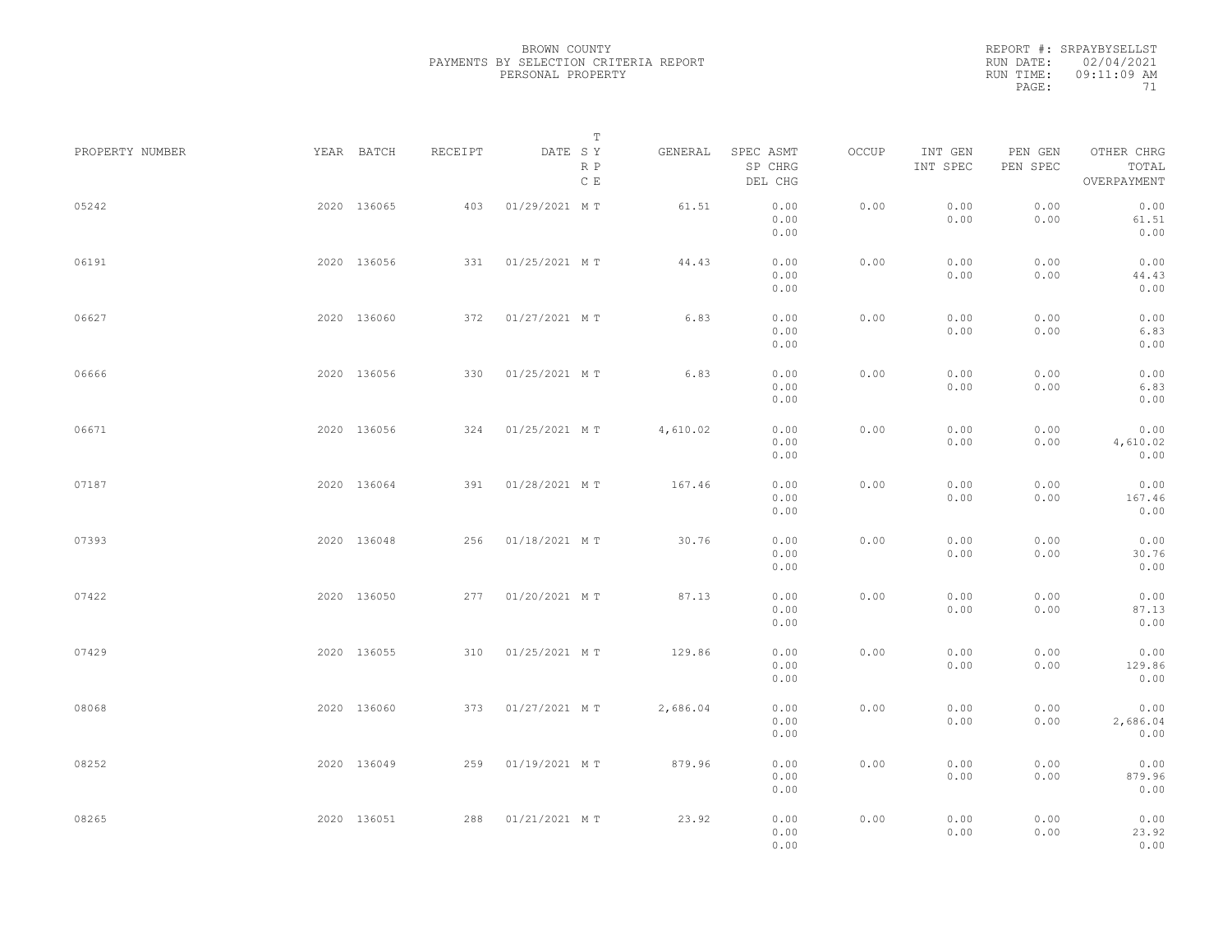|           | REPORT #: SRPAYBYSELLST |
|-----------|-------------------------|
|           | RUN DATE: 02/04/2021    |
| RUN TIME: | $09:11:09$ AM           |
| PAGE:     | フク                      |

| PROPERTY NUMBER | YEAR BATCH  | RECEIPT | DATE SY           | Т<br>R P<br>C E | GENERAL   | SPEC ASMT<br>SP CHRG<br>DEL CHG | OCCUP | INT GEN<br>INT SPEC | PEN GEN<br>PEN SPEC | OTHER CHRG<br>TOTAL<br>OVERPAYMENT |  |
|-----------------|-------------|---------|-------------------|-----------------|-----------|---------------------------------|-------|---------------------|---------------------|------------------------------------|--|
| 08274           | 2020 136058 | 341     | 01/26/2021 MT     |                 | 71.76     | 0.00<br>0.00<br>0.00            | 0.00  | 0.00<br>0.00        | 0.00<br>0.00        | 0.00<br>71.76<br>0.00              |  |
| 09365           | 2020 136065 | 417     | 01/29/2021 MT     |                 | 133.28    | 0.00<br>0.00<br>0.00            | 0.00  | 0.00<br>0.00        | 0.00<br>0.00        | 0.00<br>133.28<br>0.00             |  |
| 09377           | 2020 136054 | 293     | 01/22/2021 MT     |                 | 1.70      | 0.00<br>0.00<br>0.00            | 0.00  | 0.00<br>0.00        | 0.00<br>0.00        | 0.00<br>1.70<br>0.00               |  |
| 10043           | 2020 136058 | 352     | 01/26/2021 MT     |                 | 4,126.47  | 0.00<br>0.00<br>0.00            | 0.00  | 0.00<br>0.00        | 0.00<br>0.00        | 0.00<br>4,126.47<br>0.00           |  |
| 10779           | 2020 136049 | 263     | 01/19/2021 MT     |                 | 656.13    | 0.00<br>0.00<br>0.00            | 0.00  | 0.00<br>0.00        | 0.00<br>0.00        | 0.00<br>656.13<br>0.00             |  |
| 10783           | 2020 136055 | 314     | 01/25/2021 MT     |                 | 4,833.86  | 0.00<br>0.00<br>0.00            | 0.00  | 0.00<br>0.00        | 0.00<br>0.00        | 0.00<br>4,833.86<br>0.00           |  |
| 10784           | 2020 136060 | 364     | 01/27/2021 MT     |                 | 1,061.09  | 0.00<br>0.00<br>0.00            | 0.00  | 0.00<br>0.00        | 0.00<br>0.00        | 0.00<br>1,061.09<br>0.00           |  |
| 10787           | 2020 136050 | 283     | 01/20/2021 MT     |                 | 1,855.63  | 0.00<br>0.00<br>0.00            | 0.00  | 0.00<br>0.00        | 0.00<br>0.00        | 0.00<br>1,855.63<br>0.00           |  |
| 10788           | 2020 136058 | 355     | 01/26/2021 MT     |                 | 22.20     | 0.00<br>0.00<br>0.00            | 0.00  | 0.00<br>0.00        | 0.00<br>0.00        | 0.00<br>22.20<br>0.00              |  |
| 11210           | 2020 136048 |         | 247 01/18/2021 MT |                 | 1.70      | 0.00<br>0.00<br>0.00            | 0.00  | 0.00<br>0.00        | 0.00<br>0.00        | 0.00<br>1.70<br>0.00               |  |
| 11211           | 2020 136048 |         | 254 01/18/2021 MT |                 | 10,751.02 | 0.00<br>0.00<br>0.00            | 0.00  | 0.00<br>0.00        | 0.00<br>0.00        | 0.00<br>10,751.02<br>0.00          |  |
| 11215           | 2020 136065 |         | 402 01/29/2021 MT |                 | 531.40    | 0.00<br>0.00<br>0.00            | 0.00  | 0.00<br>0.00        | 0.00<br>0.00        | 0.00<br>531.40<br>0.00             |  |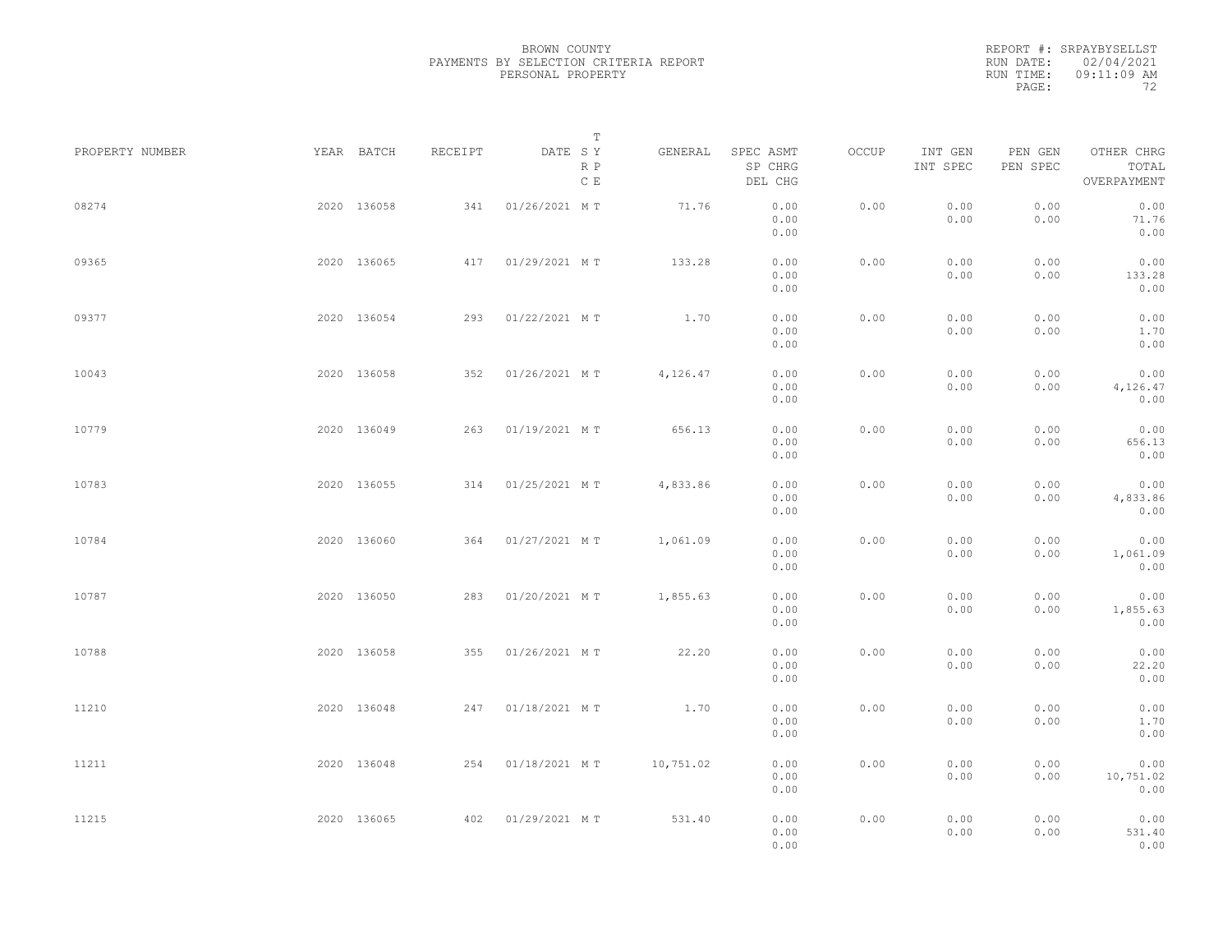|           | REPORT #: SRPAYBYSELLST |
|-----------|-------------------------|
|           | RUN DATE: 02/04/2021    |
| RUN TIME: | $09:11:09$ AM           |
| PAGE:     | 73                      |

| PROPERTY NUMBER | YEAR BATCH  | RECEIPT | DATE SY           | Т                    | GENERAL  | SPEC ASMT            | OCCUP | INT GEN      | PEN GEN      | OTHER CHRG               |  |
|-----------------|-------------|---------|-------------------|----------------------|----------|----------------------|-------|--------------|--------------|--------------------------|--|
|                 |             |         |                   | R P<br>$\,$ C $\,$ E |          | SP CHRG<br>DEL CHG   |       | INT SPEC     | PEN SPEC     | TOTAL<br>OVERPAYMENT     |  |
| 11223           | 2020 136058 | 357     | 01/26/2021 MT     |                      | 124.73   | 0.00<br>0.00<br>0.00 | 0.00  | 0.00<br>0.00 | 0.00<br>0.00 | 0.00<br>124.73<br>0.00   |  |
| 11224           | 2020 136049 | 264     | 01/19/2021 MT     |                      | 174.28   | 0.00<br>0.00<br>0.00 | 0.00  | 0.00<br>0.00 | 0.00<br>0.00 | 0.00<br>174.28<br>0.00   |  |
| 11226           | 2020 136065 |         | 416 01/29/2021 MT |                      | 533.11   | 0.00<br>0.00<br>0.00 | 0.00  | 0.00<br>0.00 | 0.00<br>0.00 | 0.00<br>533.11<br>0.00   |  |
| 11227           | 2020 136056 | 327     | 01/25/2021 MT     |                      | 861.17   | 0.00<br>0.00<br>0.00 | 0.00  | 0.00<br>0.00 | 0.00<br>0.00 | 0.00<br>861.17<br>0.00   |  |
| 11231           | 2020 136055 |         | 305 01/25/2021 MT |                      | 187.96   | 0.00<br>0.00<br>0.00 | 0.00  | 0.00<br>0.00 | 0.00<br>0.00 | 0.00<br>187.96<br>0.00   |  |
| 11240           | 2020 136064 | 388     | 01/28/2021 MT     |                      | 1,729.19 | 0.00<br>0.00<br>0.00 | 0.00  | 0.00<br>0.00 | 0.00<br>0.00 | 0.00<br>1,729.19<br>0.00 |  |
| 11399           | 2020 136064 | 381     | 01/28/2021 MT     |                      | 133.28   | 0.00<br>0.00<br>0.00 | 0.00  | 0.00<br>0.00 | 0.00<br>0.00 | 0.00<br>133.28<br>0.00   |  |
| 11548           | 2020 136060 | 368     | 01/27/2021 MT     |                      | 304.14   | 0.00<br>0.00<br>0.00 | 0.00  | 0.00<br>0.00 | 0.00<br>0.00 | 0.00<br>304.14<br>0.00   |  |
| 12101           | 2020 136054 | 302     | 01/22/2021 MT     |                      | 6,868.89 | 0.00<br>0.00<br>0.00 | 0.00  | 0.00<br>0.00 | 0.00<br>0.00 | 0.00<br>6,868.89<br>0.00 |  |
| 12968           | 2020 136065 | 408     | 01/29/2021 MT     |                      | 2,993.60 | 0.00<br>0.00<br>0.00 | 0.00  | 0.00<br>0.00 | 0.00<br>0.00 | 0.00<br>2,993.60<br>0.00 |  |
| 13008           | 2020 136060 | 380     | 01/27/2021 MT     |                      | 35.88    | 0.00<br>0.00<br>0.00 | 0.00  | 0.00<br>0.00 | 0.00<br>0.00 | 0.00<br>35.88<br>0.00    |  |
| 13582           | 2020 136065 |         | 414 01/29/2021 MT |                      | 10.26    | 0.00<br>0.00<br>0.00 | 0.00  | 0.00<br>0.00 | 0.00<br>0.00 | 0.00<br>10.26<br>0.00    |  |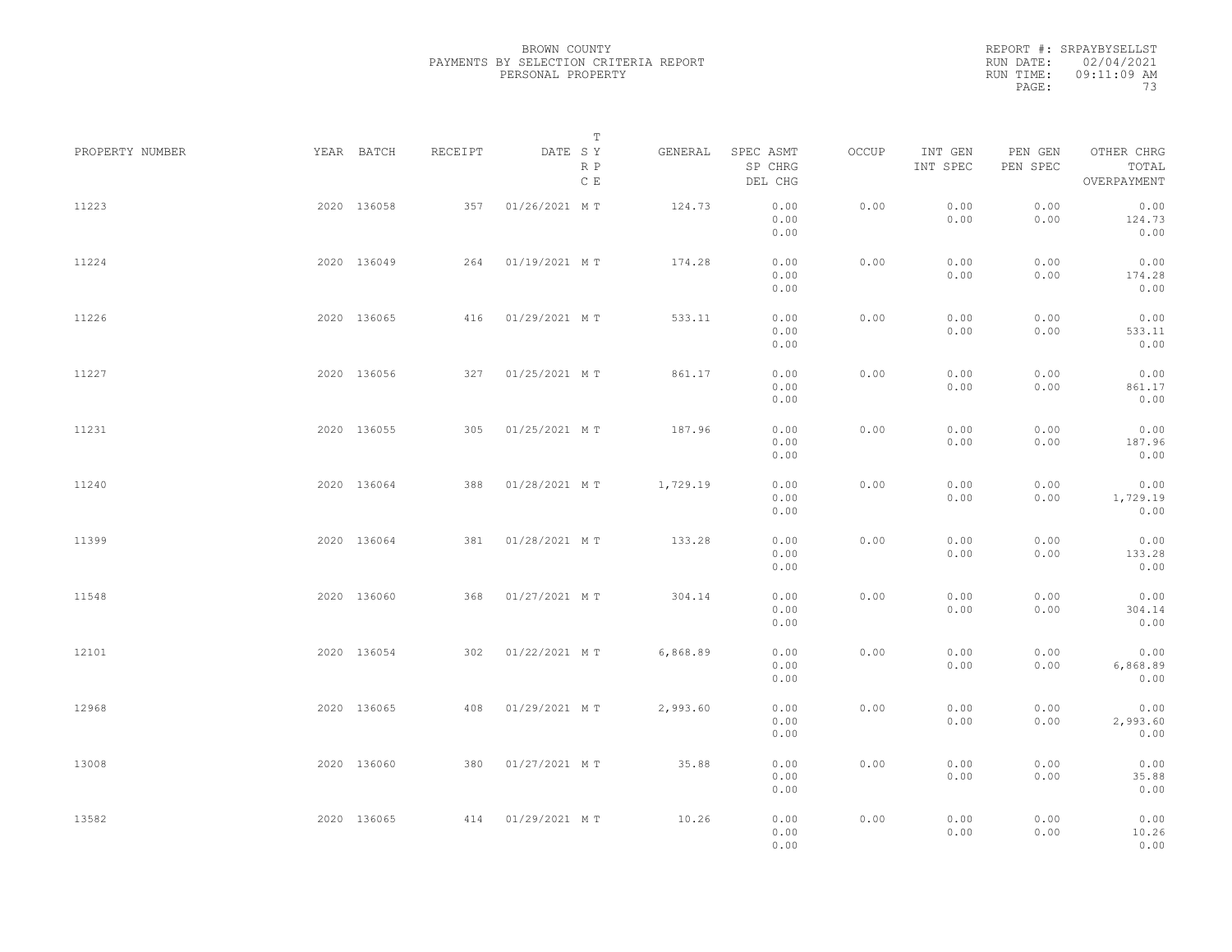|           | REPORT #: SRPAYBYSELLST |
|-----------|-------------------------|
|           | RUN DATE: 02/04/2021    |
| RUN TIME: | $09:11:10$ AM           |
| PAGE:     | 74                      |

|                 |             |             |         |                   | $\mathbb T$ |           |                                 |       |                     |                     |                                    |  |
|-----------------|-------------|-------------|---------|-------------------|-------------|-----------|---------------------------------|-------|---------------------|---------------------|------------------------------------|--|
| PROPERTY NUMBER |             | YEAR BATCH  | RECEIPT | DATE SY           | R P<br>C E  | GENERAL   | SPEC ASMT<br>SP CHRG<br>DEL CHG | OCCUP | INT GEN<br>INT SPEC | PEN GEN<br>PEN SPEC | OTHER CHRG<br>TOTAL<br>OVERPAYMENT |  |
| 13711           |             | 2020 136065 | 404     | 01/29/2021 MT     |             | 51.27     | 0.00<br>0.00<br>0.00            | 0.00  | 0.00<br>0.00        | 0.00<br>0.00        | 0.00<br>51.27<br>0.00              |  |
| 13715           |             | 2020 136056 | 333     | 01/25/2021 MT     |             | 19,012.49 | 0.00<br>0.00<br>0.00            | 0.00  | 0.00<br>0.00        | 0.00<br>0.00        | 0.00<br>19,012.49<br>0.00          |  |
| 13717           |             | 2020 136054 | 294     | 01/22/2021 MT     |             | 56.38     | 0.00<br>0.00<br>0.00            | 0.00  | 0.00<br>0.00        | 0.00<br>0.00        | 0.00<br>56.38<br>0.00              |  |
| 14982           |             | 2020 136058 |         | 354 01/26/2021 MT |             | 425.46    | 0.00<br>0.00<br>0.00            | 0.00  | 0.00<br>0.00        | 0.00<br>0.00        | 0.00<br>425.46<br>0.00             |  |
| 14997           |             | 2020 136060 |         | 374 01/27/2021 MT |             | 304.14    | 0.00<br>0.00<br>0.00            | 0.00  | 0.00<br>0.00        | 0.00<br>0.00        | 0.00<br>304.14<br>0.00             |  |
| 15661           |             | 2020 136049 | 265     | 01/19/2021 MT     |             | 2,607.45  | 0.00<br>0.00<br>0.00            | 0.00  | 0.00<br>0.00        | 0.00<br>0.00        | 0.00<br>2,607.45<br>0.00           |  |
| 15681           |             | 2020 136065 | 405     | 01/29/2021 MT     |             | 8.55      | 0.00<br>0.00<br>0.00            | 0.00  | 0.00<br>0.00        | 0.00<br>0.00        | 0.00<br>8.55<br>0.00               |  |
| 16544           |             | 2020 136051 | 289     | 01/21/2021 MT     |             | 138.40    | 0.00<br>0.00<br>0.00            | 0.00  | 0.00<br>0.00        | 0.00<br>0.00        | 0.00<br>138.40<br>0.00             |  |
| 16592           |             | 2020 136060 | 359     | 01/27/2021 MT     |             | 179.41    | 0.00<br>0.00<br>0.00            | 0.00  | 0.00<br>0.00        | 0.00<br>0.00        | 0.00<br>179.41<br>0.00             |  |
| 17188           |             | 2020 136056 |         | 334 01/25/2021 MT |             | 276.79    | 0.00<br>0.00<br>0.00            | 0.00  | 0.00<br>0.00        | 0.00<br>0.00        | 0.00<br>276.79<br>0.00             |  |
| 17189           |             | 2020 136051 |         | 292 01/21/2021 MT |             | 486.97    | 0.00<br>0.00<br>0.00            | 0.00  | 0.00<br>0.00        | 0.00<br>0.00        | 0.00<br>486.97<br>0.00             |  |
| 17197           | 2020 136054 |             |         | 301 01/22/2021 MT |             | 5.12      | 0.00<br>0.00<br>0.00            | 0.00  | 0.00<br>0.00        | 0.00<br>0.00        | 0.00<br>5.12<br>0.00               |  |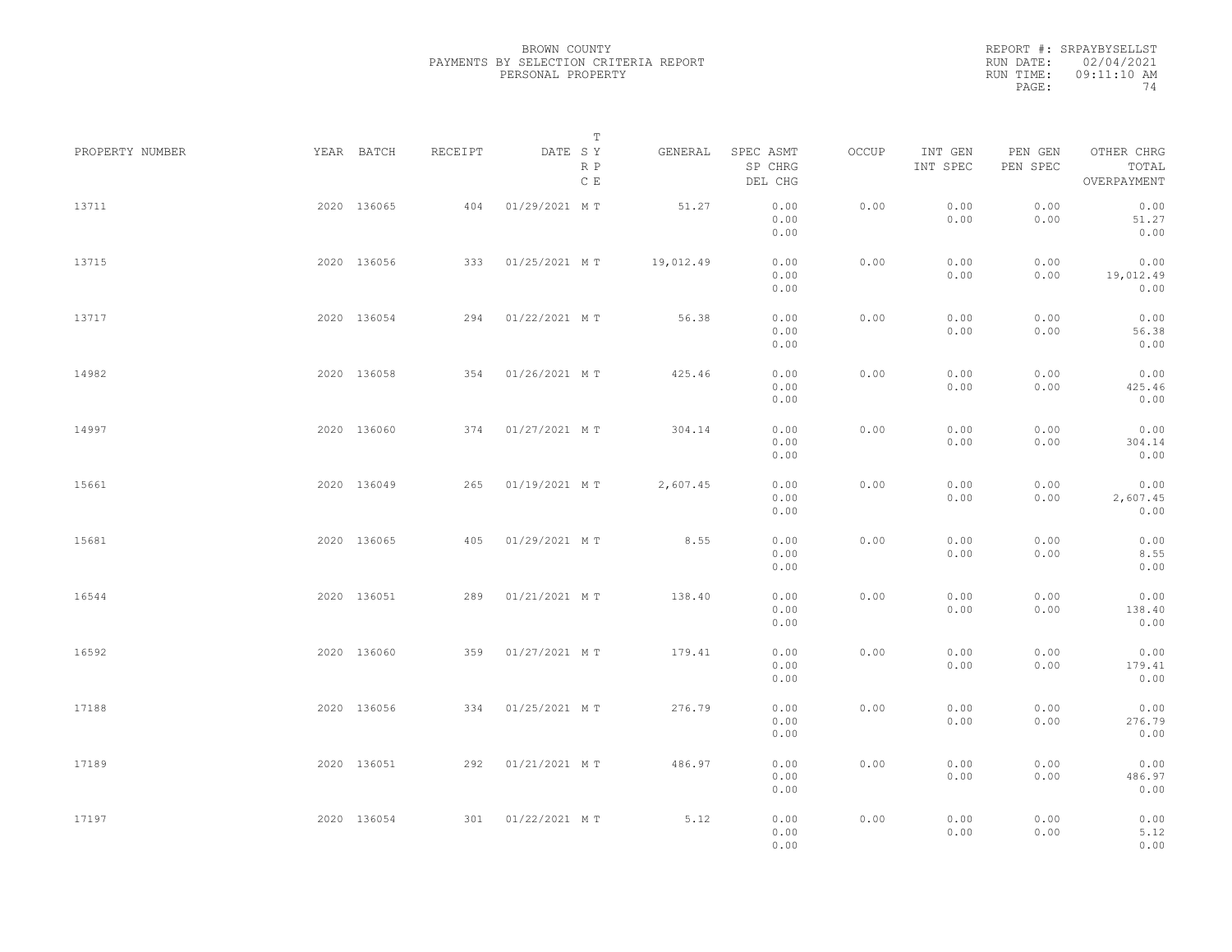|           | REPORT #: SRPAYBYSELLST |
|-----------|-------------------------|
|           | RUN DATE: 02/04/2021    |
| RUN TIME: | $09:11:10$ AM           |
| PAGE:     | 75                      |

|                 |             |             |         |                   | $\mathbb T$ |         |                                 |       |                     |                     |                                    |  |
|-----------------|-------------|-------------|---------|-------------------|-------------|---------|---------------------------------|-------|---------------------|---------------------|------------------------------------|--|
| PROPERTY NUMBER |             | YEAR BATCH  | RECEIPT | DATE SY           | R P<br>C E  | GENERAL | SPEC ASMT<br>SP CHRG<br>DEL CHG | OCCUP | INT GEN<br>INT SPEC | PEN GEN<br>PEN SPEC | OTHER CHRG<br>TOTAL<br>OVERPAYMENT |  |
| 17199           |             | 2020 136065 | 410     | 01/29/2021 MT     |             | 539.93  | 0.00<br>0.00<br>0.00            | 0.00  | 0.00<br>0.00        | 0.00<br>0.00        | 0.00<br>539.93<br>0.00             |  |
| 17307           |             | 2020 136065 | 418     | 01/29/2021 MT     |             | 680.06  | 0.00<br>0.00<br>0.00            | 0.00  | 0.00<br>0.00        | 0.00<br>0.00        | 0.00<br>680.06<br>0.00             |  |
| 17315           |             | 2020 136065 | 419     | 01/29/2021 MT     |             | 34.17   | 0.00<br>0.00<br>0.00            | 0.00  | 0.00<br>0.00        | 0.00<br>0.00        | 0.00<br>34.17<br>0.00              |  |
| 17326           |             | 2020 136049 | 270     | 01/19/2021 MT     |             | 516.03  | 0.00<br>0.00<br>0.00            | 0.00  | 0.00<br>0.00        | 0.00<br>0.00        | 0.00<br>516.03<br>0.00             |  |
| 17563           |             | 2020 136058 | 338     | 01/26/2021 MT     |             | 181.13  | 0.00<br>0.00<br>0.00            | 0.00  | 0.00<br>0.00        | 0.00<br>0.00        | 0.00<br>181.13<br>0.00             |  |
| 17589           |             | 2020 136064 | 382     | 01/28/2021 MT     |             | 744.99  | 0.00<br>0.00<br>0.00            | 0.00  | 0.00<br>0.00        | 0.00<br>0.00        | 0.00<br>744.99<br>0.00             |  |
| 18197           |             | 2020 136058 | 337     | 01/26/2021 MT     |             | 34.17   | 0.00<br>0.00<br>0.00            | 0.00  | 0.00<br>0.00        | 0.00<br>0.00        | 0.00<br>34.17<br>0.00              |  |
| 18218           |             | 2020 136048 | 252     | 01/18/2021 MT     |             | 11.97   | 0.00<br>0.00<br>0.00            | 0.00  | 0.00<br>0.00        | 0.00<br>0.00        | 0.00<br>11.97<br>0.00              |  |
| 19020           |             | 2020 136058 | 347     | 01/26/2021 MT     |             | 11.97   | 0.00<br>0.00<br>0.00            | 0.00  | 0.00<br>0.00        | 0.00<br>0.00        | 0.00<br>11.97<br>0.00              |  |
| 19022           |             | 2020 136048 |         | 257 01/18/2021 MT |             | 111.08  | 0.00<br>0.00<br>0.00            | 0.00  | 0.00<br>0.00        | 0.00<br>0.00        | 0.00<br>111.08<br>0.00             |  |
| 19032           |             | 2020 136050 | 273     | 01/20/2021 MT     |             | 639.04  | 0.00<br>0.00<br>0.00            | 0.00  | 0.00<br>0.00        | 0.00<br>0.00        | 0.00<br>639.04<br>0.00             |  |
| 19035           | 2020 136054 |             |         | 300 01/22/2021 MT |             | 401.54  | 0.00<br>0.00<br>0.00            | 0.00  | 0.00<br>0.00        | 0.00<br>0.00        | 0.00<br>401.54<br>0.00             |  |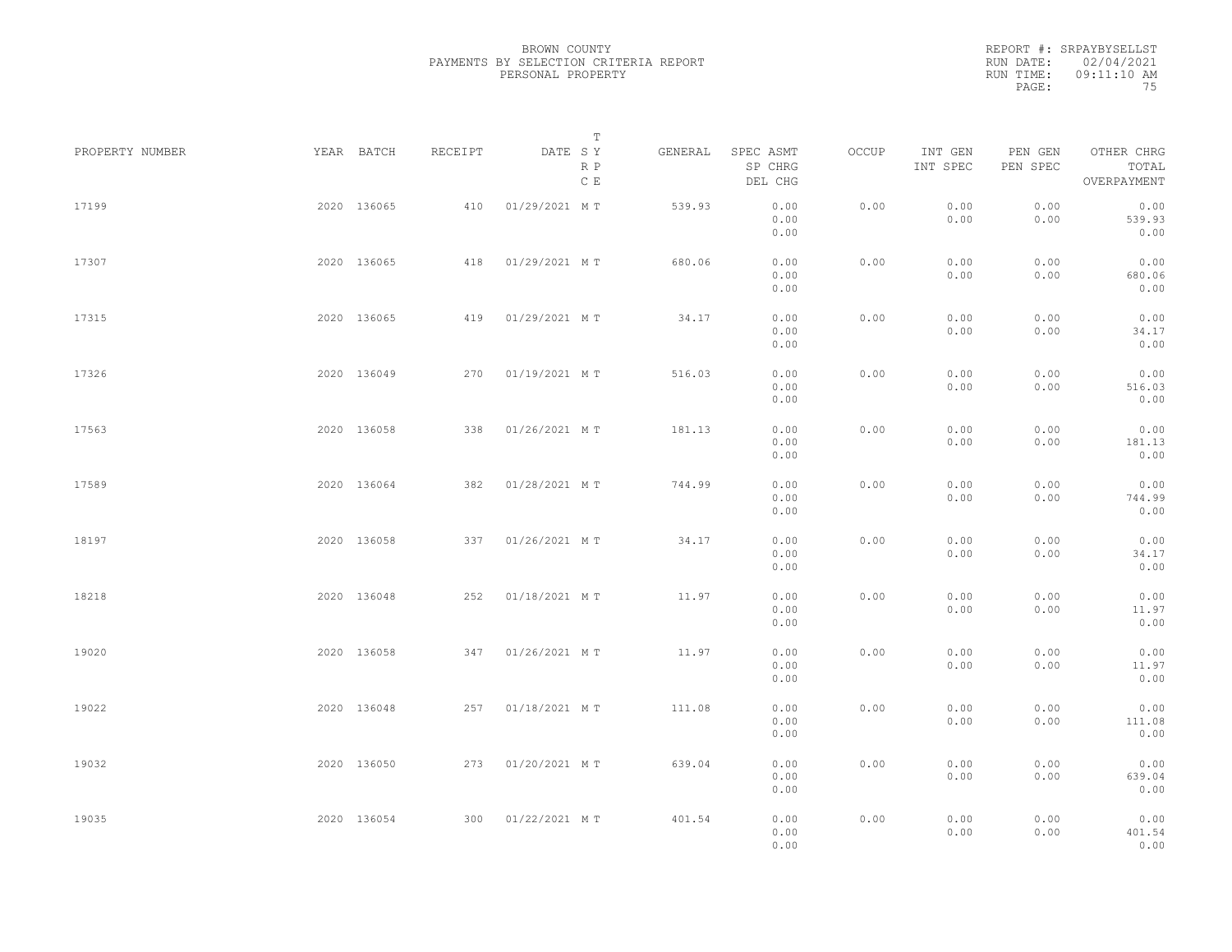|           | REPORT #: SRPAYBYSELLST |
|-----------|-------------------------|
|           | RUN DATE: 02/04/2021    |
| RUN TIME: | $09:11:10$ AM           |
| PAGE:     | 76                      |

|                 |             |         |                   | $\mathbb T$ |          |                                                                                                |       |                     |                     |                                    |  |
|-----------------|-------------|---------|-------------------|-------------|----------|------------------------------------------------------------------------------------------------|-------|---------------------|---------------------|------------------------------------|--|
| PROPERTY NUMBER | YEAR BATCH  | RECEIPT | DATE SY           | R P<br>C E  | GENERAL  | SPEC ASMT<br>SP CHRG<br>DEL CHG                                                                | OCCUP | INT GEN<br>INT SPEC | PEN GEN<br>PEN SPEC | OTHER CHRG<br>TOTAL<br>OVERPAYMENT |  |
| 19046           | 2020 136055 | 308     | 01/25/2021 MT     |             | 205.04   | 0.00<br>0.00<br>0.00                                                                           | 0.00  | 0.00<br>0.00        | 0.00<br>0.00        | 0.00<br>205.04<br>0.00             |  |
| 19648           | 2020 136058 | 344     | 01/26/2021 MT     |             | 478.43   | 0.00<br>0.00<br>0.00                                                                           | 0.00  | 0.00<br>0.00        | 0.00<br>0.00        | 0.00<br>478.43<br>0.00             |  |
| 19785           | 2020 136058 | 353     | 01/26/2021 MT     |             | 32.47    | 0.00<br>0.00<br>0.00                                                                           | 0.00  | 0.00<br>0.00        | 0.00<br>0.00        | 0.00<br>32.47<br>0.00              |  |
| 19961           | 2020 136055 |         | 317 01/25/2021 MT |             | 502.36   | 0.00<br>0.00<br>0.00                                                                           | 0.00  | 0.00<br>0.00        | 0.00<br>0.00        | 0.00<br>502.36<br>0.00             |  |
| 19968           | 2020 136060 |         | 358 01/27/2021 MT |             | 242.63   | 0.00<br>0.00<br>0.00                                                                           | 0.00  | 0.00<br>0.00        | 0.00<br>0.00        | 0.00<br>242.63<br>0.00             |  |
| 20160           | 2020 136048 | 249     | 01/18/2021 MT     |             | 587.79   | 0.00<br>0.00<br>0.00                                                                           | 0.00  | 0.00<br>0.00        | 0.00<br>0.00        | 0.00<br>587.79<br>0.00             |  |
| 20366           | 2020 136064 | 385     | 01/28/2021 MT     |             | 1,910.30 | 0.00<br>0.00<br>0.00                                                                           | 0.00  | 0.00<br>0.00        | 0.00<br>0.00        | 0.00<br>1,910.30<br>0.00           |  |
| 20384           | 2020 136065 | 400     | 01/29/2021 MT     |             | 27.34    | 0.00<br>0.00<br>0.00                                                                           | 0.00  | 0.00<br>0.00        | 0.00<br>0.00        | 0.00<br>27.34<br>0.00              |  |
| 20691           | 2020 136050 | 275     | 01/20/2021 MT     |             | 157.19   | 0.00<br>0.00<br>0.00                                                                           | 0.00  | 0.00<br>0.00        | 0.00<br>0.00        | 0.00<br>157.19<br>0.00             |  |
| 20723           | 2020 136058 | 349     | 01/26/2021 MT     |             | 186.24   | 0.00<br>0.00<br>0.00                                                                           | 0.00  | 0.00<br>0.00        | 0.00<br>0.00        | 0.00<br>186.24<br>0.00             |  |
| 20874           | 2020 136055 | 304     | 01/25/2021 MT     |             | 157.19   | 0.00<br>0.00<br>0.00                                                                           | 0.00  | 0.00<br>0.00        | 0.00<br>0.00        | 0.00<br>157.19<br>0.00             |  |
| 21371           | 2020 136056 |         | 329 01/25/2021 MT |             | 8,246.09 | $\ensuremath{\mathbf{0}}$ . $\ensuremath{\mathbf{0}}\,\ensuremath{\mathbf{0}}$<br>0.00<br>0.00 | 0.00  | 0.00<br>0.00        | 0.00<br>0.00        | 0.00<br>8,246.09<br>0.00           |  |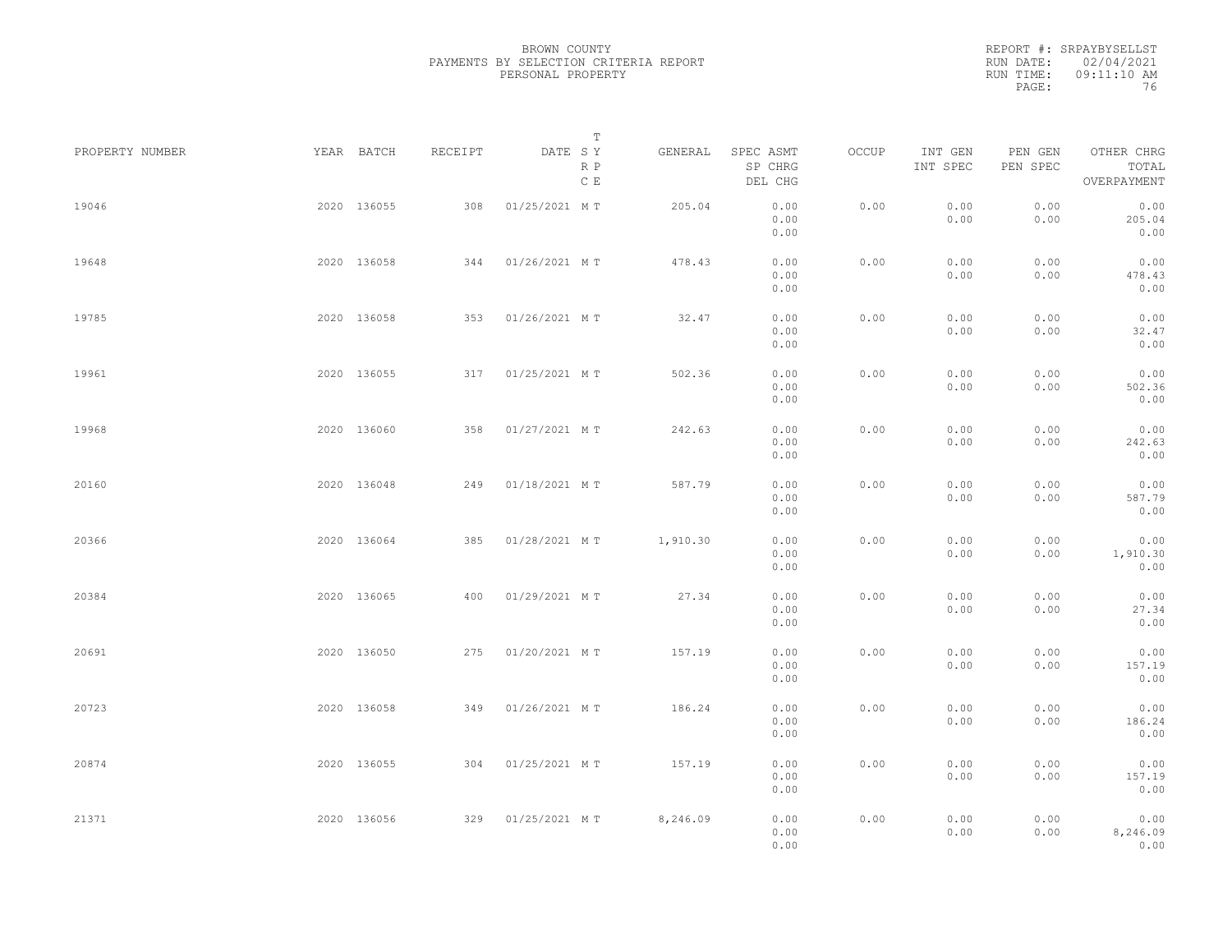|           | REPORT #: SRPAYBYSELLST |
|-----------|-------------------------|
|           | RUN DATE: 02/04/2021    |
| RUN TIME: | $09:11:11$ AM           |
| PAGE:     | 77                      |

| PROPERTY NUMBER |             | YEAR BATCH  | RECEIPT | DATE SY           | Т                    | GENERAL   | SPEC ASMT            | OCCUP | INT GEN      | PEN GEN      | OTHER CHRG                |  |
|-----------------|-------------|-------------|---------|-------------------|----------------------|-----------|----------------------|-------|--------------|--------------|---------------------------|--|
|                 |             |             |         |                   | R P<br>$\,$ C $\,$ E |           | SP CHRG<br>DEL CHG   |       | INT SPEC     | PEN SPEC     | TOTAL<br>OVERPAYMENT      |  |
| 21372           |             | 2020 136065 | 407     | 01/29/2021 MT     |                      | 1,428.46  | 0.00<br>0.00<br>0.00 | 0.00  | 0.00<br>0.00 | 0.00<br>0.00 | 0.00<br>1,428.46<br>0.00  |  |
| 21558           |             | 2020 136064 | 394     | 01/28/2021 MT     |                      | 1,237.10  | 0.00<br>0.00<br>0.00 | 0.00  | 0.00<br>0.00 | 0.00<br>0.00 | 0.00<br>1,237.10<br>0.00  |  |
| 21573           |             | 2020 136060 | 365     | 01/27/2021 MT     |                      | 1,990.61  | 0.00<br>0.00<br>0.00 | 0.00  | 0.00<br>0.00 | 0.00<br>0.00 | 0.00<br>1,990.61<br>0.00  |  |
| 21617           |             | 2020 136050 | 280     | 01/20/2021 MT     |                      | 292.19    | 0.00<br>0.00<br>0.00 | 0.00  | 0.00<br>0.00 | 0.00<br>0.00 | 0.00<br>292.19<br>0.00    |  |
| 21623           |             | 2020 136060 |         | 361 01/27/2021 MT |                      | 10,038.51 | 0.00<br>0.00<br>0.00 | 0.00  | 0.00<br>0.00 | 0.00<br>0.00 | 0.00<br>10,038.51<br>0.00 |  |
| 22416           |             | 2020 136060 | 371     | 01/27/2021 MT     |                      | 293.90    | 0.00<br>0.00<br>0.00 | 0.00  | 0.00<br>0.00 | 0.00<br>0.00 | 0.00<br>293.90<br>0.00    |  |
| 22446           |             | 2020 136060 | 362     | 01/27/2021 MT     |                      | 4,844.11  | 0.00<br>0.00<br>0.00 | 0.00  | 0.00<br>0.00 | 0.00<br>0.00 | 0.00<br>4,844.11<br>0.00  |  |
| 22449           |             | 2020 136050 | 286     | 01/20/2021 MT     |                      | 76.90     | 0.00<br>0.00<br>0.00 | 0.00  | 0.00<br>0.00 | 0.00<br>0.00 | 0.00<br>76.90<br>0.00     |  |
| 23003           |             | 2020 136048 | 253     | 01/18/2021 MT     |                      | 13,566.92 | 0.00<br>0.00<br>0.00 | 0.00  | 0.00<br>0.00 | 0.00<br>0.00 | 0.00<br>13,566.92<br>0.00 |  |
| 23019           |             | 2020 136064 | 399     | 01/28/2021 MT     |                      | 15.38     | 0.00<br>0.00<br>0.00 | 0.00  | 0.00<br>0.00 | 0.00<br>0.00 | 0.00<br>15.38<br>0.00     |  |
| 23020           |             | 2020 136056 | 332     | 01/25/2021 MT     |                      | 941.49    | 0.00<br>0.00<br>0.00 | 0.00  | 0.00<br>0.00 | 0.00<br>0.00 | 0.00<br>941.49<br>0.00    |  |
| 23047           | 2020 136060 |             |         | 370 01/27/2021 MT |                      | 3.43      | 0.00<br>0.00<br>0.00 | 0.00  | 0.00<br>0.00 | 0.00<br>0.00 | 0.00<br>3.43<br>0.00      |  |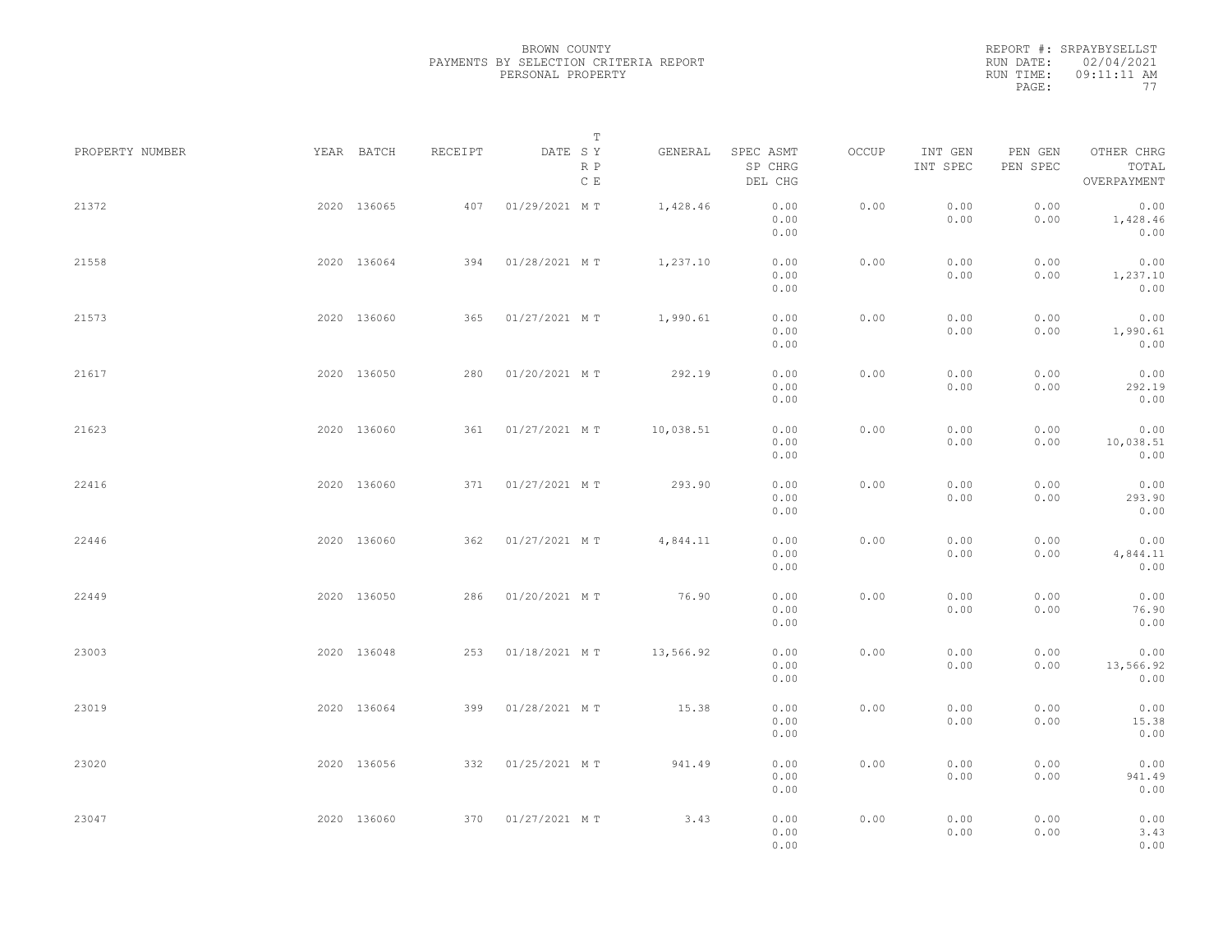|           | REPORT #: SRPAYBYSELLST |
|-----------|-------------------------|
|           | RUN DATE: 02/04/2021    |
| RUN TIME: | $09:11:11$ AM           |
| PAGE:     | 78                      |

| PROPERTY NUMBER | YEAR BATCH  | RECEIPT | DATE SY           | Т                    | GENERAL    | SPEC ASMT            | OCCUP | INT GEN      | PEN GEN      | OTHER CHRG                 |  |
|-----------------|-------------|---------|-------------------|----------------------|------------|----------------------|-------|--------------|--------------|----------------------------|--|
|                 |             |         |                   | R P<br>$\,$ C $\,$ E |            | SP CHRG<br>DEL CHG   |       | INT SPEC     | PEN SPEC     | TOTAL<br>OVERPAYMENT       |  |
| 23054           | 2020 136054 | 296     | 01/22/2021 MT     |                      | 1,016.68   | 0.00<br>0.00<br>0.00 | 0.00  | 0.00<br>0.00 | 0.00<br>0.00 | 0.00<br>1,016.68<br>0.00   |  |
| 23070           | 2020 136055 | 318     | 01/25/2021 MT     |                      | 903.90     | 0.00<br>0.00<br>0.00 | 0.00  | 0.00<br>0.00 | 0.00<br>0.00 | 0.00<br>903.90<br>0.00     |  |
| 23322           | 2020 136050 |         | 281 01/20/2021 MT |                      | 557.02     | 0.00<br>0.00<br>0.00 | 0.00  | 0.00<br>0.00 | 0.00<br>0.00 | 0.00<br>557.02<br>0.00     |  |
| 23617           | 2020 136056 | 326     | 01/25/2021 MT     |                      | 176.00     | 0.00<br>0.00<br>0.00 | 0.00  | 0.00<br>0.00 | 0.00<br>0.00 | 0.00<br>176.00<br>0.00     |  |
| 23647           | 2020 136055 |         | 312 01/25/2021 MT |                      | 345.16     | 0.00<br>0.00<br>0.00 | 0.00  | 0.00<br>0.00 | 0.00<br>0.00 | 0.00<br>345.16<br>0.00     |  |
| 23663           | 2020 136056 | 328     | 01/25/2021 MT     |                      | 21, 418.32 | 0.00<br>0.00<br>0.00 | 0.00  | 0.00<br>0.00 | 0.00<br>0.00 | 0.00<br>21, 418.32<br>0.00 |  |
| 23665           | 2020 136064 | 398     | 01/28/2021 MT     |                      | 1,941.06   | 0.00<br>0.00<br>0.00 | 0.00  | 0.00<br>0.00 | 0.00<br>0.00 | 0.00<br>1,941.06<br>0.00   |  |
| 23687           | 2020 136058 | 351     | 01/26/2021 MT     |                      | 145.24     | 0.00<br>0.00<br>0.00 | 0.00  | 0.00<br>0.00 | 0.00<br>0.00 | 0.00<br>145.24<br>0.00     |  |
| 23962           | 2020 136065 | 415     | 01/29/2021 MT     |                      | 2,395.57   | 0.00<br>0.00<br>0.00 | 0.00  | 0.00<br>0.00 | 0.00<br>0.00 | 0.00<br>2,395.57<br>0.00   |  |
| 24357           | 2020 136064 |         | 383 01/28/2021 MT |                      | 6.83       | 0.00<br>0.00<br>0.00 | 0.00  | 0.00<br>0.00 | 0.00<br>0.00 | 0.00<br>6.83<br>0.00       |  |
| 24369           | 2020 136048 | 255     | 01/18/2021 MT     |                      | 54.67      | 0.00<br>0.00<br>0.00 | 0.00  | 0.00<br>0.00 | 0.00<br>0.00 | 0.00<br>54.67<br>0.00      |  |
| 24384           | 2020 136055 |         | 313 01/25/2021 MT |                      | 52.97      | 0.00<br>0.00<br>0.00 | 0.00  | 0.00<br>0.00 | 0.00<br>0.00 | 0.00<br>52.97<br>0.00      |  |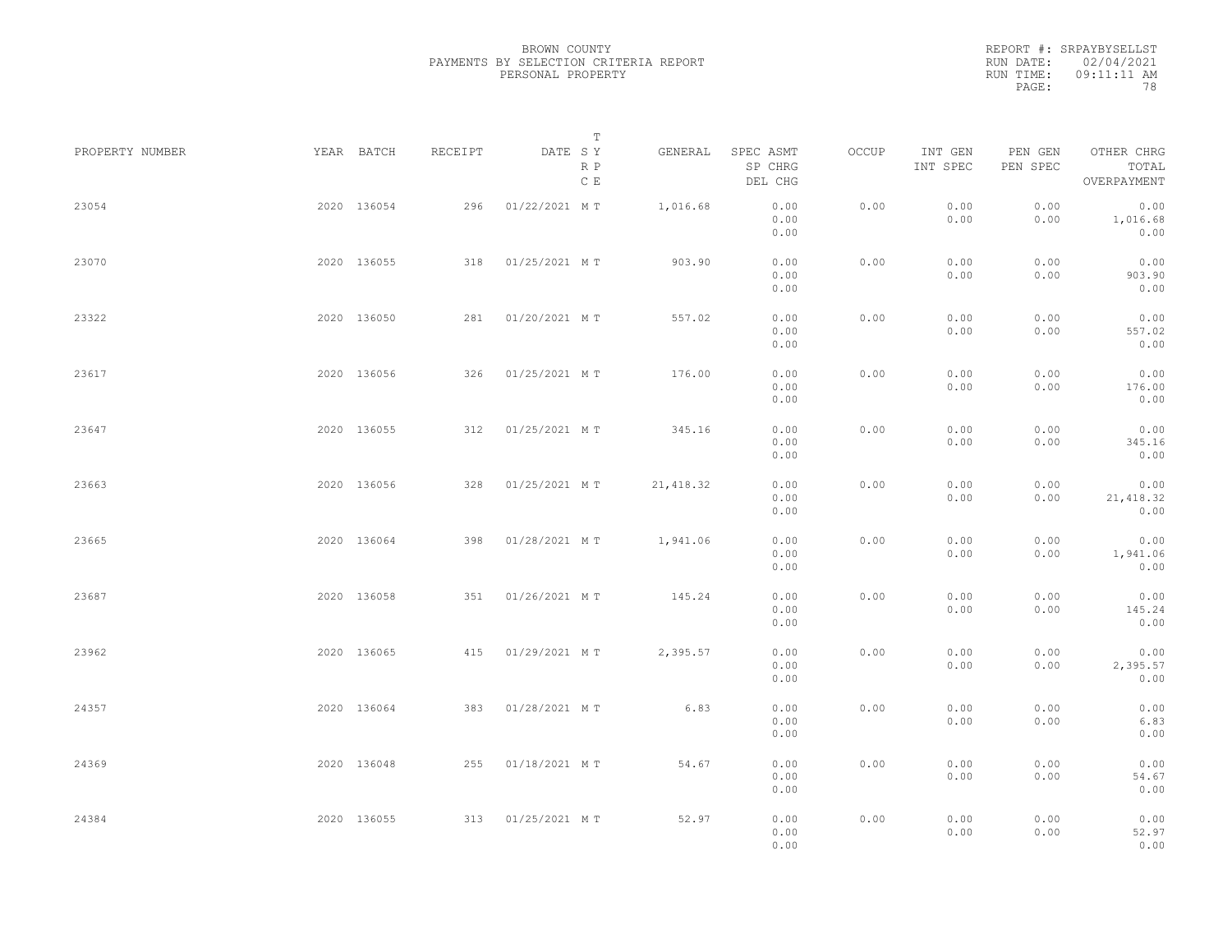|           | REPORT #: SRPAYBYSELLST |
|-----------|-------------------------|
|           | RUN DATE: 02/04/2021    |
| RUN TIME: | $09:11:11$ AM           |
| PAGE:     | 79                      |

| PROPERTY NUMBER | YEAR BATCH  | RECEIPT | DATE SY           | T<br>R P<br>$\,$ C $\,$ E | GENERAL  | SPEC ASMT<br>SP CHRG<br>DEL CHG | OCCUP | INT GEN<br>INT SPEC | PEN GEN<br>PEN SPEC | OTHER CHRG<br>TOTAL<br>OVERPAYMENT |  |
|-----------------|-------------|---------|-------------------|---------------------------|----------|---------------------------------|-------|---------------------|---------------------|------------------------------------|--|
| 24391           | 2020 136064 | 392     | 01/28/2021 MT     |                           | 63.23    | 0.00<br>0.00<br>0.00            | 0.00  | 0.00<br>0.00        | 0.00<br>0.00        | 0.00<br>63.23<br>0.00              |  |
| 24395           | 2020 136049 |         | 261 01/19/2021 MT |                           | 1.70     | 0.00<br>0.00<br>0.00            | 0.00  | 0.00<br>0.00        | 0.00<br>0.00        | 0.00<br>1.70<br>0.00               |  |
| 24399           | 2020 136060 |         | 363 01/27/2021 MT |                           | 30.76    | 0.00<br>0.00<br>0.00            | 0.00  | 0.00<br>0.00        | 0.00<br>0.00        | 0.00<br>30.76<br>0.00              |  |
| 24400           | 2020 136060 |         | 376 01/27/2021 MT |                           | 112.77   | 0.00<br>0.00<br>0.00            | 0.00  | 0.00<br>0.00        | 0.00<br>0.00        | 0.00<br>112.77<br>0.00             |  |
| 24415           | 2020 136050 |         | 274 01/20/2021 MT |                           | 30.76    | 0.00<br>0.00<br>0.00            | 0.00  | 0.00<br>0.00        | 0.00<br>0.00        | 0.00<br>30.76<br>0.00              |  |
| 24575           | 2020 136058 | 348     | 01/26/2021 MT     |                           | 8,092.32 | 0.00<br>0.00<br>0.00            | 0.00  | 0.00<br>0.00        | 0.00<br>0.00        | 0.00<br>8,092.32<br>0.00           |  |
| 24710           | 2020 136051 | 290     | 01/21/2021 MT     |                           | 269.97   | 0.00<br>0.00<br>0.00            | 0.00  | 0.00<br>0.00        | 0.00<br>0.00        | 0.00<br>269.97<br>0.00             |  |
| 24814           | 2020 136065 | 420     | 01/29/2021 MT     |                           | 25.64    | 0.00<br>0.00<br>0.00            | 0.00  | 0.00<br>0.00        | 0.00<br>0.00        | 0.00<br>25.64<br>0.00              |  |
| 24829           | 2020 136049 |         | 269 01/19/2021 MT |                           | 11.97    | 0.00<br>0.00<br>0.00            | 0.00  | 0.00<br>0.00        | 0.00<br>0.00        | 0.00<br>11.97<br>0.00              |  |
| 24873           | 2020 136064 |         | 384 01/28/2021 MT |                           | 71.76    | 0.00<br>0.00<br>0.00            | 0.00  | 0.00<br>0.00        | 0.00<br>0.00        | 0.00<br>71.76<br>0.00              |  |
| 24874           | 2020 136058 |         | 339 01/26/2021 MT |                           | 410.08   | 0.00<br>0.00<br>0.00            | 0.00  | 0.00<br>0.00        | 0.00<br>0.00        | 0.00<br>410.08<br>0.00             |  |
| 24876           | 2020 136055 |         | 311 01/25/2021 MT |                           | 15.38    | 0.00<br>0.00<br>0.00            | 0.00  | 0.00<br>0.00        | 0.00<br>0.00        | 0.00<br>15.38<br>0.00              |  |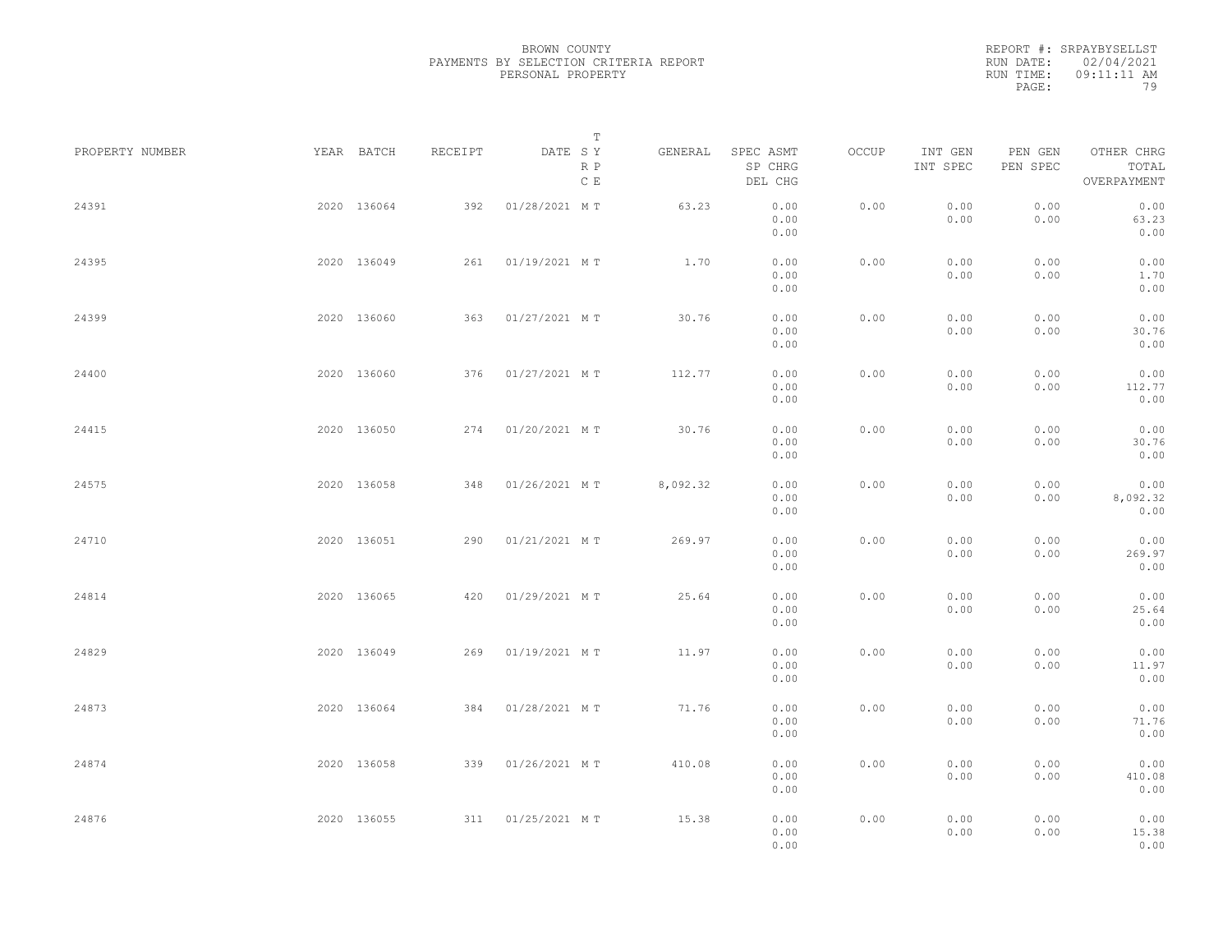|           | REPORT #: SRPAYBYSELLST |
|-----------|-------------------------|
|           | RUN DATE: 02/04/2021    |
| RUN TIME: | $09:11:11$ AM           |
| PAGE:     | 80                      |

| PROPERTY NUMBER | YEAR BATCH  | RECEIPT | DATE SY           | T<br>R P<br>$\,$ C $\,$ E | GENERAL  | SPEC ASMT<br>SP CHRG<br>DEL CHG | OCCUP | INT GEN<br>INT SPEC | PEN GEN<br>PEN SPEC | OTHER CHRG<br>TOTAL<br>OVERPAYMENT |  |
|-----------------|-------------|---------|-------------------|---------------------------|----------|---------------------------------|-------|---------------------|---------------------|------------------------------------|--|
| 24979           | 2020 136054 | 303     | 01/22/2021 MT     |                           | 358.82   | 0.00<br>0.00<br>0.00            | 0.00  | 0.00<br>0.00        | 0.00<br>0.00        | 0.00<br>358.82<br>0.00             |  |
| 24991           | 2020 136065 |         | 412 01/29/2021 MT |                           | 338.32   | 0.00<br>0.00<br>0.00            | 0.00  | 0.00<br>0.00        | 0.00<br>0.00        | 0.00<br>338.32<br>0.00             |  |
| 25000           | 2020 136051 |         | 291 01/21/2021 MT |                           | 136.69   | 0.00<br>0.00<br>0.00            | 0.00  | 0.00<br>0.00        | 0.00<br>0.00        | 0.00<br>136.69<br>0.00             |  |
| 25002           | 2020 136060 |         | 375 01/27/2021 MT |                           | 372.49   | 0.00<br>0.00<br>0.00            | 0.00  | 0.00<br>0.00        | 0.00<br>0.00        | 0.00<br>372.49<br>0.00             |  |
| 25008           | 2020 136050 |         | 278 01/20/2021 MT |                           | 123.03   | 0.00<br>0.00<br>0.00            | 0.00  | 0.00<br>0.00        | 0.00<br>0.00        | 0.00<br>123.03<br>0.00             |  |
| 25020           | 2020 136060 | 360     | 01/27/2021 MT     |                           | 1,286.64 | 0.00<br>0.00<br>0.00            | 0.00  | 0.00<br>0.00        | 0.00<br>0.00        | 0.00<br>1,286.64<br>0.00           |  |
| 25039           | 2020 136064 | 390     | 01/28/2021 MT     |                           | 2,990.19 | 0.00<br>0.00<br>0.00            | 0.00  | 0.00<br>0.00        | 0.00<br>0.00        | 0.00<br>2,990.19<br>0.00           |  |
| 25595           | 2020 136049 | 267     | 01/19/2021 MT     |                           | 213.60   | 0.00<br>0.00<br>0.00            | 0.00  | 0.00<br>0.00        | 0.00<br>0.00        | 0.00<br>213.60<br>0.00             |  |
| 25723           | 2020 136056 | 322     | 01/25/2021 MT     |                           | 541.65   | 0.00<br>0.00<br>0.00            | 0.00  | 0.00<br>0.00        | 0.00<br>0.00        | 0.00<br>541.65<br>0.00             |  |
| 25744           | 2020 136055 |         | 320 01/25/2021 MT |                           | 432.30   | 0.00<br>0.00<br>0.00            | 0.00  | 0.00<br>0.00        | 0.00<br>0.00        | 0.00<br>432.30<br>0.00             |  |
| 25745           | 2020 136049 |         | 260 01/19/2021 MT |                           | 73.47    | 0.00<br>0.00<br>0.00            | 0.00  | 0.00<br>0.00        | 0.00<br>0.00        | 0.00<br>73.47<br>0.00              |  |
| 25995           | 2020 136048 |         | 250 01/18/2021 MT |                           | 20.51    | 0.00<br>0.00<br>0.00            | 0.00  | 0.00<br>0.00        | 0.00<br>0.00        | 0.00<br>20.51<br>0.00              |  |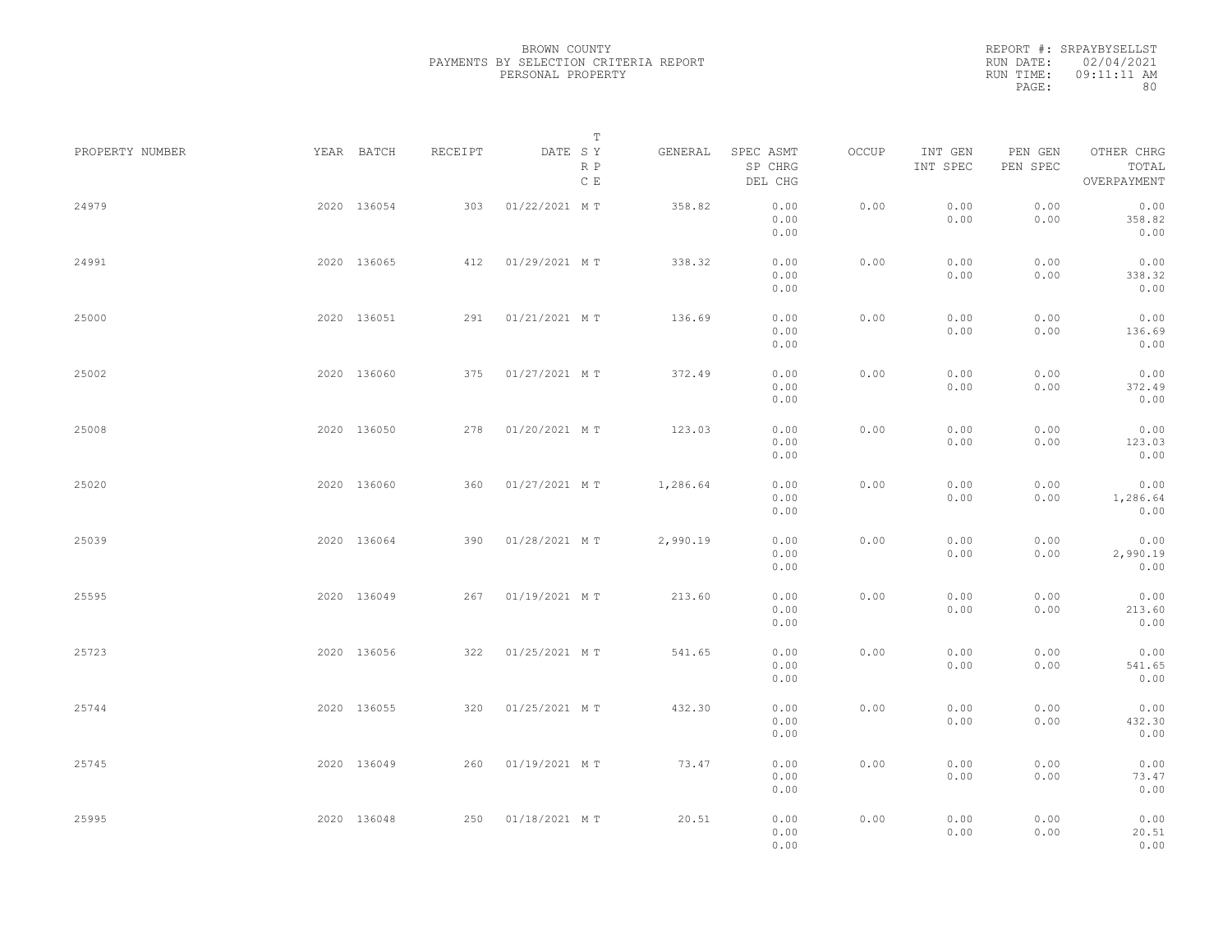|           | REPORT #: SRPAYBYSELLST |
|-----------|-------------------------|
|           | RUN DATE: 02/04/2021    |
| RUN TIME: | 09:11:12 AM             |
| PAGE:     | 81                      |

| PROPERTY NUMBER | YEAR BATCH  | RECEIPT | DATE SY           | T<br>R P<br>$\,$ C $\,$ E | GENERAL   | SPEC ASMT<br>SP CHRG<br>DEL CHG | OCCUP | INT GEN<br>INT SPEC | PEN GEN<br>PEN SPEC | OTHER CHRG<br>TOTAL<br>OVERPAYMENT |  |
|-----------------|-------------|---------|-------------------|---------------------------|-----------|---------------------------------|-------|---------------------|---------------------|------------------------------------|--|
| 26330           | 2020 136060 | 379     | 01/27/2021 MT     |                           | 25,678.05 | 0.00<br>0.00<br>0.00            | 0.00  | 0.00<br>0.00        | 0.00<br>0.00        | 0.00<br>25,678.05<br>0.00          |  |
| 26349           | 2020 136054 | 298     | 01/22/2021 MT     |                           | 811.62    | 0.00<br>0.00<br>0.00            | 0.00  | 0.00<br>0.00        | 0.00<br>0.00        | 0.00<br>811.62<br>0.00             |  |
| 26350           | 2020 136049 | 268     | 01/19/2021 MT     |                           | 41.01     | 0.00<br>0.00<br>0.00            | 0.00  | 0.00<br>0.00        | 0.00<br>0.00        | 0.00<br>41.01<br>0.00              |  |
| 26351           | 2020 136048 | 248     | 01/18/2021 MT     |                           | 1,915.43  | 0.00<br>0.00<br>0.00            | 0.00  | 0.00<br>0.00        | 0.00<br>0.00        | 0.00<br>1,915.43<br>0.00           |  |
| 26352           | 2020 136064 |         | 397 01/28/2021 MT |                           | 246.06    | 0.00<br>0.00<br>0.00            | 0.00  | 0.00<br>0.00        | 0.00<br>0.00        | 0.00<br>246.06<br>0.00             |  |
| 26366           | 2020 136048 | 258     | 01/18/2021 MT     |                           | 2,410.95  | 0.00<br>0.00<br>0.00            | 0.00  | 0.00<br>0.00        | 0.00<br>0.00        | 0.00<br>2,410.95<br>0.00           |  |
| 26367           | 2020 136060 | 366     | 01/27/2021 MT     |                           | 10,663.89 | 0.00<br>0.00<br>0.00            | 0.00  | 0.00<br>0.00        | 0.00<br>0.00        | 0.00<br>10,663.89<br>0.00          |  |
| 26368           | 2020 136060 | 367     | 01/27/2021 MT     |                           | 2,944.06  | 0.00<br>0.00<br>0.00            | 0.00  | 0.00<br>0.00        | 0.00<br>0.00        | 0.00<br>2,944.06<br>0.00           |  |
| 26372           | 2020 136050 | 285     | 01/20/2021 MT     |                           | 70.05     | 0.00<br>0.00<br>0.00            | 0.00  | 0.00<br>0.00        | 0.00<br>0.00        | 0.00<br>70.05<br>0.00              |  |
| 26431           | 2020 136055 |         | 309 01/25/2021 MT |                           | 13.67     | 0.00<br>0.00<br>0.00            | 0.00  | 0.00<br>0.00        | 0.00<br>0.00        | 0.00<br>13.67<br>0.00              |  |
| 26439           | 2020 136058 |         | 342 01/26/2021 MT |                           | 1,686.46  | 0.00<br>0.00<br>0.00            | 0.00  | 0.00<br>0.00        | 0.00<br>0.00        | 0.00<br>1,686.46<br>0.00           |  |
| 26679           | 2020 136058 |         | 336 01/26/2021 MT |                           | 41.01     | 0.00<br>0.00<br>0.00            | 0.00  | 0.00<br>0.00        | 0.00<br>0.00        | 0.00<br>41.01<br>0.00              |  |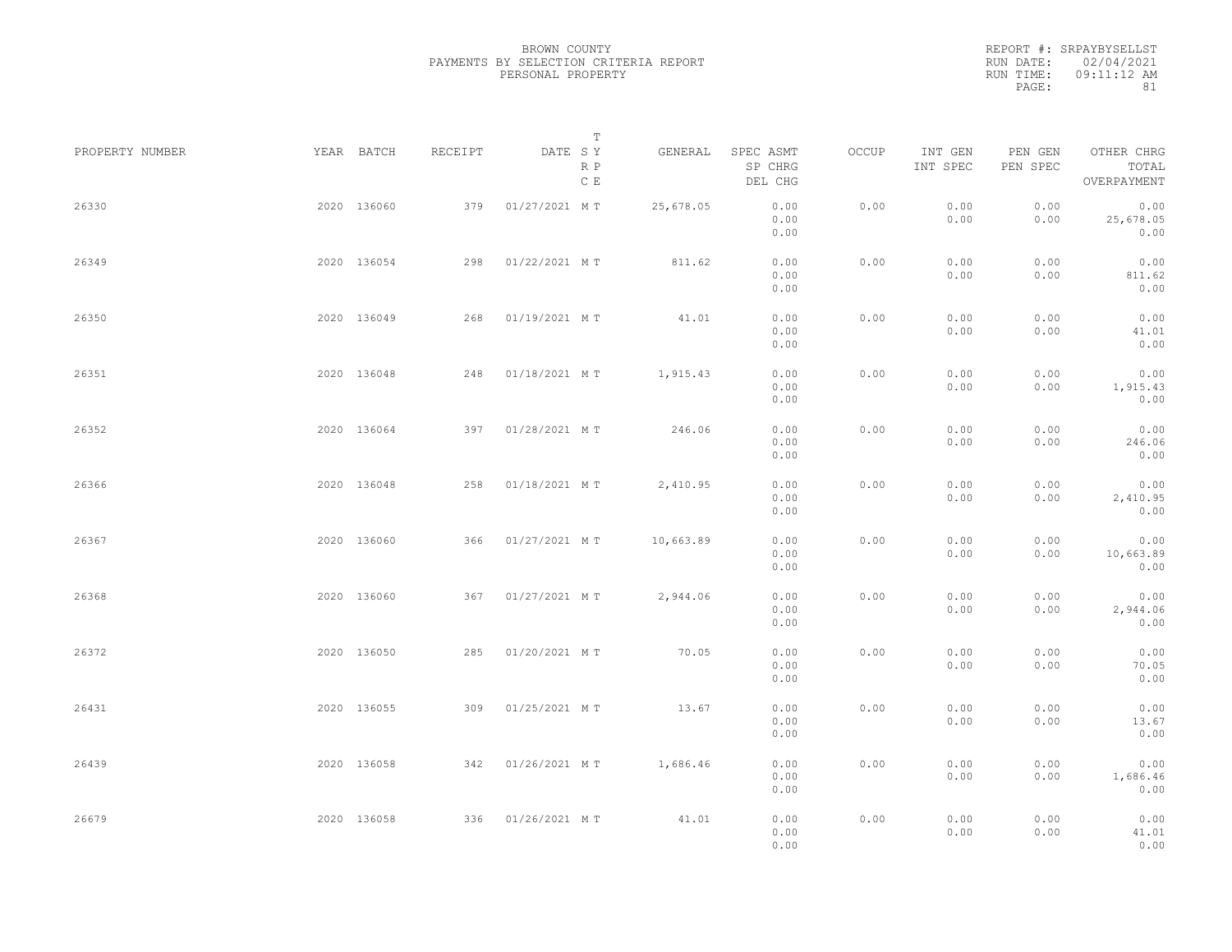|           | REPORT #: SRPAYBYSELLST |
|-----------|-------------------------|
|           | RUN DATE: 02/04/2021    |
| RUN TIME: | 09:11:12 AM             |
| PAGE:     | 82                      |

| PROPERTY NUMBER | YEAR BATCH  | RECEIPT | DATE SY           | T<br>R P<br>$\,$ C $\,$ E | GENERAL   | SPEC ASMT<br>SP CHRG<br>DEL CHG | OCCUP | INT GEN<br>INT SPEC | PEN GEN<br>PEN SPEC | OTHER CHRG<br>TOTAL<br>OVERPAYMENT |  |
|-----------------|-------------|---------|-------------------|---------------------------|-----------|---------------------------------|-------|---------------------|---------------------|------------------------------------|--|
| 26686           | 2020 136055 | 316     | 01/25/2021 MT     |                           | 5,278.11  | 0.00<br>0.00<br>0.00            | 0.00  | 0.00<br>0.00        | 0.00<br>0.00        | 0.00<br>5,278.11<br>0.00           |  |
| 26968           | 2020 136058 | 340     | 01/26/2021 MT     |                           | 297.31    | 0.00<br>0.00<br>0.00            | 0.00  | 0.00<br>0.00        | 0.00<br>0.00        | 0.00<br>297.31<br>0.00             |  |
| 26985           | 2020 136049 | 262     | 01/19/2021 MT     |                           | 18.79     | 0.00<br>0.00<br>0.00            | 0.00  | 0.00<br>0.00        | 0.00<br>0.00        | 0.00<br>18.79<br>0.00              |  |
| 27099           | 2020 136058 |         | 345 01/26/2021 MT |                           | 3,410.53  | 0.00<br>0.00<br>0.00            | 0.00  | 0.00<br>0.00        | 0.00<br>0.00        | 0.00<br>3,410.53<br>0.00           |  |
| 27200           | 2020 136050 |         | 276 01/20/2021 MT |                           | 1.70      | 0.00<br>0.00<br>0.00            | 0.00  | 0.00<br>0.00        | 0.00<br>0.00        | 0.00<br>1.70<br>0.00               |  |
| 27662           | 2020 136060 | 378     | 01/27/2021 MT     |                           | 295.61    | 0.00<br>0.00<br>0.00            | 0.00  | 0.00<br>0.00        | 0.00<br>0.00        | 0.00<br>295.61<br>0.00             |  |
| 45000           | 2020 136065 | 413     | 01/29/2021 MT     |                           | 2,576.69  | 0.00<br>0.00<br>0.00            | 0.00  | 0.00<br>0.00        | 0.00<br>0.00        | 0.00<br>2,576.69<br>0.00           |  |
| 45013           | 2020 136065 | 409     | 01/29/2021 MT     |                           | 88.85     | 0.00<br>0.00<br>0.00            | 0.00  | 0.00<br>0.00        | 0.00<br>0.00        | 0.00<br>88.85<br>0.00              |  |
| 45014           | 2020 136056 | 325     | 01/25/2021 MT     |                           | 3, 135.43 | 0.00<br>0.00<br>0.00            | 0.00  | 0.00<br>0.00        | 0.00<br>0.00        | 0.00<br>3, 135.43<br>0.00          |  |
| 45016           | 2020 136050 |         | 284 01/20/2021 MT |                           | 105.94    | 0.00<br>0.00<br>0.00            | 0.00  | 0.00<br>0.00        | 0.00<br>0.00        | 0.00<br>105.94<br>0.00             |  |
| 45018           | 2020 136054 |         | 299 01/22/2021 MT |                           | 44.43     | 0.00<br>0.00<br>0.00            | 0.00  | 0.00<br>0.00        | 0.00<br>0.00        | 0.00<br>44.43<br>0.00              |  |
| 45020           | 2020 136048 |         | 246 01/18/2021 MT |                           | 208.46    | 0.00<br>0.00<br>0.00            | 0.00  | 0.00<br>0.00        | 0.00<br>0.00        | 0.00<br>208.46<br>0.00             |  |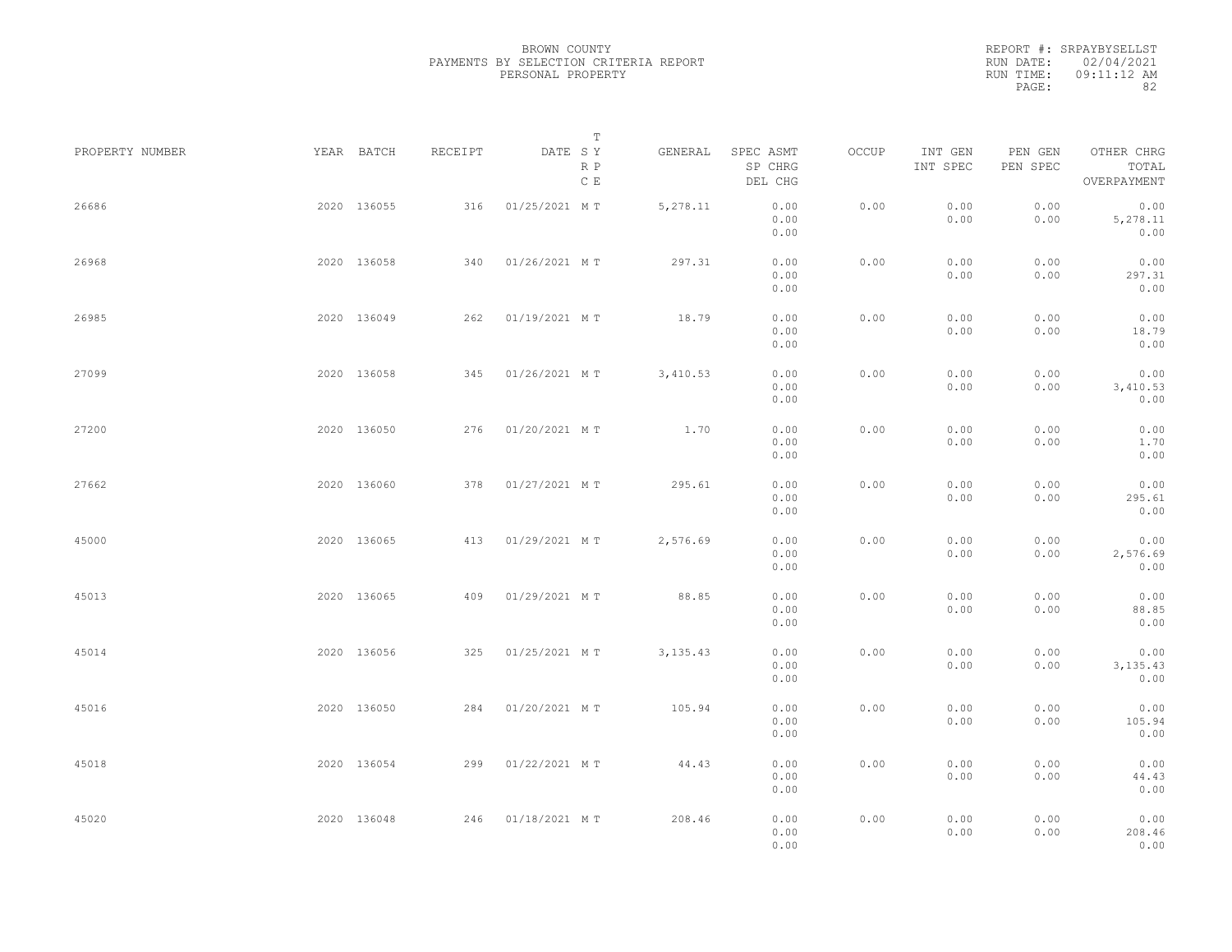|           | REPORT #: SRPAYBYSELLST |
|-----------|-------------------------|
|           | RUN DATE: 02/04/2021    |
| RUN TIME: | 09:11:12 AM             |
| PAGE:     | 83                      |

|                 |             |                         |               | $\mathbb T$ |             |                                 |       |                     |                     |                                    |
|-----------------|-------------|-------------------------|---------------|-------------|-------------|---------------------------------|-------|---------------------|---------------------|------------------------------------|
| PROPERTY NUMBER | YEAR BATCH  | RECEIPT                 | DATE SY       | R P<br>C E  | GENERAL     | SPEC ASMT<br>SP CHRG<br>DEL CHG | OCCUP | INT GEN<br>INT SPEC | PEN GEN<br>PEN SPEC | OTHER CHRG<br>TOTAL<br>OVERPAYMENT |
| 45021           | 2020 136055 | 315                     | 01/25/2021 MT |             | 524.56      | 0.00<br>0.00<br>0.00            | 0.00  | 0.00<br>0.00        | 0.00<br>0.00        | 0.00<br>524.56<br>0.00             |
| 45022           | 2020 136055 | 307                     | 01/25/2021 MT |             | 92.26       | 0.00<br>0.00<br>0.00            | 0.00  | 0.00<br>0.00        | 0.00<br>0.00        | 0.00<br>92.26<br>0.00              |
| 45025           | 2020 136051 | 287                     | 01/21/2021 MT |             | 68.35       | 0.00<br>0.00<br>0.00            | 0.00  | 0.00<br>0.00        | 0.00<br>0.00        | 0.00<br>68.35<br>0.00              |
| 45029           | 2020 136064 | 395                     | 01/28/2021 MT |             | 64.93       | 0.00<br>0.00<br>0.00            | 0.00  | 0.00<br>0.00        | 0.00<br>0.00        | 0.00<br>64.93<br>0.00              |
| 45031           | 2020 136050 | 279                     | 01/20/2021 MT |             | 249.47      | 0.00<br>0.00<br>0.00            | 0.00  | 0.00<br>0.00        | 0.00<br>0.00        | 0.00<br>249.47<br>0.00             |
| 45033           | 2020 136050 | 271                     | 01/20/2021 MT |             | 150.37      | 0.00<br>0.00<br>0.00            | 0.00  | 0.00<br>0.00        | 0.00<br>0.00        | 0.00<br>150.37<br>0.00             |
| 45036           | 2020 136064 | 396                     | 01/28/2021 MT |             | 111.08      | 0.00<br>0.00<br>0.00            | 0.00  | 0.00<br>0.00        | 0.00<br>0.00        | 0.00<br>111.08<br>0.00             |
| 45039           | 2020 136064 | 389                     | 01/28/2021 MT |             | 792.83      | 0.00<br>0.00<br>0.00            | 0.00  | 0.00<br>0.00        | 0.00<br>0.00        | 0.00<br>792.83<br>0.00             |
|                 |             | VILLAGE OF HOWARD TOTAL |               |             | 243, 133.45 | 0.00<br>0.00<br>0.00            | 0.00  | 0.00<br>0.00        | 0.00<br>0.00        | 0.00<br>243, 133.45<br>0.00        |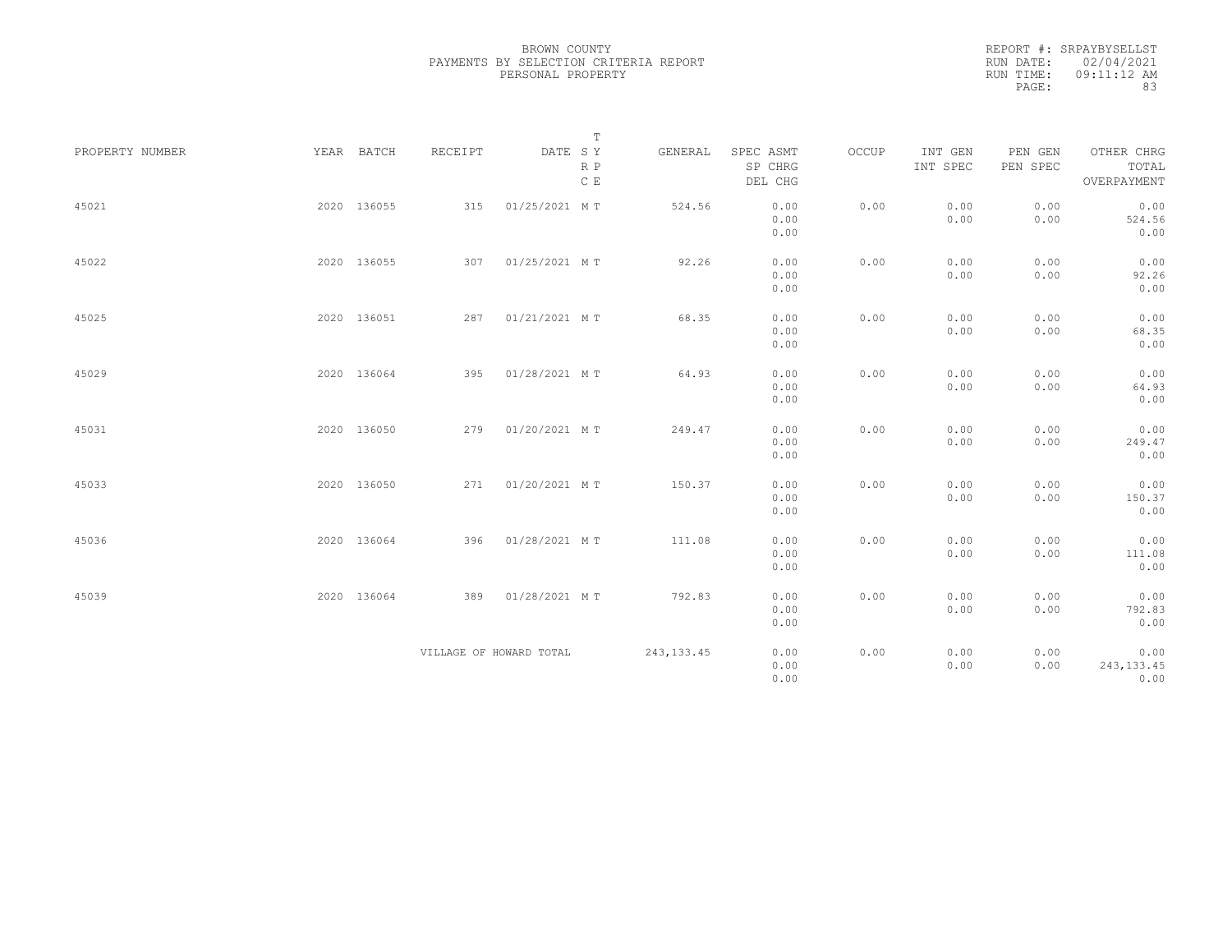|           | REPORT #: SRPAYBYSELLST |
|-----------|-------------------------|
|           | RUN DATE: 02/04/2021    |
| RUN TIME: | $09:11:13$ AM           |
| PAGE:     | 84                      |

|                 |            |         | T                     |          |                                 |       |                     |                     |                                    |  |
|-----------------|------------|---------|-----------------------|----------|---------------------------------|-------|---------------------|---------------------|------------------------------------|--|
| PROPERTY NUMBER | YEAR BATCH | RECEIPT | DATE SY<br>R P<br>C E | GENERAL  | SPEC ASMT<br>SP CHRG<br>DEL CHG | OCCUP | INT GEN<br>INT SPEC | PEN GEN<br>PEN SPEC | OTHER CHRG<br>TOTAL<br>OVERPAYMENT |  |
| 26166           | 2020       | 132150  | 01/19/2021 C T        | 12.53    | 0.00<br>0.00<br>0.00            | 0.00  | 0.00<br>0.00        | 0.00<br>0.00        | 0.00<br>12.53<br>0.00              |  |
| 22635           | 2020       | 132395  | 01/19/2021 C T        | 6.26     | 0.00<br>0.00<br>0.00            | 0.00  | 0.00<br>0.00        | 0.00<br>0.00        | 0.00<br>6.26<br>0.00               |  |
| 23052           | 2020       | 132487  | 01/19/2021 C T        | 41.72    | 0.00<br>0.00<br>0.00            | 0.00  | 0.00<br>0.00        | 0.00<br>0.00        | 0.00<br>41.72<br>0.00              |  |
| 02822           | 2020       | 132545  | 01/19/2021 C T        | 3,396.82 | 0.00<br>0.00<br>0.00            | 0.00  | 0.00<br>0.00        | 0.00<br>0.00        | 0.00<br>3,396.82<br>0.00           |  |
| 02847           | 2020       | 133353  | 01/21/2021 C T        | 832.52   | 0.00<br>0.00<br>0.00            | 0.00  | 0.00<br>0.00        | 0.00<br>0.00        | 0.00<br>832.52<br>0.00             |  |
| 02808           | 2020       | 133372  | 01/21/2021 C T        | 565.44   | 0.00<br>0.00<br>0.00            | 0.00  | 0.00<br>0.00        | 0.00<br>0.00        | 0.00<br>565.44<br>0.00             |  |
| 26160           | 2020       | 133532  | 01/21/2021 C T        | 83.46    | 0.00<br>0.00<br>0.00            | 0.00  | 0.00<br>0.00        | 0.00<br>0.00        | 0.00<br>83.46<br>0.00              |  |
| 17644           | 2020       | 133585  | 01/21/2021 C T        | 267.07   | 0.00<br>0.00<br>0.00            | 0.00  | 0.00<br>0.00        | 0.00<br>0.00        | 0.00<br>267.07<br>0.00             |  |
| 26176           | 2020       | 133975  | 01/21/2021 C T        | 47.98    | 0.00<br>0.00<br>0.00            | 0.00  | 0.00<br>0.00        | 0.00<br>0.00        | 0.00<br>47.98<br>0.00              |  |
| 14141           | 2020       | 134343  | 01/22/2021 C T        | 1,208.08 | 0.00<br>0.00<br>0.00            | 0.00  | 0.00<br>0.00        | 0.00<br>0.00        | 0.00<br>1,208.08<br>0.00           |  |
| 04365           | 2020       | 135940  | 01/26/2021 C T        | 7,265.16 | 0.00<br>0.00<br>0.00            | 0.00  | 0.00<br>0.00        | 0.00<br>0.00        | 0.00<br>7,265.16<br>0.00           |  |
| 15636           | 2020       | 136073  | 01/26/2021 C T        | 212.82   | 0.00<br>0.00<br>0.00            | 0.00  | 0.00<br>0.00        | 0.00<br>0.00        | 0.00<br>212.82<br>0.00             |  |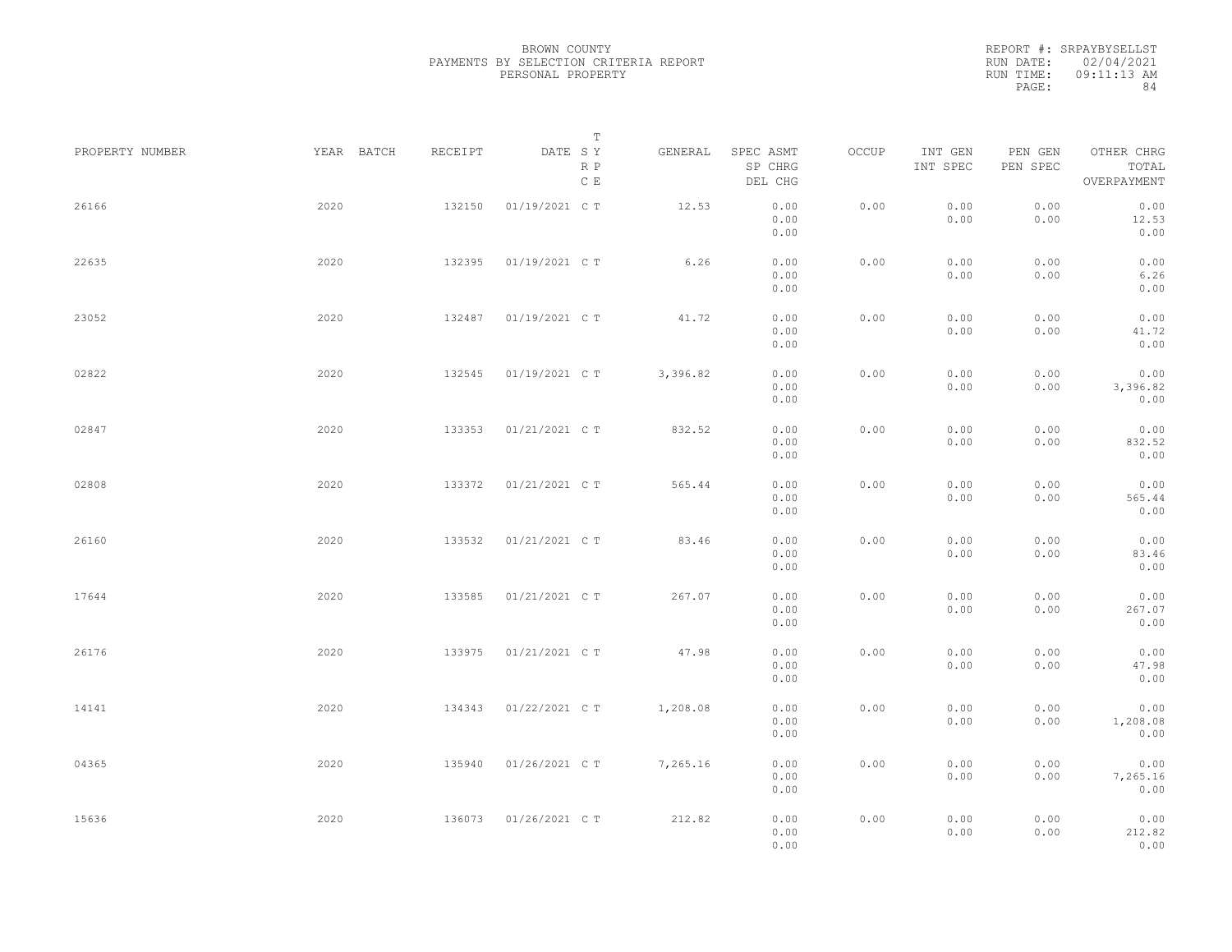|           | REPORT #: SRPAYBYSELLST |
|-----------|-------------------------|
|           | RUN DATE: 02/04/2021    |
| RUN TIME: | 09:11:13 AM             |
| PAGE:     | 85                      |

|                 |            |         | $\mathbb T$                     |          |                                 |       |                     |                     |                                    |  |
|-----------------|------------|---------|---------------------------------|----------|---------------------------------|-------|---------------------|---------------------|------------------------------------|--|
| PROPERTY NUMBER | YEAR BATCH | RECEIPT | DATE SY<br>R P<br>$\,$ C $\,$ E | GENERAL  | SPEC ASMT<br>SP CHRG<br>DEL CHG | OCCUP | INT GEN<br>INT SPEC | PEN GEN<br>PEN SPEC | OTHER CHRG<br>TOTAL<br>OVERPAYMENT |  |
| 04749           | 2020       | 136272  | 01/26/2021 C T                  | 454.85   | 0.00<br>0.00<br>0.00            | 0.00  | 0.00<br>0.00        | 0.00<br>0.00        | 0.00<br>454.85<br>0.00             |  |
| 27644           | 2020       | 136776  | 01/27/2021 C T                  | 262.90   | 0.00<br>0.00<br>0.00            | 0.00  | 0.00<br>0.00        | 0.00<br>0.00        | 0.00<br>262.90<br>0.00             |  |
| 12046           | 2020       | 136777  | 01/27/2021 C T                  | 70.95    | 0.00<br>0.00<br>0.00            | 0.00  | 0.00<br>0.00        | 0.00<br>0.00        | 0.00<br>70.95<br>0.00              |  |
| 02792           | 2020       | 136779  | 01/27/2021 C T                  | 2,107.36 | 0.00<br>0.00<br>0.00            | 0.00  | 0.00<br>0.00        | 0.00<br>0.00        | 0.00<br>2,107.36<br>0.00           |  |
| 27538           | 2020       | 136798  | 01/27/2021 C T                  | 638.47   | 0.00<br>0.00<br>0.00            | 0.00  | 0.00<br>0.00        | 0.00<br>0.00        | 0.00<br>638.47<br>0.00             |  |
| 10374           | 2020       | 136898  | 01/27/2021 C T                  | 2,303.49 | 0.00<br>0.00<br>0.00            | 0.00  | 0.00<br>0.00        | 0.00<br>0.00        | 0.00<br>2,303.49<br>0.00           |  |
| 17641           | 2020       | 137040  | 01/27/2021 C T                  | 1,210.17 | 0.00<br>0.00<br>0.00            | 0.00  | 0.00<br>0.00        | 0.00<br>0.00        | 0.00<br>1,210.17<br>0.00           |  |
| 15160           | 2020       | 137597  | 01/27/2021 C T                  | 1,199.73 | 0.00<br>0.00<br>0.00            | 0.00  | 0.00<br>0.00        | 0.00<br>0.00        | 0.00<br>1,199.73<br>0.00           |  |
| 09672           | 2020       | 138061  | 01/28/2021 C T                  | 139.79   | 0.00<br>0.00<br>0.00            | 0.00  | 0.00<br>0.00        | 0.00<br>0.00        | 0.00<br>139.79<br>0.00             |  |
| 26587           | 2020       | 138320  | 01/28/2021 C T                  | 106.41   | 0.00<br>0.00<br>0.00            | 0.00  | 0.00<br>0.00        | 0.00<br>0.00        | 0.00<br>106.41<br>0.00             |  |
| 13328           | 2020       | 138819  | 01/28/2021 C T                  | 8.35     | 0.00<br>0.00<br>0.00            | 0.00  | 0.00<br>0.00        | 0.00<br>0.00        | 0.00<br>8.35<br>0.00               |  |
| 02817           | 2020       | 138822  | 01/28/2021 C T                  | 135.62   | 0.00<br>0.00<br>0.00            | 0.00  | 0.00<br>0.00        | 0.00<br>0.00        | 0.00<br>135.62<br>0.00             |  |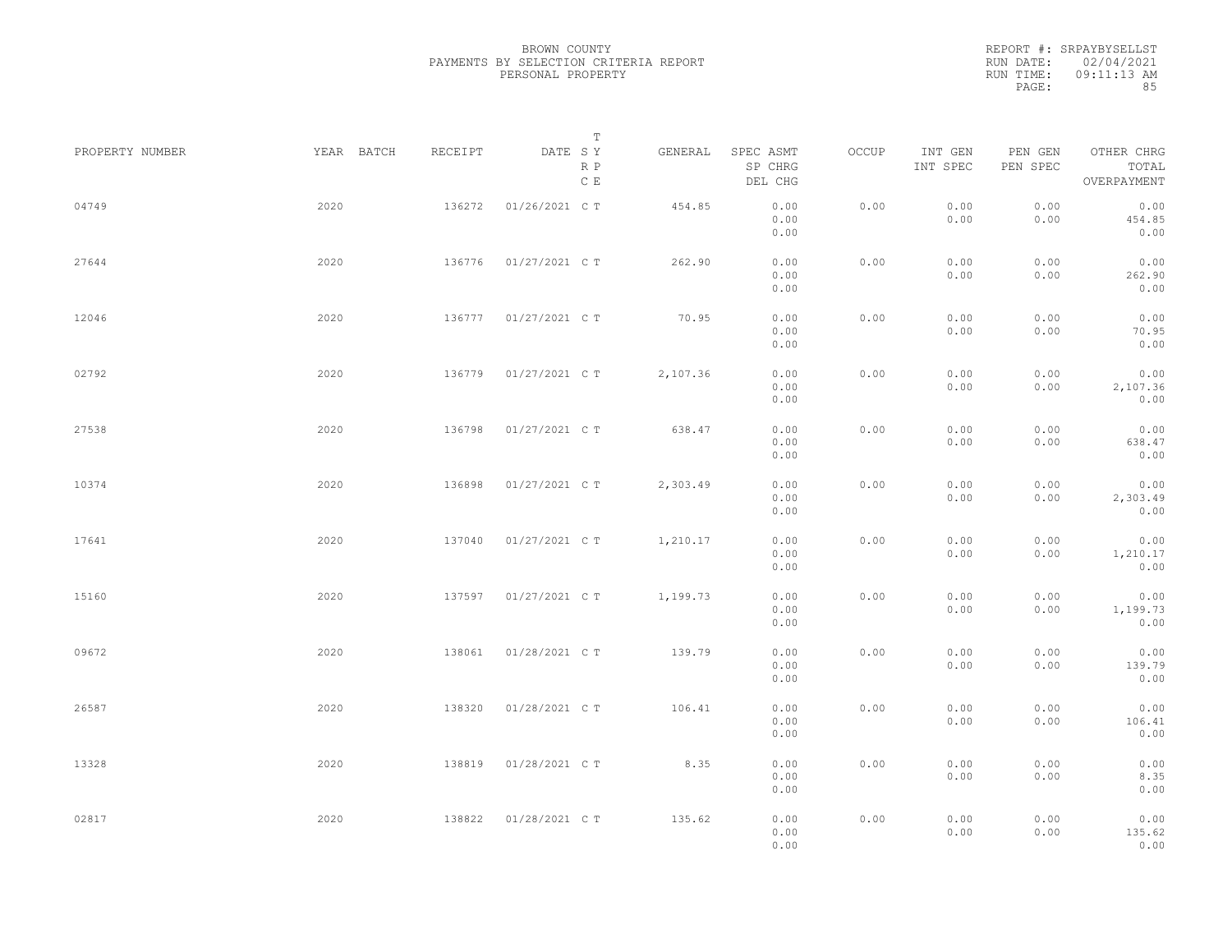|           | REPORT #: SRPAYBYSELLST |
|-----------|-------------------------|
|           | RUN DATE: 02/04/2021    |
| RUN TIME: | $09:11:13$ AM           |
| PAGE:     | 86                      |

| PROPERTY NUMBER | YEAR BATCH | RECEIPT                  | $\mathbb T$<br>DATE SY<br>R P<br>$\,$ C $\,$ E | GENERAL   | SPEC ASMT<br>SP CHRG<br>DEL CHG | OCCUP | INT GEN<br>INT SPEC | PEN GEN<br>PEN SPEC | OTHER CHRG<br>TOTAL<br>OVERPAYMENT |
|-----------------|------------|--------------------------|------------------------------------------------|-----------|---------------------------------|-------|---------------------|---------------------|------------------------------------|
| 22423           | 2020       | 139166                   | 01/28/2021 C T                                 | 4,223.06  | 0.00<br>0.00<br>0.00            | 0.00  | 0.00<br>0.00        | 0.00<br>0.00        | 0.00<br>4,223.06<br>0.00           |
| 13338           | 2020       | 139218                   | 01/28/2021 C T                                 | 573.79    | 0.00<br>0.00<br>0.00            | 0.00  | 0.00<br>0.00        | 0.00<br>0.00        | 0.00<br>573.79<br>0.00             |
| 24438           | 2020       | 139852                   | 01/29/2021 C T                                 | 400.61    | 0.00<br>0.00<br>0.00            | 0.00  | 0.00<br>0.00        | 0.00<br>0.00        | 0.00<br>400.61<br>0.00             |
| 02815           | 2020       | 139978                   | 01/29/2021 C T                                 | 229.52    | 0.00<br>0.00<br>0.00            | 0.00  | 0.00<br>0.00        | 0.00<br>0.00        | 0.00<br>229.52<br>0.00             |
| 26174           | 2020       | 140029                   | 01/29/2021 C T                                 | 54.25     | 0.00<br>0.00<br>0.00            | 0.00  | 0.00<br>0.00        | 0.00<br>0.00        | 0.00<br>54.25<br>0.00              |
| 18996           | 2020       | 140834                   | 01/29/2021 C T                                 | 10.43     | 0.00<br>0.00<br>0.00            | 0.00  | 0.00<br>0.00        | 0.00<br>0.00        | 0.00<br>10.43<br>0.00              |
|                 |            | VILLAGE OF PULASKI TOTAL |                                                | 28,069.61 | 0.00<br>0.00<br>0.00            | 0.00  | 0.00<br>0.00        | 0.00<br>0.00        | 0.00<br>28,069.61<br>0.00          |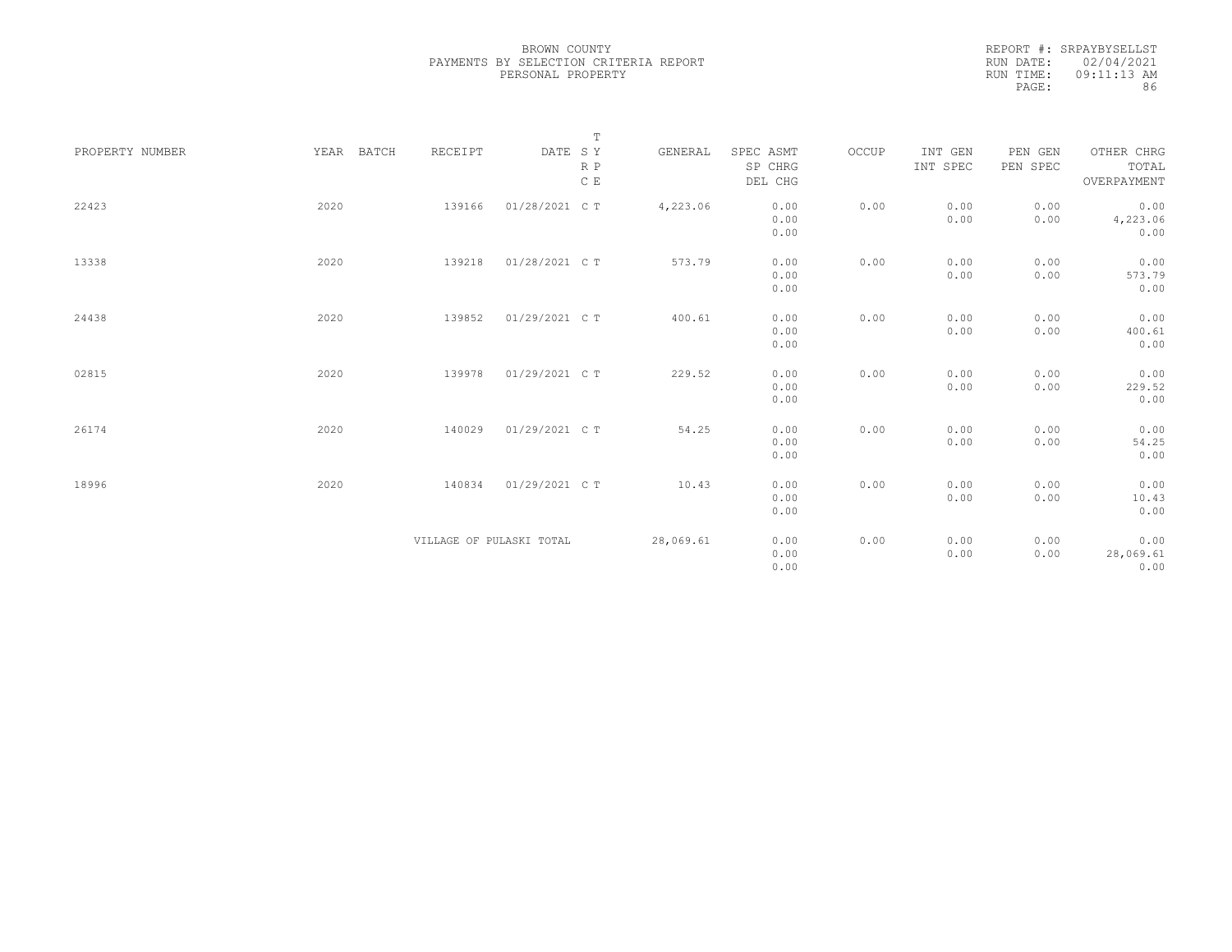|           | REPORT #: SRPAYBYSELLST |
|-----------|-------------------------|
|           | RUN DATE: 02/04/2021    |
| RUN TIME: | 09:11:13 AM             |
| PAGE:     | 87                      |

|                 |            |         | T                               |          |                                 |       |                     |                     |                                    |  |
|-----------------|------------|---------|---------------------------------|----------|---------------------------------|-------|---------------------|---------------------|------------------------------------|--|
| PROPERTY NUMBER | YEAR BATCH | RECEIPT | DATE SY<br>R P<br>$\,$ C $\,$ E | GENERAL  | SPEC ASMT<br>SP CHRG<br>DEL CHG | OCCUP | INT GEN<br>INT SPEC | PEN GEN<br>PEN SPEC | OTHER CHRG<br>TOTAL<br>OVERPAYMENT |  |
| 25325           | 2020       | 132222  | 01/19/2021 C T                  | 603.63   | 0.00<br>0.00<br>0.00            | 0.00  | 0.00<br>0.00        | 0.00<br>0.00        | 0.00<br>603.63<br>0.00             |  |
| 22407           | 2020       | 132290  | 01/19/2021 C T                  | 500.86   | 0.00<br>0.00<br>0.00            | 0.00  | 0.00<br>0.00        | 0.00<br>0.00        | 0.00<br>500.86<br>0.00             |  |
| 25992           | 2020       | 132383  | 01/19/2021 C T                  | 8.16     | 0.00<br>0.00<br>0.00            | 0.00  | 0.00<br>0.00        | 0.00<br>0.00        | 0.00<br>8.16<br>0.00               |  |
| 10115           | 2020       | 132442  | 01/19/2021 C T                  | 254.51   | 0.00<br>0.00<br>0.00            | 0.00  | 0.00<br>0.00        | 0.00<br>0.00        | 0.00<br>254.51<br>0.00             |  |
| 27622           | 2020       | 132460  | 01/19/2021 C T                  | 91.37    | 0.00<br>0.00<br>0.00            | 0.00  | 0.00<br>0.00        | 0.00<br>0.00        | 0.00<br>91.37<br>0.00              |  |
| 26383           | 2020       | 132510  | 01/19/2021 C T                  | 1,111.02 | 0.00<br>0.00<br>0.00            | 0.00  | 0.00<br>0.00        | 0.00<br>0.00        | 0.00<br>1,111.02<br>0.00           |  |
| 16786           | 2020       | 132859  | 01/20/2021 C T                  | 185.98   | 0.00<br>0.00<br>0.00            | 0.00  | 0.00<br>0.00        | 0.00<br>0.00        | 0.00<br>185.98<br>0.00             |  |
| 24337           | 2020       | 132947  | 01/20/2021 C T                  | 184.35   | 0.00<br>0.00<br>0.00            | 0.00  | 0.00<br>0.00        | 0.00<br>0.00        | 0.00<br>184.35<br>0.00             |  |
| 23721           | 2020       | 133329  | 01/21/2021 C T                  | 1,394.88 | 0.00<br>0.00<br>0.00            | 0.00  | 0.00<br>0.00        | 0.00<br>0.00        | 0.00<br>1,394.88<br>0.00           |  |
| 10103           | 2020       | 133509  | 01/21/2021 C T                  | 163.14   | 0.00<br>0.00<br>0.00            | 0.00  | 0.00<br>0.00        | 0.00<br>0.00        | 0.00<br>163.14<br>0.00             |  |
| 10105           | 2020       | 133531  | 01/21/2021 C T                  | 48.95    | 0.00<br>0.00<br>0.00            | 0.00  | 0.00<br>0.00        | 0.00<br>0.00        | 0.00<br>48.95<br>0.00              |  |
| 20300           | 2020       | 133586  | 01/21/2021 C T                  | 332.81   | 0.00<br>0.00<br>0.00            | 0.00  | 0.00<br>0.00        | 0.00<br>0.00        | 0.00<br>332.81<br>0.00             |  |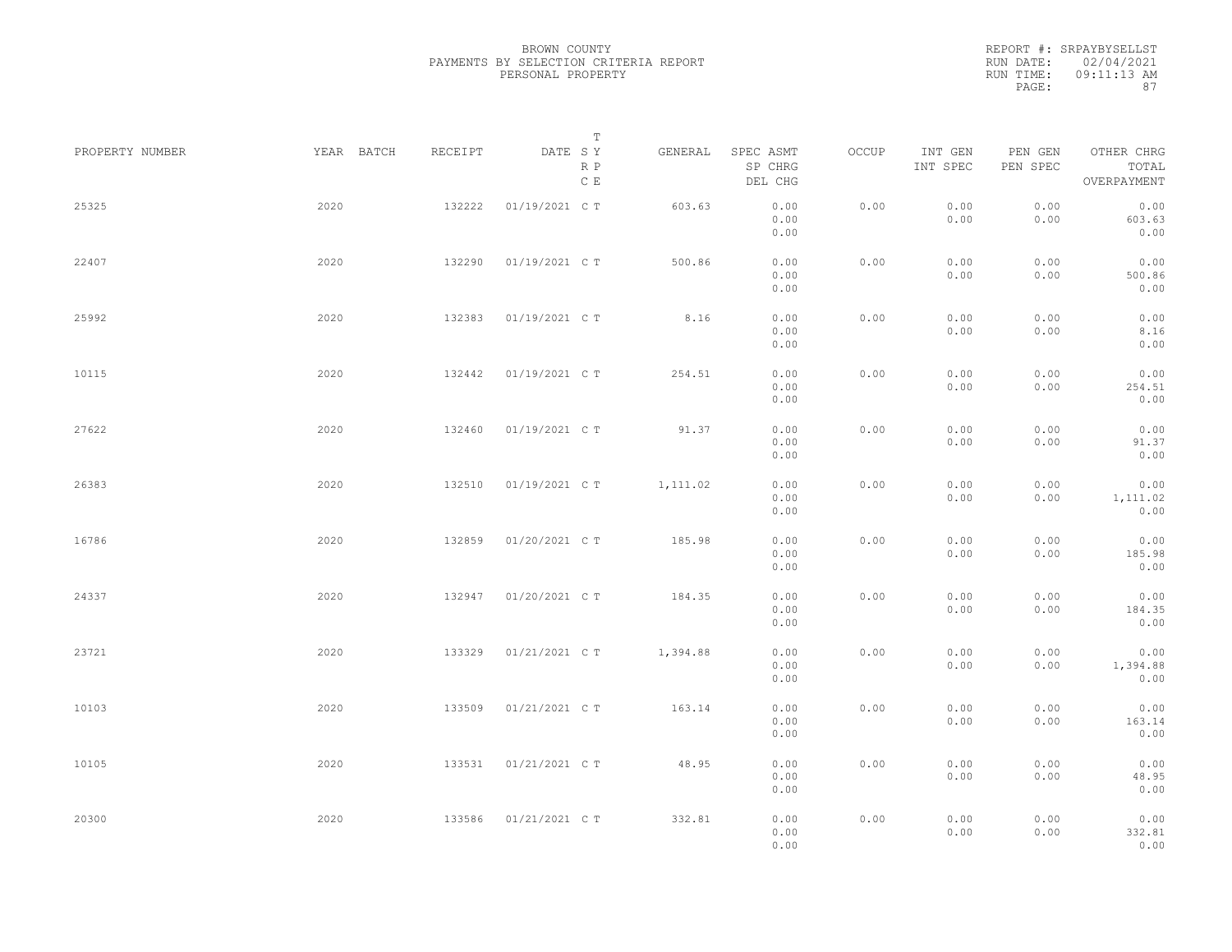REPORT #: SRPAYBYSELLST RUN DATE: 02/04/2021 RUN TIME: 09:11:14 AM PAGE: 88

|                 |             |         | T                               |          |                                 |       |                     |                     |                                    |  |
|-----------------|-------------|---------|---------------------------------|----------|---------------------------------|-------|---------------------|---------------------|------------------------------------|--|
| PROPERTY NUMBER | YEAR BATCH  | RECEIPT | DATE SY<br>R P<br>$\,$ C $\,$ E | GENERAL  | SPEC ASMT<br>SP CHRG<br>DEL CHG | OCCUP | INT GEN<br>INT SPEC | PEN GEN<br>PEN SPEC | OTHER CHRG<br>TOTAL<br>OVERPAYMENT |  |
| 25321           | 2020 210121 | 9118    | 01/21/2021 C T                  | 890.77   | 0.00<br>0.00<br>0.00            | 0.00  | 0.00<br>0.00        | 0.00<br>0.00        | 0.00<br>890.77<br>0.00             |  |
| 25026           | 2020        | 133974  | 01/21/2021 C T                  | 117.46   | 0.00<br>0.00<br>0.00            | 0.00  | 0.00<br>0.00        | 0.00<br>0.00        | 0.00<br>117.46<br>0.00             |  |
| 04320           | 2020        | 134029  | 01/21/2021 C T                  | 858.14   | 0.00<br>0.00<br>0.00            | 0.00  | 0.00<br>0.00        | 0.00<br>0.00        | 0.00<br>858.14<br>0.00             |  |
| 17855           | 2020        | 135161  | 01/25/2021 C T                  | 584.05   | 0.00<br>0.00<br>0.00            | 0.00  | 0.00<br>0.00        | 0.00<br>0.00        | 0.00<br>584.05<br>0.00             |  |
| 21185           | 2020 210127 | 9426    | 01/27/2021 C T                  | 2,076.82 | 0.00<br>0.00<br>0.00            | 0.00  | 0.00<br>0.00        | 0.00<br>0.00        | 0.00<br>2,076.82<br>0.00           |  |
| 14464           | 2020        | 136785  | 01/27/2021 C T                  | 4.90     | 0.00<br>0.00<br>0.00            | 0.00  | 0.00<br>0.00        | 0.00<br>0.00        | 0.00<br>4.90<br>0.00               |  |
| 25601           | 2020        | 136790  | 01/27/2021 C T                  | 665.63   | 0.00<br>0.00<br>0.00            | 0.00  | 0.00<br>0.00        | 0.00<br>0.00        | 0.00<br>665.63<br>0.00             |  |
| 27576           | 2020        | 136828  | 01/27/2021 C T                  | 334.45   | 0.00<br>0.00<br>0.00            | 0.00  | 0.00<br>0.00        | 0.00<br>0.00        | 0.00<br>334.45<br>0.00             |  |
| 25018           | 2020        | 136883  | 01/27/2021 C T                  | 117.46   | 0.00<br>0.00<br>0.00            | 0.00  | 0.00<br>0.00        | 0.00<br>0.00        | 0.00<br>117.46<br>0.00             |  |
| 27024           | 2020        | 137041  | 01/27/2021 C T                  | 123.99   | 0.00<br>0.00<br>0.00            | 0.00  | 0.00<br>0.00        | 0.00<br>0.00        | 0.00<br>123.99<br>0.00             |  |
| 22972           | 2020        | 137237  | 01/27/2021 C T                  | 706.42   | 0.00<br>0.00<br>0.00            | 0.00  | 0.00<br>0.00        | 0.00<br>0.00        | 0.00<br>706.42<br>0.00             |  |
| 10114           | 2020        | 137465  | 01/27/2021 C T                  | 605.27   | 0.00<br>0.00<br>0.00            | 0.00  | 0.00<br>0.00        | 0.00<br>0.00        | 0.00<br>605.27<br>0.00             |  |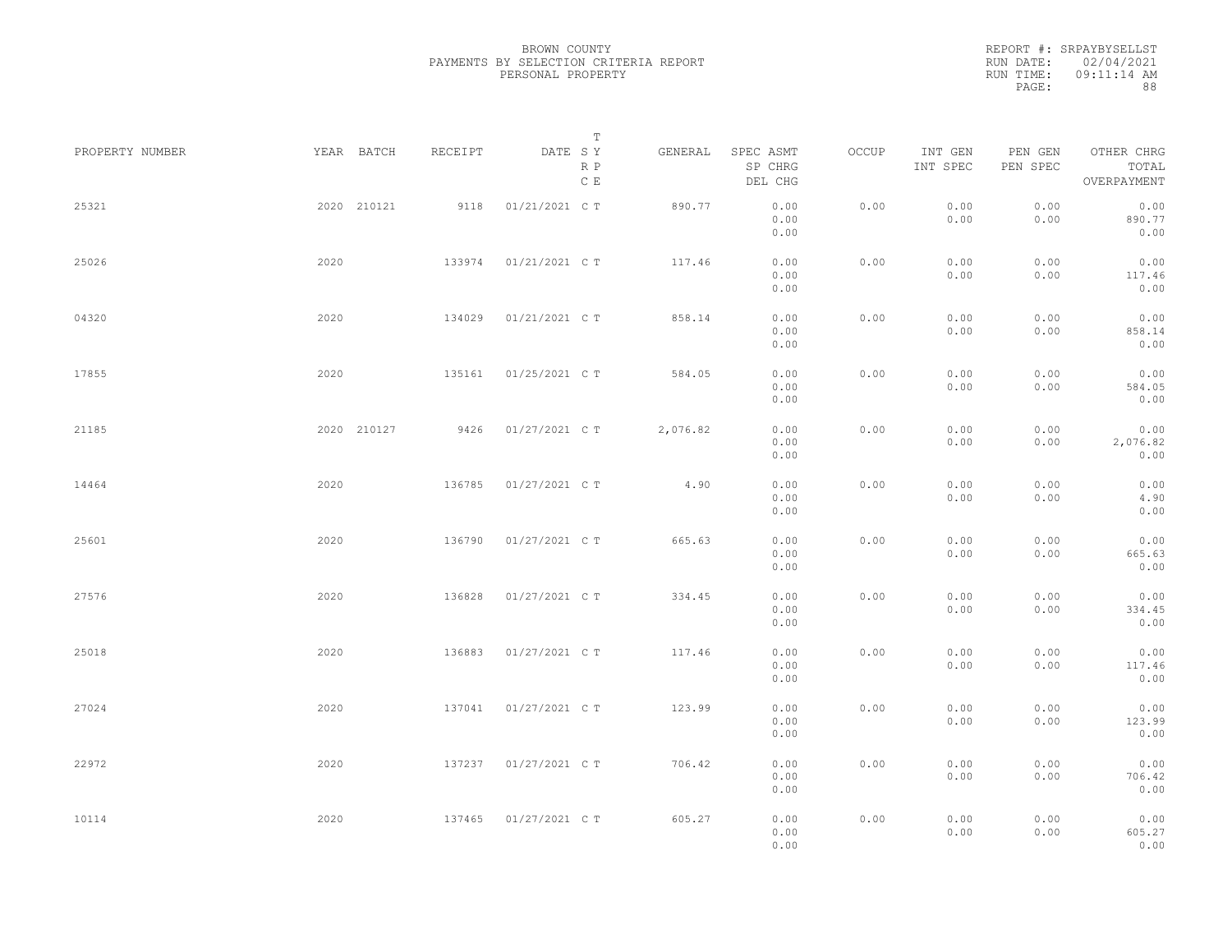| REPORT #: SRPAYBYSELLST |
|-------------------------|
| RUN DATE: 02/04/2021    |
| $09:11:14$ AM           |
| 89                      |
|                         |

|                 |             |         | $\mathbb T$           |          |                                 |       |                     |                     |                                    |  |
|-----------------|-------------|---------|-----------------------|----------|---------------------------------|-------|---------------------|---------------------|------------------------------------|--|
| PROPERTY NUMBER | YEAR BATCH  | RECEIPT | DATE SY<br>R P<br>C E | GENERAL  | SPEC ASMT<br>SP CHRG<br>DEL CHG | OCCUP | INT GEN<br>INT SPEC | PEN GEN<br>PEN SPEC | OTHER CHRG<br>TOTAL<br>OVERPAYMENT |  |
| 26964           | 2020        | 137481  | 01/27/2021 C T        | 4.90     | 0.00<br>0.00<br>0.00            | 0.00  | 0.00<br>0.00        | 0.00<br>0.00        | 0.00<br>4.90<br>0.00               |  |
| 11640           | 2020        | 137489  | 01/27/2021 C T        | 2,572.78 | 0.00<br>0.00<br>0.00            | 0.00  | 0.00<br>0.00        | 0.00<br>0.00        | 0.00<br>2,572.78<br>0.00           |  |
| 25027           | 2020        | 137516  | 01/27/2021 C T        | 4,107.98 | 0.00<br>0.00<br>0.00            | 0.00  | 0.00<br>0.00        | 0.00<br>0.00        | 0.00<br>4,107.98<br>0.00           |  |
| 21193           | 2020        | 138047  | 01/28/2021 C T        | 109.31   | 0.00<br>0.00<br>0.00            | 0.00  | 0.00<br>0.00        | 0.00<br>0.00        | 0.00<br>109.31<br>0.00             |  |
| 26732           | 2020 210128 | 9599    | 01/28/2021 C T        | 163.14   | 0.00<br>0.00<br>0.00            | 0.00  | 0.00<br>0.00        | 0.00<br>0.00        | 0.00<br>163.14<br>0.00             |  |
| 04317           | 2020        | 139104  | 01/28/2021 C T        | 130.51   | 0.00<br>0.00<br>0.00            | 0.00  | 0.00<br>0.00        | 0.00<br>0.00        | 0.00<br>130.51<br>0.00             |  |
| 17265           | 2020        | 139458  | 01/28/2021 C T        | 127.25   | 0.00<br>0.00<br>0.00            | 0.00  | 0.00<br>0.00        | 0.00<br>0.00        | 0.00<br>127.25<br>0.00             |  |
| 26835           | 2020 210128 | 9657    | 01/28/2021 C T        | 89.73    | 0.00<br>0.00<br>0.00            | 0.00  | 0.00<br>0.00        | 0.00<br>0.00        | 0.00<br>89.73<br>0.00              |  |
| 27620           | 2020        | 140008  | 01/29/2021 C T        | 3,527.18 | 0.00<br>0.00<br>0.00            | 0.00  | 0.00<br>0.00        | 0.00<br>0.00        | 0.00<br>3,527.18<br>0.00           |  |
| 22397           | 2020        | 140031  | 01/29/2021 C T        | 225.14   | 0.00<br>0.00<br>0.00            | 0.00  | 0.00<br>0.00        | 0.00<br>0.00        | 0.00<br>225.14<br>0.00             |  |
| 26384           | 2020        | 140043  | 01/29/2021 C T        | 57.10    | 0.00<br>0.00<br>0.00            | 0.00  | 0.00<br>0.00        | 0.00<br>0.00        | 0.00<br>57.10<br>0.00              |  |
| 10112           | 2020        | 140046  | 01/29/2021 C T        | 81.56    | 0.00<br>0.00<br>0.00            | 0.00  | 0.00<br>0.00        | 0.00<br>0.00        | 0.00<br>81.56<br>0.00              |  |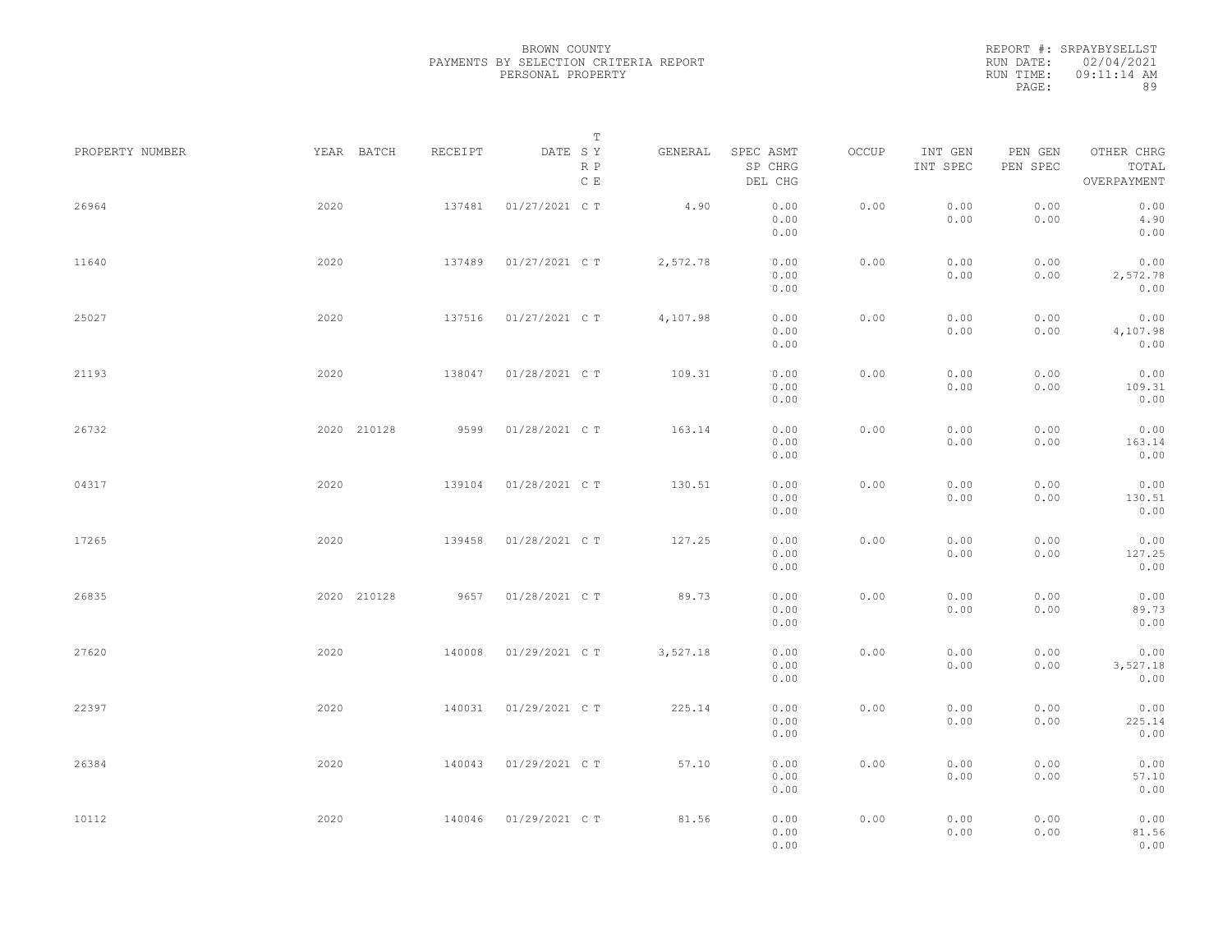REPORT #: SRPAYBYSELLST RUN DATE: 02/04/2021 RUN TIME: 09:11:14 AM<br>PAGE: 90 PAGE:

|                 |               |                          |                | m.  |           |           |       |          |          |             |  |
|-----------------|---------------|--------------------------|----------------|-----|-----------|-----------|-------|----------|----------|-------------|--|
| PROPERTY NUMBER | YEAR<br>BATCH | RECEIPT                  | DATE SY        |     | GENERAL   | SPEC ASMT | OCCUP | INT GEN  | PEN GEN  | OTHER CHRG  |  |
|                 |               |                          |                | R P |           | SP CHRG   |       | INT SPEC | PEN SPEC | TOTAL       |  |
|                 |               |                          |                | C E |           | DEL CHG   |       |          |          | OVERPAYMENT |  |
| 21184           | 2020          | 140250                   | 01/29/2021 C T |     | 724.36    | 0.00      | 0.00  | 0.00     | 0.00     | 0.00        |  |
|                 |               |                          |                |     |           | 0.00      |       | 0.00     | 0.00     | 724.36      |  |
|                 |               |                          |                |     |           | 0.00      |       |          |          | 0.00        |  |
| 26168           | 2020          | 140512                   | 01/29/2021 C T |     | 26.10     | 0.00      | 0.00  | 0.00     | 0.00     | 0.00        |  |
|                 |               |                          |                |     |           | 0.00      |       | 0.00     | 0.00     | 26.10       |  |
|                 |               |                          |                |     |           | 0.00      |       |          |          | 0.00        |  |
|                 |               | VILLAGE OF SUAMICO TOTAL |                |     | 23,912.06 | 0.00      | 0.00  | 0.00     | 0.00     | 0.00        |  |
|                 |               |                          |                |     |           | 0.00      |       | 0.00     | 0.00     | 23,912.06   |  |
|                 |               |                          |                |     |           | 0.00      |       |          |          | 0.00        |  |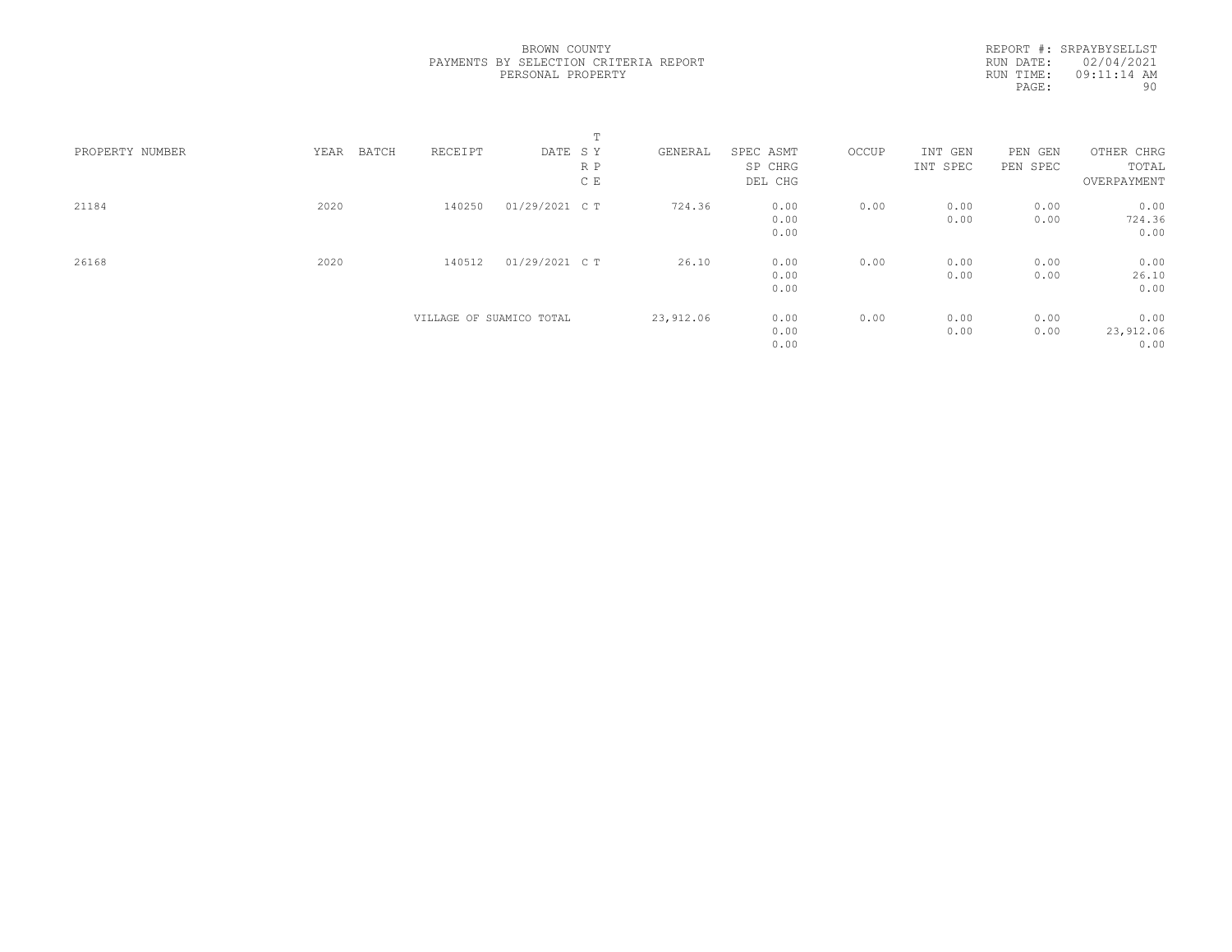REPORT #: SRPAYBYSELLST RUN DATE: 02/04/2021 RUN TIME: 09:11:14 AM PAGE: 91

| PROPERTY NUMBER |      | YEAR BATCH  | RECEIPT | T<br>DATE SY   | GENERAL   | SPEC ASMT            | OCCUP | INT GEN      | PEN GEN      | OTHER CHRG                |  |
|-----------------|------|-------------|---------|----------------|-----------|----------------------|-------|--------------|--------------|---------------------------|--|
|                 |      |             |         | R P<br>C E     |           | SP CHRG<br>DEL CHG   |       | INT SPEC     | PEN SPEC     | TOTAL<br>OVERPAYMENT      |  |
| 20521           | 2020 |             | 131564  | 01/18/2021 C T | 33,199.84 | 0.00<br>0.00<br>0.00 | 0.00  | 0.00<br>0.00 | 0.00<br>0.00 | 0.00<br>33,199.84<br>0.00 |  |
| 26442           |      | 2020 210120 | 9036    | 01/20/2021 C T | 4,651.90  | 0.00<br>0.00<br>0.00 | 0.00  | 0.00<br>0.00 | 0.00<br>0.00 | 0.00<br>4,651.90<br>0.00  |  |
| 27537           | 2020 |             | 133979  | 01/21/2021 C T | 48.44     | 0.00<br>0.00<br>0.00 | 0.00  | 0.00<br>0.00 | 0.00<br>0.00 | 0.00<br>48.44<br>0.00     |  |
| 13465           | 2020 |             | 134071  | 01/21/2021 C T | 66.88     | 0.00<br>0.00<br>0.00 | 0.00  | 0.00<br>0.00 | 0.00<br>0.00 | 0.00<br>66.88<br>0.00     |  |
| 29653           | 2020 |             | 135314  | 01/25/2021 C T | 232.94    | 0.00<br>0.00<br>0.00 | 0.00  | 0.00<br>0.00 | 0.00<br>0.00 | 0.00<br>232.94<br>0.00    |  |
| 17356           | 2020 |             | 136899  | 01/27/2021 C T | 1,441.46  | 0.00<br>0.00<br>0.00 | 0.00  | 0.00<br>0.00 | 0.00<br>0.00 | 0.00<br>1,441.46<br>0.00  |  |
| 20991           | 2020 |             | 136900  | 01/27/2021 C T | 64.58     | 0.00<br>0.00<br>0.00 | 0.00  | 0.00<br>0.00 | 0.00<br>0.00 | 0.00<br>64.58<br>0.00     |  |
| 21903           | 2020 |             | 138288  | 01/28/2021 C T | 779.55    | 0.00<br>0.00<br>0.00 | 0.00  | 0.00<br>0.00 | 0.00<br>0.00 | 0.00<br>779.55<br>0.00    |  |
| 21904           | 2020 |             | 138289  | 01/28/2021 C T | 576.58    | 0.00<br>0.00<br>0.00 | 0.00  | 0.00<br>0.00 | 0.00<br>0.00 | 0.00<br>576.58<br>0.00    |  |
| 26437           | 2020 |             | 138727  | 01/28/2021 C T | 1,868.14  | 0.00<br>0.00<br>0.00 | 0.00  | 0.00<br>0.00 | 0.00<br>0.00 | 0.00<br>1,868.14<br>0.00  |  |
| 10002           | 2020 |             | 138786  | 01/28/2021 C T | 11,561.70 | 0.00<br>0.00<br>0.00 | 0.00  | 0.00<br>0.00 | 0.00<br>0.00 | 0.00<br>11,561.70<br>0.00 |  |
| 04453           | 2020 |             | 139238  | 01/28/2021 C T | 1,845.07  | 0.00<br>0.00<br>0.00 | 0.00  | 0.00<br>0.00 | 0.00<br>0.00 | 0.00<br>1,845.07<br>0.00  |  |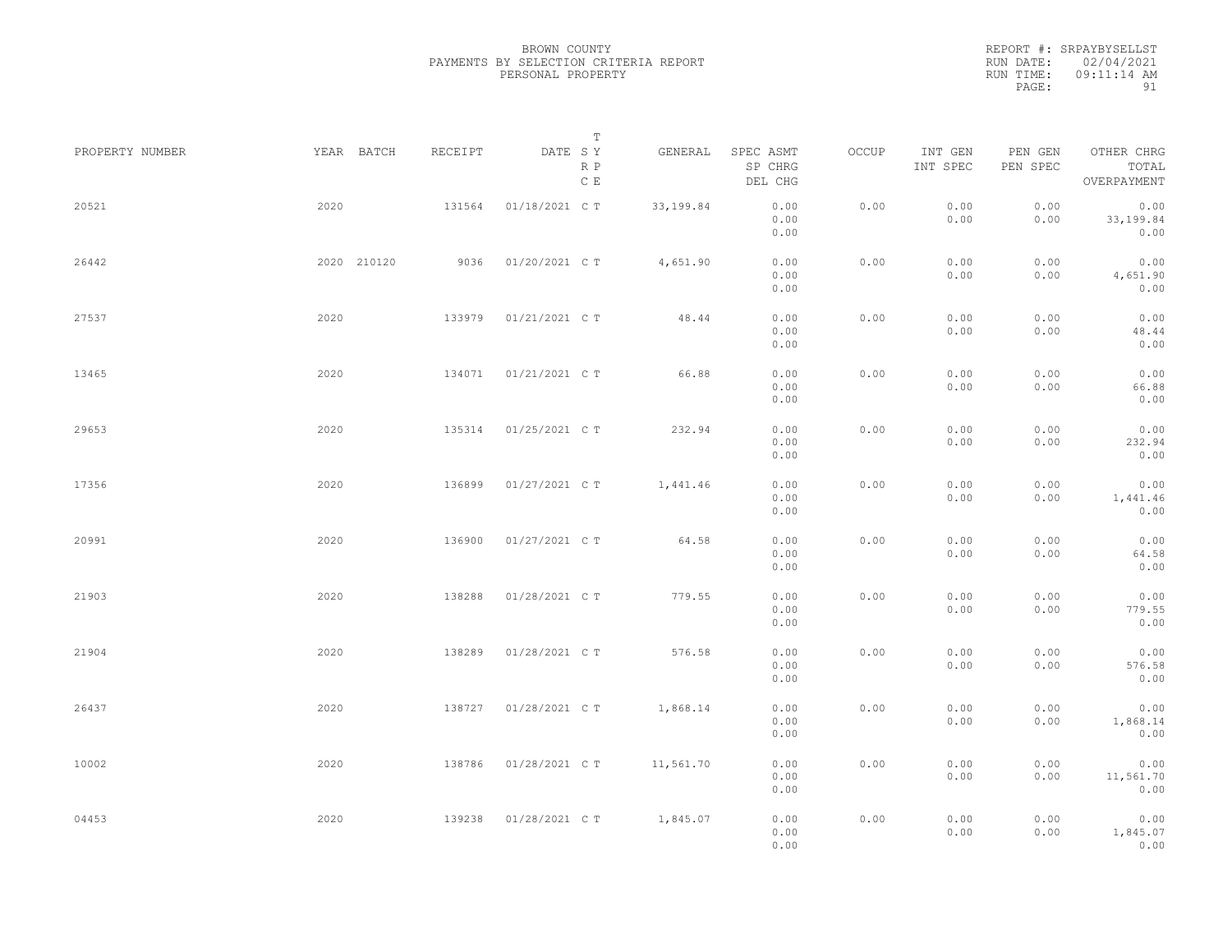REPORT #: SRPAYBYSELLST RUN DATE: 02/04/2021 RUN TIME: 09:11:15 AM PAGE: 92

|                 |      |        |         |                              | $\mathbb T$ |           |           |       |          |          |             |  |
|-----------------|------|--------|---------|------------------------------|-------------|-----------|-----------|-------|----------|----------|-------------|--|
| PROPERTY NUMBER | YEAR | BATCH  | RECEIPT | DATE SY                      |             | GENERAL   | SPEC ASMT | OCCUP | INT GEN  | PEN GEN  | OTHER CHRG  |  |
|                 |      |        |         |                              | R P         |           | SP CHRG   |       | INT SPEC | PEN SPEC | TOTAL       |  |
|                 |      |        |         |                              | C E         |           | DEL CHG   |       |          |          | OVERPAYMENT |  |
|                 |      |        |         |                              |             |           |           |       |          |          |             |  |
| 29652           | 2020 |        | 139496  | 01/28/2021 C T               |             | 191.43    | 0.00      | 0.00  | 0.00     | 0.00     | 0.00        |  |
|                 |      |        |         |                              |             |           | 0.00      |       | 0.00     | 0.00     | 191.43      |  |
|                 |      |        |         |                              |             |           | 0.00      |       |          |          | 0.00        |  |
|                 |      |        |         |                              |             |           |           |       |          |          |             |  |
| 26444           | 2020 |        | 140175  | 01/29/2021 C T               |             | 69.20     | 0.00      | 0.00  | 0.00     | 0.00     | 0.00        |  |
|                 |      |        |         |                              |             |           | 0.00      |       | 0.00     | 0.00     | 69.20       |  |
|                 |      |        |         |                              |             |           | 0.00      |       |          |          | 0.00        |  |
|                 |      |        |         |                              |             |           |           |       |          |          |             |  |
| 27161           | 2020 |        | 140341  | 01/29/2021 C T               |             | 92.25     | 0.00      | 0.00  | 0.00     | 0.00     | 0.00        |  |
|                 |      |        |         |                              |             |           | 0.00      |       | 0.00     | 0.00     | 92.25       |  |
|                 |      |        |         |                              |             |           | 0.00      |       |          |          | 0.00        |  |
|                 |      |        |         |                              |             |           |           |       |          |          |             |  |
| 04422           | 2020 | 210130 | 9962    | 01/30/2021 C T               |             | 94.56     | 0.00      | 0.00  | 0.00     | 0.00     | 0.00        |  |
|                 |      |        |         |                              |             |           | 0.00      |       | 0.00     | 0.00     | 94.56       |  |
|                 |      |        |         |                              |             |           | 0.00      |       |          |          | 0.00        |  |
|                 |      |        |         |                              |             |           |           |       |          |          |             |  |
|                 |      |        |         | VILLAGE OF WRIGHTSTOWN TOTAL |             | 56,784.52 | 0.00      | 0.00  | 0.00     | 0.00     | 0.00        |  |
|                 |      |        |         |                              |             |           | 0.00      |       | 0.00     | 0.00     | 56,784.52   |  |
|                 |      |        |         |                              |             |           | 0.00      |       |          |          | 0.00        |  |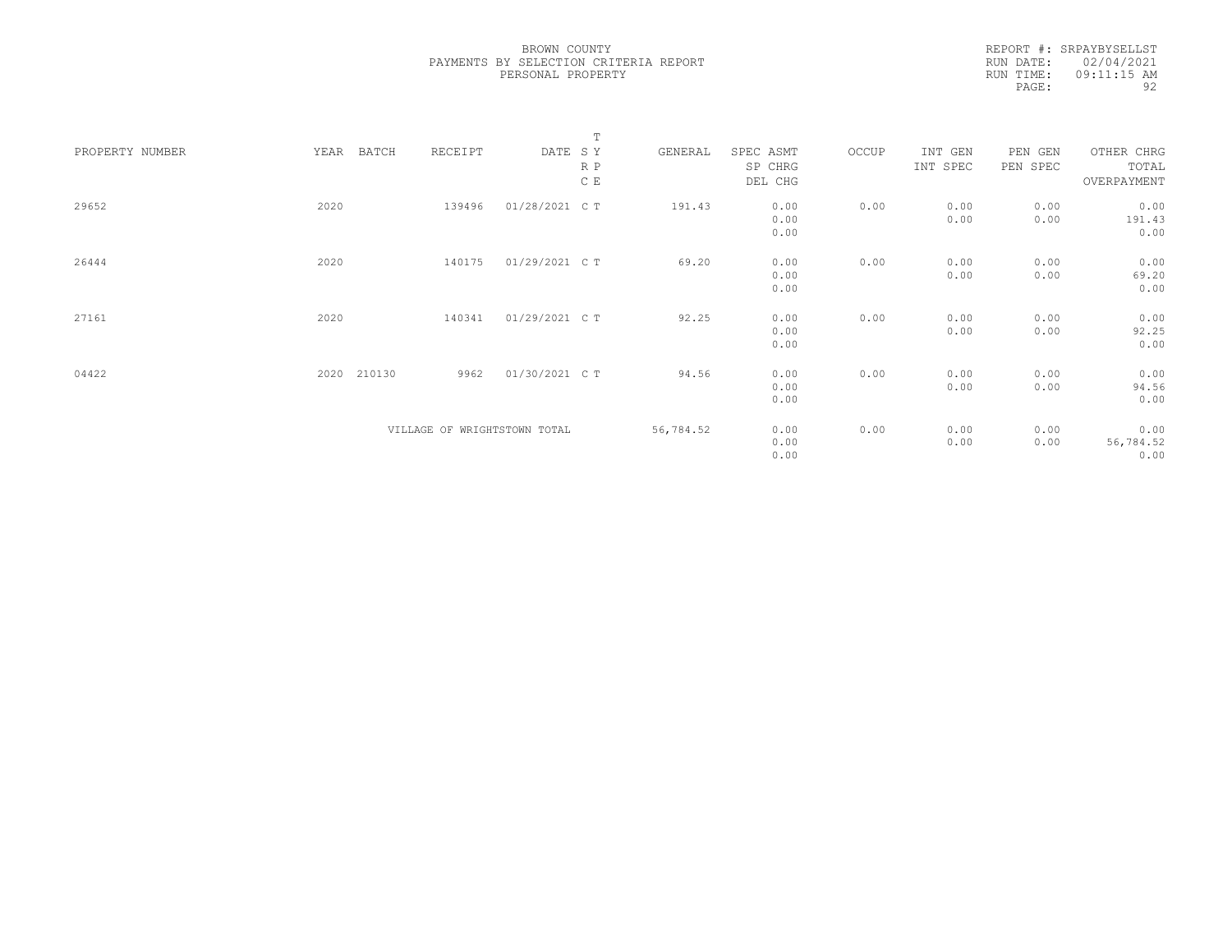REPORT #: SRPAYBYSELLST RUN DATE: 02/04/2021 RUN TIME: 09:11:15 AM PAGE: 93

|             |         | T                     |           |                                 |                                                              |                     |                     |                                    |                                                              |
|-------------|---------|-----------------------|-----------|---------------------------------|--------------------------------------------------------------|---------------------|---------------------|------------------------------------|--------------------------------------------------------------|
| YEAR BATCH  | RECEIPT | DATE SY<br>R P<br>C E | GENERAL   | SPEC ASMT<br>SP CHRG<br>DEL CHG | OCCUP                                                        | INT GEN<br>INT SPEC | PEN GEN<br>PEN SPEC | OTHER CHRG<br>TOTAL<br>OVERPAYMENT |                                                              |
| 2020        | 131597  | 01/18/2021 C T        | 6.70      | 0.00<br>0.00<br>0.00            | 0.00                                                         | 0.00<br>0.00        | 0.00<br>0.00        | 0.00<br>6.70<br>0.00               |                                                              |
| 2020 210119 | 8975    | 01/19/2021 C T        | 154.24    | 0.00<br>0.00<br>0.00            | 0.00                                                         | 0.00<br>0.00        | 0.00<br>0.00        | 0.00<br>154.24<br>0.00             |                                                              |
| 2020        | 131690  | 01/19/2021 C T        | 91,200.77 | 0.00<br>0.00<br>0.00            | 0.00                                                         | 0.00<br>0.00        | 0.00<br>0.00        | 0.00<br>91,200.77<br>0.00          |                                                              |
| 2020        | 131747  | 01/19/2021 C T        | 375.54    | 0.00<br>0.00                    | 0.00                                                         | 0.00<br>0.00        | 0.00<br>0.00        | 0.00<br>375.54                     |                                                              |
| 2020        | 131814  | 01/19/2021 C T        | 1,961.56  | 0.00<br>0.00                    | 0.00                                                         | 0.00<br>0.00        | 0.00<br>0.00        | 0.00<br>1,961.56                   |                                                              |
| 2020        | 131933  | 01/19/2021 C T        | 5,677.56  | 0.00<br>0.00                    | 0.00                                                         | 0.00<br>0.00        | 0.00<br>0.00        | 0.00<br>5,677.56                   |                                                              |
| 2020        | 132061  | 01/19/2021 C T        | 5,445.65  | 0.00<br>0.00                    | 0.00                                                         | 0.00<br>0.00        | 0.00<br>0.00        | 0.00<br>5,445.65                   |                                                              |
| 2020        | 132149  | 01/19/2021 C T        | 1,416.69  | 0.00<br>0.00                    | 0.00                                                         | 0.00<br>0.00        | 0.00<br>0.00        | 0.00<br>1,416.69                   |                                                              |
| 2020        | 132244  | 01/19/2021 C T        | 2,053.11  | 0.00<br>0.00                    | 0.00                                                         | 0.00<br>0.00        | 0.00<br>0.00        | 0.00<br>2,053.11                   |                                                              |
| 2020        | 132289  | 01/19/2021 C T        | 705.71    | 0.00<br>0.00                    | 0.00                                                         | 0.00<br>0.00        | 0.00<br>0.00        | 0.00<br>705.71                     |                                                              |
| 2020        | 132300  | 01/19/2021 C T        | 417.82    | 0.00<br>0.00                    | 0.00                                                         | 0.00<br>0.00        | 0.00<br>0.00        | 0.00<br>417.82                     |                                                              |
| 2020        | 132326  | 01/19/2021 C T        | 949.59    | 0.00<br>0.00<br>0.00            | 0.00                                                         | 0.00<br>0.00        | 0.00<br>0.00        | 0.00<br>0.00<br>949.59             |                                                              |
|             |         |                       |           |                                 | 0.00<br>0.00<br>0.00<br>0.00<br>0.00<br>0.00<br>0.00<br>0.00 |                     |                     |                                    | 0.00<br>0.00<br>0.00<br>0.00<br>0.00<br>0.00<br>0.00<br>0.00 |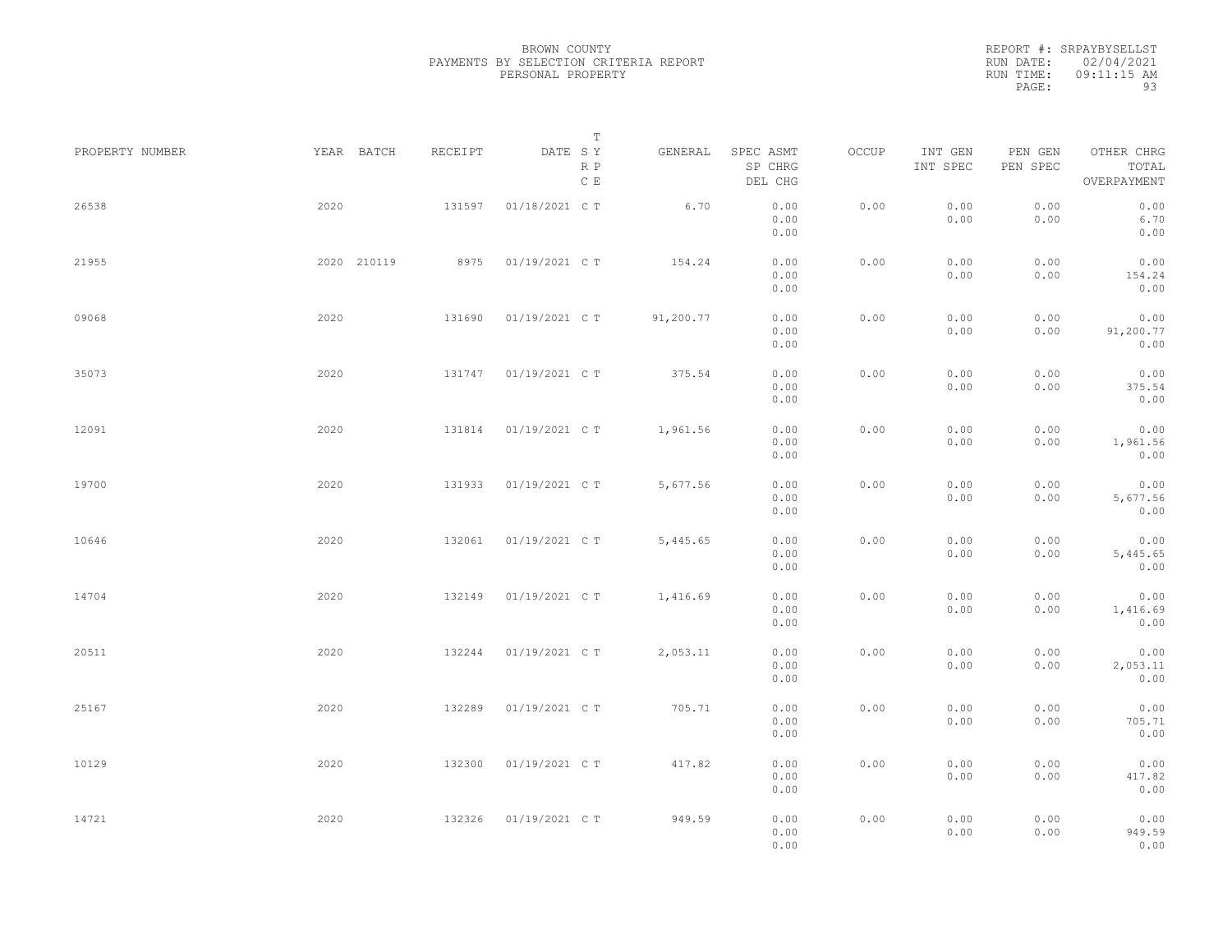|           | REPORT #: SRPAYBYSELLST |
|-----------|-------------------------|
|           | RUN DATE: 02/04/2021    |
| RUN TIME: | 09:11:15 AM             |
| PAGE:     | 94                      |

|                 |            |         | $\mathbb T$           |           |                                 |       |                     |                     |                                    |  |
|-----------------|------------|---------|-----------------------|-----------|---------------------------------|-------|---------------------|---------------------|------------------------------------|--|
| PROPERTY NUMBER | YEAR BATCH | RECEIPT | DATE SY<br>R P<br>C E | GENERAL   | SPEC ASMT<br>SP CHRG<br>DEL CHG | OCCUP | INT GEN<br>INT SPEC | PEN GEN<br>PEN SPEC | OTHER CHRG<br>TOTAL<br>OVERPAYMENT |  |
| 19694           | 2020       | 132327  | 01/19/2021 C T        | 1,865.19  | 0.00<br>0.00<br>0.00            | 0.00  | 0.00<br>0.00        | 0.00<br>0.00        | 0.00<br>1,865.19<br>0.00           |  |
| 25155           | 2020       | 132335  | 01/19/2021 C T        | 3,448.66  | 0.00<br>0.00<br>0.00            | 0.00  | 0.00<br>0.00        | 0.00<br>0.00        | 0.00<br>3,448.66<br>0.00           |  |
| 25779           | 2020       | 132382  | 01/19/2021 C T        | 1.67      | 0.00<br>0.00<br>0.00            | 0.00  | 0.00<br>0.00        | 0.00<br>0.00        | 0.00<br>1.67<br>0.00               |  |
| 08904           | 2020       | 132408  | 01/19/2021 C T        | 841.63    | 0.00<br>0.00<br>0.00            | 0.00  | 0.00<br>0.00        | 0.00<br>0.00        | 0.00<br>841.63<br>0.00             |  |
| 24555           | 2020       | 132421  | 01/19/2021 C T        | 337.85    | 0.00<br>0.00<br>0.00            | 0.00  | 0.00<br>0.00        | 0.00<br>0.00        | 0.00<br>337.85<br>0.00             |  |
| 35054           | 2020       | 132440  | 01/19/2021 C T        | 421.82    | 0.00<br>0.00<br>0.00            | 0.00  | 0.00<br>0.00        | 0.00<br>0.00        | 0.00<br>421.82<br>0.00             |  |
| 24568           | 2020       | 132459  | 01/19/2021 C T        | 877.63    | 0.00<br>0.00<br>0.00            | 0.00  | 0.00<br>0.00        | 0.00<br>0.00        | 0.00<br>877.63<br>0.00             |  |
| 35044           | 2020       | 132561  | 01/19/2021 C T        | 8,468.35  | 0.00<br>0.00<br>0.00            | 0.00  | 0.00<br>0.00        | 0.00<br>0.00        | 0.00<br>8,468.35<br>0.00           |  |
| 25794           | 2020       | 132597  | 01/19/2021 C T        | 541.76    | 0.00<br>0.00<br>0.00            | 0.00  | 0.00<br>0.00        | 0.00<br>0.00        | 0.00<br>541.76<br>0.00             |  |
| 12092           | 2020       | 132609  | 01/19/2021 C T        | 6, 233.40 | 0.00<br>0.00<br>0.00            | 0.00  | 0.00<br>0.00        | 0.00<br>0.00        | 0.00<br>6,233.40<br>0.00           |  |
| 23908           | 2020       | 132643  | 01/19/2021 C T        | 183.92    | 0.00<br>0.00<br>0.00            | 0.00  | 0.00<br>0.00        | 0.00<br>0.00        | 0.00<br>183.92<br>0.00             |  |
| 35067           | 2020       | 132645  | 01/19/2021 C T        | 61.98     | 0.00<br>0.00<br>0.00            | 0.00  | 0.00<br>0.00        | 0.00<br>0.00        | 0.00<br>61.98<br>0.00              |  |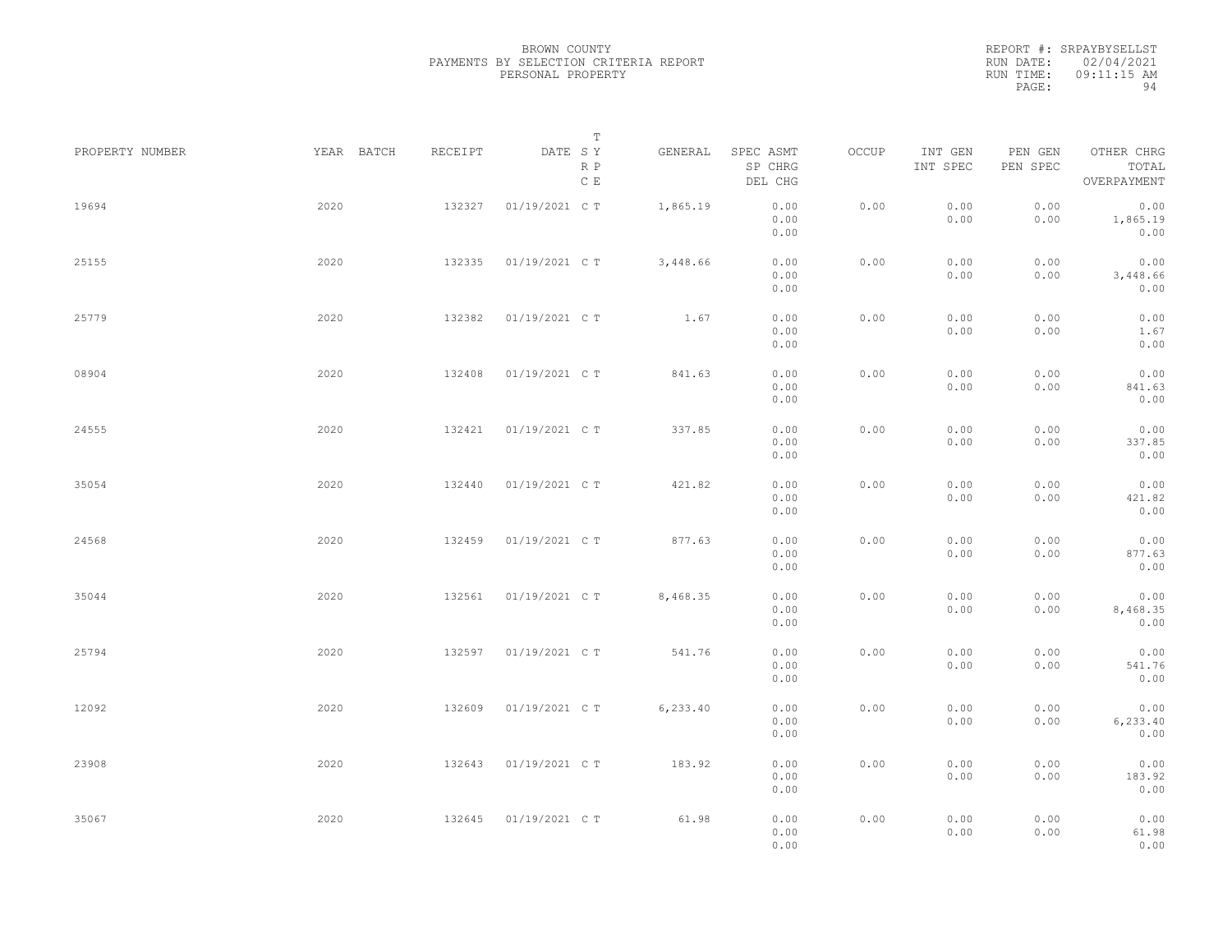|           | REPORT #: SRPAYBYSELLST |
|-----------|-------------------------|
|           | RUN DATE: 02/04/2021    |
| RUN TIME: | $09:11:15$ AM           |
| PAGE:     | 95                      |

|                 |            |         | T                     |           |                                 |       |                     |                     |                                    |  |
|-----------------|------------|---------|-----------------------|-----------|---------------------------------|-------|---------------------|---------------------|------------------------------------|--|
| PROPERTY NUMBER | YEAR BATCH | RECEIPT | DATE SY<br>R P<br>C E | GENERAL   | SPEC ASMT<br>SP CHRG<br>DEL CHG | OCCUP | INT GEN<br>INT SPEC | PEN GEN<br>PEN SPEC | OTHER CHRG<br>TOTAL<br>OVERPAYMENT |  |
| 15420           | 2020       | 132826  | 01/20/2021 C T        | 79.97     | 0.00<br>0.00<br>0.00            | 0.00  | 0.00<br>0.00        | 0.00<br>0.00        | 0.00<br>79.97<br>0.00              |  |
| 09008           | 2020       | 132858  | 01/20/2021 C T        | 93.96     | 0.00<br>0.00<br>0.00            | 0.00  | 0.00<br>0.00        | 0.00<br>0.00        | 0.00<br>93.96<br>0.00              |  |
| 26592           | 2020       | 132959  | 01/20/2021 C T        | 4,148.22  | 0.00<br>0.00<br>0.00            | 0.00  | 0.00<br>0.00        | 0.00<br>0.00        | 0.00<br>4,148.22<br>0.00           |  |
| 12088           | 2020       | 132967  | 01/20/2021 C T        | 11,069.24 | 0.00<br>0.00<br>0.00            | 0.00  | 0.00<br>0.00        | 0.00<br>0.00        | 0.00<br>11,069.24<br>0.00          |  |
| 35091           | 2020       | 133044  | 01/20/2021 C T        | 85.49     | 0.00<br>0.00<br>0.00            | 0.00  | 0.00<br>0.00        | 0.00<br>0.00        | 0.00<br>85.49<br>0.00              |  |
| 08942           | 2020       | 133247  | 01/21/2021 C T        | 421.82    | 0.00<br>0.00<br>0.00            | 0.00  | 0.00<br>0.00        | 0.00<br>0.00        | 0.00<br>421.82<br>0.00             |  |
| 24566           | 2020       | 133252  | 01/21/2021 C T        | 675.72    | 0.00<br>0.00<br>0.00            | 0.00  | 0.00<br>0.00        | 0.00<br>0.00        | 0.00<br>675.72<br>0.00             |  |
| 09044           | 2020       | 133286  | 01/21/2021 C T        | 1,737.26  | 0.00<br>0.00<br>0.00            | 0.00  | 0.00<br>0.00        | 0.00<br>0.00        | 0.00<br>1,737.26<br>0.00           |  |
| 24562           | 2020       | 133330  | 01/21/2021 C T        | 655.72    | 0.00<br>0.00<br>0.00            | 0.00  | 0.00<br>0.00        | 0.00<br>0.00        | 0.00<br>655.72<br>0.00             |  |
| 20513           | 2020       | 133334  | 01/21/2021 C T        | 901.61    | 0.00<br>0.00<br>0.00            | 0.00  | 0.00<br>0.00        | 0.00<br>0.00        | 0.00<br>901.61<br>0.00             |  |
| 13656           | 2020       | 133356  | 01/21/2021 C T        | 1,159.50  | 0.00<br>0.00<br>0.00            | 0.00  | 0.00<br>0.00        | 0.00<br>0.00        | 0.00<br>1,159.50<br>0.00           |  |
| 23819           | 2020       | 133382  | 01/21/2021 C T        | 25.14     | 0.00<br>0.00<br>0.00            | 0.00  | 0.00<br>0.00        | 0.00<br>0.00        | 0.00<br>25.14<br>0.00              |  |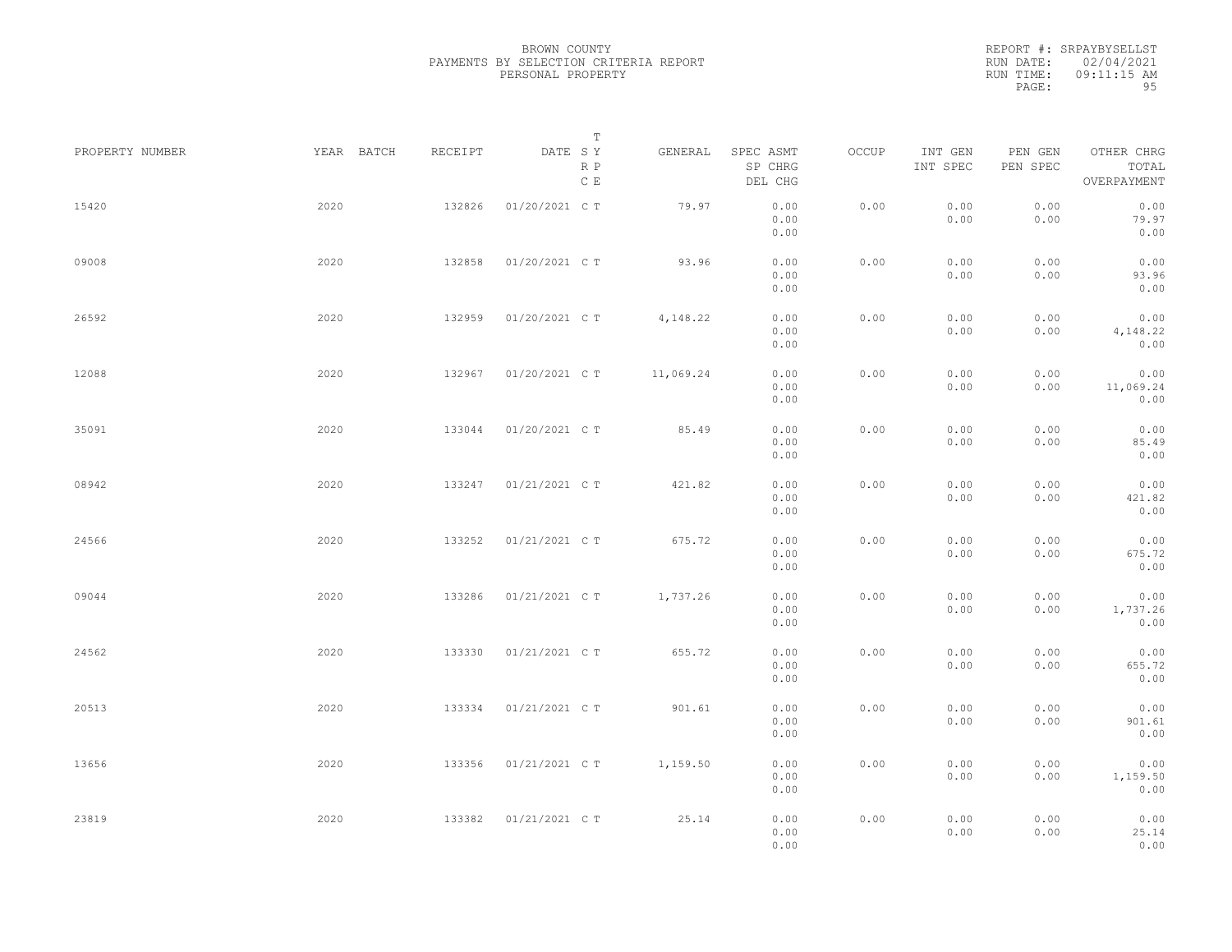|           | REPORT #: SRPAYBYSELLST |
|-----------|-------------------------|
|           | RUN DATE: 02/04/2021    |
| RUN TIME: | 09:11:16 AM             |
| PAGE:     | 96                      |

|                 |            |         | Т                     |         |                                 |       |                     |                     |                                    |  |
|-----------------|------------|---------|-----------------------|---------|---------------------------------|-------|---------------------|---------------------|------------------------------------|--|
| PROPERTY NUMBER | YEAR BATCH | RECEIPT | DATE SY<br>R P<br>C E | GENERAL | SPEC ASMT<br>SP CHRG<br>DEL CHG | OCCUP | INT GEN<br>INT SPEC | PEN GEN<br>PEN SPEC | OTHER CHRG<br>TOTAL<br>OVERPAYMENT |  |
| 25755           | 2020       | 133412  | 01/21/2021 C T        | 98.92   | 0.00<br>0.00<br>0.00            | 0.00  | 0.00<br>0.00        | 0.00<br>0.00        | 0.00<br>98.92<br>0.00              |  |
| 23878           | 2020       | 133536  | 01/21/2021 C T        | 442.61  | 0.00<br>0.00<br>0.00            | 0.00  | 0.00<br>0.00        | 0.00<br>0.00        | 0.00<br>442.61<br>0.00             |  |
| 35066           | 2020       | 133537  | 01/21/2021 C T        | 67.98   | 0.00<br>0.00<br>0.00            | 0.00  | 0.00<br>0.00        | 0.00<br>0.00        | 0.00<br>67.98<br>0.00              |  |
| 35094           | 2020       | 133538  | 01/21/2021 C T        | 557.76  | 0.00<br>0.00<br>0.00            | 0.00  | 0.00<br>0.00        | 0.00<br>0.00        | 0.00<br>557.76<br>0.00             |  |
| 13316           | 2020       | 133583  | 01/21/2021 C T        | 851.68  | 0.00<br>0.00<br>0.00            | 0.00  | 0.00<br>0.00        | 0.00<br>0.00        | 0.00<br>851.68<br>0.00             |  |
| 11609           | 2020       | 133871  | 01/21/2021 C T        | 37.98   | 0.00<br>0.00<br>0.00            | 0.00  | 0.00<br>0.00        | 0.00<br>0.00        | 0.00<br>37.98<br>0.00              |  |
| 23923           | 2020       | 133875  | 01/21/2021 C T        | 127.94  | 0.00<br>0.00<br>0.00            | 0.00  | 0.00<br>0.00        | 0.00<br>0.00        | 0.00<br>127.94<br>0.00             |  |
| 08807           | 2020       | 133916  | 01/21/2021 C T        | 799.72  | 0.00<br>0.00<br>0.00            | 0.00  | 0.00<br>0.00        | 0.00<br>0.00        | 0.00<br>799.72<br>0.00             |  |
| 18146           | 2020       | 133966  | 01/21/2021 C T        | 569.76  | 0.00<br>0.00<br>0.00            | 0.00  | 0.00<br>0.00        | 0.00<br>0.00        | 0.00<br>569.76<br>0.00             |  |
| 18716           | 2020       | 133967  | 01/21/2021 C T        | 85.49   | 0.00<br>0.00<br>0.00            | 0.00  | 0.00<br>0.00        | 0.00<br>0.00        | 0.00<br>85.49<br>0.00              |  |
| 10634           | 2020       | 134340  | 01/22/2021 C T        | 107.96  | 0.00<br>0.00<br>0.00            | 0.00  | 0.00<br>0.00        | 0.00<br>0.00        | 0.00<br>107.96<br>0.00             |  |
| 25168           | 2020       | 134347  | 01/22/2021 C T        | 259.88  | 0.00<br>0.00<br>0.00            | 0.00  | 0.00<br>0.00        | 0.00<br>0.00        | 0.00<br>259.88<br>0.00             |  |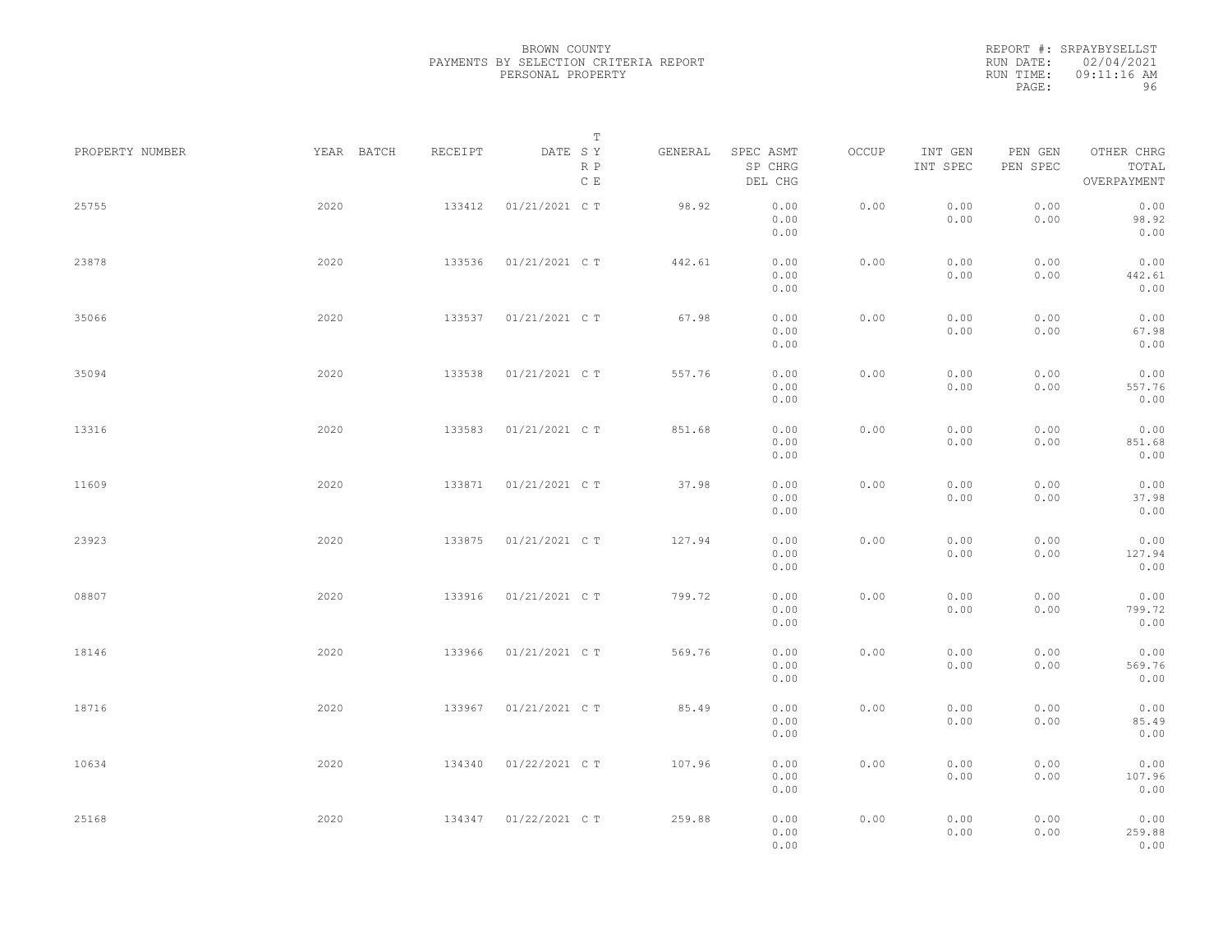|           | REPORT #: SRPAYBYSELLST |
|-----------|-------------------------|
|           | RUN DATE: 02/04/2021    |
| RUN TIME: | 09:11:16 AM             |
| PAGE:     | 97                      |

|                 |            |         | $\mathbb T$           |           |                                 |       |                     |                     |                                    |
|-----------------|------------|---------|-----------------------|-----------|---------------------------------|-------|---------------------|---------------------|------------------------------------|
| PROPERTY NUMBER | YEAR BATCH | RECEIPT | DATE SY<br>R P<br>C E | GENERAL   | SPEC ASMT<br>SP CHRG<br>DEL CHG | OCCUP | INT GEN<br>INT SPEC | PEN GEN<br>PEN SPEC | OTHER CHRG<br>TOTAL<br>OVERPAYMENT |
| 26535           | 2020       | 134407  | 01/22/2021 C T        | 11.74     | 0.00<br>0.00<br>0.00            | 0.00  | 0.00<br>0.00        | 0.00<br>0.00        | 0.00<br>11.74<br>0.00              |
| 9120            | 2020       | 134469  | 01/22/2021 C T        | 4,040.47  | 0.00<br>0.00<br>0.00            | 0.00  | 0.00<br>0.00        | 0.00<br>0.00        | 0.00<br>4,040.47<br>0.00           |
| 17217           | 2020       | 134491  | 01/22/2021 C T        | 28,545.73 | 0.00<br>0.00<br>0.00            | 0.00  | 0.00<br>0.00        | 0.00<br>0.00        | 0.00<br>28,545.73<br>0.00          |
| 25783           | 2020       | 134495  | 01/22/2021 C T        | 609.73    | 0.00<br>0.00<br>0.00            | 0.00  | 0.00<br>0.00        | 0.00<br>0.00        | 0.00<br>609.73<br>0.00             |
| 35007           | 2020       | 134559  | 01/22/2021 C T        | 25.14     | 0.00<br>0.00<br>0.00            | 0.00  | 0.00<br>0.00        | 0.00<br>0.00        | 0.00<br>25.14<br>0.00              |
| 35029           | 2020       | 134560  | 01/22/2021 C T        | 21.98     | 0.00<br>0.00<br>0.00            | 0.00  | 0.00<br>0.00        | 0.00<br>0.00        | 0.00<br>21.98<br>0.00              |
| 10644           | 2020       | 134562  | 01/22/2021 C T        | 161.94    | 0.00<br>0.00<br>0.00            | 0.00  | 0.00<br>0.00        | 0.00<br>0.00        | 0.00<br>161.94<br>0.00             |
| 10124           | 2020       | 134563  | 01/22/2021 C T        | 229.68    | 0.00<br>0.00<br>0.00            | 0.00  | 0.00<br>0.00        | 0.00<br>0.00        | 0.00<br>229.68<br>0.00             |
| 15391           | 2020       | 134565  | 01/22/2021 C T        | 151.93    | 0.00<br>0.00<br>0.00            | 0.00  | 0.00<br>0.00        | 0.00<br>0.00        | 0.00<br>151.93<br>0.00             |
| 14709           | 2020       | 134666  | 01/22/2021 C T        | 746.06    | 0.00<br>0.00<br>0.00            | 0.00  | 0.00<br>0.00        | 0.00<br>0.00        | 0.00<br>746.06<br>0.00             |
| 24539           | 2020       | 134737  | 01/22/2021 C T        | 77.12     | 0.00<br>0.00<br>0.00            | 0.00  | 0.00<br>0.00        | 0.00<br>0.00        | 0.00<br>77.12<br>0.00              |
| 25759           | 2020       | 134746  | 01/22/2021 C T        | 33.52     | 0.00<br>0.00<br>0.00            | 0.00  | 0.00<br>0.00        | 0.00<br>0.00        | 0.00<br>33.52<br>0.00              |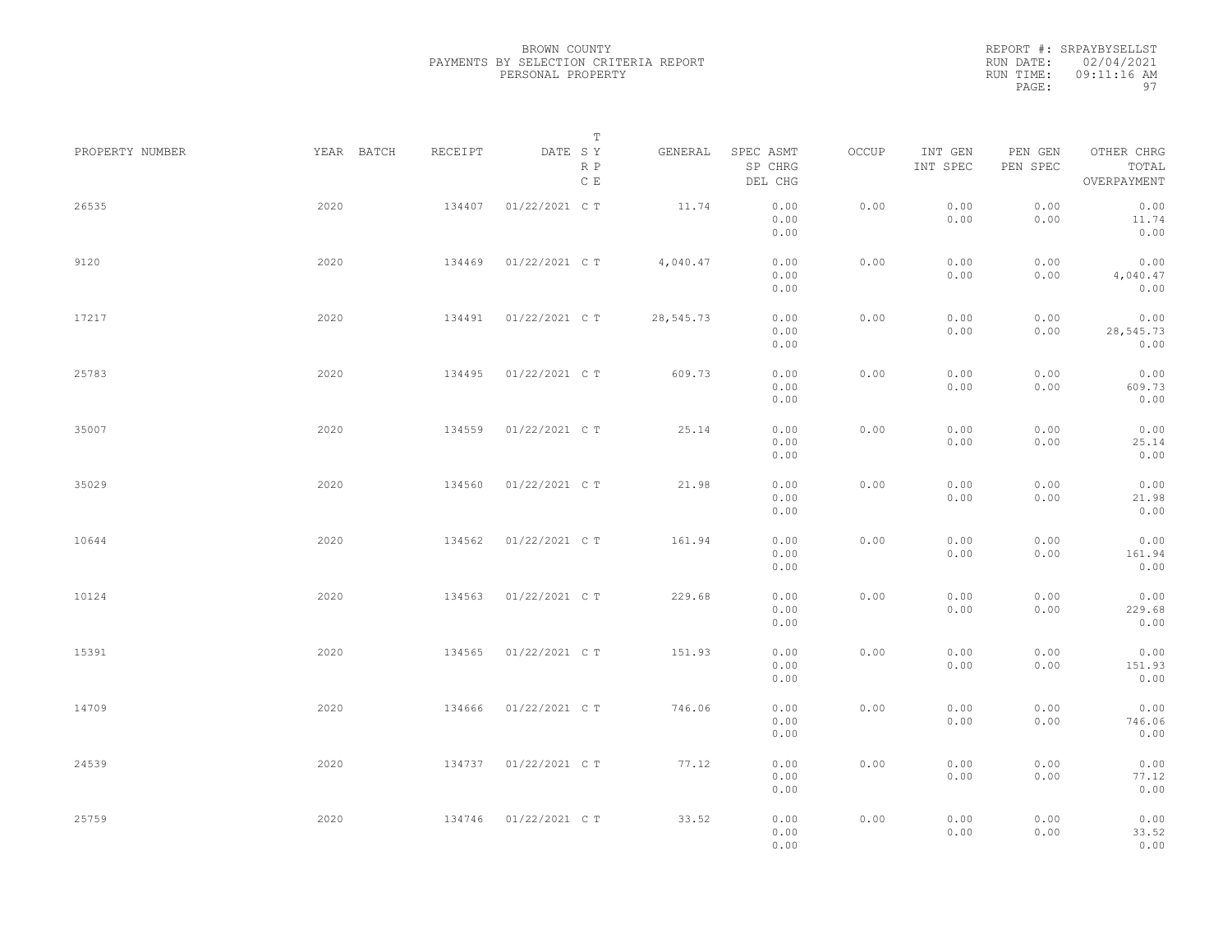|           | REPORT #: SRPAYBYSELLST |
|-----------|-------------------------|
|           | RUN DATE: 02/04/2021    |
| RUN TIME: | 09:11:16 AM             |
| PAGE:     | 98                      |

|                 |            |         | T                               |          |                                 |       |                     |                     |                                    |  |
|-----------------|------------|---------|---------------------------------|----------|---------------------------------|-------|---------------------|---------------------|------------------------------------|--|
| PROPERTY NUMBER | YEAR BATCH | RECEIPT | DATE SY<br>R P<br>$\,$ C $\,$ E | GENERAL  | SPEC ASMT<br>SP CHRG<br>DEL CHG | OCCUP | INT GEN<br>INT SPEC | PEN GEN<br>PEN SPEC | OTHER CHRG<br>TOTAL<br>OVERPAYMENT |  |
| 08860           | 2020       | 134787  | 01/22/2021 C T                  | 3.36     | 0.00<br>0.00<br>0.00            | 0.00  | 0.00<br>0.00        | 0.00<br>0.00        | 0.00<br>3.36<br>0.00               |  |
| 09030           | 2020       | 134794  | 01/22/2021 C T                  | 845.64   | 0.00<br>0.00<br>0.00            | 0.00  | 0.00<br>0.00        | 0.00<br>0.00        | 0.00<br>845.64<br>0.00             |  |
| 35089           | 2020       | 134795  | 01/22/2021 C T                  | 682.36   | 0.00<br>0.00<br>0.00            | 0.00  | 0.00<br>0.00        | 0.00<br>0.00        | 0.00<br>682.36<br>0.00             |  |
| 35052           | 2020       | 134818  | 01/22/2021 C T                  | 647.14   | 0.00<br>0.00<br>0.00            | 0.00  | 0.00<br>0.00        | 0.00<br>0.00        | 0.00<br>647.14<br>0.00             |  |
| 9924            | 2020       | 135145  | 01/25/2021 C T                  | 92.20    | 0.00<br>0.00<br>0.00            | 0.00  | 0.00<br>0.00        | 0.00<br>0.00        | 0.00<br>92.20<br>0.00              |  |
| 9080            | 2020       | 135146  | 01/25/2021 C T                  | 92.20    | 0.00<br>0.00<br>0.00            | 0.00  | 0.00<br>0.00        | 0.00<br>0.00        | 0.00<br>92.20<br>0.00              |  |
| 10126           | 2020       | 135148  | 01/25/2021 C T                  | 5,713.54 | 0.00<br>0.00<br>0.00            | 0.00  | 0.00<br>0.00        | 0.00<br>0.00        | 0.00<br>5,713.54<br>0.00           |  |
| 12601           | 2020       | 135162  | 01/25/2021 C T                  | 46.94    | 0.00<br>0.00<br>0.00            | 0.00  | 0.00<br>0.00        | 0.00<br>0.00        | 0.00<br>46.94<br>0.00              |  |
| 12591           | 2020       | 135168  | 01/25/2021 C T                  | 1,027.56 | 0.00<br>0.00<br>0.00            | 0.00  | 0.00<br>0.00        | 0.00<br>0.00        | 0.00<br>1,027.56<br>0.00           |  |
| 26571           | 2020       | 135169  | 01/25/2021 C T                  | 243.88   | 0.00<br>0.00<br>0.00            | 0.00  | 0.00<br>0.00        | 0.00<br>0.00        | 0.00<br>243.88<br>0.00             |  |
| 08895           | 2020       |         | 135171  01/25/2021  C T         | 497.93   | 0.00<br>0.00<br>0.00            | 0.00  | 0.00<br>0.00        | 0.00<br>0.00        | 0.00<br>497.93<br>0.00             |  |
| 21329           | 2020       |         | 135193 01/25/2021 CT            | 255.90   | 0.00<br>0.00<br>0.00            | 0.00  | 0.00<br>0.00        | 0.00<br>0.00        | 0.00<br>255.90<br>0.00             |  |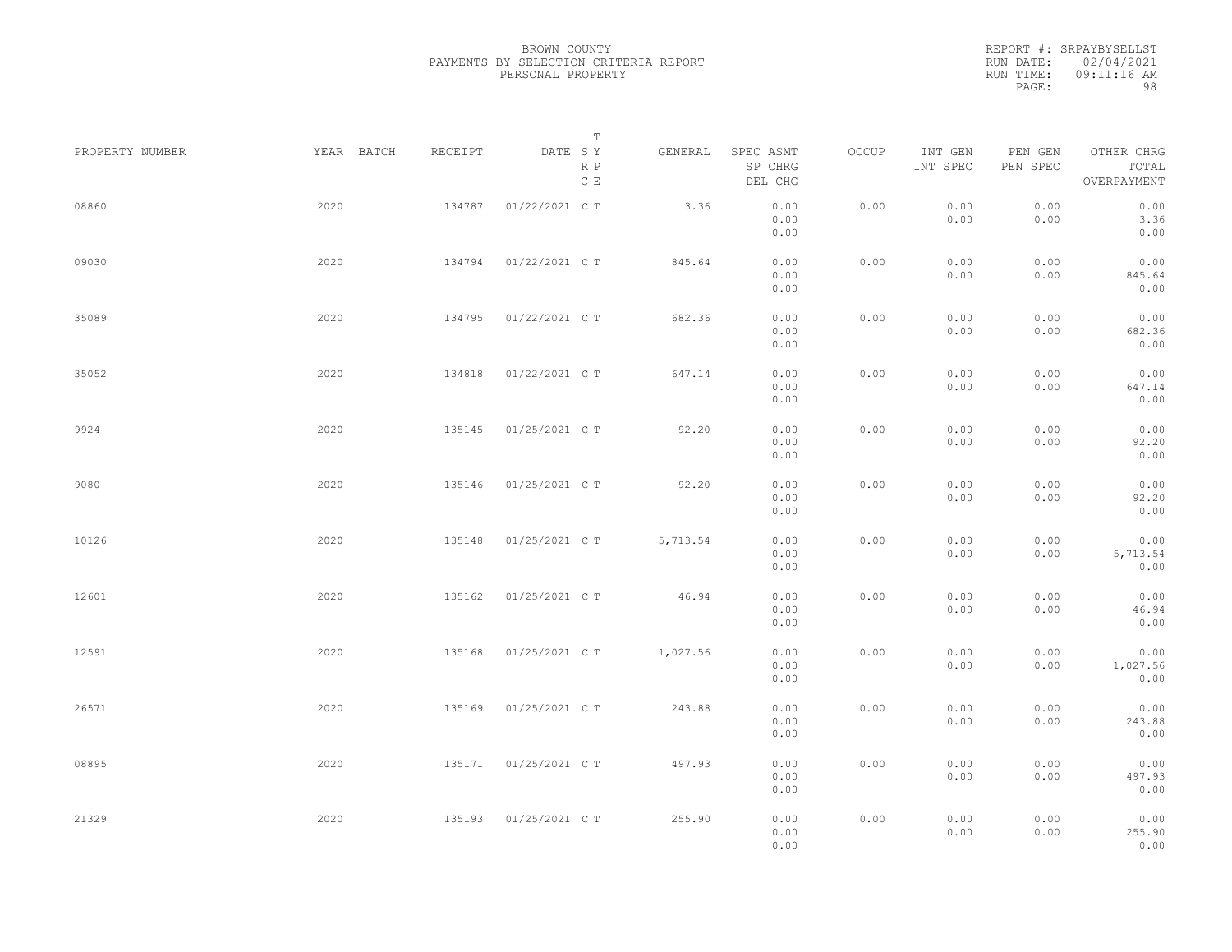REPORT #: SRPAYBYSELLST RUN DATE: 02/04/2021 RUN TIME: 09:11:16 AM PAGE: 99

| PROPERTY NUMBER |      | YEAR BATCH  | RECEIPT | T<br>DATE SY          | GENERAL   | SPEC ASMT            | OCCUP | INT GEN      | PEN GEN      | OTHER CHRG                |  |
|-----------------|------|-------------|---------|-----------------------|-----------|----------------------|-------|--------------|--------------|---------------------------|--|
|                 |      |             |         | R P<br>$\,$ C $\,$ E  |           | SP CHRG<br>DEL CHG   |       | INT SPEC     | PEN SPEC     | TOTAL<br>OVERPAYMENT      |  |
| 25757           | 2020 |             | 135283  | 01/25/2021 C T        | 15.10     | 0.00<br>0.00<br>0.00 | 0.00  | 0.00<br>0.00 | 0.00<br>0.00 | 0.00<br>15.10<br>0.00     |  |
| 08974           |      | 2020 210125 | 9289    | 01/25/2021 C T        | 1,185.49  | 0.00<br>0.00<br>0.00 | 0.00  | 0.00<br>0.00 | 0.00<br>0.00 | 0.00<br>1,185.49<br>0.00  |  |
| 08973           |      | 2020 210125 | 9290    | 01/25/2021 C T        | 405.82    | 0.00<br>0.00<br>0.00 | 0.00  | 0.00<br>0.00 | 0.00<br>0.00 | 0.00<br>405.82<br>0.00    |  |
| 23189           | 2020 |             | 135344  | 01/25/2021 C T        | 439.82    | 0.00<br>0.00<br>0.00 | 0.00  | 0.00<br>0.00 | 0.00<br>0.00 | 0.00<br>439.82<br>0.00    |  |
| 9082            |      | 2020 210125 | 9297    | 01/25/2021 C T        | 1,517.35  | 0.00<br>0.00<br>0.00 | 0.00  | 0.00<br>0.00 | 0.00<br>0.00 | 0.00<br>1,517.35<br>0.00  |  |
| 9077            | 2020 |             | 135724  | 01/26/2021 C T        | 15,372.25 | 0.00<br>0.00<br>0.00 | 0.00  | 0.00<br>0.00 | 0.00<br>0.00 | 0.00<br>15,372.25<br>0.00 |  |
| 26590           | 2020 |             | 135725  | 01/26/2021 C T        | 6,779.94  | 0.00<br>0.00<br>0.00 | 0.00  | 0.00<br>0.00 | 0.00<br>0.00 | 0.00<br>6,779.94<br>0.00  |  |
| 19751           | 2020 |             | 135726  | 01/26/2021 C T        | 105.62    | 0.00<br>0.00<br>0.00 | 0.00  | 0.00<br>0.00 | 0.00<br>0.00 | 0.00<br>105.62<br>0.00    |  |
| 26594           | 2020 |             | 135727  | 01/26/2021 C T        | 115.68    | 0.00<br>0.00<br>0.00 | 0.00  | 0.00<br>0.00 | 0.00<br>0.00 | 0.00<br>115.68<br>0.00    |  |
| 08931           |      | 2020 210126 | 9350    | 01/26/2021 C T        | 6.70      | 0.00<br>0.00<br>0.00 | 0.00  | 0.00<br>0.00 | 0.00<br>0.00 | 0.00<br>6.70<br>0.00      |  |
| 23176           | 2020 |             | 135769  | 01/26/2021 C T        | 27,436.20 | 0.00<br>0.00<br>0.00 | 0.00  | 0.00<br>0.00 | 0.00<br>0.00 | 0.00<br>27,436.20<br>0.00 |  |
| 08999           | 2020 |             |         | 135788 01/26/2021 C T | 591.74    | 0.00<br>0.00<br>0.00 | 0.00  | 0.00<br>0.00 | 0.00<br>0.00 | 0.00<br>591.74<br>0.00    |  |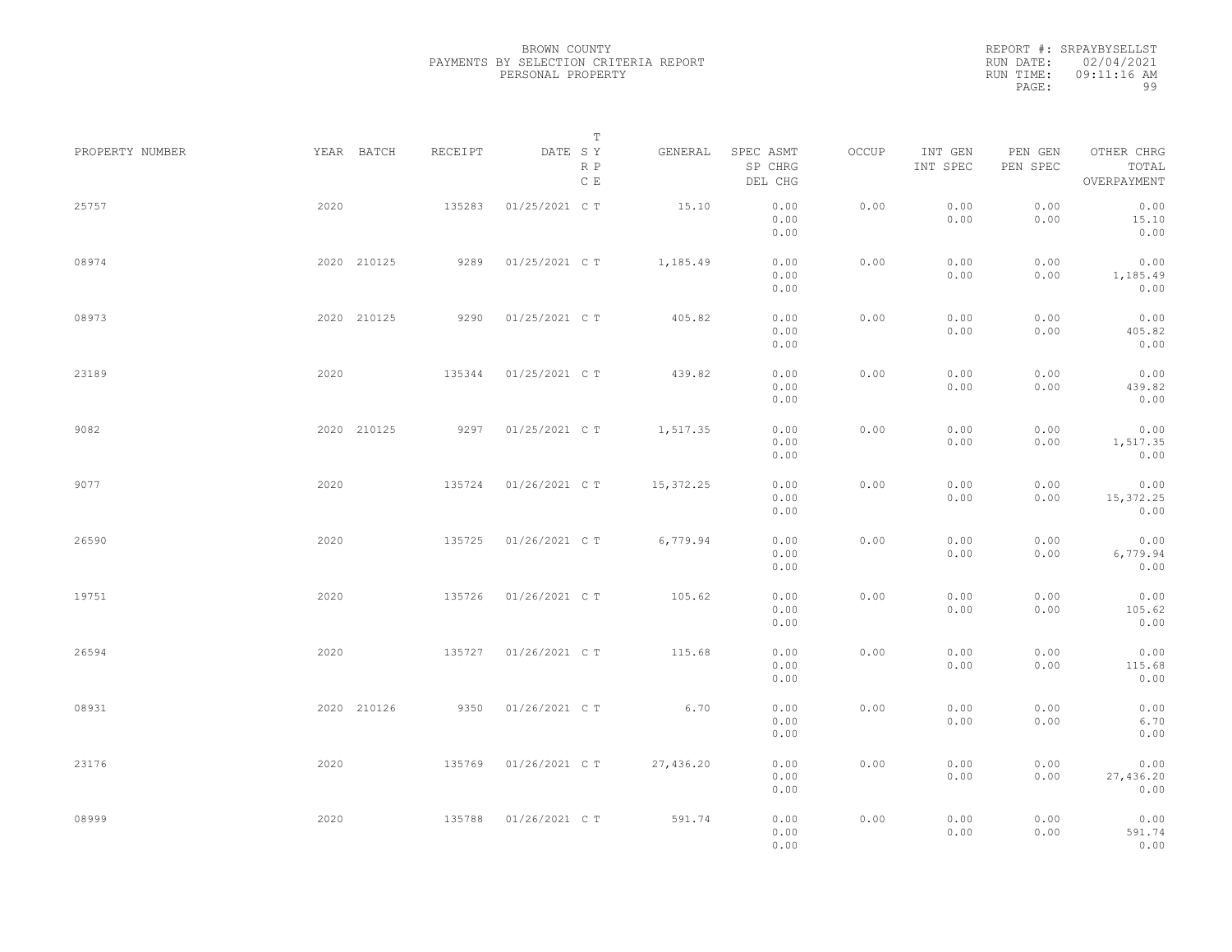|  | BROWN COUNTY      |                                       |  |
|--|-------------------|---------------------------------------|--|
|  |                   | PAYMENTS BY SELECTION CRITERIA REPORT |  |
|  | PERSONAL PROPERTY |                                       |  |
|  |                   |                                       |  |

| PROPERTY NUMBER |      | YEAR BATCH  | RECEIPT | DATE SY          | $\mathbb T$                              | GENERAL   | SPEC ASMT            | OCCUP | INT GEN      | PEN GEN      | OTHER CHRG                |  |
|-----------------|------|-------------|---------|------------------|------------------------------------------|-----------|----------------------|-------|--------------|--------------|---------------------------|--|
|                 |      |             |         |                  | $\mathbb R$ $\mathbb P$<br>$\,$ C $\,$ E |           | SP CHRG<br>DEL CHG   |       | INT SPEC     | PEN SPEC     | TOTAL<br>OVERPAYMENT      |  |
| 23855           | 2020 |             | 135814  | 01/26/2021 C T   |                                          | 98.92     | 0.00<br>0.00<br>0.00 | 0.00  | 0.00<br>0.00 | 0.00<br>0.00 | 0.00<br>98.92<br>0.00     |  |
| 09050           | 2020 |             | 135830  | 01/26/2021 C T   |                                          | 1,095.53  | 0.00<br>0.00<br>0.00 | 0.00  | 0.00<br>0.00 | 0.00<br>0.00 | 0.00<br>1,095.53<br>0.00  |  |
| 9090            |      | 2020 999002 |         | 6 01/26/2021 C T |                                          | 6,949.01  | 0.00<br>0.00<br>0.00 | 0.00  | 0.00<br>0.00 | 0.00<br>0.00 | 0.00<br>6,949.01<br>0.00  |  |
| 3135            |      | 2020 999002 |         | 8 01/26/2021 C T |                                          | 15,285.42 | 0.00<br>0.00<br>0.00 | 0.00  | 0.00<br>0.00 | 0.00<br>0.00 | 0.00<br>15,285.42<br>0.00 |  |
| 25802           | 2020 |             | 136001  | 01/26/2021 C T   |                                          | 91.96     | 0.00<br>0.00<br>0.00 | 0.00  | 0.00<br>0.00 | 0.00<br>0.00 | 0.00<br>91.96<br>0.00     |  |
| 14722           | 2020 |             | 136015  | 01/26/2021 C T   |                                          | 1,163.49  | 0.00<br>0.00<br>0.00 | 0.00  | 0.00<br>0.00 | 0.00<br>0.00 | 0.00<br>1,163.49<br>0.00  |  |
| 24543           | 2020 |             | 136026  | 01/26/2021 C T   |                                          | 50.29     | 0.00<br>0.00<br>0.00 | 0.00  | 0.00<br>0.00 | 0.00<br>0.00 | 0.00<br>50.29<br>0.00     |  |
| 21319           | 2020 |             | 136069  | 01/26/2021 C T   |                                          | 1,485.36  | 0.00<br>0.00<br>0.00 | 0.00  | 0.00<br>0.00 | 0.00<br>0.00 | 0.00<br>1,485.36<br>0.00  |  |
| 25166           | 2020 |             | 136094  | 01/26/2021 C T   |                                          | 133.94    | 0.00<br>0.00<br>0.00 | 0.00  | 0.00<br>0.00 | 0.00<br>0.00 | 0.00<br>133.94<br>0.00    |  |
| 19690           | 2020 |             | 136156  | 01/26/2021 C T   |                                          | 269.88    | 0.00<br>0.00<br>0.00 | 0.00  | 0.00<br>0.00 | 0.00<br>0.00 | 0.00<br>269.88<br>0.00    |  |
| 25169           | 2020 |             | 136594  | 01/27/2021 C T   |                                          | 2,011.13  | 0.00<br>0.00<br>0.00 | 0.00  | 0.00<br>0.00 | 0.00<br>0.00 | 0.00<br>2,011.13<br>0.00  |  |
| 15388           | 2020 |             | 136743  | 01/27/2021 C T   |                                          | 789.66    | 0.00<br>0.00<br>0.00 | 0.00  | 0.00<br>0.00 | 0.00<br>0.00 | 0.00<br>789.66<br>0.00    |  |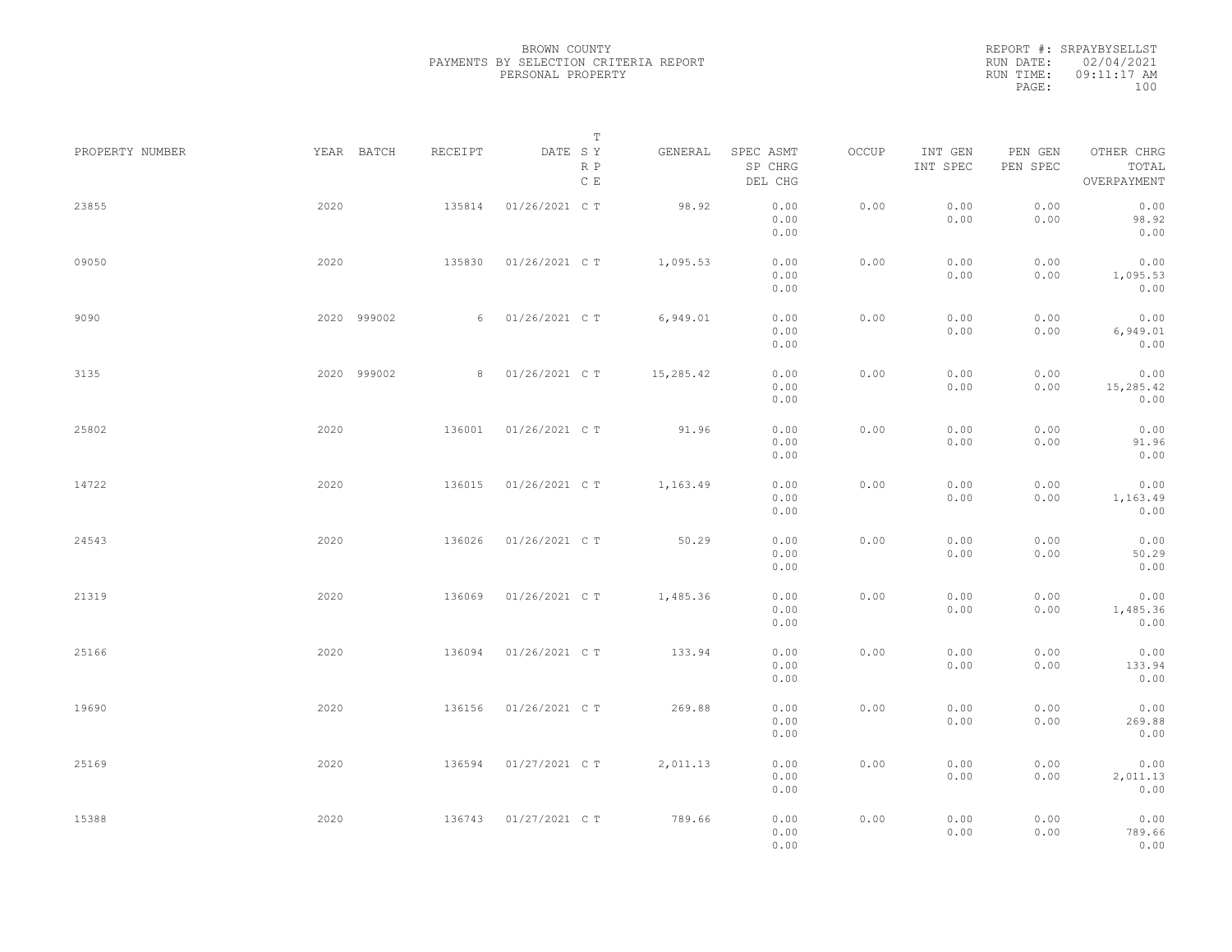REPORT #: SRPAYBYSELLST RUN DATE: 02/04/2021 RUN TIME: 09:11:17 AM PAGE: 101

|                 |             |         | $\mathbb T$           |          |                                 |       |                     |                     |                                    |
|-----------------|-------------|---------|-----------------------|----------|---------------------------------|-------|---------------------|---------------------|------------------------------------|
| PROPERTY NUMBER | YEAR BATCH  | RECEIPT | DATE SY<br>R P<br>C E | GENERAL  | SPEC ASMT<br>SP CHRG<br>DEL CHG | OCCUP | INT GEN<br>INT SPEC | PEN GEN<br>PEN SPEC | OTHER CHRG<br>TOTAL<br>OVERPAYMENT |
| 21968           | 2020        | 136748  | 01/27/2021 C T        | 1,037.55 | 0.00<br>0.00<br>0.00            | 0.00  | 0.00<br>0.00        | 0.00<br>0.00        | 0.00<br>1,037.55<br>0.00           |
| 14700           | 2020        | 136768  | 01/27/2021 C T        | 145.85   | 0.00<br>0.00<br>0.00            | 0.00  | 0.00<br>0.00        | 0.00<br>0.00        | 0.00<br>145.85<br>0.00             |
| 26553           | 2020 210127 | 9430    | 01/27/2021 C T        | 81.96    | 0.00<br>0.00<br>0.00            | 0.00  | 0.00<br>0.00        | 0.00<br>0.00        | 0.00<br>81.96<br>0.00              |
| 14677           | 2020        | 136878  | 01/27/2021 C T        | 2,844.78 | 0.00<br>0.00<br>0.00            | 0.00  | 0.00<br>0.00        | 0.00<br>0.00        | 0.00<br>2,844.78<br>0.00           |
| 24565           | 2020        | 136879  | 01/27/2021 C T        | 23.98    | 0.00<br>0.00<br>0.00            | 0.00  | 0.00<br>0.00        | 0.00<br>0.00        | 0.00<br>23.98<br>0.00              |
| 25780           | 2020        | 136880  | 01/27/2021 C T        | 23.47    | 0.00<br>0.00<br>0.00            | 0.00  | 0.00<br>0.00        | 0.00<br>0.00        | 0.00<br>23.47<br>0.00              |
| 23149           | 2020        | 136920  | 01/27/2021 C T        | 593.49   | 0.00<br>0.00<br>0.00            | 0.00  | 0.00<br>0.00        | 0.00<br>0.00        | 0.00<br>593.49<br>0.00             |
| 9116            | 2020        | 136923  | 01/27/2021 C T        | 2,893.71 | 0.00<br>0.00<br>0.00            | 0.00  | 0.00<br>0.00        | 0.00<br>0.00        | 0.00<br>2,893.71<br>0.00           |
| 11343           | 2020        | 136953  | 01/27/2021 C T        | 549.76   | 0.00<br>0.00<br>0.00            | 0.00  | 0.00<br>0.00        | 0.00<br>0.00        | 0.00<br>549.76<br>0.00             |
| 35037           | 2020        | 137002  | 01/27/2021 C T        | 1,075.54 | 0.00<br>0.00<br>0.00            | 0.00  | 0.00<br>0.00        | 0.00<br>0.00        | 0.00<br>1,075.54<br>0.00           |
| 09060           | 2020        | 137081  | 01/27/2021 C T        | 21.98    | 0.00<br>0.00<br>0.00            | 0.00  | 0.00<br>0.00        | 0.00<br>0.00        | 0.00<br>21.98<br>0.00              |
| 20493           | 2020        | 137236  | 01/27/2021 C T        | 169.92   | 0.00<br>0.00<br>0.00            | 0.00  | 0.00<br>0.00        | 0.00<br>0.00        | 0.00<br>169.92<br>0.00             |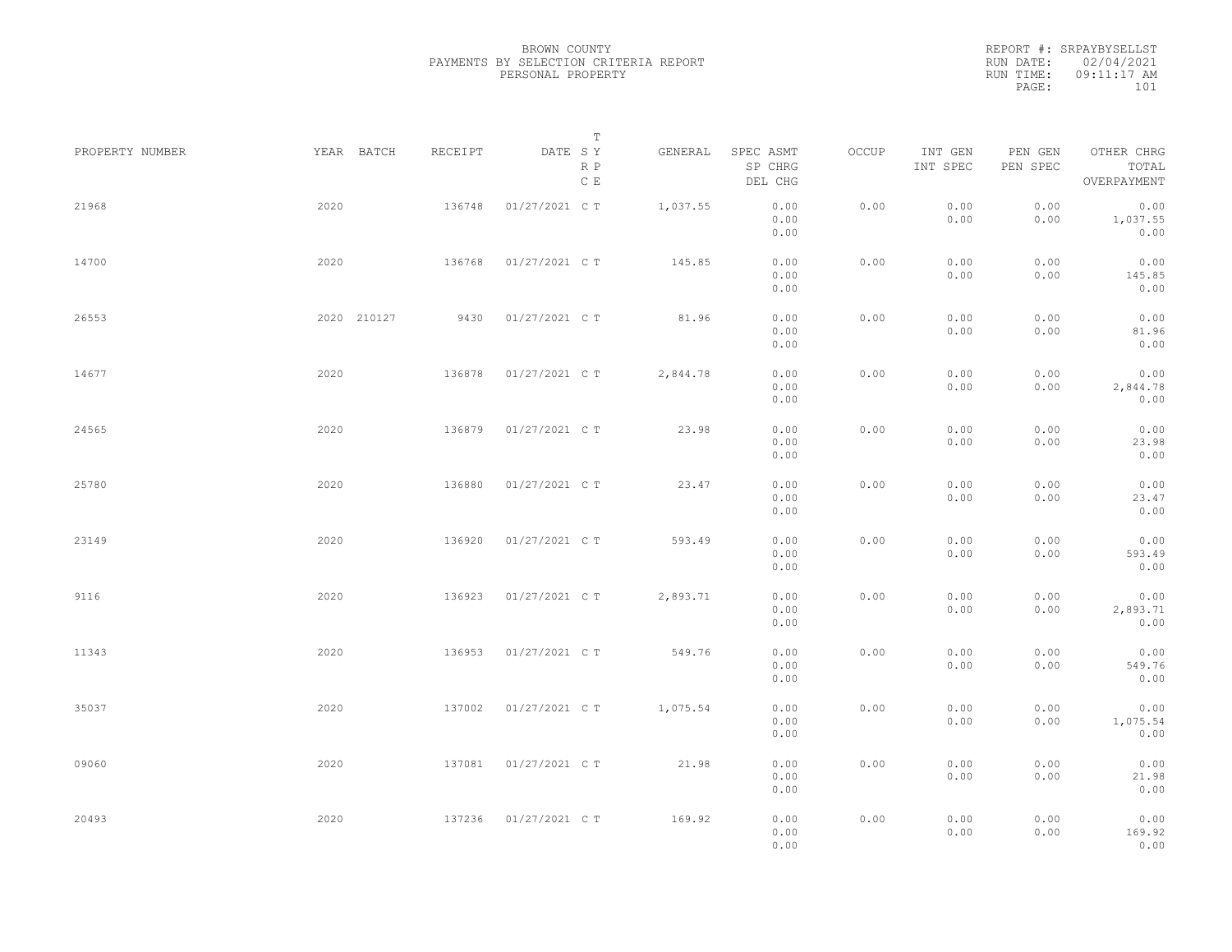REPORT #: SRPAYBYSELLST RUN DATE: 02/04/2021 RUN TIME: 09:11:17 AM PAGE: 102

|                 |             |         | $\mathbb T$                     |           |                                 |       |                     |                     |                                    |  |
|-----------------|-------------|---------|---------------------------------|-----------|---------------------------------|-------|---------------------|---------------------|------------------------------------|--|
| PROPERTY NUMBER | YEAR BATCH  | RECEIPT | DATE SY<br>R P<br>$\,$ C $\,$ E | GENERAL   | SPEC ASMT<br>SP CHRG<br>DEL CHG | OCCUP | INT GEN<br>INT SPEC | PEN GEN<br>PEN SPEC | OTHER CHRG<br>TOTAL<br>OVERPAYMENT |  |
| 23917           | 2020        | 137445  | 01/27/2021 C T                  | 2,590.88  | 0.00<br>0.00<br>0.00            | 0.00  | 0.00<br>0.00        | 0.00<br>0.00        | 0.00<br>2,590.88<br>0.00           |  |
| 35070           | 2020        | 137453  | 01/27/2021 C T                  | 495.79    | 0.00<br>0.00<br>0.00            | 0.00  | 0.00<br>0.00        | 0.00<br>0.00        | 0.00<br>495.79<br>0.00             |  |
| 15393           | 2020        | 137491  | 01/27/2021 C T                  | 2,257.02  | 0.00<br>0.00<br>0.00            | 0.00  | 0.00<br>0.00        | 0.00<br>0.00        | 0.00<br>2,257.02<br>0.00           |  |
| 16214           | 2020        | 137511  | 01/27/2021 C T                  | 29.98     | 0.00<br>0.00<br>0.00            | 0.00  | 0.00<br>0.00        | 0.00<br>0.00        | 0.00<br>29.98<br>0.00              |  |
| 27181           | 2020 210127 | 9516    | 01/27/2021 C T                  | 50.29     | 0.00<br>0.00<br>0.00            | 0.00  | 0.00<br>0.00        | 0.00<br>0.00        | 0.00<br>50.29<br>0.00              |  |
| 21963           | 2020        | 137920  | 01/28/2021 C T                  | 1,397.40  | 0.00<br>0.00<br>0.00            | 0.00  | 0.00<br>0.00        | 0.00<br>0.00        | 0.00<br>1,397.40<br>0.00           |  |
| 35097           | 2020        | 137955  | 01/28/2021 C T                  | 339.86    | 0.00<br>0.00<br>0.00            | 0.00  | 0.00<br>0.00        | 0.00<br>0.00        | 0.00<br>339.86<br>0.00             |  |
| 09035           | 2020        | 138062  | 01/28/2021 C T                  | 29.98     | 0.00<br>0.00<br>0.00            | 0.00  | 0.00<br>0.00        | 0.00<br>0.00        | 0.00<br>29.98<br>0.00              |  |
| 14717           | 2020        | 138072  | 01/28/2021 C T                  | 1,801.22  | 0.00<br>0.00<br>0.00            | 0.00  | 0.00<br>0.00        | 0.00<br>0.00        | 0.00<br>1,801.22<br>0.00           |  |
| 26570           | 2020        | 138088  | 01/28/2021 C T                  | 107.96    | 0.00<br>0.00<br>0.00            | 0.00  | 0.00<br>0.00        | 0.00<br>0.00        | 0.00<br>107.96<br>0.00             |  |
| 23832           | 2020        | 138106  | 01/28/2021 C T                  | 110.65    | 0.00<br>0.00<br>0.00            | 0.00  | 0.00<br>0.00        | 0.00<br>0.00        | 0.00<br>110.65<br>0.00             |  |
| 11303           | 2020        | 138123  | 01/28/2021 C T                  | 5, 155.37 | 0.00<br>0.00<br>0.00            | 0.00  | 0.00<br>0.00        | 0.00<br>0.00        | 0.00<br>5, 155.37<br>0.00          |  |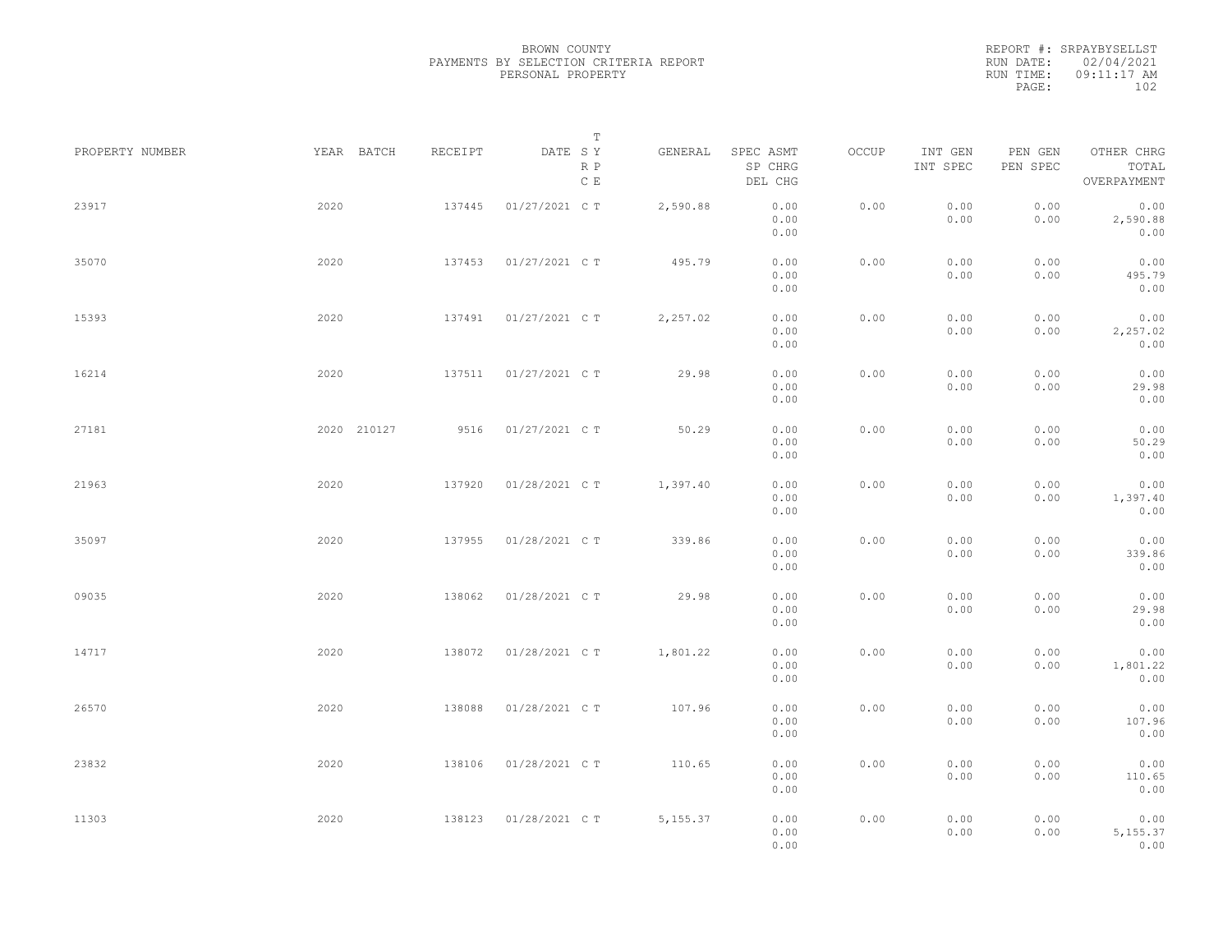REPORT #: SRPAYBYSELLST RUN DATE: 02/04/2021 RUN TIME: 09:11:18 AM PAGE: 103

|                 |            |         | $\mathbb T$                     |           |                                 |       |                     |                     |                                    |  |
|-----------------|------------|---------|---------------------------------|-----------|---------------------------------|-------|---------------------|---------------------|------------------------------------|--|
| PROPERTY NUMBER | YEAR BATCH | RECEIPT | DATE SY<br>R P<br>$\,$ C $\,$ E | GENERAL   | SPEC ASMT<br>SP CHRG<br>DEL CHG | OCCUP | INT GEN<br>INT SPEC | PEN GEN<br>PEN SPEC | OTHER CHRG<br>TOTAL<br>OVERPAYMENT |  |
| 25774           | 2020       | 138302  | 01/28/2021 C T                  | 31.85     | 0.00<br>0.00<br>0.00            | 0.00  | 0.00<br>0.00        | 0.00<br>0.00        | 0.00<br>31.85<br>0.00              |  |
| 08975           | 2020       | 138306  | 01/28/2021 C T                  | 1,061.54  | 0.00<br>0.00<br>0.00            | 0.00  | 0.00<br>0.00        | 0.00<br>0.00        | 0.00<br>1,061.54<br>0.00           |  |
| 23886           | 2020       | 138337  | 01/28/2021 C T                  | 831.65    | 0.00<br>0.00<br>0.00            | 0.00  | 0.00<br>0.00        | 0.00<br>0.00        | 0.00<br>831.65<br>0.00             |  |
| 26576           | 2020       | 138356  | 01/28/2021 C T                  | 489.80    | 0.00<br>0.00<br>0.00            | 0.00  | 0.00<br>0.00        | 0.00<br>0.00        | 0.00<br>489.80<br>0.00             |  |
| 14788           | 2020       | 138395  | 01/28/2021 C T                  | 3,247.46  | 0.00<br>0.00<br>0.00            | 0.00  | 0.00<br>0.00        | 0.00<br>0.00        | 0.00<br>3,247.46<br>0.00           |  |
| 23860           | 2020       | 138416  | 01/28/2021 C T                  | 1,034.43  | 0.00<br>0.00<br>0.00            | 0.00  | 0.00<br>0.00        | 0.00<br>0.00        | 0.00<br>1,034.43<br>0.00           |  |
| 23904           | 2020       | 138471  | 01/28/2021 C T                  | 215.90    | 0.00<br>0.00<br>0.00            | 0.00  | 0.00<br>0.00        | 0.00<br>0.00        | 0.00<br>215.90<br>0.00             |  |
| 35027           | 2020       | 138750  | 01/28/2021 C T                  | 5, 157.78 | 0.00<br>0.00<br>0.00            | 0.00  | 0.00<br>0.00        | 0.00<br>0.00        | 0.00<br>5,157.78<br>0.00           |  |
| 35030           | 2020       | 138805  | 01/28/2021 C T                  | 2,548.90  | 0.00<br>0.00<br>0.00            | 0.00  | 0.00<br>0.00        | 0.00<br>0.00        | 0.00<br>2,548.90<br>0.00           |  |
| 08959           | 2020       | 138895  | 01/28/2021 C T                  | 299.86    | 0.00<br>0.00<br>0.00            | 0.00  | 0.00<br>0.00        | 0.00<br>0.00        | 0.00<br>299.86<br>0.00             |  |
| 9094            | 2020       | 138913  | 01/28/2021 C T                  | 7,500.03  | 0.00<br>0.00<br>0.00            | 0.00  | 0.00<br>0.00        | 0.00<br>0.00        | 0.00<br>7,500.03<br>0.00           |  |
| 23142           | 2020       | 139169  | 01/28/2021 C T                  | 26.83     | 0.00<br>0.00<br>0.00            | 0.00  | 0.00<br>0.00        | 0.00<br>0.00        | 0.00<br>26.83<br>0.00              |  |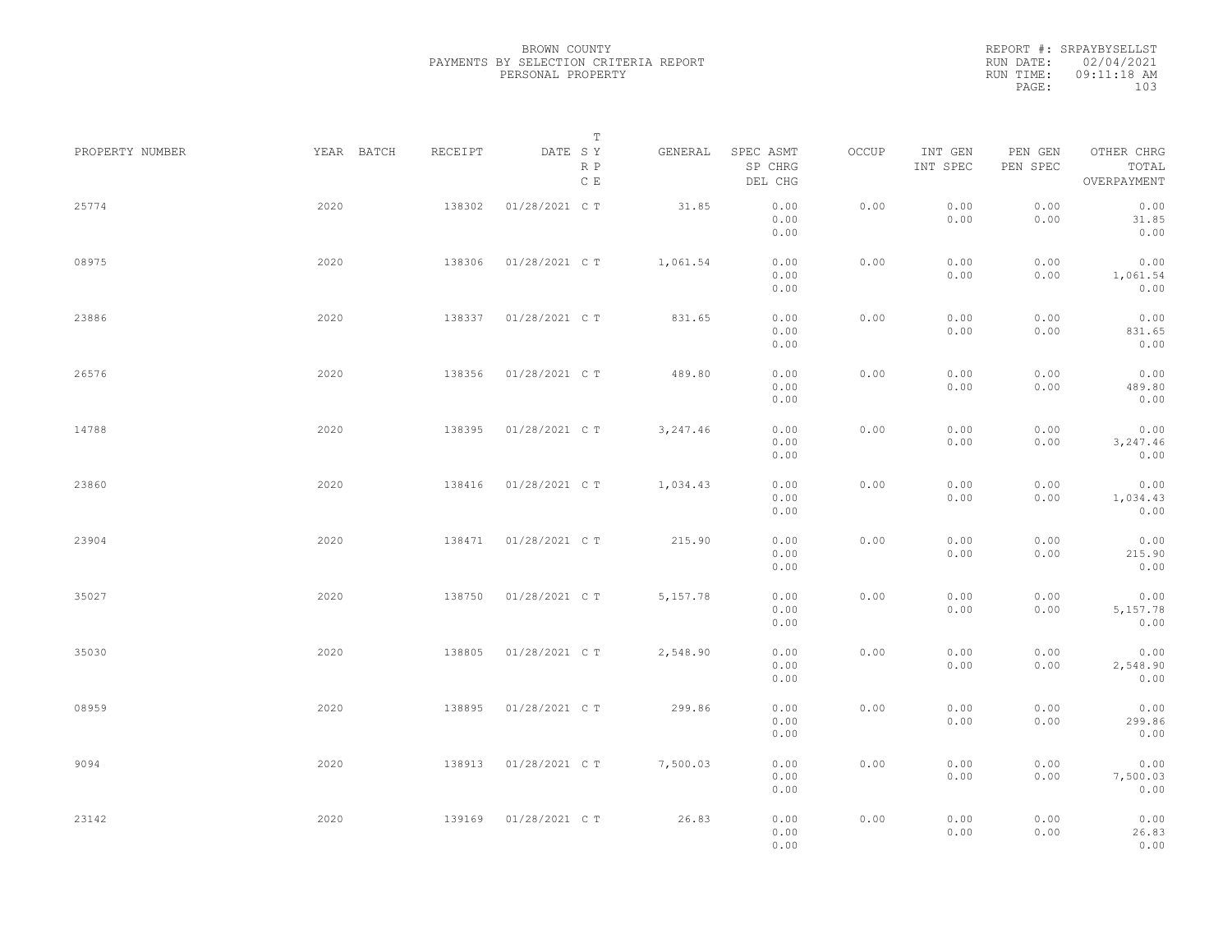|           | REPORT #: SRPAYBYSELLST |  |
|-----------|-------------------------|--|
|           | RUN DATE: 02/04/2021    |  |
| RUN TIME: | $09:11:18$ AM           |  |
| PAGE:     | 104                     |  |
|           |                         |  |

|                 |            |         | T                     |          |                                 |       |                     |                     |                                    |  |
|-----------------|------------|---------|-----------------------|----------|---------------------------------|-------|---------------------|---------------------|------------------------------------|--|
| PROPERTY NUMBER | YEAR BATCH | RECEIPT | DATE SY<br>R P<br>C E | GENERAL  | SPEC ASMT<br>SP CHRG<br>DEL CHG | OCCUP | INT GEN<br>INT SPEC | PEN GEN<br>PEN SPEC | OTHER CHRG<br>TOTAL<br>OVERPAYMENT |  |
| 35061           | 2020       | 139175  | 01/28/2021 C T        | 5,599.60 | 0.00<br>0.00<br>0.00            | 0.00  | 0.00<br>0.00        | 0.00<br>0.00        | 0.00<br>5,599.60<br>0.00           |  |
| 25178           | 2020       | 139269  | 01/28/2021 C T        | 15.99    | 0.00<br>0.00<br>0.00            | 0.00  | 0.00<br>0.00        | 0.00<br>0.00        | 0.00<br>15.99<br>0.00              |  |
| 19678           | 2020       | 139399  | 01/28/2021 C T        | 427.51   | 0.00<br>0.00<br>0.00            | 0.00  | 0.00<br>0.00        | 0.00<br>0.00        | 0.00<br>427.51<br>0.00             |  |
| 12487           | 2020       | 139400  | 01/28/2021 C T        | 707.69   | 0.00<br>0.00<br>0.00            | 0.00  | 0.00<br>0.00        | 0.00<br>0.00        | 0.00<br>707.69<br>0.00             |  |
| 25787           | 2020       | 139424  | 01/28/2021 C T        | 95.95    | 0.00<br>0.00<br>0.00            | 0.00  | 0.00<br>0.00        | 0.00<br>0.00        | 0.00<br>95.95<br>0.00              |  |
| 35005           | 2020       | 139453  | 01/28/2021 C T        | 217.94   | 0.00<br>0.00<br>0.00            | 0.00  | 0.00<br>0.00        | 0.00<br>0.00        | 0.00<br>217.94<br>0.00             |  |
| 08969           | 2020       | 139569  | 01/28/2021 C T        | 89.96    | 0.00<br>0.00<br>0.00            | 0.00  | 0.00<br>0.00        | 0.00<br>0.00        | 0.00<br>89.96<br>0.00              |  |
| 9110            | 2020       | 139578  | 01/28/2021 C T        | 5,056.45 | 0.00<br>0.00<br>0.00            | 0.00  | 0.00<br>0.00        | 0.00<br>0.00        | 0.00<br>5,056.45<br>0.00           |  |
| 09043           | 2020       | 139812  | 01/29/2021 C T        | 8,836.20 | 0.00<br>0.00<br>0.00            | 0.00  | 0.00<br>0.00        | 0.00<br>0.00        | 0.00<br>8,836.20<br>0.00           |  |
| 17267           | 2020       | 139834  | 01/29/2021 C T        | 339.86   | 0.00<br>0.00<br>0.00            | 0.00  | 0.00<br>0.00        | 0.00<br>0.00        | 0.00<br>339.86<br>0.00             |  |
| 25165           | 2020       | 139868  | 01/29/2021 C T        | 65.96    | 0.00<br>0.00<br>0.00            | 0.00  | 0.00<br>0.00        | 0.00<br>0.00        | 0.00<br>65.96<br>0.00              |  |
| 08962           | 2020       | 139877  | 01/29/2021 C T        | 4,00     | 0.00<br>0.00<br>0.00            | 0.00  | 0.00<br>0.00        | 0.00<br>0.00        | 0.00<br>4.00<br>0.00               |  |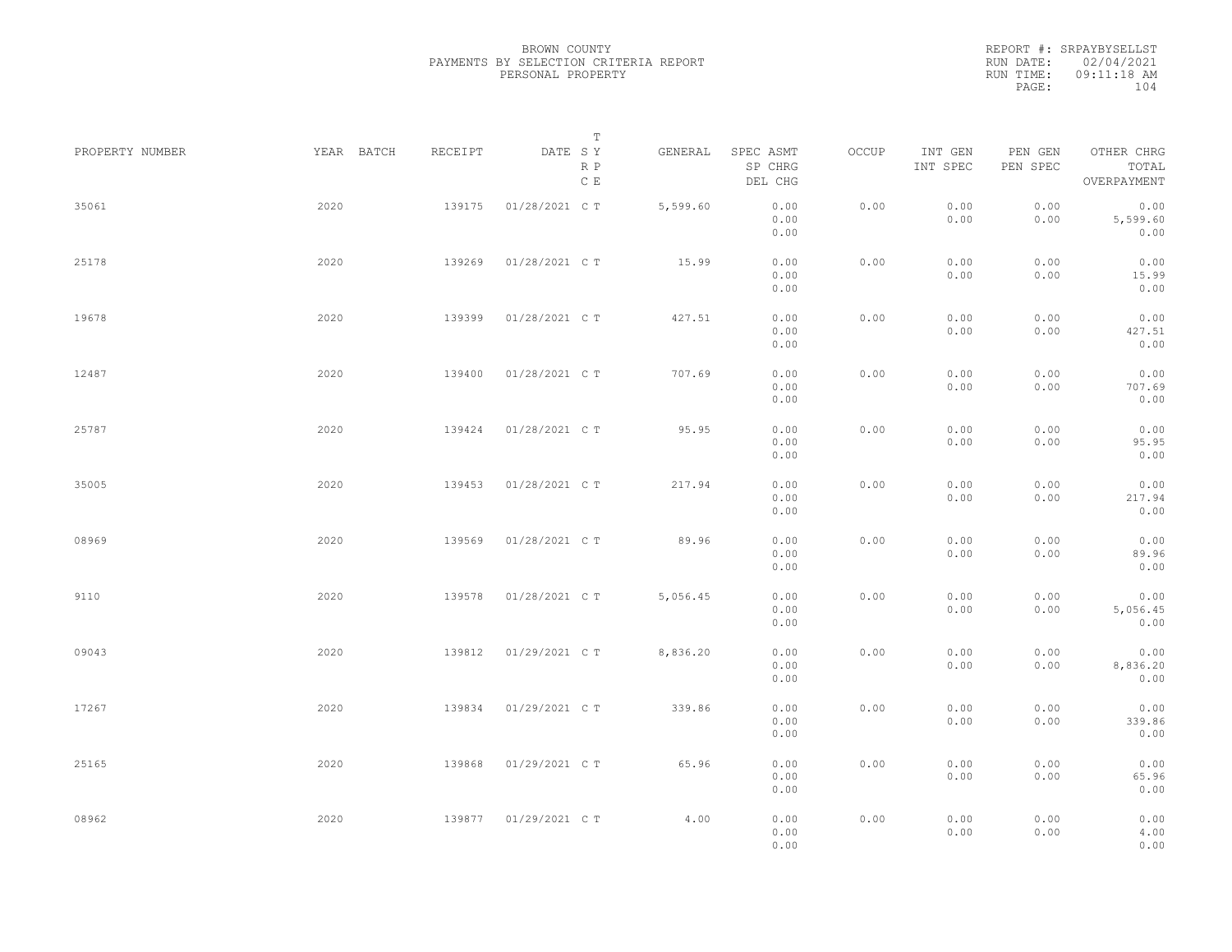REPORT #: SRPAYBYSELLST RUN DATE: 02/04/2021 RUN TIME: 09:11:18 AM PAGE: 105

| PROPERTY NUMBER | YEAR BATCH | RECEIPT | T<br>DATE SY<br>R P<br>C E | GENERAL    | SPEC ASMT<br>SP CHRG            | OCCUP | INT GEN<br>INT SPEC | PEN GEN<br>PEN SPEC | OTHER CHRG<br>TOTAL<br>OVERPAYMENT |  |
|-----------------|------------|---------|----------------------------|------------|---------------------------------|-------|---------------------|---------------------|------------------------------------|--|
| 9098            | 2020       | 139929  | 01/29/2021 C T             | 114,398.79 | DEL CHG<br>0.00<br>0.00<br>0.00 | 0.00  | 0.00<br>0.00        | 0.00<br>0.00        | 0.00<br>114,398.79<br>0.00         |  |
| 08990           | 2020       | 139949  | 01/29/2021 C T             | 1,139.51   | 0.00<br>0.00<br>0.00            | 0.00  | 0.00<br>0.00        | 0.00<br>0.00        | 0.00<br>1,139.51<br>0.00           |  |
| 23163           | 2020       | 139988  | 01/29/2021 C T             | 20,039.38  | 0.00<br>0.00<br>0.00            | 0.00  | 0.00<br>0.00        | 0.00<br>0.00        | 0.00<br>20,039.38<br>0.00          |  |
| 15389           | 2020       | 139990  | 01/29/2021 C T             | 4,208.19   | 0.00<br>0.00<br>0.00            | 0.00  | 0.00<br>0.00        | 0.00<br>0.00        | 0.00<br>4,208.19<br>0.00           |  |
| 35087           | 2020       | 140012  | 01/29/2021 C T             | 507.78     | 0.00<br>0.00<br>0.00            | 0.00  | 0.00<br>0.00        | 0.00<br>0.00        | 0.00<br>507.78<br>0.00             |  |
| 35090           | 2020       | 140036  | 01/29/2021 C T             | 15,271.66  | 0.00<br>0.00<br>0.00            | 0.00  | 0.00<br>0.00        | 0.00<br>0.00        | 0.00<br>15,271.66<br>0.00          |  |
| 19704           | 2020       | 140044  | 01/29/2021 C T             | 121.95     | 0.00<br>0.00<br>0.00            | 0.00  | 0.00<br>0.00        | 0.00<br>0.00        | 0.00<br>121.95<br>0.00             |  |
| 35039           | 2020       | 140048  | 01/29/2021 C T             | 113.96     | 0.00<br>0.00<br>0.00            | 0.00  | 0.00<br>0.00        | 0.00<br>0.00        | 0.00<br>113.96<br>0.00             |  |
| 15590           | 2020       | 140049  | 01/29/2021 C T             | 717.56     | 0.00<br>0.00<br>0.00            | 0.00  | 0.00<br>0.00        | 0.00<br>0.00        | 0.00<br>717.56<br>0.00             |  |
| 35040           | 2020       | 140050  | 01/29/2021 C T             | 1,811.23   | 0.00<br>0.00<br>0.00            | 0.00  | 0.00<br>0.00        | 0.00<br>0.00        | 0.00<br>1,811.23<br>0.00           |  |
| 12611           | 2020       | 140051  | 01/29/2021 C T             | 5,731.54   | 0.00<br>0.00<br>0.00            | 0.00  | 0.00<br>0.00        | 0.00<br>0.00        | 0.00<br>5,731.54<br>0.00           |  |
| 35016           | 2020       | 140052  | 01/29/2021 C T             | 449.80     | 0.00<br>0.00<br>0.00            | 0.00  | 0.00<br>0.00        | 0.00<br>0.00        | 0.00<br>449.80<br>0.00             |  |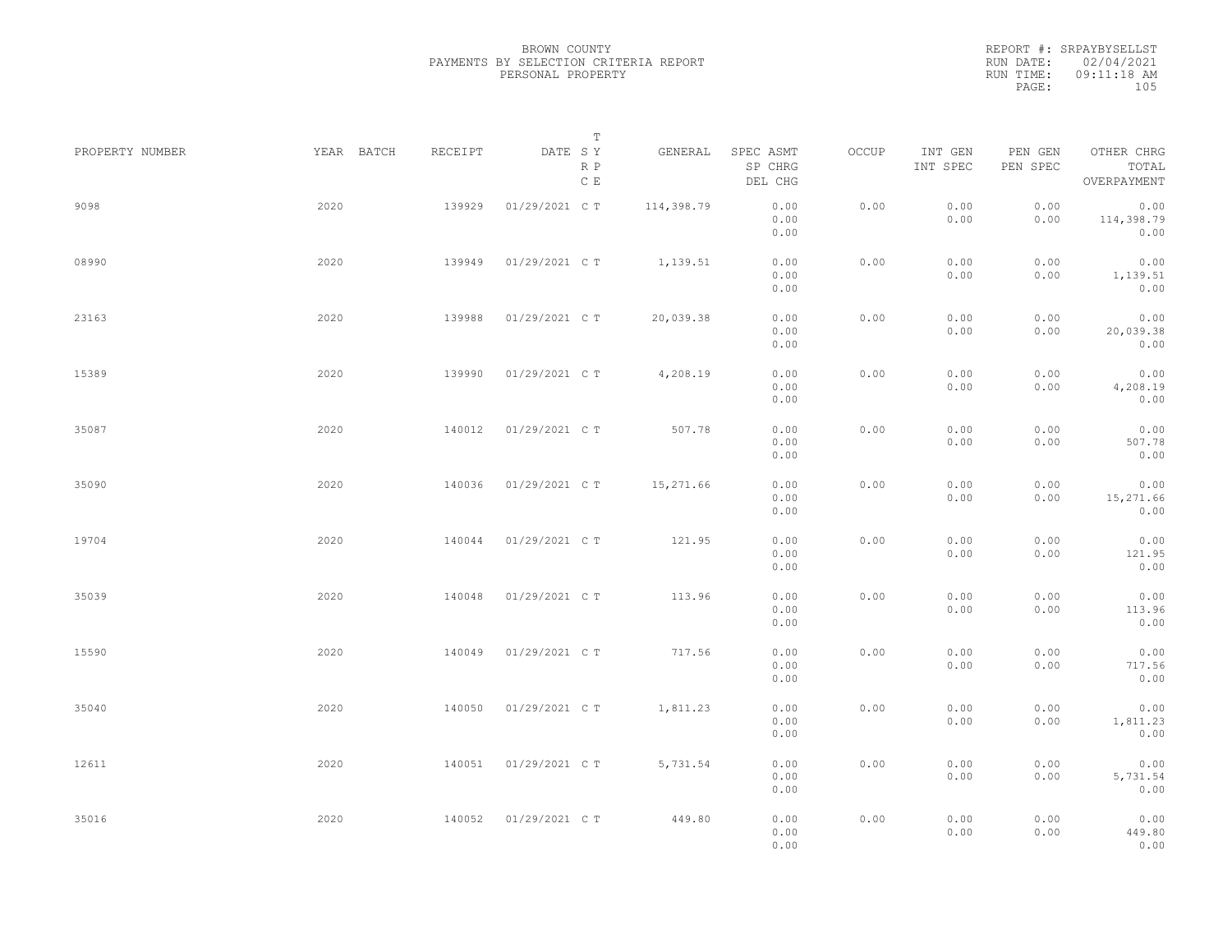REPORT #: SRPAYBYSELLST RUN DATE: 02/04/2021 RUN TIME: 09:11:18 AM PAGE: 106

|                 |             |         | $\mathbb T$           |           |                                 |       |                     |                     |                                    |  |
|-----------------|-------------|---------|-----------------------|-----------|---------------------------------|-------|---------------------|---------------------|------------------------------------|--|
| PROPERTY NUMBER | YEAR BATCH  | RECEIPT | DATE SY<br>R P<br>C E | GENERAL   | SPEC ASMT<br>SP CHRG<br>DEL CHG | OCCUP | INT GEN<br>INT SPEC | PEN GEN<br>PEN SPEC | OTHER CHRG<br>TOTAL<br>OVERPAYMENT |  |
| 9925            | 2020        | 140252  | 01/29/2021 C T        | 818.15    | 0.00<br>0.00<br>0.00            | 0.00  | 0.00<br>0.00        | 0.00<br>0.00        | 0.00<br>818.15<br>0.00             |  |
| 21380           | 2020        | 140255  | 01/29/2021 C T        | 5, 137.79 | 0.00<br>0.00<br>0.00            | 0.00  | 0.00<br>0.00        | 0.00<br>0.00        | 0.00<br>5,137.79<br>0.00           |  |
| 25793           | 2020 210129 | 9772    | 01/29/2021 C T        | 121.95    | 0.00<br>0.00<br>0.00            | 0.00  | 0.00<br>0.00        | 0.00<br>0.00        | 0.00<br>121.95<br>0.00             |  |
| 23861           | 2020        | 140338  | 01/29/2021 C T        | 171.01    | 0.00<br>0.00<br>0.00            | 0.00  | 0.00<br>0.00        | 0.00<br>0.00        | 0.00<br>171.01<br>0.00             |  |
| 26522           | 2020        | 140340  | 01/29/2021 C T        | 184.43    | 0.00<br>0.00<br>0.00            | 0.00  | 0.00<br>0.00        | 0.00<br>0.00        | 0.00<br>184.43<br>0.00             |  |
| 18723           | 2020 210129 | 9785    | 01/29/2021 C T        | 115.95    | 0.00<br>0.00<br>0.00            | 0.00  | 0.00<br>0.00        | 0.00<br>0.00        | 0.00<br>115.95<br>0.00             |  |
| 23858           | 2020 210129 | 9790    | 01/29/2021 C T        | 10.05     | 0.00<br>0.00<br>0.00            | 0.00  | 0.00<br>0.00        | 0.00<br>0.00        | 0.00<br>10.05<br>0.00              |  |
| 23922           | 2020        | 140465  | 01/29/2021 C T        | 209.91    | 0.00<br>0.00<br>0.00            | 0.00  | 0.00<br>0.00        | 0.00<br>0.00        | 0.00<br>209.91<br>0.00             |  |
| 35036           | 2020        | 140514  | 01/29/2021 C T        | 1,401.39  | 0.00<br>0.00<br>0.00            | 0.00  | 0.00<br>0.00        | 0.00<br>0.00        | 0.00<br>1,401.39<br>0.00           |  |
| 18124           | 2020        | 140515  | 01/29/2021 C T        | 185.92    | 0.00<br>0.00<br>0.00            | 0.00  | 0.00<br>0.00        | 0.00<br>0.00        | 0.00<br>185.92<br>0.00             |  |
| 08863           | 2020        | 140566  | 01/29/2021 C T        | 120.71    | 0.00<br>0.00<br>0.00            | 0.00  | 0.00<br>0.00        | 0.00<br>0.00        | 0.00<br>120.71<br>0.00             |  |
| 25188           | 2020        | 140662  | 01/29/2021 C T        | 335.85    | 0.00<br>0.00<br>0.00            | 0.00  | 0.00<br>0.00        | 0.00<br>0.00        | 0.00<br>335.85<br>0.00             |  |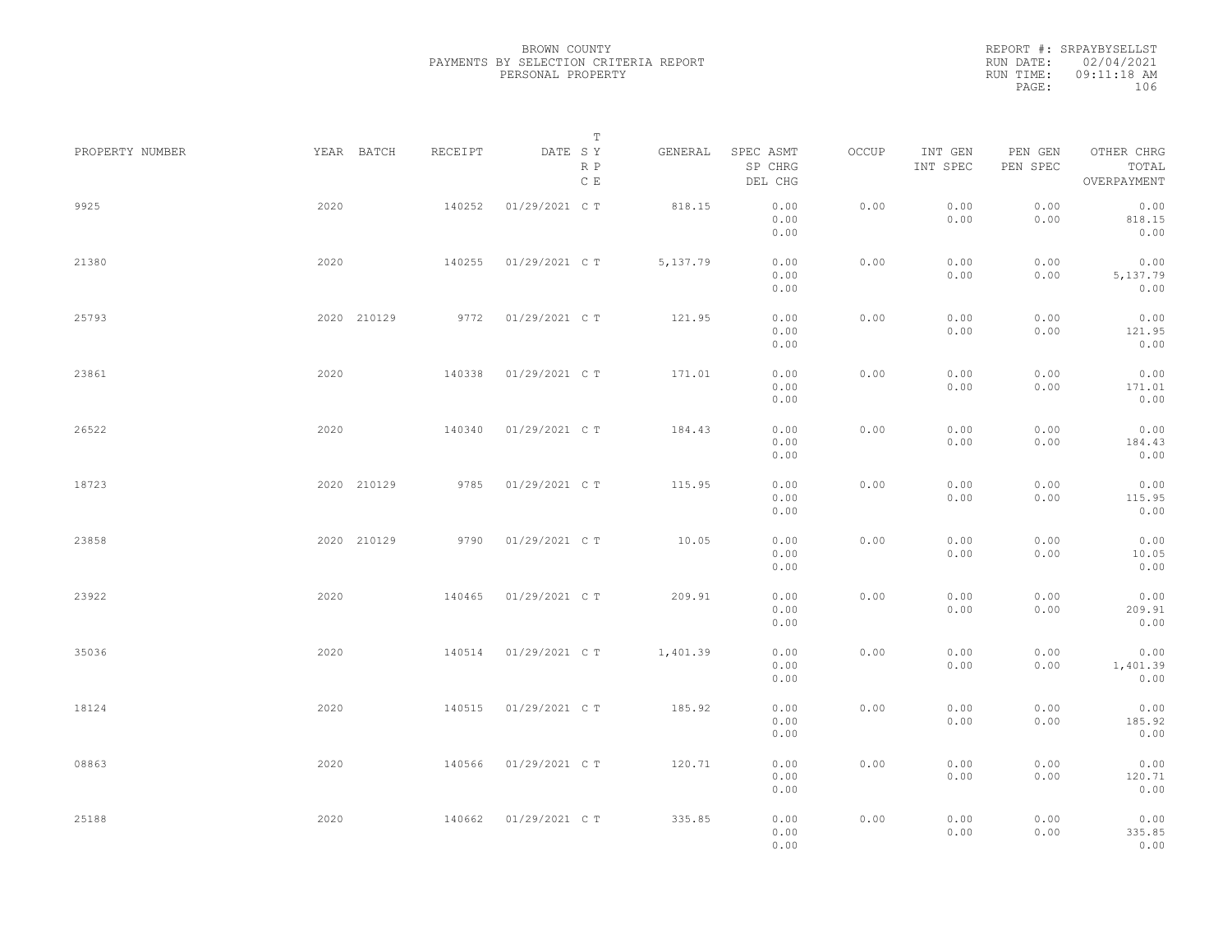|           | REPORT #: SRPAYBYSELLST |  |
|-----------|-------------------------|--|
|           | RUN DATE: 02/04/2021    |  |
| RUN TIME: | 09:11:19 AM             |  |
| PAGE:     | 107                     |  |
|           |                         |  |

|                 |             |         | $\mathbb T$                                                                    |             |                                 |       |                     |                     |                                    |
|-----------------|-------------|---------|--------------------------------------------------------------------------------|-------------|---------------------------------|-------|---------------------|---------------------|------------------------------------|
| PROPERTY NUMBER | YEAR BATCH  | RECEIPT | $\begin{tabular}{lllll} \bf{DATE} & \tt S & \tt Y \end{tabular}$<br>R P<br>C E | GENERAL     | SPEC ASMT<br>SP CHRG<br>DEL CHG | OCCUP | INT GEN<br>INT SPEC | PEN GEN<br>PEN SPEC | OTHER CHRG<br>TOTAL<br>OVERPAYMENT |
| 26551           | 2020        | 140663  | 01/29/2021 C T                                                                 | 319.86      | 0.00<br>0.00<br>0.00            | 0.00  | 0.00<br>0.00        | 0.00<br>0.00        | 0.00<br>319.86<br>0.00             |
| 35042           | 2020        | 140676  | 01/29/2021 C T                                                                 | 641.73      | 0.00<br>0.00<br>0.00            | 0.00  | 0.00<br>0.00        | 0.00<br>0.00        | 0.00<br>641.73<br>0.00             |
| 21970           | 2020        | 140828  | 01/29/2021 C T                                                                 | 209.91      | 0.00<br>0.00<br>0.00            | 0.00  | 0.00<br>0.00        | 0.00<br>0.00        | 0.00<br>209.91<br>0.00             |
| 08994           | 2020        | 140903  | 01/29/2021 C T                                                                 | 245.88      | 0.00<br>0.00<br>0.00            | 0.00  | 0.00<br>0.00        | 0.00<br>0.00        | 0.00<br>245.88<br>0.00             |
| 35026           | 2020        | 140945  | 01/29/2021 C T                                                                 | 131.95      | 0.00<br>0.00<br>0.00            | 0.00  | 0.00<br>0.00        | 0.00<br>0.00        | 0.00<br>131.95<br>0.00             |
| 10131           | 2020        | 140958  | 01/29/2021 C T                                                                 | 189.92      | 0.00<br>0.00<br>0.00            | 0.00  | 0.00<br>0.00        | 0.00<br>0.00        | 0.00<br>189.92<br>0.00             |
| 35041           | 2020 210130 | 9947    | 01/30/2021 C T                                                                 | 975.58      | 0.00<br>0.00<br>0.00            | 0.00  | 0.00<br>0.00        | 0.00<br>0.00        | 0.00<br>975.58<br>0.00             |
| 15421           | 2020 210131 | 10068   | 01/31/2021 C T                                                                 | 501.79      | 0.00<br>0.00<br>0.00            | 0.00  | 0.00<br>0.00        | 0.00<br>0.00        | 0.00<br>501.79<br>0.00             |
| 35013           | 2020 210131 | 10117   | 01/31/2021 C T                                                                 | 186.10      | 0.00<br>0.00<br>0.00            | 0.00  | 0.00<br>0.00        | 0.00<br>0.00        | 0.00<br>186.10<br>0.00             |
|                 |             |         | CITY OF DE PERE TOTAL                                                          | 531, 368.83 | 0.00<br>0.00<br>0.00            | 0.00  | 0.00<br>0.00        | 0.00<br>0.00        | 0.00<br>531,368.83<br>0.00         |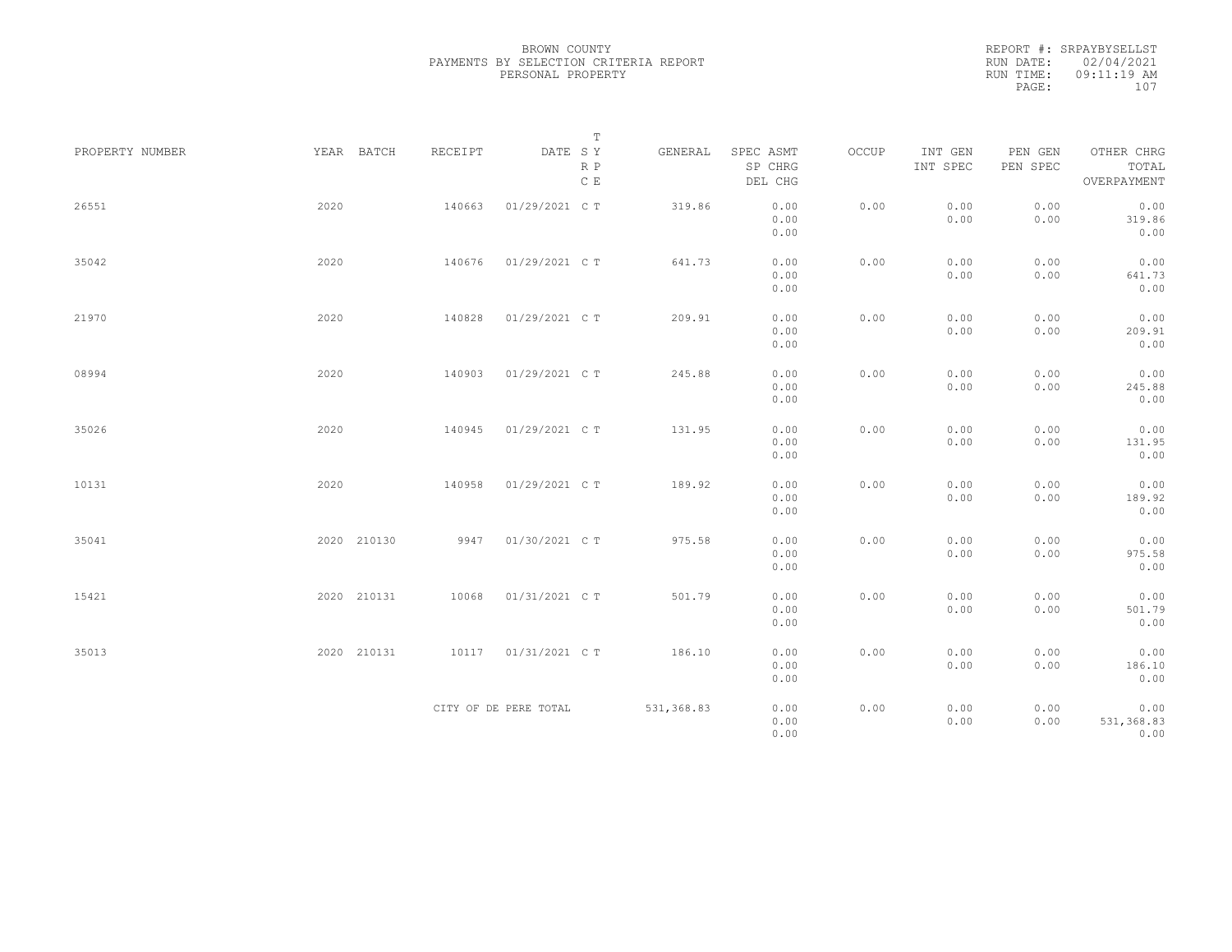|           | REPORT #: SRPAYBYSELLST |  |
|-----------|-------------------------|--|
|           | RUN DATE: 02/04/2021    |  |
| RUN TIME: | 09:11:19 AM             |  |
| PAGE:     | 108                     |  |
|           |                         |  |

| PROPERTY NUMBER | YEAR BATCH  | RECEIPT | DATE SY           | Т          | GENERAL  | SPEC ASMT              | OCCUP | INT GEN      | PEN GEN      | OTHER CHRG               |  |
|-----------------|-------------|---------|-------------------|------------|----------|------------------------|-------|--------------|--------------|--------------------------|--|
|                 |             |         |                   | R P<br>C E |          | SP CHRG<br>DEL CHG     |       | INT SPEC     | PEN SPEC     | TOTAL<br>OVERPAYMENT     |  |
| 00474           | 2020 231133 | 912     | 01/18/2021 MT     |            | 46.79    | 0.00<br>0.00<br>0.00   | 0.00  | 0.00<br>0.00 | 0.00<br>0.00 | 0.00<br>46.79<br>0.00    |  |
| 00486           | 2020 231133 | 894     | 01/18/2021 MT     |            | 44.32    | 0.00<br>0.00<br>0.00   | 0.00  | 0.00<br>0.00 | 0.00<br>0.00 | 0.00<br>44.32<br>0.00    |  |
| 01425           | 2020 231133 |         | 873 01/18/2021 MT |            | 393.98   | 0.00<br>0.00<br>0.00   | 0.00  | 0.00<br>0.00 | 0.00<br>0.00 | 0.00<br>393.98<br>0.00   |  |
| 02005           | 2020 231133 | 885     | 01/18/2021 MT     |            | 71.41    | 0.00<br>0.00<br>0.00   | 0.00  | 0.00<br>0.00 | 0.00<br>0.00 | 0.00<br>71.41<br>0.00    |  |
| 02375           | 2020 231133 | 903     | 01/18/2021 MT     |            | 4.91     | 0.00<br>0.00<br>0.00   | 0.00  | 0.00<br>0.00 | 0.00<br>0.00 | 0.00<br>4.91<br>0.00     |  |
| 05737           | 2020 231134 | 888     | 01/18/2021 MT     |            | 113.27   | 0.00<br>0.00<br>0.00   | 0.00  | 0.00<br>0.00 | 0.00<br>0.00 | 0.00<br>113.27<br>0.00   |  |
| 12328           | 2020 231133 | 910     | 01/18/2021 MT     |            | 14.76    | 0.00<br>0.00<br>0.00   | 0.00  | 0.00<br>0.00 | 0.00<br>0.00 | 0.00<br>14.76<br>0.00    |  |
| 14133           | 2020 231133 | 915     | 01/18/2021 MT     |            | 2,418.05 | 0.00<br>0.00<br>0.00   | 0.00  | 0.00<br>0.00 | 0.00<br>0.00 | 0.00<br>2,418.05<br>0.00 |  |
| 16155           | 2020 231133 |         | 917 01/18/2021 MT |            | 5,922.01 | 0.00<br>225.00<br>0.00 | 0.00  | 0.00<br>0.00 | 0.00<br>0.00 | 0.00<br>6,147.01<br>0.00 |  |
| 16730           | 2020 231133 |         | 913 01/18/2021 MT |            | 9.86     | 0.00<br>0.00<br>0.00   | 0.00  | 0.00<br>0.00 | 0.00<br>0.00 | 0.00<br>9.86<br>0.00     |  |
| 20215           | 2020 231133 |         | 916 01/18/2021 MT |            | 2,669.21 | 0.00<br>225.00<br>0.00 | 0.00  | 0.00<br>0.00 | 0.00<br>0.00 | 0.00<br>2,894.21<br>0.00 |  |
| 20532           | 2020 231134 |         | 893 01/18/2021 MT |            | 1,733.52 | 0.00<br>0.00<br>0.00   | 0.00  | 0.00<br>0.00 | 0.00<br>0.00 | 0.00<br>1,733.52<br>0.00 |  |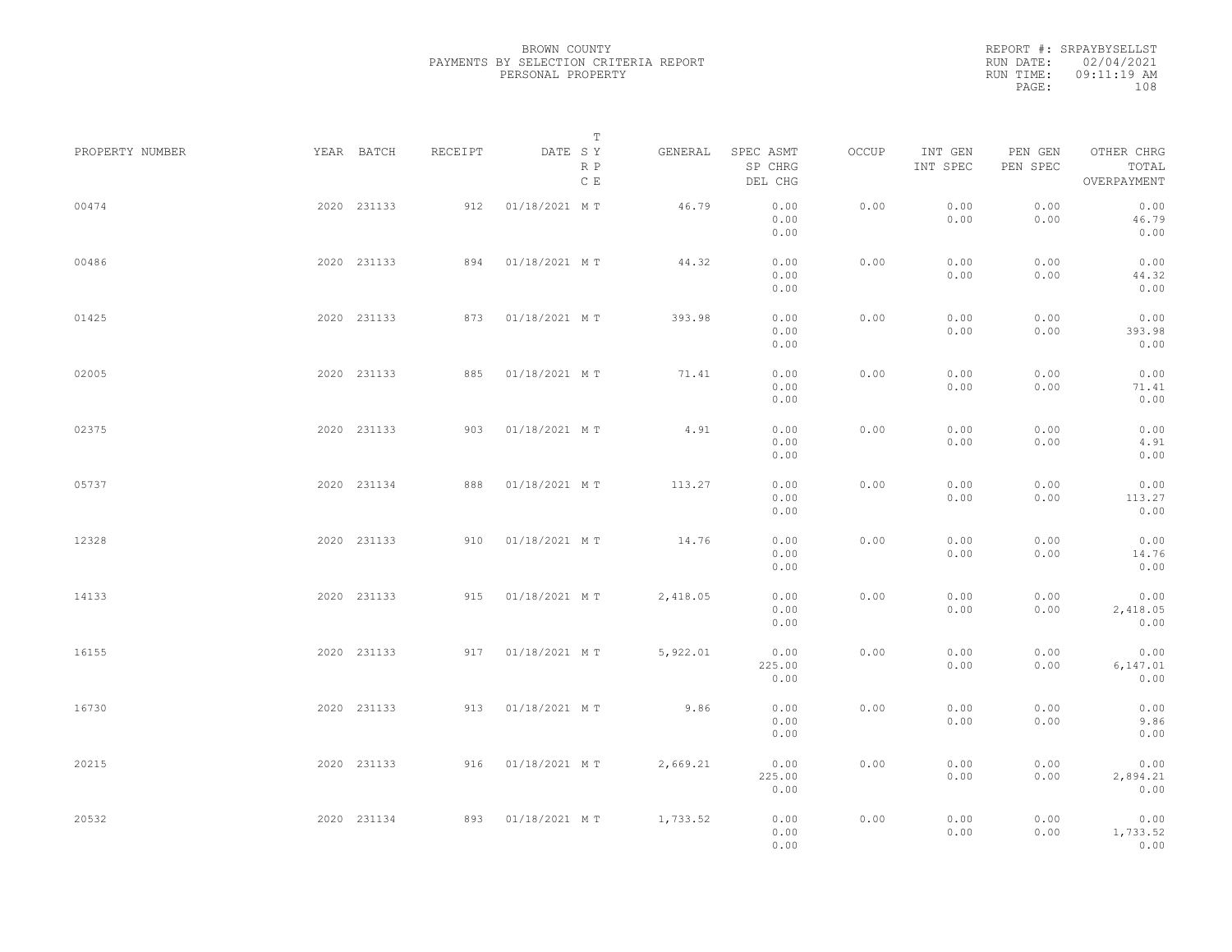|           | REPORT #: SRPAYBYSELLST |  |
|-----------|-------------------------|--|
|           | RUN DATE: 02/04/2021    |  |
| RUN TIME: | 09:11:19 AM             |  |
| PAGE:     | 109                     |  |
|           |                         |  |

| PROPERTY NUMBER | YEAR BATCH  | RECEIPT | DATE SY            | Т                    | GENERAL  | SPEC ASMT            | OCCUP | INT GEN      | PEN GEN      | OTHER CHRG               |  |
|-----------------|-------------|---------|--------------------|----------------------|----------|----------------------|-------|--------------|--------------|--------------------------|--|
|                 |             |         |                    | R P<br>$\,$ C $\,$ E |          | SP CHRG<br>DEL CHG   |       | INT SPEC     | PEN SPEC     | TOTAL<br>OVERPAYMENT     |  |
| 20830           | 2020 231134 | 883     | 01/18/2021 MT      |                      | 192.07   | 0.00<br>0.00<br>0.00 | 0.00  | 0.00<br>0.00 | 0.00<br>0.00 | 0.00<br>192.07<br>0.00   |  |
| 23200           | 2020 231133 | 880     | 01/18/2021 MT      |                      | 1,312.45 | 0.00<br>0.00<br>0.00 | 0.00  | 0.00<br>0.00 | 0.00<br>0.00 | 0.00<br>1,312.45<br>0.00 |  |
| 24761           | 2020 231139 |         | 919 01/19/2021 MT  |                      | 19.70    | 0.00<br>0.00<br>0.00 | 0.00  | 0.00<br>0.00 | 0.00<br>0.00 | 0.00<br>19.70<br>0.00    |  |
| 25444           | 2020 231133 |         | 911  01/18/2021 MT |                      | 1,117.92 | 0.00<br>0.00<br>0.00 | 0.00  | 0.00<br>0.00 | 0.00<br>0.00 | 0.00<br>1,117.92<br>0.00 |  |
| 25516           | 2020 231134 |         | 887 01/18/2021 MT  |                      | 2.46     | 0.00<br>0.00<br>0.00 | 0.00  | 0.00<br>0.00 | 0.00<br>0.00 | 0.00<br>2.46<br>0.00     |  |
| 26072           | 2020 231133 | 879     | 01/18/2021 MT      |                      | 460.46   | 0.00<br>0.00<br>0.00 | 0.00  | 0.00<br>0.00 | 0.00<br>0.00 | 0.00<br>460.46<br>0.00   |  |
| 26132           | 2020 231141 | 976     | 01/20/2021 MT      |                      | 265.93   | 0.00<br>0.00<br>0.00 | 0.00  | 0.00<br>0.00 | 0.00<br>0.00 | 0.00<br>265.93<br>0.00   |  |
| 26301           | 2020 231133 | 895     | 01/18/2021 MT      |                      | 196.99   | 0.00<br>0.00<br>0.00 | 0.00  | 0.00<br>0.00 | 0.00<br>0.00 | 0.00<br>196.99<br>0.00   |  |
| 27043           | 2020 231133 | 882     | 01/18/2021 MT      |                      | 879.05   | 0.00<br>0.00<br>0.00 | 0.00  | 0.00<br>0.00 | 0.00<br>0.00 | 0.00<br>879.05<br>0.00   |  |
| 27276           | 2020 231139 |         | 920 01/19/2021 MT  |                      | 12.31    | 0.00<br>0.00<br>0.00 | 0.00  | 0.00<br>0.00 | 0.00<br>0.00 | 0.00<br>12.31<br>0.00    |  |
| 27327           | 2020 231133 | 899     | 01/18/2021 MT      |                      | 135.43   | 0.00<br>0.00<br>0.00 | 0.00  | 0.00<br>0.00 | 0.00<br>0.00 | 0.00<br>135.43<br>0.00   |  |
| 27329           | 2020 231134 |         | 891 01/18/2021 MT  |                      | 88.64    | 0.00<br>0.00<br>0.00 | 0.00  | 0.00<br>0.00 | 0.00<br>0.00 | 0.00<br>88.64<br>0.00    |  |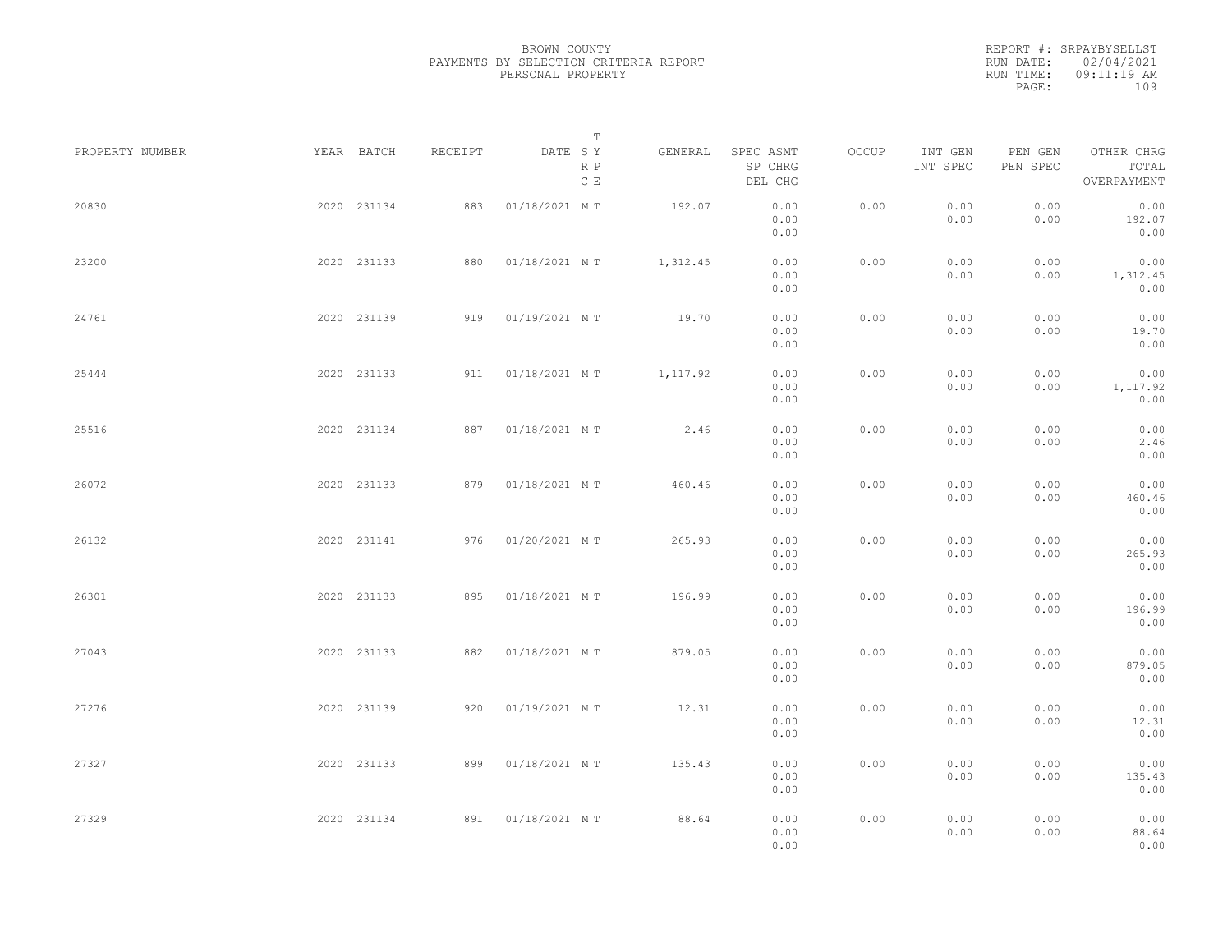|           | REPORT #: SRPAYBYSELLST |  |
|-----------|-------------------------|--|
|           | RUN DATE: 02/04/2021    |  |
| RUN TIME: | 09:11:19 AM             |  |
| PAGE:     | 110                     |  |
|           |                         |  |

| PROPERTY NUMBER | YEAR BATCH  | RECEIPT | DATE SY           | T<br>R P<br>C E | GENERAL   | SPEC ASMT<br>SP CHRG<br>DEL CHG | OCCUP | INT GEN<br>INT SPEC | PEN GEN<br>PEN SPEC | OTHER CHRG<br>TOTAL<br>OVERPAYMENT |  |
|-----------------|-------------|---------|-------------------|-----------------|-----------|---------------------------------|-------|---------------------|---------------------|------------------------------------|--|
| 27623           | 2020 231133 | 914     | 01/18/2021 MT     |                 | 1,987.13  | 0.00<br>0.00<br>0.00            | 0.00  | 0.00<br>0.00        | 0.00<br>0.00        | 0.00<br>1,987.13<br>0.00           |  |
| 30012           | 2020 231141 | 975     | 01/20/2021 MT     |                 | 7.39      | 0.00<br>0.00<br>0.00            | 0.00  | 0.00<br>0.00        | 0.00<br>0.00        | 0.00<br>7.39<br>0.00               |  |
| 00379           | 2020 231137 | 965     | 01/19/2021 MT     |                 | 1,474.97  | 0.00<br>0.00<br>0.00            | 0.00  | 0.00<br>0.00        | 0.00<br>0.00        | 0.00<br>1,474.97<br>0.00           |  |
| 00429           | 2020 231137 | 956     | 01/19/2021 MT     |                 | 17.25     | 0.00<br>0.00<br>0.00            | 0.00  | 0.00<br>0.00        | 0.00<br>0.00        | 0.00<br>17.25<br>0.00              |  |
| 00439           | 2020 231143 | 987     | 01/22/2021 MT     |                 | 694.39    | 0.00<br>0.00<br>0.00            | 0.00  | 0.00<br>0.00        | 0.00<br>0.00        | 0.00<br>694.39<br>0.00             |  |
| 00719           | 2020 231144 | 988     | 01/21/2021 MT     |                 | 22.16     | 0.00<br>0.00<br>0.00            | 0.00  | 0.00<br>0.00        | 0.00<br>0.00        | 0.00<br>22.16<br>0.00              |  |
| 00893           | 2020 231137 | 922     | 01/19/2021 MT     |                 | 982.48    | 0.00<br>0.00<br>0.00            | 0.00  | 0.00<br>0.00        | 0.00<br>0.00        | 0.00<br>982.48<br>0.00             |  |
| 01068           | 2020 231144 | 983     | 01/21/2021 MT     |                 | 664.84    | 0.00<br>0.00<br>0.00            | 0.00  | 0.00<br>0.00        | 0.00<br>0.00        | 0.00<br>664.84<br>0.00             |  |
| 01919           | 2020 231137 |         | 971 01/19/2021 MT |                 | 723.94    | 0.00<br>0.00<br>0.00            | 0.00  | 0.00<br>0.00        | 0.00<br>0.00        | 0.00<br>723.94<br>0.00             |  |
| 02204           | 2020 231137 |         | 928 01/19/2021 MT |                 | 233.93    | 0.00<br>0.00<br>0.00            | 0.00  | 0.00<br>0.00        | 0.00<br>0.00        | 0.00<br>233.93<br>0.00             |  |
| 02377           | 2020 231137 |         | 966 01/19/2021 MT |                 | 28,782.65 | 0.00<br>0.00<br>0.00            | 0.00  | 0.00<br>0.00        | 0.00<br>0.00        | 0.00<br>28,782.65<br>0.00          |  |
| 02489           | 2020 231137 |         | 974 01/19/2021 MT |                 | 132.96    | 0.00<br>0.00<br>0.00            | 0.00  | 0.00<br>0.00        | 0.00<br>0.00        | 0.00<br>132.96<br>0.00             |  |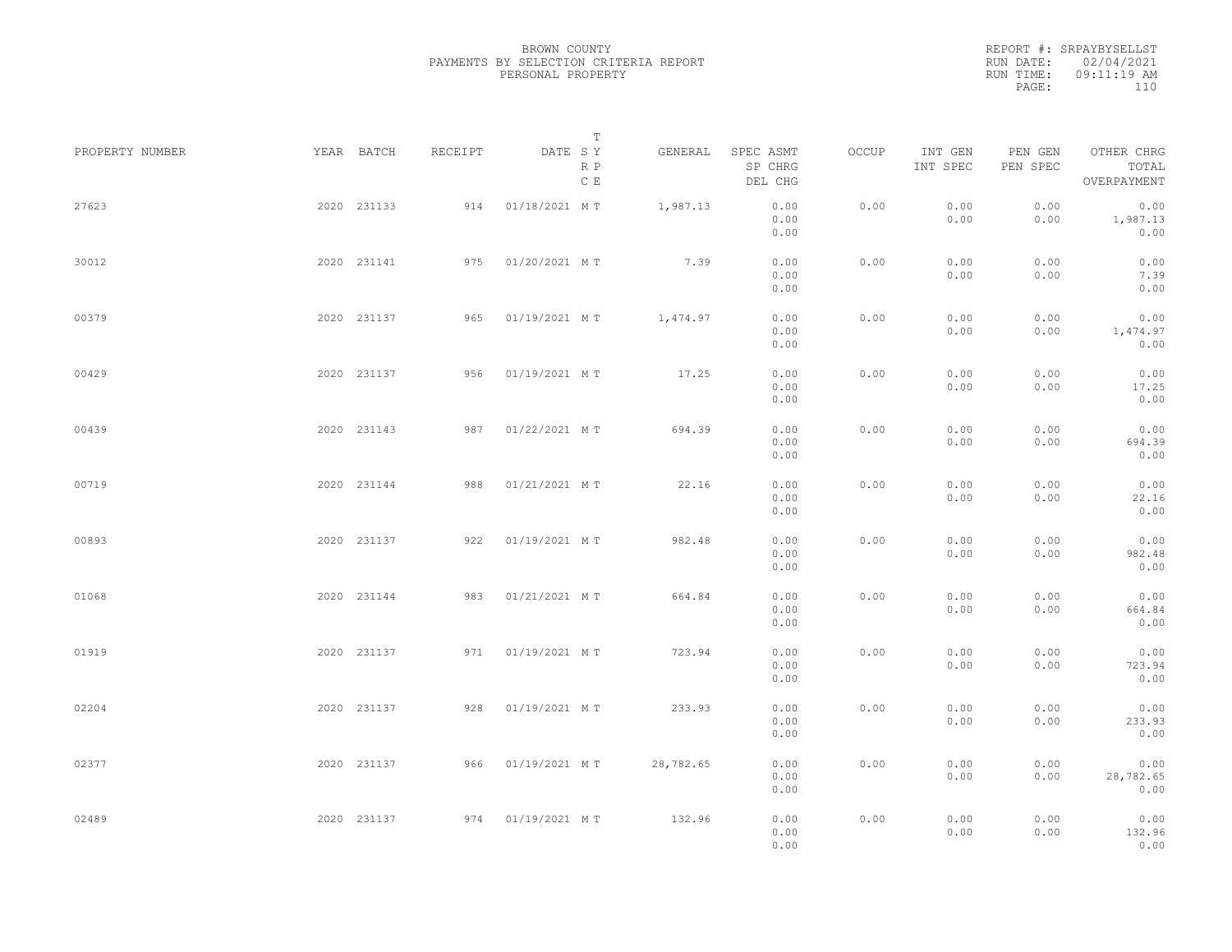|           | REPORT #: SRPAYBYSELLST |  |
|-----------|-------------------------|--|
|           | RUN DATE: 02/04/2021    |  |
| RUN TIME: | $09:11:20$ AM           |  |
| PAGE:     | 111                     |  |
|           |                         |  |

| PROPERTY NUMBER | YEAR BATCH  | RECEIPT | DATE SY           | Т<br>R P<br>$\,$ C $\,$ E | GENERAL  | SPEC ASMT<br>SP CHRG<br>DEL CHG | OCCUP | INT GEN<br>INT SPEC | PEN GEN<br>PEN SPEC | OTHER CHRG<br>TOTAL<br>OVERPAYMENT |  |
|-----------------|-------------|---------|-------------------|---------------------------|----------|---------------------------------|-------|---------------------|---------------------|------------------------------------|--|
| 04697           | 2020 231143 | 981     | 01/22/2021 MT     |                           | 369.35   | 0.00<br>0.00<br>0.00            | 0.00  | 0.00<br>0.00        | 0.00<br>0.00        | 0.00<br>369.35<br>0.00             |  |
| 04737           | 2020 231138 | 950     | 01/19/2021 MT     |                           | 1,125.31 | 0.00<br>0.00<br>0.00            | 0.00  | 0.00<br>0.00        | 0.00<br>0.00        | 0.00<br>1,125.31<br>0.00           |  |
| 04864           | 2020 231144 | 984     | 01/21/2021 MT     |                           | 49.25    | 0.00<br>0.00<br>0.00            | 0.00  | 0.00<br>0.00        | 0.00<br>0.00        | 0.00<br>49.25<br>0.00              |  |
| 05298           | 2020 231138 | 952     | 01/19/2021 MT     |                           | 4,284.53 | 0.00<br>0.00<br>0.00            | 0.00  | 0.00<br>0.00        | 0.00<br>0.00        | 0.00<br>4,284.53<br>0.00           |  |
| 06938           | 2020 231137 | 935     | 01/19/2021 MT     |                           | 760.88   | 0.00<br>50.00<br>0.00           | 0.00  | 0.00<br>0.00        | 0.00<br>0.00        | 0.00<br>810.88<br>0.00             |  |
| 08469           | 2020 231137 | 958     | 01/19/2021 MT     |                           | 3,085.36 | 0.00<br>0.00<br>0.00            | 0.00  | 0.00<br>0.00        | 0.00<br>0.00        | 0.00<br>3,085.36<br>0.00           |  |
| 09320           | 2020 231137 | 960     | 01/19/2021 MT     |                           | 3,432.55 | 0.00<br>0.00<br>0.00            | 0.00  | 0.00<br>0.00        | 0.00<br>0.00        | 0.00<br>3,432.55<br>0.00           |  |
| 09461           | 2020 231138 | 938     | 01/19/2021 MT     |                           | 6,022.96 | 0.00<br>0.00<br>0.00            | 0.00  | 0.00<br>0.00        | 0.00<br>0.00        | 0.00<br>6,022.96<br>0.00           |  |
| 10132           | 2020 231137 | 972     | 01/19/2021 MT     |                           | 743.64   | 0.00<br>0.00<br>0.00            | 0.00  | 0.00<br>0.00        | 0.00<br>0.00        | 0.00<br>743.64<br>0.00             |  |
| 10985           | 2020 231137 | 963     | 01/19/2021 MT     |                           | 2,299.85 | 0.00<br>0.00<br>0.00            | 0.00  | 0.00<br>0.00        | 0.00<br>0.00        | 0.00<br>2,299.85<br>0.00           |  |
| 13237           | 2020 231138 | 937     | 01/19/2021 MT     |                           | 6,732.12 | 0.00<br>0.00<br>0.00            | 0.00  | 0.00<br>0.00        | 0.00<br>0.00        | 0.00<br>6,732.12<br>0.00           |  |
| 14037           | 2020 231137 |         | 970 01/19/2021 MT |                           | 391.50   | 0.00<br>0.00<br>0.00            | 0.00  | 0.00<br>0.00        | 0.00<br>0.00        | 0.00<br>391.50<br>0.00             |  |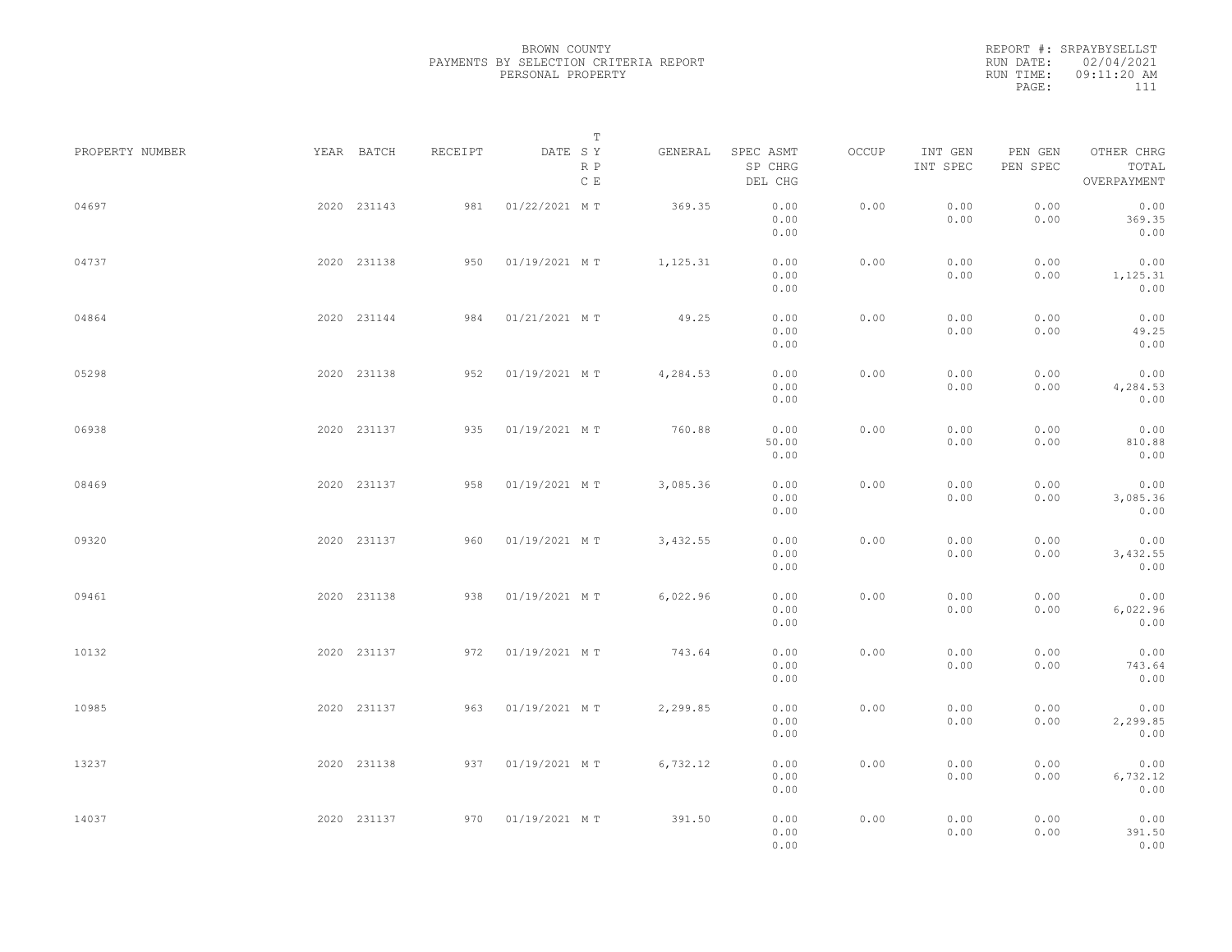|           | REPORT #: SRPAYBYSELLST |  |
|-----------|-------------------------|--|
|           | RUN DATE: 02/04/2021    |  |
| RUN TIME: | 09:11:20 AM             |  |
| PAGE:     | 112                     |  |
|           |                         |  |

| PROPERTY NUMBER | YEAR BATCH  | RECEIPT | DATE SY           | T<br>R P<br>C E | GENERAL  | SPEC ASMT<br>SP CHRG<br>DEL CHG | OCCUP | INT GEN<br>INT SPEC | PEN GEN<br>PEN SPEC | OTHER CHRG<br>TOTAL<br>OVERPAYMENT |  |
|-----------------|-------------|---------|-------------------|-----------------|----------|---------------------------------|-------|---------------------|---------------------|------------------------------------|--|
| 14085           | 2020 231137 | 961     | 01/19/2021 MT     |                 | 2,597.80 | 0.00<br>0.00<br>0.00            | 0.00  | 0.00<br>0.00        | 0.00<br>0.00        | 0.00<br>2,597.80<br>0.00           |  |
| 14293           | 2020 231138 |         | 921 01/19/2021 MT |                 | 4.91     | 0.00<br>0.00<br>0.00            | 0.00  | 0.00<br>0.00        | 0.00<br>0.00        | 0.00<br>4.91<br>0.00               |  |
| 15308           | 2020 231138 |         | 933 01/19/2021 MT |                 | 19.70    | 0.00<br>0.00<br>0.00            | 0.00  | 0.00<br>0.00        | 0.00<br>0.00        | 0.00<br>19.70<br>0.00              |  |
| 15368           | 2020 231138 |         | 957 01/19/2021 MT |                 | 44.32    | 0.00<br>0.00<br>0.00            | 0.00  | 0.00<br>0.00        | 0.00<br>0.00        | 0.00<br>44.32<br>0.00              |  |
| 15495           | 2020 231138 |         | 926 01/19/2021 MT |                 | 317.64   | 0.00<br>0.00<br>0.00            | 0.00  | 0.00<br>0.00        | 0.00<br>0.00        | 0.00<br>317.64<br>0.00             |  |
| 18693           | 2020 231143 | 978     | 01/22/2021 MT     |                 | 34.47    | 0.00<br>0.00<br>0.00            | 0.00  | 0.00<br>0.00        | 0.00<br>0.00        | 0.00<br>34.47<br>0.00              |  |
| 18694           | 2020 231143 | 979     | 01/22/2021 MT     |                 | 24.62    | 0.00<br>0.00<br>0.00            | 0.00  | 0.00<br>0.00        | 0.00<br>0.00        | 0.00<br>24.62<br>0.00              |  |
| 18743           | 2020 231138 | 964     | 01/19/2021 MT     |                 | 130.50   | 0.00<br>0.00<br>0.00            | 0.00  | 0.00<br>0.00        | 0.00<br>0.00        | 0.00<br>130.50<br>0.00             |  |
| 19250           | 2020 231138 | 923     | 01/19/2021 MT     |                 | 470.31   | 0.00<br>0.00<br>0.00            | 0.00  | 0.00<br>0.00        | 0.00<br>0.00        | 0.00<br>470.31<br>0.00             |  |
| 19257           | 2020 231137 |         | 924 01/19/2021 MT |                 | 142.82   | 0.00<br>0.00<br>0.00            | 0.00  | 0.00<br>0.00        | 0.00<br>0.00        | 0.00<br>142.82<br>0.00             |  |
| 19344           | 2020 231137 |         | 968 01/19/2021 MT |                 | 263.47   | 0.00<br>0.00<br>0.00            | 0.00  | 0.00<br>0.00        | 0.00<br>0.00        | 0.00<br>263.47<br>0.00             |  |
| 19350           | 2020 231137 |         | 969 01/19/2021 MT |                 | 418.60   | 0.00<br>0.00<br>0.00            | 0.00  | 0.00<br>0.00        | 0.00<br>0.00        | 0.00<br>418.60<br>0.00             |  |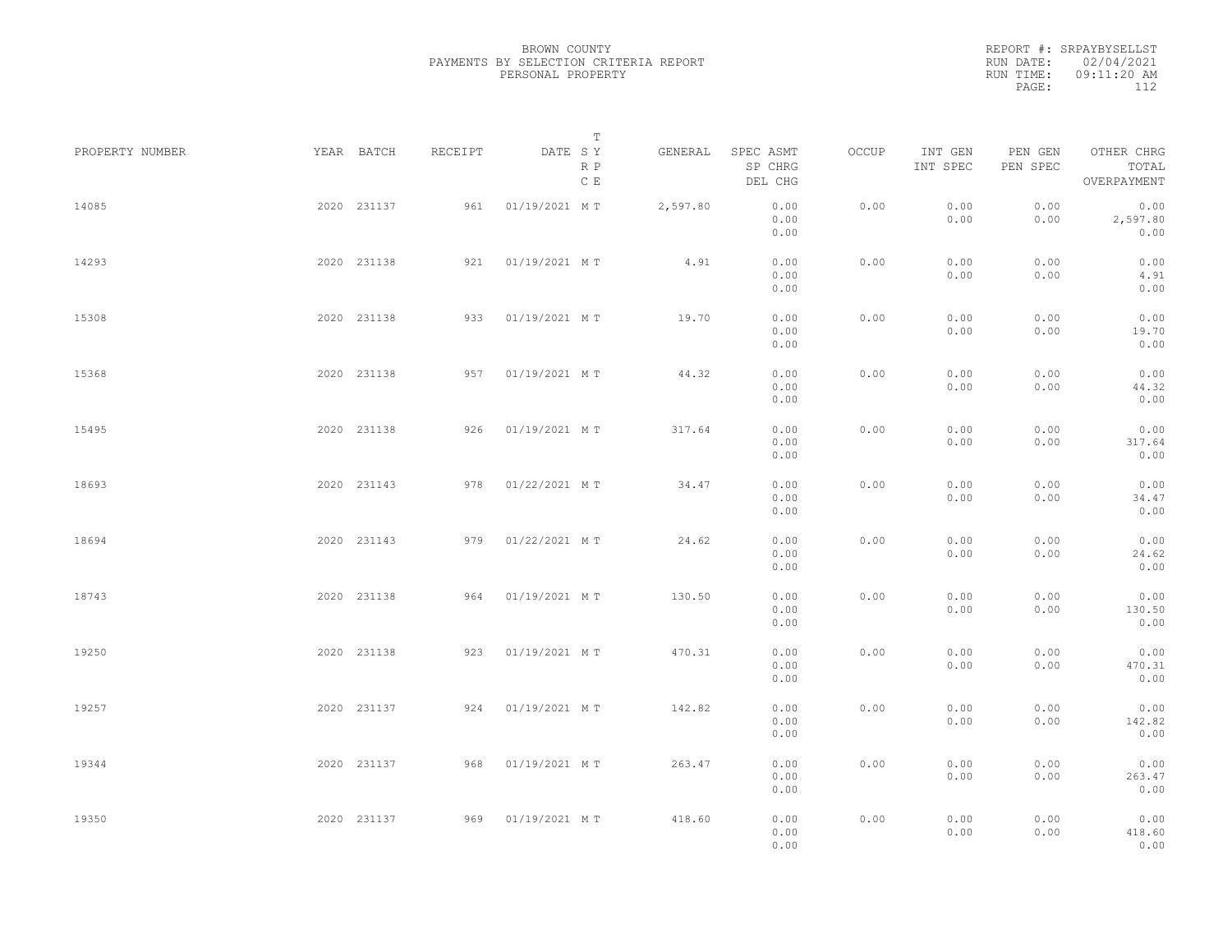|           | REPORT #: SRPAYBYSELLST |  |
|-----------|-------------------------|--|
|           | RUN DATE: 02/04/2021    |  |
| RUN TIME: | 09:11:20 AM             |  |
| PAGE:     | 113                     |  |
|           |                         |  |

| PROPERTY NUMBER | YEAR BATCH  | RECEIPT | DATE SY           | T<br>R P<br>$\,$ C $\,$ E | GENERAL   | SPEC ASMT<br>SP CHRG<br>DEL CHG | OCCUP | INT GEN<br>INT SPEC | PEN GEN<br>PEN SPEC | OTHER CHRG<br>TOTAL<br>OVERPAYMENT |  |
|-----------------|-------------|---------|-------------------|---------------------------|-----------|---------------------------------|-------|---------------------|---------------------|------------------------------------|--|
| 20062           | 2020 231138 | 929     | 01/19/2021 MT     |                           | 29.55     | 0.00<br>0.00<br>0.00            | 0.00  | 0.00<br>0.00        | 0.00<br>0.00        | 0.00<br>29.55<br>0.00              |  |
| 20419           | 2020 231138 | 940     | 01/19/2021 MT     |                           | 7.39      | 0.00<br>0.00<br>0.00            | 0.00  | 0.00<br>0.00        | 0.00<br>0.00        | 0.00<br>7.39<br>0.00               |  |
| 20535           | 2020 231137 |         | 951 01/19/2021 MT |                           | 8,507.49  | 0.00<br>0.00<br>0.00            | 0.00  | 0.00<br>0.00        | 0.00<br>0.00        | 0.00<br>8,507.49<br>0.00           |  |
| 20816           | 2020 231137 | 930     | 01/19/2021 MT     |                           | 11,917.87 | 0.00<br>0.00<br>0.00            | 0.00  | 0.00<br>0.00        | 0.00<br>0.00        | 0.00<br>11,917.87<br>0.00          |  |
| 20936           | 2020 231137 | 959     | 01/19/2021 MT     |                           | 2,233.37  | 0.00<br>0.00<br>0.00            | 0.00  | 0.00<br>0.00        | 0.00<br>0.00        | 0.00<br>2,233.37<br>0.00           |  |
| 21668           | 2020 231137 | 967     | 01/19/2021 MT     |                           | 3, 117.35 | 0.00<br>0.00<br>0.00            | 0.00  | 0.00<br>0.00        | 0.00<br>0.00        | 0.00<br>3, 117.35<br>0.00          |  |
| 22178           | 2020 231138 | 939     | 01/19/2021 MT     |                           | 967.72    | 0.00<br>0.00<br>0.00            | 0.00  | 0.00<br>0.00        | 0.00<br>0.00        | 0.00<br>967.72<br>0.00             |  |
| 22722           | 2020 231137 | 946     | 01/19/2021 MT     |                           | 802.74    | 0.00<br>0.00<br>0.00            | 0.00  | 0.00<br>0.00        | 0.00<br>0.00        | 0.00<br>802.74<br>0.00             |  |
| 22785           | 2020 231143 | 977     | 01/22/2021 MT     |                           | 83.71     | 0.00<br>0.00<br>0.00            | 0.00  | 0.00<br>0.00        | 0.00<br>0.00        | 0.00<br>83.71<br>0.00              |  |
| 22903           | 2020 231143 | 989     | 01/22/2021 MT     |                           | 199.46    | 0.00<br>0.00<br>0.00            | 0.00  | 0.00<br>0.00        | 0.00<br>0.00        | 0.00<br>199.46<br>0.00             |  |
| 22969           | 2020 231138 | 934     | 01/19/2021 MT     |                           | 1,243.49  | 0.00<br>0.00<br>0.00            | 0.00  | 0.00<br>0.00        | 0.00<br>0.00        | 0.00<br>1,243.49<br>0.00           |  |
| 23386           | 2020 231137 |         | 973 01/19/2021 MT |                           | 376.74    | 0.00<br>0.00<br>0.00            | 0.00  | 0.00<br>0.00        | 0.00<br>0.00        | 0.00<br>376.74<br>0.00             |  |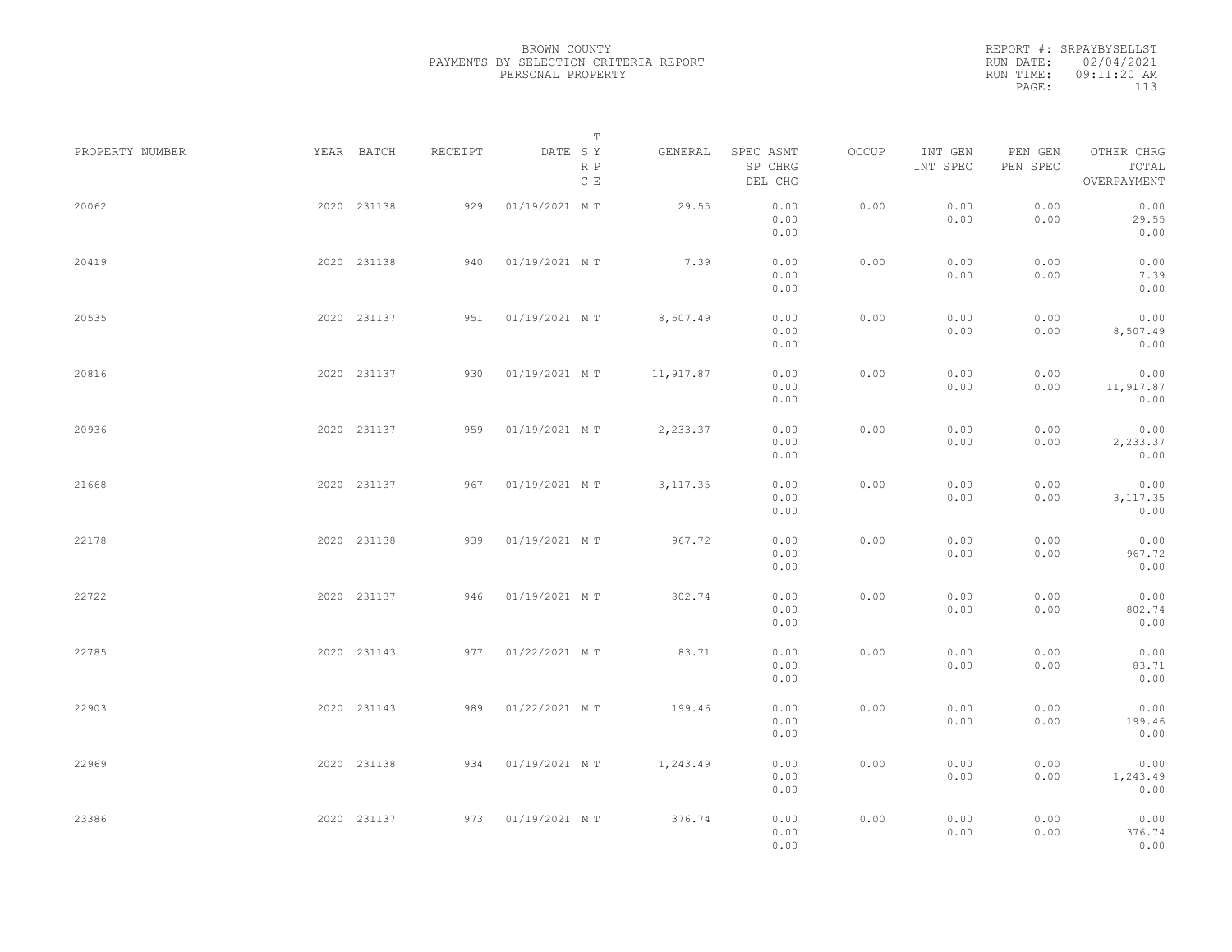|           | REPORT #: SRPAYBYSELLST |  |
|-----------|-------------------------|--|
|           | RUN DATE: 02/04/2021    |  |
| RUN TIME: | $09:11:21$ AM           |  |
| PAGE:     | 114                     |  |
|           |                         |  |

| PROPERTY NUMBER | YEAR BATCH  | RECEIPT | DATE SY           | Т                    | GENERAL  | SPEC ASMT            | OCCUP | INT GEN      | PEN GEN      | OTHER CHRG               |  |
|-----------------|-------------|---------|-------------------|----------------------|----------|----------------------|-------|--------------|--------------|--------------------------|--|
|                 |             |         |                   | R P<br>$\,$ C $\,$ E |          | SP CHRG<br>DEL CHG   |       | INT SPEC     | PEN SPEC     | TOTAL<br>OVERPAYMENT     |  |
| 24817           | 2020 231138 | 953     | 01/19/2021 MT     |                      | 206.83   | 0.00<br>0.00<br>0.00 | 0.00  | 0.00<br>0.00 | 0.00<br>0.00 | 0.00<br>206.83<br>0.00   |  |
| 24853           | 2020 231137 | 931     | 01/19/2021 MT     |                      | 24.62    | 0.00<br>0.00<br>0.00 | 0.00  | 0.00<br>0.00 | 0.00<br>0.00 | 0.00<br>24.62<br>0.00    |  |
| 25394           | 2020 231138 | 955     | 01/19/2021 MT     |                      | 1,994.53 | 0.00<br>0.00<br>0.00 | 0.00  | 0.00<br>0.00 | 0.00<br>0.00 | 0.00<br>1,994.53<br>0.00 |  |
| 25418           | 2020 231144 | 985     | 01/21/2021 MT     |                      | 113.27   | 0.00<br>0.00<br>0.00 | 0.00  | 0.00<br>0.00 | 0.00<br>0.00 | 0.00<br>113.27<br>0.00   |  |
| 25425           | 2020 231143 | 980     | 01/22/2021 MT     |                      | 39.39    | 0.00<br>0.00<br>0.00 | 0.00  | 0.00<br>0.00 | 0.00<br>0.00 | 0.00<br>39.39<br>0.00    |  |
| 26057           | 2020 231138 | 932     | 01/19/2021 MT     |                      | 34.47    | 0.00<br>0.00<br>0.00 | 0.00  | 0.00<br>0.00 | 0.00<br>0.00 | 0.00<br>34.47<br>0.00    |  |
| 26130           | 2020 231137 | 918     | 01/19/2021 MT     |                      | 4.91     | 0.00<br>0.00<br>0.00 | 0.00  | 0.00<br>0.00 | 0.00<br>0.00 | 0.00<br>4.91<br>0.00     |  |
| 26137           | 2020 231137 | 943     | 01/19/2021 MT     |                      | 664.84   | 0.00<br>0.00<br>0.00 | 0.00  | 0.00<br>0.00 | 0.00<br>0.00 | 0.00<br>664.84<br>0.00   |  |
| 26299           | 2020 231138 | 954     | 01/19/2021 MT     |                      | 64.02    | 0.00<br>0.00<br>0.00 | 0.00  | 0.00<br>0.00 | 0.00<br>0.00 | 0.00<br>64.02<br>0.00    |  |
| 26866           | 2020 231138 |         | 941 01/19/2021 MT |                      | 14.76    | 0.00<br>0.00<br>0.00 | 0.00  | 0.00<br>0.00 | 0.00<br>0.00 | 0.00<br>14.76<br>0.00    |  |
| 26867           | 2020 231138 | 942     | 01/19/2021 MT     |                      | 14.76    | 0.00<br>0.00<br>0.00 | 0.00  | 0.00<br>0.00 | 0.00<br>0.00 | 0.00<br>14.76<br>0.00    |  |
| 26924           | 2020 231137 |         | 936 01/19/2021 MT |                      | 73.87    | 0.00<br>0.00<br>0.00 | 0.00  | 0.00<br>0.00 | 0.00<br>0.00 | 0.00<br>73.87<br>0.00    |  |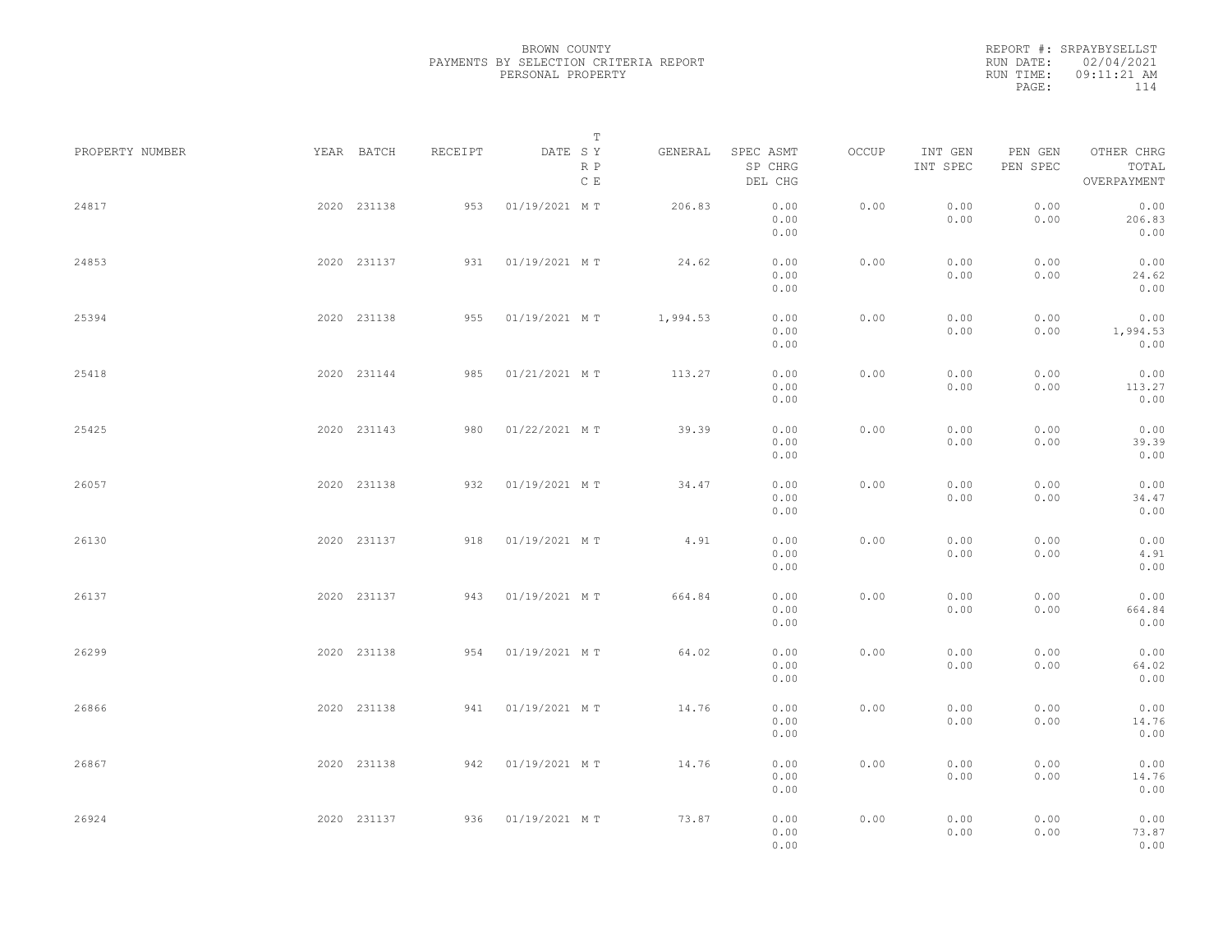|           | REPORT #: SRPAYBYSELLST |
|-----------|-------------------------|
|           | RUN DATE: 02/04/2021    |
| RUN TIME: | $09:11:21$ AM           |
| PAGE:     | 115                     |

| PROPERTY NUMBER | YEAR BATCH  | RECEIPT | DATE SY       | Т                    | GENERAL   | SPEC ASMT              | OCCUP | INT GEN      | PEN GEN      | OTHER CHRG                |  |
|-----------------|-------------|---------|---------------|----------------------|-----------|------------------------|-------|--------------|--------------|---------------------------|--|
|                 |             |         |               | R P<br>$\,$ C $\,$ E |           | SP CHRG<br>DEL CHG     |       | INT SPEC     | PEN SPEC     | TOTAL<br>OVERPAYMENT      |  |
| 27217           | 2020 231138 | 925     | 01/19/2021 MT |                      | 246.25    | 0.00<br>0.00<br>0.00   | 0.00  | 0.00<br>0.00 | 0.00<br>0.00 | 0.00<br>246.25<br>0.00    |  |
| 27226           | 2020 231144 | 986     | 01/21/2021 MT |                      | 42,187.81 | 0.00<br>0.00<br>0.00   | 0.00  | 0.00<br>0.00 | 0.00<br>0.00 | 0.00<br>42,187.81<br>0.00 |  |
| 27533           | 2020 231138 | 927     | 01/19/2021 MT |                      | 2,558.40  | 0.00<br>300.00<br>0.00 | 0.00  | 0.00<br>0.00 | 0.00<br>0.00 | 0.00<br>2,858.40<br>0.00  |  |
| 27557           | 2020 231137 | 947     | 01/19/2021 MT |                      | 54.18     | 0.00<br>0.00<br>0.00   | 0.00  | 0.00<br>0.00 | 0.00<br>0.00 | 0.00<br>54.18<br>0.00     |  |
| 27627           | 2020 231137 | 962     | 01/19/2021 MT |                      | 2,063.48  | 0.00<br>0.00<br>0.00   | 0.00  | 0.00<br>0.00 | 0.00<br>0.00 | 0.00<br>2,063.48<br>0.00  |  |
| 30002           | 2020 231137 | 948     | 01/19/2021 MT |                      | 2.46      | 0.00<br>0.00<br>0.00   | 0.00  | 0.00<br>0.00 | 0.00<br>0.00 | 0.00<br>2.46<br>0.00      |  |
| 30020           | 2020 231137 | 949     | 01/19/2021 MT |                      | 19.70     | 0.00<br>0.00<br>0.00   | 0.00  | 0.00<br>0.00 | 0.00<br>0.00 | 0.00<br>19.70<br>0.00     |  |
| 30042           | 2020 231138 | 944     | 01/19/2021 MT |                      | 2,075.79  | 0.00<br>0.00<br>0.00   | 0.00  | 0.00<br>0.00 | 0.00<br>0.00 | 0.00<br>2,075.79<br>0.00  |  |
| 30133           | 2020 231138 | 945     | 01/19/2021 MT |                      | 2,356.49  | 0.00<br>0.00<br>0.00   | 0.00  | 0.00<br>0.00 | 0.00<br>0.00 | 0.00<br>2,356.49<br>0.00  |  |
| 00344           | 2020 231147 | 1045    | 01/22/2021 MT |                      | 6,079.59  | 0.00<br>0.00<br>0.00   | 0.00  | 0.00<br>0.00 | 0.00<br>0.00 | 0.00<br>6,079.59<br>0.00  |  |
| 00466           | 2020 231146 | 1008    | 01/22/2021 MT |                      | 2.46      | 0.00<br>0.00<br>0.00   | 0.00  | 0.00<br>0.00 | 0.00<br>0.00 | 0.00<br>2.46<br>0.00      |  |
| 01380           | 2020 231145 | 992     | 01/22/2021 MT |                      | 679.61    | 0.00<br>0.00<br>0.00   | 0.00  | 0.00<br>0.00 | 0.00<br>0.00 | 0.00<br>679.61<br>0.00    |  |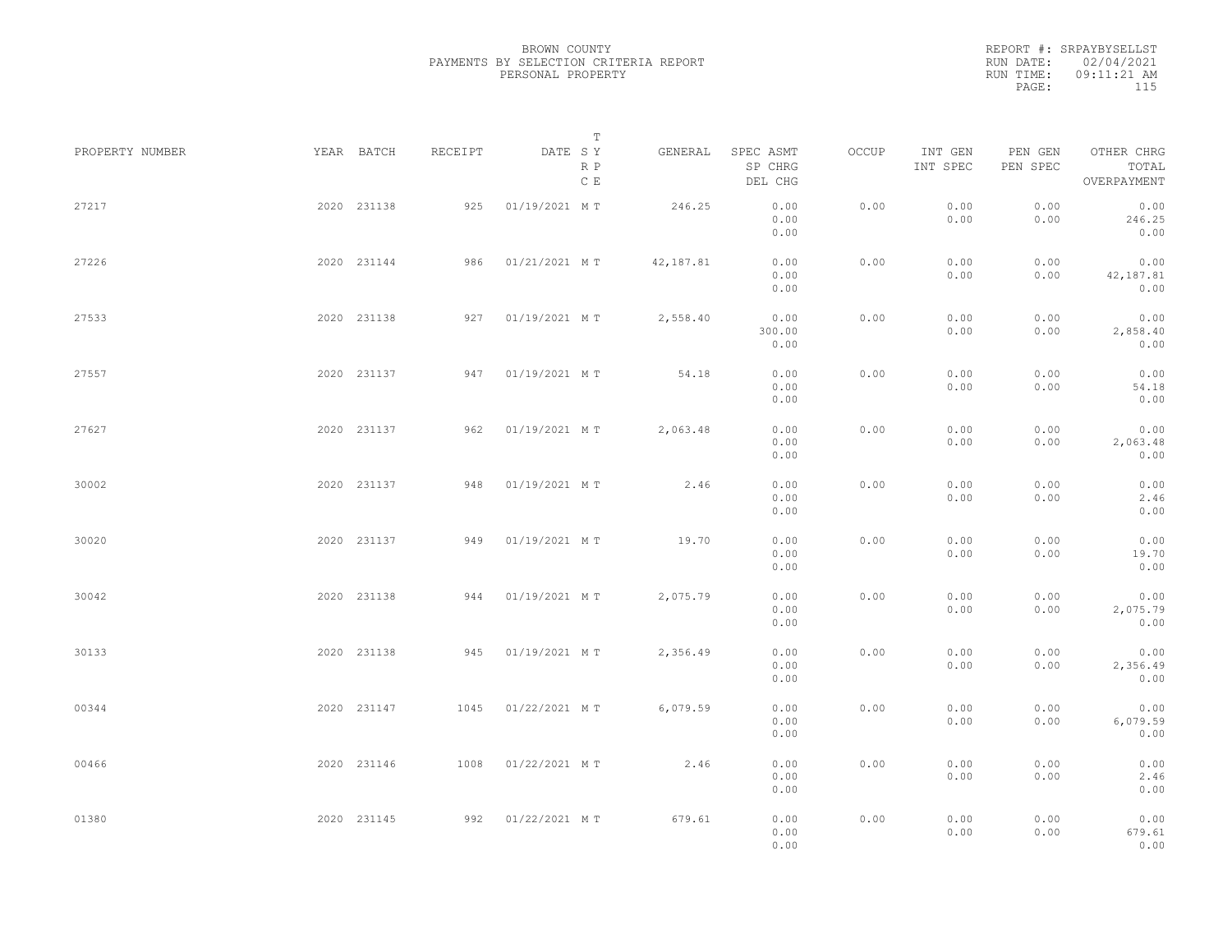|           | REPORT #: SRPAYBYSELLST |  |
|-----------|-------------------------|--|
|           | RUN DATE: 02/04/2021    |  |
| RUN TIME: | $09:11:21$ AM           |  |
| PAGE:     | 116                     |  |

|                 |             |             |         | T                     |          |                                 |       |                     |                     |                                    |  |
|-----------------|-------------|-------------|---------|-----------------------|----------|---------------------------------|-------|---------------------|---------------------|------------------------------------|--|
| PROPERTY NUMBER | YEAR BATCH  |             | RECEIPT | DATE SY<br>R P<br>C E | GENERAL  | SPEC ASMT<br>SP CHRG<br>DEL CHG | OCCUP | INT GEN<br>INT SPEC | PEN GEN<br>PEN SPEC | OTHER CHRG<br>TOTAL<br>OVERPAYMENT |  |
| 01381           |             | 2020 231145 | 991     | 01/22/2021 MT         | 891.38   | 0.00<br>0.00<br>0.00            | 0.00  | 0.00<br>0.00        | 0.00<br>0.00        | 0.00<br>891.38<br>0.00             |  |
| 01502           |             | 2020 231145 | 990     | 01/22/2021 MT         | 1,334.59 | 0.00<br>0.00<br>0.00            | 0.00  | 0.00<br>0.00        | 0.00<br>0.00        | 0.00<br>1,334.59<br>0.00           |  |
| 01564           |             | 2020 231146 | 996     | 01/22/2021 MT         | 512.17   | 0.00<br>0.00<br>0.00            | 0.00  | 0.00<br>0.00        | 0.00<br>0.00        | 0.00<br>512.17<br>0.00             |  |
| 01731           |             | 2020 231147 |         | 1076 01/22/2021 MT    | 2,403.27 | 0.00<br>0.00<br>0.00            | 0.00  | 0.00<br>0.00        | 0.00<br>0.00        | 0.00<br>2,403.27<br>0.00           |  |
| 01860           |             | 2020 231149 | 1037    | 01/22/2021 MT         | 226.53   | 0.00<br>0.00<br>0.00            | 0.00  | 0.00<br>0.00        | 0.00<br>0.00        | 0.00<br>226.53<br>0.00             |  |
| 02255           |             | 2020 231147 | 1019    | 01/22/2021 MT         | 458.01   | 0.00<br>0.00<br>0.00            | 0.00  | 0.00<br>0.00        | 0.00<br>0.00        | 0.00<br>458.01<br>0.00             |  |
| 04649           |             | 2020 231150 | 1016    | 01/22/2021 MT         | 625.45   | 0.00<br>0.00<br>0.00            | 0.00  | 0.00<br>0.00        | 0.00<br>0.00        | 0.00<br>625.45<br>0.00             |  |
| 04942           |             | 2020 231146 | 1009    | 01/22/2021 MT         | 4.91     | 0.00<br>0.00<br>0.00            | 0.00  | 0.00<br>0.00        | 0.00<br>0.00        | 0.00<br>4.91<br>0.00               |  |
| 07629           |             | 2020 231146 | 1004    | 01/22/2021 MT         | 189.60   | 0.00<br>0.00<br>0.00            | 0.00  | 0.00<br>0.00        | 0.00<br>0.00        | 0.00<br>189.60<br>0.00             |  |
| 09310           |             | 2020 231150 | 1031    | 01/22/2021 MT         | 51.71    | 0.00<br>0.00<br>0.00            | 0.00  | 0.00<br>0.00        | 0.00<br>0.00        | 0.00<br>51.71<br>0.00              |  |
| 09630           |             | 2020 231145 | 1002    | 01/22/2021 MT         | 172.37   | 0.00<br>0.00<br>0.00            | 0.00  | 0.00<br>0.00        | 0.00<br>0.00        | 0.00<br>172.37<br>0.00             |  |
| 09698           | 2020 231147 |             |         | 1069 01/22/2021 MT    | 169.91   | 0.00<br>0.00<br>0.00            | 0.00  | 0.00<br>0.00        | 0.00<br>0.00        | 0.00<br>169.91<br>0.00             |  |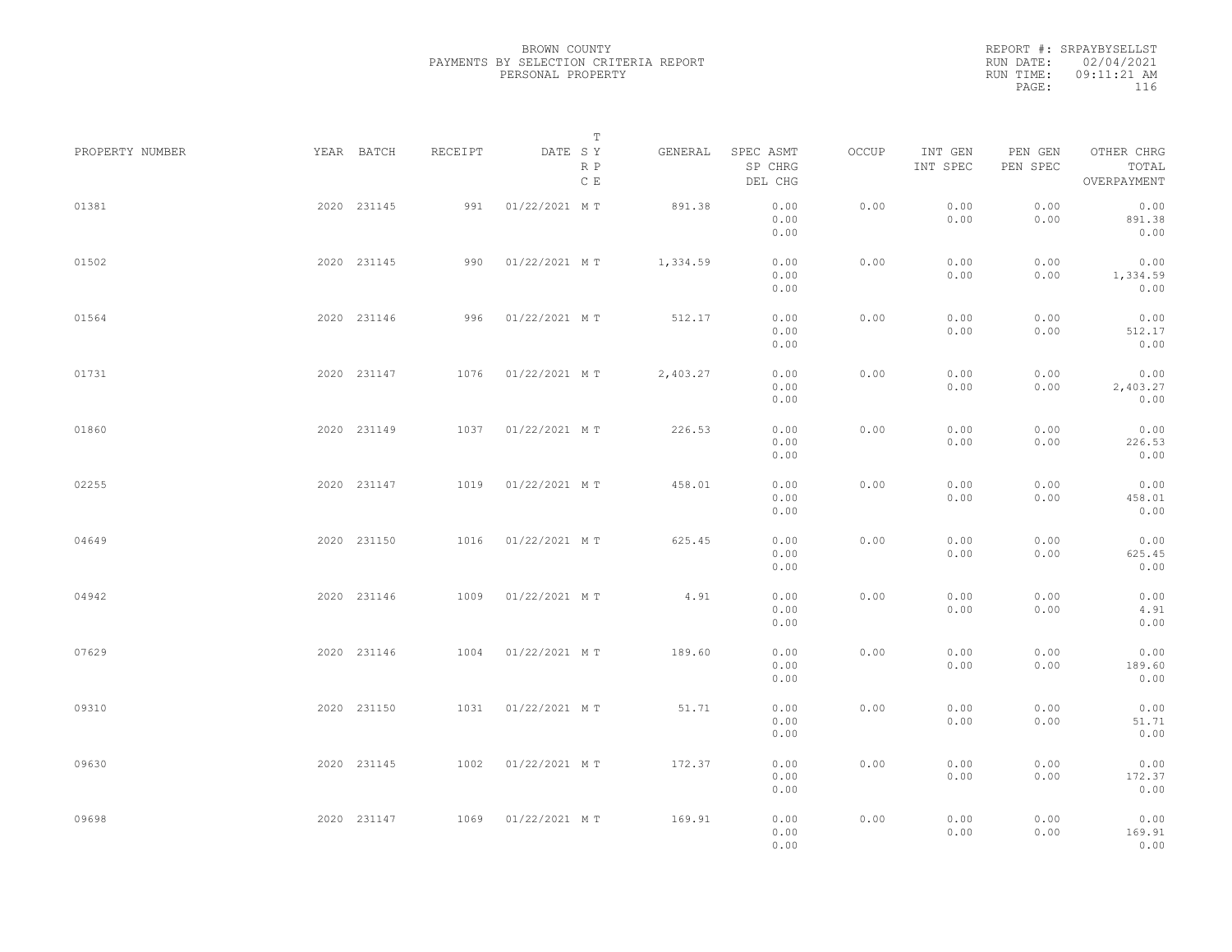REPORT #: SRPAYBYSELLST RUN DATE: 02/04/2021 RUN TIME: 09:11:21 AM PAGE: 117

|                 |             |         |               | $\mathbb T$ |          |                                 |       |                     |                     |                                    |  |
|-----------------|-------------|---------|---------------|-------------|----------|---------------------------------|-------|---------------------|---------------------|------------------------------------|--|
| PROPERTY NUMBER | YEAR BATCH  | RECEIPT | DATE SY       | R P<br>C E  | GENERAL  | SPEC ASMT<br>SP CHRG<br>DEL CHG | OCCUP | INT GEN<br>INT SPEC | PEN GEN<br>PEN SPEC | OTHER CHRG<br>TOTAL<br>OVERPAYMENT |  |
| 10279           | 2020 231149 | 1070    | 01/22/2021 MT |             | 504.79   | 0.00<br>0.00<br>0.00            | 0.00  | 0.00<br>0.00        | 0.00<br>0.00        | 0.00<br>504.79<br>0.00             |  |
| 10989           | 2020 231149 | 1060    | 01/22/2021 MT |             | 332.41   | 0.00<br>0.00<br>0.00            | 0.00  | 0.00<br>0.00        | 0.00<br>0.00        | 0.00<br>332.41<br>0.00             |  |
| 11693           | 2020 231146 | 1007    | 01/22/2021 MT |             | 83.71    | 0.00<br>0.00<br>0.00            | 0.00  | 0.00<br>0.00        | 0.00<br>0.00        | 0.00<br>83.71<br>0.00              |  |
| 11830           | 2020 231145 | 1011    | 01/22/2021 MT |             | 293.02   | 0.00<br>0.00<br>0.00            | 0.00  | 0.00<br>0.00        | 0.00<br>0.00        | 0.00<br>293.02<br>0.00             |  |
| 12309           | 2020 231150 | 1023    | 01/22/2021 MT |             | 1,868.94 | 0.00<br>0.00<br>0.00            | 0.00  | 0.00<br>0.00        | 0.00<br>0.00        | 0.00<br>1,868.94<br>0.00           |  |
| 12339           | 2020 231150 | 1024    | 01/22/2021 MT |             | 741.17   | 0.00<br>0.00<br>0.00            | 0.00  | 0.00<br>0.00        | 0.00<br>0.00        | 0.00<br>741.17<br>0.00             |  |
| 12383           | 2020 231147 | 1041    | 01/22/2021 MT |             | 1,945.28 | 0.00<br>0.00<br>0.00            | 0.00  | 0.00<br>0.00        | 0.00<br>0.00        | 0.00<br>1,945.28<br>0.00           |  |
| 14024           | 2020 231150 | 1043    | 01/22/2021 MT |             | 96.02    | 0.00<br>0.00<br>0.00            | 0.00  | 0.00<br>0.00        | 0.00<br>0.00        | 0.00<br>96.02<br>0.00              |  |
| 14071           | 2020 231147 | 1035    | 01/22/2021 MT |             | 9.86     | 0.00<br>0.00<br>0.00            | 0.00  | 0.00<br>0.00        | 0.00<br>0.00        | 0.00<br>9.86<br>0.00               |  |
| 14491           | 2020 231150 | 1012    | 01/22/2021 MT |             | 325.03   | 0.00<br>0.00<br>0.00            | 0.00  | 0.00<br>0.00        | 0.00<br>0.00        | 0.00<br>325.03<br>0.00             |  |
| 15307           | 2020 231147 | 1083    | 01/22/2021 MT |             | 64.02    | 0.00<br>0.00<br>0.00            | 0.00  | 0.00<br>0.00        | 0.00<br>0.00        | 0.00<br>64.02<br>0.00              |  |
| 15309           | 2020 231147 | 1078    | 01/22/2021 MT |             | 359.51   | 0.00<br>0.00<br>0.00            | 0.00  | 0.00<br>0.00        | 0.00<br>0.00        | 0.00<br>359.51<br>0.00             |  |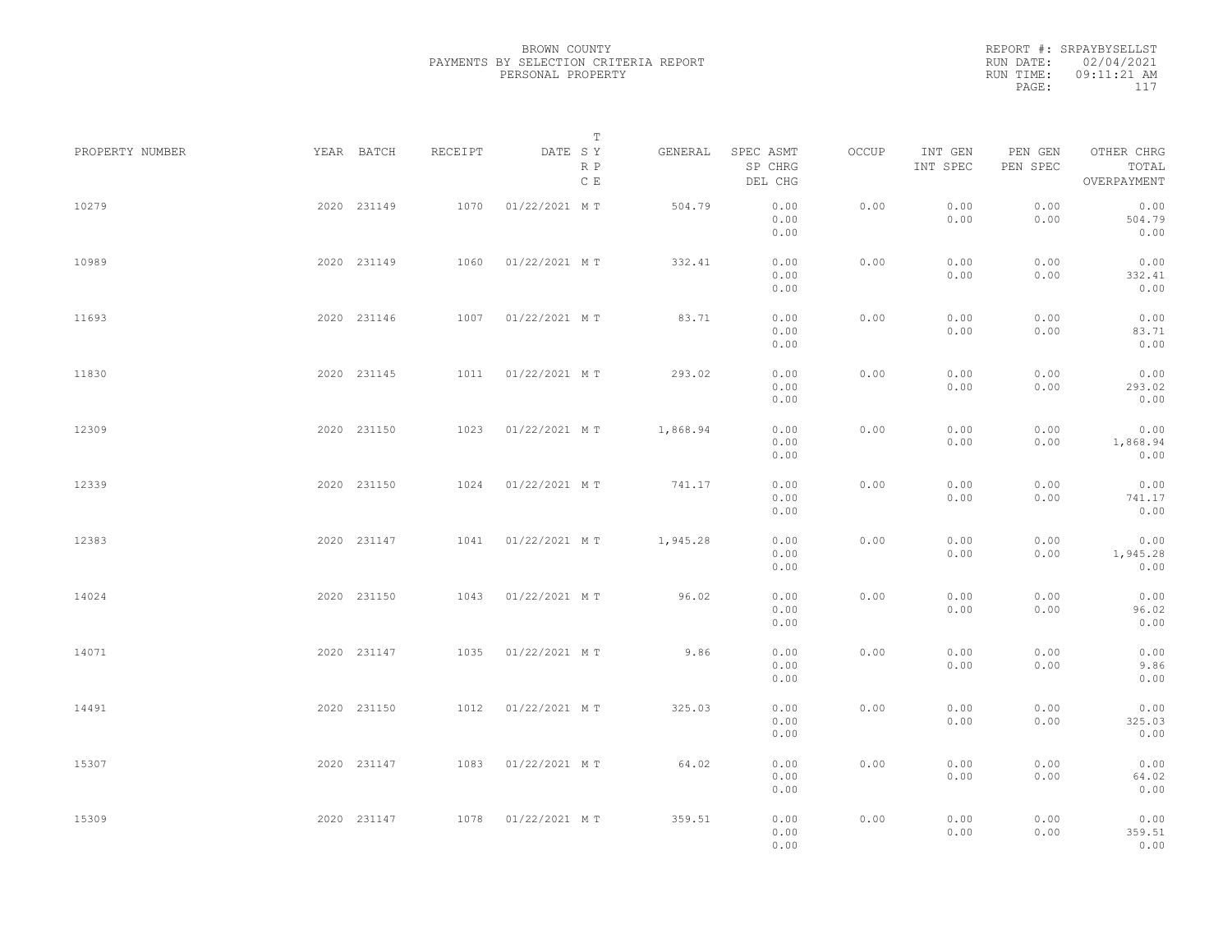REPORT #: SRPAYBYSELLST RUN DATE: 02/04/2021 RUN TIME: 09:11:22 AM PAGE: 118

|                 |             |             |         | T                     |          |                                 |       |                     |                     |                                    |  |
|-----------------|-------------|-------------|---------|-----------------------|----------|---------------------------------|-------|---------------------|---------------------|------------------------------------|--|
| PROPERTY NUMBER | YEAR BATCH  |             | RECEIPT | DATE SY<br>R P<br>C E | GENERAL  | SPEC ASMT<br>SP CHRG<br>DEL CHG | OCCUP | INT GEN<br>INT SPEC | PEN GEN<br>PEN SPEC | OTHER CHRG<br>TOTAL<br>OVERPAYMENT |  |
| 15311           |             | 2020 231147 | 1082    | 01/22/2021 MT         | 322.58   | 0.00<br>0.00<br>0.00            | 0.00  | 0.00<br>0.00        | 0.00<br>0.00        | 0.00<br>322.58<br>0.00             |  |
| 16170           |             | 2020 231149 |         | 1054 01/22/2021 MT    | 7,534.86 | 0.00<br>0.00<br>0.00            | 0.00  | 0.00<br>0.00        | 0.00<br>0.00        | 0.00<br>7,534.86<br>0.00           |  |
| 16171           |             | 2020 231147 |         | 1047 01/22/2021 MT    | 679.61   | 0.00<br>0.00<br>0.00            | 0.00  | 0.00<br>0.00        | 0.00<br>0.00        | 0.00<br>679.61<br>0.00             |  |
| 16172           |             | 2020 231147 | 1049    | 01/22/2021 MT         | 51.71    | 0.00<br>0.00<br>0.00            | 0.00  | 0.00<br>0.00        | 0.00<br>0.00        | 0.00<br>51.71<br>0.00              |  |
| 16173           |             | 2020 231147 | 1081    | 01/22/2021 MT         | 4,774.53 | 0.00<br>0.00<br>0.00            | 0.00  | 0.00<br>0.00        | 0.00<br>0.00        | 0.00<br>4,774.53<br>0.00           |  |
| 16175           |             | 2020 231147 | 1080    | 01/22/2021 MT         | 526.95   | 0.00<br>0.00<br>0.00            | 0.00  | 0.00<br>0.00        | 0.00<br>0.00        | 0.00<br>526.95<br>0.00             |  |
| 16176           |             | 2020 231147 | 1079    | 01/22/2021 MT         | 9.86     | 0.00<br>0.00<br>0.00            | 0.00  | 0.00<br>0.00        | 0.00<br>0.00        | 0.00<br>9.86<br>0.00               |  |
| 16737           |             | 2020 231147 | 1050    | 01/22/2021 MT         | 56.64    | 0.00<br>0.00<br>0.00            | 0.00  | 0.00<br>0.00        | 0.00<br>0.00        | 0.00<br>56.64<br>0.00              |  |
| 16816           |             | 2020 231147 |         | 1027 01/22/2021 MT    | 88.64    | 0.00<br>0.00                    | 0.00  | 0.00<br>0.00        | 0.00<br>0.00        | 0.00<br>88.64<br>0.00              |  |
| 16950           |             | 2020 231146 |         | 995 01/22/2021 MT     | 3,031.19 | 0.00<br>0.00<br>0.00<br>0.00    | 0.00  | 0.00<br>0.00        | 0.00<br>0.00        | 0.00<br>3,031.19<br>0.00           |  |
| 17900           |             | 2020 231145 |         | 1005 01/22/2021 MT    | 8,672.48 | 0.00<br>0.00                    | 0.00  | 0.00<br>0.00        | 0.00<br>0.00        | 0.00<br>8,672.48                   |  |
| 18613           | 2020 231149 |             |         | 1075 01/22/2021 MT    | 145.28   | 0.00<br>0.00<br>0.00<br>0.00    | 0.00  | 0.00<br>0.00        | 0.00<br>0.00        | 0.00<br>0.00<br>145.28<br>0.00     |  |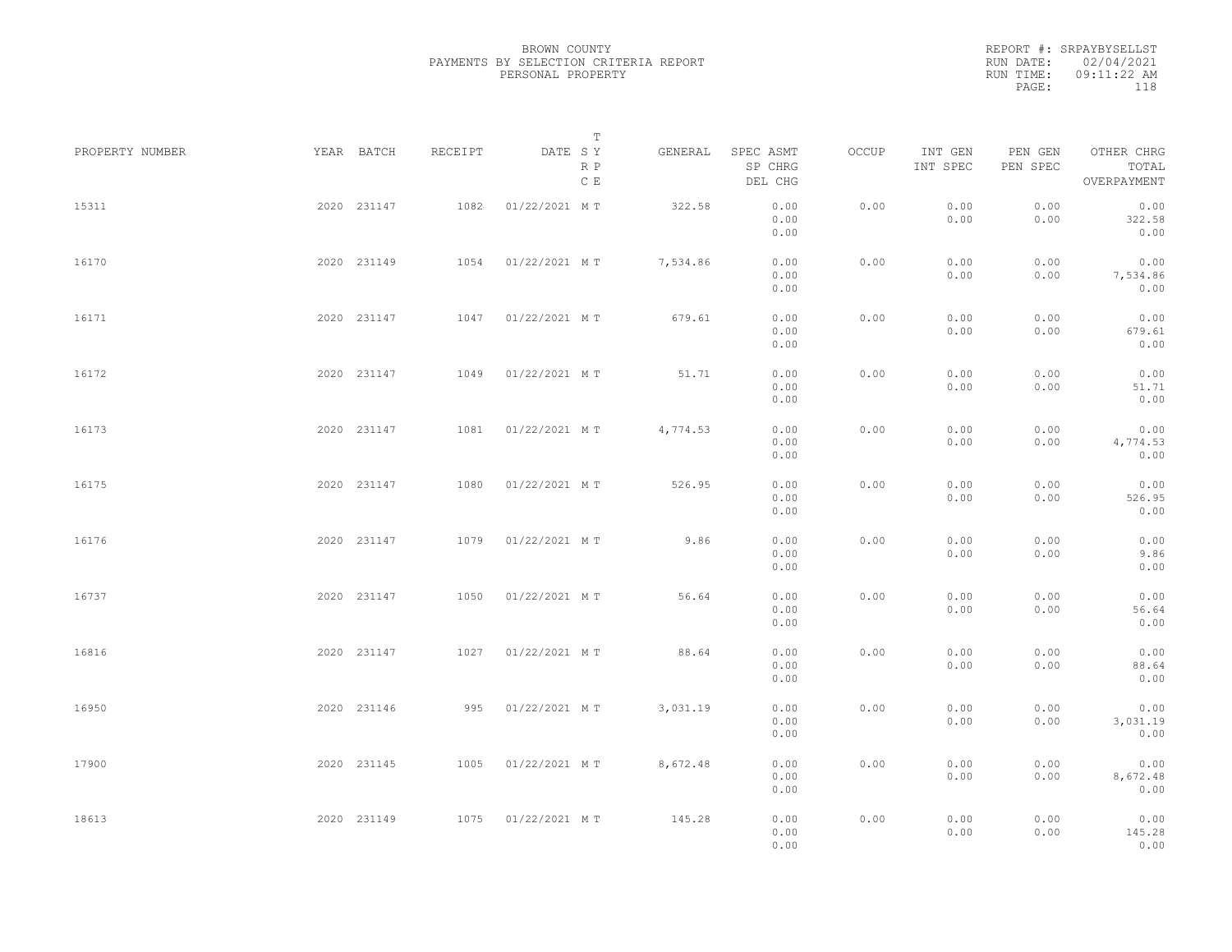REPORT #: SRPAYBYSELLST RUN DATE: 02/04/2021 RUN TIME: 09:11:22 AM PAGE: 119

|                 |             |         |               | $\mathbb T$           |                                 |       |                     |                     |                                    |  |
|-----------------|-------------|---------|---------------|-----------------------|---------------------------------|-------|---------------------|---------------------|------------------------------------|--|
| PROPERTY NUMBER | YEAR BATCH  | RECEIPT | DATE SY       | GENERAL<br>R P<br>C E | SPEC ASMT<br>SP CHRG<br>DEL CHG | OCCUP | INT GEN<br>INT SPEC | PEN GEN<br>PEN SPEC | OTHER CHRG<br>TOTAL<br>OVERPAYMENT |  |
| 18850           | 2020 231150 | 1013    | 01/22/2021 MT | 797.80                | 0.00<br>0.00<br>0.00            | 0.00  | 0.00<br>0.00        | 0.00<br>0.00        | 0.00<br>797.80<br>0.00             |  |
| 19237           | 2020 231146 | 1010    | 01/22/2021 MT | 268.40                | 0.00<br>0.00<br>0.00            | 0.00  | 0.00<br>0.00        | 0.00<br>0.00        | 0.00<br>268.40<br>0.00             |  |
| 20077           | 2020 231147 | 1018    | 01/22/2021 MT | 711.62                | 0.00<br>0.00<br>0.00            | 0.00  | 0.00<br>0.00        | 0.00<br>0.00        | 0.00<br>711.62<br>0.00             |  |
| 20201           | 2020 231149 | 1039    | 01/22/2021 MT | 2.46                  | 0.00<br>0.00<br>0.00            | 0.00  | 0.00<br>0.00        | 0.00<br>0.00        | 0.00<br>2.46<br>0.00               |  |
| 20269           | 2020 231147 | 1058    | 01/22/2021 MT | 443.23                | 0.00<br>0.00<br>0.00            | 0.00  | 0.00<br>0.00        | 0.00<br>0.00        | 0.00<br>443.23<br>0.00             |  |
| 21820           | 2020 231149 | 1028    | 01/22/2021 MT | 2.46                  | 0.00<br>0.00<br>0.00            | 0.00  | 0.00<br>0.00        | 0.00<br>0.00        | 0.00<br>2.46<br>0.00               |  |
| 22185           | 2020 231149 | 1084    | 01/22/2021 MT | 120.66                | 0.00<br>0.00<br>0.00            | 0.00  | 0.00<br>0.00        | 0.00<br>0.00        | 0.00<br>120.66<br>0.00             |  |
| 22721           | 2020 231146 | 1003    | 01/22/2021 MT | 342.27                | 0.00<br>0.00<br>0.00            | 0.00  | 0.00<br>0.00        | 0.00<br>0.00        | 0.00<br>342.27<br>0.00             |  |
| 22723           | 2020 231150 | 1014    | 01/22/2021 MT | 1,046.51              | 0.00<br>0.00                    | 0.00  | 0.00<br>0.00        | 0.00<br>0.00        | 0.00<br>1,046.51                   |  |
| 22724           | 2020 231150 | 1015    | 01/22/2021 MT | 1,213.95              | 0.00<br>0.00<br>0.00            | 0.00  | 0.00<br>0.00        | 0.00<br>0.00        | 0.00<br>0.00<br>1,213.95           |  |
| 22791           | 2020 231147 | 1032    | 01/22/2021 MT | 64.02                 | 0.00<br>0.00<br>0.00            | 0.00  | 0.00<br>0.00        | 0.00<br>0.00        | 0.00<br>0.00<br>64.02              |  |
| 23208           | 2020 231149 | 1052    | 01/22/2021 MT | 1,526.66              | 0.00<br>0.00<br>0.00<br>0.00    | 0.00  | 0.00<br>0.00        | 0.00<br>0.00        | 0.00<br>0.00<br>1,526.66<br>0.00   |  |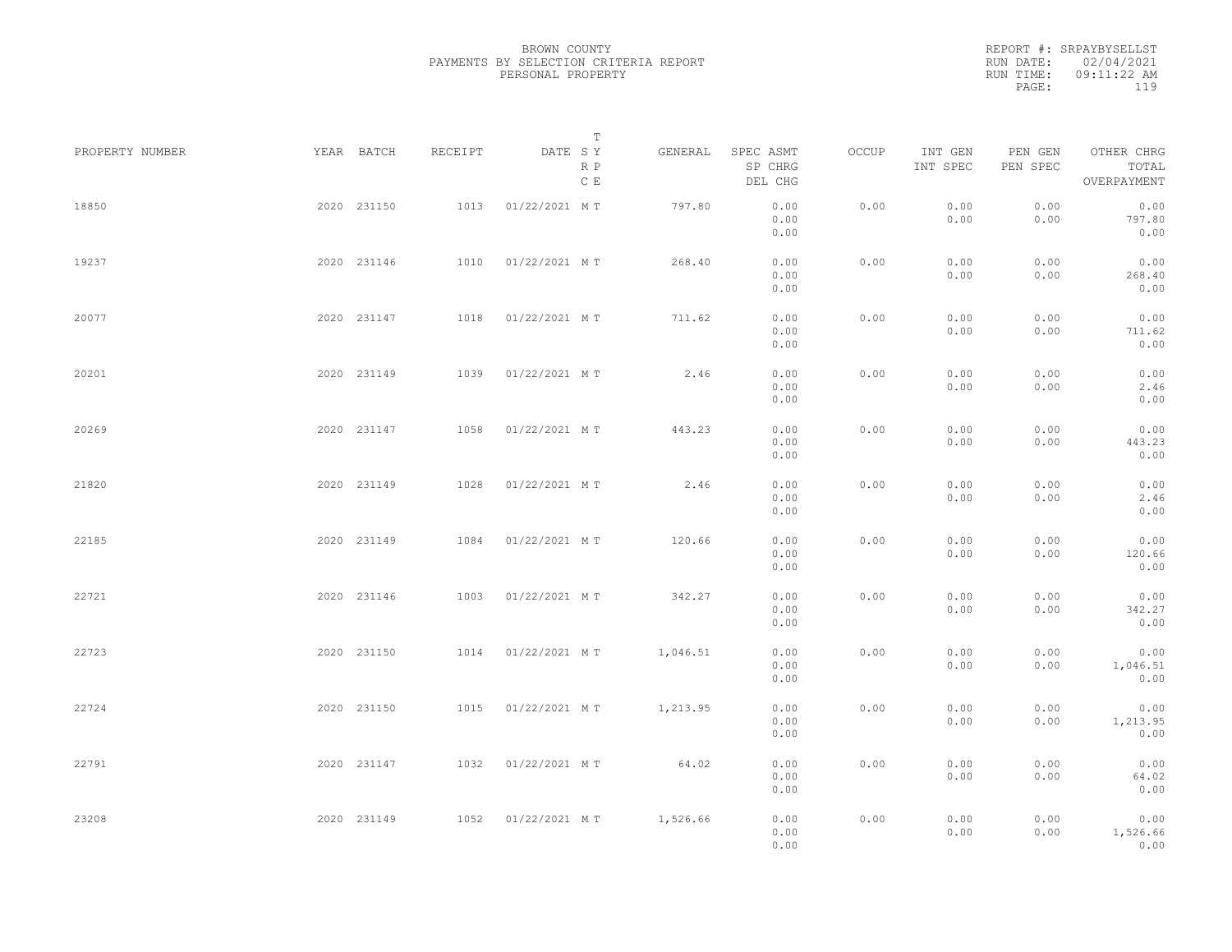REPORT #: SRPAYBYSELLST RUN DATE: 02/04/2021 RUN TIME: 09:11:22 AM PAGE: 120

|                 |             |         | $\mathbb T$           |           |                                 |       |                     |                     |                                    |  |
|-----------------|-------------|---------|-----------------------|-----------|---------------------------------|-------|---------------------|---------------------|------------------------------------|--|
| PROPERTY NUMBER | YEAR BATCH  | RECEIPT | DATE SY<br>R P<br>C E | GENERAL   | SPEC ASMT<br>SP CHRG<br>DEL CHG | OCCUP | INT GEN<br>INT SPEC | PEN GEN<br>PEN SPEC | OTHER CHRG<br>TOTAL<br>OVERPAYMENT |  |
| 24121           | 2020 231147 | 1074    | 01/22/2021 MT         | 19.70     | 0.00<br>0.00<br>0.00            | 0.00  | 0.00<br>0.00        | 0.00<br>0.00        | 0.00<br>19.70<br>0.00              |  |
| 24122           | 2020 231147 |         | 1077 01/22/2021 MT    | 302.88    | 0.00<br>0.00<br>0.00            | 0.00  | 0.00<br>0.00        | 0.00<br>0.00        | 0.00<br>302.88<br>0.00             |  |
| 24160           | 2020 231149 | 1096    | 01/22/2021 MT         | 1,652.25  | 0.00<br>0.00<br>0.00            | 0.00  | 0.00<br>0.00        | 0.00<br>0.00        | 0.00<br>1,652.25<br>0.00           |  |
| 24755           | 2020 231149 | 1046    | 01/22/2021 MT         | 24.62     | 0.00<br>0.00<br>0.00            | 0.00  | 0.00<br>0.00        | 0.00<br>0.00        | 0.00<br>24.62<br>0.00              |  |
| 25198           | 2020 231147 | 1071    | 01/22/2021 MT         | 1,900.95  | 0.00<br>0.00<br>0.00            | 0.00  | 0.00<br>0.00        | 0.00<br>0.00        | 0.00<br>1,900.95<br>0.00           |  |
| 25405           | 2020 231150 | 1034    | 01/22/2021 MT         | 440.77    | 0.00<br>0.00<br>0.00            | 0.00  | 0.00<br>0.00        | 0.00<br>0.00        | 0.00<br>440.77<br>0.00             |  |
| 25474           | 2020 231149 | 1065    | 01/22/2021 MT         | 130.50    | 0.00<br>0.00<br>0.00            | 0.00  | 0.00<br>0.00        | 0.00<br>0.00        | 0.00<br>130.50<br>0.00             |  |
| 25515           | 2020 231150 | 1029    | 01/22/2021 MT         | 68.95     | 0.00<br>0.00<br>0.00            | 0.00  | 0.00<br>0.00        | 0.00<br>0.00        | 0.00<br>68.95<br>0.00              |  |
| 25568           | 2020 231149 | 1022    | 01/22/2021 MT         | 11,312.14 | 0.00<br>0.00<br>0.00            | 0.00  | 0.00<br>0.00        | 0.00<br>0.00        | 0.00<br>11,312.14<br>0.00          |  |
| 26073           | 2020 231149 |         | 1056 01/22/2021 MT    | 16,830.30 | 0.00<br>0.00<br>0.00            | 0.00  | 0.00<br>0.00        | 0.00<br>0.00        | 0.00<br>16,830.30<br>0.00          |  |
| 26074           | 2020 231147 |         | 1053 01/22/2021 MT    | 56.64     | 0.00<br>0.00                    | 0.00  | 0.00<br>0.00        | 0.00<br>0.00        | 0.00<br>56.64                      |  |
| 26185           | 2020 231149 |         | 1086 01/22/2021 MT    | 884.00    | 0.00<br>0.00<br>0.00<br>0.00    | 0.00  | 0.00<br>0.00        | 0.00<br>0.00        | 0.00<br>0.00<br>884.00<br>0.00     |  |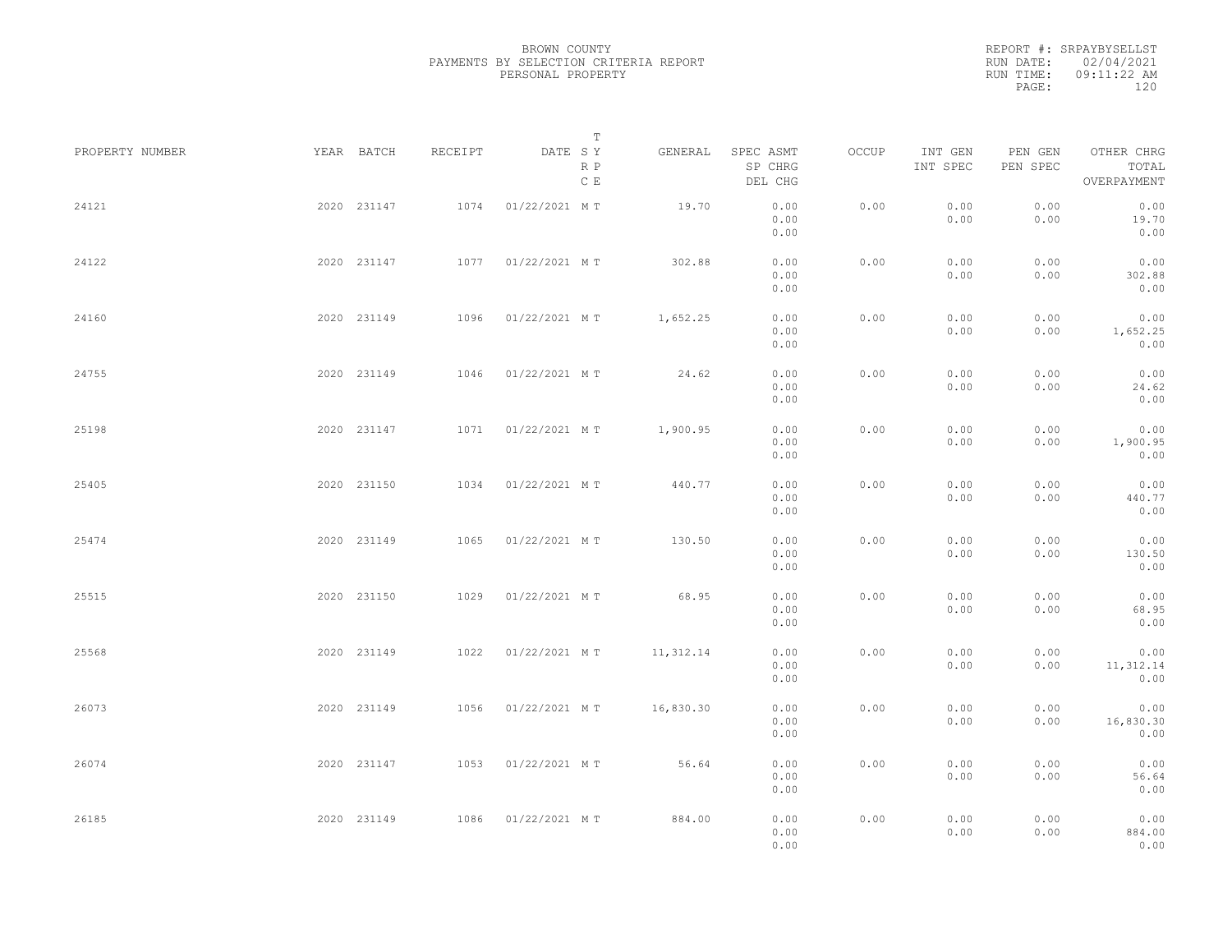|           | REPORT #: SRPAYBYSELLST |  |
|-----------|-------------------------|--|
|           | RUN DATE: 02/04/2021    |  |
| RUN TIME: | $09:11:23$ AM           |  |
| PAGE:     | 121                     |  |
|           |                         |  |

|                 |             |         |               | $\mathbb T$ |          |                                 |       |                     |                     |                                    |  |
|-----------------|-------------|---------|---------------|-------------|----------|---------------------------------|-------|---------------------|---------------------|------------------------------------|--|
| PROPERTY NUMBER | YEAR BATCH  | RECEIPT | DATE SY       | R P<br>C E  | GENERAL  | SPEC ASMT<br>SP CHRG<br>DEL CHG | OCCUP | INT GEN<br>INT SPEC | PEN GEN<br>PEN SPEC | OTHER CHRG<br>TOTAL<br>OVERPAYMENT |  |
| 26226           | 2020 231145 | 998     | 01/22/2021 MT |             | 4.91     | 0.00<br>0.00<br>0.00            | 0.00  | 0.00<br>0.00        | 0.00<br>0.00        | 0.00<br>4.91<br>0.00               |  |
| 26244           | 2020 231149 | 1064    | 01/22/2021 MT |             | 364.44   | 0.00<br>0.00<br>0.00            | 0.00  | 0.00<br>0.00        | 0.00<br>0.00        | 0.00<br>364.44<br>0.00             |  |
| 26296           | 2020 231150 | 1042    | 01/22/2021 MT |             | 177.29   | 0.00<br>0.00<br>0.00            | 0.00  | 0.00<br>0.00        | 0.00<br>0.00        | 0.00<br>177.29<br>0.00             |  |
| 26753           | 2020 231149 | 1051    | 01/22/2021 MT |             | 2.46     | 0.00<br>0.00<br>0.00            | 0.00  | 0.00<br>0.00        | 0.00<br>0.00        | 0.00<br>2.46<br>0.00               |  |
| 26799           | 2020 231147 | 1068    | 01/22/2021 MT |             | 206.83   | 0.00<br>0.00<br>0.00            | 0.00  | 0.00<br>0.00        | 0.00<br>0.00        | 0.00<br>206.83<br>0.00             |  |
| 26815           | 2020 231146 | 1001    | 01/22/2021 MT |             | 199.46   | 0.00<br>0.00<br>0.00            | 0.00  | 0.00<br>0.00        | 0.00<br>0.00        | 0.00<br>199.46<br>0.00             |  |
| 26826           | 2020 231150 | 1033    | 01/22/2021 MT |             | 162.52   | 0.00<br>0.00<br>0.00            | 0.00  | 0.00<br>0.00        | 0.00<br>0.00        | 0.00<br>162.52<br>0.00             |  |
| 26885           | 2020 231146 | 997     | 01/22/2021 MT |             | 1,344.45 | 0.00<br>0.00<br>0.00            | 0.00  | 0.00<br>0.00        | 0.00<br>0.00        | 0.00<br>1,344.45<br>0.00           |  |
| 27037           | 2020 231147 | 1073    | 01/22/2021 MT |             | 3,683.71 | 0.00<br>0.00<br>0.00            | 0.00  | 0.00<br>0.00        | 0.00<br>0.00        | 0.00<br>3,683.71<br>0.00           |  |
| 27044           | 2020 231146 | 1006    | 01/22/2021 MT |             | 2,821.86 | 0.00<br>0.00<br>0.00            | 0.00  | 0.00<br>0.00        | 0.00<br>0.00        | 0.00<br>2,821.86<br>0.00           |  |
| 27275           | 2020 231149 | 1017    | 01/22/2021 MT |             | 41.86    | 0.00<br>0.00                    | 0.00  | 0.00<br>0.00        | 0.00<br>0.00        | 0.00<br>41.86                      |  |
| 27280           | 2020 231147 | 1057    | 01/22/2021 MT |             | 2.46     | 0.00<br>0.00<br>0.00<br>0.00    | 0.00  | 0.00<br>0.00        | 0.00<br>0.00        | 0.00<br>0.00<br>2.46<br>0.00       |  |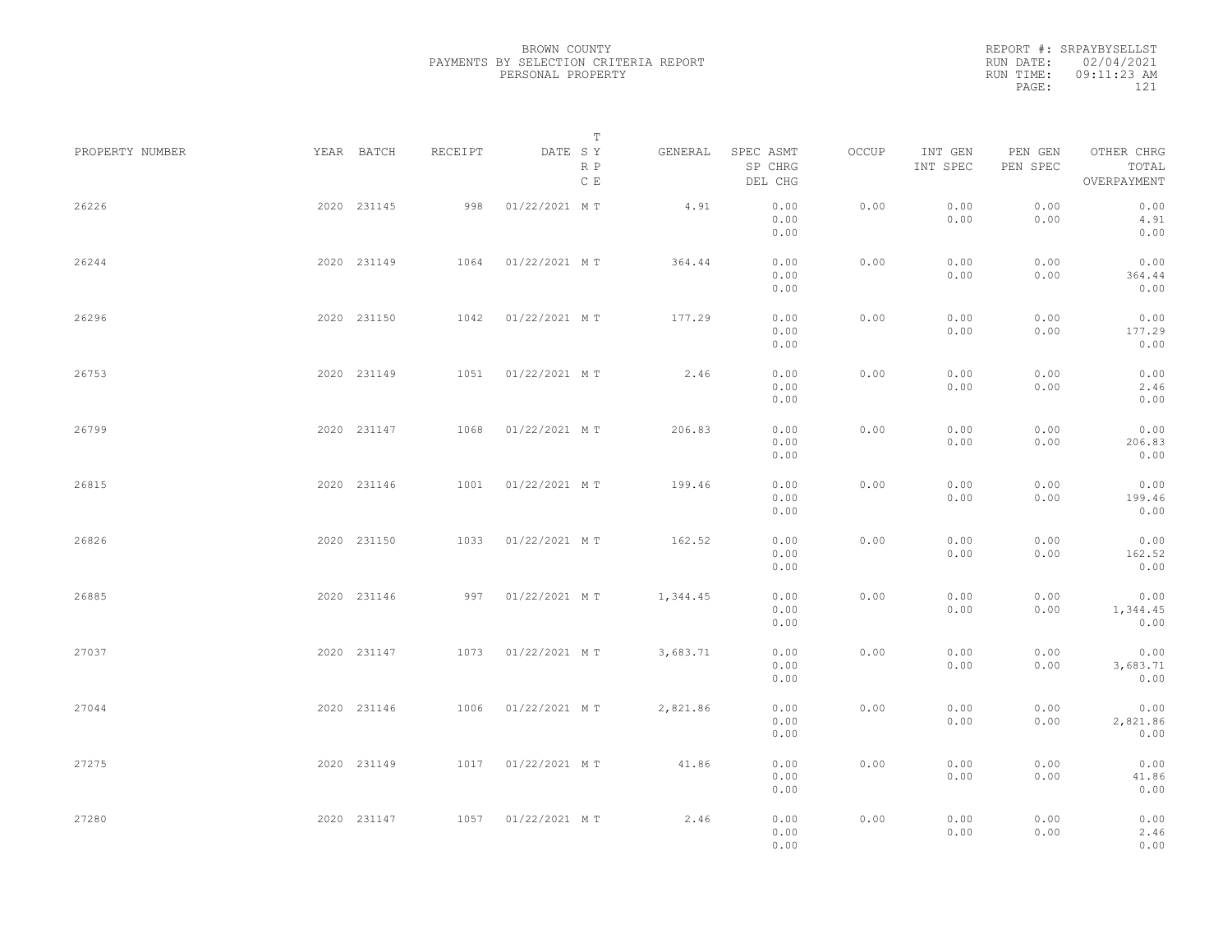REPORT #: SRPAYBYSELLST RUN DATE: 02/04/2021 RUN TIME: 09:11:23 AM PAGE: 122

|                 |             |             |         |               | $\mathbb T$ |          |                                 |       |                     |                     |                                    |  |
|-----------------|-------------|-------------|---------|---------------|-------------|----------|---------------------------------|-------|---------------------|---------------------|------------------------------------|--|
| PROPERTY NUMBER |             | YEAR BATCH  | RECEIPT | DATE SY       | R P<br>C E  | GENERAL  | SPEC ASMT<br>SP CHRG<br>DEL CHG | OCCUP | INT GEN<br>INT SPEC | PEN GEN<br>PEN SPEC | OTHER CHRG<br>TOTAL<br>OVERPAYMENT |  |
| 27551           |             | 2020 231146 | 1000    | 01/22/2021 MT |             | 12.31    | 0.00<br>0.00<br>0.00            | 0.00  | 0.00<br>0.00        | 0.00<br>0.00        | 0.00<br>12.31<br>0.00              |  |
| 27552           |             | 2020 231146 | 999     | 01/22/2021 MT |             | 14.76    | 0.00<br>0.00<br>0.00            | 0.00  | 0.00<br>0.00        | 0.00<br>0.00        | 0.00<br>14.76<br>0.00              |  |
| 27553           |             | 2020 231150 | 1026    | 01/22/2021 MT |             | 54.18    | 0.00<br>0.00<br>0.00            | 0.00  | 0.00<br>0.00        | 0.00<br>0.00        | 0.00<br>54.18<br>0.00              |  |
| 30109           |             | 2020 231147 | 1044    | 01/22/2021 MT |             | 263.47   | 0.00<br>0.00<br>0.00            | 0.00  | 0.00<br>0.00        | 0.00<br>0.00        | 0.00<br>263.47<br>0.00             |  |
| 30146           |             | 2020 231147 | 1025    | 01/22/2021 MT |             | 4.91     | 0.00<br>0.00<br>0.00            | 0.00  | 0.00<br>0.00        | 0.00<br>0.00        | 0.00<br>4.91<br>0.00               |  |
| 30205           |             | 2020 231146 | 993     | 01/22/2021 MT |             | 1,167.17 | 0.00<br>0.00<br>0.00            | 0.00  | 0.00<br>0.00        | 0.00<br>0.00        | 0.00<br>1,167.17<br>0.00           |  |
| 30206           |             | 2020 231146 | 994     | 01/22/2021 MT |             | 39.39    | 0.00<br>0.00<br>0.00            | 0.00  | 0.00<br>0.00        | 0.00<br>0.00        | 0.00<br>39.39<br>0.00              |  |
| 00482           |             | 2020 231152 | 1112    | 01/25/2021 MT |             | 73.87    | 0.00<br>0.00<br>0.00            | 0.00  | 0.00<br>0.00        | 0.00<br>0.00        | 0.00<br>73.87<br>0.00              |  |
| 00873           |             | 2020 231151 | 1108    | 01/22/2021 MT |             | 1,775.36 | 0.00<br>0.00<br>0.00            | 0.00  | 0.00<br>0.00        | 0.00<br>0.00        | 0.00<br>1,775.36<br>0.00           |  |
| 00886           |             | 2020 231152 | 1085    | 01/25/2021 MT |             | 1,312.45 | 0.00<br>0.00<br>0.00            | 0.00  | 0.00<br>0.00        | 0.00<br>0.00        | 0.00<br>1,312.45<br>0.00           |  |
| 01009           |             | 2020 231152 | 1119    | 01/25/2021 MT |             | 448.15   | 0.00<br>0.00<br>0.00            | 0.00  | 0.00<br>0.00        | 0.00<br>0.00        | 0.00<br>448.15<br>0.00             |  |
| 01419           | 2020 231148 |             | 1067    | 01/22/2021 MT |             | 24.62    | 0.00<br>0.00<br>0.00            | 0.00  | 0.00<br>0.00        | 0.00<br>0.00        | 0.00<br>24.62<br>0.00              |  |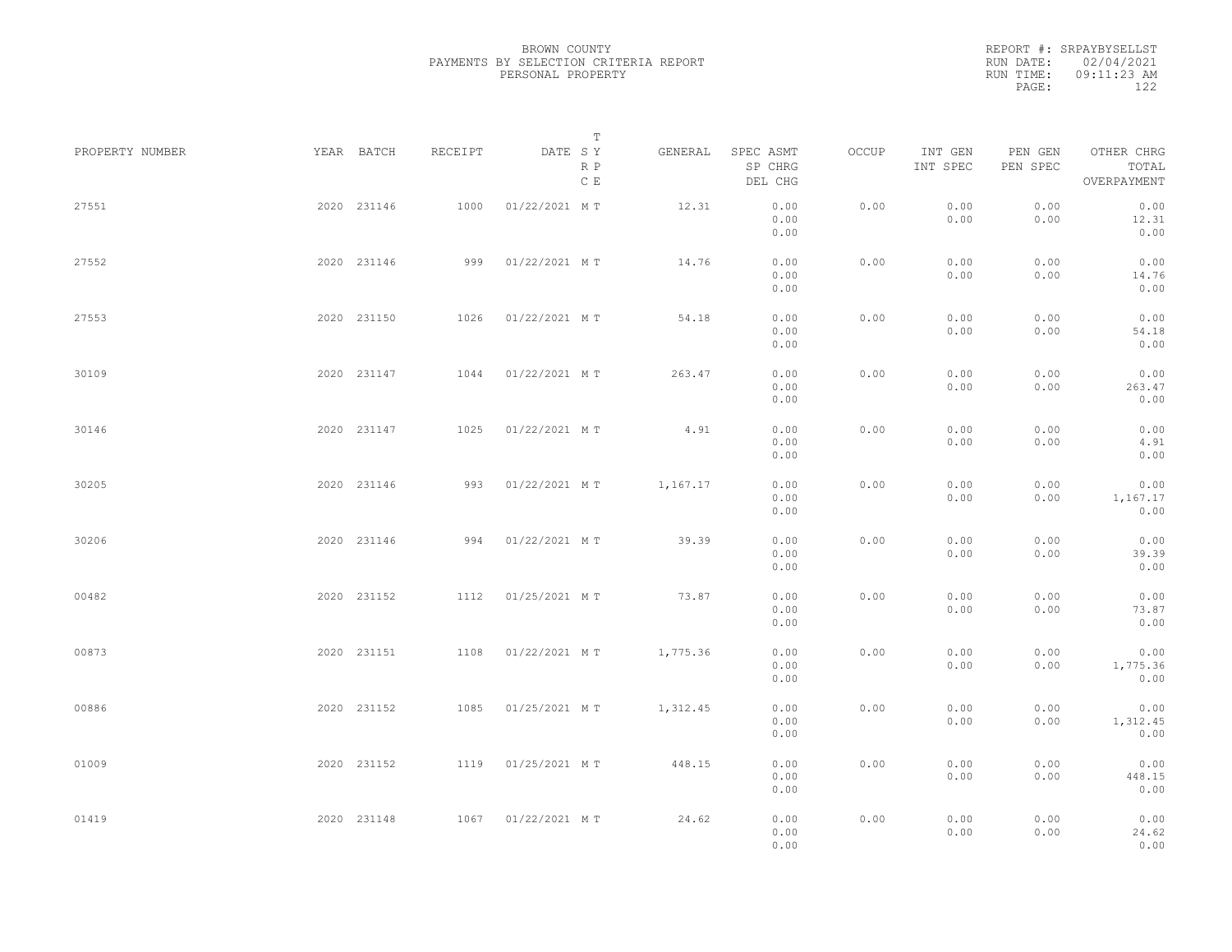REPORT #: SRPAYBYSELLST RUN DATE: 02/04/2021 RUN TIME: 09:11:23 AM PAGE: 123

|                 |             |         |                    | $\mathbb T$ |           |                                 |       |                     |                     |                                    |  |
|-----------------|-------------|---------|--------------------|-------------|-----------|---------------------------------|-------|---------------------|---------------------|------------------------------------|--|
| PROPERTY NUMBER | YEAR BATCH  | RECEIPT | DATE SY            | R P<br>C E  | GENERAL   | SPEC ASMT<br>SP CHRG<br>DEL CHG | OCCUP | INT GEN<br>INT SPEC | PEN GEN<br>PEN SPEC | OTHER CHRG<br>TOTAL<br>OVERPAYMENT |  |
| 01594           | 2020 231148 | 1110    | 01/22/2021 MT      |             | 795.34    | 0.00<br>0.00<br>0.00            | 0.00  | 0.00<br>0.00        | 0.00<br>0.00        | 0.00<br>795.34<br>0.00             |  |
| 01812           | 2020 231152 | 1087    | 01/25/2021 MT      |             | 2,752.92  | 0.00<br>0.00<br>0.00            | 0.00  | 0.00<br>0.00        | 0.00<br>0.00        | 0.00<br>2,752.92<br>0.00           |  |
| 02249           | 2020 231148 | 1055    | 01/22/2021 MT      |             | 4,877.96  | 0.00<br>0.00<br>0.00            | 0.00  | 0.00<br>0.00        | 0.00<br>0.00        | 0.00<br>4,877.96<br>0.00           |  |
| 02415           | 2020 231148 | 1099    | 01/22/2021 MT      |             | 91.11     | 0.00<br>0.00<br>0.00            | 0.00  | 0.00<br>0.00        | 0.00<br>0.00        | 0.00<br>91.11<br>0.00              |  |
| 02416           | 2020 231148 | 1098    | 01/22/2021 MT      |             | 512.17    | 0.00<br>0.00<br>0.00            | 0.00  | 0.00<br>0.00        | 0.00<br>0.00        | 0.00<br>512.17<br>0.00             |  |
| 02477           | 2020 231151 | 1109    | 01/22/2021 MT      |             | 1,696.58  | 0.00<br>0.00<br>0.00            | 0.00  | 0.00<br>0.00        | 0.00<br>0.00        | 0.00<br>1,696.58<br>0.00           |  |
| 04645           | 2020 231152 | 1106    | 01/25/2021 MT      |             | 5,865.37  | 0.00<br>0.00<br>0.00            | 0.00  | 0.00<br>0.00        | 0.00<br>0.00        | 0.00<br>5,865.37<br>0.00           |  |
| 04677           | 2020 231148 | 1036    | 01/22/2021 MT      |             | 7.39      | 0.00<br>0.00<br>0.00            | 0.00  | 0.00<br>0.00        | 0.00<br>0.00        | 0.00<br>7.39<br>0.00               |  |
| 05376           | 2020 231152 | 1139    | 01/25/2021 MT      |             | 29,169.24 | 0.00<br>1,110.00<br>0.00        | 0.00  | 0.00<br>0.00        | 0.00<br>0.00        | 0.00<br>30,279.24<br>0.00          |  |
| 05377           | 2020 231152 | 1138    | 01/25/2021 MT      |             | 36,576.06 | 0.00<br>3,895.00<br>0.00        | 0.00  | 0.00<br>0.00        | 0.00<br>0.00        | 0.00<br>40,471.06<br>0.00          |  |
| 05743           | 2020 231152 | 1102    | 01/25/2021 MT      |             | 12,659.05 | 0.00<br>0.00<br>0.00            | 0.00  | 0.00<br>0.00        | 0.00<br>0.00        | 0.00<br>12,659.05<br>0.00          |  |
| 05881           | 2020 231148 |         | 1021 01/22/2021 MT |             | 12.31     | 0.00<br>0.00<br>0.00            | 0.00  | 0.00<br>0.00        | 0.00<br>0.00        | 0.00<br>12.31<br>0.00              |  |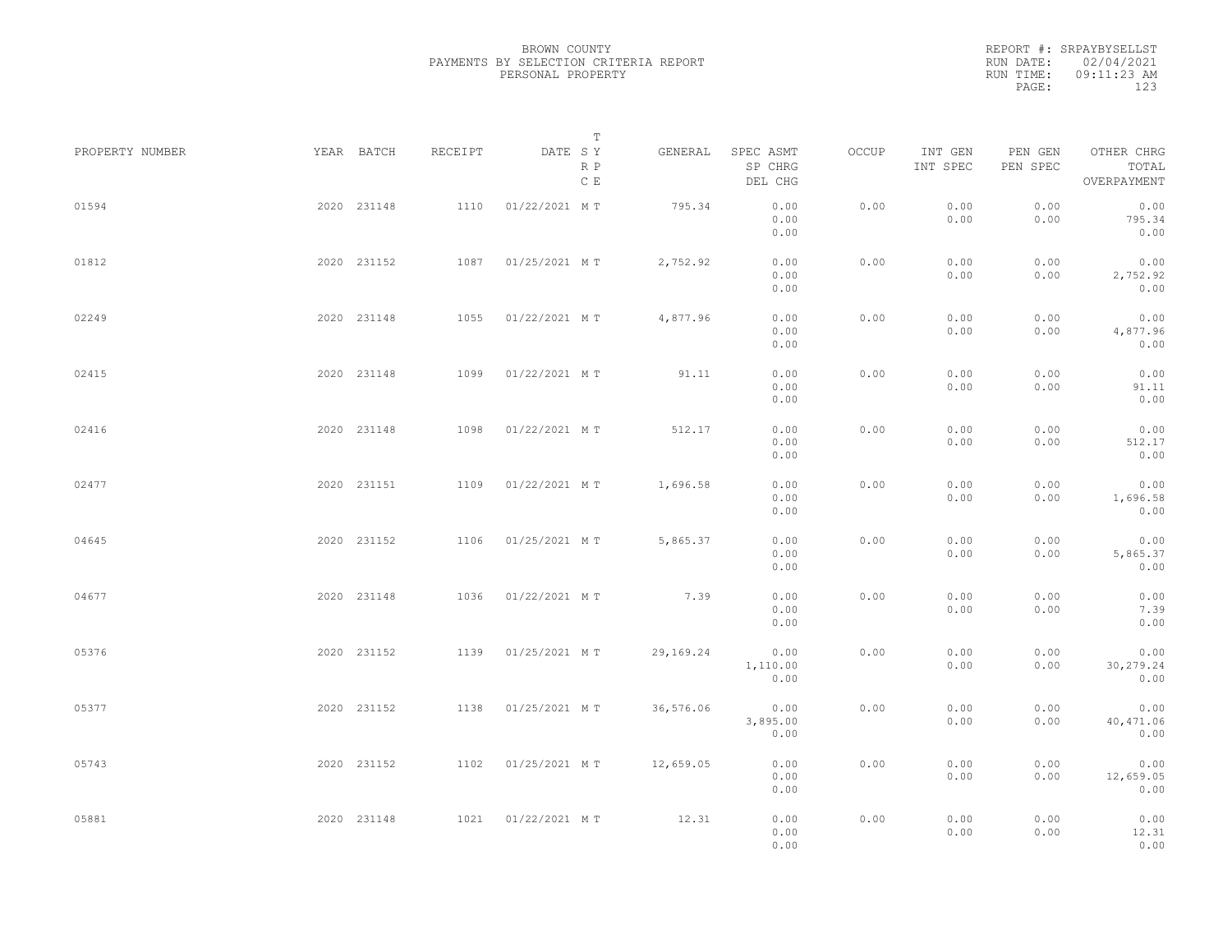REPORT #: SRPAYBYSELLST RUN DATE: 02/04/2021 RUN TIME: 09:11:24 AM PAGE: 124

|                 |             |             |         | $\mathbb T$           |            |                                 |       |                     |                     |                                    |  |
|-----------------|-------------|-------------|---------|-----------------------|------------|---------------------------------|-------|---------------------|---------------------|------------------------------------|--|
| PROPERTY NUMBER | YEAR BATCH  |             | RECEIPT | DATE SY<br>R P<br>C E | GENERAL    | SPEC ASMT<br>SP CHRG<br>DEL CHG | OCCUP | INT GEN<br>INT SPEC | PEN GEN<br>PEN SPEC | OTHER CHRG<br>TOTAL<br>OVERPAYMENT |  |
| 07176           |             | 2020 231152 | 1137    | 01/25/2021 MT         | 150,470.56 | 0.00<br>0.00<br>0.00            | 0.00  | 0.00<br>0.00        | 0.00<br>0.00        | 0.00<br>150,470.56<br>0.00         |  |
| 07968           |             | 2020 231152 |         | 1136 01/25/2021 MT    | 100,976.92 | 0.00<br>0.00<br>0.00            | 0.00  | 0.00<br>0.00        | 0.00<br>0.00        | 0.00<br>100,976.92<br>0.00         |  |
| 13054           |             | 2020 231148 |         | 1072  01/22/2021 MT   | 2,277.69   | 0.00<br>0.00<br>0.00            | 0.00  | 0.00<br>0.00        | 0.00<br>0.00        | 0.00<br>2,277.69<br>0.00           |  |
| 14033           |             | 2020 231151 | 1095    | 01/22/2021 MT         | 27,305.24  | 0.00<br>0.00<br>0.00            | 0.00  | 0.00<br>0.00        | 0.00<br>0.00        | 0.00<br>27,305.24<br>0.00          |  |
| 14571           |             | 2020 231152 | 1115    | 01/25/2021 MT         | 34.47      | 0.00<br>0.00<br>0.00            | 0.00  | 0.00<br>0.00        | 0.00<br>0.00        | 0.00<br>34.47<br>0.00              |  |
| 15959           |             | 2020 231157 | 1232    | 01/25/2021 MT         | 349.65     | 0.00<br>0.00<br>0.00            | 0.00  | 0.00<br>0.00        | 0.00<br>0.00        | 0.00<br>349.65<br>0.00             |  |
| 16181           |             | 2020 231151 | 1094    | 01/22/2021 MT         | 558.96     | 0.00<br>0.00<br>0.00            | 0.00  | 0.00<br>0.00        | 0.00<br>0.00        | 0.00<br>558.96<br>0.00             |  |
| 16187           |             | 2020 231151 | 1093    | 01/22/2021 MT         | 1,484.81   | 0.00<br>0.00<br>0.00            | 0.00  | 0.00<br>0.00        | 0.00<br>0.00        | 0.00<br>1,484.81<br>0.00           |  |
| 16197           |             | 2020 231151 | 1092    | 01/22/2021 MT         | 5,052.79   | 0.00<br>0.00<br>0.00            | 0.00  | 0.00<br>0.00        | 0.00<br>0.00        | 0.00<br>5,052.79<br>0.00           |  |
| 16847           |             | 2020 231148 |         | 1107 01/22/2021 MT    | 283.18     | 0.00<br>0.00<br>0.00            | 0.00  | 0.00<br>0.00        | 0.00<br>0.00        | 0.00<br>283.18<br>0.00             |  |
| 17901           | 2020 231151 |             | 1091    | 01/22/2021 MT         | 169.91     | 0.00<br>0.00<br>0.00            | 0.00  | 0.00<br>0.00        | 0.00<br>0.00        | 0.00<br>169.91<br>0.00             |  |
| 18650           | 2020 231152 |             |         | 1105 01/25/2021 MT    | 22.16      | 0.00<br>0.00<br>0.00            | 0.00  | 0.00<br>0.00        | 0.00<br>0.00        | 0.00<br>22.16<br>0.00              |  |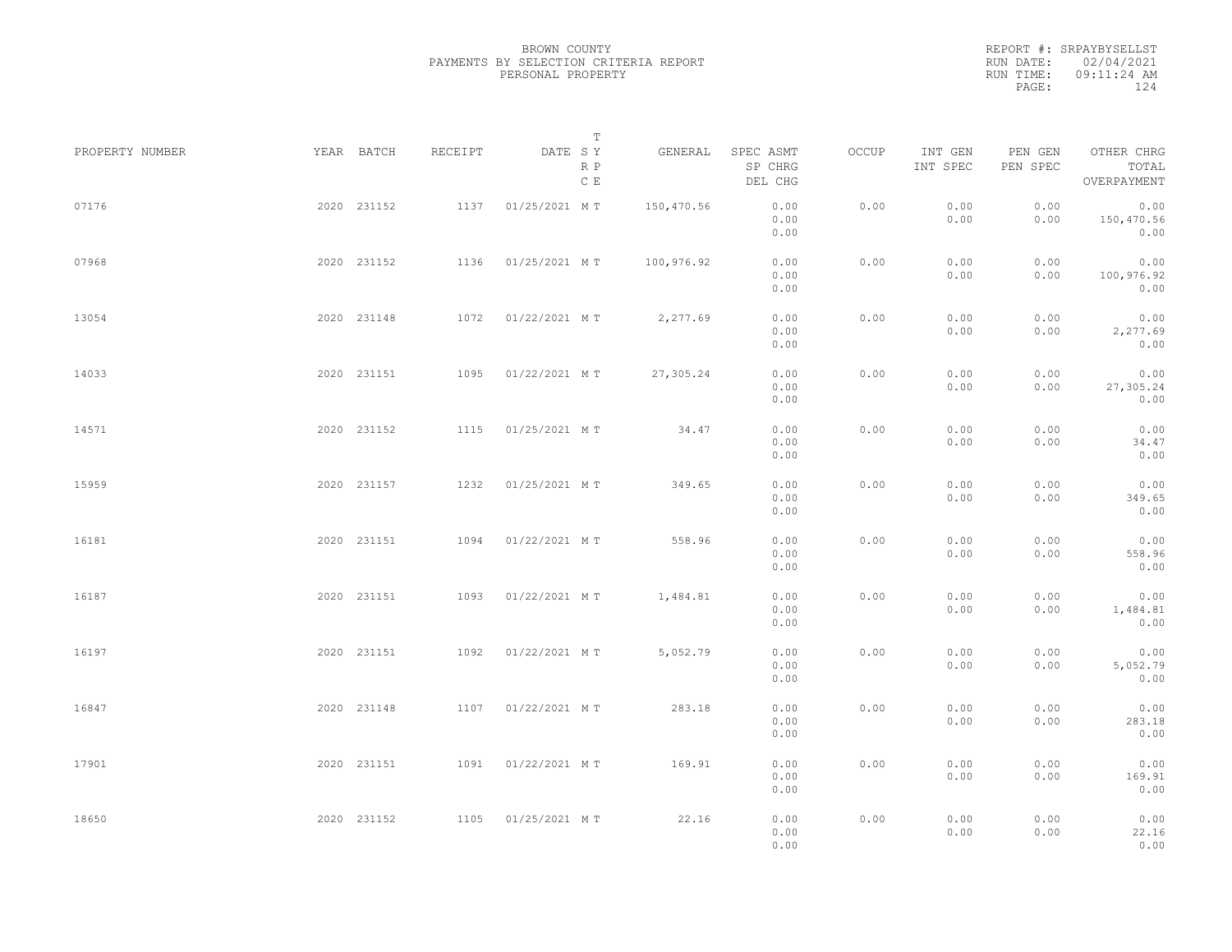REPORT #: SRPAYBYSELLST RUN DATE: 02/04/2021 RUN TIME: 09:11:24 AM PAGE: 125

|                 |             |         |               | $\mathbb T$ |           |                                 |       |                     |                     |                                    |  |
|-----------------|-------------|---------|---------------|-------------|-----------|---------------------------------|-------|---------------------|---------------------|------------------------------------|--|
| PROPERTY NUMBER | YEAR BATCH  | RECEIPT | DATE SY       | R P<br>C E  | GENERAL   | SPEC ASMT<br>SP CHRG<br>DEL CHG | OCCUP | INT GEN<br>INT SPEC | PEN GEN<br>PEN SPEC | OTHER CHRG<br>TOTAL<br>OVERPAYMENT |  |
| 18656           | 2020 231148 | 1066    | 01/22/2021 MT |             | 167.44    | 0.00<br>0.00<br>0.00            | 0.00  | 0.00<br>0.00        | 0.00<br>0.00        | 0.00<br>167.44<br>0.00             |  |
| 20204           | 2020 231148 | 1061    | 01/22/2021 MT |             | 19.70     | 0.00<br>0.00<br>0.00            | 0.00  | 0.00<br>0.00        | 0.00<br>0.00        | 0.00<br>19.70<br>0.00              |  |
| 20253           | 2020 231148 | 1020    | 01/22/2021 MT |             | 590.97    | 0.00<br>0.00<br>0.00            | 0.00  | 0.00<br>0.00        | 0.00<br>0.00        | 0.00<br>590.97<br>0.00             |  |
| 20280           | 2020 231152 | 1100    | 01/25/2021 MT |             | 7.39      | 0.00<br>0.00<br>0.00            | 0.00  | 0.00<br>0.00        | 0.00<br>0.00        | 0.00<br>7.39<br>0.00               |  |
| 21021           | 2020 231151 | 1090    | 01/22/2021 MT |             | 2.46      | 0.00<br>0.00<br>0.00            | 0.00  | 0.00<br>0.00        | 0.00<br>0.00        | 0.00<br>2.46<br>0.00               |  |
| 21730           | 2020 231148 | 1118    | 01/22/2021 MT |             | 657.46    | 0.00<br>0.00<br>0.00            | 0.00  | 0.00<br>0.00        | 0.00<br>0.00        | 0.00<br>657.46<br>0.00             |  |
| 22163           | 2020 231148 | 1038    | 01/22/2021 MT |             | 73.87     | 0.00<br>0.00<br>0.00            | 0.00  | 0.00<br>0.00        | 0.00<br>0.00        | 0.00<br>73.87<br>0.00              |  |
| 22296           | 2020 231148 | 1063    | 01/22/2021 MT |             | 1,063.74  | 0.00<br>0.00<br>0.00            | 0.00  | 0.00<br>0.00        | 0.00<br>0.00        | 0.00<br>1,063.74<br>0.00           |  |
| 22695           | 2020 231151 | 1089    | 01/22/2021 MT |             | 2.46      | 0.00<br>0.00                    | 0.00  | 0.00<br>0.00        | 0.00<br>0.00        | 0.00<br>2.46                       |  |
| 22738           | 2020 231152 | 1088    | 01/25/2021 MT |             | 47,533.62 | 0.00<br>0.00<br>0.00            | 0.00  | 0.00<br>0.00        | 0.00<br>0.00        | 0.00<br>0.00<br>47,533.62          |  |
| 22802           | 2020 231152 | 1101    | 01/25/2021 MT |             | 32.01     | 0.00<br>0.00<br>265.00          | 0.00  | 0.00<br>0.00        | 0.00<br>0.00        | 0.00<br>0.00<br>297.01             |  |
| 22834           | 2020 231148 | 1113    | 01/22/2021 MT |             | 12.31     | 0.00<br>0.00<br>0.00<br>0.00    | 0.00  | 0.00<br>0.00        | 0.00<br>0.00        | 0.00<br>0.00<br>12.31<br>0.00      |  |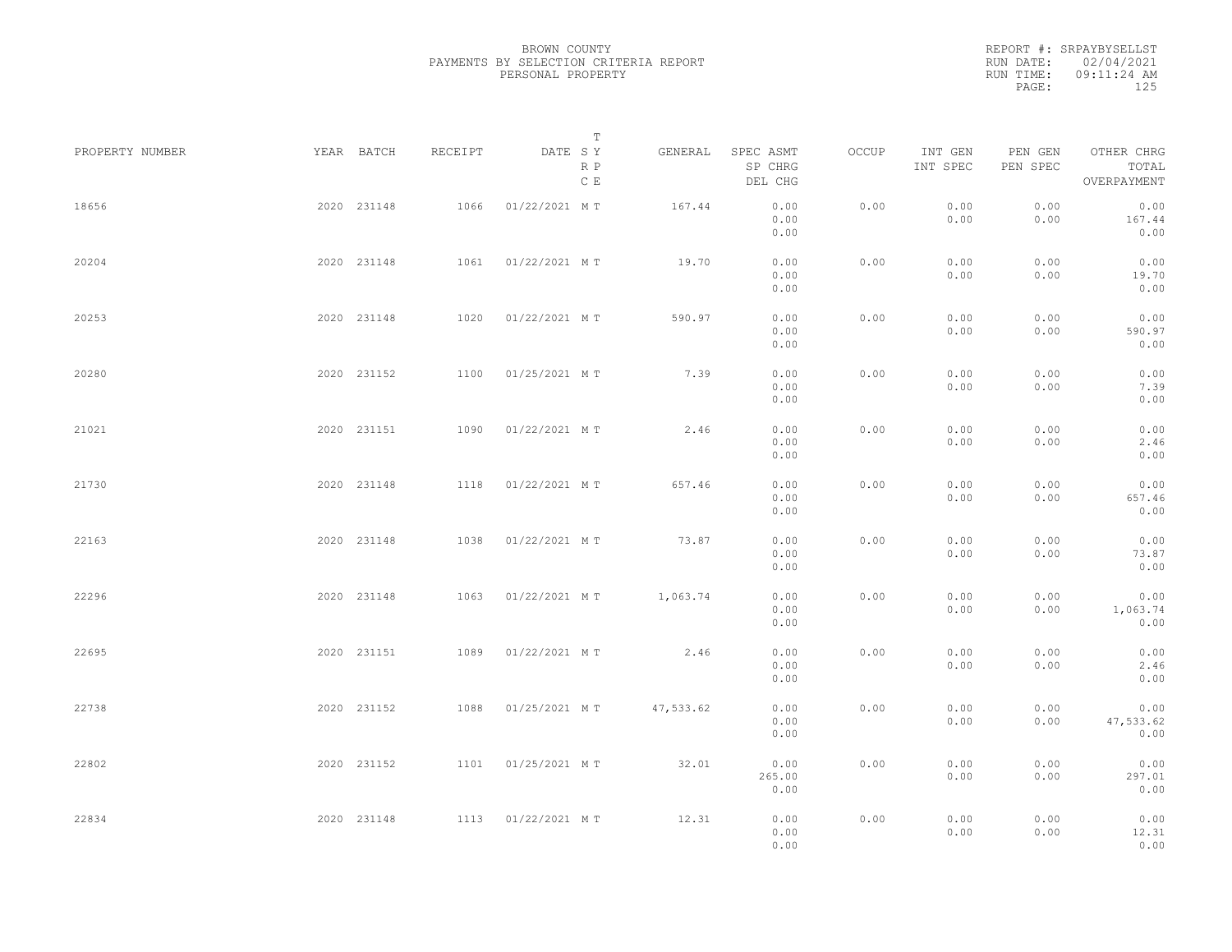REPORT #: SRPAYBYSELLST RUN DATE: 02/04/2021 RUN TIME: 09:11:24 AM PAGE: 126

|         | T                                                                                                                                                                                              |                                                                                                                                     |                                 |                                      |                     |                     |                                    |                                      |
|---------|------------------------------------------------------------------------------------------------------------------------------------------------------------------------------------------------|-------------------------------------------------------------------------------------------------------------------------------------|---------------------------------|--------------------------------------|---------------------|---------------------|------------------------------------|--------------------------------------|
| RECEIPT | DATE SY<br>R P<br>C E                                                                                                                                                                          | GENERAL                                                                                                                             | SPEC ASMT<br>SP CHRG<br>DEL CHG | OCCUP                                | INT GEN<br>INT SPEC | PEN GEN<br>PEN SPEC | OTHER CHRG<br>TOTAL<br>OVERPAYMENT |                                      |
| 1048    | 01/22/2021 MT                                                                                                                                                                                  | 211.77                                                                                                                              | 0.00<br>0.00<br>0.00            | 0.00                                 | 0.00<br>0.00        | 0.00<br>0.00        | 0.00<br>211.77<br>0.00             |                                      |
|         |                                                                                                                                                                                                | 56.64                                                                                                                               | 0.00<br>0.00<br>0.00            | 0.00                                 | 0.00<br>0.00        | 0.00<br>0.00        | 0.00<br>56.64<br>0.00              |                                      |
| 1062    | 01/22/2021 MT                                                                                                                                                                                  | 123.12                                                                                                                              | 0.00<br>0.00<br>0.00            | 0.00                                 | 0.00<br>0.00        | 0.00<br>0.00        | 0.00<br>123.12<br>0.00             |                                      |
| 1114    | 01/25/2021 MT                                                                                                                                                                                  | 24.62                                                                                                                               | 0.00<br>0.00<br>0.00            | 0.00                                 | 0.00<br>0.00        | 0.00<br>0.00        | 0.00<br>24.62<br>0.00              |                                      |
| 1199    | 01/25/2021 MT                                                                                                                                                                                  | 3,885.62                                                                                                                            | 0.00<br>0.00<br>0.00            | 0.00                                 | 0.00<br>0.00        | 0.00<br>0.00        | 0.00<br>3,885.62<br>0.00           |                                      |
| 1040    | 01/22/2021 MT                                                                                                                                                                                  | 91.11                                                                                                                               | 0.00<br>0.00<br>0.00            | 0.00                                 | 0.00<br>0.00        | 0.00<br>0.00        | 0.00<br>91.11<br>0.00              |                                      |
| 1030    | 01/22/2021 MT                                                                                                                                                                                  | 54.18                                                                                                                               | 0.00<br>0.00                    | 0.00                                 | 0.00<br>0.00        | 0.00<br>0.00        | 0.00<br>54.18                      |                                      |
|         |                                                                                                                                                                                                | 1,068.67                                                                                                                            | 0.00<br>0.00                    | 0.00                                 | 0.00<br>0.00        | 0.00<br>0.00        | 0.00<br>1,068.67                   |                                      |
|         |                                                                                                                                                                                                | 4,043.22                                                                                                                            | 0.00<br>0.00                    | 0.00                                 | 0.00<br>0.00        | 0.00<br>0.00        | 0.00<br>4,043.22                   |                                      |
|         |                                                                                                                                                                                                | 1,083.43                                                                                                                            | 0.00<br>0.00                    | 0.00                                 | 0.00<br>0.00        | 0.00<br>0.00        | 0.00<br>1,083.43                   |                                      |
|         |                                                                                                                                                                                                | 41.86                                                                                                                               | 0.00<br>0.00                    | 0.00                                 | 0.00<br>0.00        | 0.00<br>0.00        | 0.00<br>41.86                      |                                      |
|         |                                                                                                                                                                                                | 25,350.11                                                                                                                           | 0.00<br>0.00<br>0.00            | 0.00                                 | 0.00<br>0.00        | 0.00<br>0.00        | 0.00<br>25,350.11<br>0.00          |                                      |
|         | YEAR BATCH<br>2020 231148<br>2020 231148<br>2020 231148<br>2020 231152<br>2020 231157<br>2020 231148<br>2020 231148<br>2020 231152<br>2020 231148<br>2020 231152<br>2020 231157<br>2020 231148 | 1103 01/22/2021 MT<br>1111  01/25/2021 MT<br>1097 01/22/2021 MT<br>1116  01/25/2021 MT<br>1177  01/25/2021 MT<br>1059 01/22/2021 MT |                                 | 0.00<br>0.00<br>0.00<br>0.00<br>0.00 |                     |                     |                                    | 0.00<br>0.00<br>0.00<br>0.00<br>0.00 |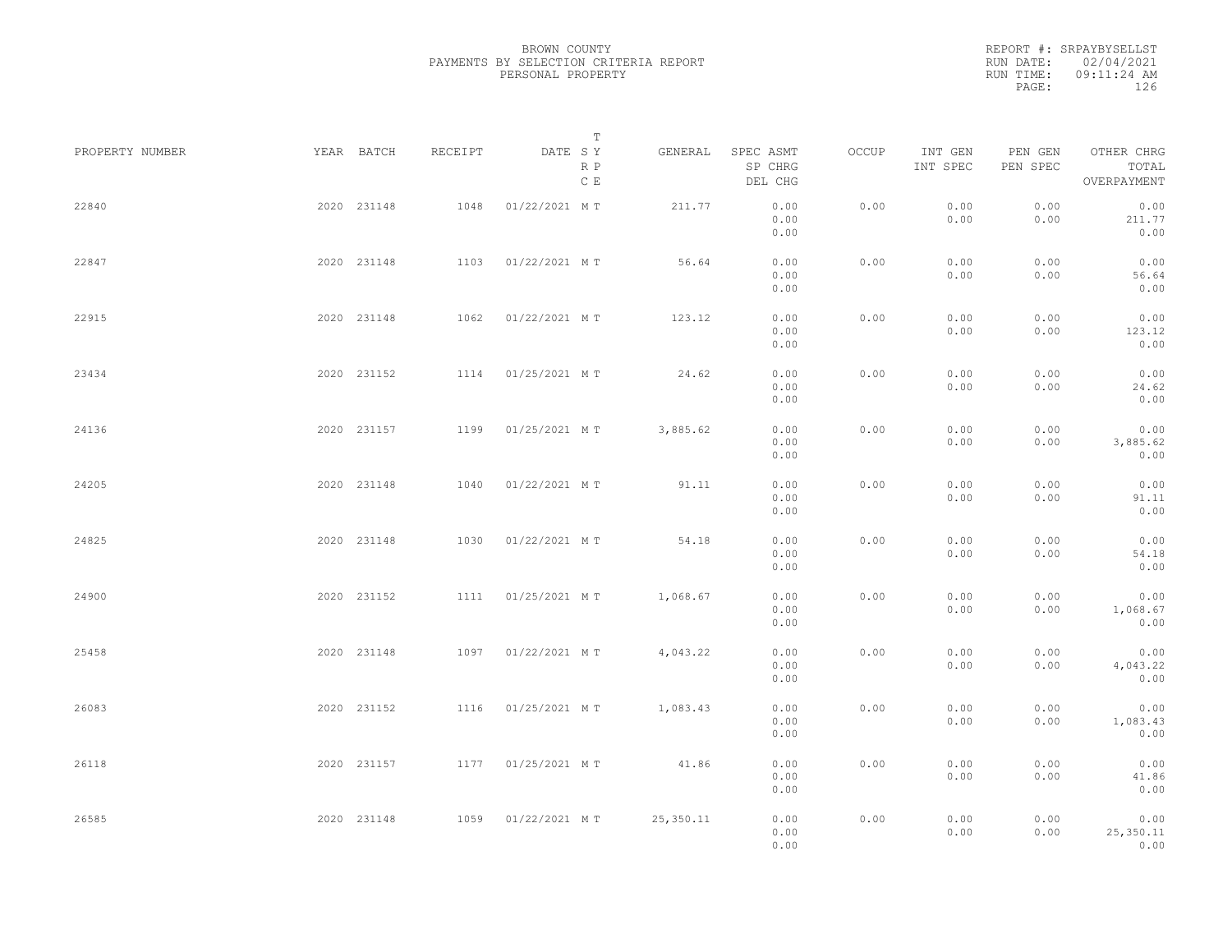REPORT #: SRPAYBYSELLST RUN DATE: 02/04/2021 RUN TIME: 09:11:24 AM PAGE: 127

|                 |             |         | T                               |           |                                 |       |                     |                     |                                    |  |
|-----------------|-------------|---------|---------------------------------|-----------|---------------------------------|-------|---------------------|---------------------|------------------------------------|--|
| PROPERTY NUMBER | YEAR BATCH  | RECEIPT | DATE SY<br>R P<br>$\,$ C $\,$ E | GENERAL   | SPEC ASMT<br>SP CHRG<br>DEL CHG | OCCUP | INT GEN<br>INT SPEC | PEN GEN<br>PEN SPEC | OTHER CHRG<br>TOTAL<br>OVERPAYMENT |  |
| 26808           | 2020 231152 | 1117    | 01/25/2021 MT                   | 558.96    | 0.00<br>0.00<br>0.00            | 0.00  | 0.00<br>0.00        | 0.00<br>0.00        | 0.00<br>558.96<br>0.00             |  |
| 27221           | 2020 231148 |         | 1104 01/22/2021 MT              | 364.44    | 0.00<br>0.00<br>0.00            | 0.00  | 0.00<br>0.00        | 0.00<br>0.00        | 0.00<br>364.44<br>0.00             |  |
| 00172           | 2020 231156 |         | 1159 01/26/2021 MT              | 103.42    | 0.00<br>0.00<br>0.00            | 0.00  | 0.00<br>0.00        | 0.00<br>0.00        | 0.00<br>103.42<br>0.00             |  |
| 00247           | 2020 231167 |         | 1330 01/28/2021 MT              | 5, 173.44 | 0.00<br>0.00<br>0.00            | 0.00  | 0.00<br>0.00        | 0.00<br>0.00        | 0.00<br>5, 173.44<br>0.00          |  |
| 00391           | 2020 231156 | 1195    | 01/26/2021 MT                   | 2,553.48  | 0.00<br>0.00<br>0.00            | 0.00  | 0.00<br>0.00        | 0.00<br>0.00        | 0.00<br>2,553.48<br>0.00           |  |
| 00463           | 2020 231155 | 1267    | 01/25/2021 MT                   | 113.27    | 0.00<br>0.00<br>0.00            | 0.00  | 0.00<br>0.00        | 0.00<br>0.00        | 0.00<br>113.27<br>0.00             |  |
| 00524           | 2020 231158 | 1208    | 01/26/2021 MT                   | 1,465.11  | 0.00<br>0.00<br>0.00            | 0.00  | 0.00<br>0.00        | 0.00<br>0.00        | 0.00<br>1,465.11<br>0.00           |  |
| 00549           | 2020 231155 | 1123    | 01/25/2021 MT                   | 221.63    | 0.00<br>0.00<br>0.00            | 0.00  | 0.00<br>0.00        | 0.00<br>0.00        | 0.00<br>221.63<br>0.00             |  |
| 00550           | 2020 231155 |         | 1122  01/25/2021 MT             | 443.23    | 0.00<br>0.00                    | 0.00  | 0.00<br>0.00        | 0.00<br>0.00        | 0.00<br>443.23                     |  |
| 00682           | 2020 231158 |         | 1198  01/26/2021 MT             | 27.08     | 0.00<br>0.00<br>0.00            | 0.00  | 0.00<br>0.00        | 0.00<br>0.00        | 0.00<br>0.00<br>27.08              |  |
| 00891           | 2020 231155 |         | 1272  01/25/2021 MT             | 251.16    | 0.00<br>0.00<br>0.00            | 0.00  | 0.00<br>0.00        | 0.00<br>0.00        | 0.00<br>0.00<br>251.16             |  |
| 00925           | 2020 231161 |         | 1264 01/27/2021 MT              | 41.86     | 0.00<br>0.00<br>0.00<br>0.00    | 0.00  | 0.00<br>0.00        | 0.00<br>0.00        | 0.00<br>0.00<br>41.86<br>0.00      |  |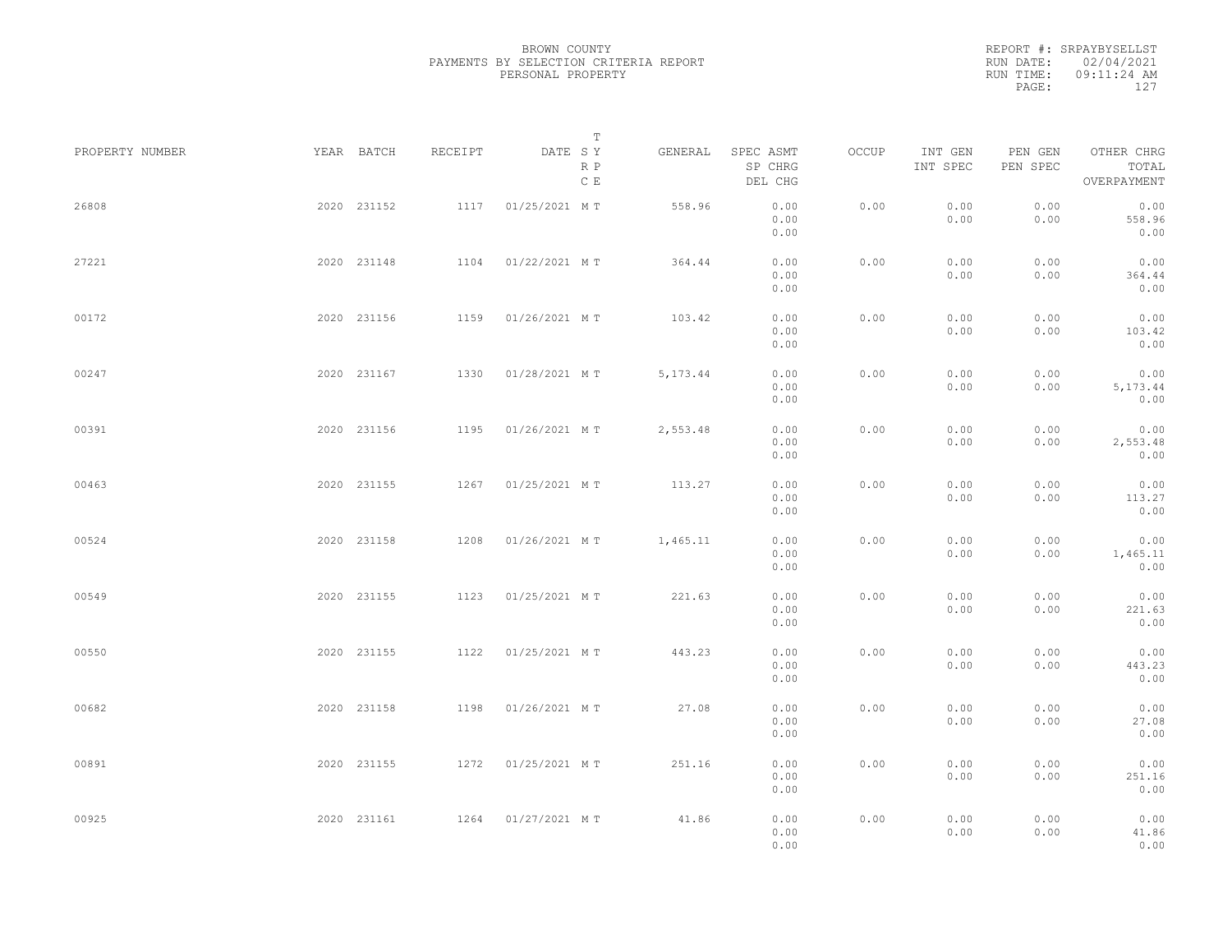REPORT #: SRPAYBYSELLST RUN DATE: 02/04/2021 RUN TIME: 09:11:25 AM PAGE: 128

|                 |             |             |         | T                     |          |                                 |       |                     |                     |                                    |  |
|-----------------|-------------|-------------|---------|-----------------------|----------|---------------------------------|-------|---------------------|---------------------|------------------------------------|--|
| PROPERTY NUMBER | YEAR BATCH  |             | RECEIPT | DATE SY<br>R P<br>C E | GENERAL  | SPEC ASMT<br>SP CHRG<br>DEL CHG | OCCUP | INT GEN<br>INT SPEC | PEN GEN<br>PEN SPEC | OTHER CHRG<br>TOTAL<br>OVERPAYMENT |  |
| 00935           | 2020 231160 |             | 1254    | 01/27/2021 MT         | 1,881.25 | 0.00<br>0.00<br>0.00            | 0.00  | 0.00<br>0.00        | 0.00<br>0.00        | 0.00<br>1,881.25<br>0.00           |  |
| 00989           | 2020 231161 |             | 1289    | 01/27/2021 MT         | 7,879.59 | 0.00<br>0.00<br>0.00            | 0.00  | 0.00<br>0.00        | 0.00<br>0.00        | 0.00<br>7,879.59<br>0.00           |  |
| 01142           |             | 2020 231155 |         | 1274 01/25/2021 MT    | 3,193.69 | 0.00<br>0.00<br>0.00            | 0.00  | 0.00<br>0.00        | 0.00<br>0.00        | 0.00<br>3,193.69<br>0.00           |  |
| 01258           | 2020 231163 |             |         | 1283 01/27/2021 MT    | 2,944.99 | 0.00<br>0.00<br>0.00            | 0.00  | 0.00<br>0.00        | 0.00<br>0.00        | 0.00<br>2,944.99<br>0.00           |  |
| 01301           |             | 2020 231163 | 1291    | 01/27/2021 MT         | 135.43   | 0.00<br>0.00<br>0.00            | 0.00  | 0.00<br>0.00        | 0.00<br>0.00        | 0.00<br>135.43<br>0.00             |  |
| 01863           | 2020 231163 |             | 1296    | 01/27/2021 MT         | 3,590.14 | 0.00<br>0.00<br>0.00            | 0.00  | 0.00<br>0.00        | 0.00<br>0.00        | 0.00<br>3,590.14<br>0.00           |  |
| 01893           | 2020 231158 |             |         | 1176 01/26/2021 MT    | 199.46   | 0.00<br>0.00                    | 0.00  | 0.00<br>0.00        | 0.00<br>0.00        | 0.00<br>199.46                     |  |
| 01924           |             | 2020 231156 | 1244    | 01/26/2021 MT         | 1,137.62 | 0.00<br>0.00<br>0.00            | 0.00  | 0.00<br>0.00        | 0.00<br>0.00        | 0.00<br>0.00<br>1,137.62           |  |
| 01927           |             | 2020 231156 |         | 1227 01/26/2021 MT    | 490.01   | 0.00<br>0.00<br>0.00            | 0.00  | 0.00<br>0.00        | 0.00<br>0.00        | 0.00<br>0.00<br>490.01             |  |
| 02047           |             | 2020 231158 |         | 1186 01/26/2021 MT    | 68.95    | 0.00<br>0.00<br>0.00            | 0.00  | 0.00<br>0.00        | 0.00<br>0.00        | 0.00<br>0.00<br>68.95              |  |
| 02073           |             | 2020 231160 |         | 1280 01/27/2021 MT    | 4.91     | 0.00<br>0.00<br>0.00            | 0.00  | 0.00<br>0.00        | 0.00<br>0.00        | 0.00<br>0.00<br>4.91               |  |
| 02102           | 2020 231153 |             |         | 1141  01/25/2021 MT   | 2,026.53 | 0.00<br>0.00                    | 0.00  | 0.00                | 0.00                | 0.00<br>0.00                       |  |
|                 |             |             |         |                       |          | 0.00<br>0.00                    |       | 0.00                | 0.00                | 2,026.53<br>0.00                   |  |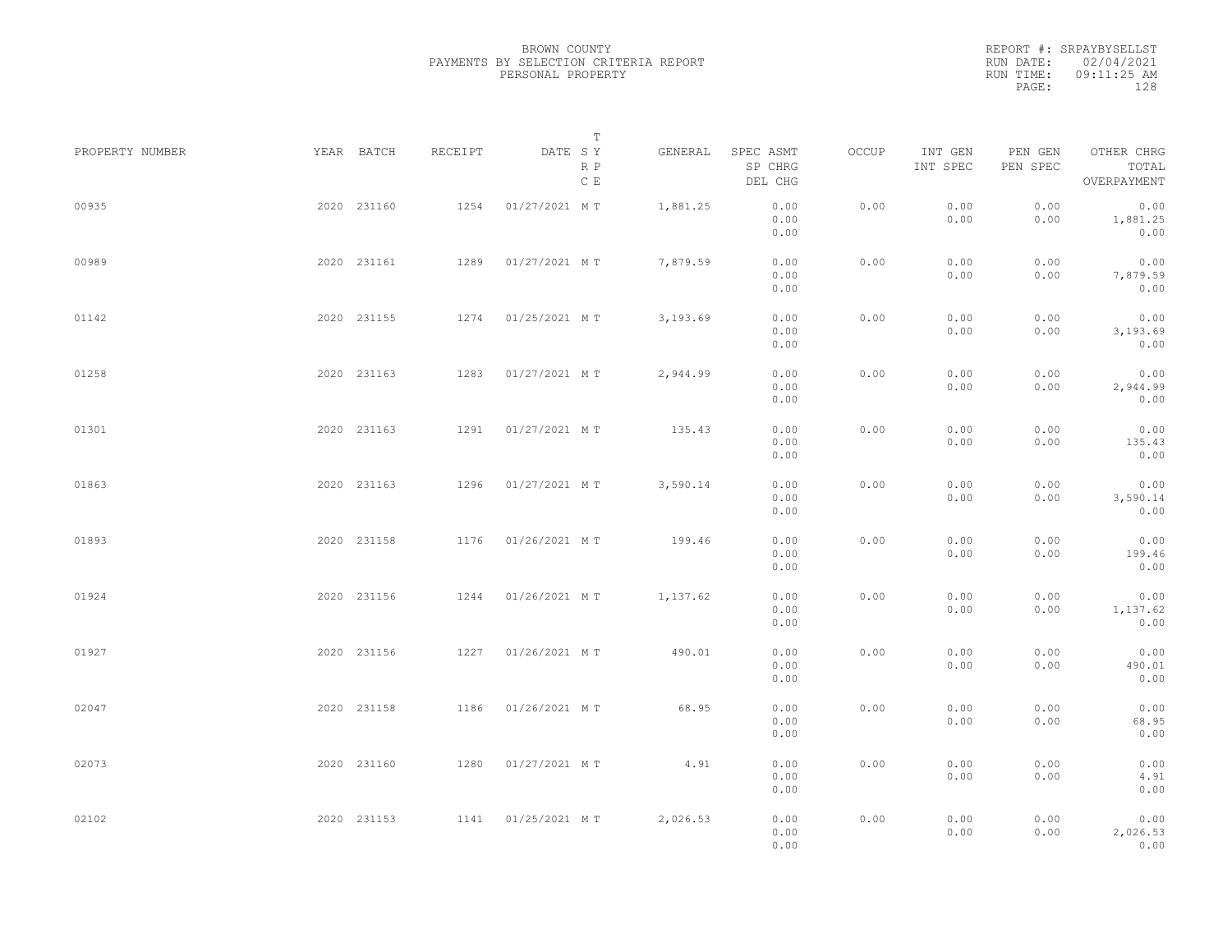|           | REPORT #: SRPAYBYSELLST |  |
|-----------|-------------------------|--|
|           | RUN DATE: 02/04/2021    |  |
| RUN TIME: | $09:11:25$ AM           |  |
| PAGE:     | 129                     |  |
|           |                         |  |

|                 |             |         |                     | $\mathbb T$ |            |                                 |       |                     |                     |                                    |  |
|-----------------|-------------|---------|---------------------|-------------|------------|---------------------------------|-------|---------------------|---------------------|------------------------------------|--|
| PROPERTY NUMBER | YEAR BATCH  | RECEIPT | DATE SY             | R P<br>C E  | GENERAL    | SPEC ASMT<br>SP CHRG<br>DEL CHG | OCCUP | INT GEN<br>INT SPEC | PEN GEN<br>PEN SPEC | OTHER CHRG<br>TOTAL<br>OVERPAYMENT |  |
| 02114           | 2020 231158 | 1201    | 01/26/2021 MT       |             | 56.64      | 0.00<br>0.00<br>0.00            | 0.00  | 0.00<br>0.00        | 0.00<br>0.00        | 0.00<br>56.64<br>0.00              |  |
| 02172           | 2020 231156 | 1211    | 01/26/2021 MT       |             | 517.11     | 0.00<br>0.00<br>0.00            | 0.00  | 0.00<br>0.00        | 0.00<br>0.00        | 0.00<br>517.11<br>0.00             |  |
| 02367           | 2020 231154 | 1151    | 01/26/2021 MT       |             | 12.31      | 0.00<br>0.00<br>0.00            | 0.00  | 0.00<br>0.00        | 0.00<br>0.00        | 0.00<br>12.31<br>0.00              |  |
| 02418           | 2020 231167 | 1349    | 01/28/2021 MT       |             | 361.97     | 0.00<br>0.00<br>0.00            | 0.00  | 0.00<br>0.00        | 0.00<br>0.00        | 0.00<br>361.97<br>0.00             |  |
| 02464           | 2020 231158 | 1213    | 01/26/2021 MT       |             | 1,386.31   | 0.00<br>0.00<br>0.00            | 0.00  | 0.00<br>0.00        | 0.00<br>0.00        | 0.00<br>1,386.31<br>0.00           |  |
| 02522           | 2020 231158 | 1197    | 01/26/2021 MT       |             | 726.40     | 0.00<br>0.00<br>0.00            | 0.00  | 0.00<br>0.00        | 0.00<br>0.00        | 0.00<br>726.40<br>0.00             |  |
| 02530           | 2020 231160 | 1253    | 01/27/2021 MT       |             | 34, 389.47 | 0.00<br>0.00<br>0.00            | 0.00  | 0.00<br>0.00        | 0.00<br>0.00        | 0.00<br>34,389.47<br>0.00          |  |
| 04342           | 2020 231156 | 1189    | 01/26/2021 MT       |             | 2,270.31   | 0.00<br>0.00<br>0.00            | 0.00  | 0.00<br>0.00        | 0.00<br>0.00        | 0.00<br>2,270.31<br>0.00           |  |
| 04799           | 2020 231153 | 1144    | 01/25/2021 MT       |             | 2,826.81   | 0.00<br>0.00<br>0.00            | 0.00  | 0.00<br>0.00        | 0.00<br>0.00        | 0.00<br>2,826.81<br>0.00           |  |
| 05053           | 2020 231154 | 1207    | 01/26/2021 MT       |             | 41,500.80  | 0.00<br>0.00<br>0.00            | 0.00  | 0.00<br>0.00        | 0.00<br>0.00        | 0.00<br>41,500.80<br>0.00          |  |
| 05322           | 2020 231156 | 1233    | 01/26/2021 MT       |             | 2,605.19   | 0.00<br>0.00<br>0.00            | 0.00  | 0.00<br>0.00        | 0.00<br>0.00        | 0.00<br>2,605.19<br>0.00           |  |
| 05326           | 2020 231160 |         | 1276  01/27/2021 MT |             | 7.39       | 0.00<br>0.00<br>0.00            | 0.00  | 0.00<br>0.00        | 0.00<br>0.00        | 0.00<br>7.39<br>0.00               |  |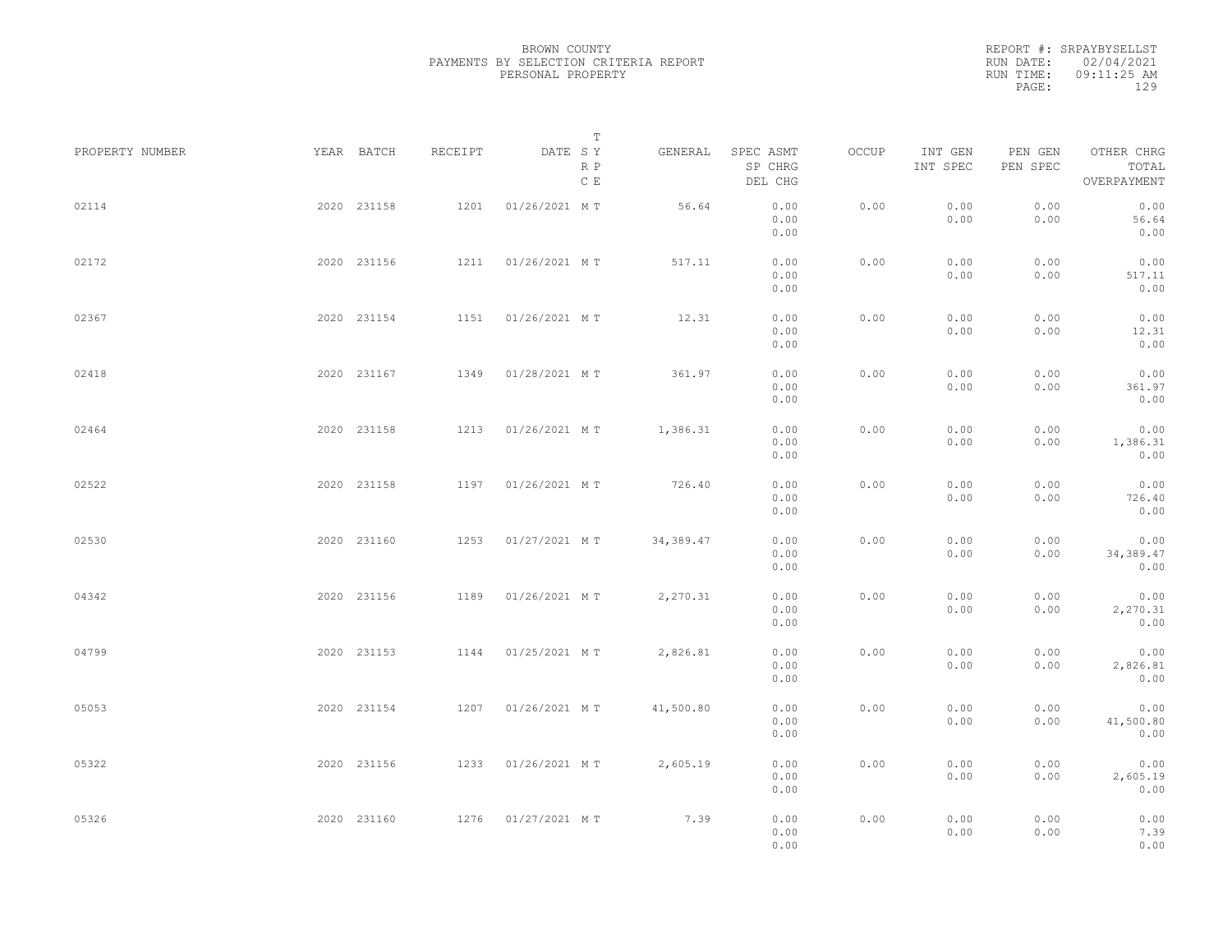REPORT #: SRPAYBYSELLST RUN DATE: 02/04/2021 RUN TIME: 09:11:26 AM PAGE: 130

|                 |             |         |               | $\mathbb T$ |           |                                 |       |                     |                     |                                    |  |
|-----------------|-------------|---------|---------------|-------------|-----------|---------------------------------|-------|---------------------|---------------------|------------------------------------|--|
| PROPERTY NUMBER | YEAR BATCH  | RECEIPT | DATE SY       | R P<br>C E  | GENERAL   | SPEC ASMT<br>SP CHRG<br>DEL CHG | OCCUP | INT GEN<br>INT SPEC | PEN GEN<br>PEN SPEC | OTHER CHRG<br>TOTAL<br>OVERPAYMENT |  |
| 05410           | 2020 231156 | 1235    | 01/26/2021 MT |             | 155.14    | 0.00<br>0.00<br>0.00            | 0.00  | 0.00<br>0.00        | 0.00<br>0.00        | 0.00<br>155.14<br>0.00             |  |
| 05932           | 2020 231155 | 1120    | 01/25/2021 MT |             | 458.01    | 0.00<br>0.00<br>0.00            | 0.00  | 0.00<br>0.00        | 0.00<br>0.00        | 0.00<br>458.01<br>0.00             |  |
| 05944           | 2020 231158 | 1174    | 01/26/2021 MT |             | 169.91    | 0.00<br>0.00<br>0.00            | 0.00  | 0.00<br>0.00        | 0.00<br>0.00        | 0.00<br>169.91<br>0.00             |  |
| 05960           | 2020 231156 | 1161    | 01/26/2021 MT |             | 610.67    | 0.00<br>0.00<br>0.00            | 0.00  | 0.00<br>0.00        | 0.00<br>0.00        | 0.00<br>610.67<br>0.00             |  |
| 06275           | 2020 231156 | 1243    | 01/26/2021 MT |             | 297.95    | 0.00<br>0.00<br>0.00            | 0.00  | 0.00<br>0.00        | 0.00<br>0.00        | 0.00<br>297.95<br>0.00             |  |
| 06848           | 2020 231160 | 1275    | 01/27/2021 MT |             | 4.91      | 0.00<br>0.00<br>0.00            | 0.00  | 0.00<br>0.00        | 0.00<br>0.00        | 0.00<br>4.91<br>0.00               |  |
| 07587           | 2020 231153 | 1146    | 01/25/2021 MT |             | 12.31     | 0.00<br>0.00                    | 0.00  | 0.00<br>0.00        | 0.00<br>0.00        | 0.00<br>12.31<br>0.00              |  |
| 07596           | 2020 231154 | 1150    | 01/26/2021 MT |             | 1,189.33  | 0.00<br>0.00<br>0.00            | 0.00  | 0.00<br>0.00        | 0.00<br>0.00        | 0.00<br>1,189.33                   |  |
| 08352           | 2020 231160 | 1255    | 01/27/2021 MT |             | 2,575.65  | 0.00<br>0.00<br>75.00           | 0.00  | 0.00<br>0.00        | 0.00<br>0.00        | 0.00<br>0.00<br>2,650.65           |  |
| 08752           | 2020 231156 | 1193    | 01/26/2021 MT |             | 23,050.26 | 0.00<br>0.00<br>0.00            | 0.00  | 0.00<br>0.00        | 0.00<br>0.00        | 0.00<br>0.00<br>23,050.26          |  |
| 08753           | 2020 231156 | 1192    | 01/26/2021 MT |             | 15,751.79 | 0.00<br>0.00<br>0.00            | 0.00  | 0.00<br>0.00        | 0.00<br>0.00        | 0.00<br>0.00<br>15,751.79          |  |
| 09324           | 2020 231153 | 1149    | 01/25/2021 MT |             | 49.25     | 0.00<br>0.00<br>0.00<br>0.00    | 0.00  | 0.00<br>0.00        | 0.00<br>0.00        | 0.00<br>0.00<br>49.25<br>0.00      |  |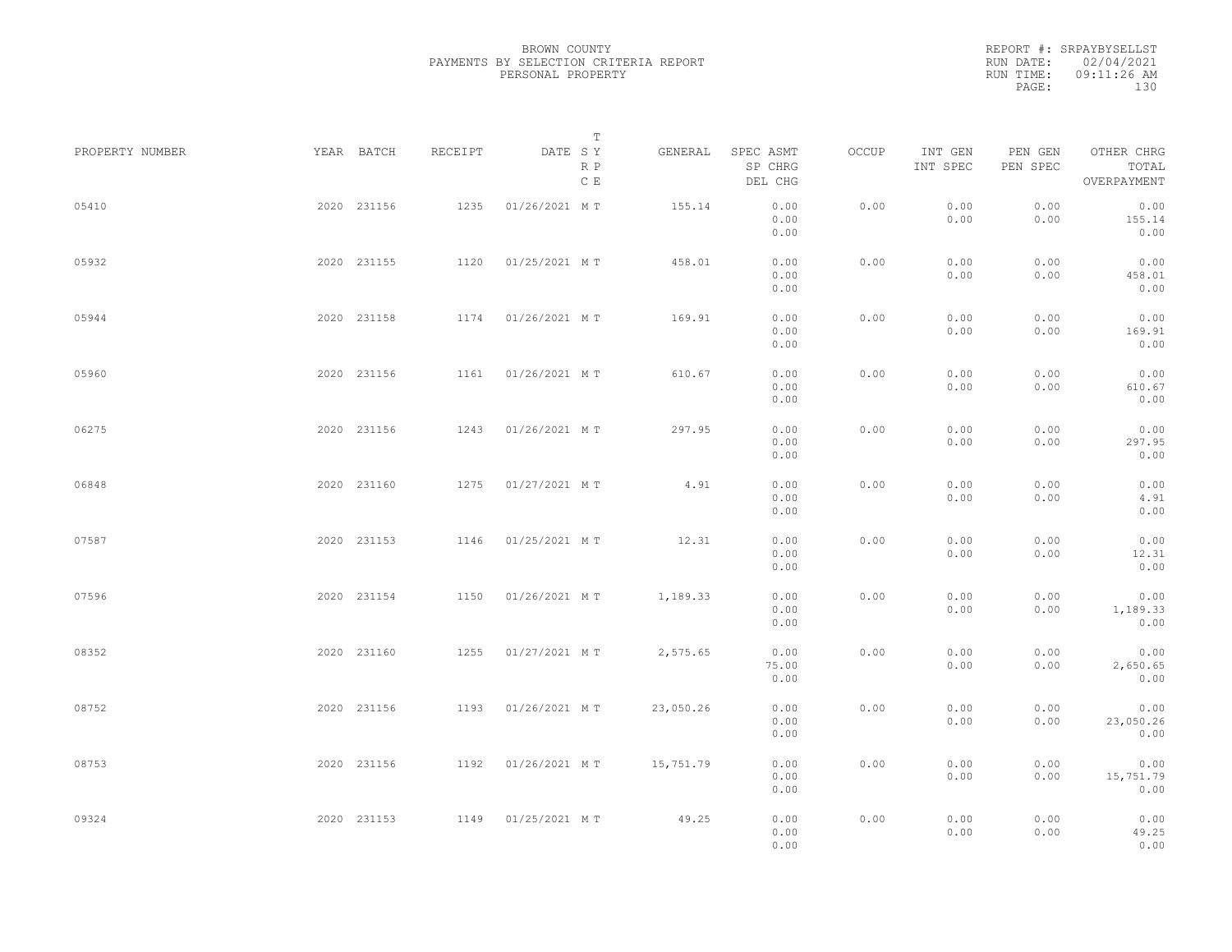REPORT #: SRPAYBYSELLST RUN DATE: 02/04/2021 RUN TIME: 09:11:26 AM PAGE: 131

|                 |             |         | $\mathbb T$           |           |                                 |       |                     |                     |                                    |  |
|-----------------|-------------|---------|-----------------------|-----------|---------------------------------|-------|---------------------|---------------------|------------------------------------|--|
| PROPERTY NUMBER | YEAR BATCH  | RECEIPT | DATE SY<br>R P<br>C E | GENERAL   | SPEC ASMT<br>SP CHRG<br>DEL CHG | OCCUP | INT GEN<br>INT SPEC | PEN GEN<br>PEN SPEC | OTHER CHRG<br>TOTAL<br>OVERPAYMENT |  |
| 09448           | 2020 231156 | 1170    | 01/26/2021 MT         | 3,819.14  | 0.00<br>0.00<br>0.00            | 0.00  | 0.00<br>0.00        | 0.00<br>0.00        | 0.00<br>3,819.14<br>0.00           |  |
| 09629           | 2020 231167 | 1331    | 01/28/2021 MT         | 499.86    | 0.00<br>0.00<br>0.00            | 0.00  | 0.00<br>0.00        | 0.00<br>0.00        | 0.00<br>499.86<br>0.00             |  |
| 09807           | 2020 231153 | 1143    | 01/25/2021 MT         | 1,765.51  | 0.00<br>0.00<br>0.00            | 0.00  | 0.00<br>0.00        | 0.00<br>0.00        | 0.00<br>1,765.51<br>0.00           |  |
| 10939           | 2020 231167 | 1332    | 01/28/2021 MT         | 3,696.01  | 0.00<br>0.00<br>0.00            | 0.00  | 0.00<br>0.00        | 0.00<br>0.00        | 0.00<br>3,696.01<br>0.00           |  |
| 10947           | 2020 231161 | 1266    | 01/27/2021 MT         | 27.08     | 0.00<br>0.00<br>0.00            | 0.00  | 0.00<br>0.00        | 0.00<br>0.00        | 0.00<br>27.08<br>0.00              |  |
| 11765           | 2020 231155 | 1131    | 01/25/2021 MT         | 815.05    | 0.00<br>0.00<br>0.00            | 0.00  | 0.00<br>0.00        | 0.00<br>0.00        | 0.00<br>815.05<br>0.00             |  |
| 11766           | 2020 231167 | 1325    | 01/28/2021 MT         | 1,194.25  | 0.00<br>0.00<br>0.00            | 0.00  | 0.00<br>0.00        | 0.00<br>0.00        | 0.00<br>1,194.25<br>0.00           |  |
| 11815           | 2020 231167 | 1333    | 01/28/2021 MT         | 4,941.97  | 0.00<br>0.00<br>0.00            | 0.00  | 0.00<br>0.00        | 0.00<br>0.00        | 0.00<br>4,941.97<br>0.00           |  |
| 11849           | 2020 231158 | 1225    | 01/26/2021 MT         | 280.72    | 0.00<br>0.00<br>0.00            | 0.00  | 0.00<br>0.00        | 0.00<br>0.00        | 0.00<br>280.72<br>0.00             |  |
| 12056           | 2020 231156 | 1184    | 01/26/2021 MT         | 25,094.03 | 0.00<br>0.00<br>0.00            | 0.00  | 0.00<br>0.00        | 0.00<br>0.00        | 0.00<br>25,094.03<br>0.00          |  |
| 12371           | 2020 231155 | 1128    | 01/25/2021 MT         | 147.75    | 0.00<br>0.00                    | 0.00  | 0.00<br>0.00        | 0.00<br>0.00        | 0.00<br>147.75                     |  |
| 12465           | 2020 231156 |         | 1154 01/26/2021 MT    | 4,998.62  | 0.00<br>0.00<br>0.00<br>0.00    | 0.00  | 0.00<br>0.00        | 0.00<br>0.00        | 0.00<br>0.00<br>4,998.62<br>0.00   |  |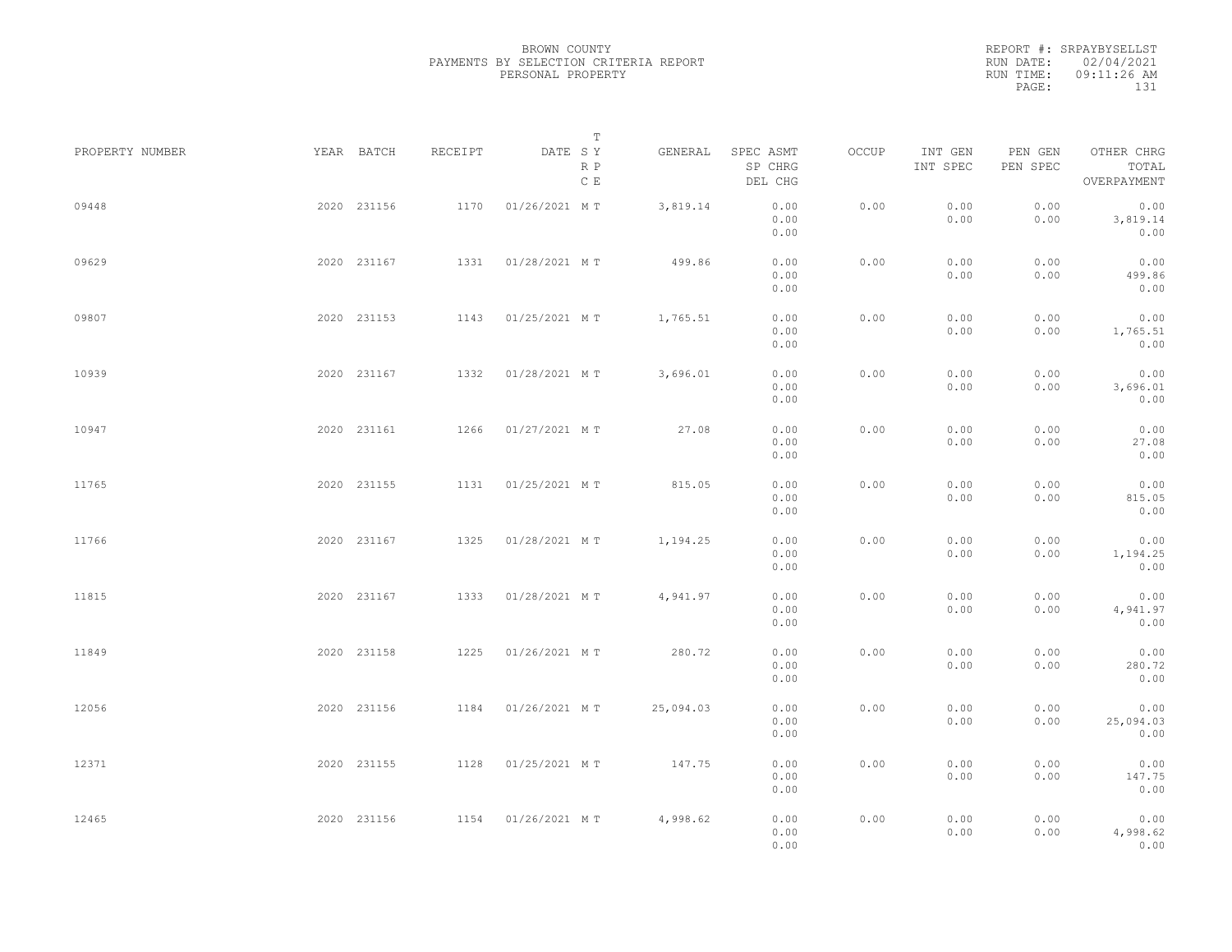REPORT #: SRPAYBYSELLST RUN DATE: 02/04/2021 RUN TIME: 09:11:26 AM PAGE: 132

|                 |             |         |               | $\mathbb T$           |                                 |       |                     |                     |                                    |  |
|-----------------|-------------|---------|---------------|-----------------------|---------------------------------|-------|---------------------|---------------------|------------------------------------|--|
| PROPERTY NUMBER | YEAR BATCH  | RECEIPT | DATE SY       | GENERAL<br>R P<br>C E | SPEC ASMT<br>SP CHRG<br>DEL CHG | OCCUP | INT GEN<br>INT SPEC | PEN GEN<br>PEN SPEC | OTHER CHRG<br>TOTAL<br>OVERPAYMENT |  |
| 13056           | 2020 231156 | 1219    | 01/26/2021 MT | 573.72                | 0.00<br>0.00<br>0.00            | 0.00  | 0.00<br>0.00        | 0.00<br>0.00        | 0.00<br>573.72<br>0.00             |  |
| 13263           | 2020 231156 | 1188    | 01/26/2021 MT | 2.46                  | 0.00<br>0.00<br>0.00            | 0.00  | 0.00<br>0.00        | 0.00<br>0.00        | 0.00<br>2.46<br>0.00               |  |
| 13361           | 2020 231154 | 1126    | 01/26/2021 MT | 59.09                 | 0.00<br>0.00<br>0.00            | 0.00  | 0.00<br>0.00        | 0.00<br>0.00        | 0.00<br>59.09<br>0.00              |  |
| 13377           | 2020 231163 | 1295    | 01/27/2021 MT | 1,332.15              | 0.00<br>0.00<br>0.00            | 0.00  | 0.00<br>0.00        | 0.00<br>0.00        | 0.00<br>1,332.15<br>0.00           |  |
| 13536           | 2020 231163 | 1308    | 01/27/2021 MT | 56.64                 | 0.00<br>0.00<br>0.00            | 0.00  | 0.00<br>0.00        | 0.00<br>0.00        | 0.00<br>56.64<br>0.00              |  |
| 13903           | 2020 231163 | 1282    | 01/27/2021 MT | 22.16                 | 0.00<br>0.00<br>0.00            | 0.00  | 0.00<br>0.00        | 0.00<br>0.00        | 0.00<br>22.16<br>0.00              |  |
| 14005           | 2020 231156 | 1220    | 01/26/2021 MT | 1,164.70              | 0.00<br>0.00<br>0.00            | 0.00  | 0.00<br>0.00        | 0.00<br>0.00        | 0.00<br>1,164.70<br>0.00           |  |
| 14326           | 2020 231153 | 1148    | 01/25/2021 MT | 295.48                | 0.00<br>0.00<br>0.00            | 0.00  | 0.00<br>0.00        | 0.00<br>0.00        | 0.00<br>295.48<br>0.00             |  |
| 15303           | 2020 231156 | 1156    | 01/26/2021 MT | 4,900.11              | 0.00<br>0.00<br>0.00            | 0.00  | 0.00<br>0.00        | 0.00<br>0.00        | 0.00<br>4,900.11<br>0.00           |  |
| 15304           | 2020 231156 | 1157    | 01/26/2021 MT | 1,071.13              | 0.00<br>0.00<br>0.00            | 0.00  | 0.00<br>0.00        | 0.00<br>0.00        | 0.00<br>1,071.13<br>0.00           |  |
| 15411           | 2020 231160 | 1256    | 01/27/2021 MT | 1,418.32              | 0.00<br>0.00<br>0.00            | 0.00  | 0.00<br>0.00        | 0.00<br>0.00        | 0.00<br>1,418.32<br>0.00           |  |
| 16185           | 2020 231167 | 1326    | 01/28/2021 MT | 4.91                  | 0.00<br>0.00<br>0.00            | 0.00  | 0.00<br>0.00        | 0.00<br>0.00        | 0.00<br>4.91<br>0.00               |  |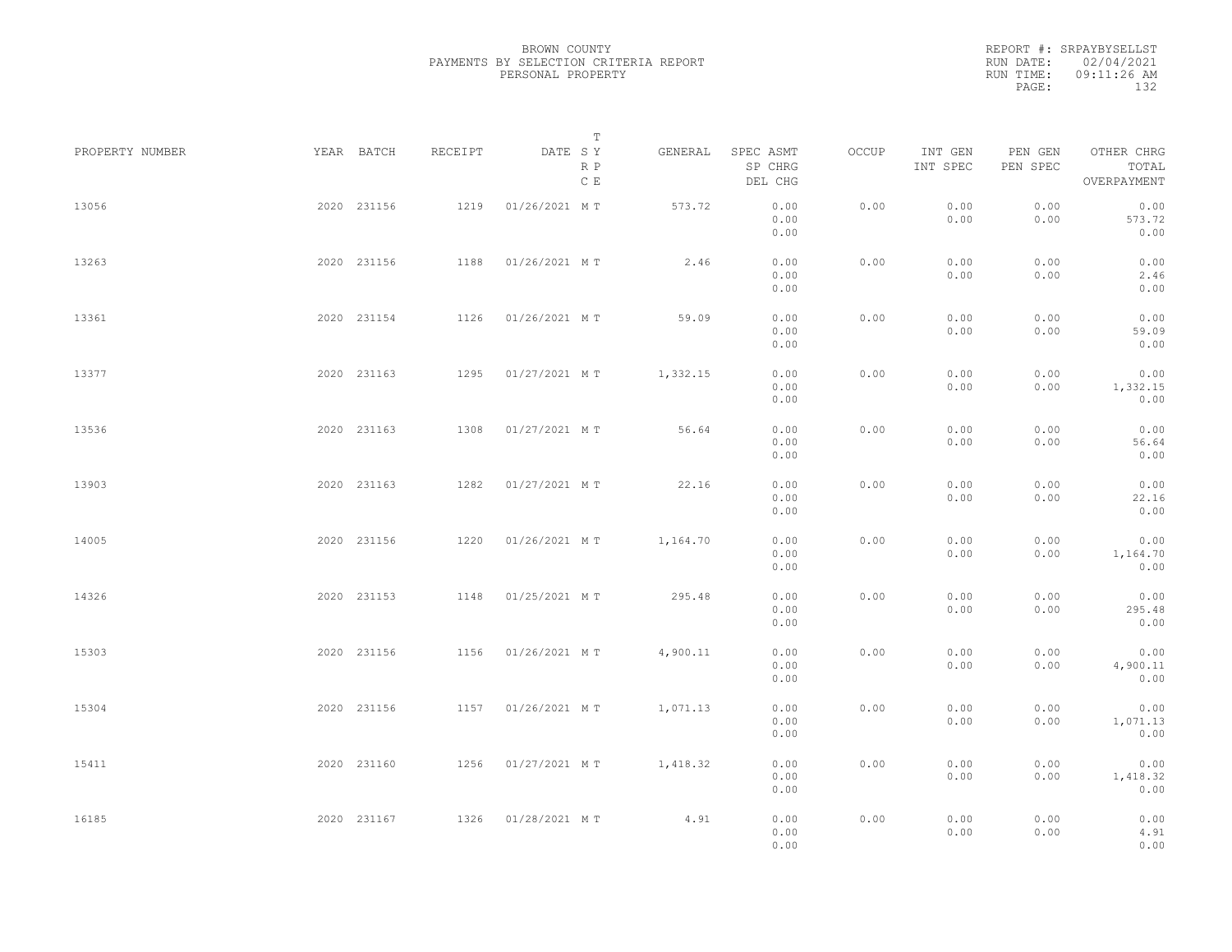REPORT #: SRPAYBYSELLST RUN DATE: 02/04/2021 RUN TIME: 09:11:27 AM PAGE: 133

|                 |             |             |         | T                     |          |                                 |       |                     |                     |                                    |  |
|-----------------|-------------|-------------|---------|-----------------------|----------|---------------------------------|-------|---------------------|---------------------|------------------------------------|--|
| PROPERTY NUMBER | YEAR BATCH  |             | RECEIPT | DATE SY<br>R P<br>C E | GENERAL  | SPEC ASMT<br>SP CHRG<br>DEL CHG | OCCUP | INT GEN<br>INT SPEC | PEN GEN<br>PEN SPEC | OTHER CHRG<br>TOTAL<br>OVERPAYMENT |  |
| 16186           |             | 2020 231156 | 1191    | 01/26/2021 MT         | 226.53   | 0.00<br>0.00<br>0.00            | 0.00  | 0.00<br>0.00        | 0.00<br>0.00        | 0.00<br>226.53<br>0.00             |  |
| 16725           |             | 2020 231163 |         | 1307 01/27/2021 MT    | 68.95    | 0.00<br>160.00<br>0.00          | 0.00  | 0.00<br>0.00        | 0.00<br>0.00        | 0.00<br>228.95<br>0.00             |  |
| 17018           |             | 2020 231160 |         | 1258 01/27/2021 MT    | 1,541.45 | 0.00<br>0.00<br>0.00            | 0.00  | 0.00<br>0.00        | 0.00<br>0.00        | 0.00<br>1,541.45<br>0.00           |  |
| 17279           |             | 2020 231167 |         | 1327 01/28/2021 MT    | 1,598.09 | 0.00<br>50.00<br>0.00           | 0.00  | 0.00<br>0.00        | 0.00<br>0.00        | 0.00<br>1,648.09<br>0.00           |  |
| 17731           |             | 2020 231156 | 1168    | 01/26/2021 MT         | 391.50   | 0.00<br>0.00<br>0.00            | 0.00  | 0.00<br>0.00        | 0.00<br>0.00        | 0.00<br>391.50<br>0.00             |  |
| 17802           |             | 2020 231153 | 1147    | 01/25/2021 MT         | 1,467.57 | 0.00<br>0.00<br>0.00            | 0.00  | 0.00<br>0.00        | 0.00<br>0.00        | 0.00<br>1,467.57<br>0.00           |  |
| 18703           |             | 2020 231155 | 1121    | 01/25/2021 MT         | 44.32    | 0.00<br>0.00<br>0.00            | 0.00  | 0.00<br>0.00        | 0.00<br>0.00        | 0.00<br>44.32<br>0.00              |  |
| 18933           |             | 2020 231156 | 1248    | 01/26/2021 MT         | 6,377.54 | 0.00<br>0.00<br>0.00            | 0.00  | 0.00<br>0.00        | 0.00<br>0.00        | 0.00<br>6,377.54<br>0.00           |  |
| 18952           |             | 2020 231156 |         | 1234 01/26/2021 MT    | 280.72   | 0.00<br>0.00<br>0.00            | 0.00  | 0.00<br>0.00        | 0.00<br>0.00        | 0.00<br>280.72<br>0.00             |  |
| 18967           |             | 2020 231154 |         | 1130 01/26/2021 MT    | 61.56    | 0.00<br>0.00<br>0.00            | 0.00  | 0.00<br>0.00        | 0.00<br>0.00        | 0.00<br>61.56<br>0.00              |  |
| 19192           |             | 2020 231161 |         | 1265 01/27/2021 MT    | 83.71    | 0.00<br>0.00                    | 0.00  | 0.00<br>0.00        | 0.00<br>0.00        | 0.00<br>83.71                      |  |
| 19203           | 2020 231154 |             |         | 1173  01/26/2021 MT   | 115.73   | 0.00<br>0.00<br>0.00<br>0.00    | 0.00  | 0.00<br>0.00        | 0.00<br>0.00        | 0.00<br>0.00<br>115.73<br>0.00     |  |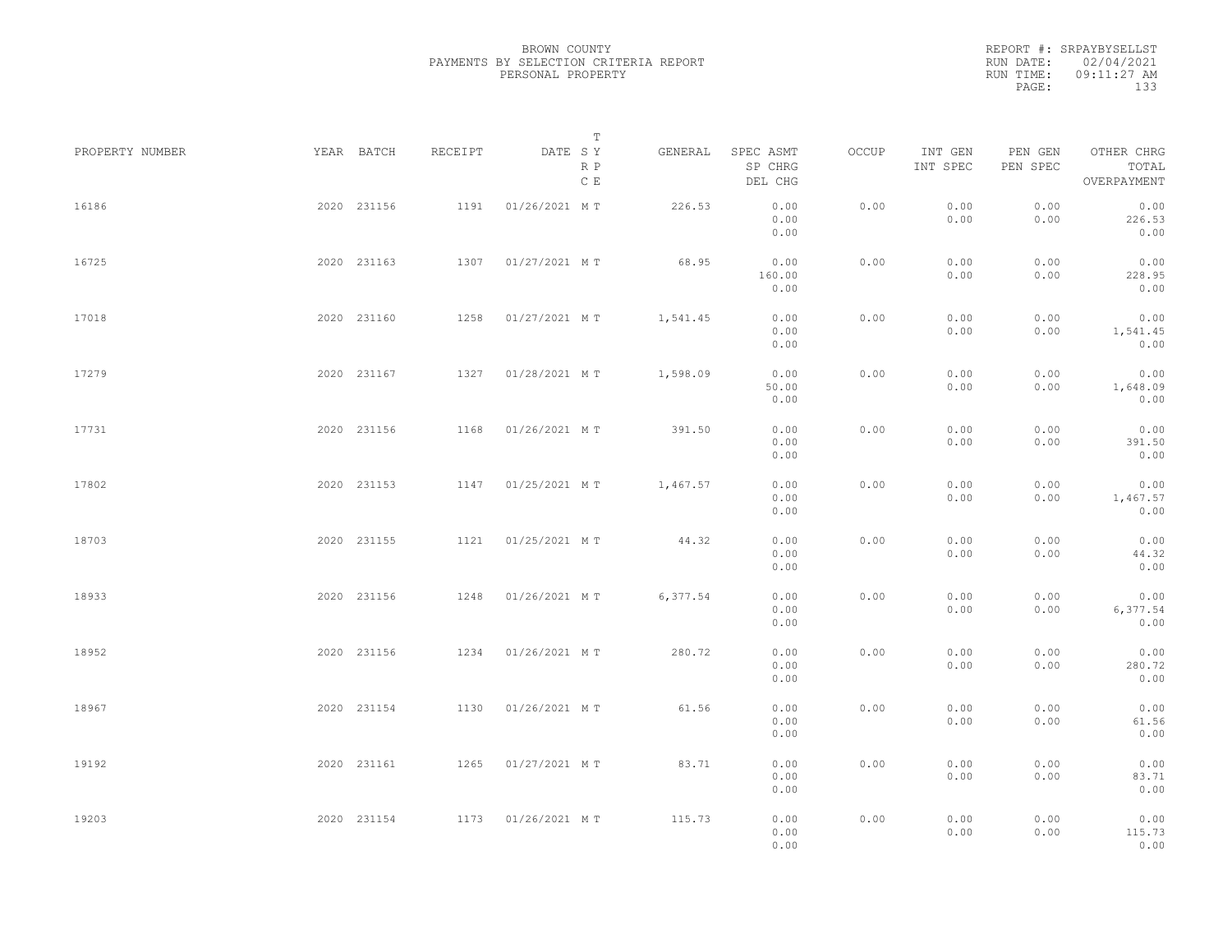REPORT #: SRPAYBYSELLST RUN DATE: 02/04/2021 RUN TIME: 09:11:27 AM PAGE: 134

|                 |             |             |         | T                               |           |                                 |       |                     |                     |                                    |  |
|-----------------|-------------|-------------|---------|---------------------------------|-----------|---------------------------------|-------|---------------------|---------------------|------------------------------------|--|
| PROPERTY NUMBER | YEAR BATCH  |             | RECEIPT | DATE SY<br>R P<br>$\,$ C $\,$ E | GENERAL   | SPEC ASMT<br>SP CHRG<br>DEL CHG | OCCUP | INT GEN<br>INT SPEC | PEN GEN<br>PEN SPEC | OTHER CHRG<br>TOTAL<br>OVERPAYMENT |  |
| 19288           | 2020 231154 |             | 1135    | 01/26/2021 MT                   | 76.33     | 0.00<br>0.00<br>0.00            | 0.00  | 0.00<br>0.00        | 0.00<br>0.00        | 0.00<br>76.33<br>0.00              |  |
| 19346           | 2020 231156 |             |         | 1164 01/26/2021 MT              | 3,952.11  | 0.00<br>0.00<br>0.00            | 0.00  | 0.00<br>0.00        | 0.00<br>0.00        | 0.00<br>3,952.11<br>0.00           |  |
| 19385           | 2020 231158 |             |         | 1231 01/26/2021 MT              | 728.86    | 0.00<br>0.00<br>0.00            | 0.00  | 0.00<br>0.00        | 0.00<br>0.00        | 0.00<br>728.86<br>0.00             |  |
| 20272           | 2020 231154 |             |         | 1210 01/26/2021 MT              | 2,772.63  | 0.00<br>0.00<br>0.00            | 0.00  | 0.00<br>0.00        | 0.00<br>0.00        | 0.00<br>2,772.63<br>0.00           |  |
| 20530           | 2020 231156 |             | 1179    | 01/26/2021 MT                   | 13,934.55 | 0.00<br>0.00<br>0.00            | 0.00  | 0.00<br>0.00        | 0.00<br>0.00        | 0.00<br>13,934.55<br>0.00          |  |
| 20812           | 2020 231154 |             | 1133    | 01/26/2021 MT                   | 3,740.33  | 0.00<br>0.00<br>0.00            | 0.00  | 0.00<br>0.00        | 0.00<br>0.00        | 0.00<br>3,740.33<br>0.00           |  |
| 20820           | 2020 231167 |             | 1334    | 01/28/2021 MT                   | 485.09    | 0.00<br>0.00<br>0.00            | 0.00  | 0.00<br>0.00        | 0.00<br>0.00        | 0.00<br>485.09<br>0.00             |  |
| 20904           | 2020 231154 |             | 1209    | 01/26/2021 MT                   | 327.50    | 0.00<br>0.00<br>0.00            | 0.00  | 0.00<br>0.00        | 0.00<br>0.00        | 0.00<br>327.50<br>0.00             |  |
| 20957           | 2020 231156 |             |         | 1155 01/26/2021 MT              | 2,122.56  | 0.00<br>0.00<br>0.00            | 0.00  | 0.00<br>0.00        | 0.00<br>0.00        | 0.00<br>2,122.56<br>0.00           |  |
| 21103           |             | 2020 231156 |         | 1226 01/26/2021 MT              | 221.63    | 0.00<br>0.00<br>0.00            | 0.00  | 0.00<br>0.00        | 0.00<br>0.00        | 0.00<br>221.63<br>0.00             |  |
| 21391           | 2020 231167 |             |         | 1328  01/28/2021 MT             | 196.99    | 0.00<br>0.00                    | 0.00  | 0.00<br>0.00        | 0.00<br>0.00        | 0.00<br>196.99                     |  |
| 21691           | 2020 231155 |             |         | 1271  01/25/2021 MT             | 741.17    | 0.00<br>0.00<br>0.00<br>0.00    | 0.00  | 0.00<br>0.00        | 0.00<br>0.00        | 0.00<br>0.00<br>741.17<br>0.00     |  |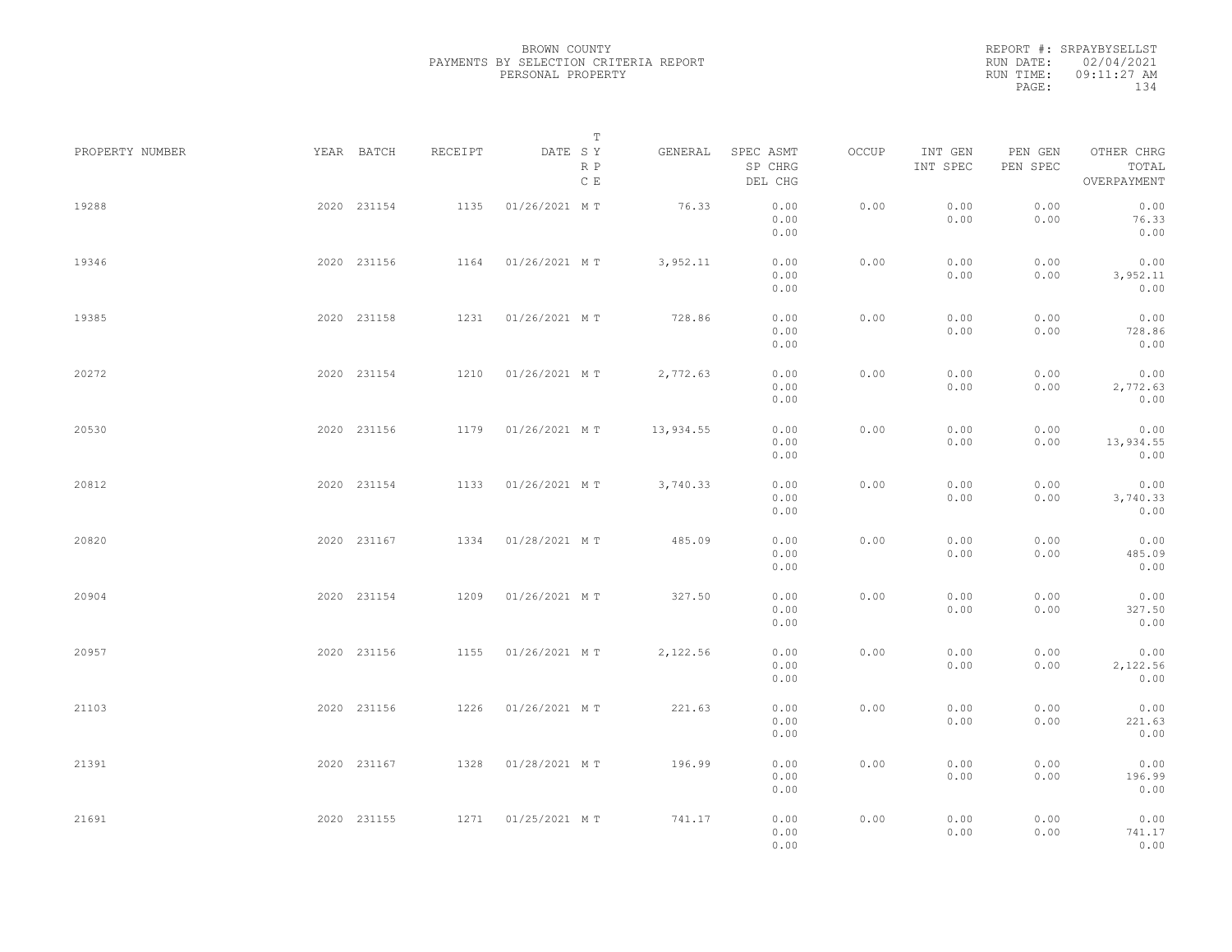REPORT #: SRPAYBYSELLST RUN DATE: 02/04/2021 RUN TIME: 09:11:27 AM PAGE: 135

|                 |             |         |                    | $\mathbb T$           |                                 |       |                     |                     |                                    |  |
|-----------------|-------------|---------|--------------------|-----------------------|---------------------------------|-------|---------------------|---------------------|------------------------------------|--|
| PROPERTY NUMBER | YEAR BATCH  | RECEIPT | DATE SY            | GENERAL<br>R P<br>C E | SPEC ASMT<br>SP CHRG<br>DEL CHG | OCCUP | INT GEN<br>INT SPEC | PEN GEN<br>PEN SPEC | OTHER CHRG<br>TOTAL<br>OVERPAYMENT |  |
| 21701           | 2020 231167 | 1335    | 01/28/2021 MT      | 35,640.35             | 0.00<br>0.00<br>0.00            | 0.00  | 0.00<br>0.00        | 0.00<br>0.00        | 0.00<br>35,640.35<br>0.00          |  |
| 21702           | 2020 231167 | 1336    | 01/28/2021 MT      | 15,013.08             | 0.00<br>0.00<br>0.00            | 0.00  | 0.00<br>0.00        | 0.00<br>0.00        | 0.00<br>15,013.08<br>0.00          |  |
| 21703           | 2020 231167 |         | 1337 01/28/2021 MT | 7,985.46              | 0.00<br>0.00<br>0.00            | 0.00  | 0.00<br>0.00        | 0.00<br>0.00        | 0.00<br>7,985.46<br>0.00           |  |
| 21714           | 2020 231156 | 1190    | 01/26/2021 MT      | 130.50                | 0.00<br>0.00<br>0.00            | 0.00  | 0.00<br>0.00        | 0.00<br>0.00        | 0.00<br>130.50<br>0.00             |  |
| 21993           | 2020 231156 | 1194    | 01/26/2021 MT      | 1,908.34              | 0.00<br>0.00<br>0.00            | 0.00  | 0.00<br>0.00        | 0.00<br>0.00        | 0.00<br>1,908.34<br>0.00           |  |
| 22162           | 2020 231158 | 1205    | 01/26/2021 MT      | 1,999.44              | 0.00<br>0.00<br>0.00            | 0.00  | 0.00<br>0.00        | 0.00<br>0.00        | 0.00<br>1,999.44<br>0.00           |  |
| 22227           | 2020 231158 | 1249    | 01/26/2021 MT      | 1,233.65              | 0.00<br>0.00<br>0.00            | 0.00  | 0.00<br>0.00        | 0.00<br>0.00        | 0.00<br>1,233.65<br>0.00           |  |
| 22234           | 2020 231167 | 1338    | 01/28/2021 MT      | 11,733.21             | 0.00<br>0.00<br>0.00            | 0.00  | 0.00<br>0.00        | 0.00<br>0.00        | 0.00<br>11,733.21<br>0.00          |  |
| 22289           | 2020 231158 | 1203    | 01/26/2021 MT      | 155.14                | 0.00<br>0.00<br>0.00            | 0.00  | 0.00<br>0.00        | 0.00<br>0.00        | 0.00<br>155.14<br>0.00             |  |
| 22291           | 2020 231153 | 1140    | 01/25/2021 MT      | 125.57                | 0.00<br>0.00<br>0.00            | 0.00  | 0.00<br>0.00        | 0.00<br>0.00        | 0.00<br>125.57<br>0.00             |  |
| 22693           | 2020 231156 |         | 1169 01/26/2021 MT | 27.08                 | 0.00<br>0.00                    | 0.00  | 0.00<br>0.00        | 0.00<br>0.00        | 0.00<br>27.08                      |  |
| 22717           | 2020 231156 |         | 1165 01/26/2021 MT | 2,713.53              | 0.00<br>0.00<br>0.00<br>0.00    | 0.00  | 0.00<br>0.00        | 0.00<br>0.00        | 0.00<br>0.00<br>2,713.53<br>0.00   |  |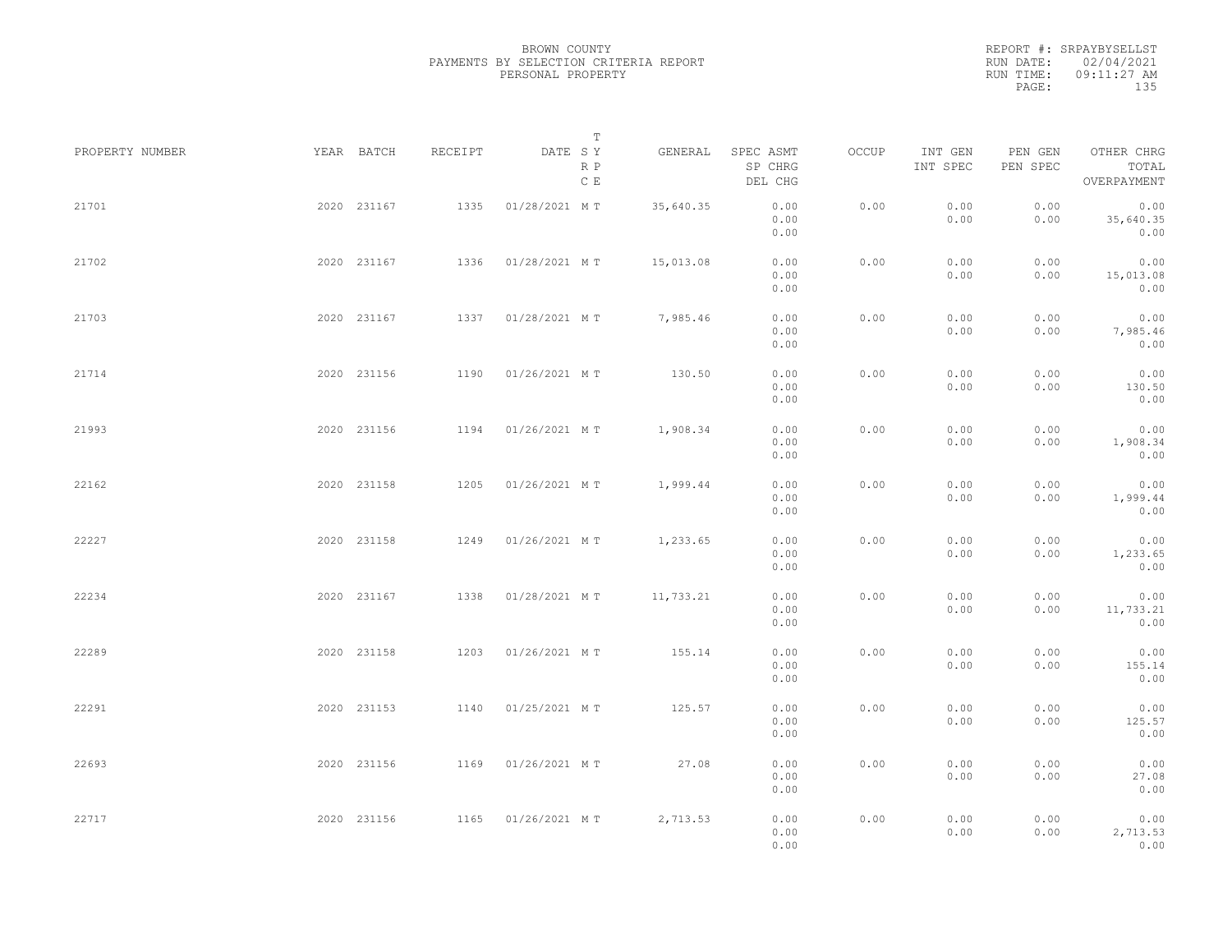REPORT #: SRPAYBYSELLST RUN DATE: 02/04/2021 RUN TIME: 09:11:28 AM PAGE: 136

|                 |             |             |         |                    | $\mathbb T$ |          |                                 |       |                     |                     |                                    |  |
|-----------------|-------------|-------------|---------|--------------------|-------------|----------|---------------------------------|-------|---------------------|---------------------|------------------------------------|--|
| PROPERTY NUMBER |             | YEAR BATCH  | RECEIPT | DATE SY            | R P<br>C E  | GENERAL  | SPEC ASMT<br>SP CHRG<br>DEL CHG | OCCUP | INT GEN<br>INT SPEC | PEN GEN<br>PEN SPEC | OTHER CHRG<br>TOTAL<br>OVERPAYMENT |  |
| 22735           |             | 2020 231167 | 1348    | 01/28/2021 MT      |             | 105.87   | 0.00<br>0.00<br>0.00            | 0.00  | 0.00<br>0.00        | 0.00<br>0.00        | 0.00<br>105.87<br>0.00             |  |
| 22772           |             | 2020 231156 | 1242    | 01/26/2021 MT      |             | 32.01    | 0.00<br>0.00<br>0.00            | 0.00  | 0.00<br>0.00        | 0.00<br>0.00        | 0.00<br>32.01<br>0.00              |  |
| 22774           |             | 2020 231156 | 1241    | 01/26/2021 MT      |             | 12.31    | 0.00<br>0.00<br>0.00            | 0.00  | 0.00<br>0.00        | 0.00<br>0.00        | 0.00<br>12.31<br>0.00              |  |
| 22775           |             | 2020 231156 | 1239    | 01/26/2021 MT      |             | 7.39     | 0.00<br>0.00<br>0.00            | 0.00  | 0.00<br>0.00        | 0.00<br>0.00        | 0.00<br>7.39<br>0.00               |  |
| 22778           |             | 2020 231156 | 1245    | 01/26/2021 MT      |             | 29.55    | 0.00<br>0.00<br>0.00            | 0.00  | 0.00<br>0.00        | 0.00<br>0.00        | 0.00<br>29.55<br>0.00              |  |
| 22779           |             | 2020 231156 | 1182    | 01/26/2021 MT      |             | 839.66   | 0.00<br>0.00<br>0.00            | 0.00  | 0.00<br>0.00        | 0.00<br>0.00        | 0.00<br>839.66<br>0.00             |  |
| 23210           |             | 2020 231156 | 1185    | 01/26/2021 MT      |             | 1,216.40 | 0.00<br>0.00<br>0.00            | 0.00  | 0.00<br>0.00        | 0.00<br>0.00        | 0.00<br>1,216.40<br>0.00           |  |
| 23364           |             | 2020 231156 | 1216    | 01/26/2021 MT      |             | 39.39    | 0.00<br>0.00<br>0.00            | 0.00  | 0.00<br>0.00        | 0.00<br>0.00        | 0.00<br>39.39<br>0.00              |  |
| 23396           |             | 2020 231156 | 1204    | 01/26/2021 MT      |             | 1,226.26 | 0.00<br>0.00                    | 0.00  | 0.00<br>0.00        | 0.00<br>0.00        | 0.00<br>1,226.26                   |  |
| 23416           |             | 2020 231156 | 1230    | 01/26/2021 MT      |             | 3,464.56 | 0.00<br>0.00<br>0.00            | 0.00  | 0.00<br>0.00        | 0.00<br>0.00        | 0.00<br>0.00<br>3,464.56<br>0.00   |  |
| 23417           |             | 2020 231156 | 1229    | 01/26/2021 MT      |             | 1,066.21 | 0.00<br>0.00<br>0.00            | 0.00  | 0.00<br>0.00        | 0.00<br>0.00        | 0.00<br>1,066.21                   |  |
| 23442           | 2020 231156 |             |         | 1240 01/26/2021 MT |             | 2.46     | 0.00<br>0.00<br>0.00<br>0.00    | 0.00  | 0.00<br>0.00        | 0.00<br>0.00        | 0.00<br>0.00<br>2.46<br>0.00       |  |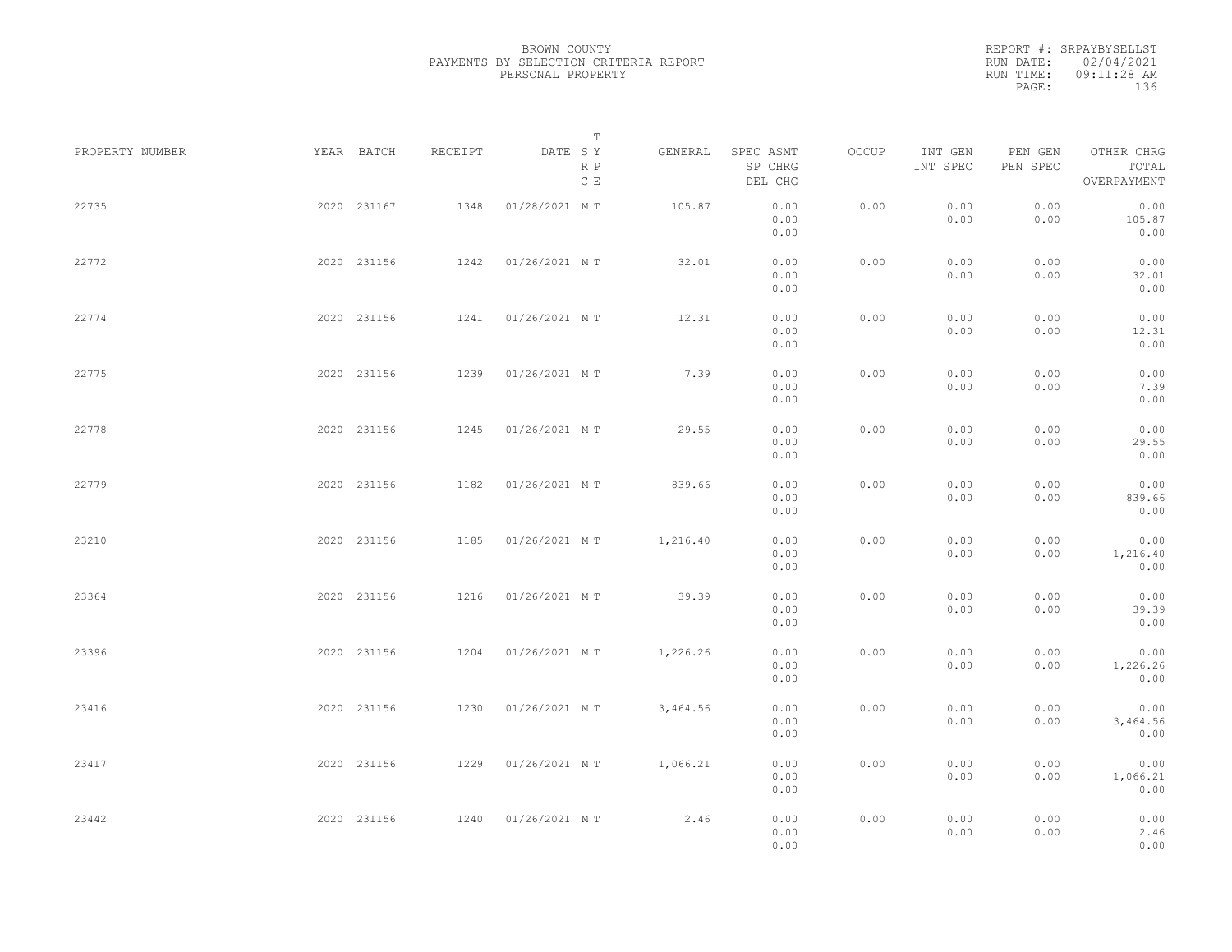|           | REPORT #: SRPAYBYSELLST |
|-----------|-------------------------|
|           | RUN DATE: 02/04/2021    |
| RUN TIME: | $09:11:28$ AM           |
| PAGE:     | 137                     |
|           |                         |

| PROPERTY NUMBER | YEAR BATCH  | RECEIPT | DATE SY       | T<br>R P<br>C E | GENERAL   | SPEC ASMT<br>SP CHRG<br>DEL CHG                                                                | OCCUP | INT GEN<br>INT SPEC | PEN GEN<br>PEN SPEC | OTHER CHRG<br>TOTAL<br>OVERPAYMENT |  |
|-----------------|-------------|---------|---------------|-----------------|-----------|------------------------------------------------------------------------------------------------|-------|---------------------|---------------------|------------------------------------|--|
| 23443           | 2020 231156 | 1247    | 01/26/2021 MT |                 | 2.46      | 0.00<br>0.00<br>0.00                                                                           | 0.00  | 0.00<br>0.00        | 0.00<br>0.00        | 0.00<br>2.46<br>0.00               |  |
| 23446           | 2020 231167 | 1339    | 01/28/2021 MT |                 | 12.31     | 0.00<br>0.00<br>0.00                                                                           | 0.00  | 0.00<br>0.00        | 0.00<br>0.00        | 0.00<br>12.31<br>0.00              |  |
| 23447           | 2020 231167 | 1340    | 01/28/2021 MT |                 | 12.31     | 0.00<br>0.00<br>0.00                                                                           | 0.00  | 0.00<br>0.00        | 0.00<br>0.00        | 0.00<br>12.31<br>0.00              |  |
| 23448           | 2020 231167 | 1341    | 01/28/2021 MT |                 | 59.09     | 0.00<br>0.00<br>0.00                                                                           | 0.00  | 0.00<br>0.00        | 0.00<br>0.00        | 0.00<br>59.09<br>0.00              |  |
| 23449           | 2020 231161 | 1260    | 01/27/2021 MT |                 | 3,018.86  | 0.00<br>0.00<br>0.00                                                                           | 0.00  | 0.00<br>0.00        | 0.00<br>0.00        | 0.00<br>3,018.86<br>0.00           |  |
| 23469           | 2020 231156 | 1162    | 01/26/2021 MT |                 | 66.49     | 0.00<br>0.00<br>0.00                                                                           | 0.00  | 0.00<br>0.00        | 0.00<br>0.00        | 0.00<br>66.49<br>0.00              |  |
| 23487           | 2020 231154 | 1152    | 01/26/2021 MT |                 | 332.41    | 0.00<br>0.00<br>0.00                                                                           | 0.00  | 0.00<br>0.00        | 0.00<br>0.00        | 0.00<br>332.41<br>0.00             |  |
| 23972           | 2020 231156 | 1187    | 01/26/2021 MT |                 | 1,275.50  | 0.00<br>0.00<br>0.00                                                                           | 0.00  | 0.00<br>0.00        | 0.00<br>0.00        | 0.00<br>1,275.50<br>0.00           |  |
| 23975           | 2020 231161 | 1317    | 01/27/2021 MT |                 | 12,991.47 | 0.00<br>0.00<br>0.00                                                                           | 0.00  | 0.00<br>0.00        | 0.00<br>0.00        | 0.00<br>12,991.47<br>0.00          |  |
| 24110           | 2020 231158 | 1200    | 01/26/2021 MT |                 | 189.60    | 0.00<br>0.00<br>0.00                                                                           | 0.00  | 0.00<br>0.00        | 0.00<br>0.00        | 0.00<br>189.60<br>0.00             |  |
| 24132           | 2020 231154 | 1261    | 01/26/2021 MT |                 | 6,308.60  | 0.00<br>0.00<br>0.00                                                                           | 0.00  | 0.00<br>0.00        | 0.00<br>0.00        | 0.00<br>6,308.60<br>0.00           |  |
| 24139           | 2020 231160 | 1279    | 01/27/2021 MT |                 | 206.83    | $\ensuremath{\mathbf{0}}$ . $\ensuremath{\mathbf{0}}\,\ensuremath{\mathbf{0}}$<br>0.00<br>0.00 | 0.00  | 0.00<br>0.00        | 0.00<br>0.00        | 0.00<br>206.83<br>0.00             |  |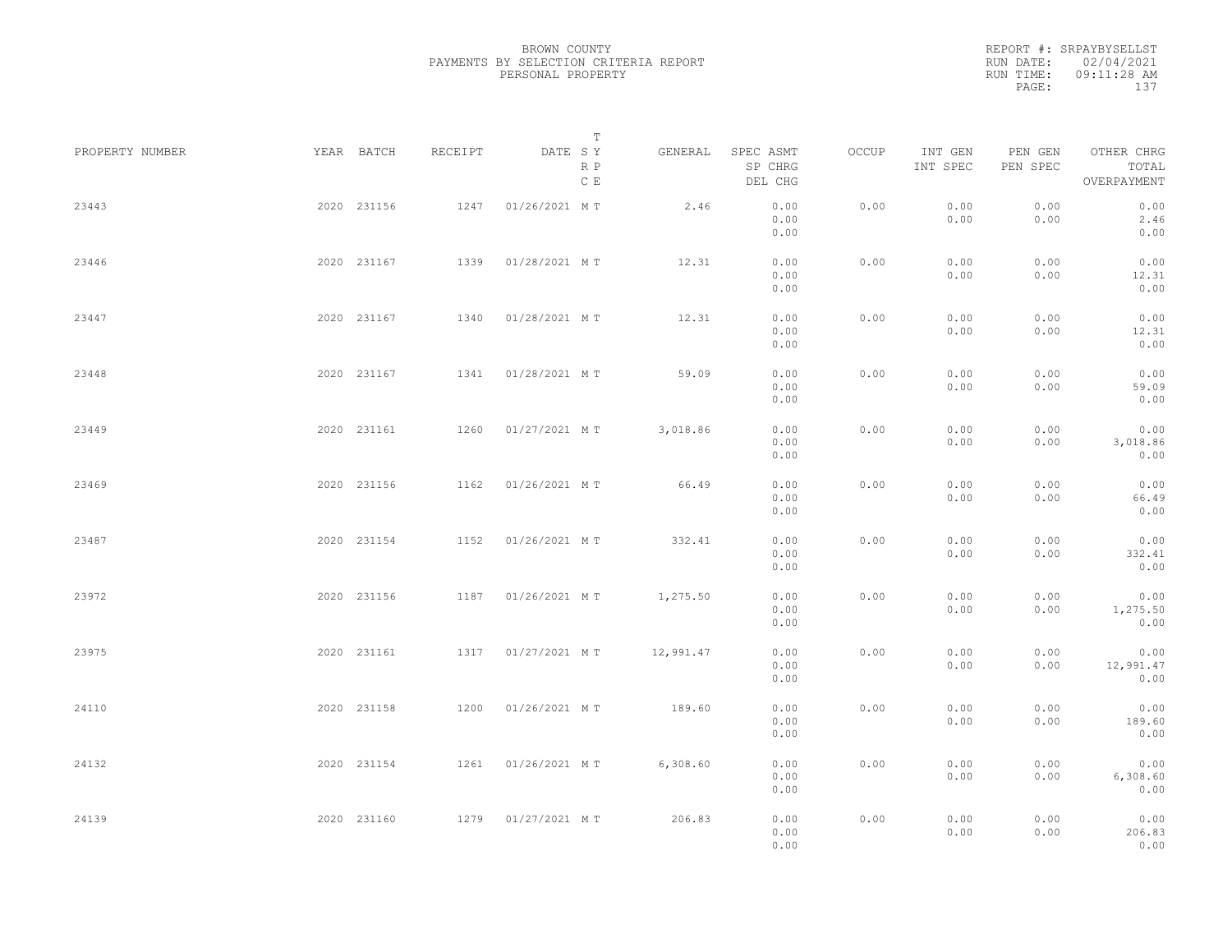REPORT #: SRPAYBYSELLST RUN DATE: 02/04/2021 RUN TIME: 09:11:28 AM PAGE: 138

|                 |             |             |         | T                     |          |                                 |       |                     |                     |                                    |  |
|-----------------|-------------|-------------|---------|-----------------------|----------|---------------------------------|-------|---------------------|---------------------|------------------------------------|--|
| PROPERTY NUMBER | YEAR BATCH  |             | RECEIPT | DATE SY<br>R P<br>C E | GENERAL  | SPEC ASMT<br>SP CHRG<br>DEL CHG | OCCUP | INT GEN<br>INT SPEC | PEN GEN<br>PEN SPEC | OTHER CHRG<br>TOTAL<br>OVERPAYMENT |  |
| 24184           | 2020 231153 |             | 1145    | 01/25/2021 MT         | 2,413.12 | 0.00<br>0.00<br>0.00            | 0.00  | 0.00<br>0.00        | 0.00<br>0.00        | 0.00<br>2,413.12<br>0.00           |  |
| 24191           | 2020 231155 |             |         | 1277 01/25/2021 MT    | 1,775.36 | 0.00<br>50.00<br>0.00           | 0.00  | 0.00<br>0.00        | 0.00<br>0.00        | 0.00<br>1,825.36<br>0.00           |  |
| 24284           | 2020 231153 |             |         | 1125 01/25/2021 MT    | 88.64    | 0.00<br>0.00<br>0.00            | 0.00  | 0.00<br>0.00        | 0.00<br>0.00        | 0.00<br>88.64<br>0.00              |  |
| 24418           | 2020 231161 |             |         | 1287 01/27/2021 MT    | 371.83   | 0.00<br>0.00<br>0.00            | 0.00  | 0.00<br>0.00        | 0.00<br>0.00        | 0.00<br>371.83<br>0.00             |  |
| 24569           | 2020 231156 |             | 1183    | 01/26/2021 MT         | 3,400.53 | 0.00<br>0.00<br>0.00            | 0.00  | 0.00<br>0.00        | 0.00<br>0.00        | 0.00<br>3,400.53<br>0.00           |  |
| 24797           | 2020 231154 |             | 1134    | 01/26/2021 MT         | 196.99   | 0.00<br>0.00<br>0.00            | 0.00  | 0.00<br>0.00        | 0.00<br>0.00        | 0.00<br>196.99<br>0.00             |  |
| 24830           | 2020 231167 |             | 1342    | 01/28/2021 MT         | 12.31    | 0.00<br>0.00<br>0.00            | 0.00  | 0.00<br>0.00        | 0.00<br>0.00        | 0.00<br>12.31<br>0.00              |  |
| 24832           | 2020 231167 |             | 1343    | 01/28/2021 MT         | 3,092.74 | 0.00<br>0.00<br>0.00            | 0.00  | 0.00<br>0.00        | 0.00<br>0.00        | 0.00<br>3,092.74<br>0.00           |  |
| 24925           |             | 2020 231156 |         | 1224 01/26/2021 MT    | 288.09   | 0.00<br>0.00<br>0.00            | 0.00  | 0.00<br>0.00        | 0.00<br>0.00        | 0.00<br>288.09<br>0.00             |  |
| 25193           |             | 2020 231155 |         | 1273  01/25/2021 MT   | 938.16   | 0.00<br>0.00<br>0.00            | 0.00  | 0.00<br>0.00        | 0.00<br>0.00        | 0.00<br>938.16<br>0.00             |  |
| 25347           | 2020 231156 |             |         | 1167 01/26/2021 MT    | 219.15   | 0.00<br>0.00<br>0.00            | 0.00  | 0.00<br>0.00        | 0.00<br>0.00        | 0.00<br>219.15<br>0.00             |  |
| 25432           | 2020 231153 |             |         | 1132  01/25/2021 MT   | 172.37   | 0.00<br>0.00<br>0.00            | 0.00  | 0.00<br>0.00        | 0.00<br>0.00        | 0.00<br>172.37<br>0.00             |  |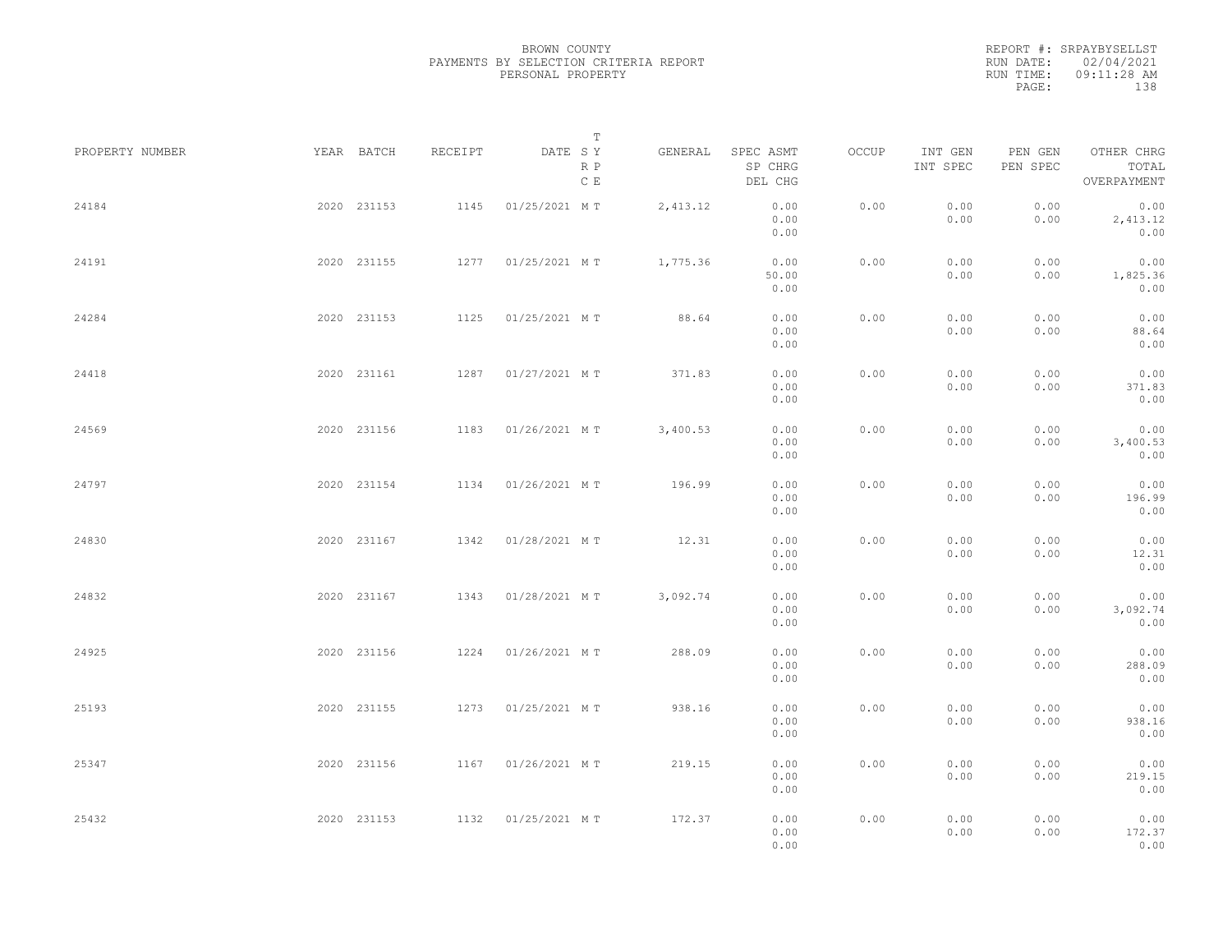|           | REPORT #: SRPAYBYSELLST |
|-----------|-------------------------|
|           | RUN DATE: 02/04/2021    |
| RUN TIME: | $09:11:29$ AM           |
| PAGE:     | 139                     |
|           |                         |

| PROPERTY NUMBER |             | YEAR BATCH  | RECEIPT | DATE SY            | Т                    | GENERAL  | SPEC ASMT            | OCCUP | INT GEN      | PEN GEN      | OTHER CHRG               |  |
|-----------------|-------------|-------------|---------|--------------------|----------------------|----------|----------------------|-------|--------------|--------------|--------------------------|--|
|                 |             |             |         |                    | R P<br>$\,$ C $\,$ E |          | SP CHRG<br>DEL CHG   |       | INT SPEC     | PEN SPEC     | TOTAL<br>OVERPAYMENT     |  |
| 25438           |             | 2020 231167 | 1344    | 01/28/2021 MT      |                      | 59.09    | 0.00<br>0.00<br>0.00 | 0.00  | 0.00<br>0.00 | 0.00<br>0.00 | 0.00<br>59.09<br>0.00    |  |
| 25439           |             | 2020 231167 | 1345    | 01/28/2021 MT      |                      | 46.79    | 0.00<br>0.00<br>0.00 | 0.00  | 0.00<br>0.00 | 0.00<br>0.00 | 0.00<br>46.79<br>0.00    |  |
| 25440           |             | 2020 231167 | 1346    | 01/28/2021 MT      |                      | 78.81    | 0.00<br>0.00<br>0.00 | 0.00  | 0.00<br>0.00 | 0.00<br>0.00 | 0.00<br>78.81<br>0.00    |  |
| 25466           |             | 2020 231160 | 1257    | 01/27/2021 MT      |                      | 2,647.04 | 0.00<br>0.00<br>0.00 | 0.00  | 0.00<br>0.00 | 0.00<br>0.00 | 0.00<br>2,647.04<br>0.00 |  |
| 25630           |             | 2020 231154 | 1175    | 01/26/2021 MT      |                      | 150.20   | 0.00<br>0.00<br>0.00 | 0.00  | 0.00<br>0.00 | 0.00<br>0.00 | 0.00<br>150.20<br>0.00   |  |
| 26010           |             | 2020 231156 | 1228    | 01/26/2021 MT      |                      | 1,088.38 | 0.00<br>0.00<br>0.00 | 0.00  | 0.00<br>0.00 | 0.00<br>0.00 | 0.00<br>1,088.38<br>0.00 |  |
| 26084           |             | 2020 231153 | 1129    | 01/25/2021 MT      |                      | 5,237.46 | 0.00<br>0.00<br>0.00 | 0.00  | 0.00<br>0.00 | 0.00<br>0.00 | 0.00<br>5,237.46<br>0.00 |  |
| 26139           |             | 2020 231155 | 1270    | 01/25/2021 MT      |                      | 29.55    | 0.00<br>0.00<br>0.00 | 0.00  | 0.00<br>0.00 | 0.00<br>0.00 | 0.00<br>29.55<br>0.00    |  |
| 26140           |             | 2020 231155 | 1269    | 01/25/2021 MT      |                      | 12.31    | 0.00<br>0.00<br>0.00 | 0.00  | 0.00<br>0.00 | 0.00<br>0.00 | 0.00<br>12.31<br>0.00    |  |
| 26141           |             | 2020 231155 | 1268    | 01/25/2021 MT      |                      | 216.68   | 0.00<br>0.00<br>0.00 | 0.00  | 0.00<br>0.00 | 0.00<br>0.00 | 0.00<br>216.68<br>0.00   |  |
| 26145           |             | 2020 231161 | 1263    | 01/27/2021 MT      |                      | 103.42   | 0.00<br>0.00<br>0.00 | 0.00  | 0.00<br>0.00 | 0.00<br>0.00 | 0.00<br>103.42<br>0.00   |  |
| 26146           | 2020 231161 |             |         | 1262 01/27/2021 MT |                      | 152.67   | 0.00<br>0.00<br>0.00 | 0.00  | 0.00<br>0.00 | 0.00<br>0.00 | 0.00<br>152.67<br>0.00   |  |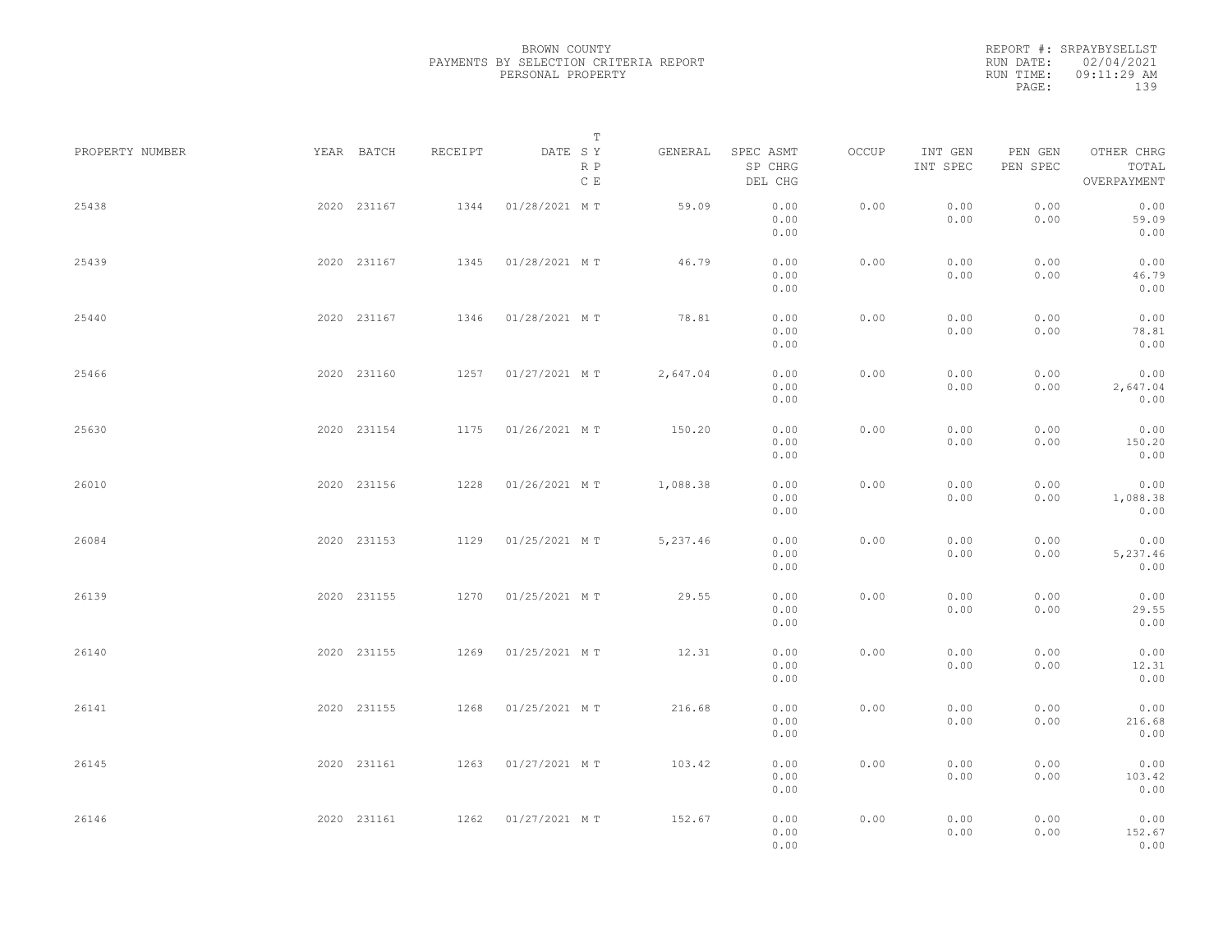|           | REPORT #: SRPAYBYSELLST |
|-----------|-------------------------|
|           | RUN DATE: 02/04/2021    |
| RUN TIME: | $09:11:29$ AM           |
| PAGE:     | 140                     |
|           |                         |

| PROPERTY NUMBER |             | YEAR BATCH  | RECEIPT | DATE SY            | T<br>R P<br>C E | GENERAL    | SPEC ASMT<br>SP CHRG<br>DEL CHG | OCCUP | INT GEN<br>INT SPEC | PEN GEN<br>PEN SPEC | OTHER CHRG<br>TOTAL<br>OVERPAYMENT |  |
|-----------------|-------------|-------------|---------|--------------------|-----------------|------------|---------------------------------|-------|---------------------|---------------------|------------------------------------|--|
| 26147           |             | 2020 231156 | 1163    | 01/26/2021 MT      |                 | 172.37     | 0.00<br>0.00<br>0.00            | 0.00  | 0.00<br>0.00        | 0.00<br>0.00        | 0.00<br>172.37<br>0.00             |  |
| 26188           |             | 2020 231161 | 1281    | 01/27/2021 MT      |                 | 27.08      | 0.00<br>0.00<br>0.00            | 0.00  | 0.00<br>0.00        | 0.00<br>0.00        | 0.00<br>27.08<br>0.00              |  |
| 26218           |             | 2020 231154 | 1212    | 01/26/2021 MT      |                 | 11, 134.85 | 0.00<br>0.00<br>0.00            | 0.00  | 0.00<br>0.00        | 0.00<br>0.00        | 0.00<br>11,134.85<br>0.00          |  |
| 26253           |             | 2020 231167 | 1329    | 01/28/2021 MT      |                 | 1,689.19   | 0.00<br>0.00<br>0.00            | 0.00  | 0.00<br>0.00        | 0.00<br>0.00        | 0.00<br>1,689.19<br>0.00           |  |
| 26265           |             | 2020 231153 | 1158    | 01/25/2021 MT      |                 | 1,221.33   | 0.00<br>0.00<br>0.00            | 0.00  | 0.00<br>0.00        | 0.00<br>0.00        | 0.00<br>1,221.33<br>0.00           |  |
| 26418           |             | 2020 231156 | 1246    | 01/26/2021 MT      |                 | 22.16      | 0.00<br>0.00<br>0.00            | 0.00  | 0.00<br>0.00        | 0.00<br>0.00        | 0.00<br>22.16<br>0.00              |  |
| 26797           |             | 2020 231156 | 1153    | 01/26/2021 MT      |                 | 376.74     | 0.00<br>0.00<br>0.00            | 0.00  | 0.00<br>0.00        | 0.00<br>0.00        | 0.00<br>376.74<br>0.00             |  |
| 26820           |             | 2020 231158 | 1218    | 01/26/2021 MT      |                 | 17,544.39  | 0.00<br>0.00<br>0.00            | 0.00  | 0.00<br>0.00        | 0.00<br>0.00        | 0.00<br>17,544.39<br>0.00          |  |
| 26824           |             | 2020 231158 | 1181    | 01/26/2021 MT      |                 | 1,514.36   | 0.00<br>0.00<br>0.00            | 0.00  | 0.00<br>0.00        | 0.00<br>0.00        | 0.00<br>1,514.36<br>0.00           |  |
| 26830           |             | 2020 231154 |         | 1214 01/26/2021 MT |                 | 475.23     | 0.00<br>0.00<br>0.00            | 0.00  | 0.00<br>0.00        | 0.00<br>0.00        | 0.00<br>475.23<br>0.00             |  |
| 26845           |             | 2020 231161 |         | 1311 01/27/2021 MT |                 | 529.41     | 0.00<br>0.00<br>0.00            | 0.00  | 0.00<br>0.00        | 0.00<br>0.00        | 0.00<br>529.41<br>0.00             |  |
| 26931           | 2020 231156 |             |         | 1223 01/26/2021 MT |                 | 209.30     | 0.00<br>0.00<br>0.00            | 0.00  | 0.00<br>0.00        | 0.00<br>0.00        | 0.00<br>209.30<br>0.00             |  |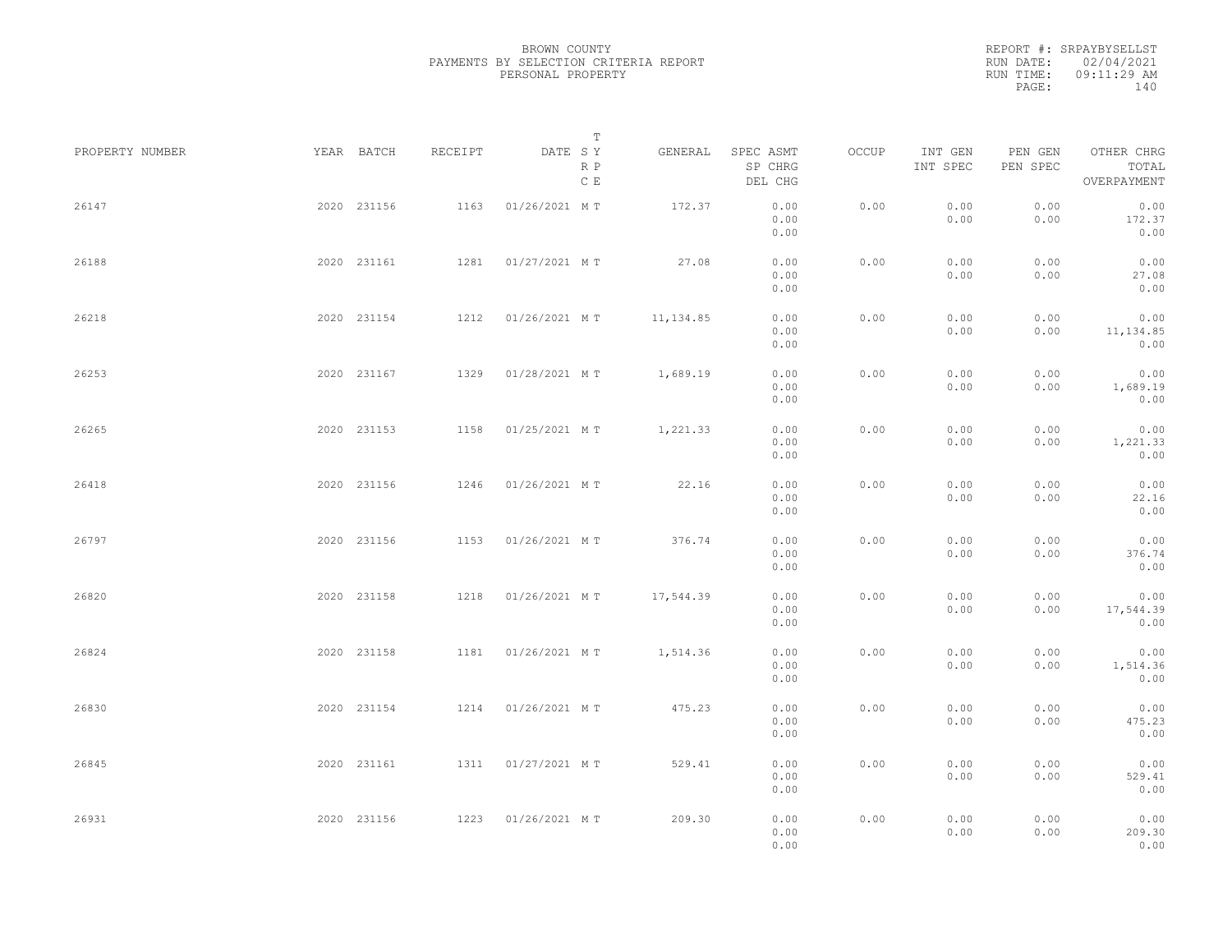REPORT #: SRPAYBYSELLST RUN DATE: 02/04/2021 RUN TIME: 09:11:29 AM PAGE: 141

|                 |             |             |         |                    | $\mathbb T$ |           |                                 |       |                     |                     |                                    |  |
|-----------------|-------------|-------------|---------|--------------------|-------------|-----------|---------------------------------|-------|---------------------|---------------------|------------------------------------|--|
| PROPERTY NUMBER |             | YEAR BATCH  | RECEIPT | DATE SY            | R P<br>C E  | GENERAL   | SPEC ASMT<br>SP CHRG<br>DEL CHG | OCCUP | INT GEN<br>INT SPEC | PEN GEN<br>PEN SPEC | OTHER CHRG<br>TOTAL<br>OVERPAYMENT |  |
| 27034           |             | 2020 231156 | 1166    | 01/26/2021 MT      |             | 1,095.76  | 0.00<br>0.00<br>0.00            | 0.00  | 0.00<br>0.00        | 0.00<br>0.00        | 0.00<br>1,095.76<br>0.00           |  |
| 27213           |             | 2020 231156 | 1180    | 01/26/2021 MT      |             | 7,355.09  | 0.00<br>0.00<br>0.00            | 0.00  | 0.00<br>0.00        | 0.00<br>0.00        | 0.00<br>7,355.09<br>0.00           |  |
| 27235           |             | 2020 231161 | 1315    | 01/27/2021 MT      |             | 174.82    | 0.00<br>0.00<br>0.00            | 0.00  | 0.00<br>0.00        | 0.00<br>0.00        | 0.00<br>174.82<br>0.00             |  |
| 27242           |             | 2020 231161 |         | 1316 01/27/2021 MT |             | 327.50    | 0.00<br>0.00<br>0.00            | 0.00  | 0.00<br>0.00        | 0.00<br>0.00        | 0.00<br>327.50<br>0.00             |  |
| 27247           |             | 2020 231156 |         | 1221 01/26/2021 MT |             | 1,487.27  | 0.00<br>0.00<br>0.00            | 0.00  | 0.00<br>0.00        | 0.00<br>0.00        | 0.00<br>1,487.27<br>0.00           |  |
| 27252           |             | 2020 231161 | 1259    | 01/27/2021 MT      |             | 531.87    | 0.00<br>0.00<br>0.00            | 0.00  | 0.00<br>0.00        | 0.00<br>0.00        | 0.00<br>531.87<br>0.00             |  |
| 27255           |             | 2020 231154 | 1124    | 01/26/2021 MT      |             | 123.12    | 0.00<br>0.00<br>0.00            | 0.00  | 0.00<br>0.00        | 0.00<br>0.00        | 0.00<br>123.12<br>0.00             |  |
| 27358           |             | 2020 231156 | 1215    | 01/26/2021 MT      |             | 76.33     | 0.00<br>0.00<br>0.00            | 0.00  | 0.00<br>0.00        | 0.00<br>0.00        | 0.00<br>76.33<br>0.00              |  |
| 27365           |             | 2020 231155 | 1278    | 01/25/2021 MT      |             | 123.12    | 0.00<br>0.00<br>0.00            | 0.00  | 0.00<br>0.00        | 0.00<br>0.00        | 0.00<br>123.12<br>0.00             |  |
| 27540           |             | 2020 231156 | 1196    | 01/26/2021 MT      |             | 86.19     | 0.00<br>0.00<br>0.00            | 0.00  | 0.00<br>0.00        | 0.00<br>0.00        | 0.00<br>86.19<br>0.00              |  |
| 27561           |             | 2020 231156 | 1178    | 01/26/2021 MT      |             | 30,068.01 | 0.00<br>0.00<br>0.00            | 0.00  | 0.00<br>0.00        | 0.00<br>0.00        | 0.00<br>30,068.01<br>0.00          |  |
| 27631           | 2020 231156 |             |         | 1160 01/26/2021 MT |             | 22.16     | 0.00<br>0.00<br>0.00            | 0.00  | 0.00<br>0.00        | 0.00<br>0.00        | 0.00<br>22.16<br>0.00              |  |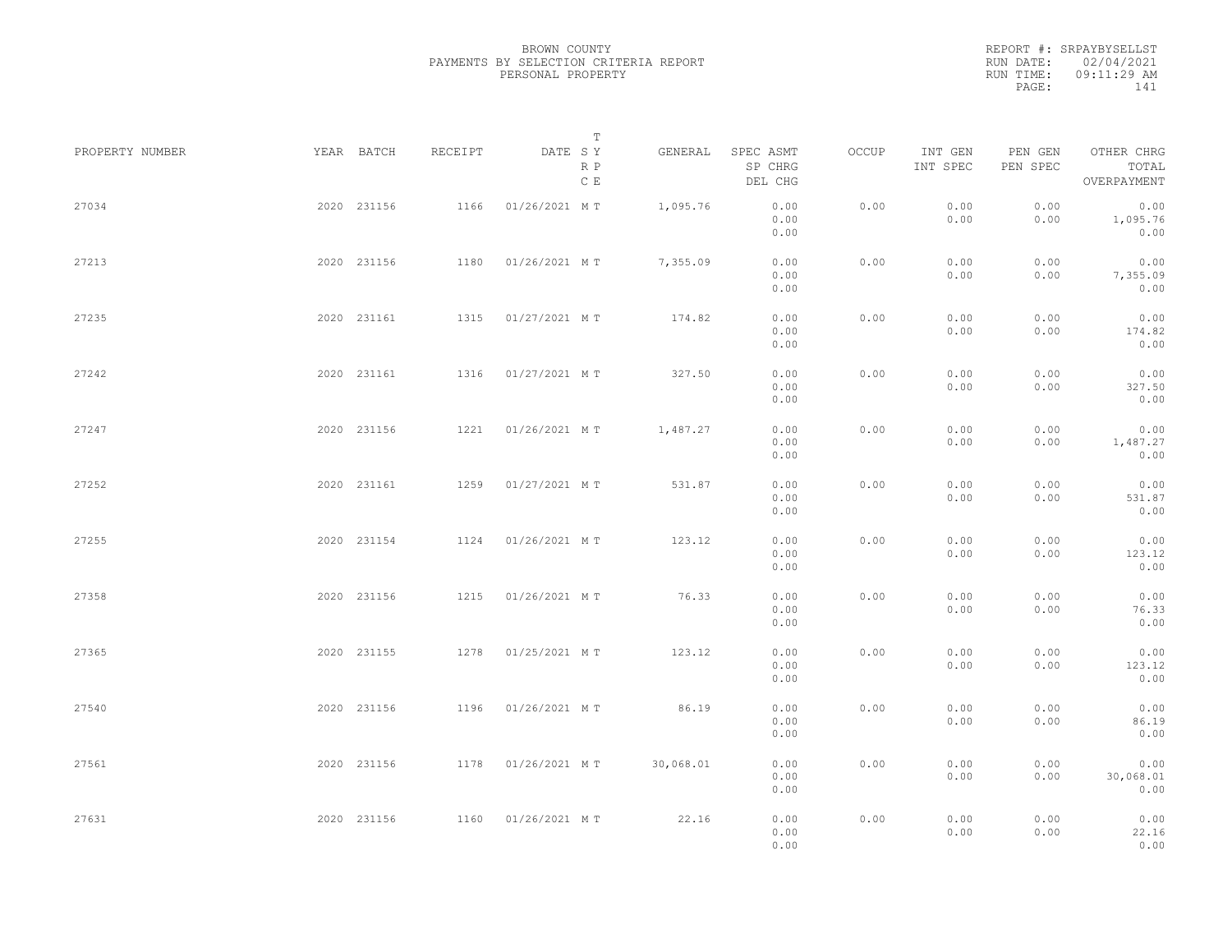REPORT #: SRPAYBYSELLST RUN DATE: 02/04/2021 RUN TIME: 09:11:30 AM PAGE: 142

|                 |             |         | T                     |          |                                 |       |                     |                     |                                    |  |
|-----------------|-------------|---------|-----------------------|----------|---------------------------------|-------|---------------------|---------------------|------------------------------------|--|
| PROPERTY NUMBER | YEAR BATCH  | RECEIPT | DATE SY<br>R P<br>C E | GENERAL  | SPEC ASMT<br>SP CHRG<br>DEL CHG | OCCUP | INT GEN<br>INT SPEC | PEN GEN<br>PEN SPEC | OTHER CHRG<br>TOTAL<br>OVERPAYMENT |  |
| 30013           | 2020 231167 | 1323    | 01/28/2021 MT         | 1,137.62 | 0.00<br>0.00<br>0.00            | 0.00  | 0.00<br>0.00        | 0.00<br>0.00        | 0.00<br>1,137.62<br>0.00           |  |
| 30041           | 2020 231153 |         | 1127 01/25/2021 MT    | 110.81   | 0.00<br>0.00<br>0.00            | 0.00  | 0.00<br>0.00        | 0.00<br>0.00        | 0.00<br>110.81<br>0.00             |  |
| 30065           | 2020 231153 |         | 1171  01/25/2021 MT   | 2.46     | 0.00<br>0.00<br>0.00            | 0.00  | 0.00<br>0.00        | 0.00<br>0.00        | 0.00<br>2.46<br>0.00               |  |
| 30150           | 2020 231167 |         | 1321 01/28/2021 MT    | 246.25   | 0.00<br>0.00<br>0.00            | 0.00  | 0.00<br>0.00        | 0.00<br>0.00        | 0.00<br>246.25<br>0.00             |  |
| 30164           | 2020 231156 | 1202    | 01/26/2021 MT         | 797.80   | 0.00<br>0.00<br>0.00            | 0.00  | 0.00<br>0.00        | 0.00<br>0.00        | 0.00<br>797.80<br>0.00             |  |
| 30166           | 2020 231158 | 1236    | 01/26/2021 MT         | 56.64    | 0.00<br>0.00<br>0.00            | 0.00  | 0.00<br>0.00        | 0.00<br>0.00        | 0.00<br>56.64<br>0.00              |  |
| 30167           | 2020 231158 | 1237    | 01/26/2021 MT         | 24.62    | 0.00<br>0.00                    | 0.00  | 0.00<br>0.00        | 0.00<br>0.00        | 0.00<br>24.62                      |  |
| 30168           | 2020 231158 | 1238    | 01/26/2021 MT         | 59.09    | 0.00<br>0.00<br>0.00            | 0.00  | 0.00<br>0.00        | 0.00<br>0.00        | 0.00<br>0.00<br>59.09              |  |
| 30180           | 2020 231167 |         | 1324 01/28/2021 MT    | 1,181.93 | 0.00<br>0.00<br>0.00            | 0.00  | 0.00<br>0.00        | 0.00<br>0.00        | 0.00<br>0.00<br>1,181.93           |  |
| 30184           | 2020 231156 |         | 1217 01/26/2021 MT    | 64.02    | 0.00<br>0.00<br>0.00            | 0.00  | 0.00<br>0.00        | 0.00<br>0.00        | 0.00<br>0.00<br>64.02              |  |
| 30191           | 2020 231167 |         | 1347 01/28/2021 MT    | 290.57   | 0.00<br>0.00<br>0.00            | 0.00  | 0.00<br>0.00        | 0.00<br>0.00        | 0.00<br>0.00<br>290.57             |  |
| 30192           | 2020 231158 |         | 1206 01/26/2021 MT    | 6,343.07 | 0.00<br>0.00                    | 0.00  | 0.00                | 0.00                | 0.00<br>0.00                       |  |
|                 |             |         |                       |          | 0.00<br>0.00                    |       | 0.00                | 0.00                | 6,343.07<br>0.00                   |  |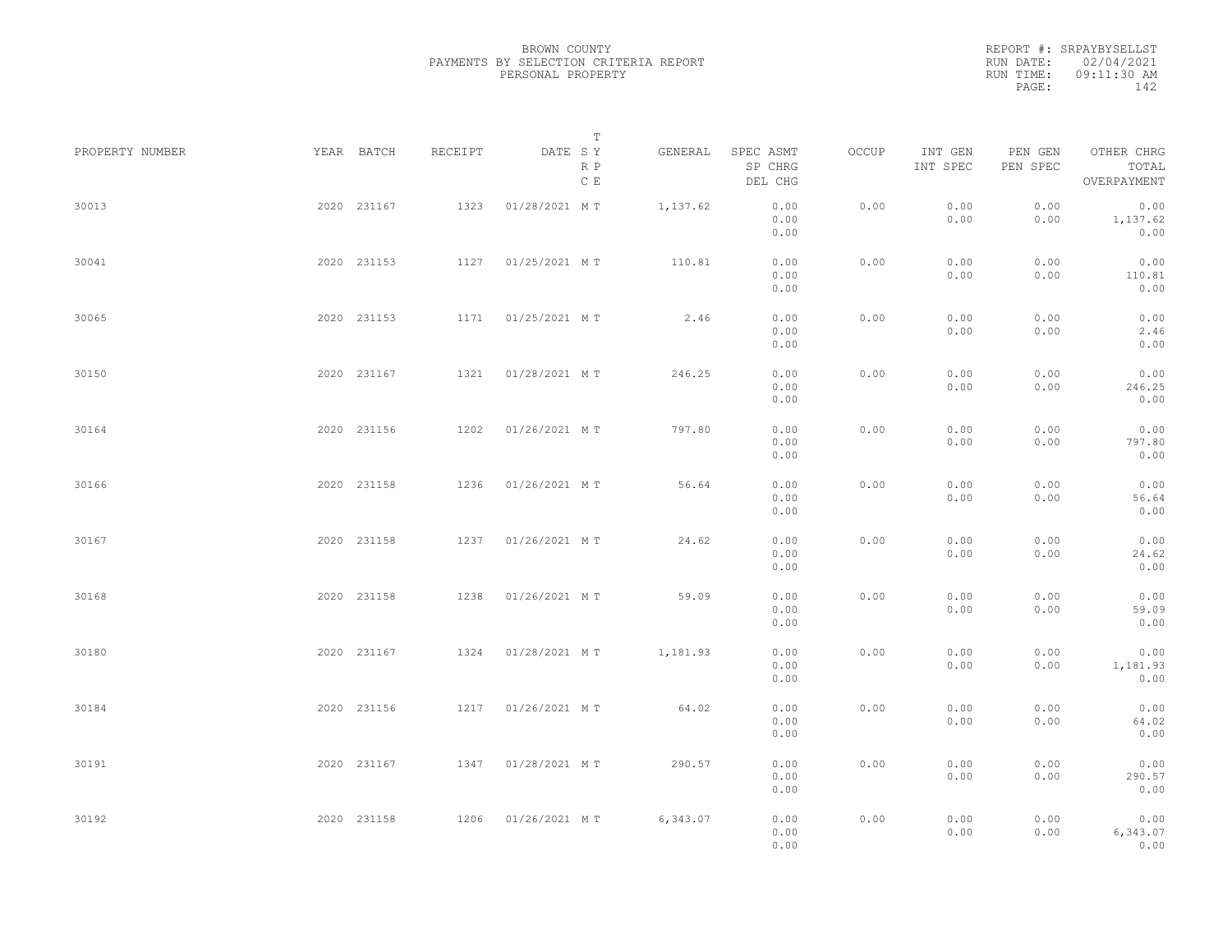REPORT #: SRPAYBYSELLST RUN DATE: 02/04/2021 RUN TIME: 09:11:30 AM PAGE: 143

|                 |             |         | T                               |           |                                 |       |                     |                     |                                    |  |
|-----------------|-------------|---------|---------------------------------|-----------|---------------------------------|-------|---------------------|---------------------|------------------------------------|--|
| PROPERTY NUMBER | YEAR BATCH  | RECEIPT | DATE SY<br>R P<br>$\,$ C $\,$ E | GENERAL   | SPEC ASMT<br>SP CHRG<br>DEL CHG | OCCUP | INT GEN<br>INT SPEC | PEN GEN<br>PEN SPEC | OTHER CHRG<br>TOTAL<br>OVERPAYMENT |  |
| 30193           | 2020 231153 | 1142    | 01/25/2021 MT                   | 411.21    | 0.00<br>0.00<br>0.00            | 0.00  | 0.00<br>0.00        | 0.00<br>0.00        | 0.00<br>411.21<br>0.00             |  |
| 30195           | 2020 231156 | 1222    | 01/26/2021 MT                   | 1,142.55  | 0.00<br>0.00<br>0.00            | 0.00  | 0.00<br>0.00        | 0.00<br>0.00        | 0.00<br>1,142.55<br>0.00           |  |
| 00238           | 2020 231164 |         | 1290 01/27/2021 MT              | 2.46      | 0.00<br>0.00<br>0.00            | 0.00  | 0.00<br>0.00        | 0.00<br>0.00        | 0.00<br>2.46<br>0.00               |  |
| 00994           | 2020 231164 | 1310    | 01/27/2021 MT                   | 32.01     | 0.00<br>0.00<br>0.00            | 0.00  | 0.00<br>0.00        | 0.00<br>0.00        | 0.00<br>32.01<br>0.00              |  |
| 01112           | 2020 231164 | 1306    | 01/27/2021 MT                   | 940.62    | 0.00<br>0.00<br>0.00            | 0.00  | 0.00<br>0.00        | 0.00<br>0.00        | 0.00<br>940.62<br>0.00             |  |
| 01517           | 2020 231164 | 1288    | 01/27/2021 MT                   | 1,243.49  | 0.00<br>0.00<br>0.00            | 0.00  | 0.00<br>0.00        | 0.00<br>0.00        | 0.00<br>1,243.49<br>0.00           |  |
| 01899           | 2020 231165 | 1354    | 01/27/2021 MT                   | 6,266.74  | 0.00<br>0.00                    | 0.00  | 0.00<br>0.00        | 0.00<br>0.00        | 0.00<br>6,266.74                   |  |
| 01969           | 2020 231164 | 1284    | 01/27/2021 MT                   | 2,587.95  | 0.00<br>0.00<br>0.00            | 0.00  | 0.00<br>0.00        | 0.00<br>0.00        | 0.00<br>0.00<br>2,587.95           |  |
| 02219           | 2020 231164 | 1292    | 01/27/2021 MT                   | 19.70     | 0.00<br>0.00<br>130.00          | 0.00  | 0.00<br>0.00        | 0.00<br>0.00        | 0.00<br>0.00<br>149.70             |  |
| 05304           | 2020 231164 |         | 1285 01/27/2021 MT              | 12,563.02 | 0.00<br>0.00<br>0.00            | 0.00  | 0.00<br>0.00        | 0.00<br>0.00        | 0.00<br>0.00<br>12,563.02          |  |
| 05909           | 2020 231164 |         | 1300 01/27/2021 MT              | 204.38    | 0.00<br>0.00<br>0.00            | 0.00  | 0.00<br>0.00        | 0.00<br>0.00        | 0.00<br>0.00<br>204.38             |  |
| 07876           | 2020 231164 |         | 1358 01/27/2021 MT              | 4.91      | 0.00<br>0.00                    | 0.00  | 0.00                | 0.00                | 0.00<br>0.00                       |  |
|                 |             |         |                                 |           | 0.00<br>0.00                    |       | 0.00                | 0.00                | 4.91<br>0.00                       |  |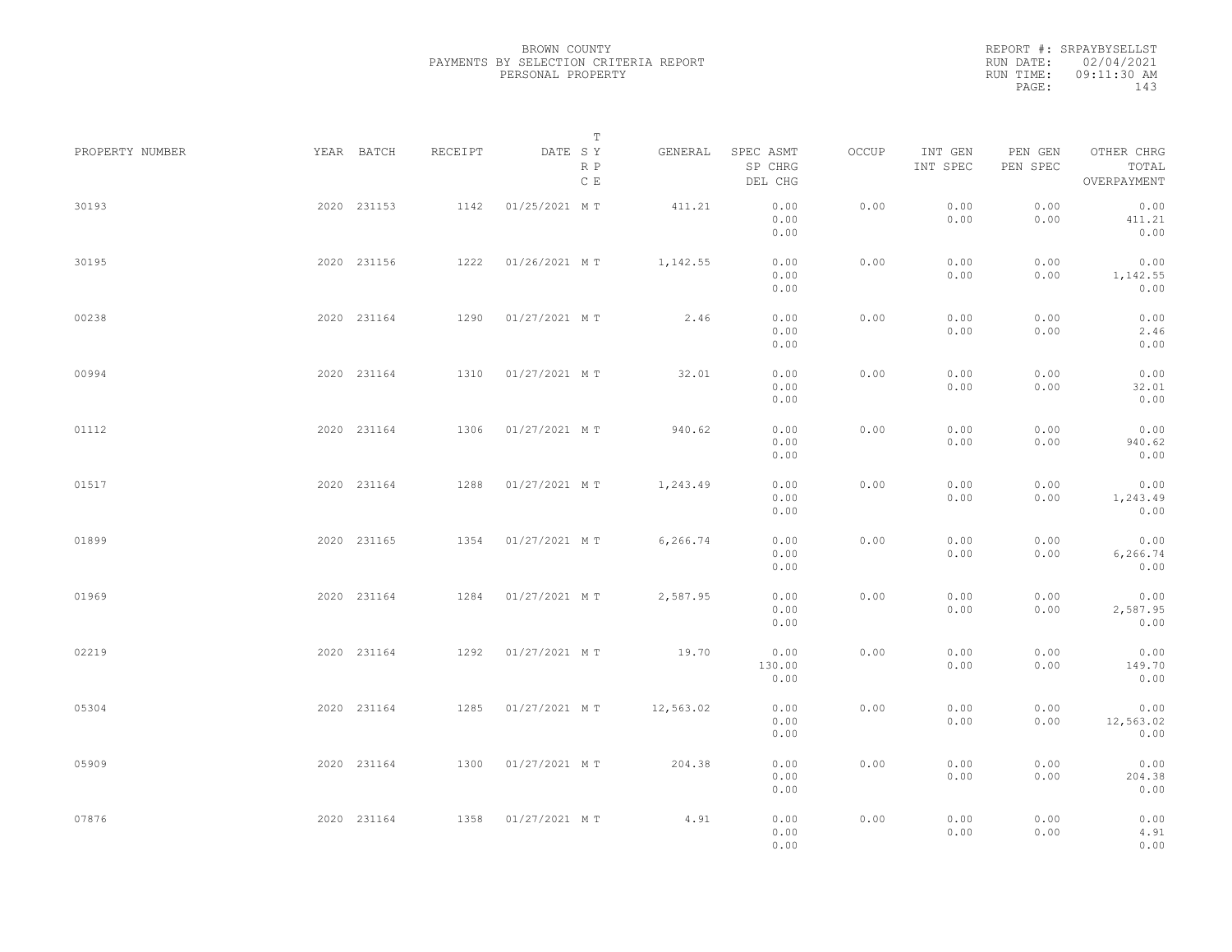REPORT #: SRPAYBYSELLST RUN DATE: 02/04/2021 RUN TIME: 09:11:30 AM PAGE: 144

|                 |             |             |         |               | $\mathbb T$ |          |                                 |       |                     |                     |                                    |  |
|-----------------|-------------|-------------|---------|---------------|-------------|----------|---------------------------------|-------|---------------------|---------------------|------------------------------------|--|
| PROPERTY NUMBER | YEAR BATCH  |             | RECEIPT | DATE SY       | R P<br>C E  | GENERAL  | SPEC ASMT<br>SP CHRG<br>DEL CHG | OCCUP | INT GEN<br>INT SPEC | PEN GEN<br>PEN SPEC | OTHER CHRG<br>TOTAL<br>OVERPAYMENT |  |
| 10795           |             | 2020 231164 | 1355    | 01/27/2021 MT |             | 770.72   | 0.00<br>0.00<br>0.00            | 0.00  | 0.00<br>0.00        | 0.00<br>0.00        | 0.00<br>770.72<br>0.00             |  |
| 11675           |             | 2020 231164 | 1297    | 01/27/2021 MT |             | 96.02    | 0.00<br>0.00<br>0.00            | 0.00  | 0.00<br>0.00        | 0.00<br>0.00        | 0.00<br>96.02<br>0.00              |  |
| 11874           |             | 2020 231164 | 1302    | 01/27/2021 MT |             | 61.56    | 0.00<br>0.00<br>0.00            | 0.00  | 0.00<br>0.00        | 0.00<br>0.00        | 0.00<br>61.56<br>0.00              |  |
| 13109           |             | 2020 231165 | 1353    | 01/27/2021 MT |             | 78.81    | 0.00<br>0.00<br>0.00            | 0.00  | 0.00<br>0.00        | 0.00<br>0.00        | 0.00<br>78.81<br>0.00              |  |
| 13367           |             | 2020 231164 | 1294    | 01/27/2021 MT |             | 32.01    | 0.00<br>0.00<br>0.00            | 0.00  | 0.00<br>0.00        | 0.00<br>0.00        | 0.00<br>32.01<br>0.00              |  |
| 14095           |             | 2020 231165 | 1351    | 01/27/2021 MT |             | 413.68   | 0.00<br>0.00<br>0.00            | 0.00  | 0.00<br>0.00        | 0.00<br>0.00        | 0.00<br>413.68<br>0.00             |  |
| 14109           |             | 2020 231159 | 1250    | 01/26/2021 MT |             | 61.56    | 0.00<br>0.00                    | 0.00  | 0.00<br>0.00        | 0.00<br>0.00        | 0.00<br>61.56                      |  |
| 15298           |             | 2020 231171 | 1366    | 01/28/2021 MT |             | 1,041.58 | 0.00<br>0.00<br>0.00            | 0.00  | 0.00<br>0.00        | 0.00<br>0.00        | 0.00<br>0.00<br>1,041.58           |  |
| 15493           |             | 2020 231166 | 1350    | 01/28/2021 MT |             | 51.71    | 0.00<br>0.00<br>0.00            | 0.00  | 0.00<br>0.00        | 0.00<br>0.00        | 0.00<br>0.00<br>51.71              |  |
| 15524           |             | 2020 231171 | 1364    | 01/28/2021 MT |             | 76.33    | 0.00<br>0.00<br>0.00            | 0.00  | 0.00<br>0.00        | 0.00<br>0.00        | 0.00<br>0.00<br>76.33              |  |
| 16647           |             | 2020 231166 | 1322    | 01/28/2021 MT |             | 300.40   | 0.00<br>0.00<br>0.00            | 0.00  | 0.00<br>0.00        | 0.00<br>0.00        | 0.00<br>0.00<br>300.40             |  |
| 17906           | 2020 231171 |             | 1359    | 01/28/2021 MT |             | 265.93   | 0.00<br>0.00<br>0.00<br>0.00    | 0.00  | 0.00<br>0.00        | 0.00<br>0.00        | 0.00<br>0.00<br>265.93<br>0.00     |  |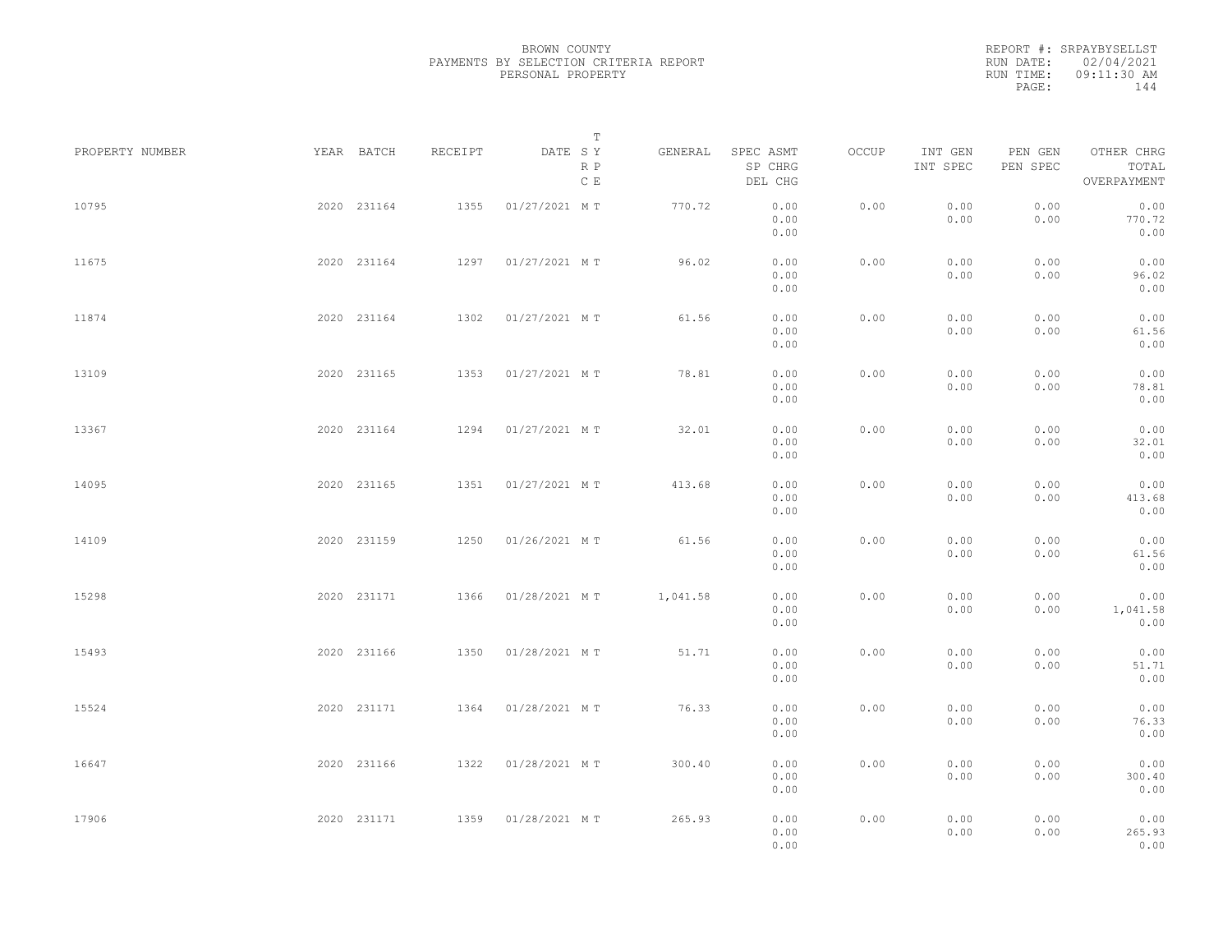REPORT #: SRPAYBYSELLST RUN DATE: 02/04/2021 RUN TIME: 09:11:31 AM PAGE: 145

|                 |             |         |               | $\mathbb T$ |          |                                 |       |                     |                     |                                    |  |
|-----------------|-------------|---------|---------------|-------------|----------|---------------------------------|-------|---------------------|---------------------|------------------------------------|--|
| PROPERTY NUMBER | YEAR BATCH  | RECEIPT | DATE SY       | R P<br>C E  | GENERAL  | SPEC ASMT<br>SP CHRG<br>DEL CHG | OCCUP | INT GEN<br>INT SPEC | PEN GEN<br>PEN SPEC | OTHER CHRG<br>TOTAL<br>OVERPAYMENT |  |
| 18016           | 2020 231171 | 1368    | 01/28/2021 MT |             | 864.29   | 0.00<br>0.00<br>0.00            | 0.00  | 0.00<br>0.00        | 0.00<br>0.00        | 0.00<br>864.29<br>0.00             |  |
| 18722           | 2020 231164 | 1286    | 01/27/2021 MT |             | 369.35   | 0.00<br>0.00<br>0.00            | 0.00  | 0.00<br>0.00        | 0.00<br>0.00        | 0.00<br>369.35<br>0.00             |  |
| 18926           | 2020 231164 | 1305    | 01/27/2021 MT |             | 118.19   | 0.00<br>0.00<br>0.00            | 0.00  | 0.00<br>0.00        | 0.00<br>0.00        | 0.00<br>118.19<br>0.00             |  |
| 19388           | 2020 231164 | 1299    | 01/27/2021 MT |             | 98.50    | 0.00<br>0.00<br>0.00            | 0.00  | 0.00<br>0.00        | 0.00<br>0.00        | 0.00<br>98.50<br>0.00              |  |
| 20278           | 2020 231164 | 1301    | 01/27/2021 MT |             | 147.75   | 0.00<br>0.00<br>0.00            | 0.00  | 0.00<br>0.00        | 0.00<br>0.00        | 0.00<br>147.75<br>0.00             |  |
| 20758           | 2020 231165 | 1314    | 01/27/2021 MT |             | 150.20   | 0.00<br>0.00<br>0.00            | 0.00  | 0.00<br>0.00        | 0.00<br>0.00        | 0.00<br>150.20<br>0.00             |  |
| 20760           | 2020 231165 | 1313    | 01/27/2021 MT |             | 29.55    | 0.00<br>0.00<br>0.00            | 0.00  | 0.00<br>0.00        | 0.00<br>0.00        | 0.00<br>29.55<br>0.00              |  |
| 21725           | 2020 231165 | 1352    | 01/27/2021 MT |             | 1,511.89 | 0.00<br>0.00<br>0.00            | 0.00  | 0.00<br>0.00        | 0.00<br>0.00        | 0.00<br>1,511.89<br>0.00           |  |
| 22787           | 2020 231159 | 1252    | 01/26/2021 MT |             | 130.50   | 0.00<br>0.00<br>0.00            | 0.00  | 0.00<br>0.00        | 0.00<br>0.00        | 0.00<br>130.50<br>0.00             |  |
| 22800           | 2020 231164 | 1298    | 01/27/2021 MT |             | 637.75   | 0.00<br>0.00<br>0.00            | 0.00  | 0.00<br>0.00        | 0.00<br>0.00        | 0.00<br>637.75<br>0.00             |  |
| 23511           | 2020 231166 | 1379    | 01/28/2021 MT |             | 199.46   | 0.00<br>0.00                    | 0.00  | 0.00<br>0.00        | 0.00<br>0.00        | 0.00<br>199.46<br>0.00             |  |
| 24239           | 2020 231171 | 1369    | 01/28/2021 MT |             | 443.23   | 0.00<br>0.00<br>0.00<br>0.00    | 0.00  | 0.00<br>0.00        | 0.00<br>0.00        | 0.00<br>443.23<br>0.00             |  |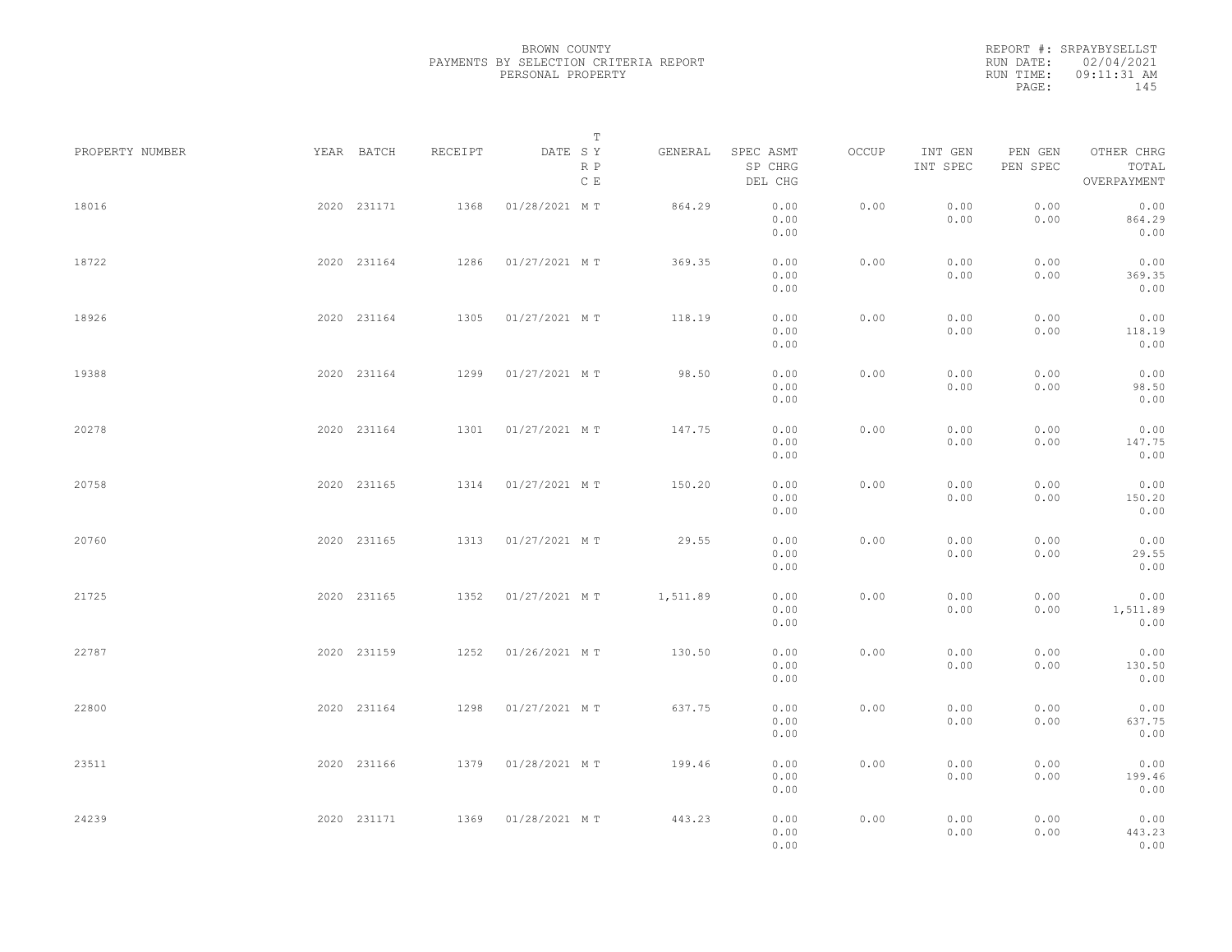|           | REPORT #: SRPAYBYSELLST |
|-----------|-------------------------|
|           | RUN DATE: 02/04/2021    |
| RUN TIME: | $09:11:31$ AM           |
| PAGE:     | 146                     |
|           |                         |

| PROPERTY NUMBER | YEAR BATCH  | RECEIPT | DATE SY            | Т                    | GENERAL  | SPEC ASMT            | OCCUP | INT GEN      | PEN GEN      | OTHER CHRG               |  |
|-----------------|-------------|---------|--------------------|----------------------|----------|----------------------|-------|--------------|--------------|--------------------------|--|
|                 |             |         |                    | R P<br>$\,$ C $\,$ E |          | SP CHRG<br>DEL CHG   |       | INT SPEC     | PEN SPEC     | TOTAL<br>OVERPAYMENT     |  |
| 24285           | 2020 231164 | 1293    | 01/27/2021 MT      |                      | 248.69   | 0.00<br>0.00<br>0.00 | 0.00  | 0.00<br>0.00 | 0.00<br>0.00 | 0.00<br>248.69<br>0.00   |  |
| 24286           | 2020 231164 | 1303    | 01/27/2021 MT      |                      | 206.83   | 0.00<br>0.00<br>0.00 | 0.00  | 0.00<br>0.00 | 0.00<br>0.00 | 0.00<br>206.83<br>0.00   |  |
| 24792           | 2020 231171 | 1365    | 01/28/2021 MT      |                      | 24.62    | 0.00<br>0.00<br>0.00 | 0.00  | 0.00<br>0.00 | 0.00<br>0.00 | 0.00<br>24.62<br>0.00    |  |
| 25199           | 2020 231164 | 1356    | 01/27/2021 MT      |                      | 6,968.50 | 0.00<br>0.00<br>0.00 | 0.00  | 0.00<br>0.00 | 0.00<br>0.00 | 0.00<br>6,968.50<br>0.00 |  |
| 25422           | 2020 231164 | 1309    | 01/27/2021 MT      |                      | 64.02    | 0.00<br>0.00<br>0.00 | 0.00  | 0.00<br>0.00 | 0.00<br>0.00 | 0.00<br>64.02<br>0.00    |  |
| 25573           | 2020 231164 | 1304    | 01/27/2021 MT      |                      | 448.15   | 0.00<br>0.00<br>0.00 | 0.00  | 0.00<br>0.00 | 0.00<br>0.00 | 0.00<br>448.15<br>0.00   |  |
| 26064           | 2020 231171 | 1370    | 01/28/2021 MT      |                      | 2,014.22 | 0.00<br>0.00<br>0.00 | 0.00  | 0.00<br>0.00 | 0.00<br>0.00 | 0.00<br>2,014.22<br>0.00 |  |
| 26221           | 2020 231159 | 1251    | 01/26/2021 MT      |                      | 7.39     | 0.00<br>0.00<br>0.00 | 0.00  | 0.00<br>0.00 | 0.00<br>0.00 | 0.00<br>7.39<br>0.00     |  |
| 26877           | 2020 231171 | 1360    | 01/28/2021 MT      |                      | 46.79    | 0.00<br>0.00<br>0.00 | 0.00  | 0.00<br>0.00 | 0.00<br>0.00 | 0.00<br>46.79<br>0.00    |  |
| 26887           | 2020 231165 | 1357    | 01/27/2021 MT      |                      | 73.87    | 0.00<br>0.00<br>0.00 | 0.00  | 0.00<br>0.00 | 0.00<br>0.00 | 0.00<br>73.87<br>0.00    |  |
| 27340           | 2020 231171 | 1362    | 01/28/2021 MT      |                      | 73.87    | 0.00<br>0.00<br>0.00 | 0.00  | 0.00<br>0.00 | 0.00<br>0.00 | 0.00<br>73.87<br>0.00    |  |
| 27565           | 2020 231165 |         | 1312 01/27/2021 MT |                      | 2.46     | 0.00<br>0.00<br>0.00 | 0.00  | 0.00<br>0.00 | 0.00<br>0.00 | 0.00<br>2.46<br>0.00     |  |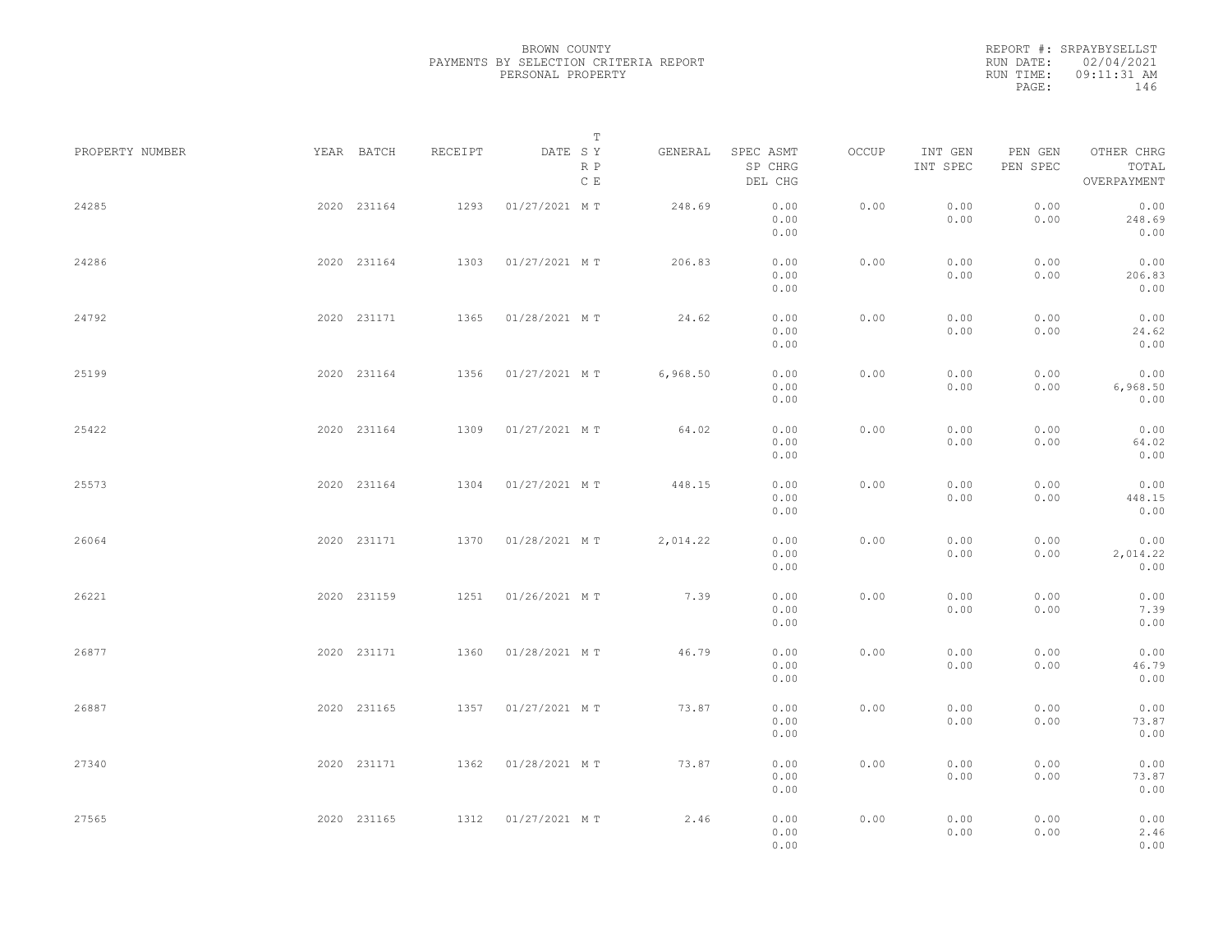REPORT #: SRPAYBYSELLST RUN DATE: 02/04/2021 RUN TIME: 09:11:31 AM PAGE: 147

|                 |             |         |                    | $\mathbb T$ |          |                                 |       |                     |                     |                                    |  |
|-----------------|-------------|---------|--------------------|-------------|----------|---------------------------------|-------|---------------------|---------------------|------------------------------------|--|
| PROPERTY NUMBER | YEAR BATCH  | RECEIPT | DATE SY            | R P<br>C E  | GENERAL  | SPEC ASMT<br>SP CHRG<br>DEL CHG | OCCUP | INT GEN<br>INT SPEC | PEN GEN<br>PEN SPEC | OTHER CHRG<br>TOTAL<br>OVERPAYMENT |  |
| 30033           | 2020 231165 | 1374    | 01/27/2021 MT      |             | 288.00   | 0.00<br>0.00<br>0.00            | 0.00  | 0.00<br>0.00        | 0.00<br>0.00        | 0.00<br>288.00<br>0.00             |  |
| 30047           | 2020 231165 | 1318    | 01/27/2021 MT      |             | 398.90   | 0.00<br>0.00<br>0.00            | 0.00  | 0.00<br>0.00        | 0.00<br>0.00        | 0.00<br>398.90<br>0.00             |  |
| 30061           | 2020 231165 | 1319    | 01/27/2021 MT      |             | 7.39     | 0.00<br>0.00<br>0.00            | 0.00  | 0.00<br>0.00        | 0.00<br>0.00        | 0.00<br>7.39<br>0.00               |  |
| 00746           | 2020 231174 |         | 1458 01/29/2021 MT |             | 300.40   | 0.00<br>0.00<br>0.00            | 0.00  | 0.00<br>0.00        | 0.00<br>0.00        | 0.00<br>300.40<br>0.00             |  |
| 00826           | 2020 231172 |         | 1376 01/27/2021 MT |             | 295.48   | 0.00<br>0.00<br>0.00            | 0.00  | 0.00<br>0.00        | 0.00<br>0.00        | 0.00<br>295.48<br>0.00             |  |
| 01128           | 2020 231174 | 1461    | 01/29/2021 MT      |             | 2,440.22 | 0.00<br>0.00<br>0.00            | 0.00  | 0.00<br>0.00        | 0.00<br>0.00        | 0.00<br>2,440.22<br>0.00           |  |
| 05958           | 2020 231172 | 1372    | 01/27/2021 MT      |             | 448.15   | 0.00<br>0.00<br>0.00            | 0.00  | 0.00<br>0.00        | 0.00<br>0.00        | 0.00<br>448.15<br>0.00             |  |
| 07535           | 2020 231172 | 1455    | 01/27/2021 MT      |             | 975.11   | 0.00<br>0.00<br>0.00            | 0.00  | 0.00<br>0.00        | 0.00<br>0.00        | 0.00<br>975.11<br>0.00             |  |
| 09578           | 2020 231174 | 1447    | 01/29/2021 MT      |             | 1,836.93 | 0.00<br>0.00<br>0.00            | 0.00  | 0.00<br>0.00        | 0.00<br>0.00        | 0.00<br>1,836.93<br>0.00           |  |
| 11800           | 2020 231172 | 1454    | 01/27/2021 MT      |             | 810.12   | 0.00<br>300.00<br>0.00          | 0.00  | 0.00<br>0.00        | 0.00<br>0.00        | 0.00<br>1,110.12<br>0.00           |  |
| 12619           | 2020 231174 |         | 1446 01/29/2021 MT |             | 1,297.67 | 0.00<br>0.00<br>0.00            | 0.00  | 0.00<br>0.00        | 0.00<br>0.00        | 0.00<br>1,297.67<br>0.00           |  |
| 13176           | 2020 231172 |         | 1367 01/27/2021 MT |             | 4.91     | 0.00<br>0.00<br>0.00            | 0.00  | 0.00<br>0.00        | 0.00<br>0.00        | 0.00<br>4.91<br>0.00               |  |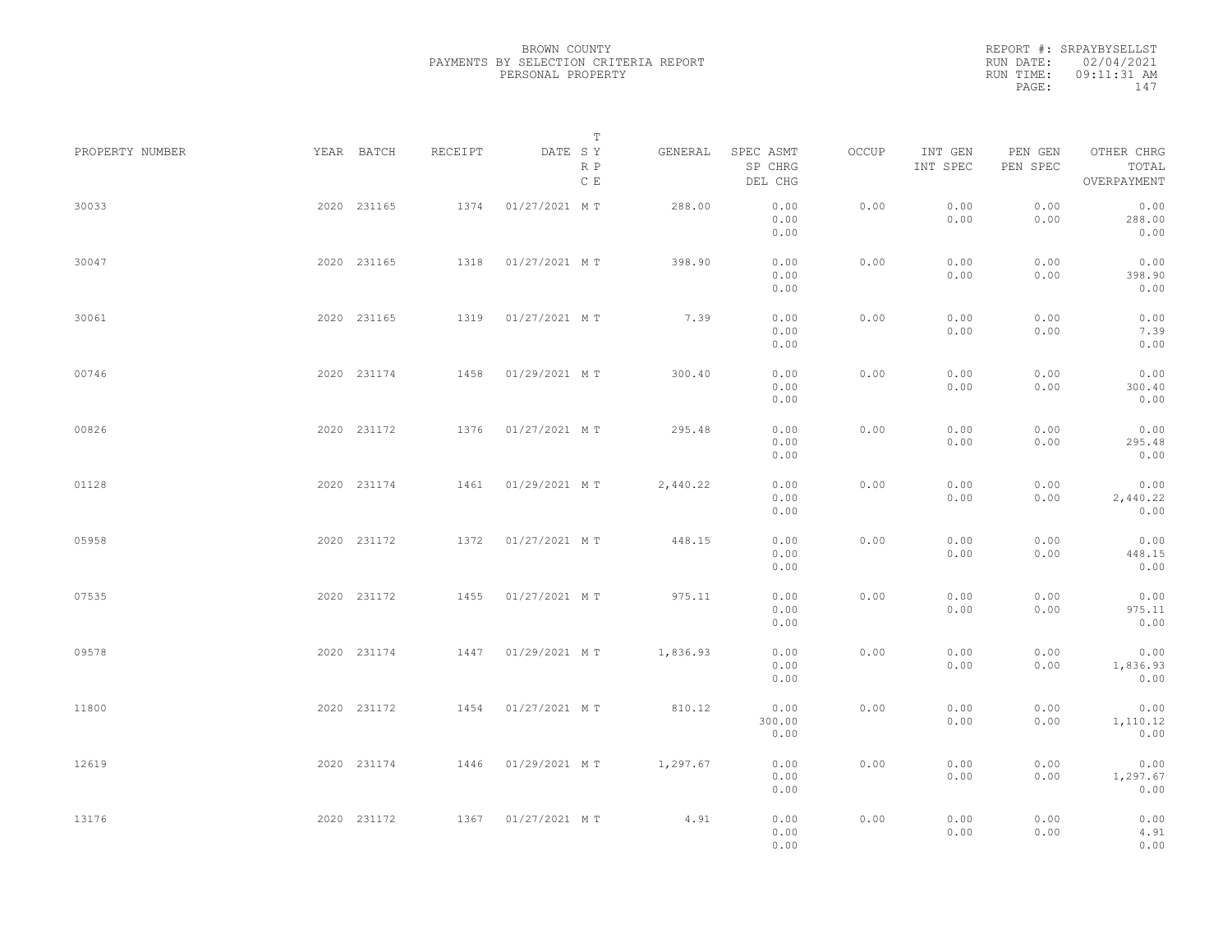REPORT #: SRPAYBYSELLST RUN DATE: 02/04/2021 RUN TIME: 09:11:32 AM PAGE: 148

|                 |             |         | $\mathbb T$           |          |                                 |       |                     |                     |                                    |  |
|-----------------|-------------|---------|-----------------------|----------|---------------------------------|-------|---------------------|---------------------|------------------------------------|--|
| PROPERTY NUMBER | YEAR BATCH  | RECEIPT | DATE SY<br>R P<br>C E | GENERAL  | SPEC ASMT<br>SP CHRG<br>DEL CHG | OCCUP | INT GEN<br>INT SPEC | PEN GEN<br>PEN SPEC | OTHER CHRG<br>TOTAL<br>OVERPAYMENT |  |
| 13398           | 2020 231174 | 1423    | 01/29/2021 MT         | 128.05   | 0.00<br>0.00<br>0.00            | 0.00  | 0.00<br>0.00        | 0.00<br>0.00        | 0.00<br>128.05<br>0.00             |  |
| 14093           | 2020 231172 | 1380    | 01/27/2021 MT         | 2.46     | 0.00<br>0.00<br>0.00            | 0.00  | 0.00<br>0.00        | 0.00<br>0.00        | 0.00<br>2.46<br>0.00               |  |
| 15550           | 2020 231174 | 1424    | 01/29/2021 MT         | 182.21   | 0.00<br>0.00<br>0.00            | 0.00  | 0.00<br>0.00        | 0.00<br>0.00        | 0.00<br>182.21<br>0.00             |  |
| 16063           | 2020 231172 | 1430    | 01/27/2021 MT         | 110.81   | 0.00<br>0.00<br>0.00            | 0.00  | 0.00<br>0.00        | 0.00<br>0.00        | 0.00<br>110.81<br>0.00             |  |
| 16636           | 2020 231174 | 1462    | 01/29/2021 MT         | 7,118.71 | 0.00<br>0.00<br>0.00            | 0.00  | 0.00<br>0.00        | 0.00<br>0.00        | 0.00<br>7,118.71<br>0.00           |  |
| 17721           | 2020 231172 | 1373    | 01/27/2021 MT         | 110.81   | 0.00<br>0.00<br>0.00            | 0.00  | 0.00<br>0.00        | 0.00<br>0.00        | 0.00<br>110.81<br>0.00             |  |
| 17907           | 2020 231172 | 1473    | 01/27/2021 MT         | 696.84   | 0.00<br>0.00<br>0.00            | 0.00  | 0.00<br>0.00        | 0.00<br>0.00        | 0.00<br>696.84<br>0.00             |  |
| 18622           | 2020 231174 | 1425    | 01/29/2021 MT         | 19.70    | 0.00<br>0.00<br>0.00            | 0.00  | 0.00<br>0.00        | 0.00<br>0.00        | 0.00<br>19.70<br>0.00              |  |
| 18655           | 2020 231172 | 1460    | 01/27/2021 MT         | 3,432.55 | 0.00<br>0.00<br>0.00            | 0.00  | 0.00<br>0.00        | 0.00<br>0.00        | 0.00<br>3,432.55<br>0.00           |  |
| 19209           | 2020 231174 | 1452    | 01/29/2021 MT         | 731.33   | 0.00<br>0.00<br>0.00            | 0.00  | 0.00<br>0.00        | 0.00<br>0.00        | 0.00<br>731.33<br>0.00             |  |
| 19282           | 2020 231172 |         | 1472 01/27/2021 MT    | 354.58   | 0.00<br>0.00                    | 0.00  | 0.00<br>0.00        | 0.00<br>0.00        | 0.00<br>354.58                     |  |
| 20025           | 2020 231174 |         | 1443 01/29/2021 MT    | 219.15   | 0.00<br>0.00<br>0.00<br>0.00    | 0.00  | 0.00<br>0.00        | 0.00<br>0.00        | 0.00<br>0.00<br>219.15<br>0.00     |  |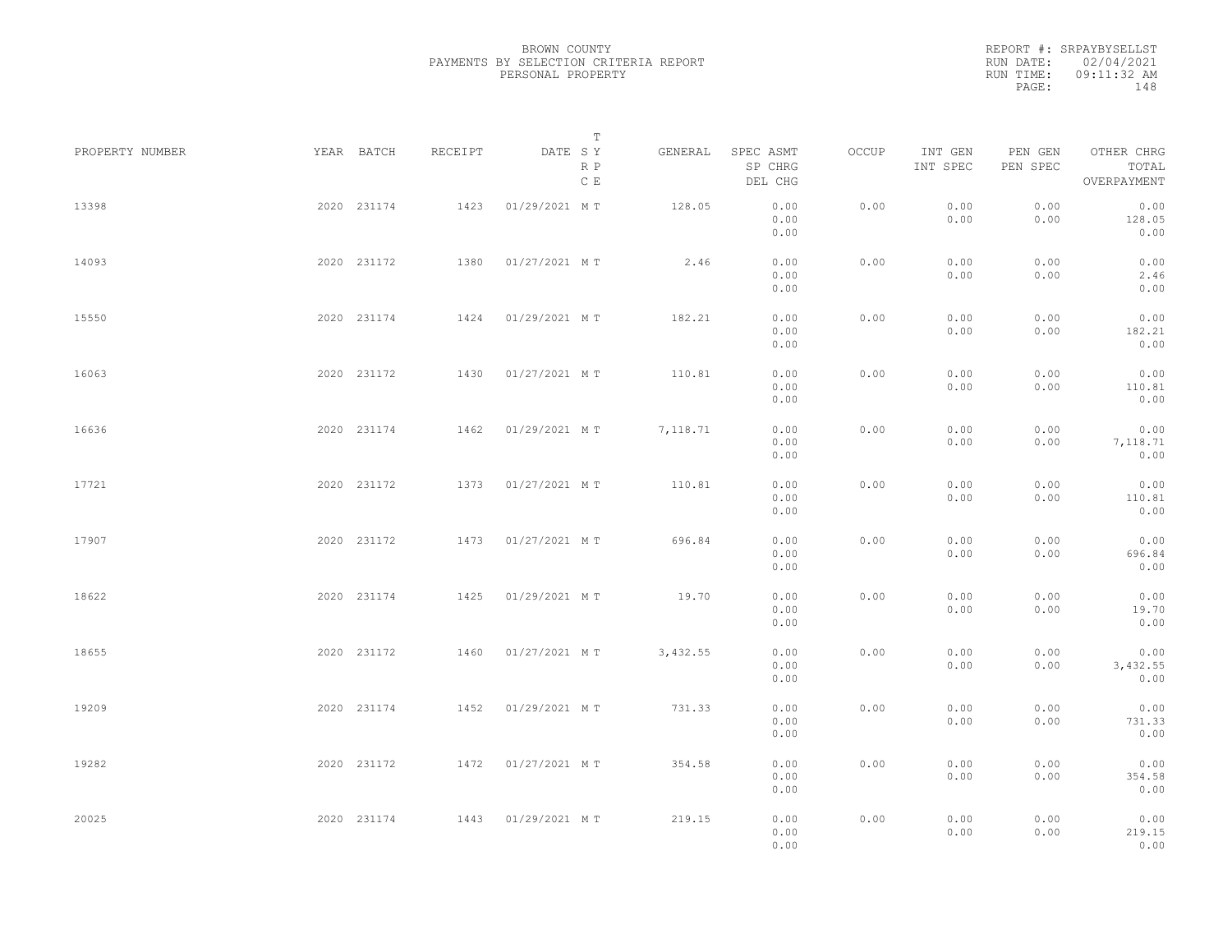REPORT #: SRPAYBYSELLST RUN DATE: 02/04/2021 RUN TIME: 09:11:32 AM PAGE: 149

|                 |             |             |         |               | $\mathbb T$ |           |                                 |       |                     |                     |                                    |  |
|-----------------|-------------|-------------|---------|---------------|-------------|-----------|---------------------------------|-------|---------------------|---------------------|------------------------------------|--|
| PROPERTY NUMBER | YEAR BATCH  |             | RECEIPT | DATE SY       | R P<br>C E  | GENERAL   | SPEC ASMT<br>SP CHRG<br>DEL CHG | OCCUP | INT GEN<br>INT SPEC | PEN GEN<br>PEN SPEC | OTHER CHRG<br>TOTAL<br>OVERPAYMENT |  |
| 20027           |             | 2020 231174 | 1442    | 01/29/2021 MT |             | 145.28    | 0.00<br>0.00<br>0.00            | 0.00  | 0.00<br>0.00        | 0.00<br>0.00        | 0.00<br>145.28<br>0.00             |  |
| 20804           |             | 2020 231172 | 1397    | 01/27/2021 MT |             | 17.25     | 0.00<br>0.00<br>0.00            | 0.00  | 0.00<br>0.00        | 0.00<br>0.00        | 0.00<br>17.25<br>0.00              |  |
| 22165           |             | 2020 231172 | 1375    | 01/27/2021 MT |             | 238.85    | 0.00<br>0.00<br>0.00            | 0.00  | 0.00<br>0.00        | 0.00<br>0.00        | 0.00<br>238.85<br>0.00             |  |
| 22295           |             | 2020 231174 | 1429    | 01/29/2021 MT |             | 2.46      | 0.00<br>0.00<br>0.00            | 0.00  | 0.00<br>0.00        | 0.00<br>0.00        | 0.00<br>2.46<br>0.00               |  |
| 23385           |             | 2020 231174 | 1453    | 01/29/2021 MT |             | 558.96    | 0.00<br>0.00<br>0.00            | 0.00  | 0.00<br>0.00        | 0.00<br>0.00        | 0.00<br>558.96<br>0.00             |  |
| 23435           |             | 2020 231174 | 1428    | 01/29/2021 MT |             | 2, 112.72 | 0.00<br>220.00<br>0.00          | 0.00  | 0.00<br>0.00        | 0.00<br>0.00        | 0.00<br>2,332.72<br>0.00           |  |
| 23470           |             | 2020 231172 | 1378    | 01/27/2021 MT |             | 27.08     | 0.00<br>0.00<br>0.00            | 0.00  | 0.00<br>0.00        | 0.00<br>0.00        | 0.00<br>27.08<br>0.00              |  |
| 24135           |             | 2020 231172 | 1465    | 01/27/2021 MT |             | 19.70     | 0.00<br>0.00<br>0.00            | 0.00  | 0.00<br>0.00        | 0.00<br>0.00        | 0.00<br>19.70<br>0.00              |  |
| 25352           |             | 2020 231172 | 1399    | 01/27/2021 MT |             | 14.76     | 0.00<br>0.00<br>0.00            | 0.00  | 0.00<br>0.00        | 0.00<br>0.00        | 0.00<br>14.76<br>0.00              |  |
| 25424           |             | 2020 231172 | 1456    | 01/27/2021 MT |             | 68.95     | 0.00<br>0.00<br>0.00            | 0.00  | 0.00<br>0.00        | 0.00<br>0.00        | 0.00<br>68.95<br>0.00              |  |
| 25640           |             | 2020 231174 | 1390    | 01/29/2021 MT |             | 507.26    | 0.00<br>0.00<br>0.00            | 0.00  | 0.00<br>0.00        | 0.00<br>0.00        | 0.00<br>507.26<br>0.00             |  |
| 26071           | 2020 231174 |             | 1448    | 01/29/2021 MT |             | 3,026.24  | 0.00<br>0.00<br>0.00            | 0.00  | 0.00<br>0.00        | 0.00<br>0.00        | 0.00<br>3,026.24<br>0.00           |  |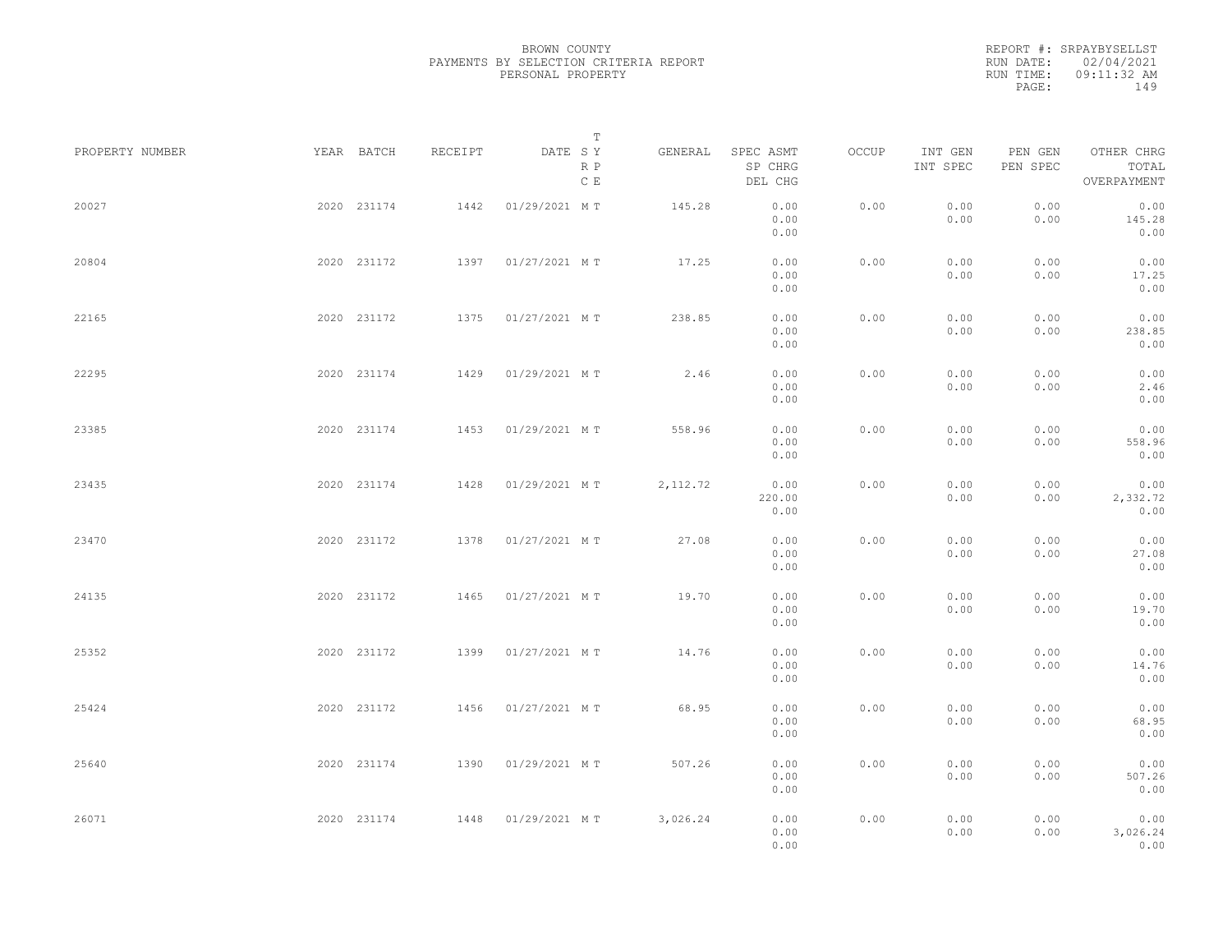REPORT #: SRPAYBYSELLST RUN DATE: 02/04/2021 RUN TIME: 09:11:32 AM PAGE: 150

|                 |            |             |         | T                           |           |                                 |       |                     |                     |                                    |  |
|-----------------|------------|-------------|---------|-----------------------------|-----------|---------------------------------|-------|---------------------|---------------------|------------------------------------|--|
| PROPERTY NUMBER | YEAR BATCH |             | RECEIPT | DATE SY<br>R P<br>C E       | GENERAL   | SPEC ASMT<br>SP CHRG<br>DEL CHG | OCCUP | INT GEN<br>INT SPEC | PEN GEN<br>PEN SPEC | OTHER CHRG<br>TOTAL<br>OVERPAYMENT |  |
| 26105           |            | 2020 231174 | 1445    | 01/29/2021 MT               | 554.03    | 0.00<br>0.00<br>0.00            | 0.00  | 0.00<br>0.00        | 0.00<br>0.00        | 0.00<br>554.03<br>0.00             |  |
| 26855           |            | 2020 231172 |         | 1377 01/27/2021 MT          | 10,058.78 | 0.00<br>0.00<br>0.00            | 0.00  | 0.00<br>0.00        | 0.00<br>0.00        | 0.00<br>10,058.78<br>0.00          |  |
| 26856           |            | 2020 231172 | 1464    | 01/27/2021 MT               | 32.01     | 0.00<br>0.00<br>0.00            | 0.00  | 0.00<br>0.00        | 0.00<br>0.00        | 0.00<br>32.01<br>0.00              |  |
| 26890           |            | 2020 231172 | 1421    | 01/27/2021 MT               | 91.11     | 0.00<br>0.00<br>0.00            | 0.00  | 0.00<br>0.00        | 0.00<br>0.00        | 0.00<br>91.11<br>0.00              |  |
| 27469           |            | 2020 231172 | 1371    | 01/27/2021 MT               | 36.94     | 0.00<br>0.00<br>0.00            | 0.00  | 0.00<br>0.00        | 0.00<br>0.00        | 0.00<br>36.94<br>0.00              |  |
| 30005           |            | 2020 231172 | 1459    | 01/27/2021 MT               | 66.49     | 0.00<br>0.00<br>0.00            | 0.00  | 0.00<br>0.00        | 0.00<br>0.00        | 0.00<br>66.49<br>0.00              |  |
| 30043           |            | 2020 231174 | 1422    | 01/29/2021 MT               | 1,253.34  | 0.00<br>0.00<br>0.00            | 0.00  | 0.00<br>0.00        | 0.00<br>0.00        | 0.00<br>1,253.34<br>0.00           |  |
| 00831           |            | 2020 231177 | 1477    | 01/29/2021 MT               | 775.65    | 0.00<br>0.00<br>0.00            | 0.00  | 0.00<br>0.00        | 0.00<br>0.00        | 0.00<br>775.65<br>0.00             |  |
| 01037           |            | 2020 231177 |         | 1478  01/29/2021 MT         | 462.92    | 0.00<br>0.00<br>0.00            | 0.00  | 0.00<br>0.00        | 0.00<br>0.00        | 0.00<br>462.92<br>0.00             |  |
| 01151           |            | 2020 231179 |         | 1611  01/29/2021 MT         | 98.50     | 0.00<br>0.00<br>0.00            | 0.00  | 0.00<br>0.00        | 0.00<br>0.00        | 0.00<br>98.50<br>0.00              |  |
| 01409           |            | 2020 231180 |         | 1486 01/29/2021 MT          | 66.49     | 0.00<br>0.00<br>0.00            | 0.00  | 0.00<br>0.00        | 0.00<br>0.00        | 0.00<br>66.49<br>0.00              |  |
| 01463           |            | 2020 231179 |         | 1587 01/29/2021 MT 1,383.85 |           | 0.00<br>0.00<br>0.00            | 0.00  | 0.00<br>0.00        | 0.00<br>0.00        | 0.00<br>1,383.85<br>0.00           |  |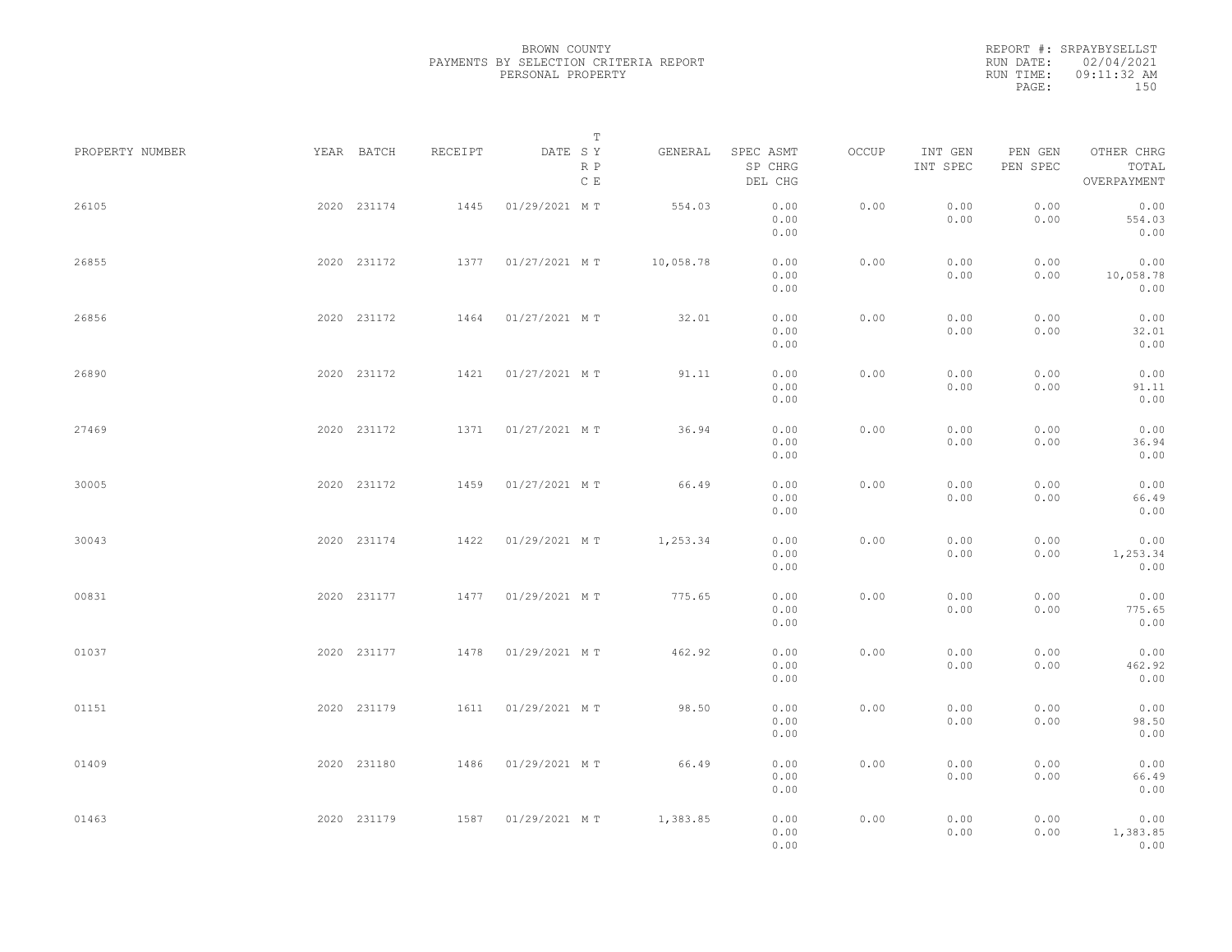REPORT #: SRPAYBYSELLST RUN DATE: 02/04/2021 RUN TIME: 09:11:33 AM PAGE: 151

|                 |             |         | T                     |          |                                 |       |                     |                     |                                    |  |
|-----------------|-------------|---------|-----------------------|----------|---------------------------------|-------|---------------------|---------------------|------------------------------------|--|
| PROPERTY NUMBER | YEAR BATCH  | RECEIPT | DATE SY<br>R P<br>C E | GENERAL  | SPEC ASMT<br>SP CHRG<br>DEL CHG | OCCUP | INT GEN<br>INT SPEC | PEN GEN<br>PEN SPEC | OTHER CHRG<br>TOTAL<br>OVERPAYMENT |  |
| 02134           | 2020 231175 | 1426    | 01/28/2021 MT         | 2,605.19 | 0.00<br>0.00<br>0.00            | 0.00  | 0.00<br>0.00        | 0.00<br>0.00        | 0.00<br>2,605.19<br>0.00           |  |
| 02629           | 2020 231175 | 1388    | 01/28/2021 MT         | 1,016.96 | 0.00<br>0.00<br>0.00            | 0.00  | 0.00<br>0.00        | 0.00<br>0.00        | 0.00<br>1,016.96<br>0.00           |  |
| 02637           | 2020 231179 |         | 1502 01/29/2021 MT    | 120.66   | 0.00<br>0.00<br>0.00            | 0.00  | 0.00<br>0.00        | 0.00<br>0.00        | 0.00<br>120.66<br>0.00             |  |
| 05369           | 2020 231173 | 1450    | 01/28/2021 MT         | 22.16    | 0.00<br>0.00<br>0.00            | 0.00  | 0.00<br>0.00        | 0.00<br>0.00        | 0.00<br>22.16<br>0.00              |  |
| 05979           | 2020 231175 | 1400    | 01/28/2021 MT         | 2,319.56 | 0.00<br>0.00<br>0.00            | 0.00  | 0.00<br>0.00        | 0.00<br>0.00        | 0.00<br>2,319.56<br>0.00           |  |
| 06104           | 2020 231179 | 1499    | 01/29/2021 MT         | 32.01    | 0.00<br>0.00<br>0.00            | 0.00  | 0.00<br>0.00        | 0.00<br>0.00        | 0.00<br>32.01<br>0.00              |  |
| 06289           | 2020 231179 | 1576    | 01/29/2021 MT         | 4.91     | 0.00<br>0.00<br>0.00            | 0.00  | 0.00<br>0.00        | 0.00<br>0.00        | 0.00<br>4.91<br>0.00               |  |
| 06719           | 2020 231173 | 1451    | 01/28/2021 MT         | 2.46     | 0.00<br>0.00<br>0.00            | 0.00  | 0.00<br>0.00        | 0.00<br>0.00        | 0.00<br>2.46<br>0.00               |  |
| 06894           | 2020 231173 |         | 1444 01/28/2021 MT    | 110.61   | 0.00<br>0.00<br>0.00            | 0.00  | 0.00<br>0.00        | 0.00<br>0.00        | 0.00<br>110.61<br>0.00             |  |
| 07512           | 2020 231173 |         | 1431  01/28/2021 MT   | 332.41   | 0.00<br>100.00<br>0.00          | 0.00  | 0.00<br>0.00        | 0.00<br>0.00        | 0.00<br>432.41<br>0.00             |  |
| 08266           | 2020 231180 |         | 1503 01/29/2021 MT    | 12.31    | 0.00<br>0.00<br>0.00            | 0.00  | 0.00<br>0.00        | 0.00<br>0.00        | 0.00<br>12.31<br>0.00              |  |
| 09620           | 2020 231179 |         | 1484 01/29/2021 MT    | 157.58   | 0.00<br>0.00<br>0.00            | 0.00  | 0.00<br>0.00        | 0.00<br>0.00        | 0.00<br>157.58<br>0.00             |  |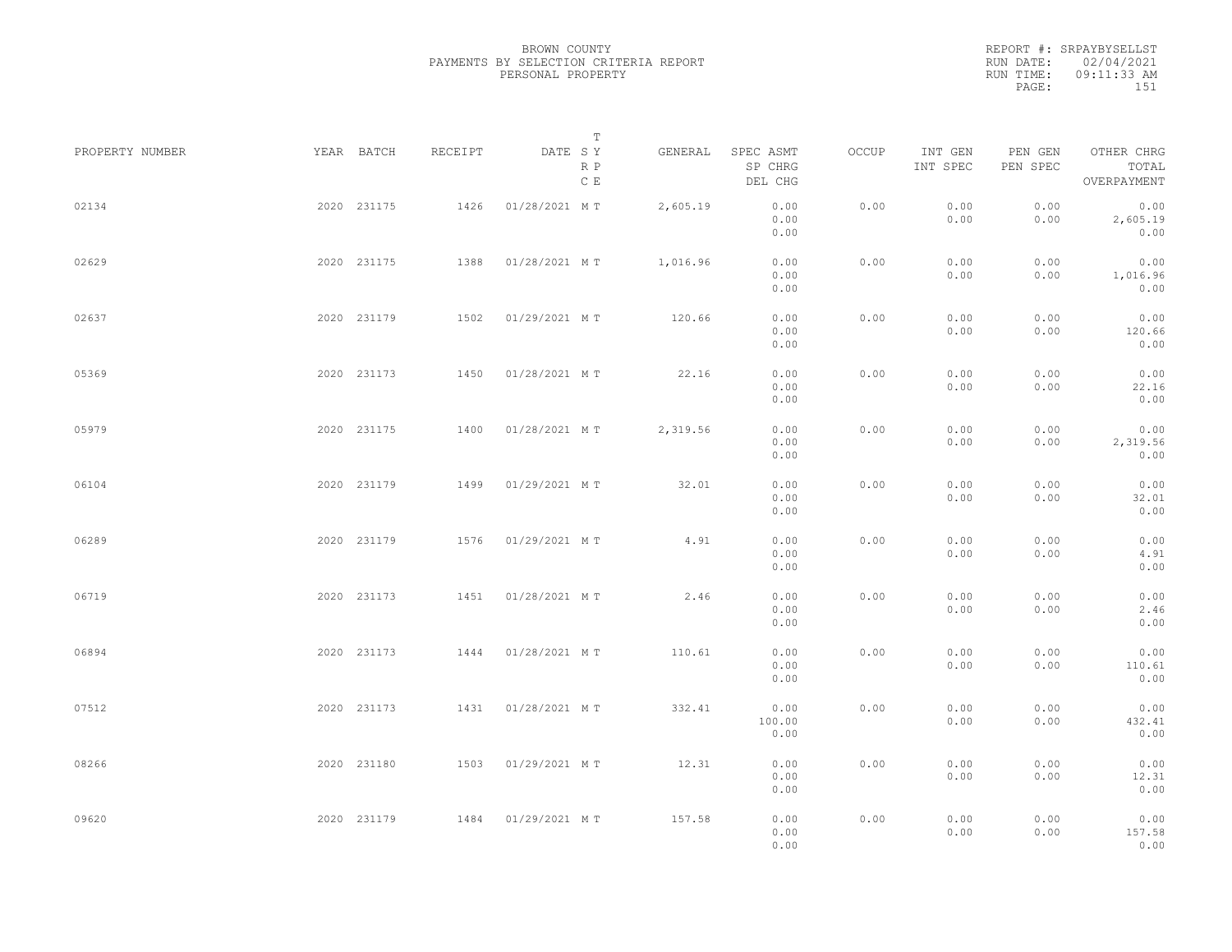REPORT #: SRPAYBYSELLST RUN DATE: 02/04/2021 RUN TIME: 09:11:33 AM PAGE: 152

|                 |             |             |         | T                     |           |                                 |       |                     |                     |                                    |  |
|-----------------|-------------|-------------|---------|-----------------------|-----------|---------------------------------|-------|---------------------|---------------------|------------------------------------|--|
| PROPERTY NUMBER | YEAR BATCH  |             | RECEIPT | DATE SY<br>R P<br>C E | GENERAL   | SPEC ASMT<br>SP CHRG<br>DEL CHG | OCCUP | INT GEN<br>INT SPEC | PEN GEN<br>PEN SPEC | OTHER CHRG<br>TOTAL<br>OVERPAYMENT |  |
| 10362           | 2020 231180 |             | 1508    | 01/29/2021 MT         | 3,934.86  | 0.00<br>0.00<br>0.00            | 0.00  | 0.00<br>0.00        | 0.00<br>0.00        | 0.00<br>3,934.86<br>0.00           |  |
| 10931           | 2020 231175 |             |         | 1401  01/28/2021 MT   | 2,147.19  | 0.00<br>0.00<br>0.00            | 0.00  | 0.00<br>0.00        | 0.00<br>0.00        | 0.00<br>2,147.19<br>0.00           |  |
| 10949           |             | 2020 231177 |         | 1482  01/29/2021 MT   | 7.39      | 0.00<br>0.00<br>0.00            | 0.00  | 0.00<br>0.00        | 0.00<br>0.00        | 0.00<br>7.39<br>0.00               |  |
| 11762           |             | 2020 231175 |         | 1419  01/28/2021 MT   | 310.25    | 0.00<br>0.00<br>0.00            | 0.00  | 0.00<br>0.00        | 0.00<br>0.00        | 0.00<br>310.25<br>0.00             |  |
| 12709           |             | 2020 231173 | 1391    | 01/28/2021 MT         | 2.46      | 0.00<br>0.00<br>0.00            | 0.00  | 0.00<br>0.00        | 0.00<br>0.00        | 0.00<br>2.46<br>0.00               |  |
| 13541           |             | 2020 231173 | 1474    | 01/28/2021 MT         | 1,511.89  | 0.00<br>0.00<br>0.00            | 0.00  | 0.00<br>0.00        | 0.00<br>0.00        | 0.00<br>1,511.89<br>0.00           |  |
| 13973           | 2020 231180 |             | 1504    | 01/29/2021 MT         | 78.81     | 0.00<br>0.00<br>0.00            | 0.00  | 0.00<br>0.00        | 0.00<br>0.00        | 0.00<br>78.81<br>0.00              |  |
| 13994           | 2020 231180 |             |         | 1497 01/29/2021 MT    | 160.06    | 0.00<br>0.00<br>0.00            | 0.00  | 0.00<br>0.00        | 0.00<br>0.00        | 0.00<br>160.06<br>0.00             |  |
| 14275           |             | 2020 231180 | 1510    | 01/29/2021 MT         | 2.46      | 0.00<br>0.00<br>0.00            | 0.00  | 0.00<br>0.00        | 0.00<br>0.00        | 0.00<br>2.46<br>0.00               |  |
| 15529           |             | 2020 231175 |         | 1418  01/28/2021 MT   | 366.89    | 0.00<br>0.00<br>0.00            | 0.00  | 0.00<br>0.00        | 0.00<br>0.00        | 0.00<br>366.89<br>0.00             |  |
| 15530           |             | 2020 231179 |         | 1498 01/29/2021 MT    | 40,309.02 | 0.00<br>0.00                    | 0.00  | 0.00<br>0.00        | 0.00<br>0.00        | 0.00<br>40,309.02                  |  |
| 16125           | 2020 231173 |             |         | 1435 01/28/2021 MT    | 68.95     | 0.00<br>0.00<br>0.00<br>0.00    | 0.00  | 0.00<br>0.00        | 0.00<br>0.00        | 0.00<br>0.00<br>68.95<br>0.00      |  |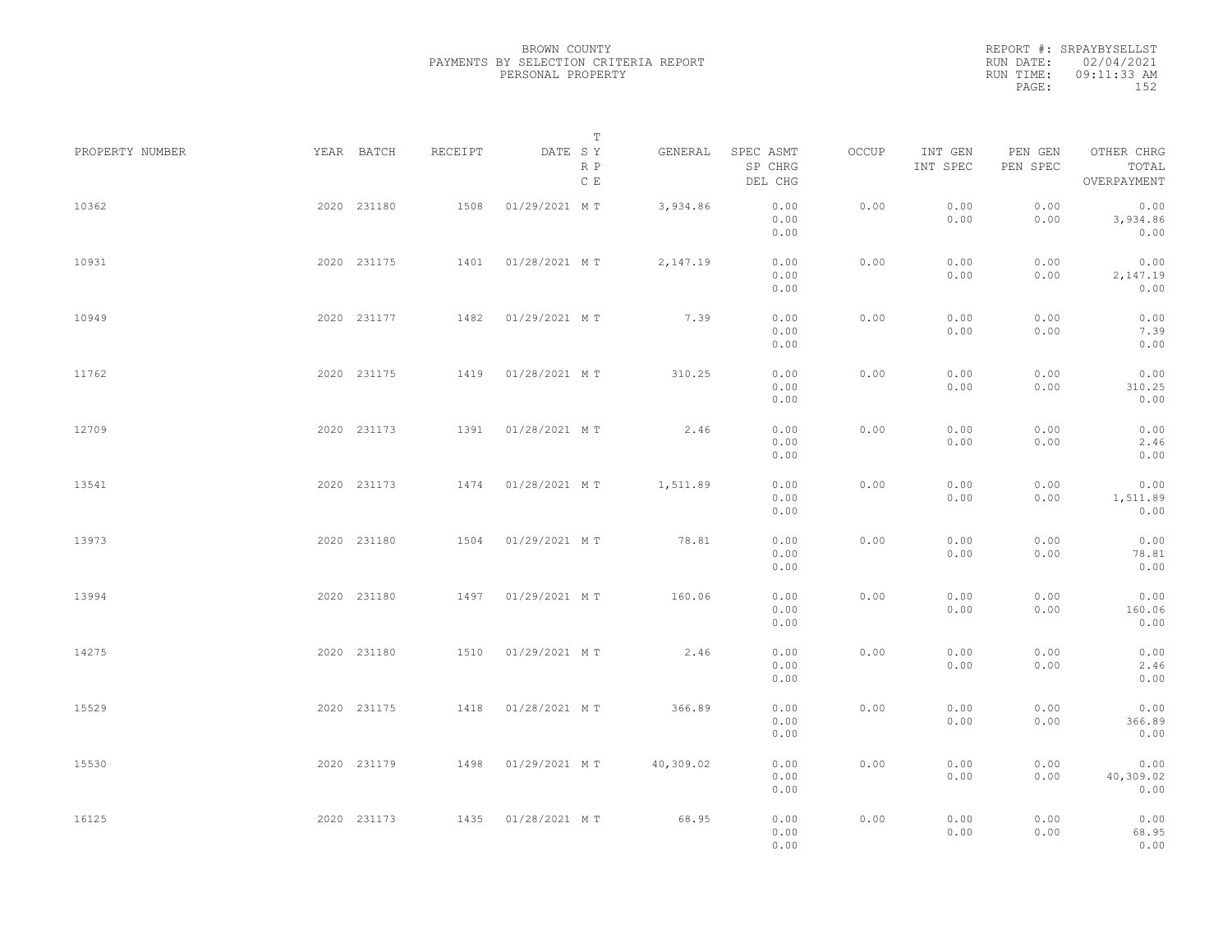|           | REPORT #: SRPAYBYSELLST |
|-----------|-------------------------|
|           | RUN DATE: 02/04/2021    |
| RUN TIME: | $09:11:34$ AM           |
| PAGE:     | 153                     |

|                 |             |         |               | $\mathbb T$ |           |                                 |       |                     |                     |                                    |  |
|-----------------|-------------|---------|---------------|-------------|-----------|---------------------------------|-------|---------------------|---------------------|------------------------------------|--|
| PROPERTY NUMBER | YEAR BATCH  | RECEIPT | DATE SY       | R P<br>C E  | GENERAL   | SPEC ASMT<br>SP CHRG<br>DEL CHG | OCCUP | INT GEN<br>INT SPEC | PEN GEN<br>PEN SPEC | OTHER CHRG<br>TOTAL<br>OVERPAYMENT |  |
| 16157           | 2020 231179 | 1612    | 01/29/2021 MT |             | 61.56     | 0.00<br>0.00<br>0.00            | 0.00  | 0.00<br>0.00        | 0.00<br>0.00        | 0.00<br>61.56<br>0.00              |  |
| 17185           | 2020 231175 | 1402    | 01/28/2021 MT |             | 908.61    | 0.00<br>0.00<br>0.00            | 0.00  | 0.00<br>0.00        | 0.00<br>0.00        | 0.00<br>908.61<br>0.00             |  |
| 17723           | 2020 231179 | 1500    | 01/29/2021 MT |             | 999.72    | 0.00<br>0.00<br>0.00            | 0.00  | 0.00<br>0.00        | 0.00<br>0.00        | 0.00<br>999.72<br>0.00             |  |
| 17815           | 2020 231175 | 1436    | 01/28/2021 MT |             | 64.02     | 0.00<br>0.00<br>0.00            | 0.00  | 0.00<br>0.00        | 0.00<br>0.00        | 0.00<br>64.02<br>0.00              |  |
| 17999           | 2020 231173 | 1470    | 01/28/2021 MT |             | 566.35    | 0.00<br>0.00<br>0.00            | 0.00  | 0.00<br>0.00        | 0.00<br>0.00        | 0.00<br>566.35<br>0.00             |  |
| 18000           | 2020 231173 | 1469    | 01/28/2021 MT |             | 39,205.87 | 0.00<br>200.00<br>0.00          | 0.00  | 0.00<br>0.00        | 0.00<br>0.00        | 0.00<br>39,405.87<br>0.00          |  |
| 18174           | 2020 231179 | 1569    | 01/29/2021 MT |             | 558.96    | 0.00<br>0.00<br>0.00            | 0.00  | 0.00<br>0.00        | 0.00<br>0.00        | 0.00<br>558.96<br>0.00             |  |
| 19429           | 2020 231175 | 1403    | 01/28/2021 MT |             | 49.25     | 0.00<br>0.00<br>0.00            | 0.00  | 0.00<br>0.00        | 0.00<br>0.00        | 0.00<br>49.25<br>0.00              |  |
| 19740           | 2020 231179 | 1485    | 01/29/2021 MT |             | 1,420.79  | 0.00<br>0.00<br>0.00            | 0.00  | 0.00<br>0.00        | 0.00<br>0.00        | 0.00<br>1,420.79<br>0.00           |  |
| 20210           | 2020 231173 | 1398    | 01/28/2021 MT |             | 573.72    | 0.00<br>0.00<br>0.00            | 0.00  | 0.00<br>0.00        | 0.00<br>0.00        | 0.00<br>573.72<br>0.00             |  |
| 20938           | 2020 231175 | 1405    | 01/28/2021 MT |             | 14.76     | 0.00<br>0.00<br>0.00            | 0.00  | 0.00<br>0.00        | 0.00<br>0.00        | 0.00<br>14.76<br>0.00              |  |
| 21648           | 2020 231179 | 1579    | 01/29/2021 MT |             | 1,406.02  | 0.00<br>0.00<br>0.00            | 0.00  | 0.00<br>0.00        | 0.00<br>0.00        | 0.00<br>1,406.02<br>0.00           |  |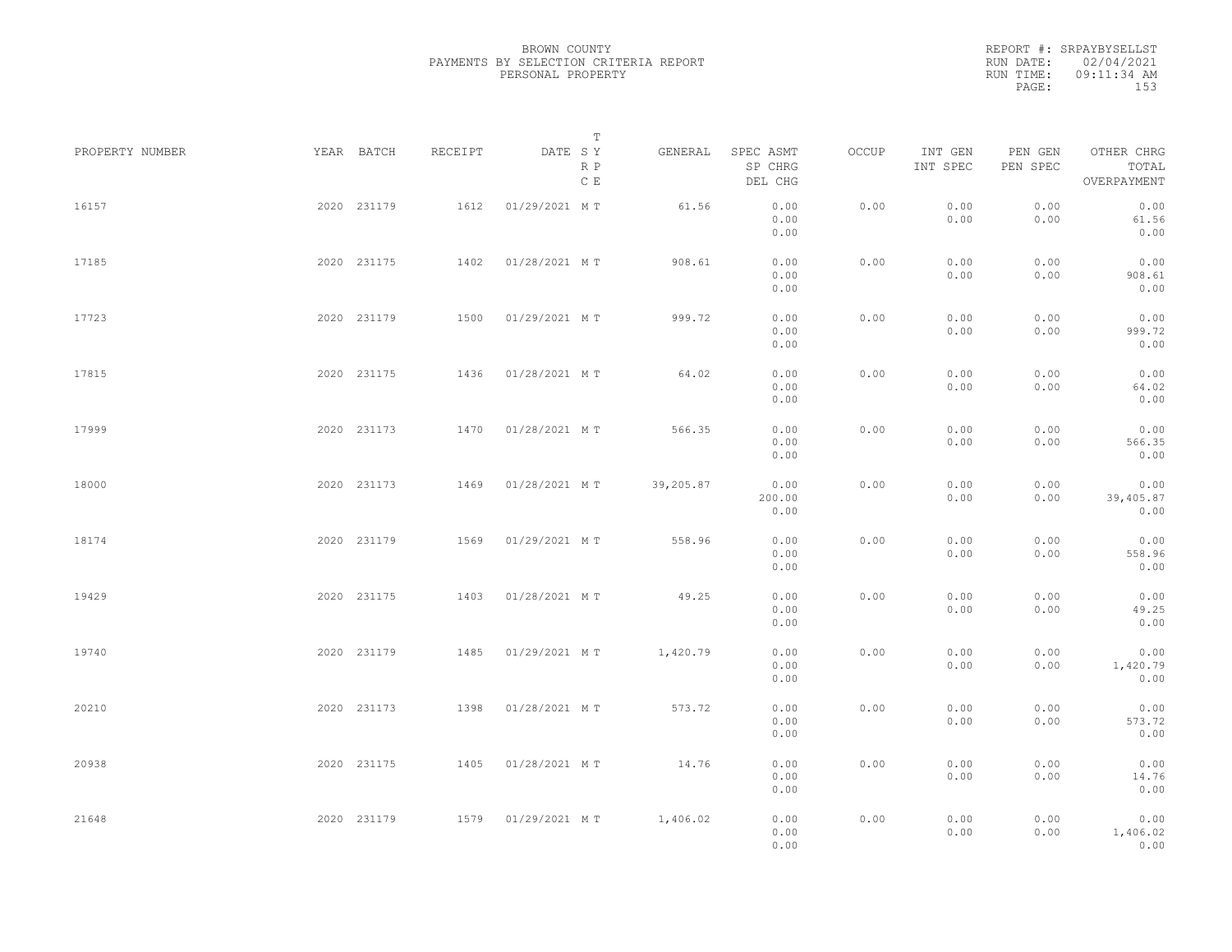REPORT #: SRPAYBYSELLST RUN DATE: 02/04/2021 RUN TIME: 09:11:34 AM PAGE: 154

|                 |             |         |                    | $\mathbb T$           |                                 |       |                     |                     |                                    |  |
|-----------------|-------------|---------|--------------------|-----------------------|---------------------------------|-------|---------------------|---------------------|------------------------------------|--|
| PROPERTY NUMBER | YEAR BATCH  | RECEIPT | DATE SY            | GENERAL<br>R P<br>C E | SPEC ASMT<br>SP CHRG<br>DEL CHG | OCCUP | INT GEN<br>INT SPEC | PEN GEN<br>PEN SPEC | OTHER CHRG<br>TOTAL<br>OVERPAYMENT |  |
| 21649           | 2020 231175 | 1404    | 01/28/2021 MT      | 61.56                 | 0.00<br>0.00<br>0.00            | 0.00  | 0.00<br>0.00        | 0.00<br>0.00        | 0.00<br>61.56<br>0.00              |  |
| 21650           | 2020 231175 | 1406    | 01/28/2021 MT      | 640.22                | 0.00<br>0.00<br>0.00            | 0.00  | 0.00<br>0.00        | 0.00<br>0.00        | 0.00<br>640.22<br>0.00             |  |
| 21694           | 2020 231173 | 1394    | 01/28/2021 MT      | 2,930.23              | 0.00<br>0.00<br>0.00            | 0.00  | 0.00<br>0.00        | 0.00<br>0.00        | 0.00<br>2,930.23<br>0.00           |  |
| 21996           | 2020 231175 | 1382    | 01/28/2021 MT      | 3,380.84              | 0.00<br>0.00<br>0.00            | 0.00  | 0.00<br>0.00        | 0.00<br>0.00        | 0.00<br>3,380.84<br>0.00           |  |
| 22189           | 2020 231173 | 1463    | 01/28/2021 MT      | 125.57                | 0.00<br>0.00<br>0.00            | 0.00  | 0.00<br>0.00        | 0.00<br>0.00        | 0.00<br>125.57<br>0.00             |  |
| 22204           | 2020 231173 | 1434    | 01/28/2021 MT      | 7.39                  | 0.00<br>0.00<br>0.00            | 0.00  | 0.00<br>0.00        | 0.00<br>0.00        | 0.00<br>7.39<br>0.00               |  |
| 22205           | 2020 231173 | 1432    | 01/28/2021 MT      | 4.91                  | 0.00<br>0.00<br>0.00            | 0.00  | 0.00<br>0.00        | 0.00<br>0.00        | 0.00<br>4.91<br>0.00               |  |
| 22706           | 2020 231175 | 1441    | 01/28/2021 MT      | 4,619.42              | 0.00<br>0.00<br>0.00            | 0.00  | 0.00<br>0.00        | 0.00<br>0.00        | 0.00<br>4,619.42<br>0.00           |  |
| 22901           | 2020 231173 | 1449    | 01/28/2021 MT      | 238.85                | 0.00<br>0.00<br>0.00            | 0.00  | 0.00<br>0.00        | 0.00<br>0.00        | 0.00<br>238.85<br>0.00             |  |
| 23362           | 2020 231179 | 1483    | 01/29/2021 MT      | 494.95                | 0.00<br>0.00<br>0.00            | 0.00  | 0.00<br>0.00        | 0.00<br>0.00        | 0.00<br>494.95<br>0.00             |  |
| 23400           | 2020 231179 | 1610    | 01/29/2021 MT      | 93.57                 | 0.00<br>0.00<br>0.00            | 0.00  | 0.00<br>0.00        | 0.00<br>0.00        | 0.00<br>93.57<br>0.00              |  |
| 23401           | 2020 231179 |         | 1609 01/29/2021 MT | 150.20                | 0.00<br>0.00<br>0.00            | 0.00  | 0.00<br>0.00        | 0.00<br>0.00        | 0.00<br>150.20<br>0.00             |  |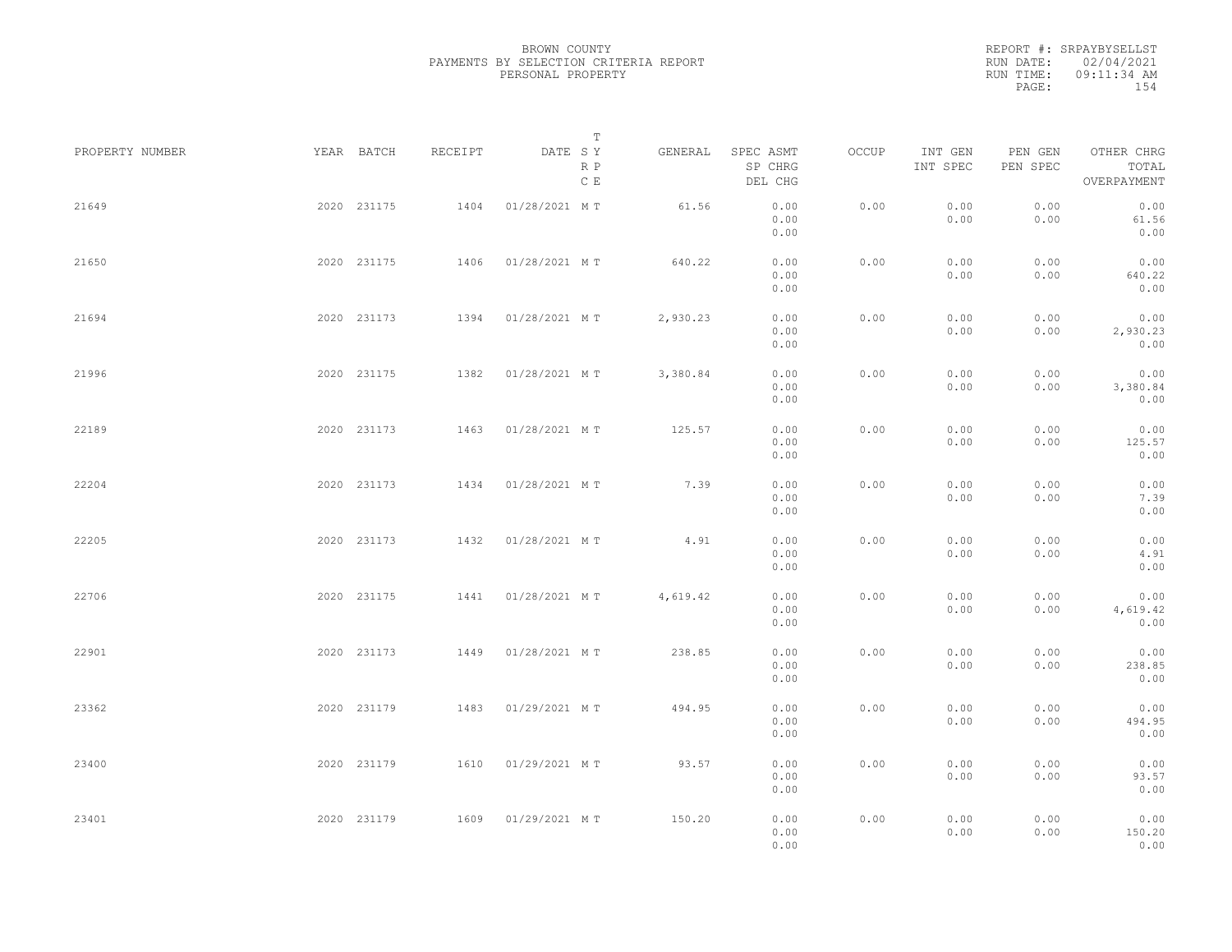REPORT #: SRPAYBYSELLST RUN DATE: 02/04/2021 RUN TIME: 09:11:34 AM PAGE: 155

|                 |             |         | T                     |           |                                 |       |                     |                     |                                    |  |
|-----------------|-------------|---------|-----------------------|-----------|---------------------------------|-------|---------------------|---------------------|------------------------------------|--|
| PROPERTY NUMBER | YEAR BATCH  | RECEIPT | DATE SY<br>R P<br>C E | GENERAL   | SPEC ASMT<br>SP CHRG<br>DEL CHG | OCCUP | INT GEN<br>INT SPEC | PEN GEN<br>PEN SPEC | OTHER CHRG<br>TOTAL<br>OVERPAYMENT |  |
| 23438           | 2020 231177 | 1480    | 01/29/2021 MT         | 2,294.93  | 0.00<br>0.00<br>0.00            | 0.00  | 0.00<br>0.00        | 0.00<br>0.00        | 0.00<br>2,294.93<br>0.00           |  |
| 23478           | 2020 231173 | 1383    | 01/28/2021 MT         | 337.35    | 0.00<br>0.00<br>0.00            | 0.00  | 0.00<br>0.00        | 0.00<br>0.00        | 0.00<br>337.35<br>0.00             |  |
| 23639           | 2020 231175 |         | 1407 01/28/2021 MT    | 17.25     | 0.00<br>0.00<br>0.00            | 0.00  | 0.00<br>0.00        | 0.00<br>0.00        | 0.00<br>17.25<br>0.00              |  |
| 24125           | 2020 231175 |         | 1408  01/28/2021 MT   | 522.02    | 0.00<br>0.00<br>0.00            | 0.00  | 0.00<br>0.00        | 0.00<br>0.00        | 0.00<br>522.02<br>0.00             |  |
| 24126           | 2020 231175 | 1409    | 01/28/2021 MT         | 2,703.68  | 0.00<br>0.00<br>0.00            | 0.00  | 0.00<br>0.00        | 0.00<br>0.00        | 0.00<br>2,703.68<br>0.00           |  |
| 24127           | 2020 231175 | 1410    | 01/28/2021 MT         | 389.06    | 0.00<br>0.00<br>0.00            | 0.00  | 0.00<br>0.00        | 0.00<br>0.00        | 0.00<br>389.06<br>0.00             |  |
| 24180           | 2020 231175 | 1420    | 01/28/2021 MT         | 226.53    | 0.00<br>0.00<br>0.00            | 0.00  | 0.00<br>0.00        | 0.00<br>0.00        | 0.00<br>226.53<br>0.00             |  |
| 24298           | 2020 231179 | 1580    | 01/29/2021 MT         | 2,240.76  | 0.00<br>0.00<br>0.00            | 0.00  | 0.00<br>0.00        | 0.00<br>0.00        | 0.00<br>2,240.76<br>0.00           |  |
| 24730           | 2020 231179 |         | 1577 01/29/2021 MT    | 2, 112.72 | 0.00<br>0.00<br>0.00            | 0.00  | 0.00<br>0.00        | 0.00<br>0.00        | 0.00<br>2, 112.72<br>0.00          |  |
| 24742           | 2020 231175 |         | 1411  01/28/2021 MT   | 864.29    | 0.00<br>0.00<br>0.00            | 0.00  | 0.00<br>0.00        | 0.00<br>0.00        | 0.00<br>864.29<br>0.00             |  |
| 24807           | 2020 231179 |         | 1581 01/29/2021 MT    | 1,529.14  | 0.00<br>0.00                    | 0.00  | 0.00<br>0.00        | 0.00<br>0.00        | 0.00<br>1,529.14                   |  |
| 24862           | 2020 231175 |         | 1389 01/28/2021 MT    | 174.82    | 0.00<br>0.00<br>0.00<br>0.00    | 0.00  | 0.00<br>0.00        | 0.00<br>0.00        | 0.00<br>0.00<br>174.82<br>0.00     |  |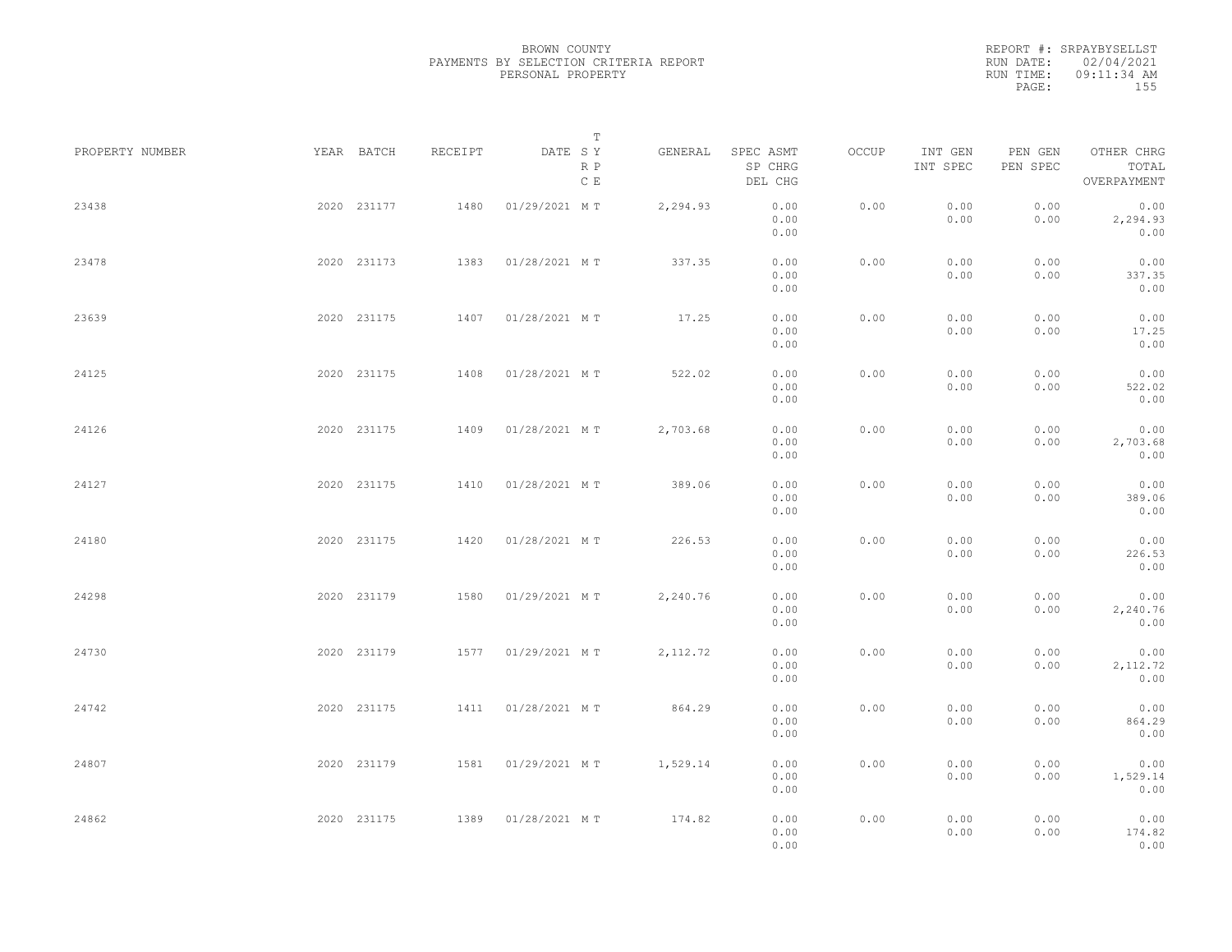| RUN DATE: 02/04/2021<br>$09:11:35$ AM<br>RUN TIME: |       | REPORT #: SRPAYBYSELLST |  |
|----------------------------------------------------|-------|-------------------------|--|
|                                                    |       |                         |  |
|                                                    |       |                         |  |
|                                                    | PAGE: | 156                     |  |

|                 |             |             |         |               | $\mathbb T$ |           |                                 |       |                     |                     |                                    |  |
|-----------------|-------------|-------------|---------|---------------|-------------|-----------|---------------------------------|-------|---------------------|---------------------|------------------------------------|--|
| PROPERTY NUMBER |             | YEAR BATCH  | RECEIPT | DATE SY       | R P<br>C E  | GENERAL   | SPEC ASMT<br>SP CHRG<br>DEL CHG | OCCUP | INT GEN<br>INT SPEC | PEN GEN<br>PEN SPEC | OTHER CHRG<br>TOTAL<br>OVERPAYMENT |  |
| 24863           |             | 2020 231175 | 1387    | 01/28/2021 MT |             | 22.16     | 0.00<br>0.00<br>0.00            | 0.00  | 0.00<br>0.00        | 0.00<br>0.00        | 0.00<br>22.16<br>0.00              |  |
| 24864           |             | 2020 231175 | 1386    | 01/28/2021 MT |             | 59.09     | 0.00<br>0.00<br>0.00            | 0.00  | 0.00<br>0.00        | 0.00<br>0.00        | 0.00<br>59.09<br>0.00              |  |
| 24929           |             | 2020 231173 | 1468    | 01/28/2021 MT |             | 10,863.98 | 0.00<br>0.00<br>0.00            | 0.00  | 0.00<br>0.00        | 0.00<br>0.00        | 0.00<br>10,863.98<br>0.00          |  |
| 24952           |             | 2020 231173 | 1467    | 01/28/2021 MT |             | 1,593.15  | 0.00<br>0.00<br>0.00            | 0.00  | 0.00<br>0.00        | 0.00<br>0.00        | 0.00<br>1,593.15<br>0.00           |  |
| 25344           |             | 2020 231179 | 1582    | 01/29/2021 MT |             | 93.57     | 0.00<br>0.00<br>0.00            | 0.00  | 0.00<br>0.00        | 0.00<br>0.00        | 0.00<br>93.57<br>0.00              |  |
| 25353           |             | 2020 231175 | 1412    | 01/28/2021 MT |             | 1,455.26  | 0.00<br>0.00<br>0.00            | 0.00  | 0.00<br>0.00        | 0.00<br>0.00        | 0.00<br>1,455.26<br>0.00           |  |
| 25354           |             | 2020 231175 | 1413    | 01/28/2021 MT |             | 901.23    | 0.00<br>0.00<br>0.00            | 0.00  | 0.00<br>0.00        | 0.00<br>0.00        | 0.00<br>901.23<br>0.00             |  |
| 25355           |             | 2020 231175 | 1414    | 01/28/2021 MT |             | 2.46      | 0.00<br>0.00                    | 0.00  | 0.00<br>0.00        | 0.00<br>0.00        | 0.00<br>2.46                       |  |
| 25417           |             | 2020 231179 | 1551    | 01/29/2021 MT |             | 265.93    | 0.00<br>0.00<br>0.00            | 0.00  | 0.00<br>0.00        | 0.00<br>0.00        | 0.00<br>0.00<br>265.93             |  |
| 25453           |             | 2020 231179 | 1604    | 01/29/2021 MT |             | 1,538.97  | 0.00<br>0.00<br>0.00            | 0.00  | 0.00<br>0.00        | 0.00<br>0.00        | 0.00<br>0.00<br>1,538.97           |  |
| 25454           |             | 2020 231179 | 1605    | 01/29/2021 MT |             | 3,356.21  | 0.00<br>0.00<br>0.00            | 0.00  | 0.00<br>0.00        | 0.00<br>0.00        | 0.00<br>0.00<br>3,356.21           |  |
| 25455           | 2020 231179 |             | 1603    | 01/29/2021 MT |             | 2,799.71  | 0.00<br>0.00<br>0.00<br>0.00    | 0.00  | 0.00<br>0.00        | 0.00<br>0.00        | 0.00<br>0.00<br>2,799.71<br>0.00   |  |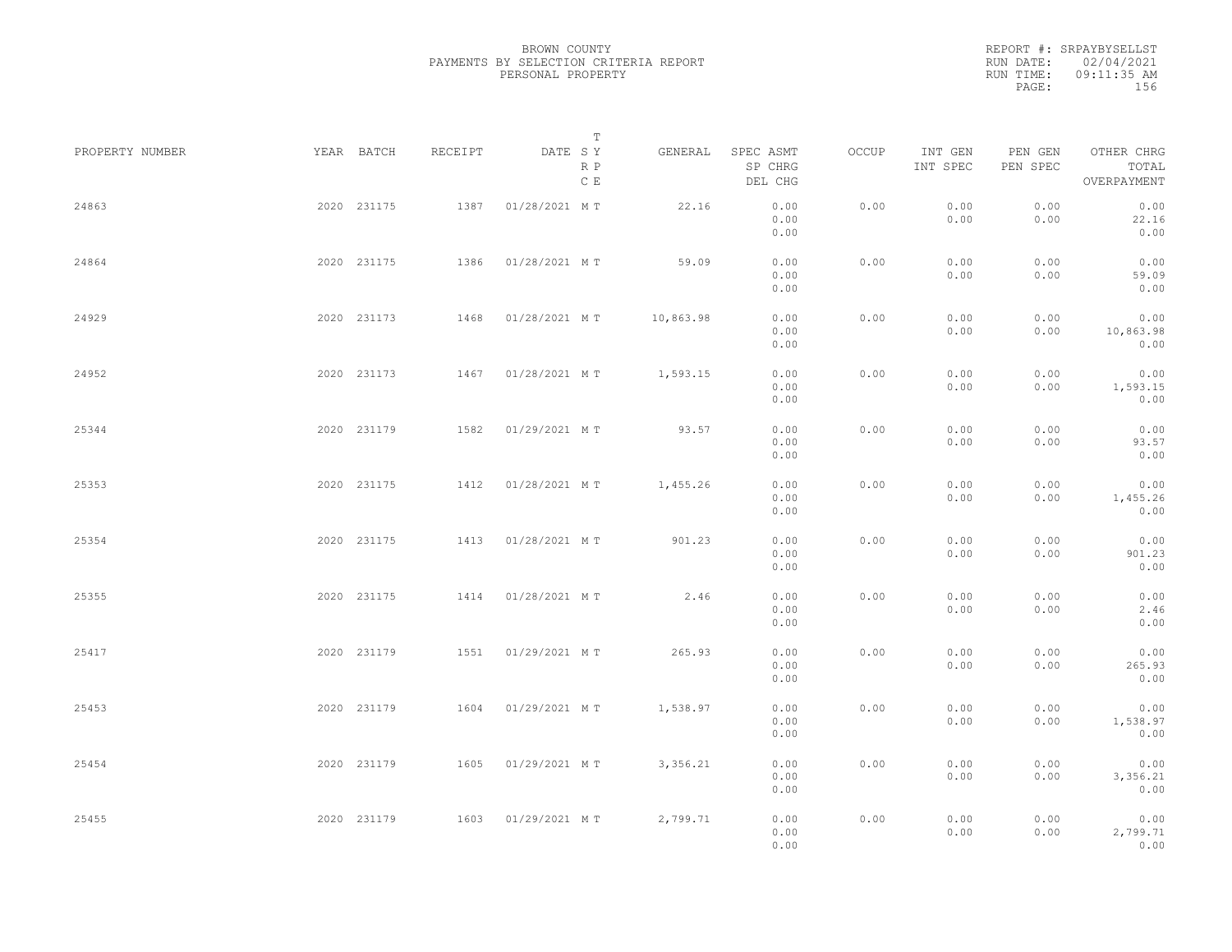REPORT #: SRPAYBYSELLST RUN DATE: 02/04/2021 RUN TIME: 09:11:35 AM PAGE: 157

|                 |             |         |               | $\mathbb T$ |           |                                                                                                |       |                     |                     |                                    |  |
|-----------------|-------------|---------|---------------|-------------|-----------|------------------------------------------------------------------------------------------------|-------|---------------------|---------------------|------------------------------------|--|
| PROPERTY NUMBER | YEAR BATCH  | RECEIPT | DATE SY       | R P<br>C E  | GENERAL   | SPEC ASMT<br>SP CHRG<br>DEL CHG                                                                | OCCUP | INT GEN<br>INT SPEC | PEN GEN<br>PEN SPEC | OTHER CHRG<br>TOTAL<br>OVERPAYMENT |  |
| 25500           | 2020 231175 | 1437    | 01/28/2021 MT |             | 386.59    | 0.00<br>0.00<br>0.00                                                                           | 0.00  | 0.00<br>0.00        | 0.00<br>0.00        | 0.00<br>386.59<br>0.00             |  |
| 25730           | 2020 231179 | 1494    | 01/29/2021 MT |             | 12.31     | 0.00<br>0.00<br>0.00                                                                           | 0.00  | 0.00<br>0.00        | 0.00<br>0.00        | 0.00<br>12.31<br>0.00              |  |
| 26060           | 2020 231173 | 1392    | 01/28/2021 MT |             | 4.91      | 0.00<br>0.00<br>0.00                                                                           | 0.00  | 0.00<br>0.00        | 0.00<br>0.00        | 0.00<br>4.91<br>0.00               |  |
| 26061           | 2020 231173 | 1393    | 01/28/2021 MT |             | 2.46      | 0.00<br>0.00<br>0.00                                                                           | 0.00  | 0.00<br>0.00        | 0.00<br>0.00        | 0.00<br>2.46<br>0.00               |  |
| 26094           | 2020 231180 | 1509    | 01/29/2021 MT |             | 11,031.42 | 0.00<br>0.00<br>0.00                                                                           | 0.00  | 0.00<br>0.00        | 0.00<br>0.00        | 0.00<br>11,031.42<br>0.00          |  |
| 26155           | 2020 231175 | 1415    | 01/28/2021 MT |             | 2,871.13  | 0.00<br>0.00<br>0.00                                                                           | 0.00  | 0.00<br>0.00        | 0.00<br>0.00        | 0.00<br>2,871.13<br>0.00           |  |
| 26817           | 2020 231173 | 1457    | 01/28/2021 MT |             | 2,033.92  | 0.00<br>0.00<br>0.00                                                                           | 0.00  | 0.00<br>0.00        | 0.00<br>0.00        | 0.00<br>2,033.92<br>0.00           |  |
| 26819           | 2020 231179 | 1608    | 01/29/2021 MT |             | 61.56     | 0.00<br>0.00<br>0.00                                                                           | 0.00  | 0.00<br>0.00        | 0.00<br>0.00        | 0.00<br>61.56<br>0.00              |  |
| 26850           | 2020 231173 | 1363    | 01/28/2021 MT |             | 115.73    | 0.00<br>0.00<br>0.00                                                                           | 0.00  | 0.00<br>0.00        | 0.00<br>0.00        | 0.00<br>115.73<br>0.00             |  |
| 26851           | 2020 231173 | 1433    | 01/28/2021 MT |             | 14.76     | 0.00<br>0.00<br>0.00                                                                           | 0.00  | 0.00<br>0.00        | 0.00<br>0.00        | 0.00<br>14.76<br>0.00              |  |
| 26875           | 2020 231173 | 1466    | 01/28/2021 MT |             | 184.68    | 0.00<br>0.00<br>0.00                                                                           | 0.00  | 0.00<br>0.00        | 0.00<br>0.00        | 0.00<br>184.68<br>0.00             |  |
| 26880           | 2020 231180 | 1488    | 01/29/2021 MT |             | 209.30    | $\ensuremath{\mathbf{0}}$ . $\ensuremath{\mathbf{0}}\,\ensuremath{\mathbf{0}}$<br>0.00<br>0.00 | 0.00  | 0.00<br>0.00        | 0.00<br>0.00        | 0.00<br>209.30<br>0.00             |  |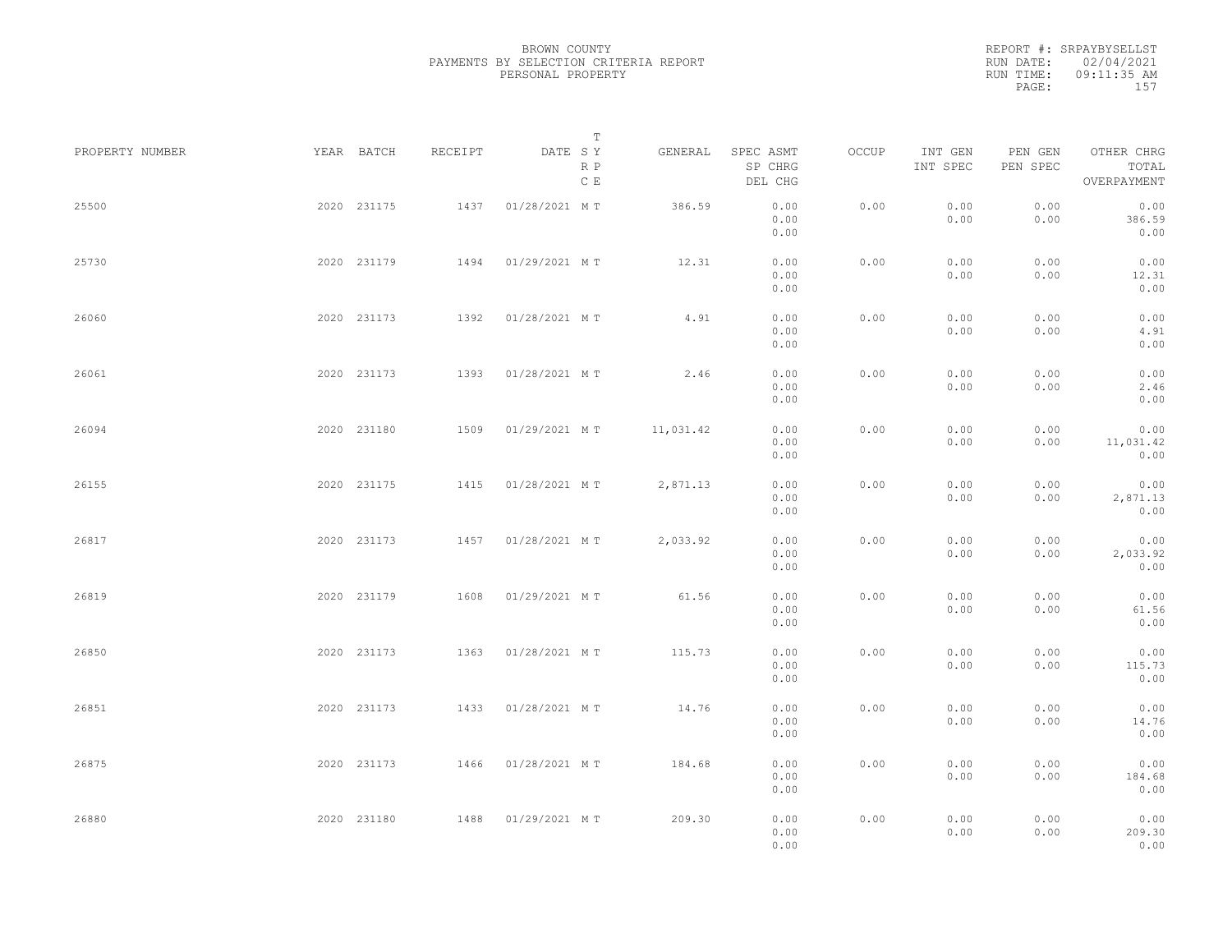REPORT #: SRPAYBYSELLST RUN DATE: 02/04/2021 RUN TIME: 09:11:35 AM PAGE: 158

|                 |             |         | $\mathbb T$           |          |                                 |       |                     |                     |                                    |  |
|-----------------|-------------|---------|-----------------------|----------|---------------------------------|-------|---------------------|---------------------|------------------------------------|--|
| PROPERTY NUMBER | YEAR BATCH  | RECEIPT | DATE SY<br>R P<br>C E | GENERAL  | SPEC ASMT<br>SP CHRG<br>DEL CHG | OCCUP | INT GEN<br>INT SPEC | PEN GEN<br>PEN SPEC | OTHER CHRG<br>TOTAL<br>OVERPAYMENT |  |
| 26881           | 2020 231175 | 1385    | 01/28/2021 MT         | 130.50   | 0.00<br>0.00<br>0.00            | 0.00  | 0.00<br>0.00        | 0.00<br>0.00        | 0.00<br>130.50<br>0.00             |  |
| 26917           | 2020 231179 | 1552    | 01/29/2021 MT         | 142.82   | 0.00<br>0.00<br>0.00            | 0.00  | 0.00<br>0.00        | 0.00<br>0.00        | 0.00<br>142.82<br>0.00             |  |
| 26953           | 2020 231179 | 1489    | 01/29/2021 MT         | 54.18    | 0.00<br>0.00<br>0.00            | 0.00  | 0.00<br>0.00        | 0.00<br>0.00        | 0.00<br>54.18<br>0.00              |  |
| 26956           | 2020 231180 |         | 1507 01/29/2021 MT    | 2,459.91 | 0.00<br>0.00<br>0.00            | 0.00  | 0.00<br>0.00        | 0.00<br>0.00        | 0.00<br>2,459.91<br>0.00           |  |
| 27323           | 2020 231175 | 1427    | 01/28/2021 MT         | 73.87    | 0.00<br>0.00<br>0.00            | 0.00  | 0.00<br>0.00        | 0.00<br>0.00        | 0.00<br>73.87<br>0.00              |  |
| 27347           | 2020 231175 | 1381    | 01/28/2021 MT         | 73.87    | 0.00<br>0.00<br>0.00            | 0.00  | 0.00<br>0.00        | 0.00<br>0.00        | 0.00<br>73.87<br>0.00              |  |
| 27566           | 2020 231175 | 1416    | 01/28/2021 MT         | 1,213.95 | 0.00<br>0.00<br>0.00            | 0.00  | 0.00<br>0.00        | 0.00<br>0.00        | 0.00<br>1,213.95<br>0.00           |  |
| 27567           | 2020 231175 | 1417    | 01/28/2021 MT         | 499.86   | 0.00<br>0.00<br>0.00            | 0.00  | 0.00<br>0.00        | 0.00<br>0.00        | 0.00<br>499.86<br>0.00             |  |
| 27632           | 2020 231179 |         | 1613 01/29/2021 MT    | 6,234.73 | 0.00<br>0.00<br>0.00            | 0.00  | 0.00<br>0.00        | 0.00<br>0.00        | 0.00<br>6,234.73<br>0.00           |  |
| 30130           | 2020 231173 |         | 1471  01/28/2021 MT   | 9,275.75 | 0.00<br>0.00<br>0.00            | 0.00  | 0.00<br>0.00        | 0.00<br>0.00        | 0.00<br>9,275.75<br>0.00           |  |
| 30147           | 2020 231175 |         | 1440 01/28/2021 MT    | 918.47   | 0.00<br>0.00                    | 0.00  | 0.00<br>0.00        | 0.00<br>0.00        | 0.00<br>918.47                     |  |
| 30148           | 2020 231175 |         | 1438 01/28/2021 MT    | 746.10   | 0.00<br>0.00<br>0.00<br>0.00    | 0.00  | 0.00<br>0.00        | 0.00<br>0.00        | 0.00<br>0.00<br>746.10<br>0.00     |  |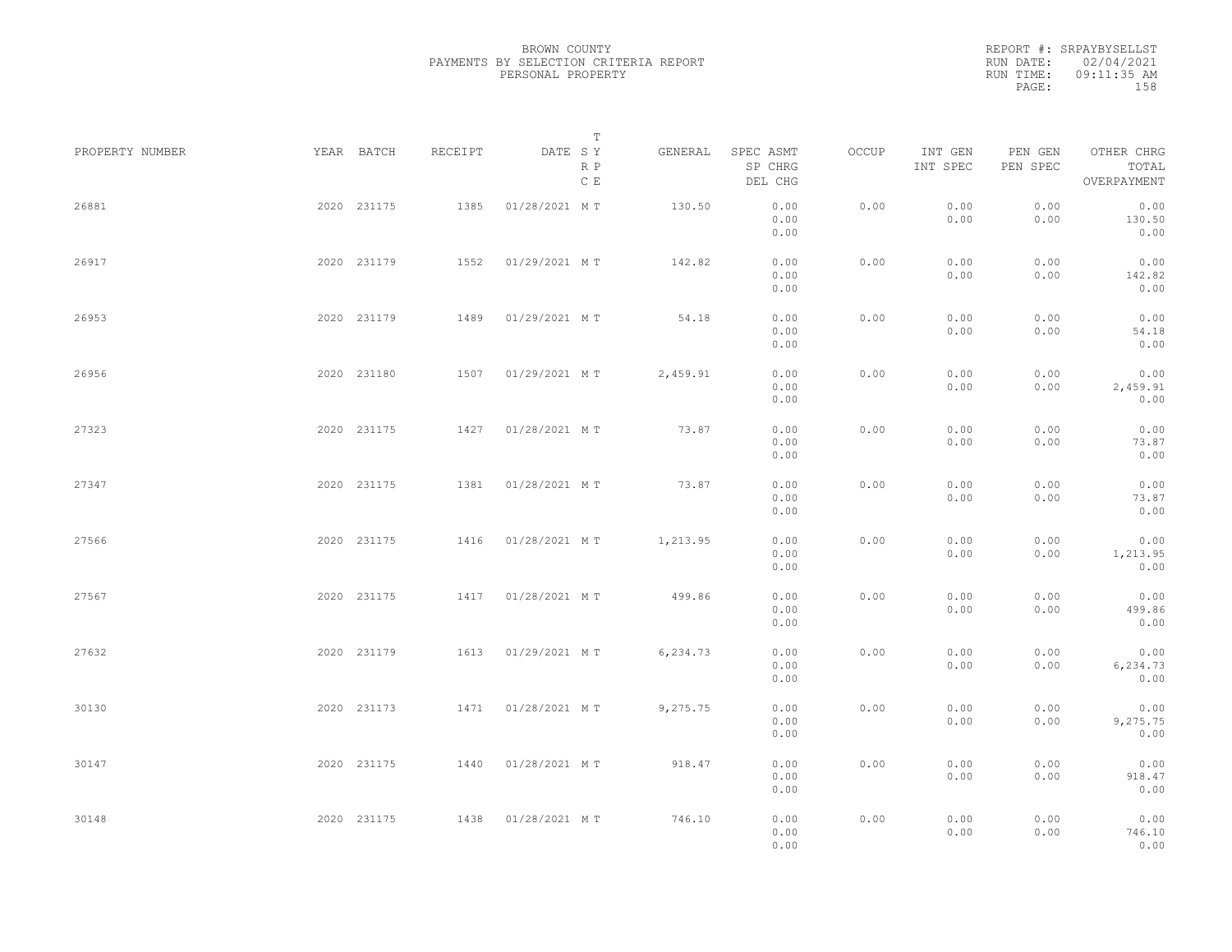REPORT #: SRPAYBYSELLST RUN DATE: 02/04/2021 RUN TIME: 09:11:35 AM PAGE: 159

|                 |             |         | $\mathbb T$                                                             |              |                      |       |                     |                     |                     |
|-----------------|-------------|---------|-------------------------------------------------------------------------|--------------|----------------------|-------|---------------------|---------------------|---------------------|
| PROPERTY NUMBER | YEAR BATCH  | RECEIPT | $\begin{tabular}{lllll} \bf{DATE} & \tt S & \tt Y \end{tabular}$<br>R P | GENERAL      | SPEC ASMT<br>SP CHRG | OCCUP | INT GEN<br>INT SPEC | PEN GEN<br>PEN SPEC | OTHER CHRG<br>TOTAL |
|                 |             |         | C E                                                                     |              | DEL CHG              |       |                     |                     | OVERPAYMENT         |
| 30149           | 2020 231175 | 1439    | 01/28/2021 MT                                                           | 630.36       | 0.00                 | 0.00  | 0.00                | 0.00                | 0.00                |
|                 |             |         |                                                                         |              | 0.00                 |       | 0.00                | 0.00                | 630.36              |
|                 |             |         |                                                                         |              | 0.00                 |       |                     |                     | 0.00                |
| 30170           | 2020 231173 | 1384    | 01/28/2021 MT                                                           | 682.08       | 0.00                 | 0.00  | 0.00                | 0.00                | 0.00                |
|                 |             |         |                                                                         |              | 0.00                 |       | 0.00                | 0.00                | 682.08              |
|                 |             |         |                                                                         |              | 0.00                 |       |                     |                     | 0.00                |
| 30187           | 2020 231173 |         | 1395 01/28/2021 MT                                                      | 128.05       | 0.00                 | 0.00  | 0.00                | 0.00                | 0.00                |
|                 |             |         |                                                                         |              | 0.00                 |       | 0.00                | 0.00                | 128.05              |
|                 |             |         |                                                                         |              | 0.00                 |       |                     |                     | 0.00                |
| 30188           | 2020 231173 | 1396    | 01/28/2021 MT                                                           | 810.12       | 0.00                 | 0.00  | 0.00                | 0.00                | 0.00                |
|                 |             |         |                                                                         |              | 0.00                 |       | 0.00                | 0.00                | 810.12              |
|                 |             |         |                                                                         |              | 0.00                 |       |                     |                     | 0.00                |
| 30197           | 2020 231179 |         | 1607 01/29/2021 MT                                                      | 4.91         | 0.00                 | 0.00  | 0.00                | 0.00                | 0.00                |
|                 |             |         |                                                                         |              | 0.00                 |       | 0.00                | 0.00                | 4.91                |
|                 |             |         |                                                                         |              | 0.00                 |       |                     |                     | 0.00                |
| 30198           | 2020 231179 | 1606    | 01/29/2021 MT                                                           | 118.19       | 0.00                 | 0.00  | 0.00                | 0.00                | 0.00                |
|                 |             |         |                                                                         |              | 0.00                 |       | 0.00                | 0.00                | 118.19              |
|                 |             |         |                                                                         |              | 0.00                 |       |                     |                     | 0.00                |
| 27561           | 2020        | Voids # | 01/26/2021 MV                                                           | $-30,068.01$ | 0.00                 | 0.00  | 0.00                | 0.00                | 0.00                |
|                 |             | 1178    |                                                                         |              | 0.00                 |       | 0.00                | 0.00                | $-30,068.01$        |
|                 |             |         |                                                                         |              | 0.00                 |       |                     |                     | 0.00                |
|                 |             |         | CITY OF GREEN BAY TOTAL                                                 | 1,478,091.71 | 0.00                 | 0.00  | 0.00                | 0.00                | 0.00                |
|                 |             |         |                                                                         |              | 7,355.00             |       | 0.00                | 0.00                | 1,485,446.71        |
|                 |             |         |                                                                         |              | 0.00                 |       |                     |                     | 0.00                |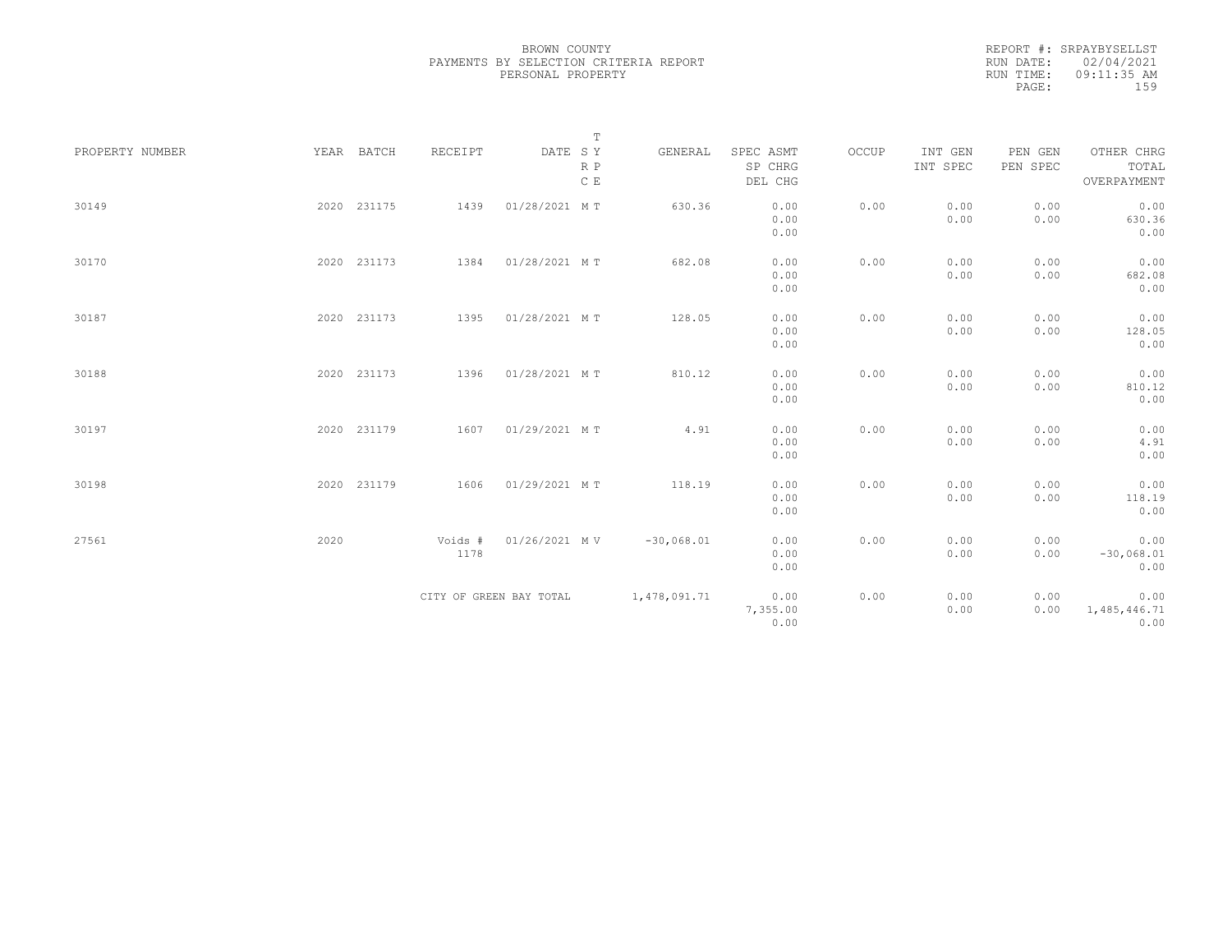|           | REPORT #: SRPAYBYSELLST |  |
|-----------|-------------------------|--|
|           | RUN DATE: 02/04/2021    |  |
| RUN TIME: | 09:11:36 AM             |  |
| PAGE:     | 160                     |  |
|           |                         |  |

| PROPERTY NUMBER | YEAR | BATCH | RECEIPT | DATE SY     | GENERAL      | SPEC ASMT | OCCUP | INT<br>GEN | PEN GEN  | OTHER CHRG     |  |
|-----------------|------|-------|---------|-------------|--------------|-----------|-------|------------|----------|----------------|--|
|                 |      |       |         | R P         |              | SP CHRG   |       | INT SPEC   | PEN SPEC | TOTAL          |  |
|                 |      |       |         | C E         |              | DEL CHG   |       |            |          | OVERPAYMENT    |  |
|                 |      |       |         | GRAND TOTAL | 4,238,453.45 | 0.00      | 0.00  | 0.00       | 0.00     | 0.00           |  |
|                 |      |       |         |             |              | 7,355.00  |       | 0.00       | 0.00     | 4, 245, 808.45 |  |
|                 |      |       |         |             |              | 0.00      |       |            |          | 0.00           |  |